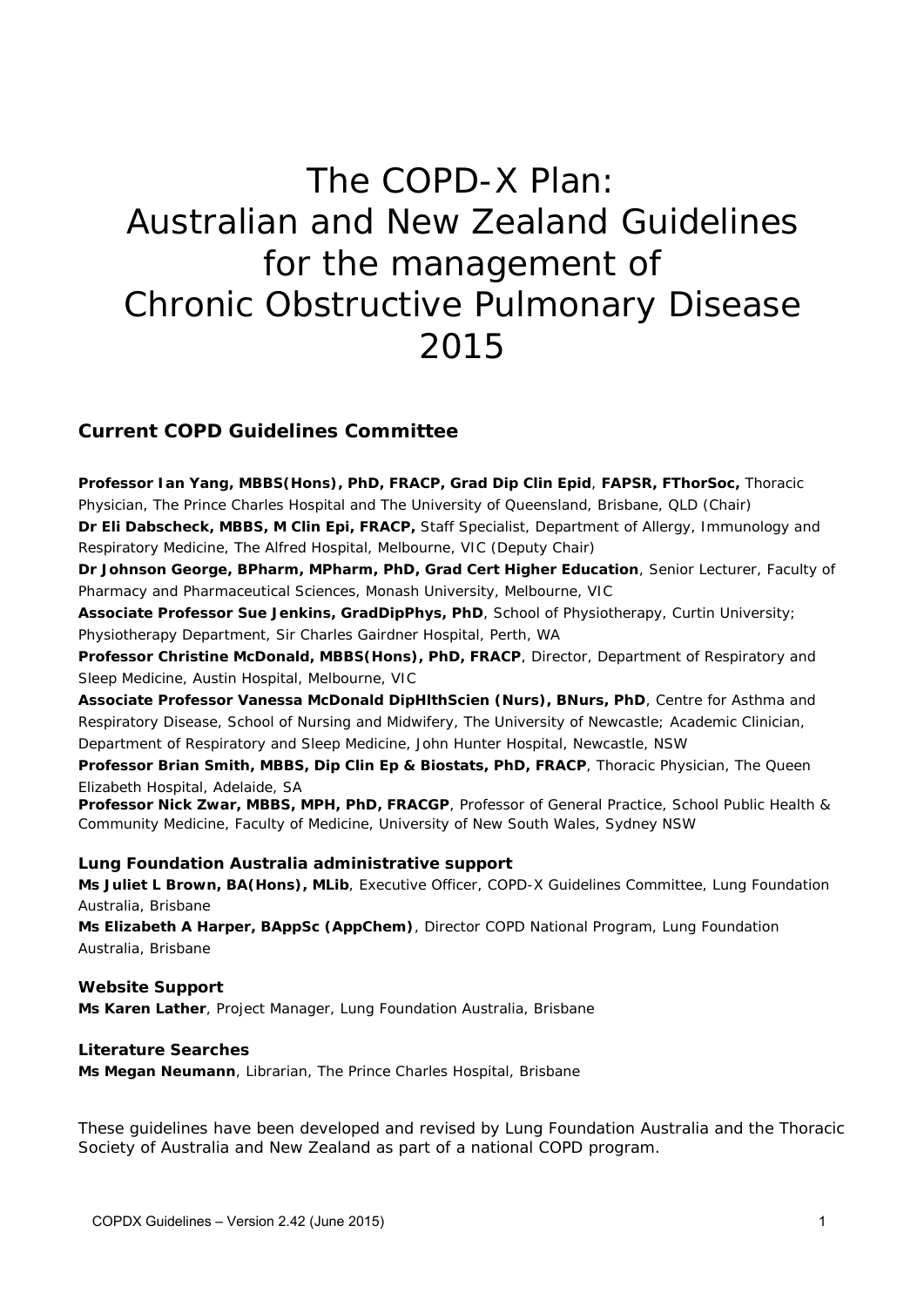Correspondence: Lung Foundation Australia, PO Box 1949, Milton QLD 4064. enquiries@lungfoundation.com.au

# **Past Committee Members**

#### **Past Chairpersons**

**Professor Michael Abramson, MBBS, BMedSc(Hons), PhD, FRACP, FAFPHM,** Deputy Head, School of Public Health and Preventive Medicine, Monash University, Melbourne, VIC (Principal Author) (Chair: 2004- 2014)

**Professor Alan J Crockett, PSM, MPH, PhD, FANZSRS** Professor of Clinical Respiratory Physiology, Division of Health Sciences, University of South Australia; Emeritus Fellow, Discipline of General Practice, School of Population Health, University of Adelaide, Adelaide, SA (Chair: 2003-2004)

#### **Past Committee Members**

**Associate Professor David K McKenzie, PhD, FRACP,** Director of Cardiac and Respiratory Services, South East Sydney Local Health District and Head of Department, Respiratory and Sleep Medicine, Prince of Wales Hospital, Randwick, NSW (Principal author)

Professor Peter A Frith, MBBS, FRACP, Professor in Respiratory Medicine, Flinders University and Repatriation General Hospital, Daw Park, SA

**Professor Norbert Berend, MD, FRACP,** Director, Woolcock Institute of Medical Research, Royal Prince Alfred Hospital, Sydney, NSW

**Ms Jenny Bergin, BPharm, MPS,** Pharmacist Consultant, Pharmacy Guild of Australia

**Dr Jonathan G W Burdon, MD, FRACP,** Respiratory Physician, Department of Respiratory Medicine, St Vincent's Hospital, Melbourne, VIC

**Associate Professor Stephen Cala, PhD, FRACP,** Respiratory Physician, and Head, Respiratory Investigation Unit, Gosford Hospital and University of Newcastle, NSW

**Professor Peter Gibson, MBBS, FRACP,** Respiratory Specialist, John Hunter Hospital, Newcastle, NSW **Professor Nicholas Glasgow, MBChB, MD, FRNZGP, FRACGP, FAChPM,** Dean, Medicine and Health Sciences, College of Medicine, Biology and Environment, the Australian National University, Canberra, ACT **Professor Christine Jenkins, AM, MD, FRACP,** Thoracic Physician, Concord Hospital, Sydney, NSW

**Mr Ross Lisle,** Consumer Representative, Toowoomba, QLD

**Professor Guy Marks**, Australian Centre for Asthma Management, Sydney, NSW

**Dr Jitendra Parikh,** MD, MPM, Royal Australian College of General Practitioners

**Professor Harold H Rea, MD, FRACP,** Academic Head of Medicine, South Auckland Clinical School, University of Auckland, New Zealand

**Mrs Marilyn Robinson, RN,** Respiratory/Asthma Educator, Townsville Community Health Service, Townsville Health Services District, QLD

**Professor Julian A Smith, MS, FRACS,** Professor, and Head, Department of Surgery, Monash University, and Head, Cardiothoracic Surgery Unit, Monash Medical Centre, Clayton, VIC

**Associate Professor Greg. Snell, MBBS, FRACP,** Respiratory and Lung Transplant Physician, Department of Respiratory Medicine, Alfred Hospital, Melbourne, VIC

**Associate Professor Robin D Taylor, MD, FRCPC,** Department of Respiratory Medicine, Dunedin School of Medicine, University of Otago, Dunedin, NZ

**Professor G Ian Town, DM, FRACP,** Dean, Christchurch School of Medicine and Health Sciences, New Zealand

**Mr Marcus Weidinger,** Pharmaceutical Society of Australia

**Dr Richard Wood-Baker**, **MBBS, DM, FRACGP, FRCP, MRCP[I], MEd,** Director of Cardiorespiratory Medicine, Royal Hobart Hospital; Honorary Fellow, Menzies Research Institute, Hobart, TAS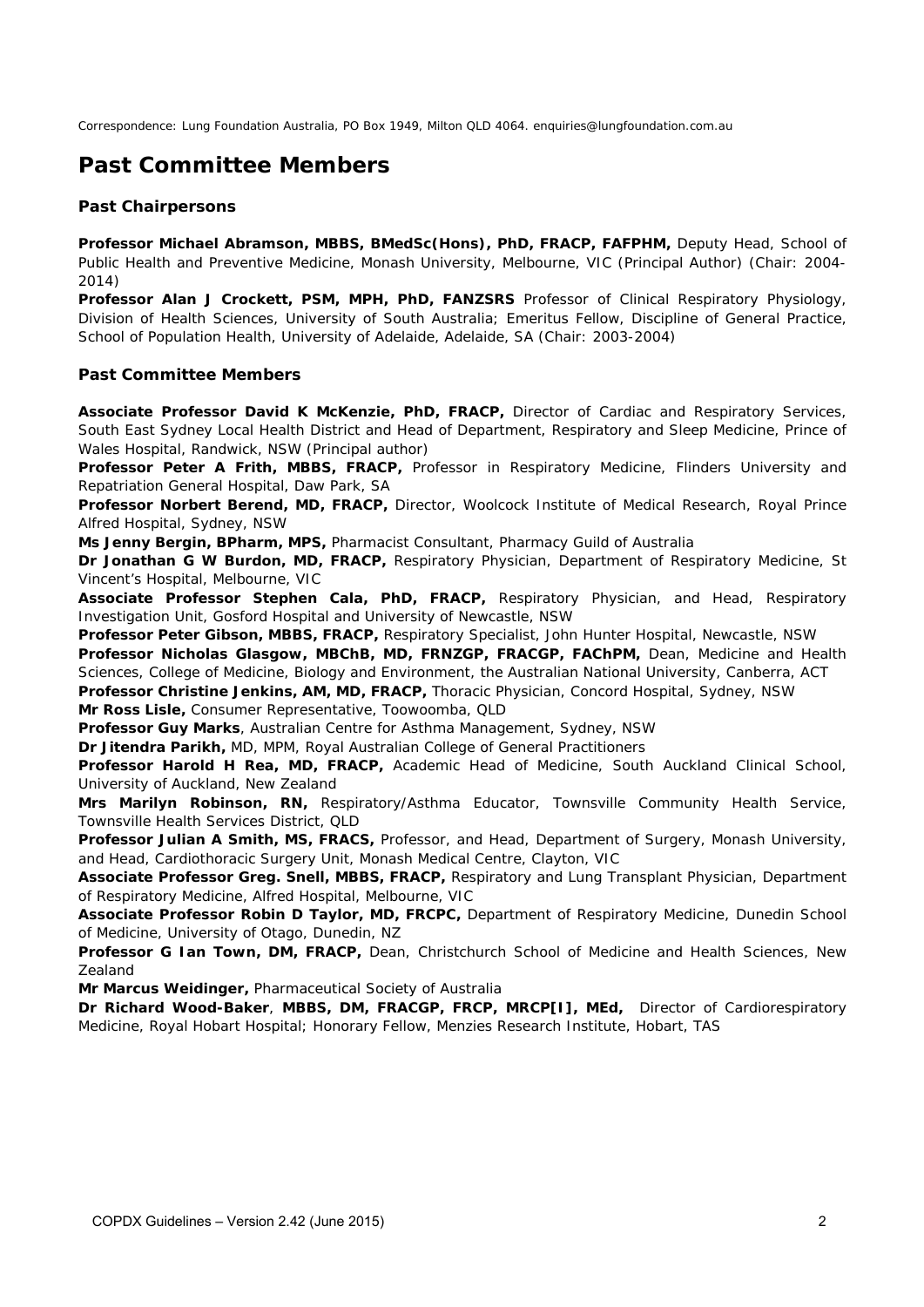#### **Other contributors – Past and Present**

**Associate Professor Jenny Alison,** Physiotherapist, Sydney, NSW **Dr Guy Bannink**, Staff Specialist Palliative Medicine, Dept Health and Human Services, Hobart, TAS **Mr Paul Cafarella,** Psychologist, Adelaide, SA **Associate Professor Donald Campbell,** Respiratory Physician, Melbourne, VIC **Dr Belinda Cochrane**, Staff Specialist Respiratory and Sleep Physician, Sydney, NSW **Dr Karen Detering,** Respiratory Physician, Melbourne, VIC **Dr Tanja Effing**, Respiratory Scientist/ Epidemiologist, Adelaide, SA **Dr Michael Epton**, Respiratory Physician, Christchurch, New Zealand **Dr David Hart,** Respiratory Physician, Melbourne, VIC **Associate Professor Peter Holmes,** Respiratory Physician, Melbourne, VIC **Dr Alice YM Jones**, Honorary Professor, Faculty of Health Sciences, University of Sydney, NSW; Adjunct Professor, School of Allied Health, Griffith University, QLD; Honorary Professor, Department of Rehabilitation Sciences, The Hong Kong Polytechnic University, Hong Kong **Dr Kirk Kee,** Respiratory Physician, Melbourne, VIC **Ms Leona Knapman,** Exercise Physiologist, Melbourne, VIC **Associate Professor John Kolbe,** Respiratory Physician, Auckland, New Zealand **Dr Tom Kotsimbos,** Respiratory Physician, Melbourne, VIC **Dr Nicole Livermore,** Senior Clinical Psychologist, Sydney, NSW **Ms Maria Loder,** Respiratory Nurse, Melbourne, VIC **Dr James Markos,** Respiratory Physician, Hobart, TAS **Dr R Doug McEvoy**, Director, Adelaide Institute for Sleep Health, Adelaide, SA **Dr Ruth McKenzie,** General Practitioner, Sydney, NSW **Dr Lucy Morgan,** Respiratory Physician, Sydney, NSW **Dr Shirley PC Ngai**, Assistant Professor, Department of Rehabilitation Sciences, The Hong Kong Polytechnic University, Hong Kong **Dr Matthew Peters,** Respiratory Physician, Sydney, NSW **Associate Professor Phillippa Poole**, Senior Lecturer, Auckland, New Zealand **Professor Robert Pierce,** Respiratory Physician, Melbourne, VIC **Associate Professor Robyn Richmond,** School of Community Medicine, University of New South Wales, Sydney, NSW **Dr Jonathan Rutland,** Respiratory Physician, Sydney, NSW **Professor Paul Seale,** Respiratory Physician, Sydney, NSW **Ms Laura Smith,** PhD Student, Adelaide, SA **Ms Sheree Smith,** Respiratory Nurse, Brisbane, QLD **Ms Gillian Syres,** Research Fellow, Melbourne, VIC **Mr Pieter Walker,** Psychologist, Melbourne, VIC **Professor Trevor Williams,** Clinical Director, Melbourne, VIC **A/Prof Lisa Wood,** School of Biomedical Science and Pharmacy, Faculty of Health and Medicine, University of Newcastle, NSW

**Associate Professor Iven Young,** Respiratory Physician, Sydney, NSW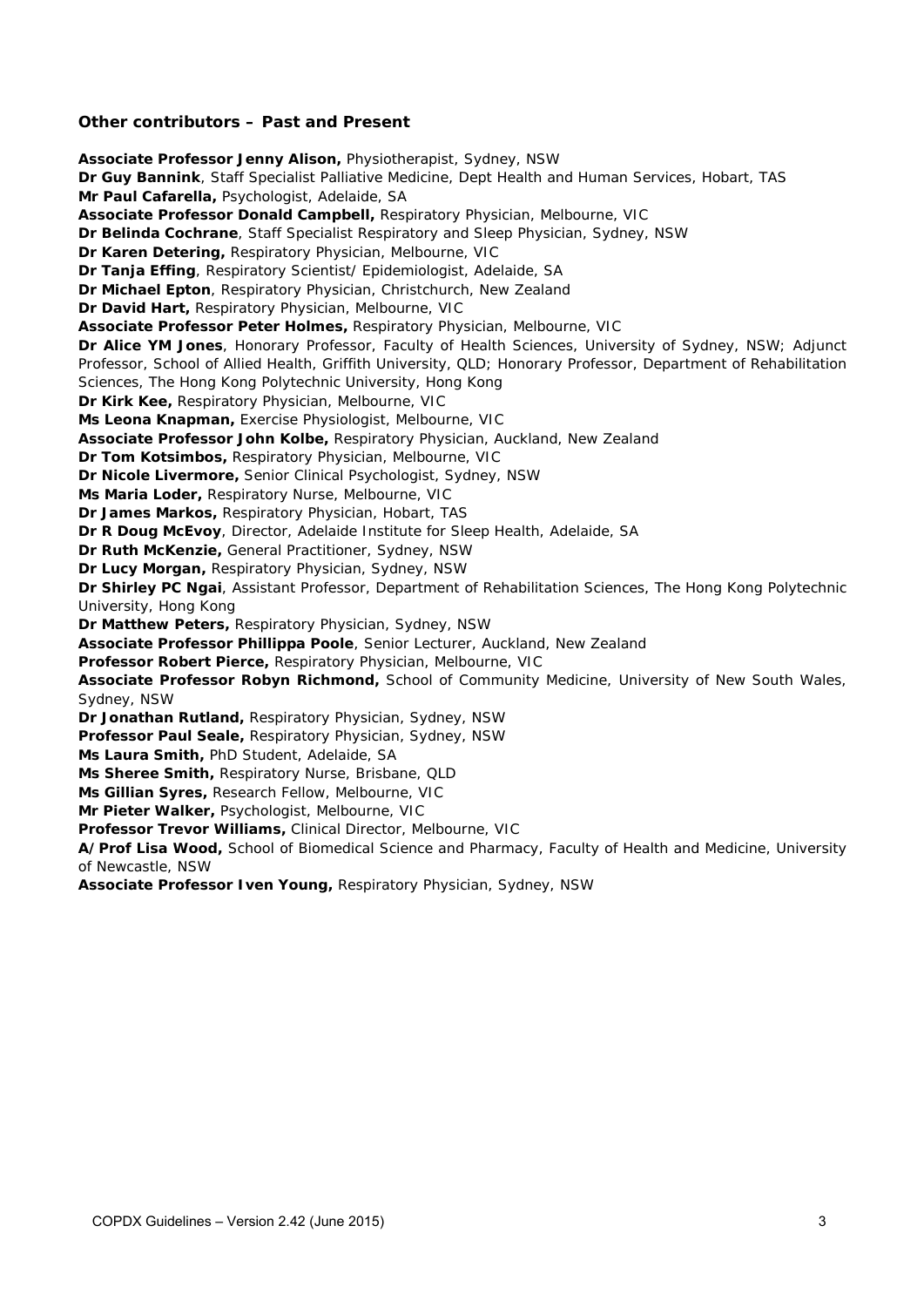# **Table of Contents**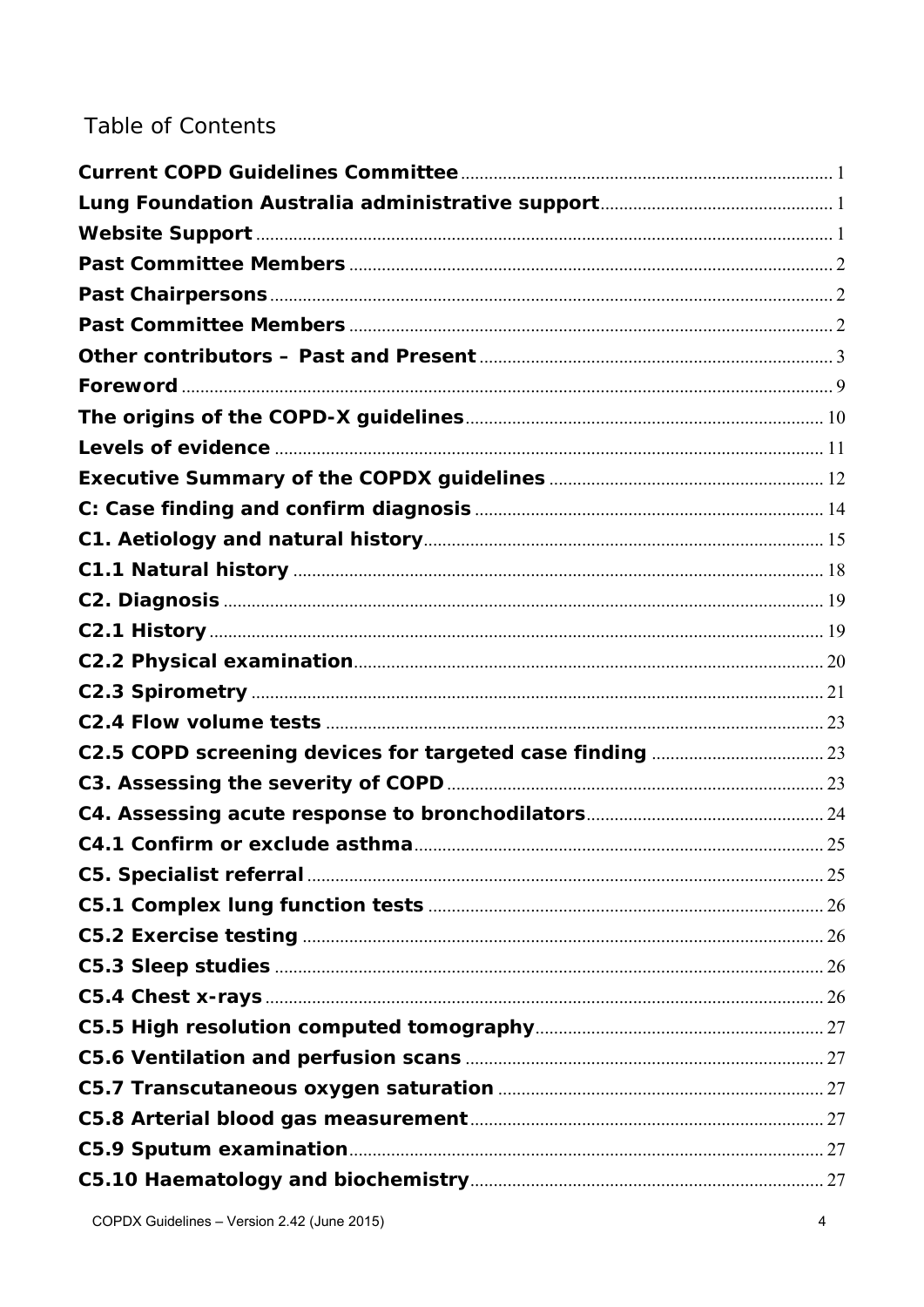| 01.2.3 Long-acting bronchodilator combinations (LAMA/LABA)  35                                                                       |  |  |
|--------------------------------------------------------------------------------------------------------------------------------------|--|--|
| 01.3 Assessment of response and continuation of bronchodilator therapy                                                               |  |  |
|                                                                                                                                      |  |  |
|                                                                                                                                      |  |  |
|                                                                                                                                      |  |  |
|                                                                                                                                      |  |  |
|                                                                                                                                      |  |  |
|                                                                                                                                      |  |  |
| 03.3 Inhaled corticosteroids versus long-acting beta <sub>2</sub> -agonists  39                                                      |  |  |
|                                                                                                                                      |  |  |
| O4.1 Inhaled corticosteroids and long-acting beta2-agonists in                                                                       |  |  |
| O4.2 Inhaled corticosteroids and long-acting beta2-agonists and long-<br>acting antimuscarinics (anticholinergics) in combination 41 |  |  |
|                                                                                                                                      |  |  |
|                                                                                                                                      |  |  |
|                                                                                                                                      |  |  |
|                                                                                                                                      |  |  |
|                                                                                                                                      |  |  |
|                                                                                                                                      |  |  |
|                                                                                                                                      |  |  |
|                                                                                                                                      |  |  |
| 06.6 Chest physiotherapy (Airway clearance techniques)  47                                                                           |  |  |
|                                                                                                                                      |  |  |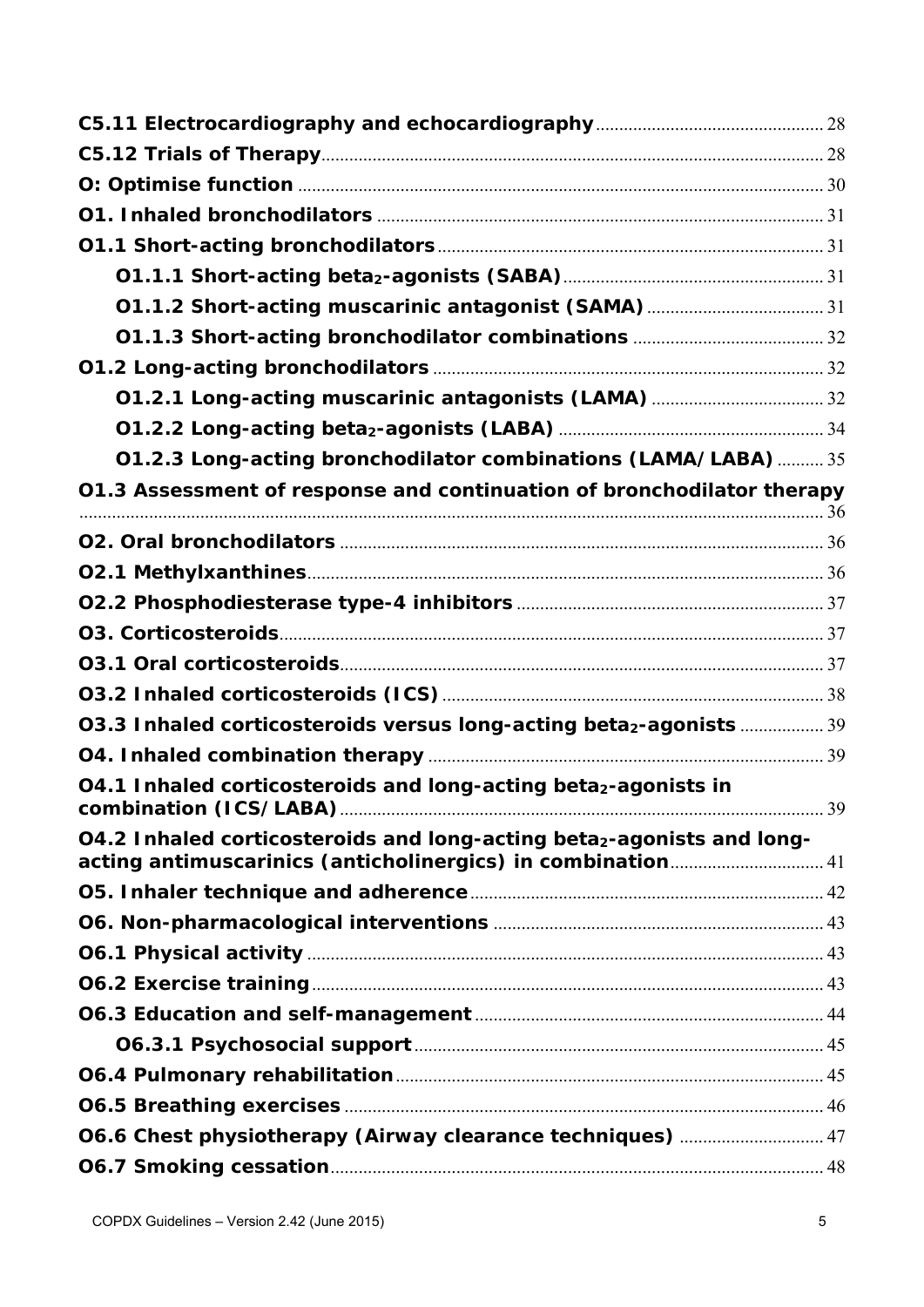| 07.1 Increased risks from comorbidities in the presence of COPD  51 |  |
|---------------------------------------------------------------------|--|
|                                                                     |  |
|                                                                     |  |
|                                                                     |  |
|                                                                     |  |
|                                                                     |  |
|                                                                     |  |
|                                                                     |  |
|                                                                     |  |
|                                                                     |  |
|                                                                     |  |
|                                                                     |  |
|                                                                     |  |
|                                                                     |  |
|                                                                     |  |
|                                                                     |  |
|                                                                     |  |
|                                                                     |  |
|                                                                     |  |
| 09.2 Lung volume reduction surgery and other techniques  64         |  |
|                                                                     |  |
|                                                                     |  |
|                                                                     |  |
|                                                                     |  |
|                                                                     |  |
|                                                                     |  |
|                                                                     |  |
|                                                                     |  |
|                                                                     |  |
|                                                                     |  |
|                                                                     |  |
|                                                                     |  |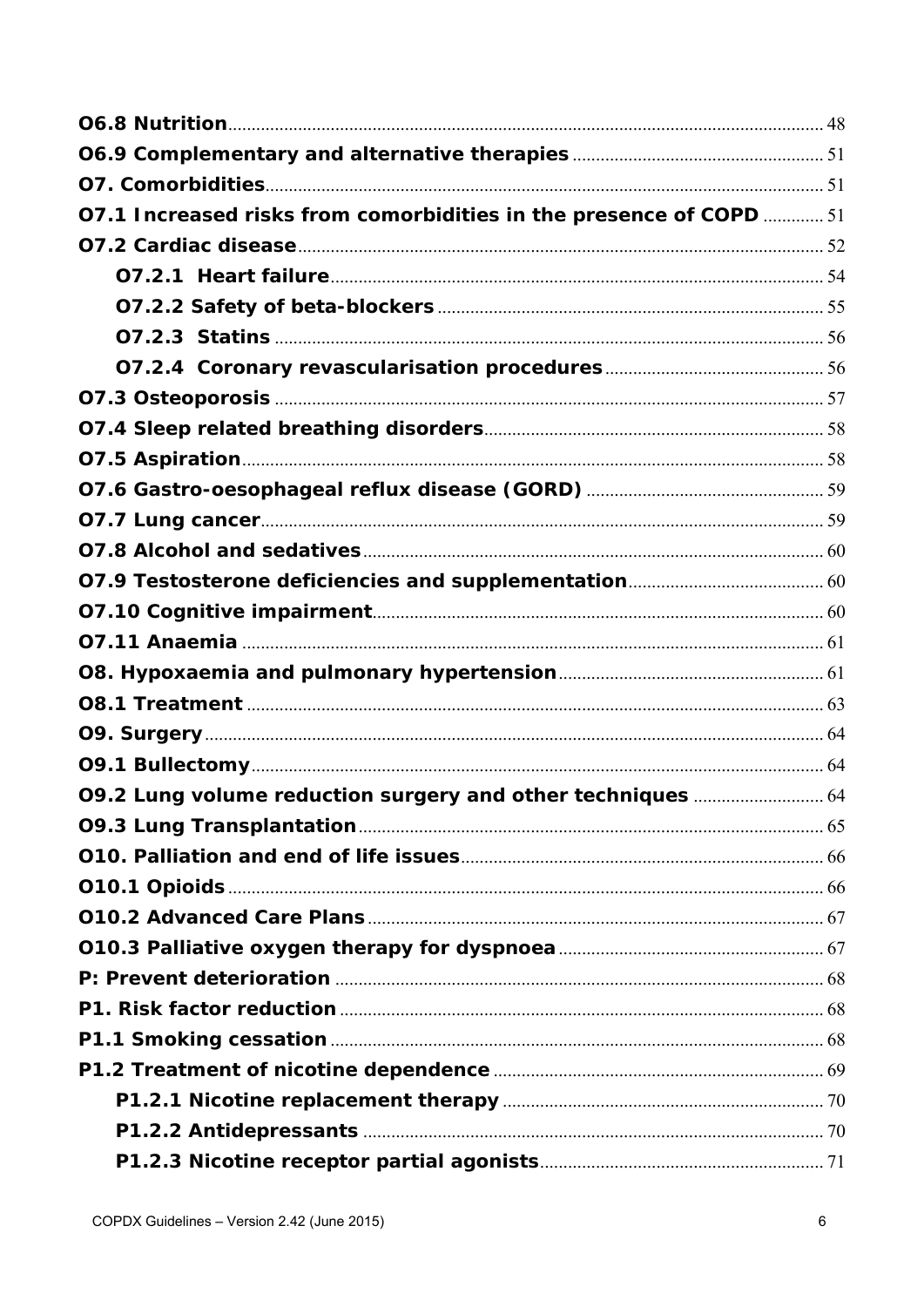| D1.3 GP practice nurse/ nurse practitioner/ respiratory educator/ |  |
|-------------------------------------------------------------------|--|
|                                                                   |  |
|                                                                   |  |
|                                                                   |  |
|                                                                   |  |
|                                                                   |  |
|                                                                   |  |
|                                                                   |  |
|                                                                   |  |
|                                                                   |  |
|                                                                   |  |
|                                                                   |  |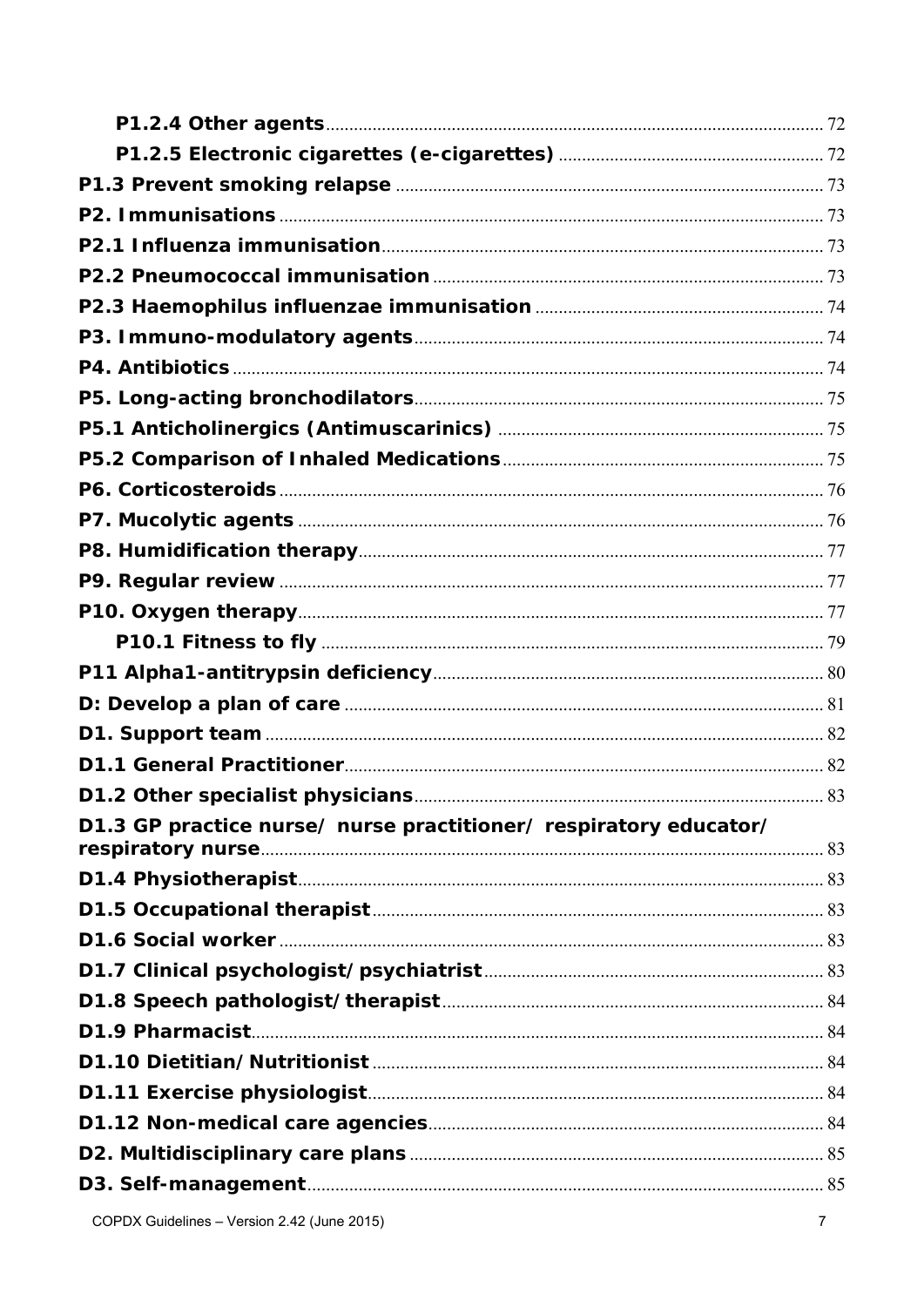| X2.2.1 Inhaled bronchodilators for treatment of exacerbations 93   |  |
|--------------------------------------------------------------------|--|
| X2.2.2 Systemic corticosteroids for treatment of exacerbations 94  |  |
|                                                                    |  |
| X2.2.4 Combined systemic corticosteroids and antibiotics for       |  |
| X3. Refer appropriately to prevent further deterioration ('P')  96 |  |
|                                                                    |  |
|                                                                    |  |
|                                                                    |  |
|                                                                    |  |
|                                                                    |  |
|                                                                    |  |
|                                                                    |  |
|                                                                    |  |
|                                                                    |  |
| Appendix 1. Use and doses of long-term inhaled bronchodilator and  |  |
|                                                                    |  |
| Appendix 3. Long term oxygen therapy (McDonald et al., 2005)  105  |  |
|                                                                    |  |
|                                                                    |  |
|                                                                    |  |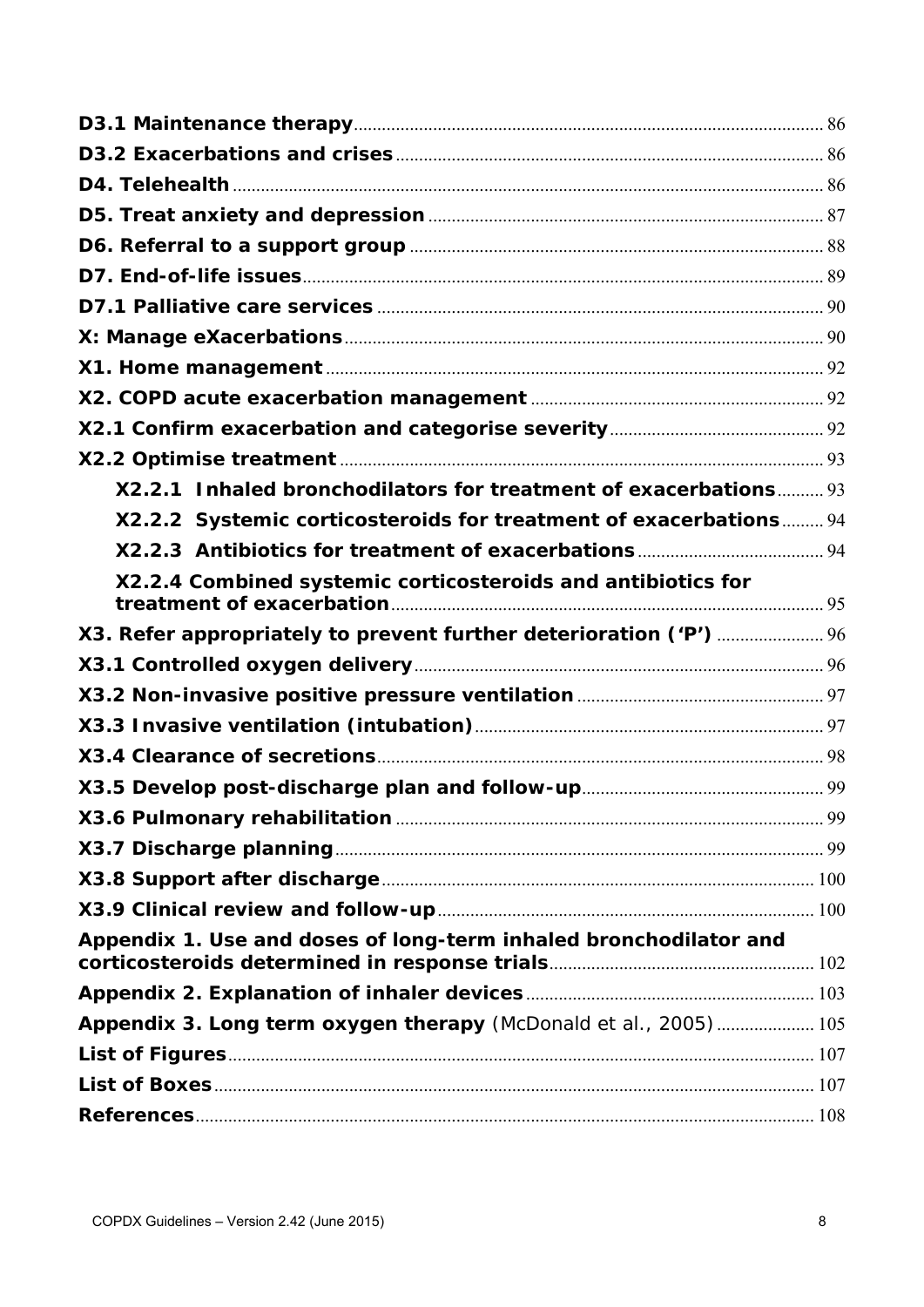# **Foreword**

CHRONIC OBSTRUCTIVE PULMONARY DISEASE (COPD) is very common and a major cause of disability, hospital admission and premature death.

The criteria used to determine the presence of COPD vary and are responsible for differing estimates of prevalence. Separate studies from both Australia and New Zealand showed that 14% of Australians and 14.2% of New Zealanders aged 40 years or more had some degree of COPD using Global Initiative for Obstructive Lung Disease (GOLD) criteria.(Toelle et al., 2013) (Shirtcliffe et al., 2012) However using a different definition to identify cases, the prevalence of COPD was 9% in people aged 40 years or more.(Shirtcliffe et al., 2007) As the population ages it is likely more people will be affected by COPD.

The Australian Institute of Health and Welfare estimated that COPD was the fifth greatest contributor to the overall burden of disease, accounting for 3.6% of disability-adjusted life years (DALY) in 2003.(Australian Institute of Health and Welfare, 2008) Chronic obstructive pulmonary disease ranks sixth among the common causes of death in Australian men and sixth in women.(Australian Institute of Health and Welfare, 2008) In New Zealand, it ranks fifth in both men and women(Ministry of Health, 2010) The death rate from COPD among Indigenous Australians is five times that for non-Indigenous Australians. In New Zealand, the age standardised death rate for Maori (46.1 per 100,000) is more than double that for non-Maori (18.1 per 100,000). The disease costs the Australian community an estimated \$8.8 billion annually in financial costs, including health and hospital costs, lost productivity, premature death and a low rate of employment.(Access Economics Pty Limited for The Australian Lung Foundation, 2008)

Chronic obstructive pulmonary disease is commonly associated with other chronic diseases including heart disease, lung cancer, stroke, pneumonia and depression.

Smoking is the most important risk factor for COPD. In 2011/12, 18.2% of Australian males and 14.4% of Australian females over the age of 18 years smoked daily.(Australian Bureau of Statistics, 2012) Smoking-related diseases have increased substantially in women, and death rates from COPD in women are expected to rise accordingly. Smoking is a leading cause of healthy years lost by Indigenous people both in Australia and New Zealand.

As with any chronic disease, optimum management of COPD requires health system reform in order that both anticipatory care (e.g. developing self-management capacity) and acute care (e.g. treating exacerbations) are planned for. It is beyond the scope of these guidelines to address all the health system reforms that may be required for chronic disease care. Such reforms will require changes of approach in micro-systems (e.g. a general practice or community physiotherapy service), in organisational structures and systems that coordinate care in regions (e.g. Medicare Locals; Primary Health Care Organisations, Local Hospital Networks) as well as in national and state health policy making institutions.

Much can be done to improve quality of life, increase exercise capacity, and reduce morbidity and mortality in individuals who have COPD. This Australian and New Zealand guideline seeks to summarise current evidence around optimal management of people with COPD. It is intended to be a decision support aid for general practitioners, other primary health care clinicians, hospital based clinicians and specialists working in respiratory health. Published evidence is systematically searched for, identified, and reviewed on a regular basis. The COPD Guidelines Evaluation Committee meets four times a year and determines whether the reviewed evidence needs incorporation into the guideline.

The key recommendations are summarised in the "COPDX Plan":

**C**ase finding and **c**onfirm diagnosis, **O**ptimise function, **P**revent deterioration, **D**evelop a plan of care Manage e**X**acerbations.

Professor Nicholas Glasgow (on behalf of the COPD Evaluation Committee), December 2011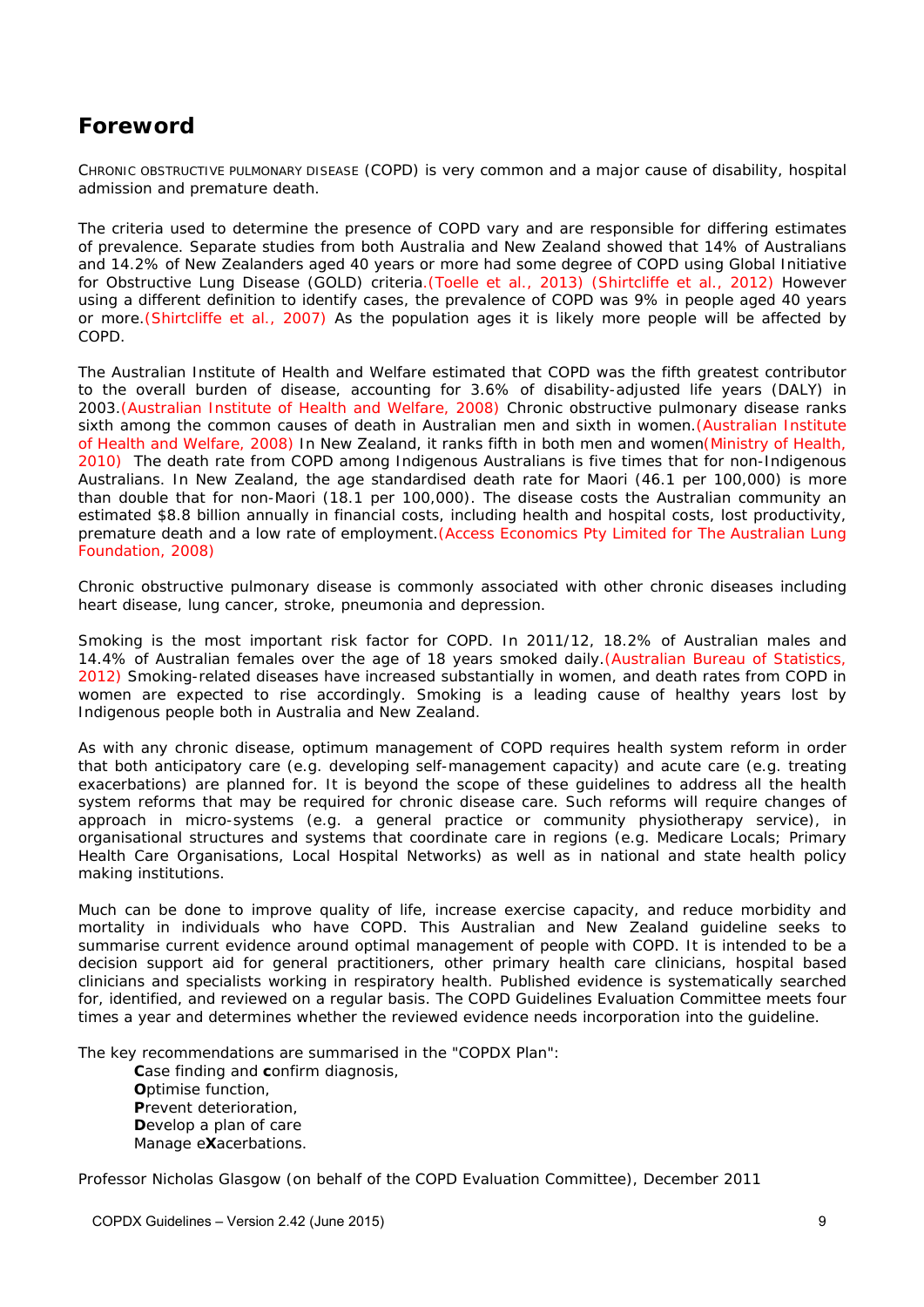# **The origins of the COPD-X guidelines**

THESE GUIDELINES are the outcome of a joint project of the Thoracic Society of Australia and New Zealand and Lung Foundation Australia. The guidelines aim to:

- effect changes in clinical practice based on sound evidence; and
- shift the emphasis from a predominant reliance on pharmacological treatment of COPD to a range of interventions which include patient education, self-management of exacerbations and pulmonary rehabilitation.

These guidelines deal mainly with the management of established disease and exacerbations. However, this is only one element of the COPD Strategy of Lung Foundation Australia, which has the long-term goals of:

- primary prevention of smoking;
- improving rates of smoking cessation;
- early detection of airflow limitation in smokers before disablement; and
- improved management of stable disease and prevention of exacerbations.

In May 2001 a multidisciplinary steering committee was convened by the Thoracic Society of Australia and New Zealand (TSANZ) and The Australian Lung Foundation in accordance with the National Health and Medical Research Council recommendations for guideline development.(National Health and Medical Research Council, 1998) The Committee agreed to use the Global Initiative for Chronic Obstructive Lung Disease (GOLD) Workshop Report (NHLBI/WHO Workshop Report, April 2001) as the prime evidence base, together with systematic reviews and meta-analyses from the Cochrane Database. The GOLD Report, released in April 2001, was produced by an international panel of experts in collaboration with the United States National Heart, Lung, and Blood Institute (NHLBI) and the World Health Organization (WHO). The levels of evidence in the current guidelines were assigned according to the system developed by the NHLBI (**Box 1**). Any changes to the guidelines have been based on subsequent versions of the GOLD report and on the results of systematic reviews or consistent evidence from well conducted randomised controlled trials.

The Guidelines Steering Committee supervised the development of specific items such as the COPDX Plan and a management handbook for primary care clinicians. Drafts of these documents were widely circulated to key stakeholder groups and professional organisations. In addition, the draft guidelines were published on the Internet http://www.lungnet.com.au (now www.lungfoundation.com.au) and access to them was advertised in a national newspaper. The draft guidelines were circulated to all members of the TSANZ and Australian Divisions of General Practice. All comments received were reviewed by the Steering Committee. The Guidelines were then published as a supplement to The Medical Journal of Australia in March 2003.

The Steering Committee then resolved to establish a COPD Guidelines Implementation Committee and a Guidelines Evaluation Committee. The terms of reference of the Evaluation Committee included scientific assessment of the impact of the guidelines on clinical practice and rigorous examination of the relevant medical literature to ensure the guidelines remain up to date. Any suggested modifications have been circulated to members of the COPD Coordinating Committee and other key stakeholders prior to ratification. This version of the guidelines has been submitted to the COPD Special Interest Group of the Thoracic Society of Australia and New Zealand for endorsement.

Associate Professor David K McKenzie and Professor Peter Frith. Principal authors and members of the COPD Implementation Committee. July 2005

Logistical and financial support for the development of these guidelines was provided by Lung Foundation Australia as part of its COPD program. This program is funded by non-tied program support grants from Boehringer Ingelheim Pty Ltd (North Ryde, NSW), GlaxoSmithKline Australia Pty Ltd (Boronia, VIC), Pfizer Australia (West Ryde, NSW) and Air Liquide Healthcare Pty Ltd (Alexandria, NSW).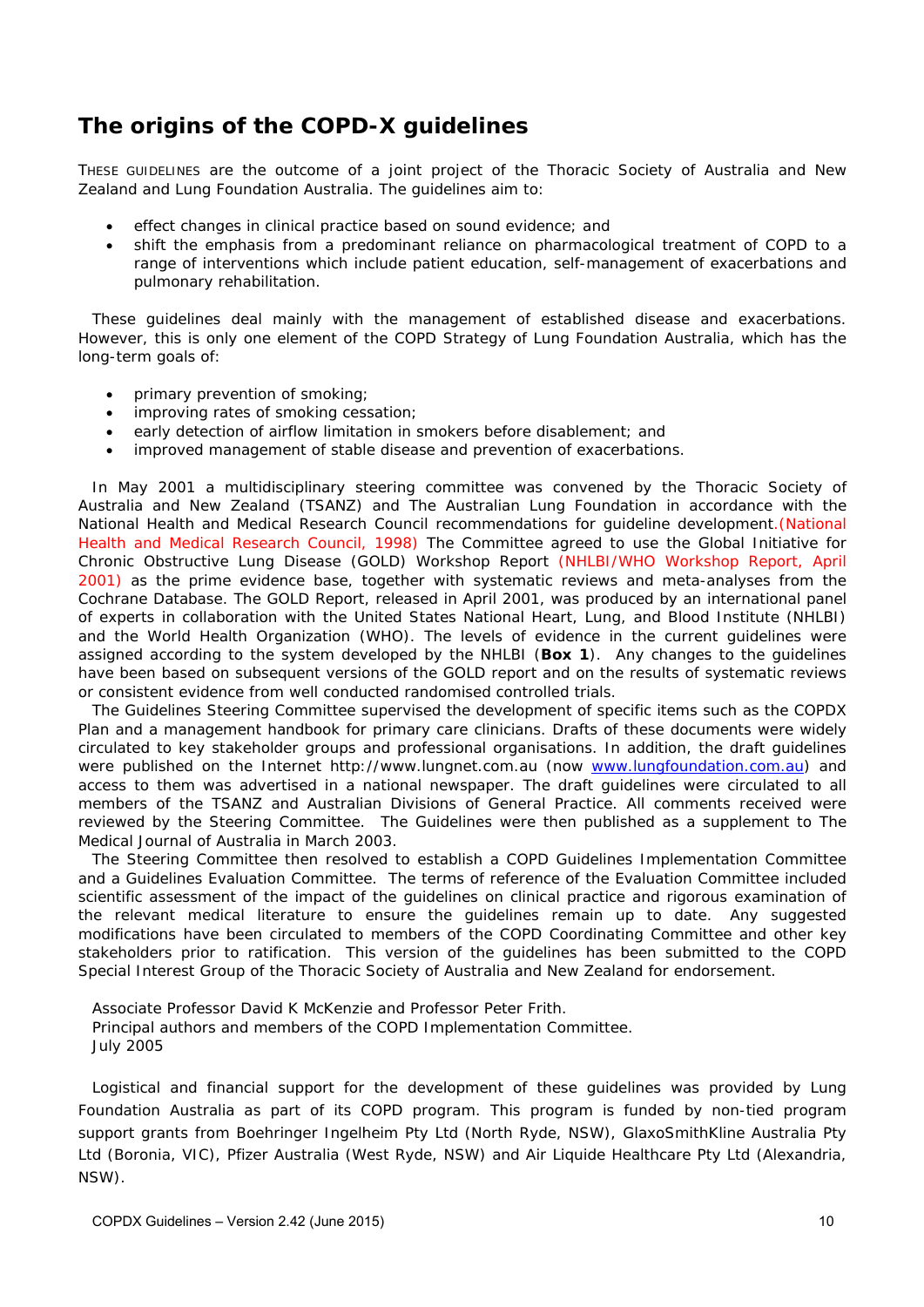# **Levels of evidence**

THE KEY RECOMMENDATIONS and levels of evidence incorporated in the COPDX guidelines were originally based largely on the Global Initiative for Chronic Obstructive Lung Disease (GOLD), which used the evidence ranking system of the US National Heart, Lung and Blood Institute (NHLBI). (NHLBI/WHO Workshop Report, April 2001) The NHLBI scheme is shown in **Box 1**. For comparison, the National Health and Medical Research Council (NHMRC)(National Health and Medical Research Council, 1998) levels of evidence are also shown, along with the equivalent NHLBI categories.

For this update, the COPD Evaluation Committee reclassified NHLBI level A as NHMRC level I and NHLBI level B as NHMRC level II evidence. All citations to NHLBI level C were individually reviewed and reclassified as NHMRC level II, III-2, III-3 or IV evidence. On closer examination, some references originally classified as level C were actually considered level D. As NHLBI level D is not recognised in the NHMRC classification, these levels were removed whilst the bibliographic citations were retained.

#### **Box 1: Levels of evidence**

#### *a) National Heart, Lung, and Blood Institute (NHLBI) categories*   $\mathbf{N}$

| <b>NHLBI</b> | Sources of evidence                                           | <b>Definition</b>                                                                                                                                                                                                                                                                                                                                                                                                       |  |
|--------------|---------------------------------------------------------------|-------------------------------------------------------------------------------------------------------------------------------------------------------------------------------------------------------------------------------------------------------------------------------------------------------------------------------------------------------------------------------------------------------------------------|--|
| category     |                                                               |                                                                                                                                                                                                                                                                                                                                                                                                                         |  |
| Α            | Randomised controlled trials<br>(RCTs) extensive body of data | Evidence is from endpoints of well-designed RCTs that provide a consistent pattern<br>of findings in the population for which the recommendation is made. Category A<br>requires substantial numbers of studies involving substantial numbers of<br>participants.                                                                                                                                                       |  |
| B            | Randomised controlled trials<br>(RCTs) limited body of data   | Evidence is from endpoints of intervention studies that include only a limited<br>number of patients, post-hoc or subgroup analysis of RCTs, or meta-analysis of<br>RCTs. In general, category B pertains when few randomised trials exist, they are<br>small in size, they were undertaken in a population that differs from the target<br>population of the recommendation, or the results are somewhat inconsistent. |  |
| $\mathsf{C}$ | Non-randomised trials.<br>observational studies               | Evidence is from outcomes of uncontrolled or non-randomised trials or from<br>observational studies.                                                                                                                                                                                                                                                                                                                    |  |
| D            | Panel consensus, judgement                                    | The panel consensus is based on clinical experience or knowledge that does not<br>meet the above criteria.                                                                                                                                                                                                                                                                                                              |  |

| b) National Health and Medical Research Council (NHMRC) levels of evidence and corresponding National |
|-------------------------------------------------------------------------------------------------------|
| Heart, Lung, and Blood Institute categories                                                           |

| <b>NHLBI</b><br>category | level        | <b>NHMRC</b> Basis of evidence                                                                                                                                                                                                                 |
|--------------------------|--------------|------------------------------------------------------------------------------------------------------------------------------------------------------------------------------------------------------------------------------------------------|
| A                        |              | Evidence obtained from a systematic review of all relevant randomised controlled trials.                                                                                                                                                       |
| B                        | $\mathbf{H}$ | Evidence obtained from at least one properly designed randomised controlled trial.                                                                                                                                                             |
| C                        | $III - 1$    | Evidence obtained from well-designed pseudorandomised controlled trials (alternate allocation or some<br>other method).                                                                                                                        |
| С                        | $III - 2$    | Evidence obtained from comparative studies (including systematic reviews of such studies) with<br>concurrent controls and allocation not randomised, cohort studies, case-control studies, or interrupted<br>time series with a control group. |
| С                        | $III - 3$    | Evidence obtained from comparative studies with historical control, two or more single-arm studies, or<br>interrupted time series without a parallel group.                                                                                    |
| С                        | 1V           | Evidence obtained from case series, either post-test or pre-test/post-test.                                                                                                                                                                    |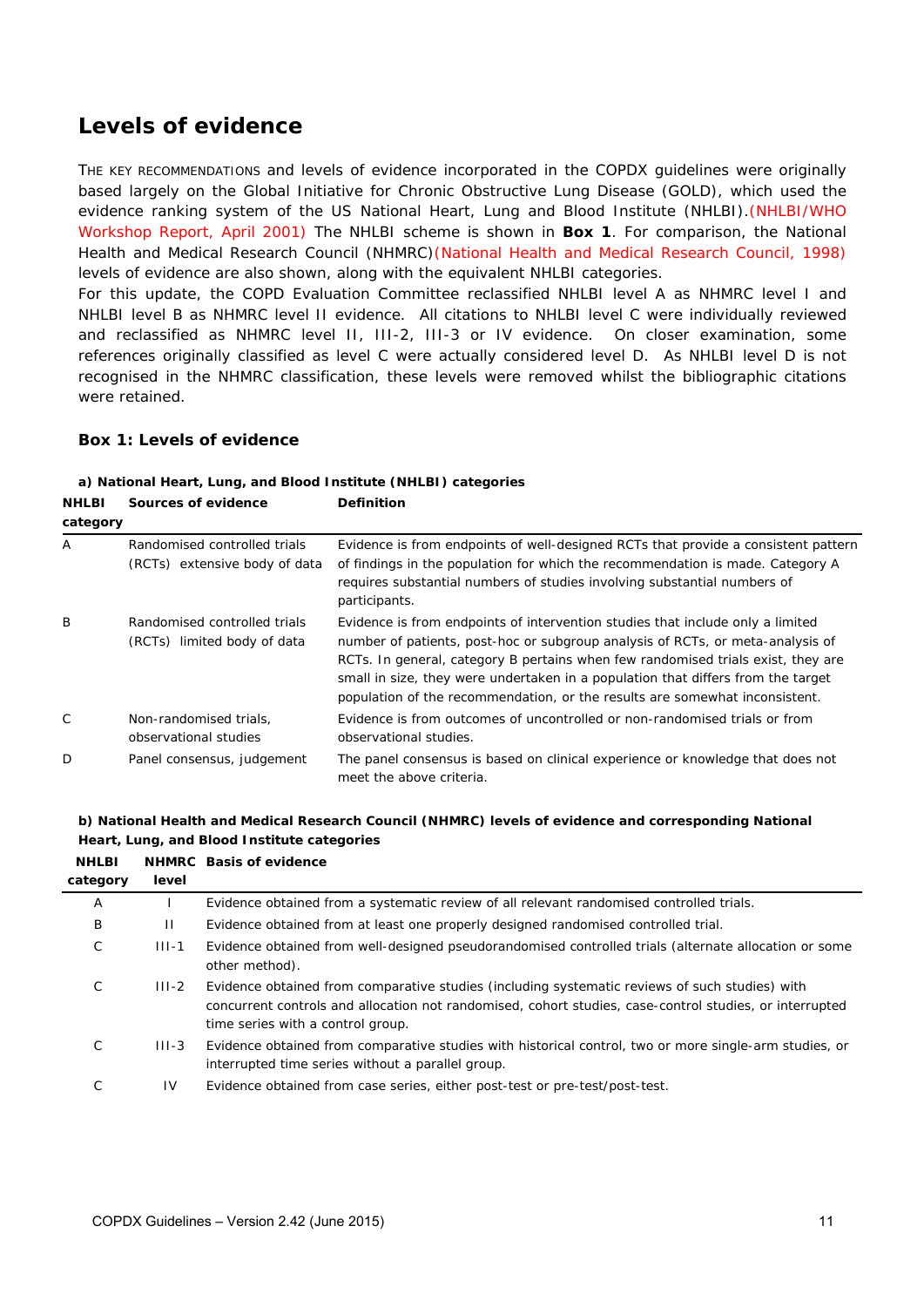# **Executive Summary of the COPDX guidelines**

| C: Case finding and confirm diagnosis                                                                                                                                                                                                                                                                                    | <b>Evidence</b><br>level |
|--------------------------------------------------------------------------------------------------------------------------------------------------------------------------------------------------------------------------------------------------------------------------------------------------------------------------|--------------------------|
| Smoking is the most important risk factor in the development of COPD<br>$\bullet$                                                                                                                                                                                                                                        |                          |
| Consider COPD in all smokers and ex-smokers over the age of 35 years                                                                                                                                                                                                                                                     | $\mathbf{H}$             |
| The diagnosis of COPD rests on the demonstration of airflow limitation which is not fully<br>٠<br>reversible                                                                                                                                                                                                             | Ш                        |
| It is important in general practice settings to obtain accurate spirometric assessment<br>٠                                                                                                                                                                                                                              | $III - 3$                |
| If airflow limitation is fully or substantially reversible (FEV <sub>1</sub> response to<br>٠                                                                                                                                                                                                                            |                          |
| bronchodilator > 400ml), the patient should be treated as for asthma<br>Consider COPD in patients with other smoking-related diseases<br>٠                                                                                                                                                                               |                          |
| <b>O: Optimise function</b>                                                                                                                                                                                                                                                                                              |                          |
| Inhaled bronchodilators provide symptom relief and may increase exercise capacity<br>$\bullet$                                                                                                                                                                                                                           |                          |
| Long term use of systemic corticosteroids is not recommended                                                                                                                                                                                                                                                             |                          |
| Inhaled corticosteroids should be considered in patients with moderate to severe COPD and<br>$\bullet$<br>frequent exacerbations                                                                                                                                                                                         |                          |
| Pulmonary rehabilitation reduces dyspnoea, fatigue, anxiety and depression, improves<br>$\bullet$<br>exercise capacity, emotional function and health-related quality of life and enhances<br>patients' sense of control over their condition                                                                            |                          |
| Pulmonary rehabilitation reduces hospitalisation and has been shown to be cost-effective<br>٠<br>Prevent or treat osteoporosis<br>٠                                                                                                                                                                                      | П                        |
| Identify and treat hypoxaemia and pulmonary hypertension                                                                                                                                                                                                                                                                 |                          |
| In selected patients, a surgical approach may be considered for symptom relief                                                                                                                                                                                                                                           | $III - 2$                |
| P: Prevent deterioration                                                                                                                                                                                                                                                                                                 |                          |
| Smoking cessation reduces the rate of decline of lung function<br>$\bullet$                                                                                                                                                                                                                                              |                          |
| Treatment of nicotine dependence is effective and should be offered to smokers in addition<br>$\bullet$<br>to counselling                                                                                                                                                                                                |                          |
| Influenza immunisation reduces the risk of exacerbations, hospitalisation and death<br>$\bullet$                                                                                                                                                                                                                         |                          |
| Mucolytics may reduce the frequency and duration of exacerbations                                                                                                                                                                                                                                                        | н                        |
| Long-term oxygen therapy (>15h/day) prolongs life in hypoxaemic patients<br>(PaO <sub>2</sub> <55mmHg, or 7.3kPa)                                                                                                                                                                                                        |                          |
| D: Develop a plan of care                                                                                                                                                                                                                                                                                                |                          |
| COPD imposes handicaps which affect both patients and carers<br>$\bullet$                                                                                                                                                                                                                                                | Ш                        |
| Enhancing quality of life and reducing handicap requires a support team                                                                                                                                                                                                                                                  |                          |
| Patients and their family/friends should be actively involved in a therapeutic partnership with<br>a range of health professionals                                                                                                                                                                                       | Ш                        |
| Multidisciplinary care plans and individual self-management plans may help to prevent or<br>$\bullet$<br>manage crises                                                                                                                                                                                                   | $III - 2$                |
| Patients who take appropriate responsibility for their own management may have improved<br>$\bullet$<br>outcomes                                                                                                                                                                                                         | $III - 1$                |
| Anxious and depressive symptoms and disorders are common comorbidities in people with<br>COPD                                                                                                                                                                                                                            |                          |
| X: Manage eXacerbations                                                                                                                                                                                                                                                                                                  |                          |
| An exacerbation is an event in the natural course of the disease characterised by a change<br>$\bullet$<br>in the patient's baseline dyspnoea, cough and/or sputum that is beyond normal day to day<br>variations, is acute in onset and may warrant a change in regular medication in a patient<br>with underlying COPD |                          |
| Early diagnosis and treatment may prevent admission<br>$\bullet$                                                                                                                                                                                                                                                         | $III - 2$                |
| Multidisciplinary care may assist home management<br>٠                                                                                                                                                                                                                                                                   | $\mathbf{H}$             |
| Inhaled bronchodilators are effective treatments for acute exacerbations                                                                                                                                                                                                                                                 |                          |
| Systemic corticosteroids reduce the severity of and shorten recovery from acute<br>٠<br>exacerbations                                                                                                                                                                                                                    |                          |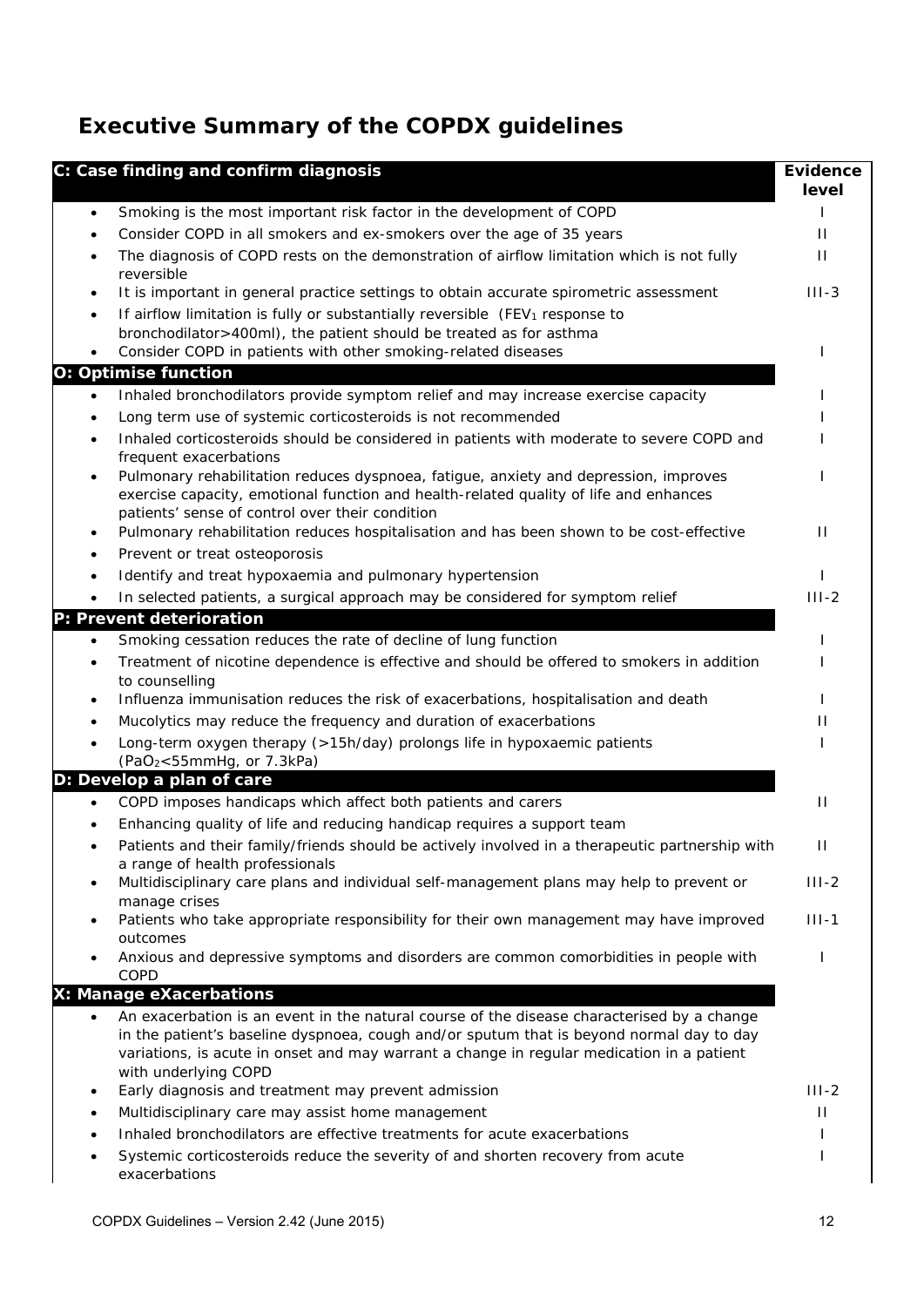| $\bullet$ | Exacerbations with clinical signs of infection (increased volume and change in colour of<br>sputum and/or fever, leukocytosis) benefit from antibiotic therapy |  |
|-----------|----------------------------------------------------------------------------------------------------------------------------------------------------------------|--|
| $\bullet$ | Controlled oxygen delivery (28%, or 0.5-2.0L/min) is indicated for hypoxaemia                                                                                  |  |
|           | Non-invasive positive pressure ventilation is effective for acute hypercapnic ventilatory<br>failure                                                           |  |
| $\bullet$ | Involving the patient's general practitioner in a case conference and developing a care plan<br>may facilitate early discharge                                 |  |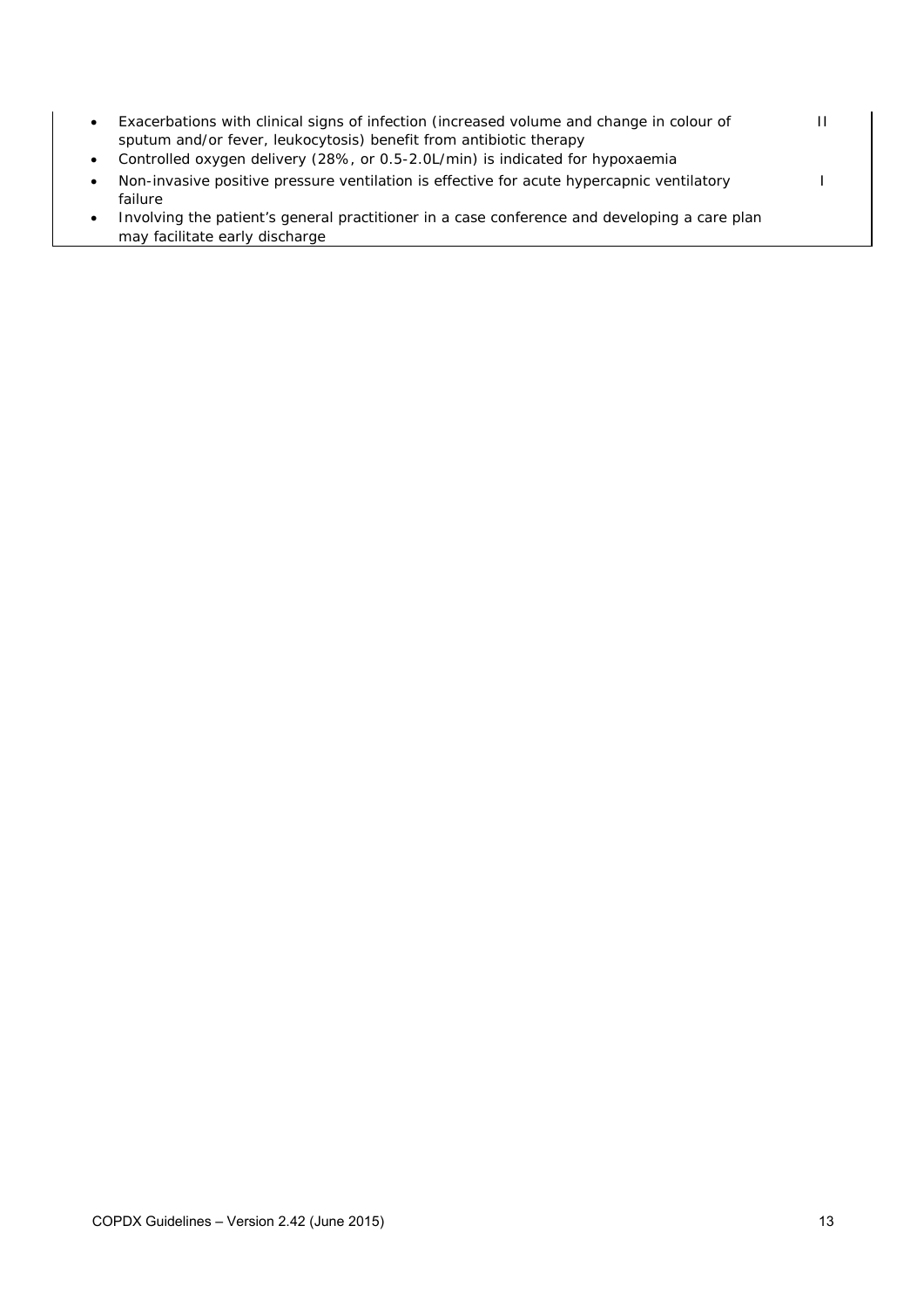# *C: Case finding and confirm diagnosis*

Smoking is the most important risk factor in the development of COPD (Fletcher and Peto, 1977),(Burrows et al., 1977) [evidence level I]

CHRONIC OBSTRUCTIVE PULMONARY DISEASE (COPD) is a preventable and treatable disease with some significant extrapulmonary effects that may contribute to the severity in individual patients. Its pulmonary component is characterised by airflow limitation which is not fully reversible. The airflow limitation is usually progressive and associated with an abnormal inflammatory response of the lung to noxious particles or gases (Global Initative for Chronic Obstructive Lung Disease). In clinical practice, diagnosis is usually based on:

- A history of smoking, or exposure to other noxious agents
- FEV1/FVC<0.7 post-bronchodilator

Small-airway narrowing (with or without chronic bronchitis) and emphysema caused by smoking are the common conditions resulting in COPD. Chronic bronchitis is daily sputum production for at least three months of two or more consecutive years. Emphysema is a pathological diagnosis, and consists of alveolar dilatation and destruction. Breathlessness with exertion, chest tightness and wheeze are the results of airway narrowing and impaired gas exchange. The loss of lung elastic tissue in emphysema may result in airway wall collapse during expiration, leading to dynamic hyperinflation and consequent increased work of breathing.

The irreversible component of airflow limitation is the end result of inflammation, fibrosis and remodelling of peripheral airways. Airflow limitation leads to non-homogeneous ventilation, while alveolar wall destruction and changes in pulmonary vessels reduce the surface area available for gas exchange. In advanced COPD there is a severe mismatching of ventilation and perfusion leading to hypoxaemia. Hypercapnia is a late manifestation and is caused by a reduction in ventilatory drive. Pulmonary hypertension and cor pulmonale are also late manifestations, and reflect pulmonary vasoconstriction due to hypoxia in poorly ventilated lung, vasoconstrictor peptides produced by inflammatory cells and vascular remodelling.(NHLBI/WHO Workshop Report, April 2001) The clinical features and pathophysiology of COPD can overlap with asthma, as most COPD patients have some reversibility of airflow limitation with bronchodilators. By contrast, some non-smokers with chronic asthma develop irreversible airway narrowing. The overlap between chronic bronchitis, emphysema and asthma and their relationship to airflow obstruction and COPD are illustrated in **Figure 1**. This proportional Venn diagram presents data from the Wellington Respiratory Survey which recruited subjects over the age of 50 and invited them to have detailed lung function testing and chest CT scans (Marsh et al., 2008). It can be seen that almost all patients with both chronic bronchitis and emphysema meet the GOLD definition of COPD, as do most with both chronic bronchitis and asthma. Patients with chronic bronchiolitis, bronchiectasis and cystic fibrosis may also present with similar symptoms and partially reversible airflow limitation.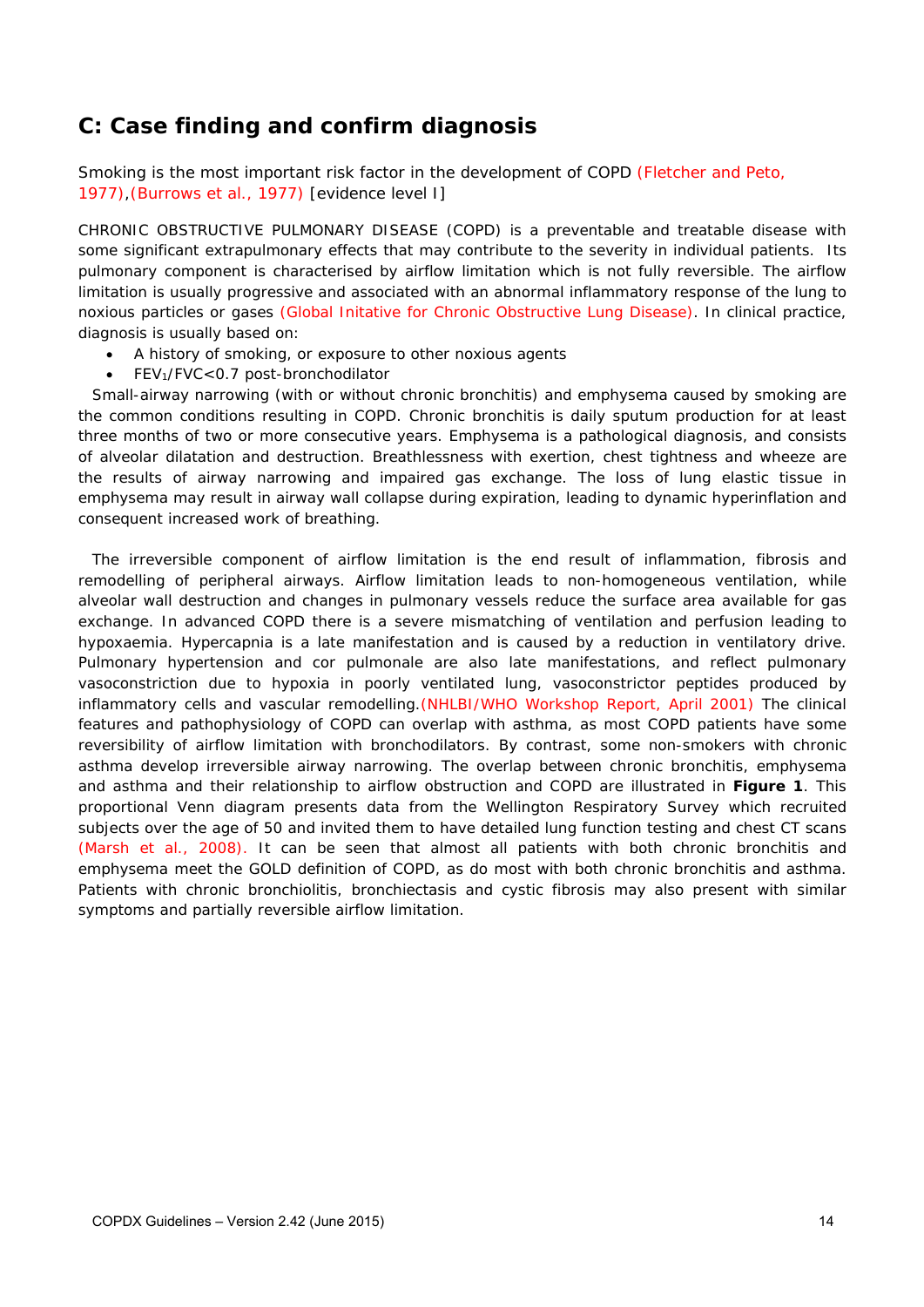**Figure 1: COPD Phenotypes** 



The diagram (reproduced from Thorax 2008;63:761-7 with permission from the BMJ Publishing Group) presents the different phenotypes within the Wellington Respiratory Survey study population. The large black rectangle represents the full study group. The clear circles within each coloured area represent the proportion of subjects with COPD (post-bronchodilator forced expiratory volume in 1 s/forced vital capacity (FEV<sub>1</sub>/FVC), 0.7). The isolated clear circle represents subjects with COPD who did not have an additional defined phenotype of asthma, chronic bronchitis or emphysema.

### **C1. Aetiology and natural history**

Cigarette smoking is the most important cause of COPD (Fletcher and Peto, 1977),(Burrows et al., 1977). There is a close relationship between the amount of tobacco smoked and the rate of decline in forced expiratory flow in one second (FEV<sub>1</sub>), although individuals vary greatly in susceptibility (Fletcher and Peto, 1977). Around half of all smokers develop some airflow limitation, and 15%–20% will develop clinically significant disability (Fletcher and Peto, 1977). Smokers are also at risk of developing lung cancer, and cardiovascular disease such as ischaemic heart disease and peripheral vascular disease.

In susceptible smokers cigarette smoking results in a steady decline in lung function, with a decrease in FEV<sub>1</sub> of 25–100mL/year (Fletcher and Peto, 1977). While smoking cessation may lead to minimal improvements in lung function, more importantly it will slow the rate of decline in lung function and delay the onset of disablement. At all times smoking cessation is important to preserve remaining lung function (Fletcher and Peto, 1977).

Impairment increases as the disease progresses, but may not be recognised because of the slow pace of the disease. The time course of development of COPD and disability and the influence of smoking cessation are illustrated in **Figure 2**.

The annual decline in  $FEV<sub>1</sub>$  has been measured in 5041 patients with moderate to very severe COPD followed for 4 years (Tashkin et al., 2013). The decline in post-bronchodilator measurements was greater than pre-bronchodilator, which might represent progression of disease or tachyphylaxis [evidence level III-2].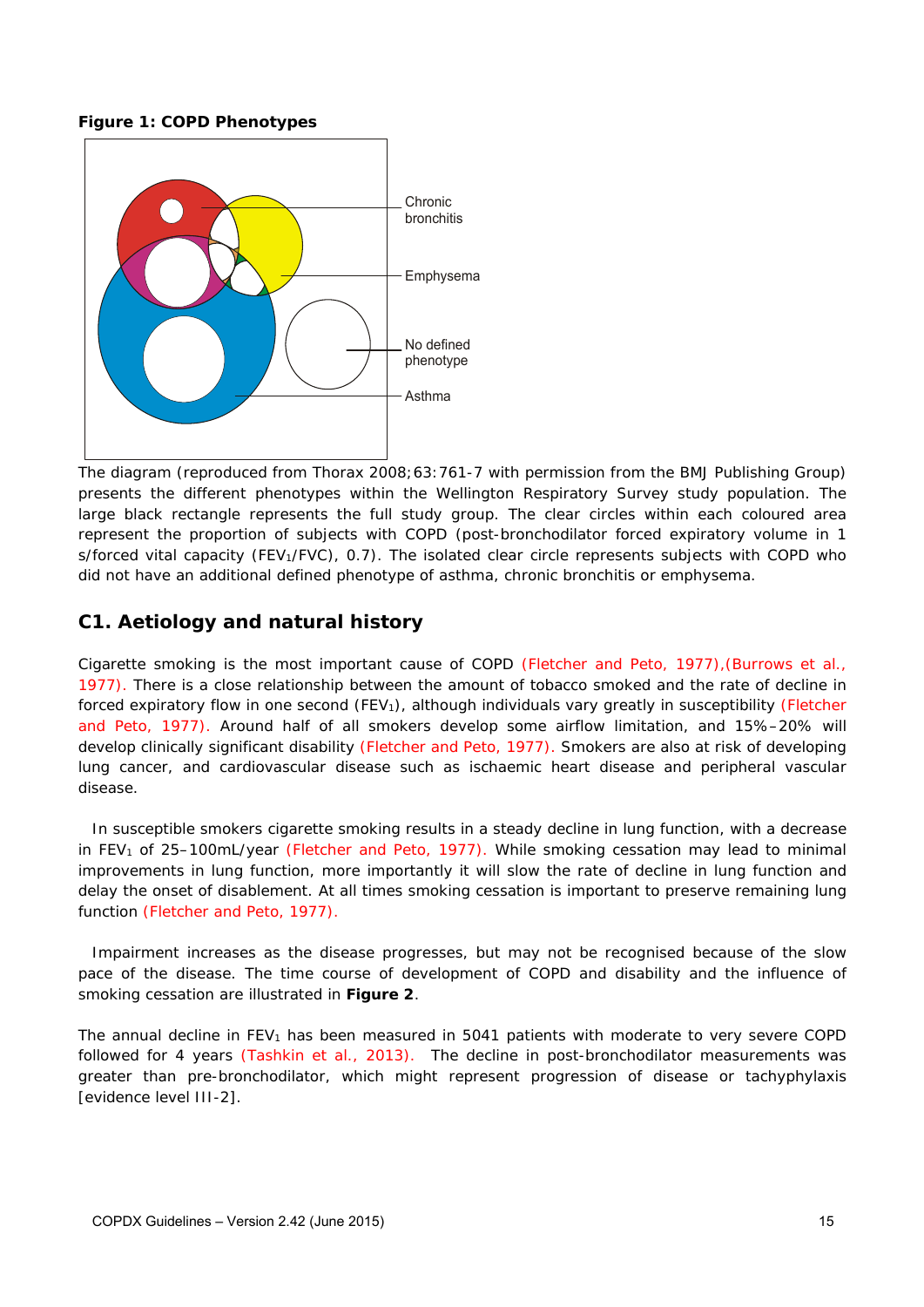

#### **Figure 2: Time-course of chronic obstructive pulmonary disease (COPD) (Fletcher and Peto, 1977)**

*The figure (adapted from Fletcher C and Peto R. The natural history of chronic airflow obstruction. BMJ 1977;1:1645- 1648 and reproduced with permission from the BMJ Publishing Group) shows the rate of loss of forced expiratory flow in one second (FEV1) for a hypothetical, susceptible smoker, and the potential effect of stopping smoking early or late in the course of COPD. Other susceptible smokers will have different rates of loss, thus reaching "disability" at different*  ages. The normal FEV<sub>1</sub> ranges from below 80% to above 120%, so this will affect the starting point for the individual's *data (not shown).* 

In addition to cigarette smoking, there are a number of other recognised risk factors for COPD (Global Initiative for Chronic Obstructive Lung Disease (GOLD), 2006, Omland et al., 2014) (see **Box 2** below adapted from GOLD 2006). COPD almost always arises from a gene environment interaction. The best characterised genetic predisposition is alpha<sub>1</sub> antitrypsin deficiency, but multiple other genes each make a small contribution and further investigation is required. The risk of COPD is related to the total burden of inhaled particles (Global Initiative for Chronic Obstructive Lung Disease (GOLD), 2006) and oxidative stress in the lung. Occupational dust exposure might be responsible for 20 – 30% of COPD. This has long been recognised in coal miners (Santo Tomas, 2011), but biological dust has also been identified as a risk factor, particularly in women (Matheson et al., 2005). Non-smoking women involved in the spinning, weaving and knitting of cotton or silk have an increased risk of death from COPD (Cui et al., 2011). Biological dust exposure is also associated with chronic sputum production, dyspnoea and work inactivity in male patients (Rodriguez et al., 2008). Livestock farmers are also at increased risk of developing chronic bronchitis and COPD (Eduard et al 2009). Dairy farmers have increased wheeze and morning phlegm and increased rate of decline in FEV<sub>1</sub> compared to controls. These effects appear to be associated more with exposure to animal feed than handling hay or straw (Thaon et al., 2011). Each year of exposure to diesel exhaust increases the risk of dying from COPD by 2.5% (Hart et al., 2009). An analysis of a Swiss cohort of 4,267 subjects without asthma found that COPD was associated with high occupational exposures to mineral, biological dusts, vapours/fumes, vapours, gases, dust or fumes (VGDF). The findings were clearer in non-smokers and those without chronic bronchitis (Mehta et al., 2012) [evidence level III-2]. A meta-analysis of 6 cross-sectional studies found that occupational exposure to respirable quartz dust was associated with a pooled reduction in FEV<sub>1</sub> of -4.62 (95% CI -7.18, -2.06) %predicted (Bruske et al., 2014). A case control study conducted within a large managed care organisation found that self reported exposures to vapours, gas, dust and fumes on the longest held job were responsible for 31% of COPD (Blanc et al., 2009). Joint exposure both to smoking and occupational factors markedly increased the risk of COPD [evidence level III-2]. Evidence of emphysema and gas trapping on CT scans was associated with selfreported occupational exposures to dust and fumes in both men and women who were former or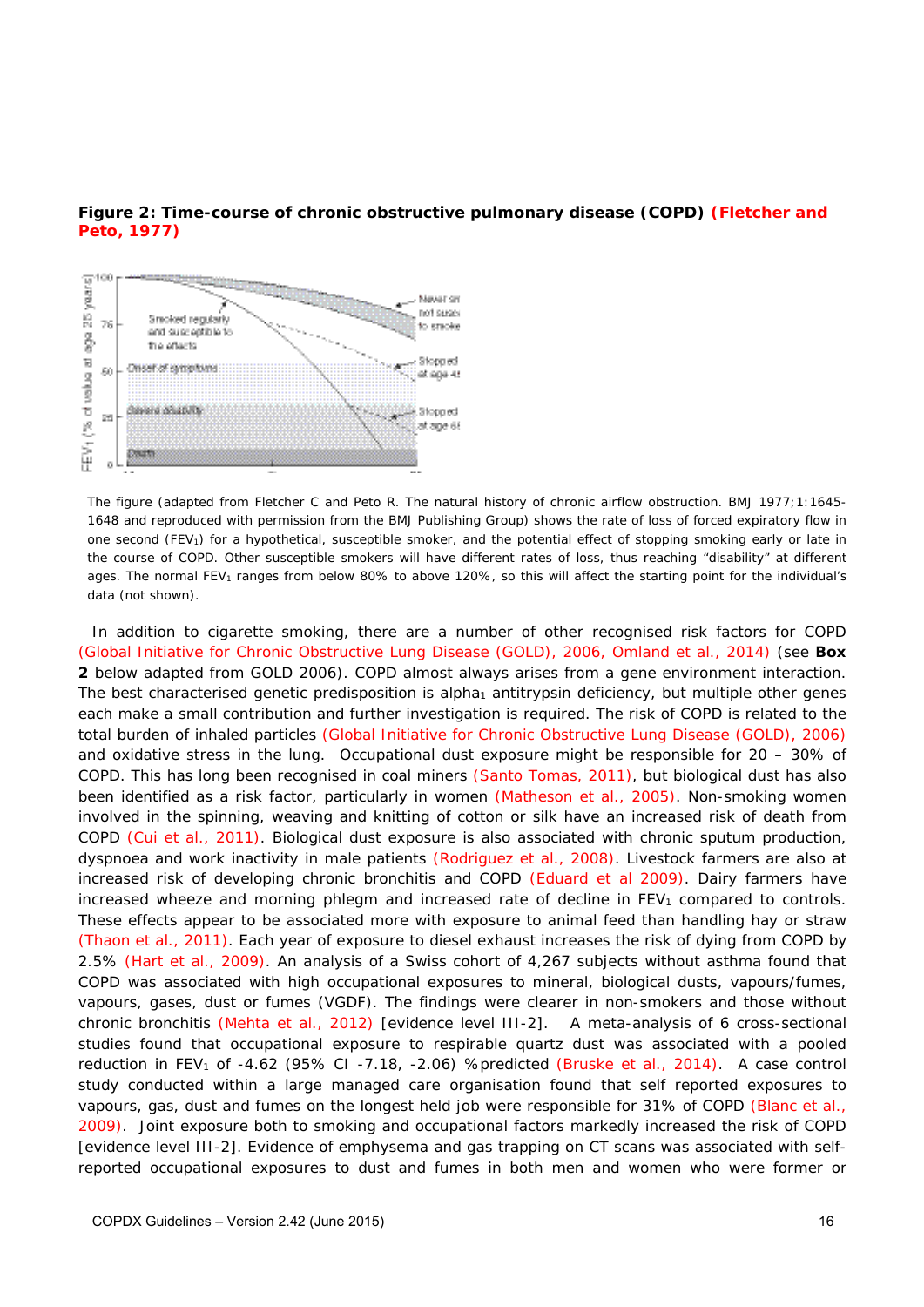current smokers (Marchetti et al., 2014) A summary of the risks of COPD associated with biological or mineral dusts, gases, fumes / vapours, diesel exhaust, irritant gases / vapours, chemical gas / fumes and various other occupational exposures appears in **Figure 3** (reproduced from Diaz-Guzman et al 2012 (Diaz-Guzman et al., 2012) with permission).



**Figure 3: Risk of occupational exposure for COPD from selected studies** 

Fortunately the air quality in most Australian and New Zealand cities is relatively good and cooking with biomass fuels (coal, wood, dung, crop waste etc) is uncommon. However a panel study of 84 moderate to severe COPD patients found that indoor pollutant exposure, including PM2.5 and  $NO<sub>2</sub>$ (oxides of nitrogen) was associated with increased respiratory symptoms and risk of COPD exacerbation (Hansel et al., 2013) [evidence level III-2]. Failure to achieve maximum lung function increases the risk of COPD in later life.There is some evidence that women might be more susceptible to the effects of tobacco smoke (Aryal et al., 2014)[evidence level III-2]. Beyond the age of 45-50 years, female smokers appear to experience an accelerated decline in  $FEV<sub>1</sub>$  compared with male smokers (Gan et al., 2006) [evidence level II]. On the other hand, a family based case control study involving high resolution chest CT scans found that men demonstrated more low attenuation areas consistent with emphysema than did women (Camp et al., 2009) [evidence level III-2]. Nor is it known whether the increased risk among lower socioeconomic groups is due to greater exposure to pollution, poorer nutrition, more respiratory infection or other factors (Global Initiative for Chronic Obstructive Lung Disease (GOLD), 2006).

Novel risk factors for COPD have been reviewed by an assembly of the American Thoracic Society (Eisner et al., 2010a). Exposure to Secondhand (Environmental) Tobacco Smoke was consistently associated with various definitions of COPD; there was a temporal relationship, dose response gradient and biological plausibility. Meta-analysis of 12 studies found a pooled odds ratio of 1.56 (95%CI 1.40 - 1.74). There was sufficient evidence that exposure to smoke from burning biomass fuels was associated with development of COPD in women. Meta-analysis of 15 studies found a pooled odds ratio of 2.23 (95%CI 1.72 - 2.90), but there was significant heterogeneity between studies. [evidence level III-2]. Whilst the risk of biomass smoke in men has only been assessed in three studies, there also appears to be a similarly increased risk of COPD (OR 4.3, 95%CI 1.85-10)(Hu et al., 2010). Pulmonary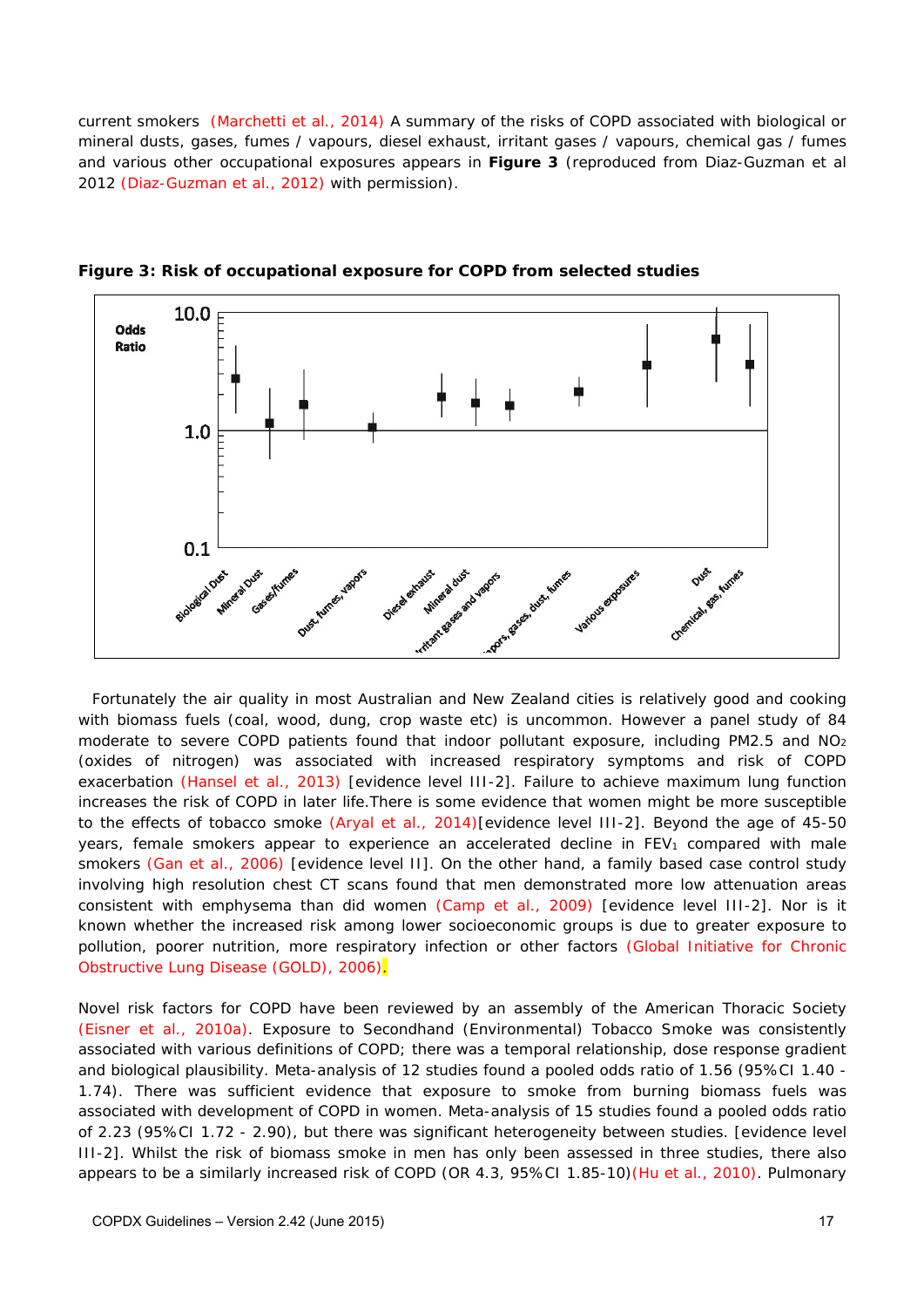tuberculosis can lead to scarring and irreversible loss of lung function, however there is currently insufficient evidence that this is clinically similar to COPD caused by cigarette smoking (Eisner et al., 2010a).

#### **Box 2: Risk Factors for COPD (Global Initative for Chronic Obstructive Lung Disease, 2009)**

| Genes<br>Exposure to particles<br>Tobacco smoke<br>Occupational dusts, organic and inorganic<br>$\bullet$<br>Indoor air pollution from heating and cooking with bio-mass in poorly vented<br>dwellings |
|--------------------------------------------------------------------------------------------------------------------------------------------------------------------------------------------------------|
| Outdoor air pollution                                                                                                                                                                                  |
| Lung Growth and Development                                                                                                                                                                            |
| Oxidative stress                                                                                                                                                                                       |
| Gender                                                                                                                                                                                                 |
| Age                                                                                                                                                                                                    |
| Respiratory infections                                                                                                                                                                                 |
| Previous tuberculosis                                                                                                                                                                                  |
| Socioeconomic status                                                                                                                                                                                   |
| <b>Nutrition</b>                                                                                                                                                                                       |
| Comorbidities                                                                                                                                                                                          |

#### **C1.1 Natural history**

Although FEV<sub>1</sub> has long been accepted as the single best predictor of mortality in population studies in COPD (Fletcher and Peto, 1977),(Peto et al., 1983) studies have suggested various other indices, which may also predict mortality. In patients with established COPD, degree of hyperinflation as measured by inspiratory capacity/ total lung capacity (IC/TLC) ratio was independently associated with all cause and COPD mortality (Casanova et al., 2005). Exercise capacity (as measured by the 6 minute walk distance (6MWD), incremental shuttle walk distance (ISWD), or peak  $VO<sub>2</sub>$  during a cardiopulmonary exerise test, body mass index and dyspnoea score (measured with the modified Medical Research Council Scale) have all been shown to predict mortality better than  $FEV<sub>1</sub>$  in patients with established disease. Several of these latter indices are incorporated together in a single score, the BODE index (Body mass index, degree of Obstruction as measured by FEV<sub>1</sub>, Dyspnoea score and Exercise capacity measured by 6MWD) or the i-BODE index, in which the ISWD replaces the 6MWD strongly predicts mortality (Celli et al., 2004),(Williams et al., 2012). A simplified ADO index (Age, Dyspnoea score and Obstruction) has been developed in a Swiss cohort and shown to predict three year mortality in a Spanish cohort (Puhan et al., 2009c) [evidence level III-2]. Further studies are awaited including validation in an Australian cohort of COPD patients. Nonetheless,  $FEV<sub>1</sub>$  continues to have utility as a predictor of all-cause mortality in COPD. In one study that followed patients after acute exacerbations, the five-year survival rate was only about 10% for those with an FEV<sub>1</sub> <20% predicted, 30% for those with FEV<sub>1</sub> of 20%–29% predicted and about 50% for those with an FEV<sub>1</sub> of  $30\% - 39\%$  predicted (Connors et al., 1996). Patients with an FEV<sub>1</sub> <20% predicted and either homogeneous emphysema on HRCT or a D<sub>L</sub>CO <20% predicted are at high risk for death after LVRS and unlikely to benefit from the intervention (National Emphysema Treatment Trial Research, 2001). A review of 15 COPD prognostic indices found that although the prognostic information of some has been validated, they lack evidence for implementation. Impact studies will be required in the future to determine whether such indices improve COPD management and patient outcomes (Dijk et al., 2011).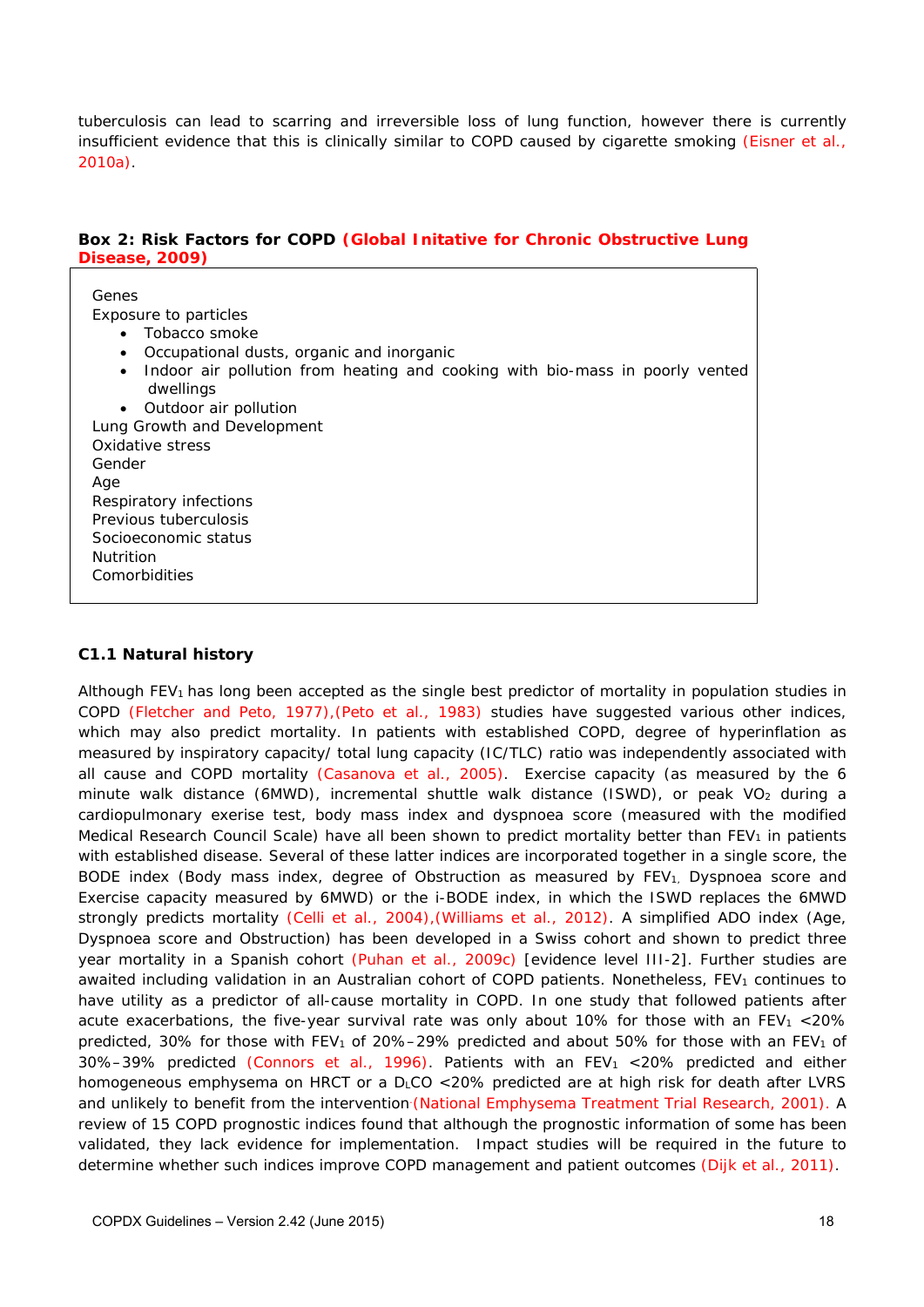Continued smoking and airway hyperresponsiveness are associated with accelerated loss of lung function (Tashkin et al., 1996). However, even if substantial airflow limitation is present, cessation of smoking may result in some improvement in lung function and will slow progression of disease (Tashkin et al., 1996),(Anthonisen et al., 2002).

The development of hypoxaemic respiratory failure is an independent predictor of mortality, with a three-year survival of about 40% (Medical Research Council Working Party, 1981). Long term administration of oxygen increases survival to about 50% with nocturnal oxygen (Medical Research Council Working Party, 1981) and to about 60% with oxygen administration for more than 15 hours a day (Nocturnal Oxygen Therapy Trial Group, 1980)(see also section P). There may be a differential in benefit between men and women. A study (Ekstrom et al.) of Swedish patients receiving long term oxygen therapy demonstrated that overall, women had a lower risk of death than men; nonetheless, when compared with expected death rates for the population, women had a higher *relative* mortality with a standardised mortality rate (SMR) of 12 (95% CI; 11.6-12.5) compared with 7.4 (95%Cl 7.1-7.6) [evidence level III-2].

The natural history of COPD is characterised by progressive deterioration with episodes of acute deterioration in symptoms referred to as acute exacerbations. A large study that included 4951 patients from 28 countries found that health-related quality of life, measured by the SGRQ, deteriorated faster in patients with more severe disease (Jones et al., 2011a). Patients then classified as in GOLD stage II who received placebo showed an overall improvement, while those in GOLD stages III and IV deteriorated. When all participants from the different arms were included, the change in SGRQ at three years correlated weakly with change in  $FEV_1$ :  $r = -0.24$ ,  $p < 0.0001$  and there was no difference in this relationship between men and women. However, a significantly faster deterioration in the SGRQ score relative to FEV<sub>1</sub> % predicted was seen in older patients (greater 65 years).

Admission to hospital with an acute exacerbation of COPD complicated by hypercapnic respiratory failure is associated with a poor prognosis. A mortality of 11% during admission and 49% at two years has been reported in patients with a partial pressure of carbon dioxide (Pco<sub>2</sub>) >50mmHg (Connors et al., 1996). For those with chronic carbon dioxide retention (about 25% of those admitted with hypercapnic exacerbations), the five-year survival was only 11% (Connors et al., 1996).

### **C2. Diagnosis**

#### **C2.1 History**

Consider COPD in all smokers and ex-smokers over the age of 35 years (Fletcher and Peto, 1977) [evidence level II].

The main symptoms of COPD are breathlessness, cough and sputum production. Patients often attribute breathlessness to ageing or lack of fitness. A persistent cough, typically worse in the mornings with mucoid sputum, is common in smokers. Other symptoms such as chest tightness, wheezing and airway irritability are common (Thompson et al., 1992). People with chronic cough and sputum are at increased risk of exacerbation (Burgel et al., 2009) [evidence level III-2]. Acute exacerbations, usually infective, occur from time to time and may lead to a sharp deterioration in coping ability. Fatigue, poor appetite and weight loss are more common in advanced disease.

The effect of breathlessness on daily activities can be quantified easily in clinical practice using the Modified Medical Research Council (mMRC) Dyspnoea Scale (see **Box 3**) (Celli et al., 2004, Fletcher et al., 1960).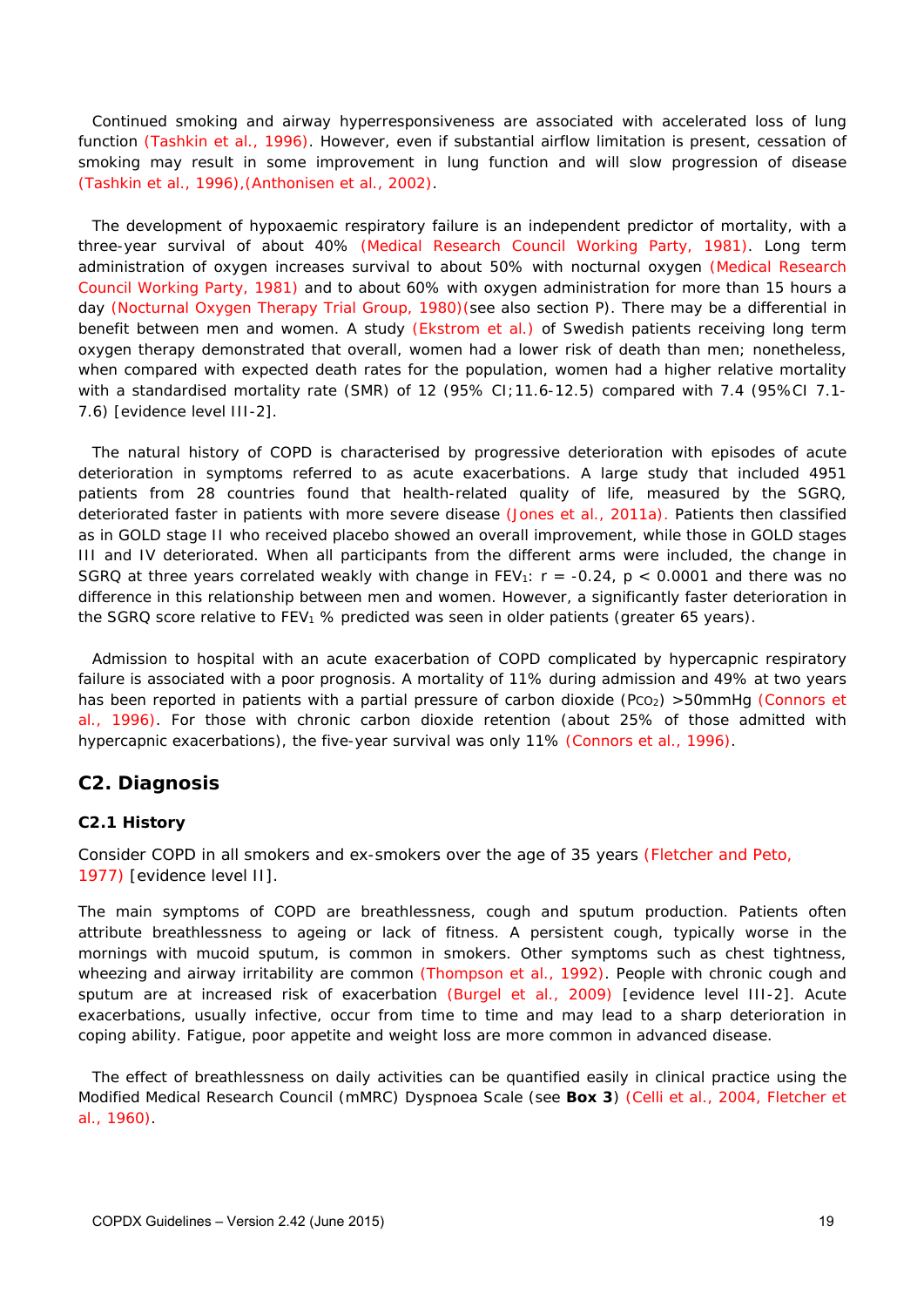#### **Box 3: Modified Medical Research Council (mMRC) Dyspnoea Scale for grading the severity of breathlessness during daily activities**

| Grade      | <b>Description of Breathlessness</b>                                                                                                                           |
|------------|----------------------------------------------------------------------------------------------------------------------------------------------------------------|
| Grade<br>0 | I only get breathless with strenuous exercise                                                                                                                  |
| Grade      | I get short of breath when hurrying on level ground or walking up a slight hill                                                                                |
| Grade<br>2 | On level ground, I walk slower than people of the same age because of breathlessness, or I have to stop for breath<br>when walking at my own pace on the level |
| Grade<br>3 | I stop for breath after walking about 100 metres or after a few minutes on level ground                                                                        |
| Grade<br>4 | I am too breathless to leave the house or I am breathless when dressing or undressing                                                                          |

The COPD assessment test (CAT) (Jones et al., 2009) may provide useful information when taking a history from patients. The CAT quantifies the impact COPD has on a patient's wellbeing and daily life, with the aim of facilitating communication between healthcare professionals and patients. The test is comprised of eight questions pertaining to cough, sputum, chest tightness, exercise tolerance, ability to perform activities of daily living, confidence in leaving the home, sleep and energy levels. A systematic review (Gupta et al., 2014) that included 36 studies carried out in 32 countries reported the CAT to be reliable, valid and responsive as a HRQoL instrument. However, the minimum clinically important difference in the total CAT score is unclear. The CAT is freely available in many languages (see http://www.catestonline.org/english/index.htm). It is easy and quick to complete, and score.

#### **C2.2 Physical examination**

The sensitivity of physical examination for detecting mild to moderate COPD is poor (Badgett et al., 1993). Wheezing is not an indicator of severity of disease and is often absent in stable, severe COPD. In more advanced disease, physical features commonly found are hyperinflation of the chest, reduced chest expansion, hyperresonance to percussion, soft breath sounds and a prolonged expiratory phase. Right heart failure may complicate severe disease.

During an acute exacerbation, tachypnoea, tachycardia, use of accessory muscles, tracheal tug and cyanosis are common.

The presence and severity of airflow limitation are impossible to determine by clinical signs (Badgett et al., 1993). Objective measurements such as spirometry are essential. Peak expiratory flow (PEF) is not a sensitive measure of airway function in COPD patients, as it is effort dependent and is dominated by large airway resistance and has a wide range of normal values (Kelly and Gibson, 1988).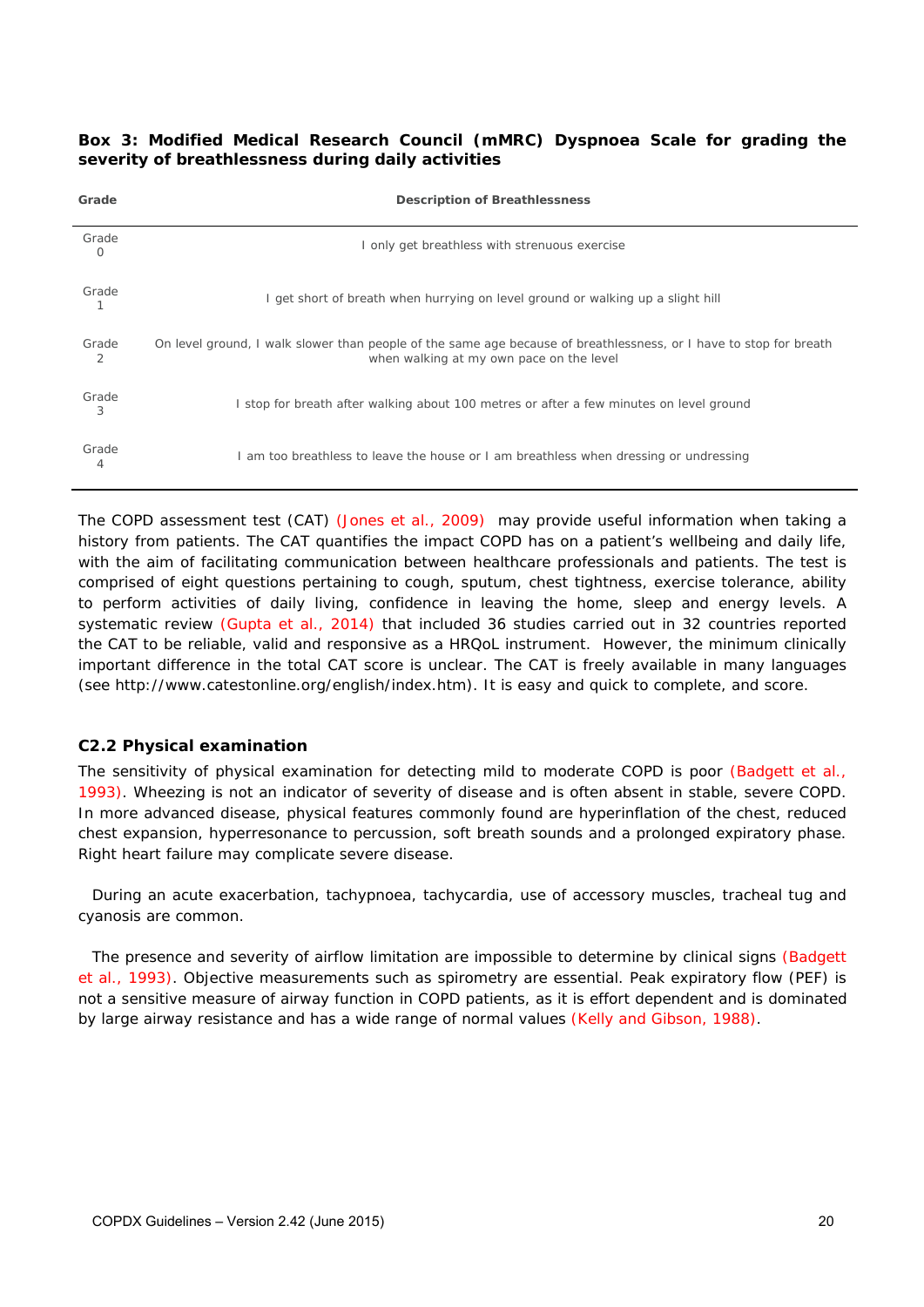#### **C2.3 Spirometry**

The diagnosis of COPD rests on the demonstration of airflow limitation which is not fully reversible (NHLBI/WHO Workshop Report, April 2001) [evidence level II]

It is important in general practice settings to obtain accurate spirometric assessment (Walters et al., 2011b) [evidence level III-3]

Because COPD is defined by demonstration of airflow limitation which is not fully reversible, spirometry is essential for its diagnosis (see **Figure 4**) and this may be performed in the community or prior to discharge from hospital (Rea et al., 2011). Most spirometers provide predicted ("normal") values obtained from healthy population studies, and derived from formulas based on height, age, sex and ethnicity.

Airflow limitation is not fully-reversible when, after administration of bronchodilator medication, the ratio of FEV<sub>1</sub> to forced vital capacity (FVC) is <70% and the FEV<sub>1</sub> is <80% of the predicted value. The ratio of FEV<sub>1</sub> to vital capacity (VC) is a sensitive indicator for mild COPD. FEV<sub>1</sub>/FEV6 has a high level of agreement with FEV<sub>1</sub>/FVC on both the fixed ratio and Lower Limit of Normal (LLN) criteria for the diagnosis of COPD (Bhatt et al., 2014a). There is controversy regarding the optimal cut-off to define airflow limitation (FEV1/FVC less than 0.7 vs lower limit of normal). There is evidence that the fixed ratio can lead to over diagnosis of COPD in older populations, under diagnosis in younger people (Cerveri et al., 2008, Vollmer et al., 2009, Swanney et al., 2008) and may lead to gender imbalances as women have higher FEV<sub>1</sub>/FVC than their male counterparts (Guerra, 2009). A systematic review of 11 studies which examined the relationship of each criterion with clinical outcomes found both were related to clinical outcomes and concluded that on current evidence one could not be preferred over the other. The LLN appeared to be a better criterion in older patients with less severe airflow limitation (van Dijk et al., 2014). There is conflicting data comparing the two cut-offs regarding mortality and healthcare utilisation, however a study (Bhatt et al., 2014b) shows that the fixed cut-off of 0.7 identified more people with CT diagnosed emphysema.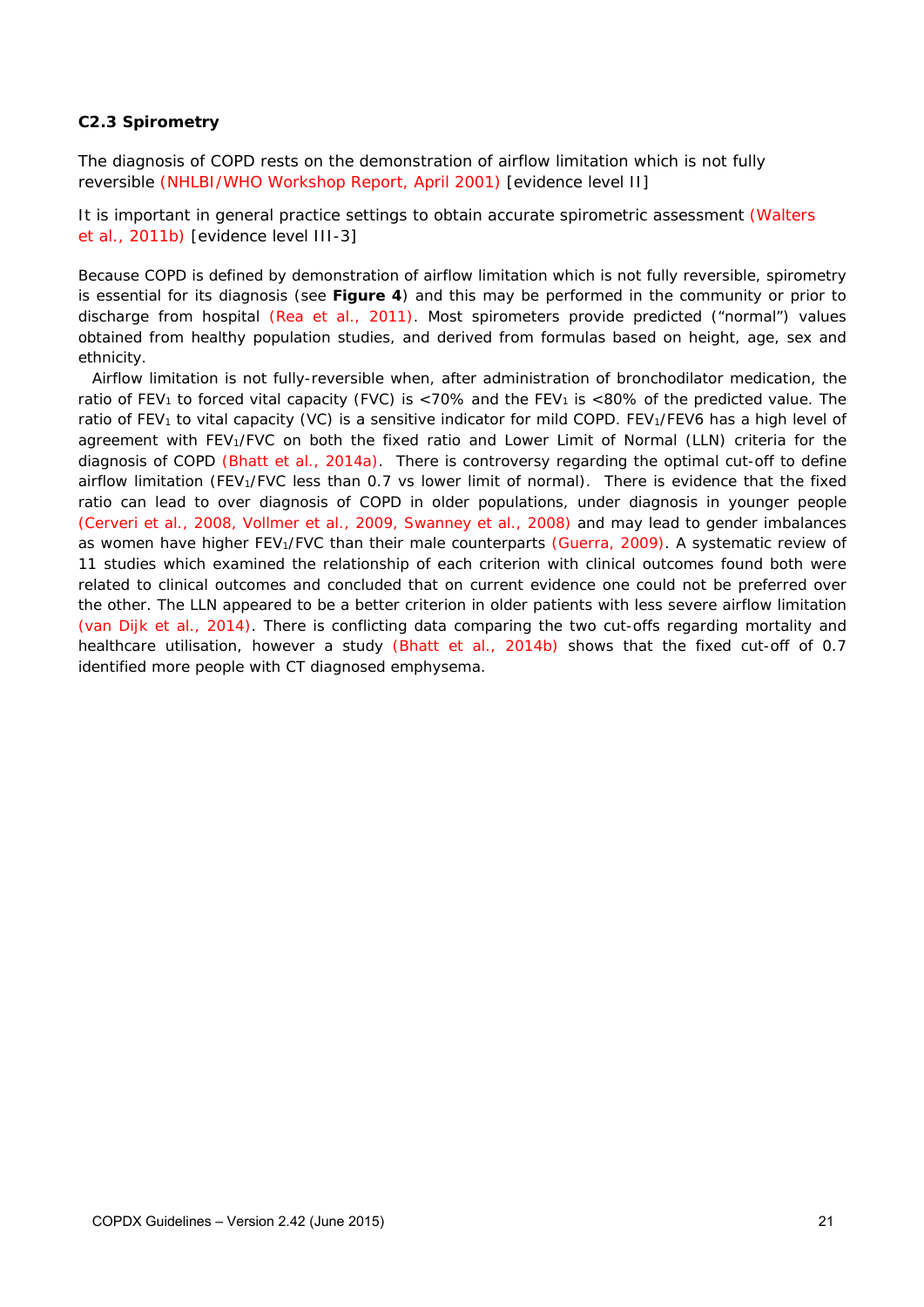

#### **Figure 4: Maximal expiratory flow-volume curves in severe chronic obstructive pulmonary disease (COPD) and chronic asthma**

*The patient with COPD has reduced peak expiratory flow, and severely decreased flows at 25%, 50% and 75% of vital capacity compared with the normal range (vertical bars), and shows minimal response to bronchodilator (BD). By comparison, the patient with chronic asthma shows incomplete, but substantial, reversibility of expiratory flow limitation*  across the range of vital capacity. After BD the forced expiratory volume in one second (FEV<sub>1</sub>) was within the normal range (82% predicted). Absolute and per cent predicted values for FEV<sub>1</sub> and forced vital capacity (FVC) before and after *BD are shown for each patient. A detailed systematic review states that spirometry, in addition to clinical examination, improves the diagnostic accuracy of COPD compared to clinical examination alone reinforcing the importance of*  spirometry (Wilt et al., 2005) [evidence level I]. The current inaccuracy of diagnosis in community settings and the *importance of using spirometry was demonstrated by an Australian study where only 58% of general practice patients being treated for COPD were confirmed to have the diagnosis on post-bronchodilator spirometry (Zwar et al., 2011). The*  unreliability of clinical assessment for the diagnosis of COPD has also been shown in a study in Dutch primary care *(Lucas et al., 2012). More studies are required to define any benefit from the use of spirometry for case finding in COPD, and to evaluate the effects of spirometric results on smoking cessation.* 

The spirometric tests require high levels of patient effort and cooperation, and there are important quality criteria that should be met in conducting spirometry (Miller et al., 2005).

#### *Indications for spirometry include:*

- breathlessness that seems inappropriate;
- chronic (daily for two months) or intermittent, unusual cough;
- frequent or unusual sputum production;
- relapsing acute infective bronchitis; and

COPDX Guidelines – Version 2.42 (June 2015) 22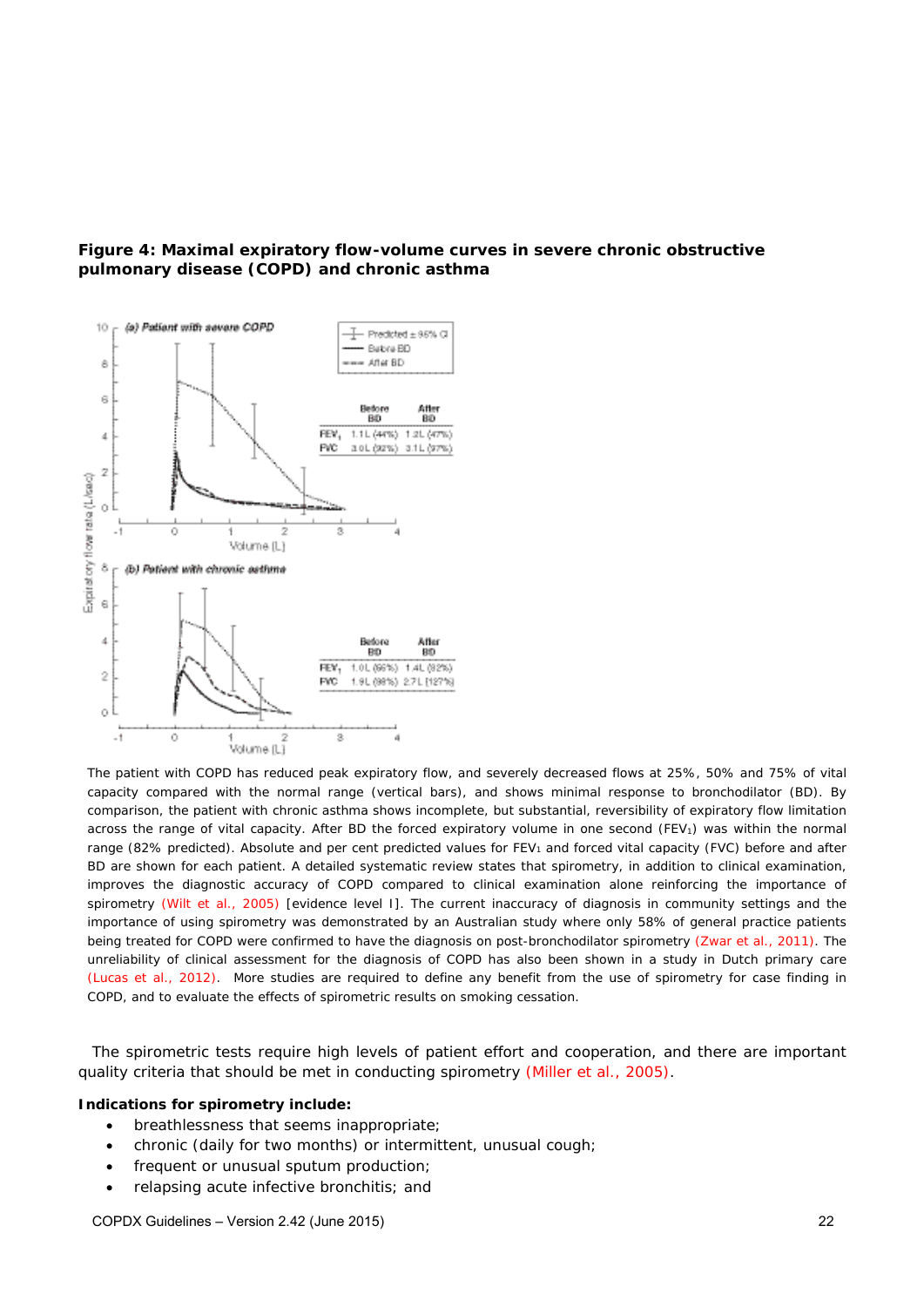risk factors such as exposure to tobacco smoke, occupational dusts and chemicals, and a strong family history of COPD.

There is evidence that in a general practice setting, patients with comorbidities may be more commonly mis-diagnosed with COPD. Spirometric assessment is important in these patients to minimise this risk (Zwar et al., 2011).

#### **C2.4 Flow volume tests**

Electronic spirometers allow for the simultaneous measurement of flow and volume during maximal expiration. Reduced expiratory flows at mid and low lung volumes are the earliest indicators of airflow limitation in COPD and may be abnormal even when  $FEV_1$  is within the normal range ( $>80\%$ ).

#### **C2.5 COPD screening devices for targeted case finding**

COPD screening devices are simple lung function tools to assist practitioners in the screening of individuals who are at risk of COPD. The devices measure the amount of exhaled air in the first 1 and 6 seconds of expiration (FEV<sub>1</sub>, FEV<sub>6</sub>) and calculate FEV<sub>1</sub>/FEV<sub>6</sub>, which is the ratio of the amount of air forcibly exhaled in the first second relative to the first 6 seconds. Lung Foundation Australia's *Position Paper on the Use of COPD screening devices for targeted COPD case finding in community settings*, http://lungfoundation.com.au/wp-content/uploads/2014/02/Position-Paper.pdf recommends that previously undiagnosed individuals aged 35 years or older should be screened with the screening symptom checklist, followed by a COPD screening device with an  $FEV_1/FEV_6$  cut-off  $\lt$  0.75. Symptomatic or at-risk individuals with an  $FEV<sub>1</sub>/FEV<sub>6</sub>$  ratio < 0.75 should undergo formal diagnostic spirometry. Symptomatic or at-risk individuals with an FEV1/FEV<sub>6</sub> ratio  $\geq 0.75$  should be encouraged to visit their general practitioner as they may be at risk of other diseases or lung conditions and may require more formalised testing.†

### **C3. Assessing the severity of COPD**

Spirometry is the most reproducible, standardised and objective way of measuring airflow limitation, and FEV<sub>1</sub> is the variable most closely associated with prognosis (Peto et al., 1983). The grades of severity according to FEV<sub>1</sub> and the likely symptoms and complications are shown in **Box 4**. However, it should be noted that some patients with an FEV<sub>1</sub> >80% predicted, although within the normal range, may have airflow limitation (FEV<sub>1</sub>/FVC ratio  $<$  70%).

A Spanish cohort study of 611 COPD patients found that the British Thoracic Society classification (which is very similar to Box 4) had the optimal sensitivity and specificity against the criterion of all cause and respiratory mortality over 5 years (Esteban et al., 2009). There were also significant differences in health related quality of life between different stages of the disease [evidence level III-2].

Exacerbations are an important complication of COPD (see X: Manage eXacerbations). The future risk of exacerbations should be assessed in patients with COPD ((GOLD), 2014). Exacerbations are more frequent with increased severity of COPD. The most important risk factor for exacerbations is a history of past exacerbations; other factors include gastro-oesophageal reflux, poorer quality of life and elevated white cell count (Hurst et al., 2010).

 $\overline{a}$ 

 $<sup>†</sup>$  Level of evidence could not be assigned due to heterogeneity</sup>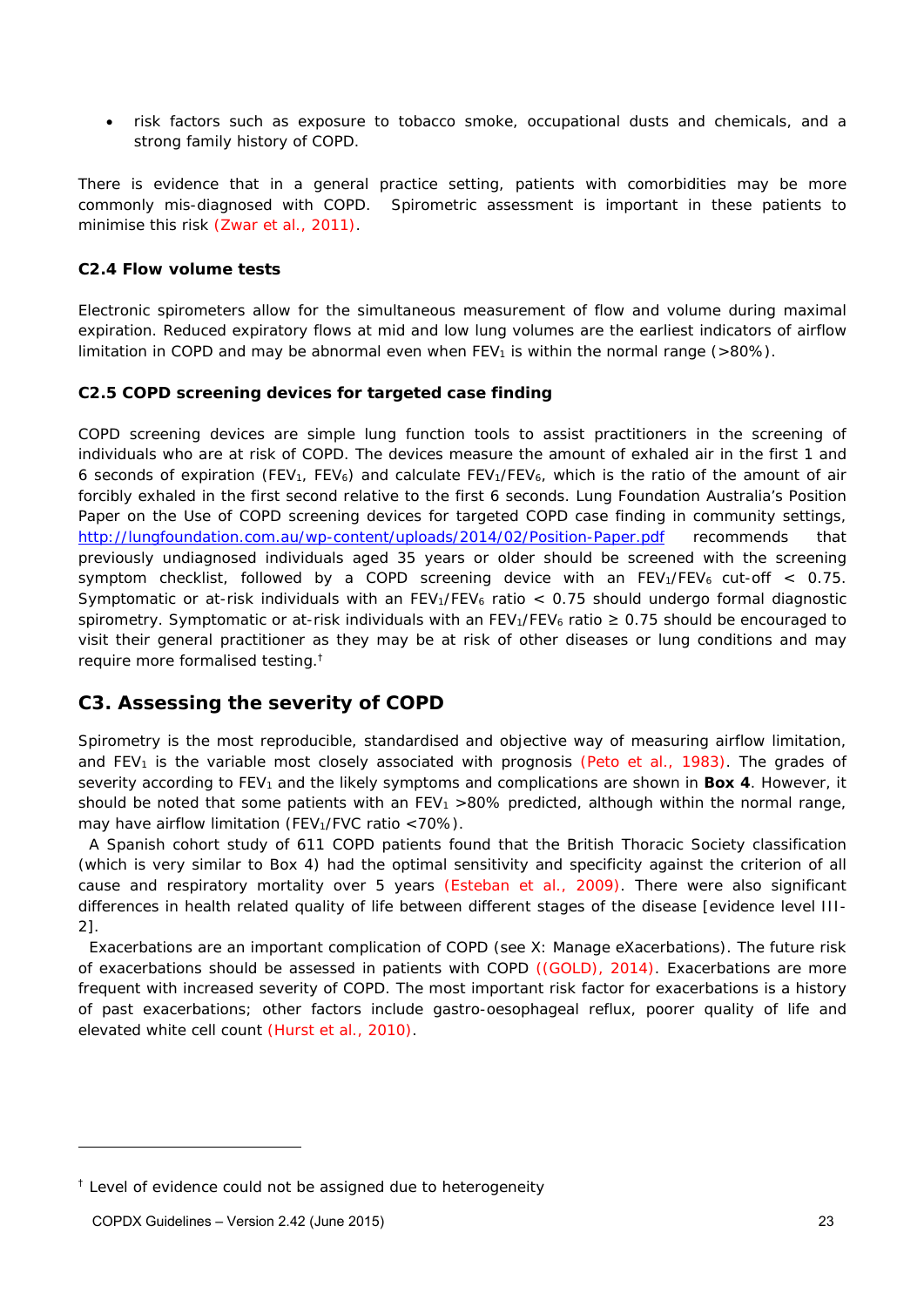**Box 4: Classification of severity of chronic obstructive pulmonary disease (COPD)** 

|                         | <b>MILD</b>               | <b>MODERATE</b>           | <b>SEVERE</b>            |
|-------------------------|---------------------------|---------------------------|--------------------------|
|                         |                           |                           |                          |
|                         | Few symptoms              | Increasing dyspnoea       | Dyspnoea on minimal      |
|                         |                           |                           | exertion                 |
| <b>Typical Symptoms</b> | Breathlessness on         | <b>Breathlessness</b>     | Daily activities         |
|                         | moderate exertion         | walking on level          | severely curtailed       |
|                         |                           | ground                    |                          |
|                         | Recurrent chest           | Increasing limitation of  | Experiencing regular     |
|                         | <i>infections</i>         | daily activities          | sputum production        |
|                         | Little or no effect on    | Cough and sputum          | Chronic cough            |
|                         | daily activities          | production                |                          |
|                         |                           | Infections requiring      |                          |
|                         |                           | steroids                  |                          |
| <b>Lung Function</b>    | $FEV_1 \approx 60 - 80\%$ | $FEV_1 \approx 40 - 59\%$ | $FEV_1 < 40\%$ predicted |
|                         | predicted                 | predicted                 |                          |
|                         |                           |                           |                          |

FEV1=forced expiratory volume in one second

Box adapted from Lung Foundation Australia's Stepwise Management of Stable COPD available at http://lungfoundation.com.au/healthprofessionals/guidelines/stepwise-management-of-stable-copd/

### **C4. Assessing acute response to bronchodilators**

The response to bronchodilators is determined to:

- assign a level of severity of airflow obstruction (post- bronchodilator); and
- help confirm asthma.

The details for this assessment are outlined in **Box 5**.

The change in  $FEV_1$  after an acute bronchodilator reversibility test indicates the degree of reversibility of airflow limitation. This is often expressed as a percentage of the baseline measurement (e.g., 12% increase). An increase in FEV<sub>1</sub> of more than 12% and 200mL is greater than average dayto-day variability and is unlikely to occur by chance (Sourk and Nugent, 1983),(Pellegrino et al., 2005). An analysis of cross-sectional data from 3,922 healthy never smokers in the BOLD study (Tan et al., 2012) found that the 95%les (95% CI) for bronchodilator response were 284 ml (263 to 305) absolute change in forced expiratory volume in 1 second from baseline. However, this degree of reversibility is not diagnostic of asthma and is frequently seen in patients with COPD (e.g., the FEV<sub>1</sub> increases from 0.8L to 1.0L when the predicted value is, say, 3.5L). The diagnosis of asthma relies on an appropriate history and complete, or at least substantial, reversibility of airflow limitation (see also below).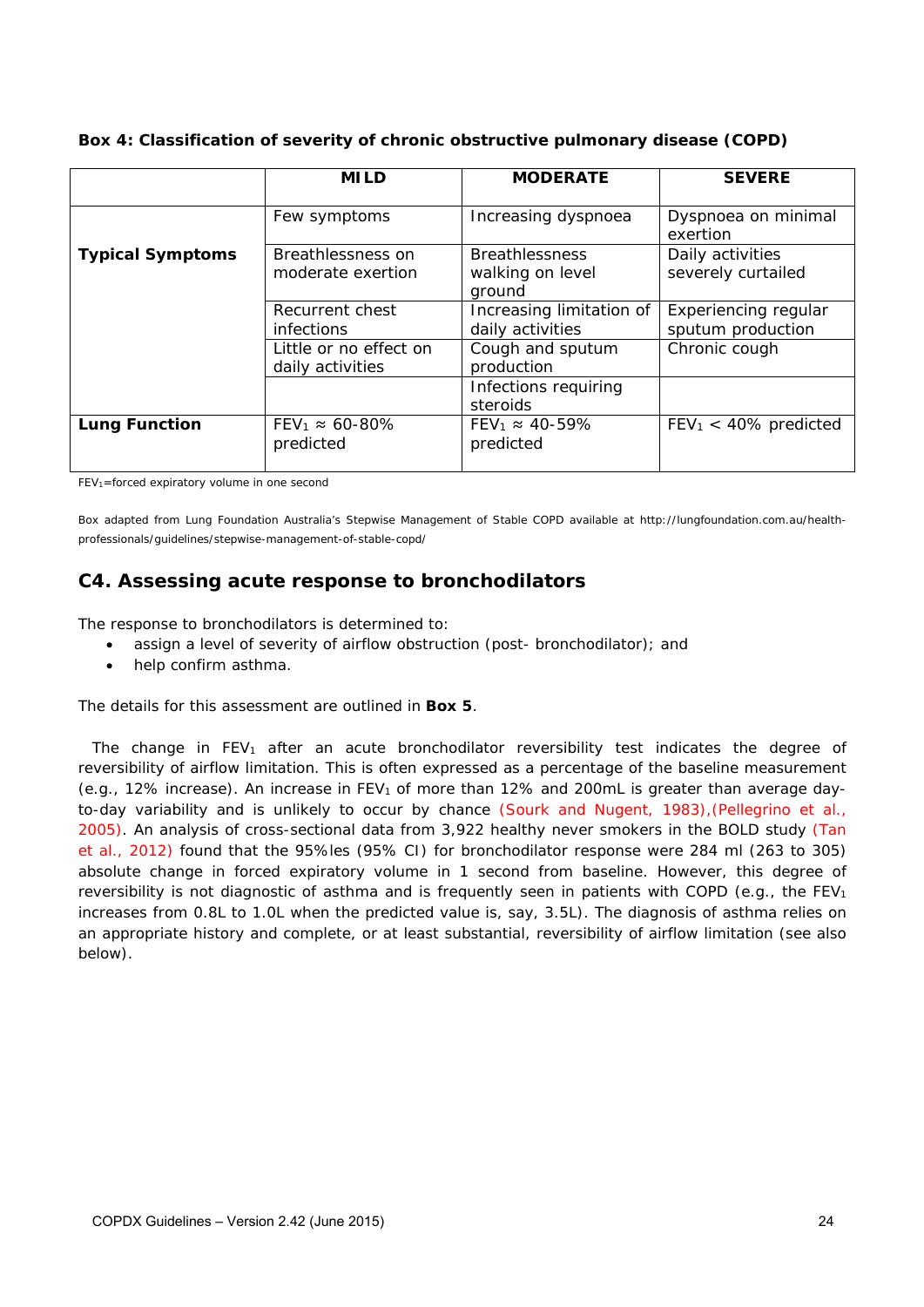#### **Box 5: Assessment of acute response to inhaled beta-agonist at diagnosis**

#### **Preparation**

- Patients should be clinically stable and free of respiratory infection.
- Withhold inhaled short-acting bronchodilators in the previous six hours, long-acting beta-agonists in the previous 12 hours, or sustained-release theophyllines in the previous 24 hours.

#### **Spirometry**

- Measure baseline spirometry (pre-bronchodilator). An FEV<sub>1</sub> <80% predicted and FEV<sub>1</sub>/FVC ratio <0.70 shows airflow limitation.
- Give the bronchodilator by metered dose inhaler (MDI) through a spacer device or by nebuliser.
- Give short-acting beta-agonist, at a dose selected to be high on the dose–response curve (e.g., 200–400mcg salbutamol from MDI and spacer).

Repeat spirometry 15–30 minutes after bronchodilator is given and calculate reversibility.

 $FEV_1 =$  forced expiratory flow in one second.

FVC=forced vital capacity.

#### **C4.1 Confirm or exclude asthma**

If airflow limitation is fully or substantially reversible,  $(FEV<sub>1</sub>$  response to bronchodilator>400ml), the patient should be treated as for asthma (British Thoracic Society, 2008a),(Hunter et al., 2002)

Asthma and COPD are usually easy to differentiate. Asthma usually runs a more variable course and dates back to a younger age. Atopy is more common and the smoking history is often relatively light (e.g., less than 15 pack-years). Airflow limitation in asthma is substantially, if not completely, reversible, either spontaneously or in response to treatment. By contrast, COPD tends to be progressive, with a late onset of symptoms and a moderately heavy smoking history (usually >15 pack-years) and the airflow obstruction is not completely reversible.

However, there are some patients in whom it is difficult to distinguish between asthma and COPD as the primary cause of their chronic airflow limitation. Long-standing or poorly controlled asthma can lead to chronic, irreversible airway narrowing even in non-smokers, thought to be due to airway remodelling resulting from uncontrolled airway wall inflammation with release of cytokines and mediators.

Furthermore, asthma and COPD are both common conditions, and it must be expected that the two can coexist as least as often as the background prevalence of asthma in adults.

### **C5. Specialist referral**

Confirmation of the diagnosis of COPD and differentiation from chronic asthma, other airway diseases or occupational exposures that may cause airway narrowing or hyper- responsiveness, or both, often requires specialised knowledge and investigations. Indications for which consultation with a respiratory medicine specialist may be considered are shown in **Box 6**.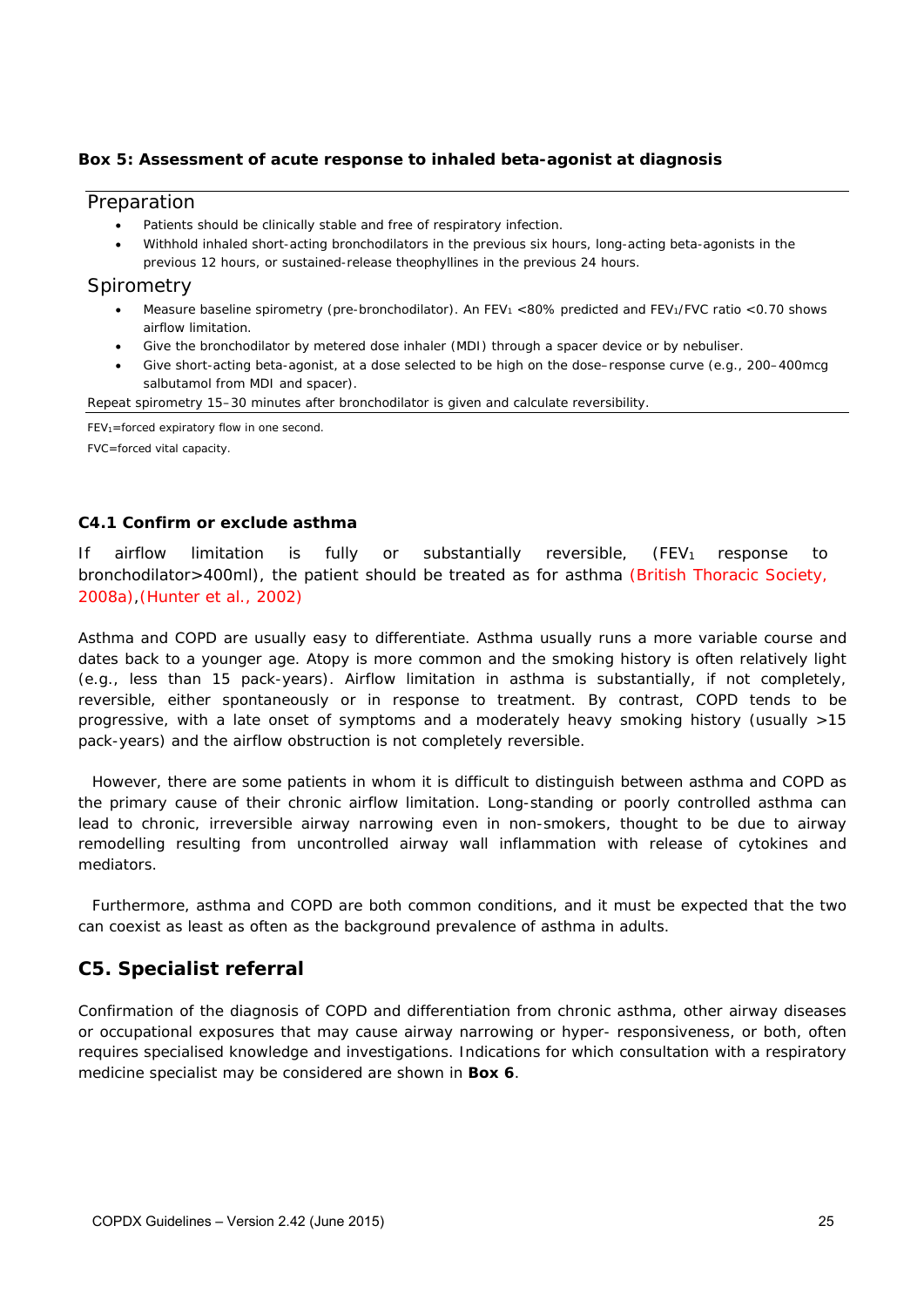| Reason                                            | <b>Purpose</b>                                |  |
|---------------------------------------------------|-----------------------------------------------|--|
| Diagnostic uncertainty and exclusion of<br>Asthma | Establish diagnosis and optimise treatment.   |  |
|                                                   | Check degree of reversibility of airflow      |  |
|                                                   | Obstruction                                   |  |
| Unusual symptoms such as haemoptysis              | Investigate cause including exclusion of      |  |
|                                                   | Malignancy                                    |  |
| Rapid decline in FEV <sub>1</sub>                 | Optimise management                           |  |
| Moderate or severe COPD                           | Optimise management                           |  |
| Onset of cor pulmonale                            | Confirm diagnosis and optimise treatment      |  |
| Assessment of home oxygen therapy:                | Optimise management, measure blood            |  |
| ambulatory or long-term oxygen                    | gases and prescribe oxygen therapy            |  |
| therapy                                           |                                               |  |
| Assessing the need for pulmonary                  | Optimise treatment and refer to specialist or |  |
| Rehabilitation                                    | community-based rehabilitation service        |  |
| Bullous lung disease                              | Confirm diagnosis and refer to medical or     |  |
|                                                   | surgical units for bullectomy                 |  |
| COPD $<$ 40 years of age                          | Establish diagnosis and exclude alpha1-       |  |
|                                                   | antitrypsin deficiency                        |  |
| Assessment for lung transplantation or            | Identify criteria for referral to transplant  |  |
| lung volume reduction surgery                     | Centres                                       |  |
| Frequent chest infections                         | Rule out co-existing bronchiectasis           |  |
| Dysfunctional breathing                           | Establish diagnosis and refer for             |  |
|                                                   | pharmacological and non-pharmacological       |  |
|                                                   | management                                    |  |

FEV<sub>1</sub>, forced expiratory volume in 1s; COPD, chronic obstructive pulmonary disease. Box adapted from British Thoracic Society Statement (British Thoracic Society, 2008b)

#### **C5.1 Complex lung function tests**

Other measurements of lung function such as static lung volumes and diffusing capacity of lungs for carbon monoxide assist in the assessment of patients with more complex respiratory disorders. Measurements such as inspiratory capacity (IC), which indicate the degree of hyperinflation and relate to exercise tolerance (O'Donnell et al., 2001) and mortality (Casanova et al., 2005) and forced oscillometry, have not yet found clinical application.

#### **C5.2 Exercise testing**

Cardiopulmonary exercise tests may be useful to differentiate between breathlessness resulting from cardiac or respiratory disease, and may help to identify other causes of exercise limitation (e.g., hyperventilation, musculoskeletal disorder). Exercise prescription and monitoring of outcomes from drug or rehabilitation therapies are additional uses for these tests. Walking tests (6-minute walking distance and shuttle tests) are also useful, and can indicate whether exercise oxygen desaturation is occurring.

#### **C5.3 Sleep studies**

Specialist referral is recommended for COPD patients suspected of having a coexistent sleep disorder or with hypercapnia or pulmonary hypertension in the absence of daytime hypoxaemia, right heart failure or polycythaemia. Overnight pulse oximetry may be used to assess a need for overnight domiciliary oxygen therapy, and may be indicated in patients receiving long-term domiciliary oxygen therapy to assess whether hypoxaemia has been adequately corrected.

#### **C5.4 Chest x-rays**

A plain posteroanterior and lateral chest x-ray helps to exclude other conditions such as lung cancer.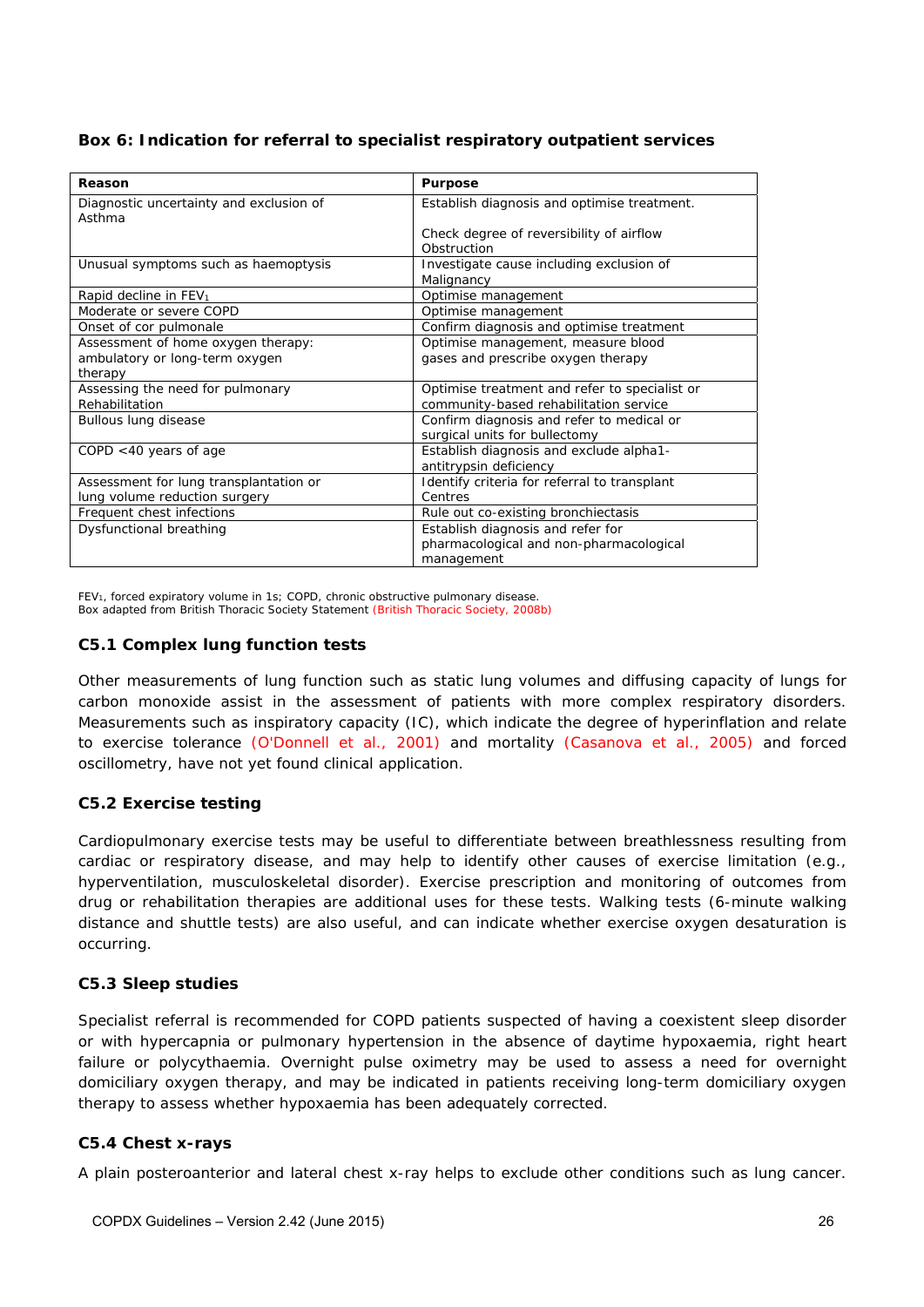The chest x- ray is not sensitive for the diagnosis of COPD as hyperinflation is not specific and will not exclude a small carcinoma (<1cm).

#### **C5.5 High resolution computed tomography**

High resolution computed tomography (HRCT) scanning gives precise images of the lung parenchyma and mediastinal structures. The presence of emphysema and the size and number of bullae can be determined. This is necessary if bullectomy or lung reduction surgery is being contemplated. HRCT is also appropriate for detecting bronchiectasis. Vertical reconstructions can provide a virtual bronchogram.

Helical computed tomography (CT) scans with intravenous contrast should be used in other circumstances, such as for investigating and staging lung cancer.

CT pulmonary angiograms are useful for investigating possible pulmonary embolism, especially when the chest x- ray is abnormal.

#### **C5.6 Ventilation and perfusion scans**

The ventilation and perfusion (V/Q) scan may be difficult to interpret in COPD patients, because regional lung ventilation may be compromised leading to matched defects. If pulmonary emboli are suspected, a CT pulmonary angiogram may be more useful. Quantitative regional V/Q scans are helpful in assessing whether patients are suitable for lung resection and lung volume reduction surgery.

#### **C5.7 Transcutaneous oxygen saturation**

Oximeters have an accuracy of plus or minus 2%, which is satisfactory for routine clinical purposes. They are more useful for monitoring trends than in single measurements. Oximetry does not provide any information about carbon dioxide status and is inaccurate in the presence of poor peripheral circulation (e.g., cold extremities, cardiac failure).

#### **C5.8 Arterial blood gas measurement**

Arterial blood gas analysis should be considered in all patients with severe disease, those being considered for domiciliary oxygen therapy (e.g., whose FEV<sub>1</sub> is <40% predicted or <1L, whose oxygen saturation as measured by pulse oximetry  $[SpO<sub>2</sub>]$  is <92%), those with pulmonary hypertension, and those with breathlessness out of proportion to their clinical status). Respiratory failure is defined as a PaO<sub>2</sub><60mmHg (8kPa) or PaCO<sub>2</sub> >50mmHg (6.7kPa). The latter is termed 'ventilatory failure' and is accompanied by either compensated (chronic) or uncompensated (acute) acidosis. Acute respiratory acidosis indicates a need for assisted ventilation.

#### **C5.9 Sputum examination**

Routine sputum culture in clinically stable patients with COPD is unhelpful and unnecessary. Sputum culture is recommended when an infection is not responding to antibiotic therapy or when a resistant organism is suspected.

#### **C5.10 Haematology and biochemistry**

Polycythaemia should be confirmed as being secondary to COPD by blood gas measurement that demonstrates hypoxaemia. The possibility of sleep apnoea or hypoventilation should be considered if polycythaemia is present but oxygen desaturation or hypoxaemia on arterial blood gas tests are absent when the patient is awake.

Hyperthyroidism and acidosis are associated with breathlessness. Hyperventilation states are associated with respiratory alkalosis. Hypothyroidism aggravates obstructive sleep apnoea. Harrison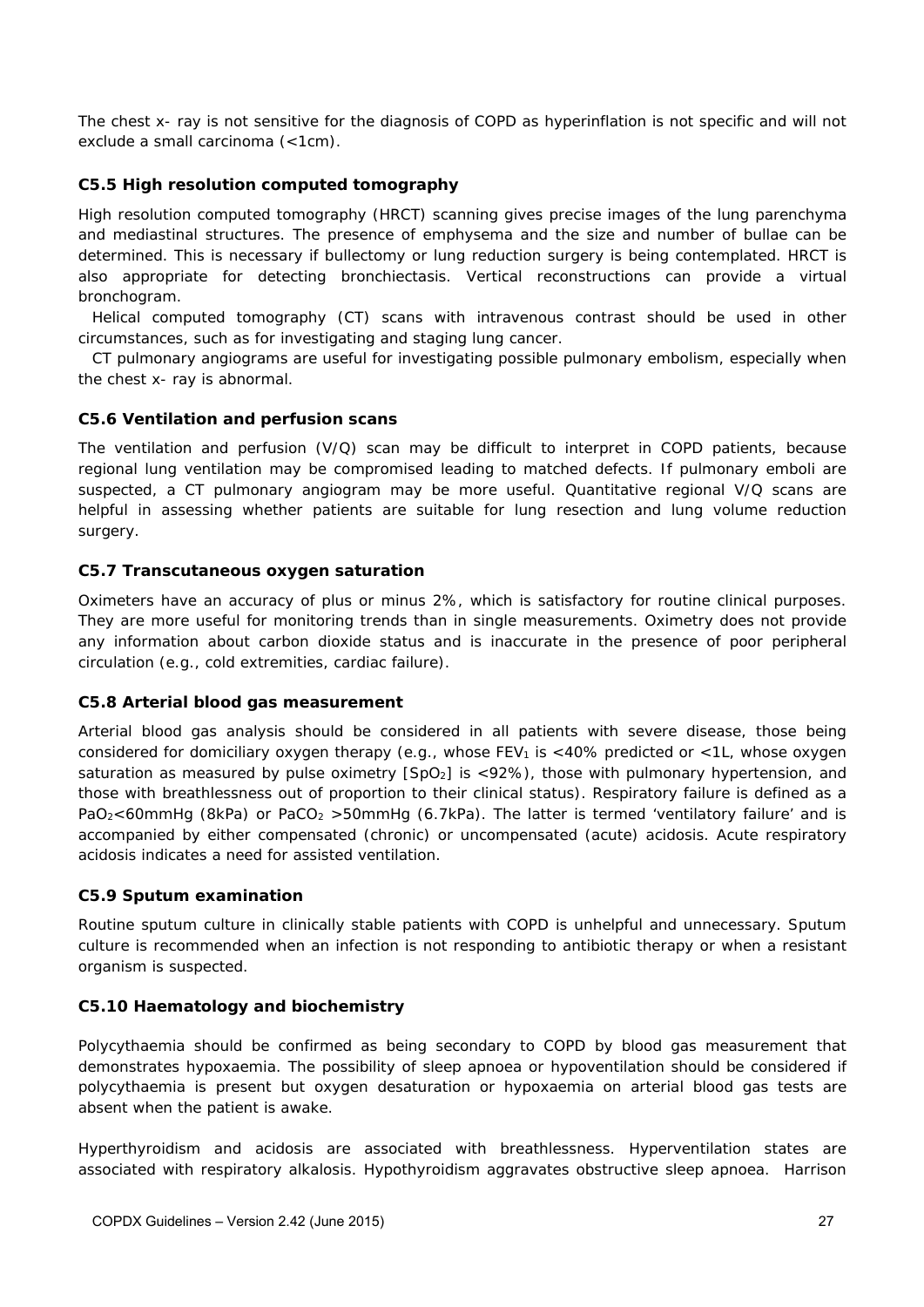et al 2014 performed a multicentre prospective study of acute exacerbations of COPD requiring hospital admission in 1343 patients with spirometry confirmed COPD. The authors reported the novel finding of an association between thrombocytosis (>400/mm3 on admission) and mortality. Thrombocytosis (after controlling for confounders) was associated with an increased 1 year all-cause mortality and an increased in hospital mortality (OR 1.53 (95% CI 1.03 to 2.29, p=0.030) and OR 2.37 (95% CI 1.29 to 4.34, p=0.005)) respectively (Harrison et al., 2014) [evidence level III-2].

The prevalence of severe homozygous  $(ZZ)$  alpha<sub>1</sub> antitrypsin deficiency has been estimated at between 1/4,348 and 1/5,139 in European populations (Blanco et al., 2006). Available data from 15 cohorts in Australia and New Zealand suggest that the prevalence of affected individuals is around 1/4000 (de Serres, 2002). Although 75 to 85% of such individuals will develop emphysema, tobacco smoking is still the most important risk factor for COPD even in this group. Targeted screening suggests between  $1.0 - 4.5\%$  of patients with COPD have underlying severe a 1 AT deficiency (American Thoracic Society/European Respiratory Society, 2003). The index of suspicion should be high in younger Caucasian patients with predominantly basal disease and a family history. The diagnosis can be made by measuring serum levels of alpha<sub>1</sub> antitrypsin and if reduced, genotyping should be performed.

#### **C5.11 Electrocardiography and echocardiography**

Cardiovascular disease is common in patients with chronic obstructive pulmonary disease but is often under-recognised. Electrocardiography (ECG) may be useful to alert the clinician to its presence. In a retrospective Dutch study of patients entering pulmonary rehabilitation, ischaemic changes were present on ECG in 21% of all patients and in 14% of those without reported cardiovascular comorbidity (Vanfleteren et al., 2011). Electrocardiography is also indicated to confirm arrhythmias suspected on clinical grounds. Multifocal atrial tachycardia is a rare arrhythmia (prevalence < 0.32% of hospitalised patients) but over half the cases reported in the literature had underlying COPD (McCord and Borzak, 1998). Atrial fibrillation commonly develops when pulmonary artery pressure rises, leading to increased right atrial pressure.

Echocardiography is useful if cor pulmonale is suspected, when breathlessness is out of proportion to the degree of respiratory impairment or when ischaemic heart disease, pulmonary embolus or left heart failure are suspected. Patients with COPD may have poor quality images on transthoracic examination and transoesophageal echocardiography may be frequently needed.

Consider COPD in patients with other smoking-related diseases (National Heart Lung and Blood Institute, 1998),(Decramer et al., 2005),(Holguin et al., 2005) [evidence level I]

Patients with COPD are prone to other conditions associated with cigarette smoking, including accelerated cardiovascular, cerebrovascular and peripheral vascular disease, and oropharyngeal, laryngeal and lung carcinoma. Conversely, there is a high prevalence of COPD among patients with ischaemic heart disease, peripheral vascular disease and cerebrovascular disease and smoking-related carcinomas (National Heart Lung and Blood Institute, 1998). These patients should be screened for symptoms of COPD, and spirometry should be performed.

#### **C5.12 Trials of Therapy**

The evidence supporting the utility of specific diagnostic tests in COPD is typically not of the same strength as that for specific therapies reviewed in subsequent sections. The evidence base for tests used in the diagnosis and monitoring of a number of respiratory diseases at one specialist referral clinic was reviewed by Borrill et al (Borrill et al., 2003). They were unable to identify any evidence to support the use of peak flow charts to assess treatment with inhaled steroids in patients with prediagnosed COPD. Studies were found that did not support the diagnostic use of trials of therapy with inhaled or oral steroids in COPD. There was no evidence to support the diagnostic use of trials of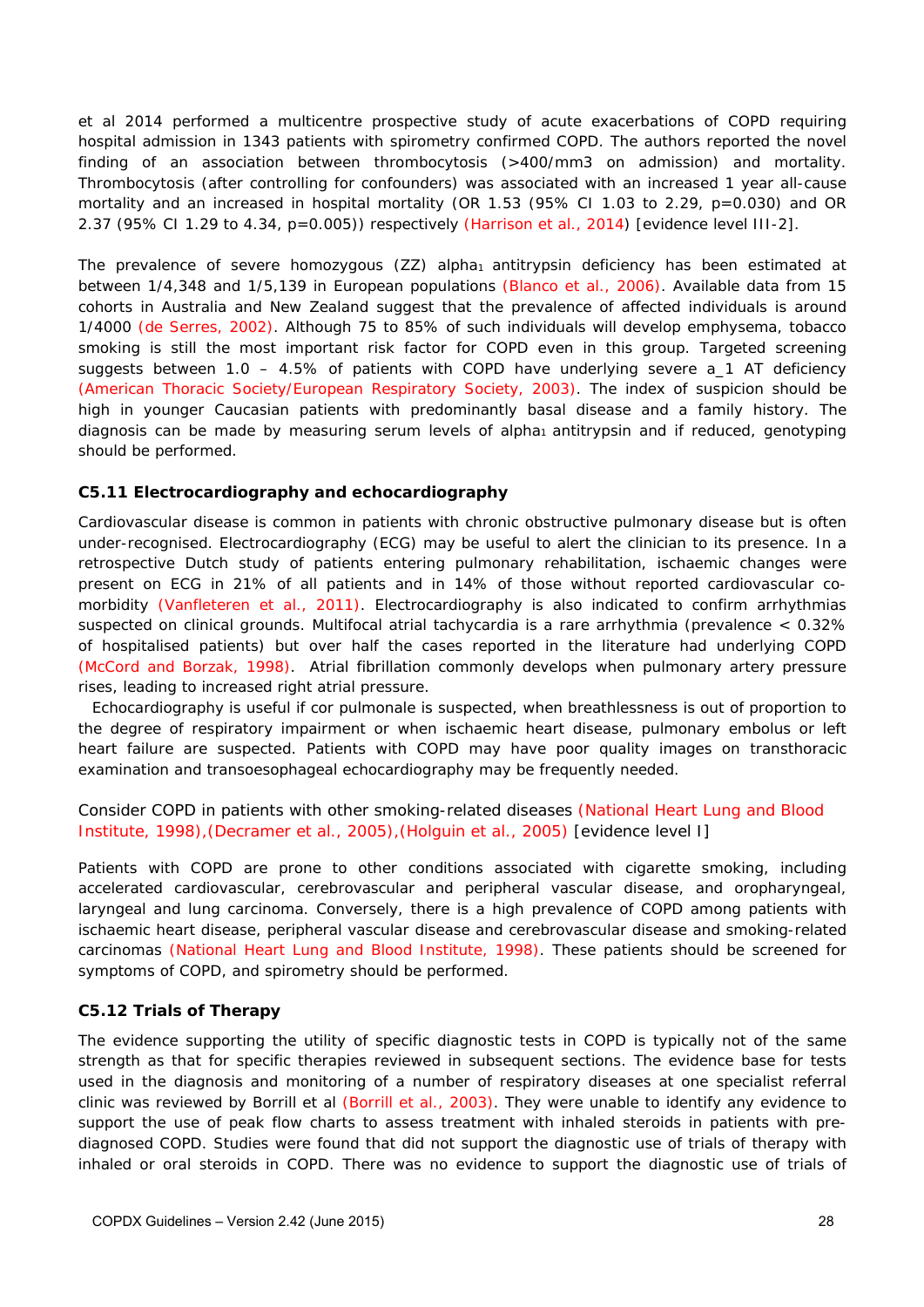therapy with short or long acting bronchodilators or oral theophyllines in COPD. However, it should be remembered that absence of evidence is not the same as evidence of absence of utility.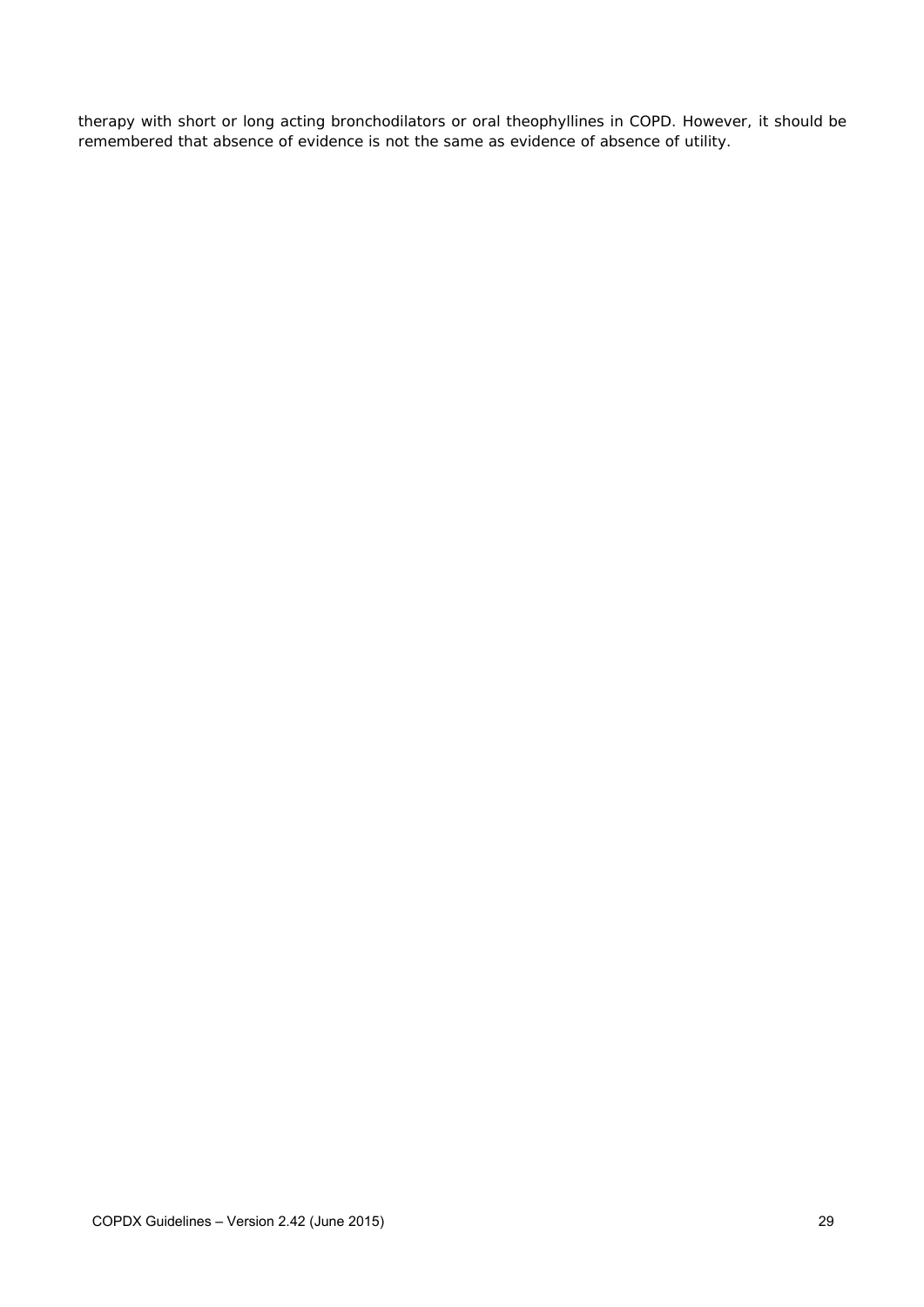# *O: Optimise function*

THE PRINCIPAL GOALS OF THERAPY are to stop smoking, to optimise function through symptom relief with medications and pulmonary rehabilitation, and to prevent or treat aggravating factors and complications. Adherence to inhaled medications regimes is associated with reduced risk of death and admissions to hospital due to exacerbations in COPD (Vestbo et al., 2009) [evidence level II].

#### **Confirm goals of care**

Addressing the goals of care is one of the most complex clinical issues in the management of COPD.

- **Active therapy:** In the early stages of the disease the goals of care must be to delay the progress of the disease by aggressive treatment of acute exacerbations in order that patient function is optimised and their health is maintained. In this setting management of disease may provide the best symptom control. Should the goal of health maintenance not result in adequate symptom control then a palliative approach may also be required to augment active therapy. During this period of the patient's disease trajectory any change in therapy should be seen as an opportunity to review the goals of care in general terms with the patient. Optimal management of any individual patient with COPD must include careful management of comorbidities and anticipation of increased risks associated with those comorbidities in the presence of COPD.
- **Active therapy with treatment limitations:** The transition phase of health maintenance to functional deterioration despite maximal therapy is difficult to define. The burden of disease and care fluctuates and it may be appropriate to encourage discussion about long term goals prognosis and attitudes to future treatment and care plans can be encouraged. The initiation of long term oxygen therapy and functional deterioration have been found to be an important point at which patient's may be receptive to reviewing the goals of care, end of life care and treatment limitations.
- **Palliative and supportive care:** Functional deterioration in the presence of optimum treatment requires a reappraisal of the goals of care. Each exacerbation may be reversible until there is a suboptimal or no response to treatment. At this point the patient may enter their terminal phase and the goals of care may change rapidly to palliation with treatment limitations or palliation alone with withdrawal of active therapy. In this setting (unstable, deterioration or terminal care) the goals of care need to shift from active therapy to one of palliation. Should the patient recover despite a palliative approach then the goals of care may continue to be active management in preparation for the next crisis. A review of symptom management, end of life care issues, and advanced directives should take place to prepare for the next crisis.
- **Terminal care:** Terminal care plans may be appropriate for patients who elect to avoid active management. These plans need to be communicated to all services involved in the care of the patient so that there is a continuity of care. In this situation the goals of care should be clearly communicated and the advanced directive, terminal care plan and the location of care documented. Patients may elect to be treated palliatively in their terminal phase<sup>‡</sup> by their respiratory physician owing to their long-standing relationship with the clinician. Terminal care does not always require specialist palliative care unless there are problems with symptom control or other complex needs. Hospice or specialist consultations should be available to patients should they be required.

 $\overline{a}$ 

<sup>‡</sup> Terminal Phase is characterised by the following criteria:

<sup>1.</sup> Profound weakness

<sup>2.</sup> Essentially bedbound (ECOG 4)

<sup>3.</sup> Drowsy for extended periods

<sup>4.</sup> Disorientated to time with poor attention span<br>5. Disinterested in food or fluids 5. Disinterested in food or fluids

<sup>6.</sup> Difficulty swallowing medications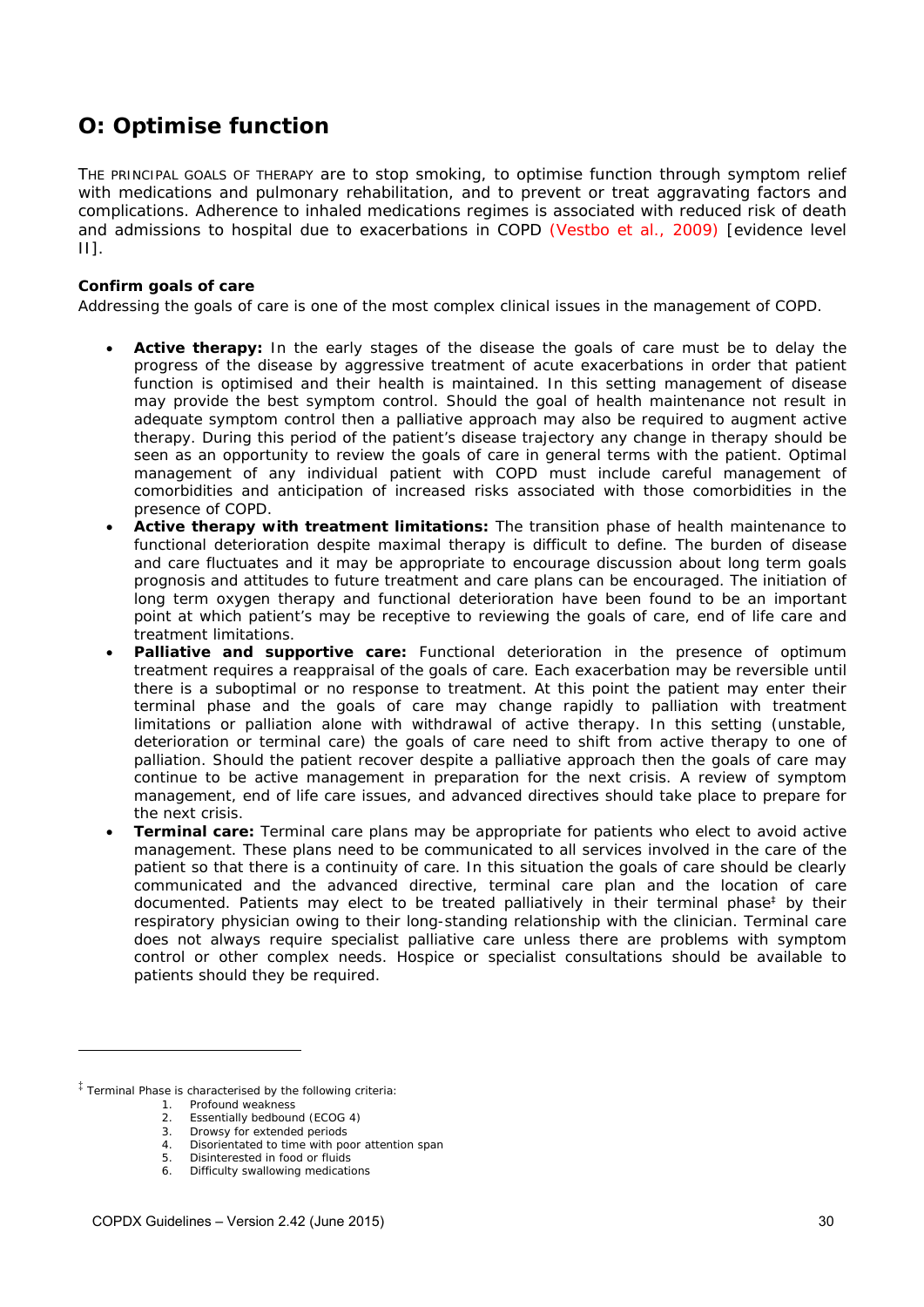### **O1. Inhaled bronchodilators**

Inhaled bronchodilators provide symptom relief and may increase exercise capacity (Vathenen et al., 1988, Gross et al., 1989, Higgins et al., 1991, Belman et al., 1996, Jenkins et al., 1987, Guyatt et al., 1987, Berger and Smith, 1988, Hay et al., 1992) [evidence level I]

#### **O1.1 Short-acting bronchodilators**

#### **O1.1.1 Short-acting beta2-agonists (SABA)**

Regular short-acting beta<sub>2</sub>-agonists improve lung function and daily breathlessness scores. A systematic review of randomised controlled trials (Ram and Sestini, 2003) found a significant increase in post-bronchodilator spirometry when compared to placebo; weighted mean difference  $= 140$ mls (95% CI 40 to 250) for FEV<sub>1</sub> and 300mls (95% CI 20 to 580) for FVC. There were also improvements in post-bronchodilator morning and evening PEF: weighted mean difference = 29.17 l/min (95% CI 0.25 to 58.09) for morning and 36.75 l/min (95% CI 2.57 to 70.94) for evening measurements. The relative risk of dropping out of the study was 0.49 (95% CI 0.33 to 0.73), giving a number needed to treat of 5 (95% CI 4 to 10) to prevent one treatment failure. There was no significant benefit on functional capacity, measured by walking tests, or symptoms other than breathlessness, although one randomised controlled trial has found a significant improvement in six-minute walking distance and quality of life (Guyatt et al., 1987). Short-acting beta<sub>2</sub>-agonists are now usually prescribed for use as "rescue" medication, i.e. for relief of breathlessness, rather than for regular use.

#### **O1.1.2 Short-acting muscarinic antagonist (SAMA)**

Bronchodilators such as ipratropium, tiotropium, glycopyrronium, aclidinium and umeclidinium are not 'anticholinergics' since they are unable to antagonize the effects of acetylcholine on nicotinic receptors. They only block the muscarinic effects of acetylcholine. The word 'anticholinergic' suffers from pharmacodynamic approximation and should be replaced by 'antimuscarinic' (if we consider the involved receptor) or 'atropinic' (in relation to the pharmacodynamics effects of this drug class) (Montastruc et al., 2010)

The duration of action of short-acting muscarinic antagonists (formerly known as anticholinergics) is greater than short-acting beta<sub>2</sub>-agonists. A systematic review of randomised controlled trials comparing ipratropium bromide alone, or in combination with short-acting beta2-agonists, against short-acting beta<sub>2</sub>-agonists alone found significant benefits for regimens containing ipratropium bromide (Appleton et al., 2006a). Ipratropium bromide improved spirometry over short-acting beta<sub>2</sub>agonists alone, weighted mean difference = 30mls (95% CI 0 to 60) for  $FEV<sub>1</sub>$  and 70mls (95% CI 10 to 140) for FVC. Ipratropium bromide improved quality of life, with a statistically significant improvement in all domains of the Chronic Respiratory Disease Questionnaire. These benefits occurred with fewer minor adverse drug effects, Number Needed to Harm (NNH) =  $32$  (95% CI 20 to 316). There was a lesser need to add or increase the dose of oral corticosteroids for participants receiving ipratropium bromide,with 15 (95% CI 12 – 28) people requiring treatment with ipratropium bromide to prevent one receiving additional oral corticosteroids.

 However, some studies have found that ipratropium bromide is associated with an increased risk of adverse cardiovascular effects (Lee et al., 2008, Singh et al., 2008, Ogale et al., 2010). A nested casecontrol study (Lee et al., 2008) [evidence level III-2] found an increased risk of cardiovascular death associated with the prescription of ipratropium, OR 1.34 (95% CI 1.22 to 1.47). A meta-analysis of randomised controlled trials (Singh et al., 2008) found an increased risk for a combined cardiovascular endpoint of cardiovascular death, myocardial infarction and stroke, estimated NNH for cardiovascular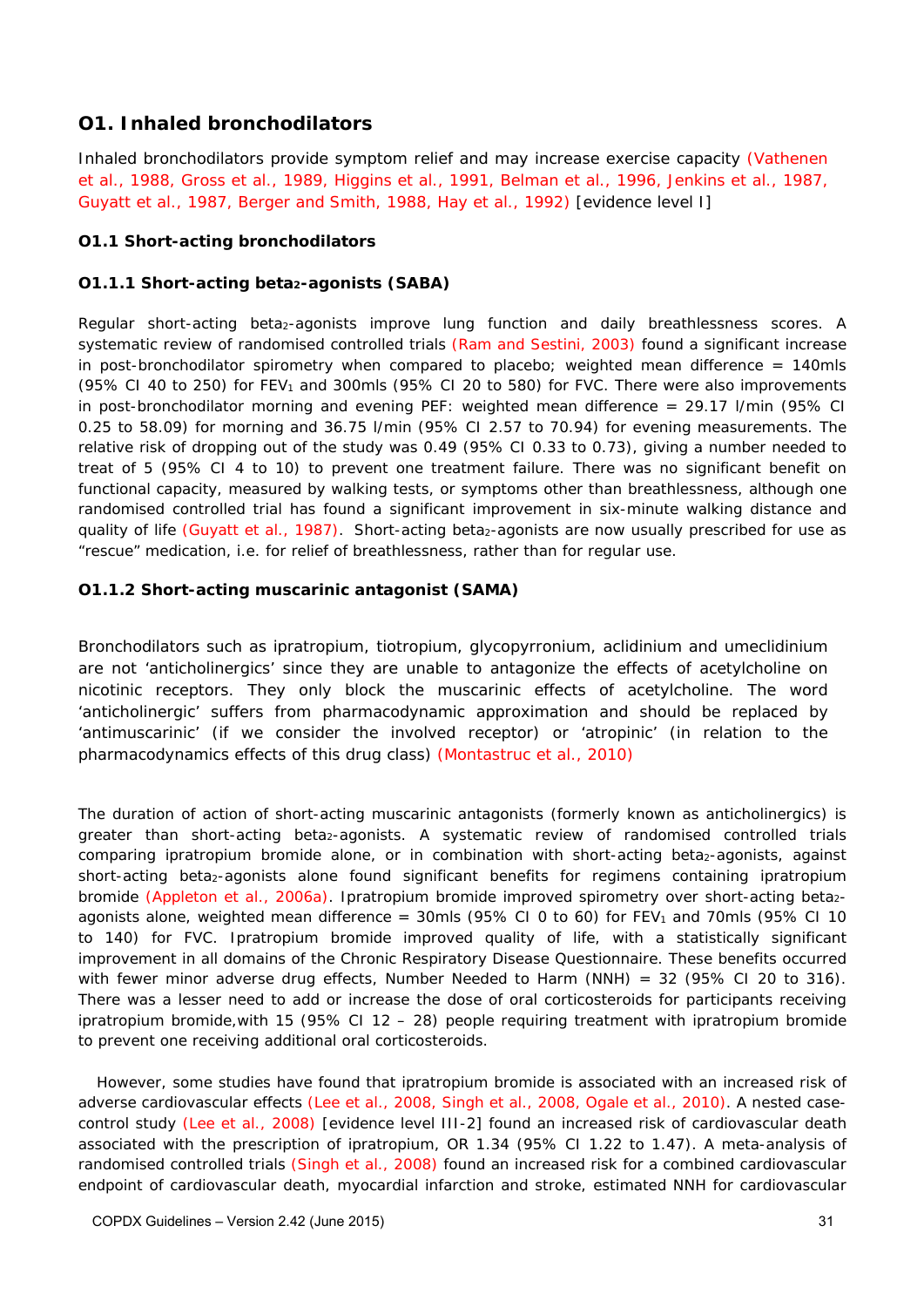death 40 (95% CI 18 to 185) per year. The consistent finding across these studies suggests the cardiovascular adverse effects are likely to be real [evidence level I].

 A Cochrane meta-analysis comparing treatment with tiotropium [HandiHaler or Respimat] with ipratropium bromide (via MDI) for patients with stable COPD found that tiotropium treatment, was associated with improved lung function, fewer hospital admissions (including those for exacerbations of COPD), fewer exacerbations of COPD and improved quality of life. There were both fewer serious adverse events and disease specific events in the tiotropium group, but no signifiant difference in deaths with ipratropium bromide when compared to tiotropium. Thus, tiotropium appears to be a reasonable choice (instead of ipratropium bromide) for patients with stable COPD ((Cheyne et al., 2013))

#### **O1.1.3 Short-acting bronchodilator combinations**

For combination therapy with ipratropium bromide and short-acting beta<sub>2</sub>-agonists, there was no significant difference in pre-drug spirometry compared to ipratropium bromide alone (Appleton et al., 2006a). There was a significant benefit for the combination in post-drug spirometry measurements; weighted mean difference = 70 mls (95% CI 50 to 90) for  $FEV<sub>1</sub>$  and 120mls (95% CI 80 to 160) for FVC. There was no significant difference between interventions for quality of life or adverse drug effects, but combination treatment decreased the need to add or increase oral corticosteroids compared to ipratropium bromide alone, Number Needed to Treat = 20 (95% CI 12 to 108).

In summary, short-acting bronchodilators, either beta<sub>2</sub>-agonists or ipratropium bromide, significantly increase lung function measurements in COPD. Ipratropium bromide has a significantly greater effect on lung function compared to beta2-agonists alone; in addition to improving quality of life and decreasing need for oral corticosteroid treatment. These benefits occurred with a decreased risk of adverse drug effects. Combining two classes of bronchodilator may provide added benefits without compounding adverse effects.

#### **O1.2 Long-acting bronchodilators**

Long-acting bronchodilators produce significant improvements in lung function, symptoms and quality of life (Braido et al., 2013), as well as decreasing exacerbations. These benefits come at a cost of increased adverse effects, which are generally of mild to moderate severity.

#### **O1.2.1 Long-acting muscarinic antagonists (LAMA)**

Long-acting muscarinic antagonists (formerly known as anticholinergics) e.g. tiotropium, glycopyrronium bromide and umeclidinium cause bronchodilation with a duration of action of over 24 hours and are used once daily (Maltais et al., 2011, Trivedi et al., 2014). Aclidinium bromide is another long-acting muscarinic antagonist used twice daily (Karabis et al., 2013). A systematic review (Karner et al., 2014) found that tiotropium improved mean quality of life, increased the number of patients with a clinically significant improvement, and reduced the number of patients with a clinically significant deterioration in quality of life [evidence level I]. Tiotropium reduced the number of patients with an exacerbation (OR 0.78; 95% CI 0.70 to 0.87), corresponding to a number needed to treat (NNT) of 16 patients (95% CI 10 to 36) with tiotropium for a year in order to avoid one additional patient suffering exacerbations. Lung function improved with tiotropium, compared to placebo (trough FEV<sub>1</sub> mean difference 119 mL; 95% CI 113 to 125). There was no statistically significant difference in all-cause mortality between the tiotropium and placebo groups (Karner et al., 2014). Refer Section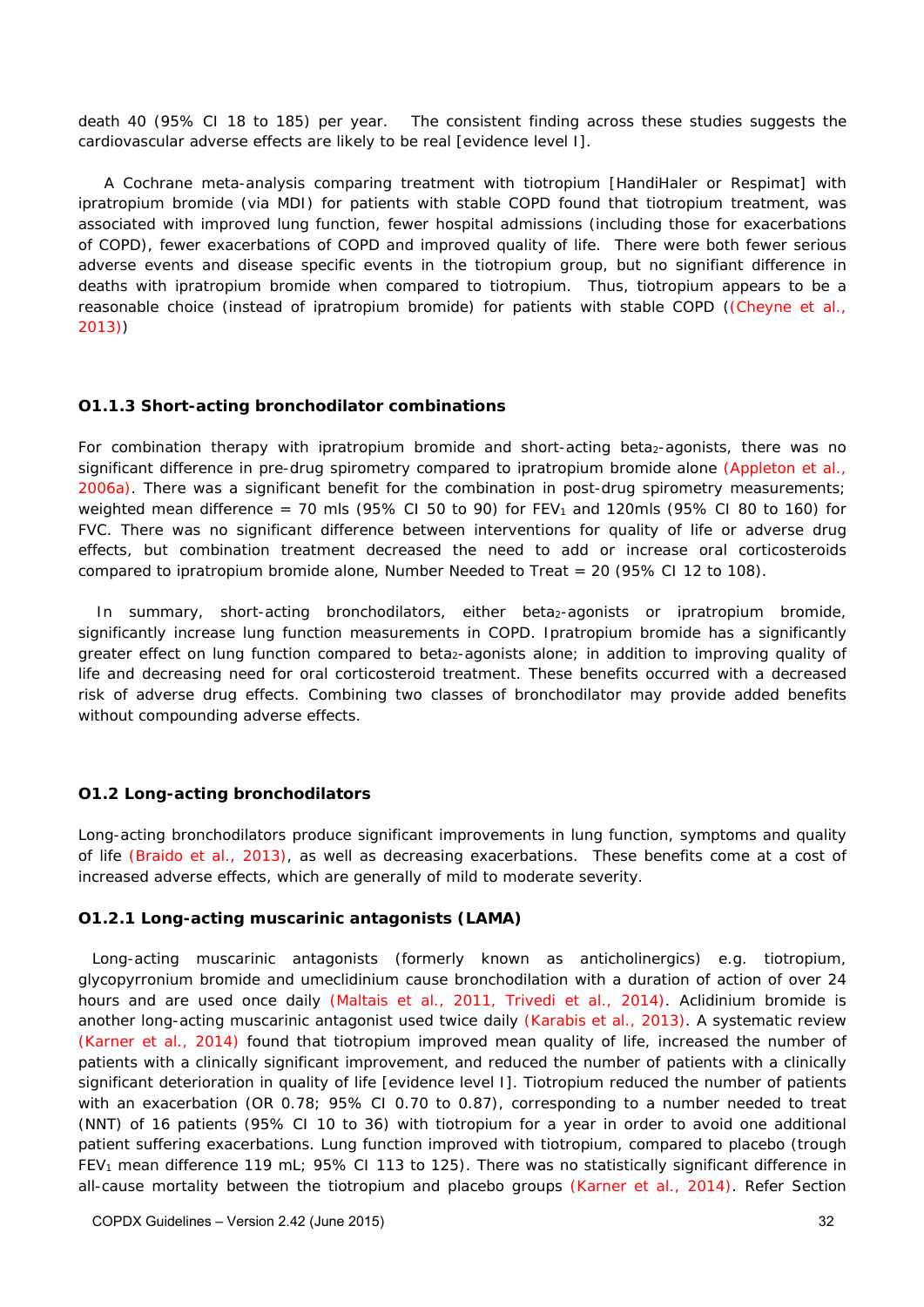P5.1 for further information on tiotropium mortality. Systematic reviews (Barr et al., 2006), (Barr et al., 2005) found tiotropium produced a significant increase in FEV<sub>1</sub> of the order of 130mls compared to placebo. A 2011 meta-analysis (Yohannes et al., 2011) comparing tiotropium with placebo, ipratropium and the long-acting beta<sub>2</sub>-agonist, salmeterol, included a larger number of patients (16,301) and found superior efficacy for quality of life, dyspnoea and exacerbation rates compared with placebo and ipratropium. The number of patients needed to treat with tiotropium was 22 (95% CI 13 to 65) to prevent one exacerbation compared to placebo. No significant differences between tiotropium and salmeterol were found for any outcome. Dry mouth was the most common adverse event reported and the proportion of patients experiencing a dry mouth was higher in those using tiotropium than any of placebo, ipratropium or salmeterol (NNH compared to placebo = 25, 95%CI 12 to 66). Pneumonia rates were not analysed. Use of 18 micrograms per day of tiotropium (by Handihaler) in mild to moderate (FEV<sub>1</sub> 50-80% of predicted) COPD over 7 months was associated with an 85ml advantage in FEV1, which is of uncertain clinical benefit, and inconsistent benefits in other outcomes, without assessment of quality of life or health service utilisations (Troosters et al., 2014)[evidence level II].

Many of these effects have been confirmed in a large four-year randomised-controlled trial, whose primary outcome was the effect of tiotropium on the rate of decline in lung function (Tashkin et al., 2008). Tiotropium produced no effect on the rate of decline of  $FEV<sub>1</sub>$  or  $FVC$ , but both measurements were significantly higher in the tiotropium group when compared to placebo at all time points following randomisation (mean pre-bronchodilator difference in  $FEV_1 = 87$  to 103 mls). Tiotropium was associated with improved HRQL at all time points (mean difference in total SGRQ for all time points = 2.7, 95% CI 2.0 to 3.3) and a delay to time of first exacerbation (tiotropium = 16.7 months vs.  $placebo = 12.5 months$ .

In an international, multi-centre, double blind placebo controlled trial, Vogelmeier et al randomised 7,376 patients with moderate to severe COPD and a history of exacerbations to either salmeterol or tiotropium (Vogelmeier et al., 2011). Tiotropium increased the time to first exacerbation by 42 days compared to salmeterol (187 vs. 145 days) corresponding to a reduction in risk by 17% (hazard ratio 0.83; 95% CI 0.77 to 0.90) [evidence level II].

The beneficial effects come at a cost of increased adverse drug effects. A pooled study of placebo controlled trials(Kesten et al., 2006) found an increased risk of dry mouth (RR=3.60; 95% CI, 2.56 to 5.05) and urinary retention (RR=10.93, 95% CI, 1.26 to 9.5). A population based nested case control study of COPD patients found that if 514 (95% CI 336-905) men with benign prostatic hypertrophy were commenced on inhaled antimuscarinics, one would develop acute urinary retention (Stephenson et al., 2011) [evidence level III-2]. These effects have been confirmed in a large four-year randomised-controlled trial (Tashkin et al., 2008) which found no increase in death from any cause, RR 0.89 (95% CI 0.79 to 1.02) [evidence level II]. There was a decreased rate of serious adverse cardiac events in patients randomised to tiotropium compared to placebo. However, it is important to note that patients with unstable arrhythmias, a history of heart failure or heart attack within the previous 6 months were excluded from this trial (Singh et al., 2013).

Direct comparison and mixed treatment comparison (MTC) meta-analyses of 42 randomised controlled, double-blind trials lasting 6 months or more were conducted in patients receiving tiotropium Soft Mist Inhaler, tiotropium Handihaler, long-acting beta<sub>2</sub>-agonist (LABA), inhaled corticosteroid (ICS) and LABA-ICS combination (Dong et al., 2013). A total of 52, 516 patients with COPD (64 years of age, 73% men, 37% current smokers, and 44% of predicted value in  $FEV<sub>1</sub>$ ) were enrolled in these trials which assessed overall death and cardiovascular death. Patients using tiotropium Soft Mist Inhaler had universally increased risks compared with those receiving placebo (OR 1.51; 95% CrI 1.06 to 2.19) or those using tiotropium HandiHaler (OR 1.65; 95% CrI 1.13 to 2.43), LABA (OR 1.63; 95% CrI 1.10 to 2.44) and LABA-ICS (OR 1.90; 95% CrI 1.28 to 2.86). In contrast,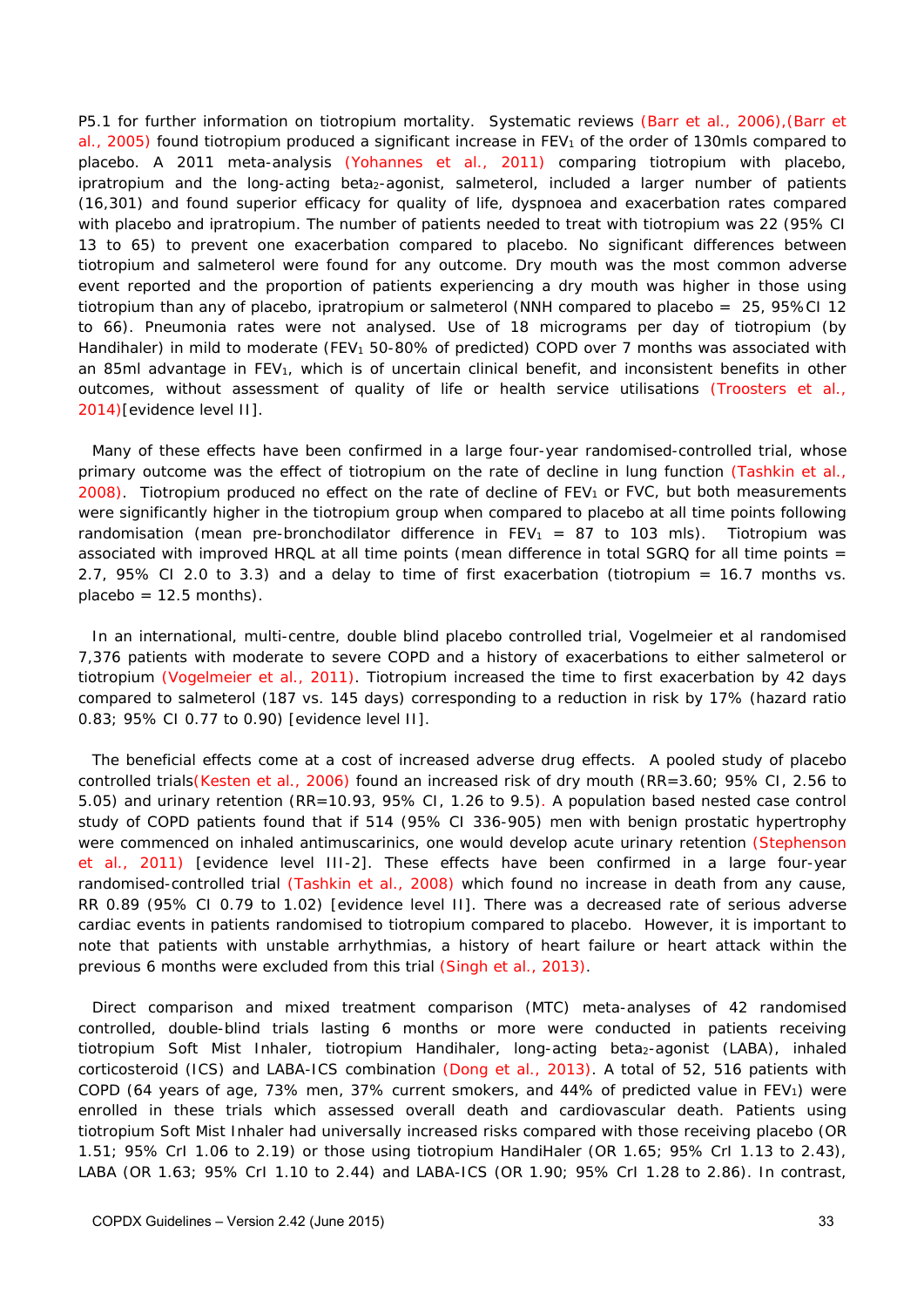LABA-ICS demonstrated a beneficial profile versus placebo (OR 0.80; 95% CrI 0.67 to 0.94) or ICS (OR 0.77; 95% CrI 0.64 to 0.93). For cardiovascular death, tiotropium Soft Mist Inhaler had a more apparent risk compared with placebo (OR 2.07; 95% CrI 1.09 to 4.16), tiotropium HandiHaler (OR 2.38; 95% CrI 1.20 to 4.99), LABA (OR 3.04; 95% CrI 1.48 to 6.55), LABA-ICS (OR 2.79; 95% CrI 1.37 to 6.02) and ICS (OR 2.39; 95% CrI 1.18 to 5.12). In contrast, LABA had a decreased risk versus placebo (OR 0.68; 95% CrI 0.50 to 0.93).

Tiotropium Soft Mist Inhaler consistently demonstrated an increased risk of overall death versus any comparators, and showed an increased risk of cardiovascular death versus LABA-ICS. The analyses restricted to trials with longer treatment duration and trials enrolling patients with severe COPD showed similar results to the main analysis, although the risk of cardiovascular death associated with tiotropium Soft Mist Inhaler was slightly higher for patients with severe COPD. Use of 10 μg/day tiotropium Soft Mist Inhaler tended to be associated with a higher risk of overall death against all comparators, although the risks of cardiovascular death were irrespective of the dose of tiotropium. A prospective study (Wise et al., 2013) has allayed concerns regarding use of lower doses of tiotropium delivered by Soft Mist Respimat Inhaler and the risk of death in COPD. In a large prospective double blind parallel group RCT of tiotropium delivered via Respimat Misthaler 2.5 or 5ug or via Handihaler 18ug there was no increased risk of death in either of the two Respimat arms compared with the Handihaler arm [HR for Respimat 5 ug v Handihaler was 0.96 (95% CI 0.84-1.09); for Respimat 2.5ug v Handihaler HR 1.00(95% CI 0.87-1.14)]. The study included patients with concomitant heart disease but excluded patients with myocardial infarction in the previous six months or who had been hospitalised for Class 3 or 4 heart failure or had had an unstable or life-threatening arrythmia requiring new treatment within the previous 12 months. Also excluded were pateints with moderate or severe renal impairment. Death from any cause in the groups was just over 7% in each arm and cardiovascular death just on 2% in each. Rates of exacerbation were similar in all three groups. This study suggests that tiotropium delivered in doses no higher than 5ug via the Soft Mist Respimat Inhaler device appears to be as safe and efficacious as that delivered via Handihaler, but prescribers should be aware of the exclusion crtieria for such trials and use caution in patients with characteristics which would have excluded them from this trial.Until more evidence is available, the use of tiotropium Soft Mist Inhaler should be with caution and the dose should not exceed the recommended daily dose (5ug).

Glycopyrronium bromide (NVA237) is another inhaled, once daily, long-acting muscarinic antagonist. In a non-inferiority, double blind randomised, controlled clinical trial, Chapman et al compared glycopyrronium to tiotropium (Chapman et al., 2014). The trial was only 12 weeks in duration. No difference was found with respect to trough FEV<sub>1</sub>, dyspnoea, quality of life, exacerbations or side effects. Two randomised controlled trials have demonstrated significant improvement in spirometry and a reduction in moderate to severe exacerbations compared with placebo; there was no difference in quality of life (D'Urzo et al., 2011, Kerwin et al., 2012). One of these trials also randomised patients to tiotropium and found that glycopyrronium was not inferior with regards to spirometry, quality of life and moderate to severe exacerbations (Kerwin et al., 2012) [evidence level II].

Aclidinium is a long-acting muscarinic antagonist used twice daily. Two randomised controlled trials of 12 to 24 weeks duration have demonstrated improved bronchodilation (trough and peak  $FEV<sub>1</sub>$ ), quality of life (SGRQ) and dyspnoea (TDI) with aclidinium, compared with placebo (Kerwin et al., 2012, Jones et al., 2012) [evidence level II].

#### **O1.2.2 Long-acting beta2-agonists (LABA)**

Long-acting beta<sub>2</sub>-agonists cause prolonged bronchodilatation and can be administered once (indacaterol) or twice daily (salmeterol, eformoterol). A systematic review of randomised controlled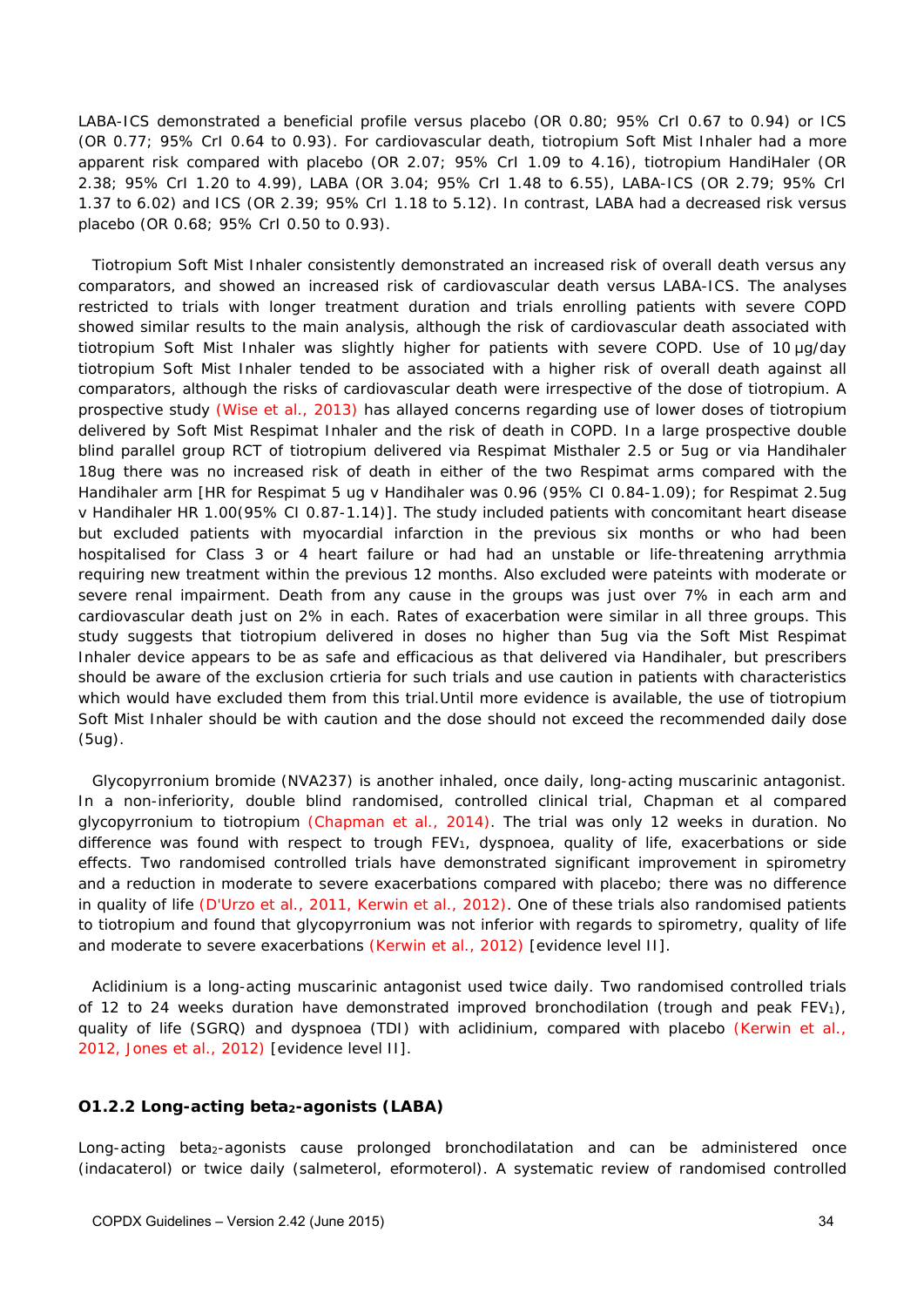trials (Appleton et al., 2006d) found that compared to placebo, long-acting beta<sub>2</sub>-agonists used for at least four weeks produce statistically significant benefits in lung function, quality of life, use of 'reliever' short-acting bronchodilators and acute exacerbations. This review compared different drugs and doses independently, the commonest being salmeterol 50 mcg daily which involved up to 3363 participants. It would be necessary to treat 24 (95% CI 14 to 98) patients with salmeterol to prevent one exacerbation.

Treatment using salmeterol 50μg twice daily or formoterol 12μg twice daily has been found to be associated with improved patient quality of life (Kew et al., 2013). LABA treatment has been shown to reduce exacerbations, including those requiring hospitalisation, but the evidence is of moderate quality and confounded by concomitant ICS use. LABAs did not significantly reduce mortality or serious adverse events.

Indacaterol is an inhaled ultra long-acting beta<sub>2</sub>-agonist that can be given as a once daily maintenance therapy for COPD. Compared to placebo, indacaterol improves dyspnoea (Han et al., 2013, Jiang et al., 2013) [evidence level I],  $FEV<sub>1</sub>$  and health-related quality of life, and reduces exacarbations (Dahl et al., 2010), (Donohue et al., 2010), (Chapman et al., 2011), (Jones et al., 2011b), (Kornmann et al., 2011)[evidence level II]. The bronchodilator effects of indacaterol are at least as good as tiotropium (Donohue et al., 2010), formoterol (Dahl et al., 2010) or salmeterol (Kornmann et al., 2011) (Cope et al., 2013) although long term effects beyond 52 weeks have not been studied (Jiang et al., 2013). Olodaterol is another once daily long- acting beta<sub>2</sub>-agonist which improves FEV<sub>1</sub> and reduces rescue inhaler use compared with placebo.It appears to be generally safe (although generally asymptomatic increases in plasma creatinine phosphokinase have been reported) and to have similar bronchodilator effects to BD formoterol (Ferguson et al., 2014, Koch et al., 2014)[evidence level II] and once daily indacaterol, although head to head studies with indacaterol have not been reported and the comparisons have been derived through network meta-analysis (Roskell et al., 2014).

The efficacy of long-acting beta<sub>2</sub>-agonists compared to ipratropium bromide alone, or in combination, have also been combined in a systematic review (Appleton et al., 2006a). Comparisons of monotherapy found a greater increase in FEV<sub>1</sub>, weighted mean difference = 60 mls (95% CI 0 to 110), and morning PEF, weighted mean difference =  $10.96$  I/min (95% CI 5.83 to 16.09) for salmeterol over ipratropium bromide. There were no significant differences between interventions for quality of life, functional capacity, symptoms, acute exacerbations or adverse events. Comparisons of the combination of ipratropium bromide and salmeterol with ipratropium bromide alone showed varying effects on lung function and symptoms, but a small, significant reduction in reliever use; weighted mean difference =  $-0.67$  puffs/day (95% CI $-1.11$  to  $-0.23$ ).

#### **O1.2.3 Long-acting bronchodilator combinations (LAMA/LABA)**

A Cochrane systematic review of five studies found that the combination of tiotropium and a longacting beta<sub>2</sub>-agonist provided small improvements in health-related quality of life (mean difference in total SGRQ of -1.61, 95% CI -2.93 to -0.29 over 6 to 12 months) and bronchodilation (mean difference in pre-bronchodilator FEV1 0.07 L; 95% CI 0.05 to 0.09), compared to tiotropium alone (Karner and Cates, 2012) [evidence level I]. It should be noted that the majority of participants in these studies had severe COPD. The clinical importance of these small benefits was uncertain. No statistically significant differences in mortality or hospital admissions were found.

Dual bronchodilation with a combination of indacaterol and glycopyrronium, given once daily, was found to increase FEV<sub>1</sub> (pre-dose) compared to the monocomponents, tiotropium (Bateman et al., 2013) (with a comparable safety profile (Dahl et al., 2013)) or placebo (Bateman et al., 2013, Dahl et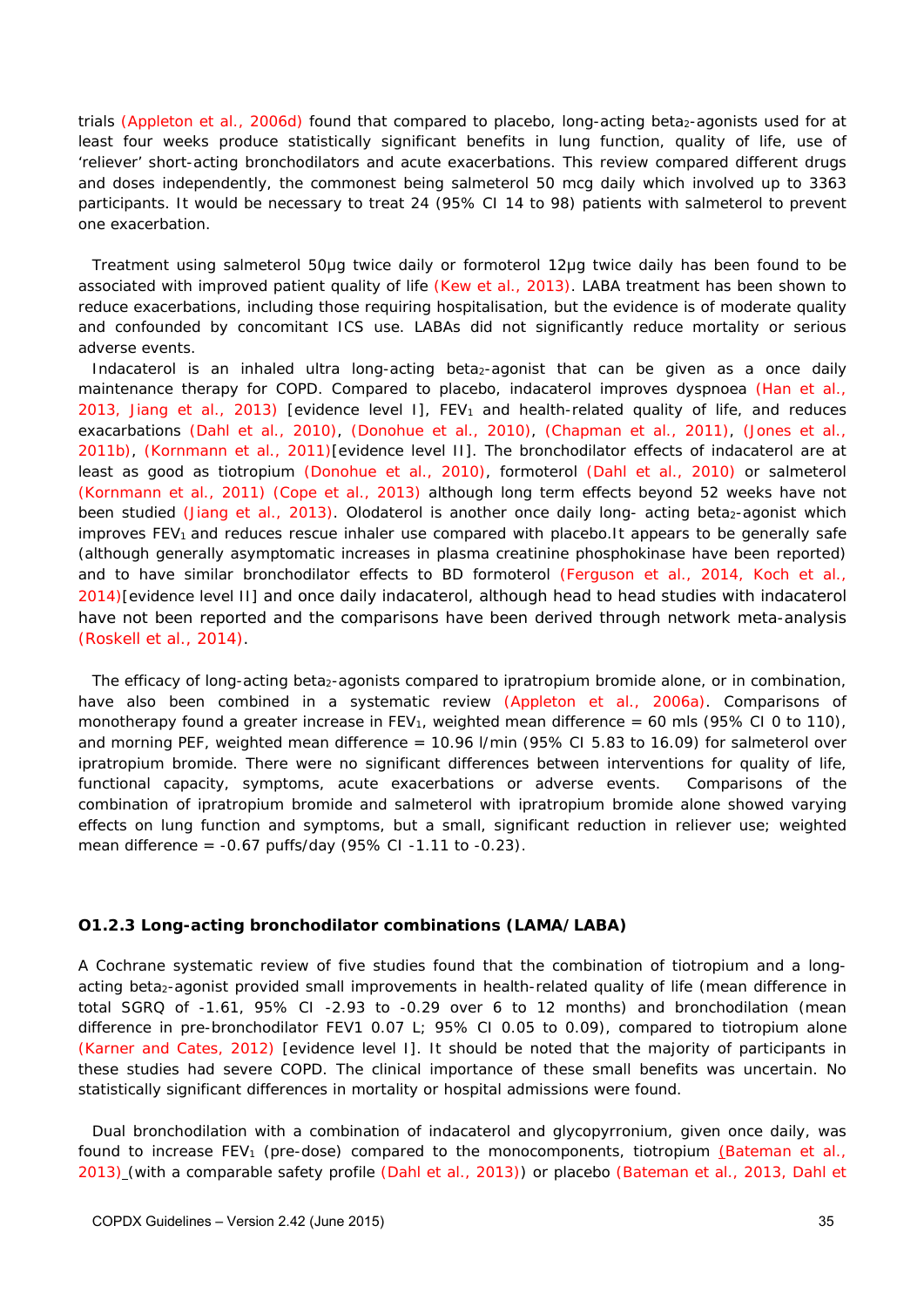al., 2013, Wedzicha et al., 2013)[evidence level II]. Moderate to severe exacerbations were reduced by 12% with the combination compared to glycopyrronium (Wedzicha et al., 2013). The combination of indacaterol and glycopyrronium showed favourable improvements in lung function over salmeterolfluticasone in a study of moderate to severe COPD patients without exacerbations in the previous year (Vogelmeier et al., 2013) [evidence level II]. Overall, these benefits of indacaterol/glycopyrronium were supported by systematic reviews (Ulrik, 2014, Rodrigo and Plaza, 2014) [evidence level I]

Once-daily UMEC/VI 62.5/25 mcg was well tolerated and provided clinically-significant improvements in lung function and symptoms compared with placebo in patients with COPD (Donohue et al., 2013, Donohue et al., 2014)[evidence level II]. Combination treatment with once-daily umeclidinium plus vilanterol improved lung function compared with tiotropium monotherapy in patients with moderate to very severe COPD. All treatments had a similar safety profile. There were no significant differences between treatment groups with respect to risk of COPD exacerbation, transition dyspnoea index (TDI) focal score; Shortness of Breath with Daily Activity (SOBDA) diary score or SGRQ scores (Decramer et al., 2014)[evidence level II].

#### **O1.3 Assessment of response and continuation of bronchodilator therapy**

In some patients a response to bronchodilator therapy may require treatment for up to two months. Symptomatic and functional benefits can often be demonstrated in the absence of an increase in  $FEV<sub>1</sub>$ . Other objective measurements, such as an increase in exercise capacity (e.g., as measured using a walking test such as the six minute walk test or the incremental or endurance shuttle walking test (Pepin et al., 2007, Pepin et al., 2005) or an increased inspiratory reserve capacity, may be useful indicators of physiological improvement.

Subjective measurements, such as quality of life, breathlessness and functional limitation (e.g., MRC Dyspnoea Scale), can determine the patient's perception of benefit.

If there is no improvement:

- check inhaler technique;
- consider psychosocial issues and deconditioning; and
- exclude other causes of exercise impairment (consider specialist referral or a cardiopulmonary exercise test).

### **O2. Oral bronchodilators**

#### **O2.1 Methylxanthines**

Theophylline has a modest effect on FEV<sub>1</sub> and FVC (Molfino and Zhang, 2006) and slightly improves arterial blood gas tensions in moderate to severe COPD. However, theophyllines have gone out of favour in many countries because of their narrow therapeutic index and potential for significant adverse effects (Chrystyn et al., 1988),(Ram et al., 2002). Some patients with disabling breathlessness may, however, derive benefit from their use (Murciano et al., 1989, McKay et al., 1993, Taylor et al., 1985). Therapeutic drug monitoring of theophylline is recommended to reduce the risk of toxicity and to distinguish non adherence, under-treatment and therapeutic failure. Theophyllines may have an anti-inflammatory effect or reduce muscle fatigue (Aubier, 1988),(Moxham, 1988). Studies have suggested lower dose preparations than had previously been used (achieving plasma concentrations of 5-10mg/L) may have anti-inflammatory or immuno-modulatory effects (Barnes, 2003, Kobayashi et al., 2004, Cosio et al., 2009). A randomised placebo controlled trial in China demonstrated that doses of 100mg twice daily reduced exacerbations compared with placebo (Zhou et al., 2006). Evidence supports only the slow-release formulation. Theophylline has some efficacy in COPD but due to its potential toxicity (the most common adverse reactions being gastric irritation, nausea, vomiting,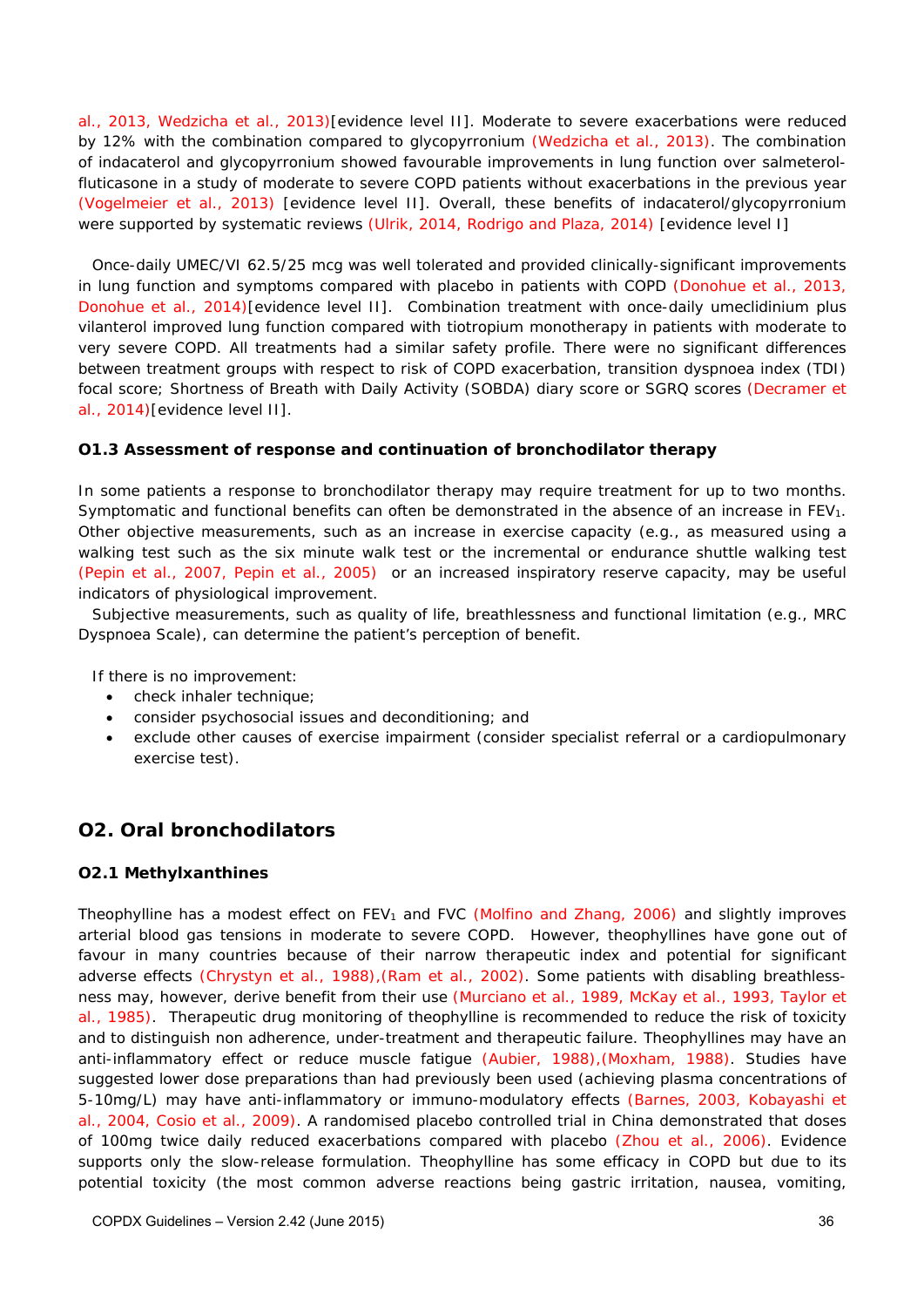anorexia, epigastric pain, reactivation of peptic ulcer, gastro-oesophageal reflux, haematemesis, tachycardia, palpitations, headache, CNS stimulation, reflex hyperexcitability, insomnia and tremor (MIMS Australia Pty Ltd, 2008)), inhaled bronchodilators are preferred when available (Global Initiative for Chronic Obstructive Lung Disease (GOLD), 2006). Theophylline has an extensive drug interaction profile that may present potential adverse effects in patients on some multi-medication regimens. If medications are started or stopped, pharmacokinetic interactions can be detected by changes in theophylline concentrations. For example, erythromycin and clarithromycin inhibit theophylline metabolism with consequent increase in plasma theophylline concentration and decrease in plasma theophylline concentration on stopping.

#### **O2.2 Phosphodiesterase type-4 inhibitors**

Cilomilast and roflumilast which are not currently available in Australia are inhibitors of phosphodiesterase type-4 (PDE-4). They act by increasing intracellular concentrations of cyclic adenosine monophosphate and causing a range of anti-inflammatory effects. Placebo controlled studies of up to six months duration (Rennard et al., 2006),(Rabe et al., 2005) have found that PDE-4 inhibitors attenuate decline in lung function and quality of life, and decrease acute exacerbations when compared to placebo [evidence level II].

PDE-4 inhibitors significantly increase the FEV<sub>1</sub>, by an order of 40 - 100ml, compared to placebo. Placebo controlled RCTs have now been extended to 52 weeks (Calverley et al., 2009). They confirm a consistent improvement in pre-bronchodilator  $FEV<sub>1</sub>$  and a 17% reduction in the annual rate of exacerbations with roflumilast. The effects on lung function, exacerbations and breathlessness are additive to those of long acting bronchodilators such as salmeterol and tiotropium (Fabbri et al., 2009) [evidence level II]. A Cochrane meta-analysis (Chong et al., 2013) concluded that although PDE4 inhibitors improve short term lung function and reduce exacerbations (OR 0.78 95% CI 0.72-0.85), they lead, overall, to marginal improvements in health related quality of life and symptoms.

Drug related adverse effects mainly affect the gastrointestinal system; diarrhoea, abdominal pain, nausea and vomiting and weight loss are approximately twice as common in subjects taking PDE-4 inhibitors as in those taking placebo.

PDE-4 inhibitors are promising candidates for the treatment of chronic obstructive pulmonary disease. Further research is required to determine their long-term impact and role when used with other treatments including corticosteroids.

## **O3. Corticosteroids**

Long term use of systemic corticosteroids is not recommended (Postma et al., 1988, Postma et al., 1985, Decramer et al., 1996, Decramer et al., 1994, Decramer and Stas, 1992)[evidence level I]

Indeed, caution in the long term use of systemic corticosteroids is necessary because of limited efficacy and potential toxicity in elderly patients.

### **O3.1 Oral corticosteroids**

Some patients with stable COPD show a significant response to oral corticosteroids (on spirometry or functional assessment). Therefore, a short course (two weeks) of prednisolone (20–50mg daily) may be tried with appropriate monitoring. Short courses of oral corticosteroids (<14 days) do not require tapering. A negative bronchodilator response does not predict a negative steroid response (NHLBI/WHO Workshop Report, April 2001),(Senderovitz et al., 1999). If there is a response to oral steroids, continued treatment with inhaled corticosteroids is indicated, but these may fail to maintain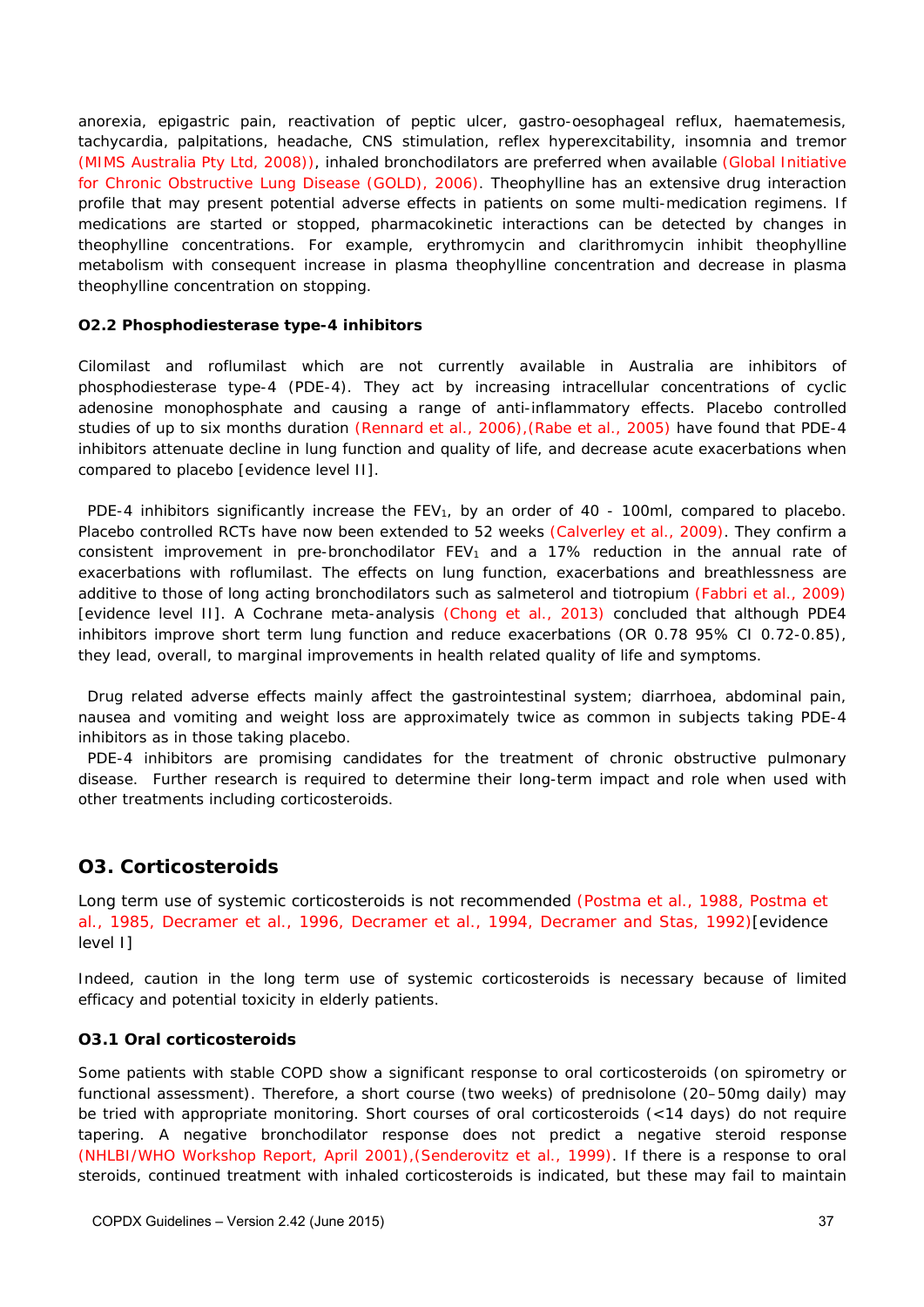the response (Senderovitz et al., 1999),(Vestbo et al., 1999).

#### **O3.2 Inhaled corticosteroids (ICS)**

Inhaled corticosteroids should be considered in patients with moderate to severe COPD and frequent exacerbations [evidence level I]

Acute exacerbations have a detrimental effect on quality of life, and patients with severe disease and frequent exacerbations have an accelerated decline in their quality of life (Miravitlles et al., 2004). A number of randomised controlled trials of inhaled corticosteroids have been published and these have been combined in a systematic review(Yang et al., 2012) [evidence level I], mainly involving subjects without bronchodilator reversibility or bronchial hyper-responsiveness.

Inhaled corticosteroids, given as a single agent, decrease the exacerbation rate compared to placebo in studies longer than a year, with weighted mean difference of -0.26 exacerbations per participant, per year (95% CI -0.37 to -0.14, 2586 participants). They also slow the rate of decline in quality of life, with the weighted mean difference in rate of change for the St George's Respiratory Questionnaire being -1.22 units/year (95% CI -1.83 to -0.60, 2507 participants).

Inhaled corticosteroids alone do not improve mortality, with pooled results from nine studies involving 8,390 participants showing an odds ratio of death of 0.98 (95% CI 0.83 to 1.16). The effect of inhaled corticosteroids on the rate of decline in lung function is inconsistent. Pooled results from studies of six months duration or longer, show either no significant difference in the rate of decline in post-bronchodilator FEV<sub>1</sub> (generic inverse variance analysis: weighted mean difference of 5.8mls/year (95% CI -0.28 to 11.88, 2,333 participants) or a small statistically significant difference (pooled means analysis: 6.88 ml/year, 95% CI 1.80 to 11.96, 4823 participants, with the inclusion of the TORCH study (Calverley et al., 2007, Yang et al., 2012).

 Any potential benefits of inhaled corticosteroids should be weighed against the potential risks of local oropharyngeal adverse effects and pneumonia. Local adverse effects include increased risk of oral candidiasis (OR 2.65, 95% CI 2.03 to 3.46, 5586 participants) and hoarseness or dysphonia (OR 1.95, 95% CI 1.41 to 2.70, 3267 participants) (Yang et al., 2012). A meta-analysis of 43 COPD studies (26 fluticasone studies, n = 21,247; 17 budesonide studies, n = 10,150) has demonstrated an increased risk of pneumonia with use of inhaled corticosteroids, when given as monocomponents or in combination inhalers (Kew and Seniukovich, 2014). Non-fatal serious adverse pneumonia events (i.e. requiring hospital admission) were increased with fluticasone (OR 1.78, 95%CI 1.50 to 2.12) and budesonide (OR 1.62, 95% CI 1.00 to 2.62). There were no significant differences in serious adverse events or mortality when budesonide and fluticasone were compared indirectly. The risk of any pneumonia event was found to be higher with fluticasone than budesonide (OR 1.86, 95%CI 1.04 to 3.34), but this should be interpreted with caution due to differences in definitions of pneumonia in the trials. The authors recommended that safety concerns regarding increased pneumonia should be balanced against the benefits of reduced exacerbations and improved quality of life (Kew and Seniukovich, 2014).

In people with COPD and diabetes mellitus, particular care should be taken not to exceed the recommended dose of corticosteroids as there is some evidence of a direct relationship between corticosteroid dose and glucose levels in such patients (Slatore et al., 2009) [evidence level III-2].

Withdrawal of inhaled corticosteroids was not associated with any statistically significant increase in exacerbation rate in a systematic review of 4 RCTs in 901 patients (Nadeem et al., 2011) (OR 1.11, 95% CI 0.84 to 1.46) [evidence level I]. The 12 month Withdrawal of Inhaled Steroids during Optimized Bronchodilator Management (WISDOM) trial, studied patients with severe COPD who were stable on triple therapy (tiotropium, fluticasone propionate and salmeterol). Staged withdrawal of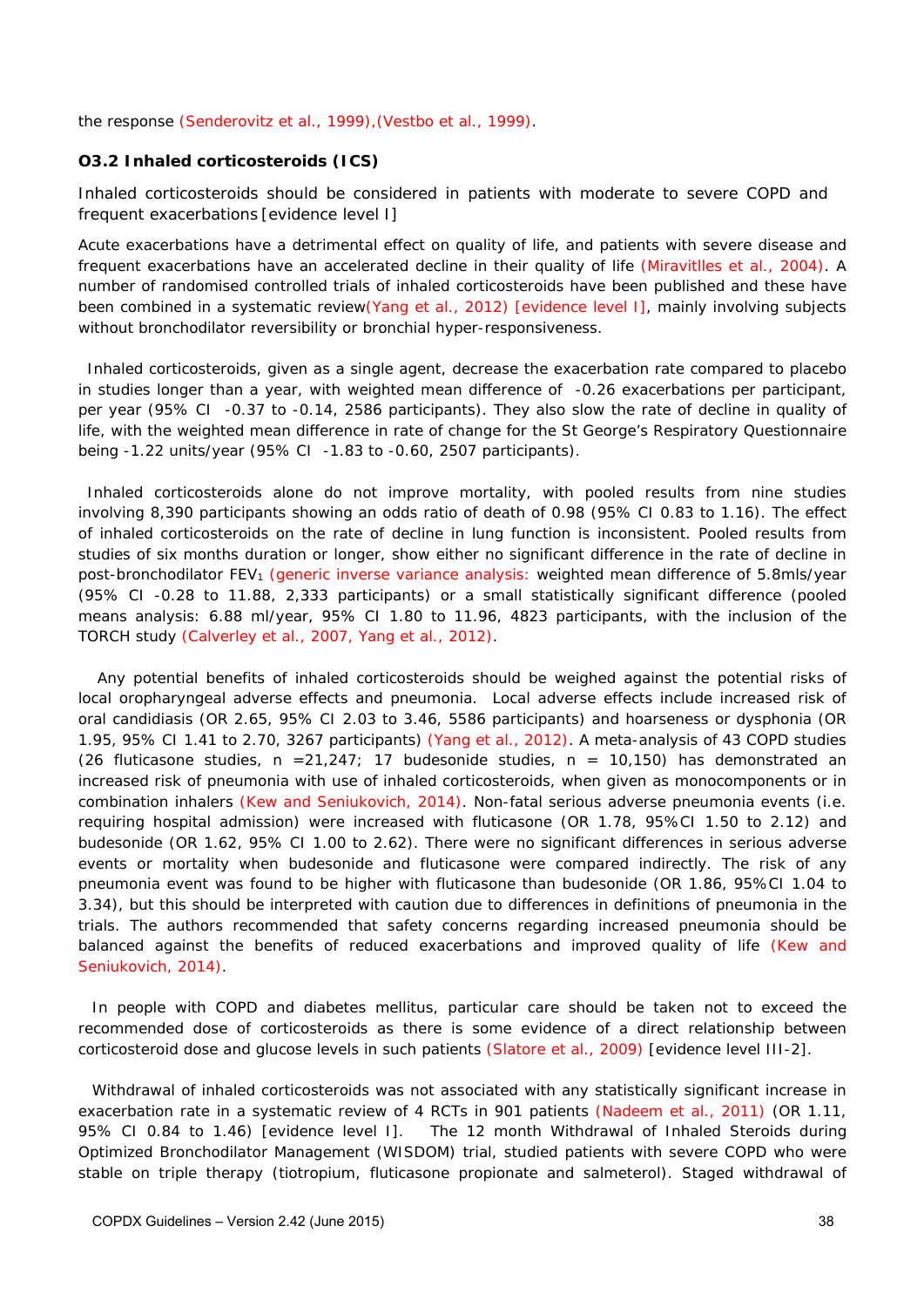fluticasone propionate over 12 weeks was compared to continuation of fluticasone propionate, plus salmeterol and tiotropium (Magnussen et al., 2014). 2495 COPD patients with FEV<sub>1</sub> <50% predicted and a history of at least one exacerbation in the last 12 months were studied. The hazard ratio for the first COPD exacerbation that was moderate or severe was 1.06 with ICS withdrawal (95% CI 0.94 to 1.19) which was below the upper limit of the non-inferiority margin for the primary outcomes of exacerbation of 1.20 [evidence level II]. The mean reduction in FEV<sub>1</sub> was 43ml greater in the ICS withdrawal group at 52 weeks, which was statistically signficant. At 52 weeks there was no statistically different significance in a mMRC dyspnoea score, and there was a small difference in change in SGRQ score, favouring ICS continuation. Although the authors concluded that in patients with severe COPD withdrawal of ICS in a tapered fashion was non-inferior to continuation of ICS, there were statistically significant reductions in FEV<sub>1</sub> and quality of life which may be clinically relevant to some patients. Individual patient follow up is recommended if ICS is withdrawn.

A systematic review of RCTs of ICS vs non-ICS therapy for COPD showed an increased risk of TB associated with ICS use (Peto OR, 2.29; 95% CI 1.04-5.03), and no excess risk of influenza with ICS use (Peto OR, 1.24; 95% CI 0.94-1.63) (Dong et al., 2014) [evidence level I]. The risk for TB was higher in endemic areas (NNH 909), compared to non-endemic areas (NNH 1,667). Limitations of the systematic review included: these outcomes were not the primary outcomes; limited number of trials reporting TB events; lack of chest x-ray at recruitment; varying definitions for TB infection; and differential withdrawal rate between ICS and non-ICS groups; and the authors recommended further investigation (Dong et al., 2014).

#### **O3.3 Inhaled corticosteroids versus long-acting beta2-agonists**

A systematic review of inhaled corticosteroids vs. long-acting beta-agonists in COPD found similar benefits in exacerbation rates and mortality when comparing these treatments, but there was a higher rate of pneumonia with inhaled corticosteroids (Spencer et al., 2011) [evidence level I]. There were small benefits in  $FEV<sub>1</sub>$  (for long-acting beta-agonists) and quality of life (for inhaled corticosteroids). Overall, the authors conclusions supported long-acting beta-agonists as part of frontline therapy for COPD, with regular inhaled corticosteroid therapy as an adjunct in patients experiencing frequent exacerbations (Spencer et al., 2011).

## **O4. Inhaled combination therapy**

### **O4.1 Inhaled corticosteroids and long-acting beta<sub>2</sub>-agonists in combination (ICS/LABA)**

A systematic review of 19 randomised controlled trials involving 10,400 COPD patients of combined corticosteroids and long-acting beta<sub>2</sub>-agonists in one inhaler (Nannini et al., 2013a) [evidence level I] found that, compared with placebo, both fluticasone/salmeterol and budesonide/formoterol reduced the rate of exacerbations (rate ratio 0.73; 95% CI 0.69 to 0.78). It was estimated that treatment with combined therapy would lead to a reduction of one exacerbation every two to four years. The threeyear number needed to treat for an additional beneficial outcome (NNTB) with fluticasone/salmeterol to prevent one extra death was estimated at 42 (95% CI 24 to 775). Combined treatments improved health status to a small extent and improved lung function. Increased risk of pneumonia was observed with combined treatments compared with placebo (OR 1.62, 95% CI 1.36 to 1.94), with a three-year NNTH for one additional case of pneumonia estimated to be 17. However, exacerbations, hospitalisations or deaths did not increase. Overall, the authors concluded that there were no major differences between combined inhalers in terms of benefits, but the evidence was currently not strong enough to demonstrate that all are equivalent. Data from Kliber (Kliber et al., 2010) [evidence level I] in 30,495 patients with COPD enrolled in trials of six months or greater duration found combination therapy, compared with placebo, was associated with a reduction in all-cause mortality, relative risk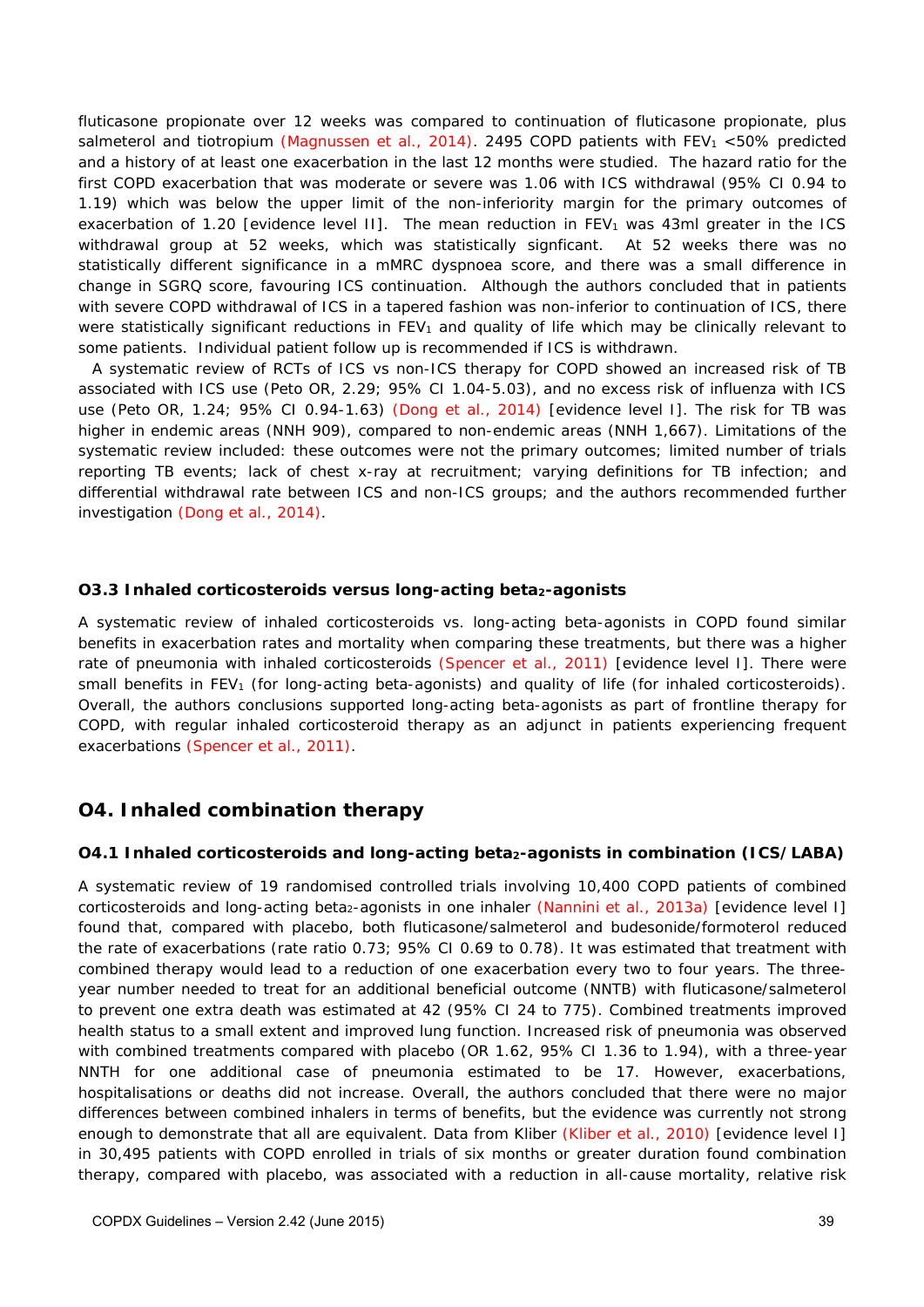#### 0.80 (95% CI 0.69, 0.94).

 Studies have found conflicting results when the different combination therapies were compared with the mono-components alone. A systematic review of 14 studies (Nannini et al., 2012) (11,784 participants) found low quality evidence for reduced exacerbation rates (rate ratio 0.76; 95% CI 0.68 to 0.84) with ICS/LABA vs. LABA alone [evidence level I]. There was no statistically significant difference in hospitalisations or mortality. ICS/LABA improved quality of life and  $FEV<sub>1</sub>$  to a small extent, compared to LABA alone. High attrition rates from the studies limited the confidence in the results, except the mortality result. Pneumonia was observed more commonly with ICS/LABA use (OR 1.55; 95% CI 1.20 to 2.01) with an annual risk of 4% on combination treatment, compared to 3% on LABA alone. A network meta-analysis of 21 clinical trials of ICS/LABA demonstrated that these combinations, except budesonide/formoterol and beclomethasone/formoterol, reduced moderate-to severe exacerbations as compared with placebo and LABA; however, none of the combinations reduced severe exacerbations (Oba and Lone, 2014) [evidence level 1]. In 2012, Sharafkaneh et al reported that budesonide/formoterol 320/9 mg compared with formoterol alone prolonged the mean time to first exacerbation (277.9 days versus 249.8 days; p= 0.029). Higher pneumonia rates were noted with budesonide/formoterol 320/9 mg 6.4% compared with 2.7% for formoterol alone (Sharafkhaneh et al., 2013).

A systematic review of 15 randomised controlled trials involving 7,814 COPD patients of combined corticosteroids and long-acting beta2-agonists in one inhaler vs. inhaled steroids alone (Nannini et al., 2013b) [evidence level I] found that, compared with inhaled steroids, exacerbation rates were significantly reduced with combination therapies (rate ratio 0.87, 95% CI 0.80 to 0.94). Mortality was lower with combination therapy (odds ratio 0.78, 95% CI 0.64 to 0.94), mainly due to results from the TORCH study. There was a small improvement in lung function and health-related quality of life. The authors concluded that combination ICS/LABA inhalers offer some clinical benefits in COPD compared with ICS alone, especially for reduction in exacerbations. The review did not support the use of ICS alone when LABAs are available.

 Compared to placebo, combination therapy did not significantly increase other adverse events, but oral candidiasis was significantly more common, (NNH 16 [8-36], 1436 participants). Combination therapy was not associated with more adverse effects compared to long-acting beta<sub>2</sub>-agonists. Chen et al (Chen et al., 2011) conducted a retrospective cohort study of Veterans Affairs (VA) patients with COPD who were admitted for pneumonia. Prior use of inhaled corticosteroids was associated with significantly reduced 30 and 90 day mortality and need for mechanical ventilation. The analysis adjusted for age, gender, race, marital status, primary care, classes of medications, smoking, comorbidities etc. However the patients were 98% male and the most common inhaled steroids were flunisolide and triamcinolone. [evidence level III-2]. Studies by Calverley (Calverley et al., 2007) and Kardos (Kardos et al., 2007) have found an increased rate of pneumonia (defined on clinical grounds) in the inhaled corticosteroid arms, and this was also found in the Rodrigo systematic review,  $NNH = 48$ (95% CI 31, 85)(Rodrigo et al., 2009). These results contrast with the reductions in exacerbation rates induced by these drugs. A nested case control study from Canada (Ernst et al., 2007) [evidence level III-2] using databases linking hospitalisations and drug dispensing information also found an increased risk of pneumonia and hospitalisation from pneumonia in those prescribed and dispensed inhaled corticosteroids and that this appeared dose-related. In the two year RCT of salmeterol/fluticasone vs. tiotropium (Wedzicha et al., 2008), the number of *de novo* pneumonias not preceded by symptoms of exacerbations was similar between the two treatment groups (Calverley et al., 2011). However, unresolved exacerbations preceding pneumonia were more common in the salmeterol/fluticasonetreated patients (32 exacerbations in 658 patients), compared to the tiotropium-treated group (7 exacerbations in 665 patients) [evidence level II]. Further prospective studies using objective pneumonia definitions may clarify the situation. Meantime, increased vigilance and patient education about prompt treatment of infections would seem prudent. A network meta-analysis of 71 RCTs of 73,062 patients with COPD showed that quality of life and lung function improved most with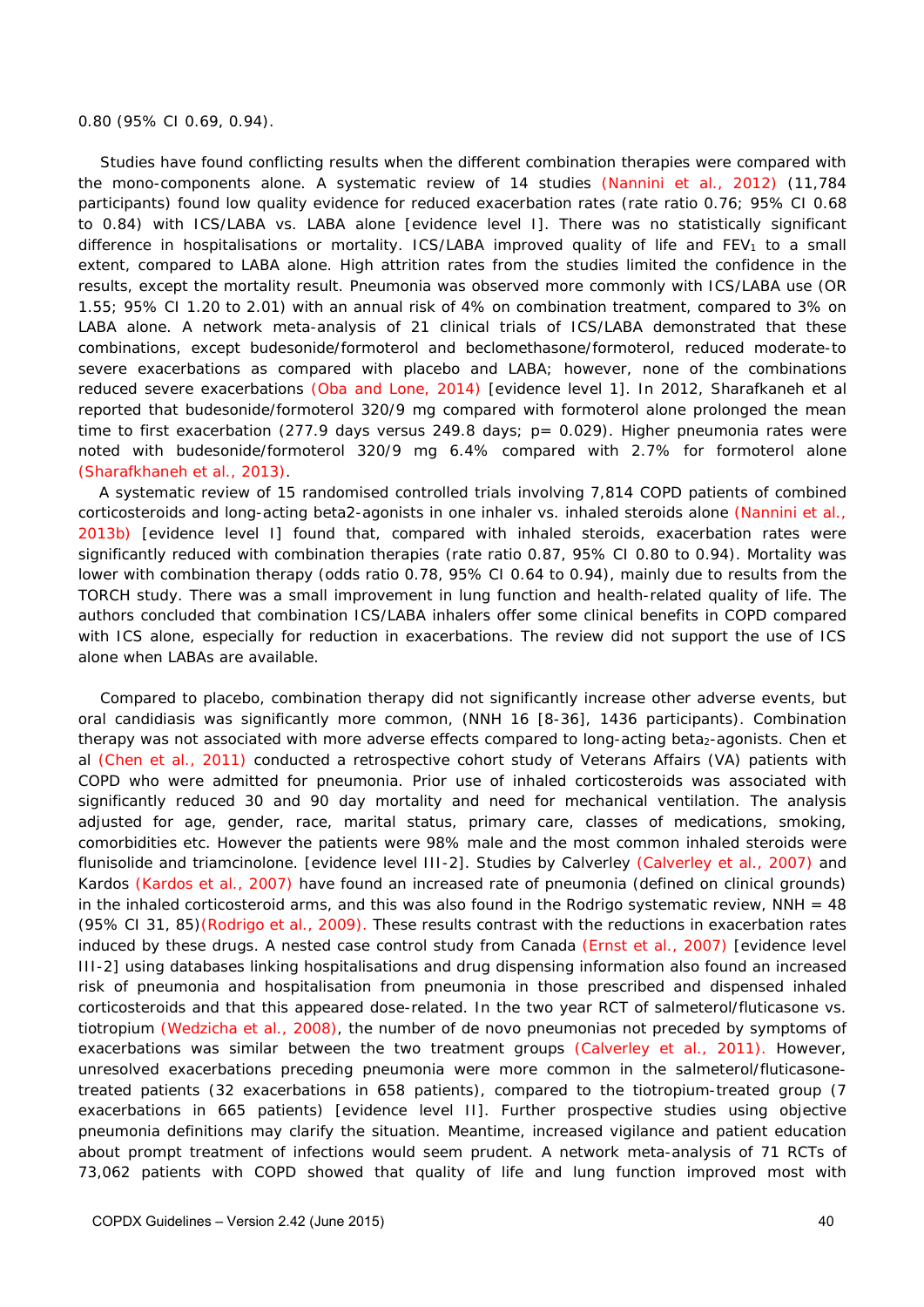combination ICS/LABA inhalers, with LABA or LAMA inhalers next in efficacy, and ICS alone least effective (Kew et al., 2014). Many of the patients in these studies had  $FEV_1$  <50% predicted.

Fluticasone furoate/vilanterol is a new once daily ICS/LABA combination inhaled medicine. In short term studies of 12 weeks duration, fluticasone furoate/vilanterol had comparable lung function and quality of life effects as fluticasone propionate/salmeterol twice daily (Agusti et al., 2014), (Dransfield et al., 2014). Longer term studies (6 months) have shown that fluticasone furoate/vilanterol improves lung function compared to fluticasone furoate alone or placebo, and was similar in effect to vilanterol (Kerwin et al., 2013), (Martinez et al., 2013). In a 12 month study of COPD patients with a history of exacerbations, fluticasone furoate/vilanterol reduced the rate of moderate to severe exacerbations by 20 to 30% compared to vilanterol alone, whereas the rate of pneumonia increased approximately 2 fold (Dransfield et al., 2013). The study reported the event-based number needed to treat to prevent a moderate or severe exacerbation per year of 3.3 to 5.6 for the 3 doses of fluticasone furoate/vilanterol used, compared to vilanterol. In comparison, the event-based number needed to harm for pneumonia was 19 to 27 for fluticasone furoate/vilanterol, compared to vilanterol. 8 deaths from pneumonia were observed in the patients treated with fluticasone furoate/vilanterol (7 of whom were in the highest dose of 200/25 mcg), compared to no deaths from pneumonia in the vilanterol group. A higher number of fractures was observed in the fluticasone furoate/vilanterol groups. The study authors advised that clinicians should weigh up the benefit of reduced exacerbations with the risk of pneumonia when considering fluticasone furoate/vilanterol, and recommended that the 100/25 mcg dose be the maximum dose used in future clinical trials.

Addition of fluticasone furoate to vilanterol increased the risk of pneumonia, particularly in patients with more severe airflow limitation (FEV<sub>1</sub>/FVC < 0.46) and either BMI < 19 (HR 7.8, 95% CI 4.7–13.0) or previous history of pneumonia (HR 4.8, 95% CI 3.0–7.7) (DiSantostefano et al., 2014) [evidence level II].

**O4.2 Inhaled corticosteroids and long-acting beta2-agonists and long-acting antimuscarinics (anticholinergics) in combination**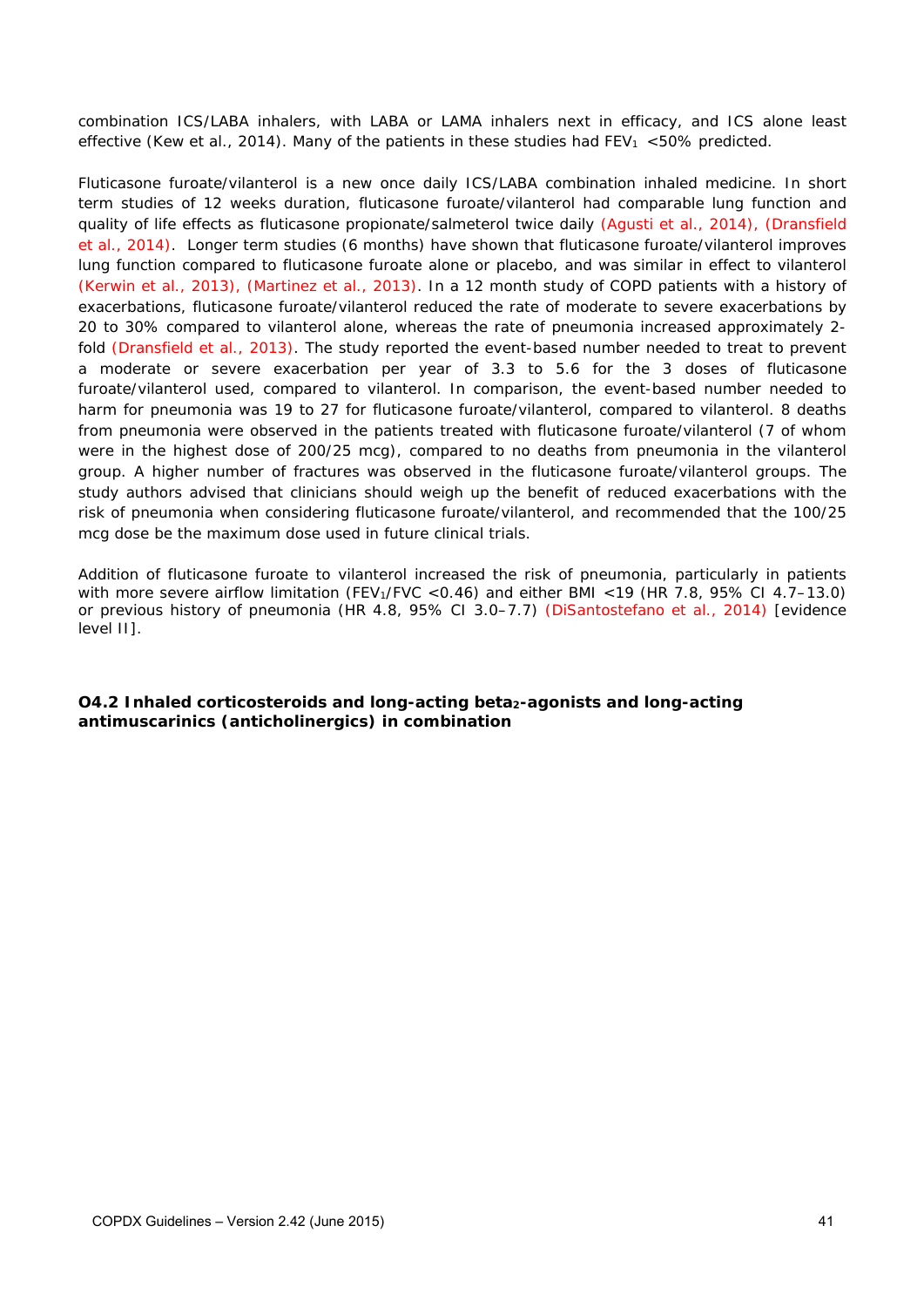More data is becoming available on the efficacy of multiple inhaled medications to guide the best combination that will optimise patient's lung function, improve symptoms and reduce exacerbations. A two-year double-blind, double dummy randomised controlled trial comparing tiotropium and combination therapy with fluticasone/salmeterol (500/50μg bd)(Wedzicha et al., 2008) found no difference in exacerbation rates between the groups (the primary aim of the study), but the combination therapy group achieved a small, statistically significant benefit in quality of life as well as the unexpected benefit of fewer deaths [evidence level II]. A systematic review incorporating this study concluded that the high and unbalanced withdrawal rate made interpretation of intervention effects difficult (Welsh et al., 2013).

Studies of "triple therapy" with inhaled corticosteroids and long-acting beta-agonists and long-acting anticholinergics (antimuscarinics) in combination have revealed conflicting results. A Cochrane systematic review of "triple" therapy studies found uncertainty regarding the long-term benefits and risks of treatment with tiotropium in addition to inhaled corticosteroid and long-acting beta<sub>2</sub>-agonist combination therapy on mortality, hospitalisation, exacerbations of COPD and pneumonia (Karner and Cates, 2011). The systematic review found that the addition of combination treatment to tiotropium improves health-related quality of life and lung function [evidence level I]. A 12-week study of budesonide/formoterol with or without tiotropium (Welte et al., 2009) [evidence level II] found a significant increase in  $FEV<sub>1</sub>$ , the primary outcome, with triple therapy, mean difference pre-dosing 128 (95% CI 78, 179) mls. Similar effects on FEV<sub>1</sub> were found with the combination of tiotropium and salmeterol/fluticasone (Hanania et al., 2012),(Jung et al., 2012).

There was a significant benefit in symptom control and also reduction in severe (systemic corticosteroids and/or hospitalisation/Emergency visit) exacerbations  $NNT = 9$  (95% CI 8, 13). However, a longer term randomised double blind placebo-controlled study of one year comparing salmeterol or combined salmeterol/fluticasone in addition to tiotropium (Aaron et al., 2007) did not find "triple" therapy reduced the proportion of patients suffering at least one exacerbation, the primary study endpoint. Despite this, patients receiving "triple" therapy did experience fewer hospitalisations for COPD and for all causes, as well as a clinically significant improvement in their quality of life [evidence level II].

Although RCTs have not found a benefit for triple therapy on mortality, a retrospective cohort study of patients with COPD in the Veterans Affairs health care system found the regimen of tiotropium and inhaled corticosteroids and long-acting beta-agonists was associated with 40% reduced risk of death (hazard ratio [HR], 0.60; 95% confidence interval [CI], 0.45-0.79) compared with inhaled corticosteroids and long-acting beta-agonists (Lee et al., 2009). Triple therapy was also associated with reduced rates of COPD exacerbations (HR, 0.84; 95% CI, 0.73-0.97) and COPD hospitalizations (HR, 0.78; 95% CI, 0.62-0.98) (Lee et al, 2009) [evidence level III-2].

## **O5. Inhaler technique and adherence**

### **O5.1 Inhaler technique**

Inhaler devices must be explained and demonstrated for patients to achieve optimal benefit. It is necessary to check regularly that the patient has the correct inhaler technique. Elderly and frail patients, especially those with cognitive deficits, may have difficulty with some devices. Correct inhaler technique is essential for the optimal use of all inhaled medications (Melani et al., 2011) [evidence level I]. Ease of operating and dose preparation were rated as being the most important inhaler features leading to higher patient satisfaction and fewer critical errors in a randomised, open-label, multicentre, cross-over study of two inhaler devices (van der Palen et al., 2013) [evidence level II].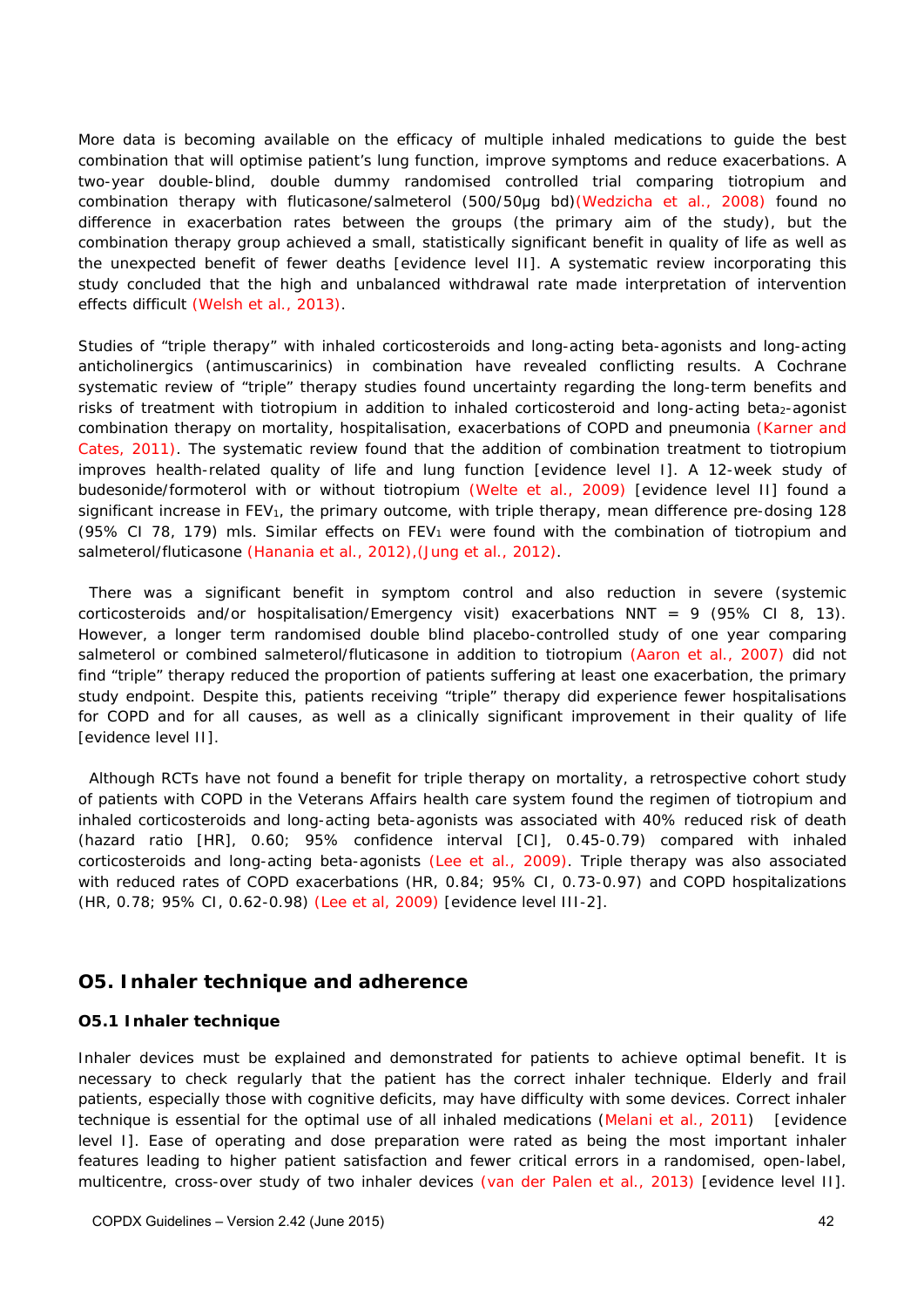The National Asthma Council Australia has produced a number of "how-to" video clips instructing patients how to use their inhalers. These are available on their website at http://www.nationalasthma.org.au/managing-asthma/how-to-videos/using-your-inhaler. Lung Foundation Australia's resource, *Better Living With COPD: A Patient Guide* contains an Inhalation devices chapter which can be accessed at http://lungfoundation.com.au/wpcontent/uploads/2014/02/08.-Using-your-inhalation-devices.pdf. The cost of inhaler devices varies between products. As there are no differences in patient outcomes for the different devices, the cheapest device the patient can use adequately should be prescribed as first line treatment (NHS Centre for Reviews and Dissemination, 2003). The range of devices currently available, the products and dosage, as well as their advantages or disadvantages, are listed in Appendix 2. Brief counselling; monitoring and feedback about inhaler use through electronic medication delivery devices; and multicomponent interventions consisting of self-management and care co-ordination delivered by pharmacists and primary care teams have been shown to improve medication adherence (Bryant et al., 2013)[evidence level1].

Pragmatic pharmacist care programmes may improve inhaler technique and refill adherence in patients with COPD (Tommelein et al., 2014) [evidence level II].

#### **O5.2 Inhaler adherence**

A systematic review comprising predominantly retrospective database studies which measured prescription refill adherence with one to two year follow-up of patients with COPD found increased hospitalizations, mortality, poor quality of life and loss of productivity among non-adherent patients (van Boven et al., 2014)[evidence level III-2].

The National Asthma Council of Australia's Australian Asthma Management Handbook contains further information about adherence: http://www.asthmahandbook.org.au/management/adherence.

## **O6. Non-pharmacological interventions**

### **O6.1 Physical activity**

Many people with COPD are markedly inactive in daily life (Pitta et al., 2005). Low levels of physical activity are associated with increased mortality and exacerbations (Gimeno-Santos et al., 2014)[evidence level I].Regular physical activity is recommended for all individuals with COPD (Garcia-Aymerich et al., 2006, Garcia-Aymerich et al., 2009) [evidence level III-2]. In one cohort study of 341 patients hospitalised for the first time with a COPD exacerbation, regular physical activity was related to a higher DLCO, expiratory muscle strength, exercise capacity (6MWD) and VO<sub>2</sub> peak) as well as to lower levels of systemic inflammation, after adjusting for confounders (Garcia-Aymerich et al., 2009) [evidence level III-2]. In a population-based sample of 2,386 individuals with COPD who were followed for a mean of 12 years, those who performed some level of regular physical activity had a significantly lower risk of COPD admissions or mortality than sedentary individuals (Garcia-Aymerich et al., 2006) [evidence level III-2].

### **O6.2 Exercise training**

Exercise training is considered to be the essential component of pulmonary rehabilitation (Spruit et al., 2013),(Ries et al., 2007). Numerous randomised controlled trials in patients with moderate to severe COPD have shown decreased symptoms (breathlessness and fatigue),increased exercise endurance and improved, health-related quality of life, emotional function and the patients' self-control over their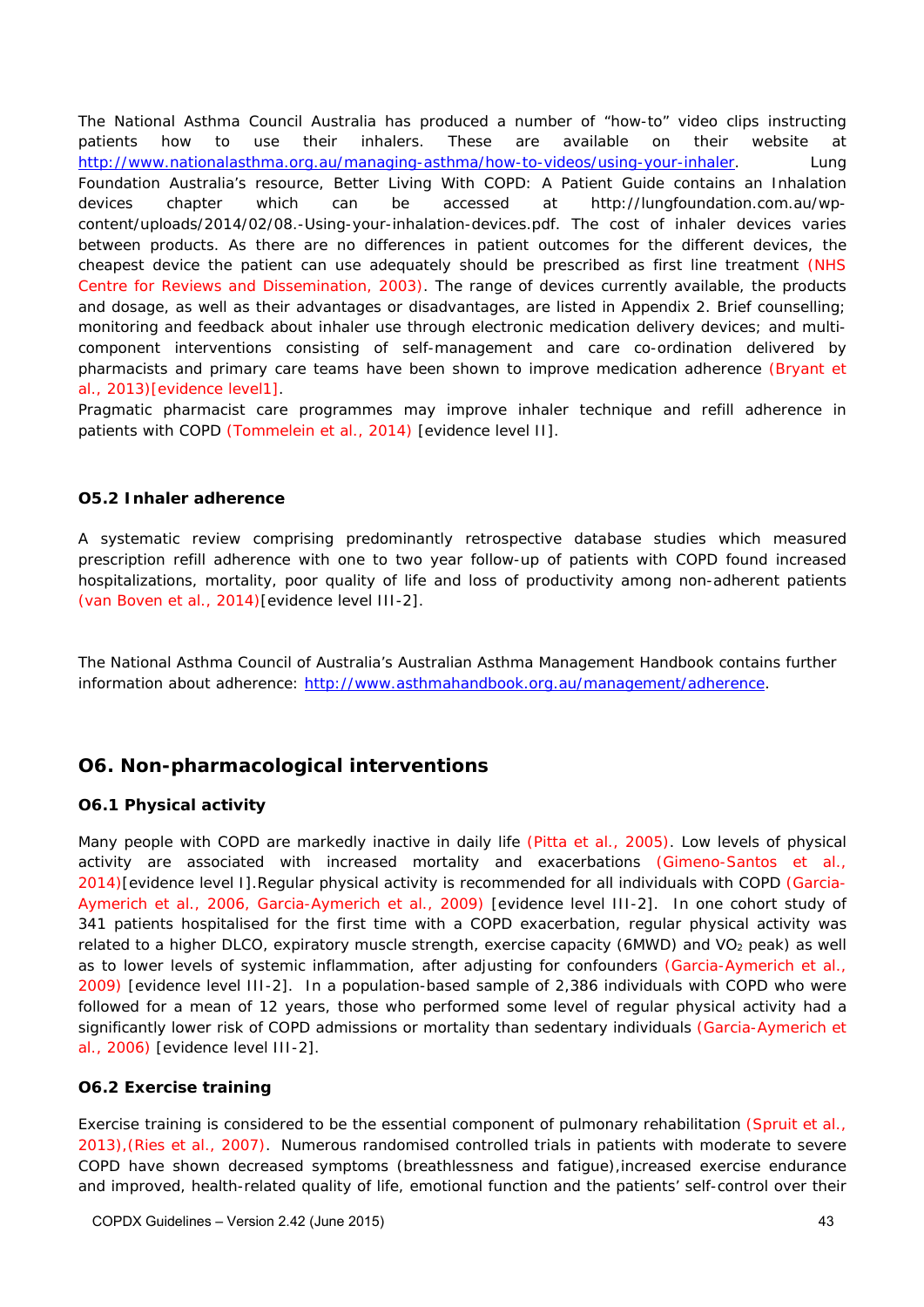condition following exercise training alone (Lacasse et al., 2006) [evidence level I]. Improvements in muscle strength and self-efficacy have also been reported (Ries et al., 2007). Exercise training also improves exercise tolerance in individuals with mild disease (Chavannes et al., 2002). Exercise training may confer a significant but small increase in physical activity(Cindy Ng et al., 2012) [evidence level III-3].

Inspiratory muscle training (IMT), performed in isolation using a threshold loading device or targetflow resistive device at loads equal to or greater than 30% of an individual's maximum inspiratory pressure generated against an occluded airway (PImax) has been shown to produce short-term gains in inspiratory muscle strength and endurance, reduce dyspnoea, improve functional exercise capacity (6 or 12 minute walk distance) and improve health-related quality of life in patients with COPD (Gosselink et al., 2011) [evidence level I]. It remains unclear whether IMT combined with a program of whole-body exercise training confers additional benefits in dyspnoea, exercise capacity or healthrelated quality of life in patients with COPD (Gosselink et al., 2011). At present, the evidence does not support the routine use of IMT as an essential component of pulmonary rehabilitation (Ries et al., 2007).

Some very disabled patients are shown how to reduce unnecessary energy expenditure during activities of daily living (Spruit et al., 2013). Some patients who experience marked oxygen desaturation on exertion may benefit from ambulatory oxygen during exercise training and activities of daily living. (see section P10 Oxygen therapy).

Maintenance of regular physical activity is essential for continuing the benefits from the initial training program (Ries et al., 2007). Transfer of the exercise and education components of the initial pulmonary rehabilitation program into the home setting should be emphasised in an attempt to encourage long-term adherence. Exacerbations are reported by patients with COPD to be the commonest reason for non-adherence with exercise (Brooks et al., 2002). Several strategies for maintaining regular exercise and self-management have been studied; however, there is no consensus as to the most effective strategy for maintaining the benefits of pulmonary rehabilitation (Spruit et al., 2013),(Ries et al., 2007). Although most of the evidence for the benefits from exercise training has been gained from supervised programs that involved land-based exercise training, a Cochrane review provides limited evidence from randomized controlled trials conducted in a small number of patients with GOLD II and III COPD that water-based exercise may confer short-term benefits in exercise capacity and quality of life ((McNamara et al., 2013)) [evidence level I].

#### **O6.3 Education and self-management**

There is limited evidence that education alone can improve self-management skills, mood and healthrelated quality of life. Education is often included with exercise training as part of a comprehensive pulmonary rehabilitation program (Ries et al., 2007)[evidence level III-2]. Delivering COPD-specific information in a didactic style is unlikely to be beneficial and therefore is not recommended (Blackstock and Webster, 2007). Providing information and tools to enhance self-management in an interactive session is more effective than didactic teaching (Lorig et al., 1999),(Blackstock and Webster, 2007).

A systematic review of self-management education for COPD (Effing et al., 2007) concluded that self-management education is associated with a significant reduction in the probability of at least one hospital admission when compared with usual care , which translates into a one-year Number Needed to Treat ranging from 10 (6 to 35) for individuals with a 51% risk of exacerbation to a Number Needed to Treat of 24 (16 to 80) for patients with a 13% risk of exacerbation. This review also showed a small but significant reduction in dyspnoea measured using the Borg 0-10 dyspnoea scale. However, the magnitude of this difference (weighted mean difference -0.53, 95% CI -0.96 to -0.10) is unlikely to be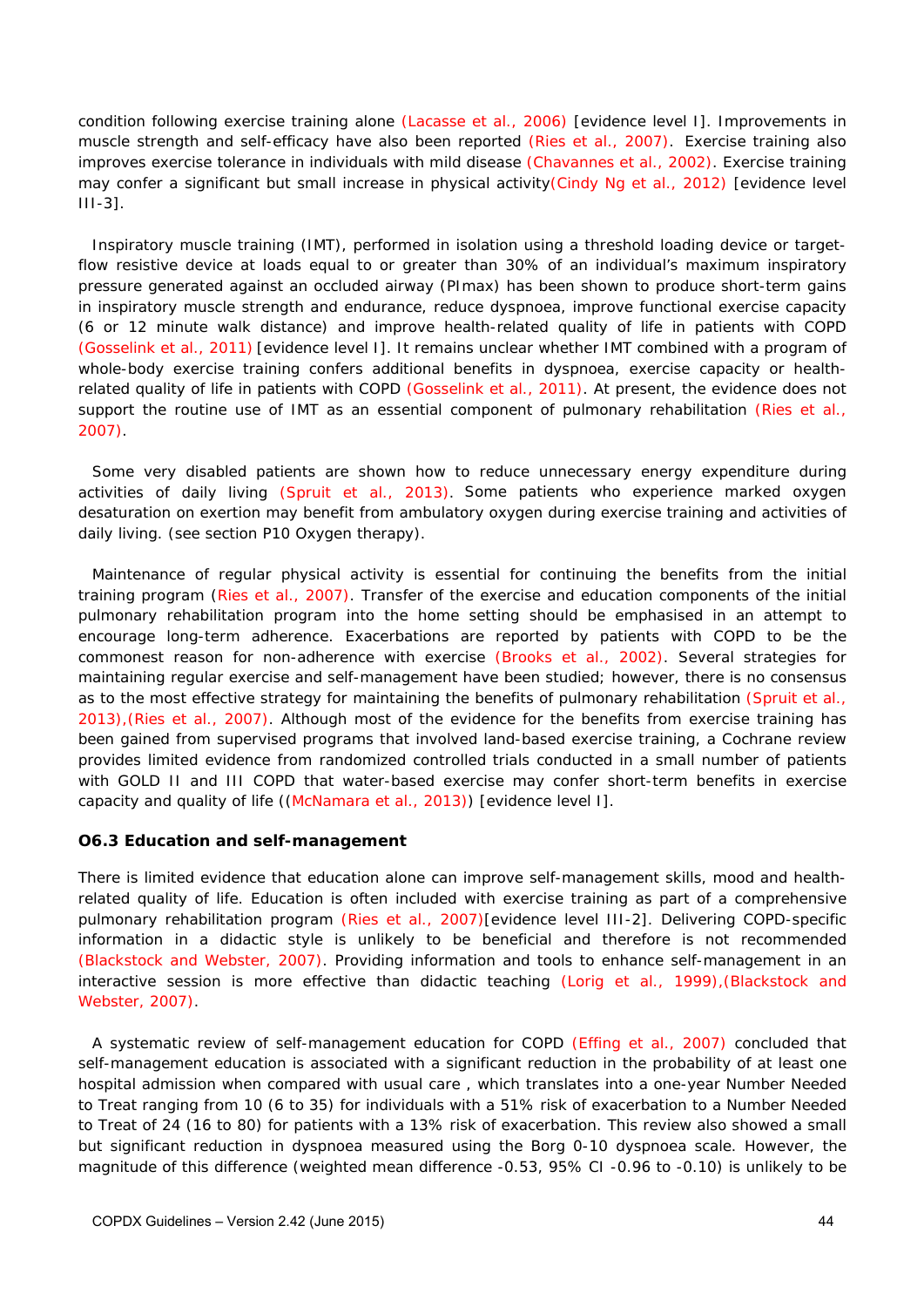clinically significant. No significant effects were found in the number of exacerbations, emergency room visits, lung function, exercise capacity and days lost from work. Inconclusive results were observed in doctor and nurse visits, symptoms (other than dyspnoea), the use of courses of corticosteroids and antibiotics and the use of rescue medication. However, because of the heterogeneity in interventions, study populations, follow-up time and outcome measures, data are insufficient to formulate clear recommendations regarding the format and content of self-management education programs for individuals with COPD. Several more studies have not shown any benefit from self-management interventions (Bucknall et al., 2012, Bischoff et al., 2012). One study found excess mortality in the self-management group.(Fan et al., 2012) The differences may be related to differences in the study populations, study context and extent of self-management support provided.

The single most important intervention is assistance with smoking cessation (NHLBI/WHO Workshop Report, April 2001). Good nutrition; task optimisation for more severely disabled patients; access to community resources; help with control of anxiety, panic or depression; instruction on effective use of medications and therapeutic devices (including oxygen where necessary); relationships; end-of-life issues; continence; safety for flying; and other issues may be addressed (NHLBI/WHO Workshop Report, April 2001),(Spruit et al., 2013),(Morgan et al., 2001).

#### **O6.3.1 Psychosocial support**

Support groups may provide people with COPD and their carers with emotional support, social interaction, and new knowledge and coping strategies, although studies specifically evaluating the benefits of these groups for improving quality of life and psychological well-being are yet to be conducted. Pulmonary rehabilitation provides a good opportunity to initiate support group attendance.

 Lung support groups may provide patients and carers with emotional support, social interaction, and other social outlets, and help them gain new knowledge and coping strategies. A list of Patient Support Group names and locations can be accessed via Lung Foundation Australia's website at http://lungfoundation.com.au/patient-area/patient-support/patient-support-groups/. Contact details can be obtained from Lung Foundation Australia's Information and Support Centre (free-call 1800 654 301). In New Zealand, contact the Asthma Foundation (phone +64 4 499 4592; Internet address, http://www.asthmanz.co.nz).

 People with COPD are vulnerable to developing symptoms of anxiety and depression, which then worsen quality of life and disability (Xu et al., 2008, Eisner et al., 2010c). Pulmonary rehabilitation has been associated with short-term reductions in anxious and depressive symptoms (Coventry and Hind, 2007, Coventry et al., 2013). Additional intervention by mental health specialists will be required for clinically significant symptoms of anxiety or depression (Livermore et al., 2010).

### **O6.4 Pulmonary rehabilitation**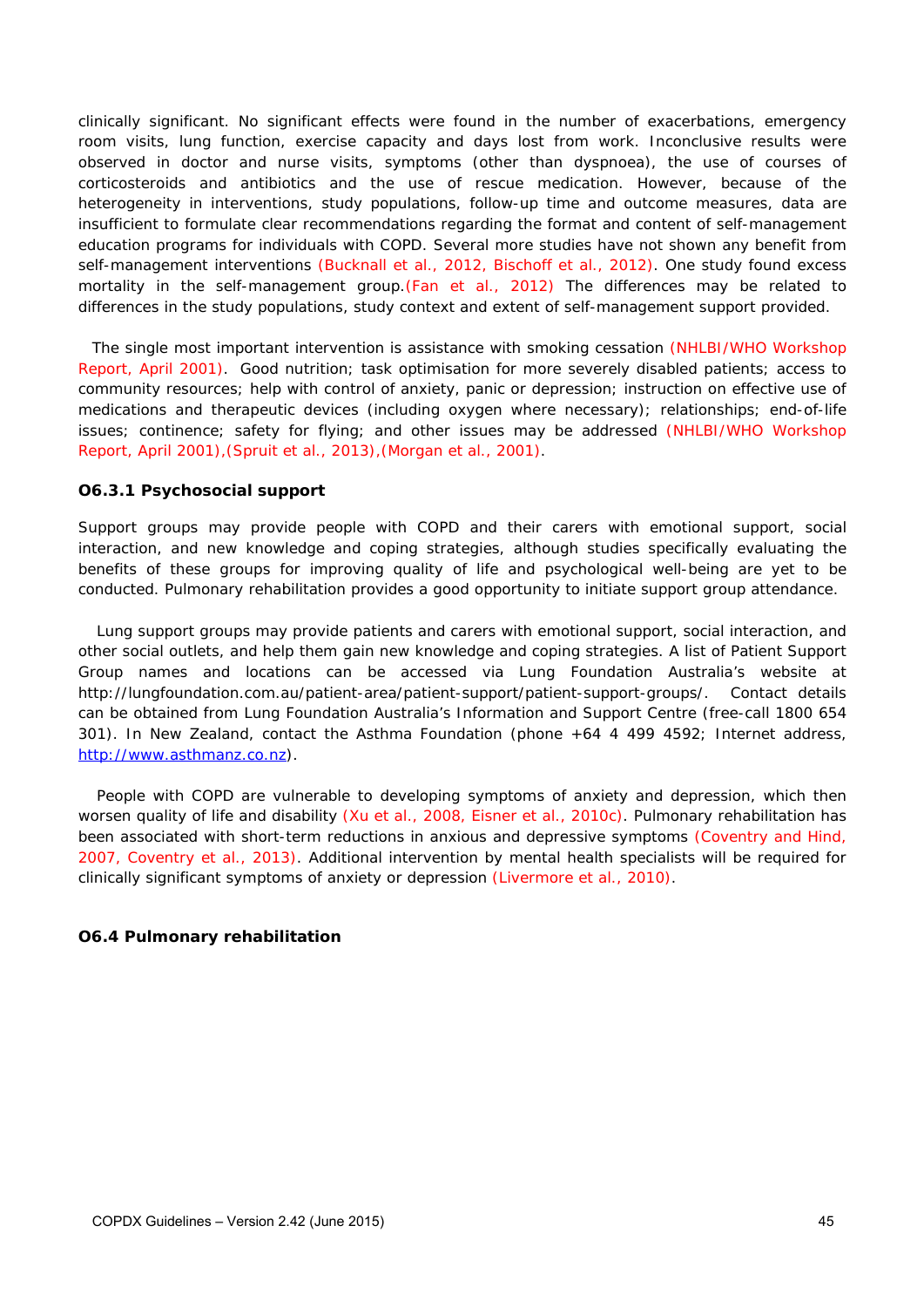Pulmonary rehabilitation reduces dyspnoea, fatigue, anxiety and depression, improves exercise capacity, emotional function and health-related quality of life and enhances patients' sense of control over their condition [evidence level I].

Pulmonary rehabilitation reduces hospitalisation and has been shown to be cost-effective [evidence level II].

Pulmonary rehabilitation programs involve patient assessment, exercise training, education, behaviour change, nutritional intervention and psychosocial support (Spruit et al., 2013). An online toolkit is available to assist health professionals to implement a Pulmonary Rehabilitation Program. See www.pulmonaryrehab.com.au

Pulmonary rehabilitation is one of the most effective interventions in COPD (Lacasse et al., 2006),(Ries et al., 2007) and has been shown to reduce symptoms, disability and handicap, reduce hospitalisation (Griffiths et al., 2000, Griffiths et al., 2001) and to improve function by:

- improving peripheral muscle function, cardiovascular fitness, muscle function and exercise endurance (Lacasse et al., 2006, Ries et al., 2007, Troosters et al., 2005);
- enhancing the patient's emotional function, self-confidence and coping strategies, and improving adherence with medications;(Morgan et al., 2001, Lacasse et al., 2006)
- improving mood by controlling anxiety and panic, decreasing depression, and reducing social impediments (Ries et al., 2007),(Harrison et al., 2012).

Pulmonary rehabilitation should be offered to patients with COPD, irrespective of the severity of their disease and can be relevant for people with any long-term respiratory disorder characterised by dyspnoea (Spruit et al., 2013),(Ries et al., 2007). Patients with COPD, of all MRC grades, gain significant benefit from rehabilitation (Evans et al., 2009), (Altenburg et al., 2012). However, those with the most severe disability, i.e. those who are breathless at rest or on minimal activity (MRC grade 4 and 5) are more likely to have difficulties attending out-patient programs due to problems with transport(Sabit et al., 2008). Exercise programs alone have clear benefits, (Lacasse et al., 2006) while the benefits of education or psychosocial support without exercise training are less well documented (Ries et al., 2007),(Spruit et al., 2013). There are few robust studies that have attempted to evaluate the role of disease specific education in addition to exercise training. An Australian multicentre RCT of 267 people with COPD failed to show any additional benefit with the combination of an 8-week pulmonary rehabilitation program comprising exercise training and disease specific education with a self-management focus, compared to exercise training alone. The outcomes assessed in this study included disease specific and generic HRQoL, functional exercise capacity, dyspnoea, health behaviours, self-efficacy and healthcare utilisation (respiratory-related hospital admissions, physician consultations and prescriptions)(Blackstock et al., 2014).

Most research has been undertaken with hospital-based programs, but there is also evidence of benefit from rehabilitation provided to in-patients and in the community and home settings (Spruit et al., 2013) (Ries et al., 2007). The minimum length of an effective rehabilitation program that includes exercise training is six weeks; however, there is some evidence of dose response-effect with longer programs producing greater and more sustained benefits in exercise tolerance (Ries et al., 2007)[evidence level II].

A list of pulmonary rehabilitation programs known to Lung Foundation Australia can be accessed at http://lungfoundation.com.au/patient-area/resources/pulmonary-rehabilitation/pulmonaryrehabilitation-programs-2/. The individual contact details can be obtained by calling the Lung Foundation's Information and Support Centre (free-call 1800 654 301).

#### **O6.5 Breathing exercises**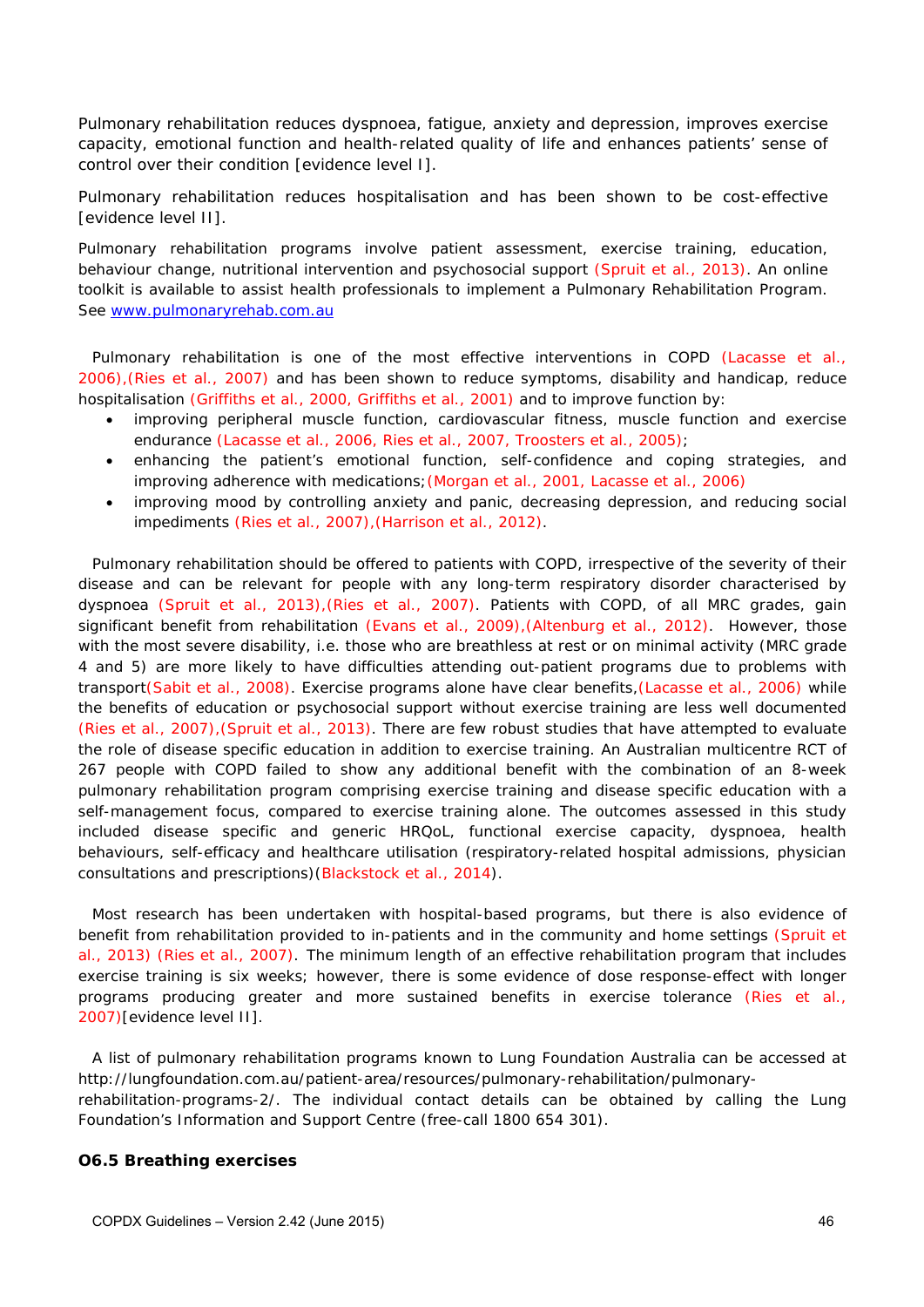A variety of breathing exercises are used in people with COPD. The aim of these exercises is to reduce dyspnoea by altering respiratory muscle recruitment, reducing lung hyperinflation, improving the functioning of the respiratory muscles and optimising thoraco-abdominal motion.

A Cochrane Review of 16 studies involving a total of 1233 individuals with stable COPD (Holland et al., 2012) evaluated the effects of a variety of breathing exercises alone, or together with other interventions, on the primary outcome measures of dyspnoea, exercise capacity and health-related quality of life. The review found some evidence that breathing exercises (pursed lip breathing, diaphragmatic breathing, yoga involving pranayama timed breathing techniques) performed for between 4 and 15 weeks when compared to no breathing exercises improved exercise capacity as measured by 6-minute walking distance [evidence level I/II] but had inconsistent effects on dyspnoea or HRQoL. Mixed results were found when breathing exercises were compared with other techniques, namely inspiratory or expiratory muscle training, or whole body exercise training, or when combined with another intervention. Computerised ventilation feedback was less effective than exercise training for improving exercise endurance [evidence level III-2] and when combined with exercise training did not confer any additional benefits in dyspnoea compared to exercise training alone [evidence level III-2]. No significant adverse effects were reported in the studies. A major limitation of the studies was that assessor blinding could only be determined in two studies.

The findings of this review do not support the widespread application of breathing exercises in the management of people with COPD. However, breathing exercises may have a role to improve exercise tolerance in selected individuals with COPD who are unable to undertake exercise training.

### **O6.6 Chest physiotherapy (Airway clearance techniques)**

Airway clearance techniques are only indicated for patients with COPD who have evidence of sputum. This is likely to include individuals who have the clinical features of chronic bronchitis, those with coexistent bronchiectasis and some patients during an acute exacerbation.

The aims of airway clearance techniques in patients with COPD are to assist sputum clearance in an attempt to reduce symptoms, slow the decline in lung function, reduce exacerbation frequency and hasten the recovery from exacerbations.

A variety of techniques are available. These include the active cycle of breathing techniques (ACBT), (a cycle of breathing control, thoracic expansion exercises and the forced expiration technique), conventional chest physiotherapy (defined as any combination of gravity-assisted drainage, percussion, vibrations and directed coughing / huffing), positive expiratory pressure (PEP) therapy, devices that combine positive expiratory pressure and an oscillatory vibration of the air within the airways (Flutter® or Acapella®) and autogenic drainage (AD). Autogenic drainage is a technique that is based on the principle of achieving the highest possible airflow in different generations of bronchi, while preventing early airway closure, via the use of controlled tidal breathing. Short-acting inhaled bronchodilators prior to treatment may assist with sputum clearance in some patients.

A Cochrane systematic review (Osadnik et al., 2012) of 19 studies of airway clearance techniques (ACTs) in patients with stable COPD found evidence from single studies suggesting that ACTs may reduce the need for hospital admission and improve health-related quality of life [evidence level II]. It is possible that ACTs may also enhance sputum clearance and exercise tolerance, and reduce the longer-term need for antibiotics [evidence level II] although further research is required. The trials included in the review were generally of small sample size and the ability to pool data for metaanalyses was limited due to heterogeneity of outcome measures and inadequate reporting from crossover studies.

It is unlikely that one airway clearance technique is appropriate or superior for all patients with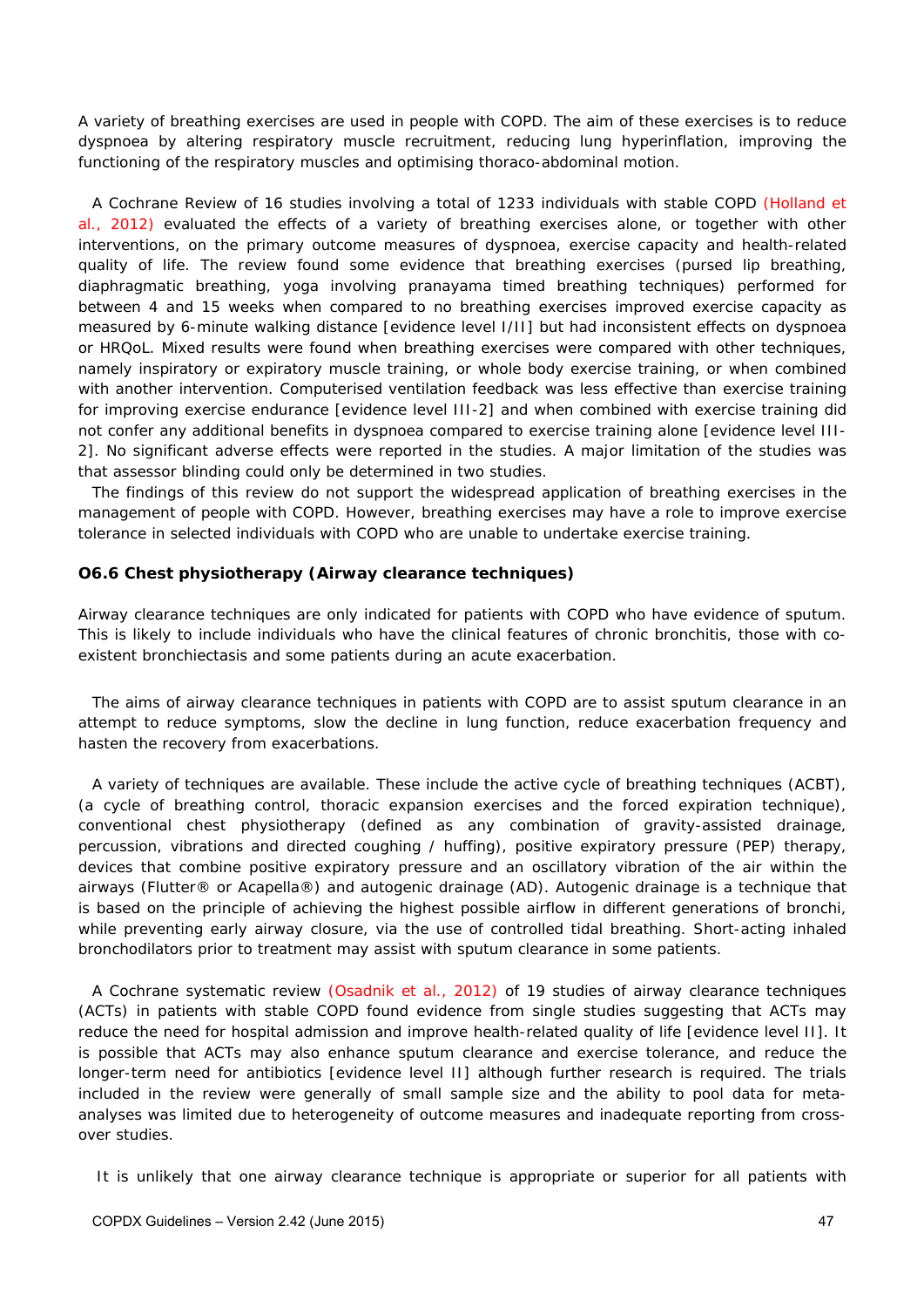COPD. The choice of technique depends on the patient's condition (e.g. extent of airflow limitation, severity of dyspnoea), sputum volume and consistency, the effects of the different techniques on lung volumes, expiratory flow and dynamic airway compression, presence of co-morbid conditions, cognitive status of the patient and acceptability of the technique to the patient especially where longterm treatment is required (Holland and Button, 2006).

### **O6.7 Smoking cessation**

While smoking cessation has long been known to reduce the rate of decline of lung function (see section P1.1), there is evidence it also has short-term benefits on lung function and quality of life. In a randomised controlled trial of varenicline (Tashkin et al., 2011b) participants who continuously abstained from smoking compared to those who relapsed, had higher post-bronchodilator FEV1 at weeks 12 (mean 121.8 vs. 37.9 mills, p<0.007) and 24 (mean 58.4 vs. -19.1 mls, p=0.07) when compared to baseline measurements, although the difference at the latter time point was not statistically significant. Similarly, those who abstained, when compared to those who relapsed, had a greater improvement in the total clinical COPD questionnaire score at 12 weeks (mean -1.04 vs -0.53, p<0.0001), and this significant benefit was also seen at 24 and 52 weeks. Benefits at all time points were also found for the domain scores of respiratory symptoms, functional status and mental state. Refer to P1.1 for additional information regarding smoking cessation.

#### **O6.8 Nutrition**

Nutritional management of COPD is complex, as both malnutrition and obesity are highly prevalent and both contribute to the patient's morbidity and mortality risk. In addition, poor eating habits, sedentary lifestyle, smoking and corticosteroid use can lead to poor nutritional status in COPD, with deficiencies in various nutrients such as vitamins and minerals, fatty acids and amino acids. The randomised controlled trials (RCTs) that have been conducted with the aim of achieving a healthy weight, improving nutritional status and functional outcomes in COPD are discussed below.

**Malnutrition:** Low body weight and/or low fat free mass (FFM) is common in COPD, particularly in those patients with severe disease, due to an inadequate nutritional intake compared to energy expenditure. Energy intake may be reduced due to breathlessness during eating, hyperinflation of lungs causing pressure on the stomach and loss of appetite induced by drugs (Sridhar MK, 2006). At the same time, energy demands may be increased due to the energy costs of breathing and the metabolic costs of respiratory tract infections (Sridhar MK, 2006). As a result, low BMI and loss of FFM are common in COPD patients and this increases COPD mortality risk, being inversely associated with respiratory and peripheral muscle function, exercise capacity and health status (Vestbo et al., 2006, Schols et al., 2005). Two meta-analyses have shown that high calorie nutritional support has small, yet beneficial effects in COPD, particularly in those who are undernourished. A systematic review which included 13 RCTs of nutritional support conducted a meta-analysis that showed a pooled increase in mean weight, which was greatest in undernourished patients [1.94 (95%CI 1.43-2.45) kg]. There were also increases in grip strength  $5.3\%$  (p < 0.05) and small effects on fat free mass and skin fold thickness (Collins et al., 2012) [evidence level I]. A Cochrane Review updated in 2012 also demonstrated in a meta-analysis of data from 17 RCTs, that nutritional therapy resulted in body weight gain in undernourished patients [1.65 (95%CI 0.14-3.16) kg] and improved FFM index and exercise tolerance (6MWD) in all patients (Ferreira et al., 2012) [evidence level I]. Hence high calorie nutritional supplements should be considered in COPD, particularly those who are malnourished.

**Obesity:** At the other end of the spectrum, obesity is becoming increasingly prevalent in COPD. Obesity complicates COPD management and in addition to the negative metabolic consequences, is associated with decreased expiratory reserve volume (ERV) and functional residual capacity (FRC), increased use of inhaled medications, increased dyspnoea and fatigue, decreased heath related quality of life and decreased weight bearing exercise capacity (Cecere et al., 2011, Ramachandran et al.,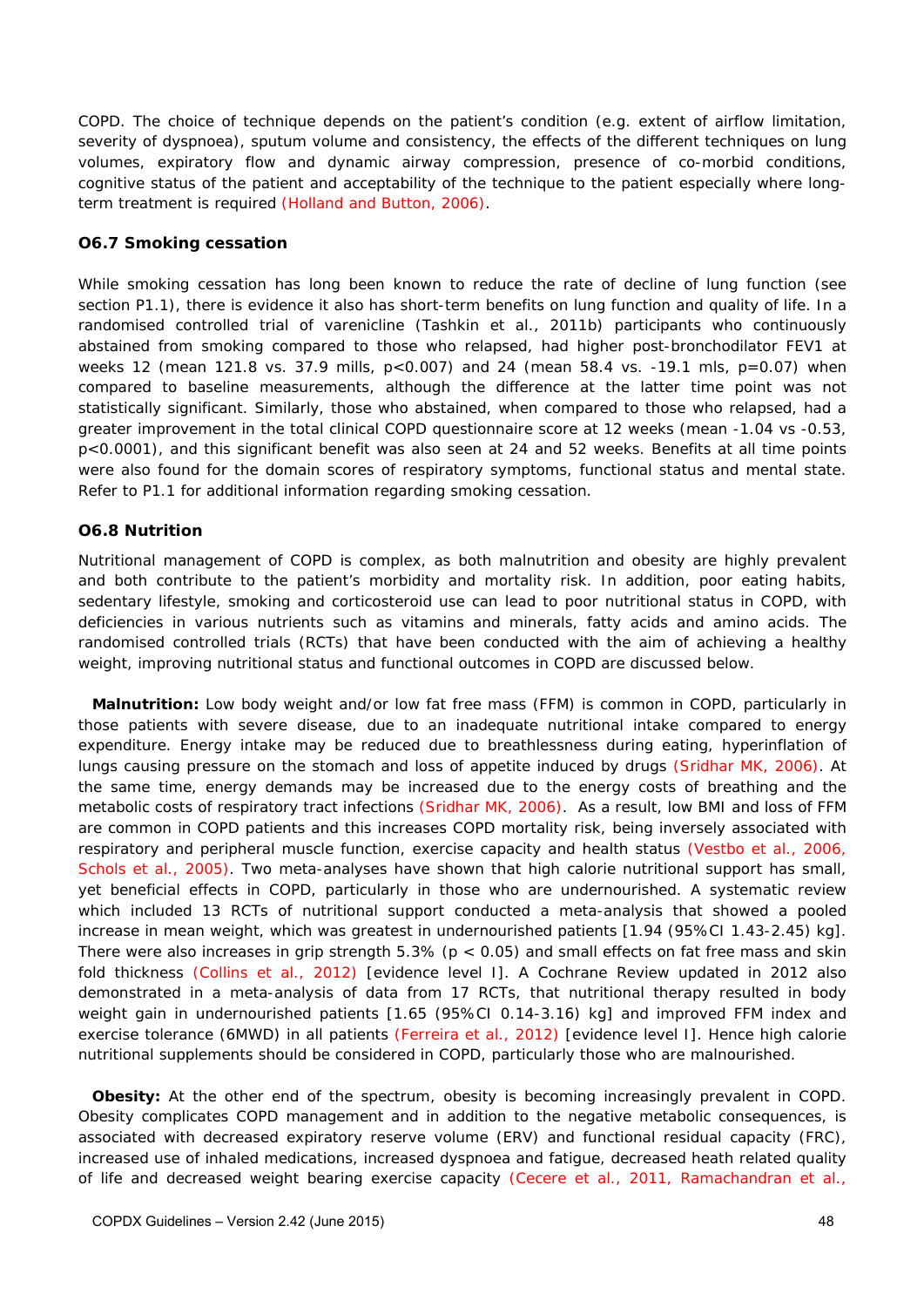2008, Ora et al., 2009). Despite these negative effects, obesity has been associated with reduced mortality risk in severe COPD, (Landbo et al., 1999) which may be due to a reduction in static lung volumes (Casanova et al., 2005) and /or the increase in FFM (Poulain et al., 2008) that occurs in obesity due to over-nutrition and increased weight bearing. Weight loss interventions have not been tested in COPD to date and no recommendations are currently available.Considering the improved prognosis for severe COPD patients with increasing BMI, weight loss strategies need to be considered with caution.

**Other nutritional interventions:** Various other nutritional interventions have being evaluated in COPD. However to date, the level of evidence supporting these interventions is level II or less.

**Fruit and vegetables:** Fruit and vegetables are recognised as being part of a healthy diet as they are low in energy, yet dense in nutrients such as vitamins and minerals, fibre and phytochemicals. Two RCTs manipulating fruit and vegetable intake have been conducted in COPD. A 12 week study in 81 COPD subjects showed no effect of a high fruit and vegetable intake on  $FEV<sub>1</sub>$ , systemic inflammation or airway oxidative stress (Baldrick et al., 2012). However, a 3 year study in 120 COPD patients revealed an improvement in the high fruit and vegetable group compared to the control group (Keranis et al., 2010), suggesting that longer term intervention provides a therapeutic effect [evidence level III-1].

**Vitamin E:** Vitamin E is a nutrient with antioxidant and anti-inflammatory properties. The ability for vitamin E to reduce biomarkers of oxidative stress in COPD has been demonstrated in one RCT (Daga et al., 2003), but not another (Wu et al., 2007). In a large-scale RCT (Women's Health Study, n=38597), the risk of developing chronic lung disease over a 10 year supplementation period was reduced by 10% in women using vitamin E supplements (600 IU on alternate days) [evidence level II].

**Omega-3 fatty acids:** Omega-3 fatty acids have been demonstrated to have diverse antiinflammatory effects. Two RCTs have examined the effect of omega-3 polyunsaturated fatty acids (PUFA) in COPD. One RCT randomised 32 COPD subjects to supplementation with 0.6g omega-3PUFA per day combined with low intensity exercise or a control group for 12 weeks. They reported an improvement in weight, exercise capacity, quality of life and inflammation in the omega-3PUFA/ exercise group compared to controls (Sugawara et al., 2010). The other study compared the effects of 8 weeks supplementation with 3g omega-3PUFA/day versus a placebo in 102 COPD subjects undergoing pulmonary rehabilitation. They reported an increase in exercise capacity in the omega-3PUFA group compared to the placebo group, but there were no effects on muscle strength,  $FEV<sub>1</sub>$  or inflammation (Broekhuizen et al., 2005). Hence omega-3PUFA supplementation may be a useful adjunct to COPD rehabilitation programmes [evidence level II].

**Vitamin D/ calcium:** Vitamin D regulates calcium homeostasis and bone metabolism, as well as having roles in immune function, inflammation, airway remodelling and muscle strength. Vitamin D is frequently deficient in COPD due to factors including the use of oral corticosteroids, smoking, poor diet and reduced exposure to sunlight due to physical limitations. Vitamin D deficiency was associated with lower lung function and more rapid decline in  $FEV<sub>1</sub>$  among smokers in a cohort of elderly men followed for 20 years (Lange et al., 2012) [evidence level III-2]. As a result, osteoporosis is highly prevalent in COPD; in 658 COPD patients in the TORCH study, 23% were osteoporotic and 43% osteopenic (Ferguson et al., 2009). While there are no COPD-specific treatment guidelines for osteoporosis, standard treatment guidelines apply, with patients using corticosteroids requiring treatment according to the guidelines for management of corticosteroid-induced osteoporosis, including daily calcium intake of 1200-1500 mg/day and vitamin D doses of 800-1000 IU per day (Grossman et al., 2010). In an RCT using high-dose vitamin D (100,000 IU per month) administered over 1 year to 186 COPD patients, there was no improvement in exacerbation frequency, lung function, quality of life or mortality rate compared to placebo (Lehouck et al., 2012). However, in the same trial, this vitamin D regimen resulted in an improvement in inspiratory muscle strength and oxidative metabolism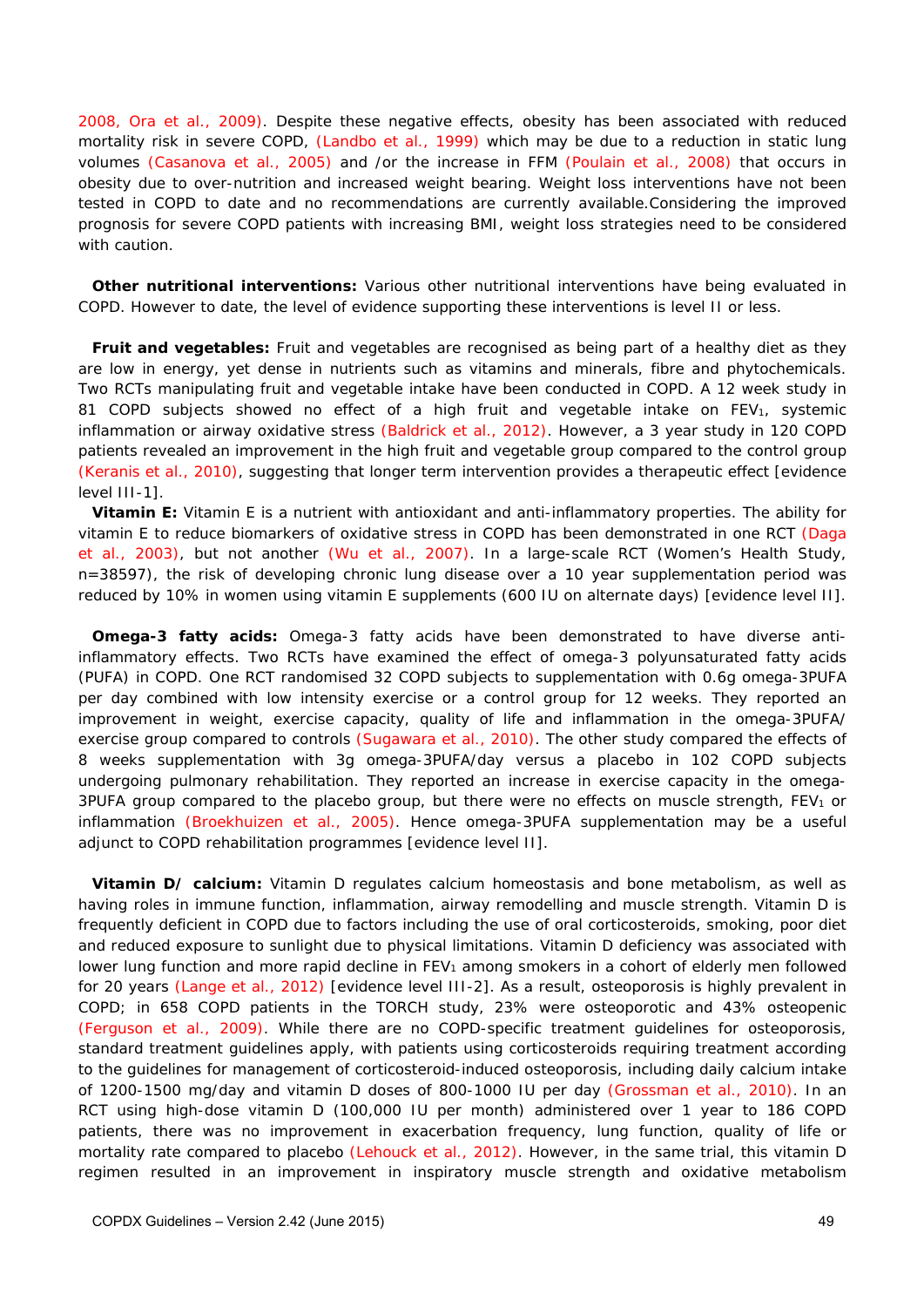compared to the placebo group, in patients undergoing pulmonary rehabilitation (Hornikx et al., 2012)[evidence level II].

**Amino Acids:** Amino acids are the building blocks of protein and hence an integral component of muscle tissue. Various types of amino acids and their derivatives have been assessed in intervention trials in COPD. In a 12 week RCT in 88 COPD out-patients, those who received essential amino acid supplementation had an improvement in FFM, muscle strength, physical performance and St George Respiratory Questionnaire (SGRQ) compared to placebo (Dal Negro et al., 2010)[evidence level II]. Another RCT in 28 COPD patients examined outcomes following 12 weeks pulmonary rehabilitation, in subjects with or without essential amino acid supplementation, including 5g/day branched chain amino acids. Body weight and FFM increased in the supplemented group compared to controls (Baldi et al., 2010) [evidence level III-2]. Whey protein, rich in the amino acid cysteine and other essential amino acids, was trialled in a 16 week RCT in COPD subjects who were undergoing exercise training for the last 8 weeks of the intervention. This resulted in increased exercise capacity and quality of life compared to placebo, but no changes in inflammation (Laviolette et al., 2010)[evidence level II]. In a 6 week RCT in 16 COPD patients, the amino acid derivative L-carnitine was administered concurrent with pulmonary rehabilitation and resulted in improved exercise tolerance and inspiratory muscle strength compared to the placebo group (Borghi-Silva et al., 2006) [evidence level II]. Conversely, the amino acid derivative creatine, has been shown in meta-analyses to have no effect on muscle strength, exercise tolerance or SGRQ in COPD (Al-Ghimlas and Todd, 2010)[evidence level I]. In summary, based on level II evidence, essential amino acids, whey protein and L-carnitine may be beneficial in COPD, particularly when combined with exercise training.

**Anabolic steroids:** While anabolic steroids are not diet-derived, they have a potential role in FFM accretion. In patients with COPD with weight loss, anabolic steroids have been shown to increase body weight and lean body mass but have little or no effect on exercise capacity (Yeh et al., 2002, Weisberg et al., 2002) [evidence level II].

In summary, level I evidence exists for the use of high calorie nutritional supplementation in COPD, to achieve body weight gain, improve FFM index and exercise tolerance (6MWD), with results most significant for subjects who are undernourished. Benefits have been demonstrated for increasing fruit and vegetable intake and supplementing with n-3 PUFA, vitamin E, vitamin D, essential amino acids, whey protein and L-carnitine in COPD, particularly when the supplements are used in combination with a pulmonary rehabilitation programme. However, level I evidence supporting the use of these other interventions does not yet exist and further research is needed to confirm efficacy.

#### **Eating strategies**

For all COPD patients the goal of nutritional management is to eat a balanced diet and to achieve and maintain a healthy weight. Healthy eating means choosing a variety of foods from each of the five food groups every day, in suitable proportions including: vegetables and legumes/beans; fruit; grain foods, mostly wholegrain varieties, such as breads, cereals, rice and pasta; lean meats and poultry, fish, eggs, tofu, nuts and legumes; and dairy products such as milk, yoghurt and cheese. At the same time, foods that are high in saturated fat, sugar and sodium, such as highly processed and takeaway foods, should be limited.

To prevent dypsnoea while eating, various strategies have been recommended:

- Clear the airways of mucus before eating
- If supplemental oxygen is used, make sure this is worn while eating
- Avoid eating large meals, instead eat small nutritious meals and snacks more frequently
- Avoid drinking with meals
- Eat slowly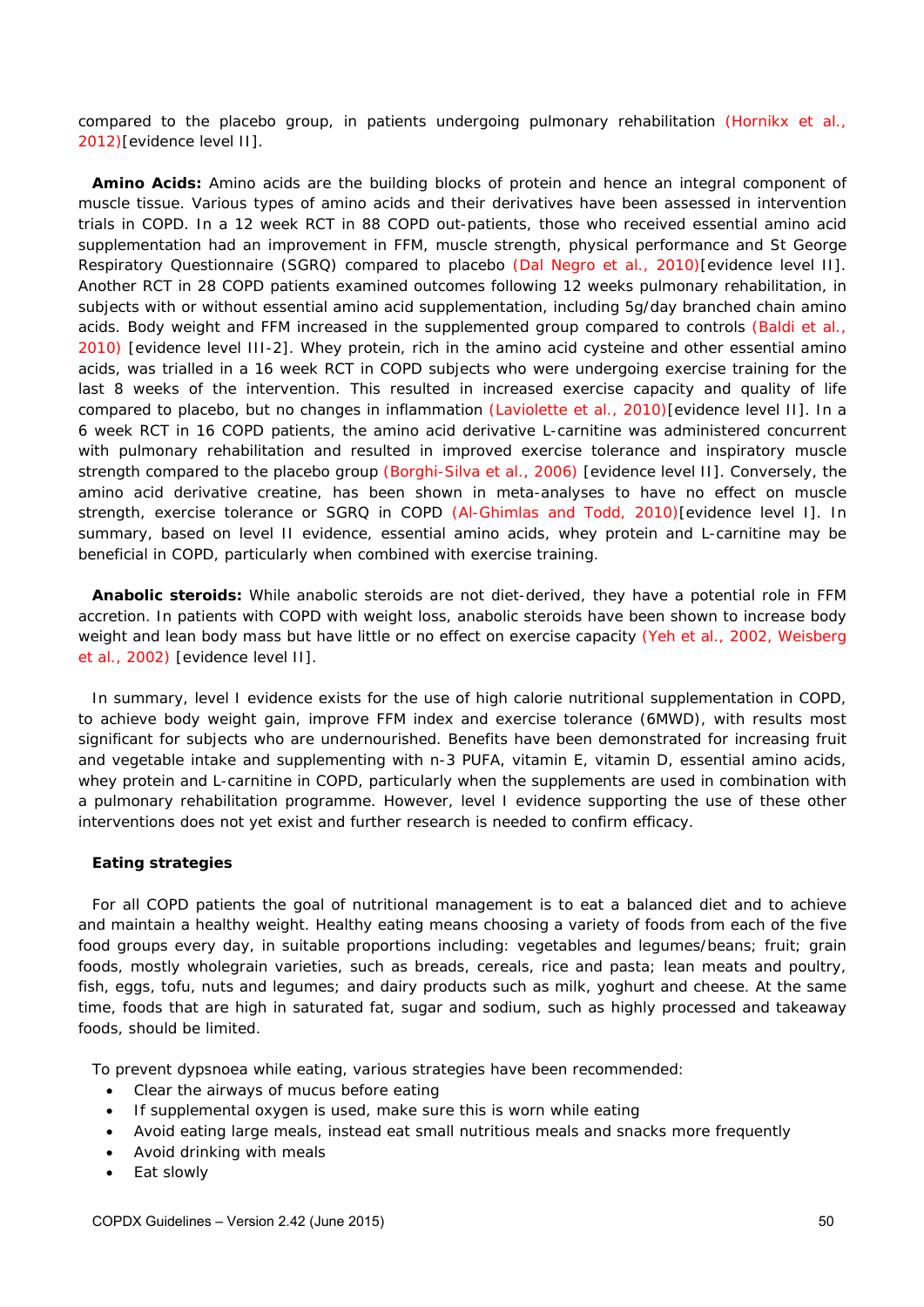- Choose softer foods that are easier to chew and swallow, e.g. mashed potato, soups, bananas
- Limit foods that can cause bloating, e.g. beans, onions, cauliflower, soft drinks
- Rest for at least 15-20 minutes after eating in an upright position
- In patients who are underweight, protein and calorie intake can be boosted using high energy, nutrient-rich foods that are easily accessible, such as milk powder, cheese, cream, custard, peanut butter and milkshakes or a nutritionally complete oral supplement (e.g. Sustagen)
- Referral to a dietitian for individual advice may be beneficial

Other tips to avoid aspiration can be found in **O7.5 Aspiration** 

#### **O6.9 Complementary and alternative therapies**

A systematic review by Guo (Guo et al., 2006) concluded there was no clear evidence supporting the effectiveness of herbal medicines for treating COPD.

There is some evidence that acupuncture may reduce exertional dyspnoea and improve exercise tolerance in people with moderate to severe COPD [evidence level II]. One placebo-controlled double blinded randomised trial (n=68), carried out in Japan (Suzuki et al., 2012), compared acupuncture applied once a week for 12 weeks and sham acupuncture. Eleven standardised acupuncture points, including those close to the respiratory accessory muscles, were used with treatment lasting 50 minutes each session. Compared to sham acupuncture, real acupuncture reduced dyspnoea at the end of a 6MWT by -3.58 points (95% CI -4.27 to -2.90) on the Borg 0-10 dyspnoea scale and improved 6MWD by 46metres in the treatment group when compared to the sham acupuncture group. A possible mechanism proposed for the benefits was an improvement in rib cage mobility and accessory muscle function due to suppressed electromyogram activity of the accessory muscles by the acupuncture. Further studies are required to evaluate the effects of acupuncture and to determine whether any longer-term benefits of treatment occur.

## **O7. Comorbidities**

Optimal management of any individual patient with COPD must include careful management of comorbidities and anticipation of increased risks associated with those comorbidities in the presence of COPD. An American population based, nationally representative survey of almost 15,000 people demonstrated that patients with self reported COPD have significantly higher prevalence of important medical co-morbidities (Schnell et al., 2012). Higher prevalence of cardiac disease, stroke, diabetes, depression, poly-pharmacy and mobility problems were reported. The concept of multimorbidity has been increasingly discussed in primary care. Multimorbidity refers to co-occurrence of two or more chronic medical conditions that may or may not directly interact with each other within the same individual. Multimorbidity is the norm rather than the exception in older primary care patients (Mercer et al., 2009). Managing patients with multimorbidity effectively involves taking a patient-centred approach to balancing multiple, and at times competing, priorities. Some of the common comorbidities experienced by people with COPD (e.g. obesity, anxiety, depression, osteoporosis and metabolic disease) are associated with poorer physical performance as measured by the distance walked on the 6MWT (Li et al., 2014).

### **O7.1 Increased risks from comorbidities in the presence of COPD**

Using a large dataset generated from 311 general practices in the UK, Feary et al (Feary et al., 2010) found COPD was associated with increased risks of cardiovascular disease (OR 4.98, 95% CI 4.85 to 5.81), stroke (OR 3.34, 95% CI 3.21 to 3.48) and diabetes mellitus (OR 2.04, 95% CI 1.97 to 2.12). In the follow-up analyses, after adjusting for confounding by sex and smoking status and stratifying for age, the greatest increase in the rate of acute arteriovascular events was found in the youngest age groups. Further supporting these findings, a prospective study examining in hospital mortality in patients with acute ST segment elevation myocardial infarction found that COPD was a strong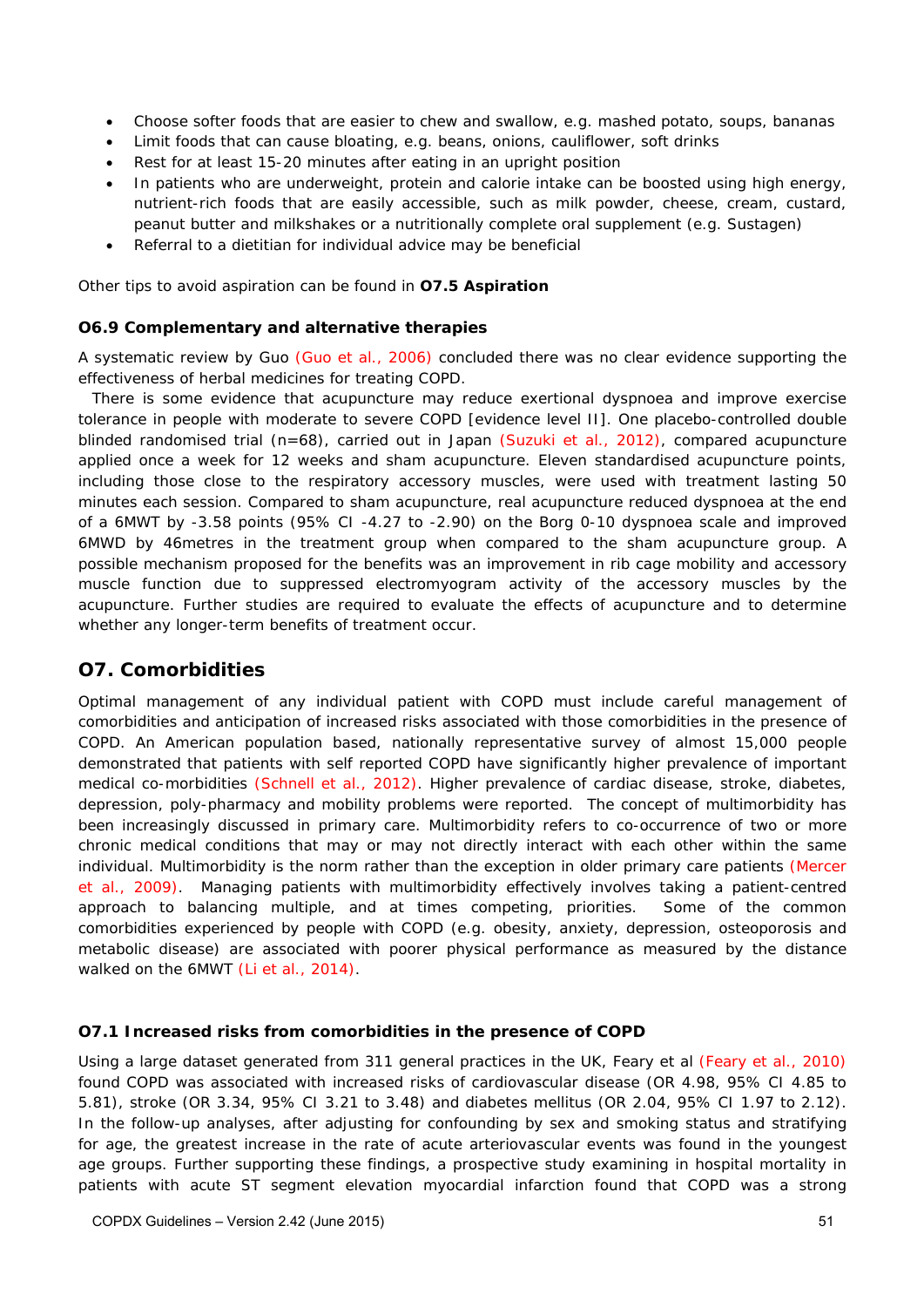independent risk factor for death (6.3% Vs 3.4% P=0.006) (Wakabayashi et al., 2010). The most common comorbidities differ between men and women. Specifically women are more likely to demonstrate anxiety and depression than men (Aryal et al., 2014)[evidence level III-2].

#### **O7.2 Cardiac disease**

COPD patients possess an increased burden of cardiovascular disease (CVD), cardiac arrhythmia and heart failure when compared to the normal population . In Feary's study of 1,204,100 patients who were followed for a median of 895 days in the primary care setting in the United Kingdom, crosssectional analysis demonstrated "physician-diagnosed" COPD was associated with increased risk of CVD (OR 4.98, CI 4.85 to 5.81) and stroke (OR 3.34, CI 3.21 to 3.48) after adjustment potential confounders. In addition, COPD was associated with increased rates of first myocardial infarction (MI) (HR 10.34, CI 3.28 to 32.6), and stroke (HR 3.44, CI 0.85 to 13.84), stratified by age and adjusted for gender and smoking status. Significance was maintained after sensitivity analysis was conducted for possible misclassification of smoking status and COPD diagnosis (Feary et al., 2010) [evidence level III-2].

CVD is an important cause of mortality and hospital presentations in COPD, even affecting those with mild disease. In addition to the high individual prevalences of COPD and CVD, these conditions share conventional risk factors of advanced age, smoking, low socioeconomic status (SES) and sedentary lifestyle. Systemic inflammation, autonomic dysregulation, hypoxia, acidosis and haemodynamic derangements are likely to also contribute (Fuschillo et al., 2012). Independent of smoking and other risk factors, impaired lung function per se is a major risk factor for CVD and arrhythmia (on par with hypercholesterolaemia), with the relationship being strongest for fatal CV events (Hole et al., 1996), (Agarwal et al., 2012) [evidence level III-2]. Arterial stiffness has been proposed as one potential mechanism for this excess of CVD as it strongly predicts CVD events and mortality. In COPD, arterial stiffness increases during exacerbation and is associated with COPD severity (measured as airflow obstruction or degree of emphysema), inflammation, oxidative stress and sympathetic nervous system (SNS) tone. COPD also predicted lipid core (OR 2, CI 1.25-3.69, p=0.0058), plaque component vulnerable to rupture (Lahousse et al., 2013)[evidence level III-2], which increases risk of acute CVD events.

One review (Vivodtzev et al., 2014)[evidence III-2] demonstrates results across multiple studies showing increased arterial stiffness  $(n=18)$ , endothelial dysfunction  $(n=4)$  and carotid intima-media thickness (n=3) in COPD. Several trials showed a gradated effect, with an increase in COPD subjects compared with non-COPD smokers, and in smokers compared with healthy non-smokers. This group also summarised preliminary data suggesting that current therapeutic interventions may impact on increased arterial stiffness; included studies reported a statistically significant improvement in arterial stiffness after standard pulmonary rehabilitation, after treatment with combination inhaled corticosteroid (ICS)/long-acting beta agonist (LABA) or long-acting antimuscarinic (LAMA), and possible improvement with supplemental oxygen.

Konecny's group sought to explore cardiac arrhythmia as a potential source of the excess CVD mortality in COPD in a retrospective record review of 7441 subjects who underwent 24 hour Holter monitoring and spirometry during the course of clinical assessment. The 3121 (49%) COPD patients demonstrated more arrhythmias than those without COPD; atrial fibrillation/flutter were identified in 23.3% versus 11% (p<0.0001), and non-sustained ventricular tachycardia in 13% versus 5.9% (p<0.0001). Both results remained statistically significant after adjustment for multiple confounders (Konecny et al., 2014)[evidence level III-2]. The study population was a highly select group, which potentially limits the broad application of the results. However, the study reports a "COPD dose effect", based on spirometry criteria, which adds weight to its conclusions.

Medications used in the treatment of COPD also have potential to impact on cardiac morbidity and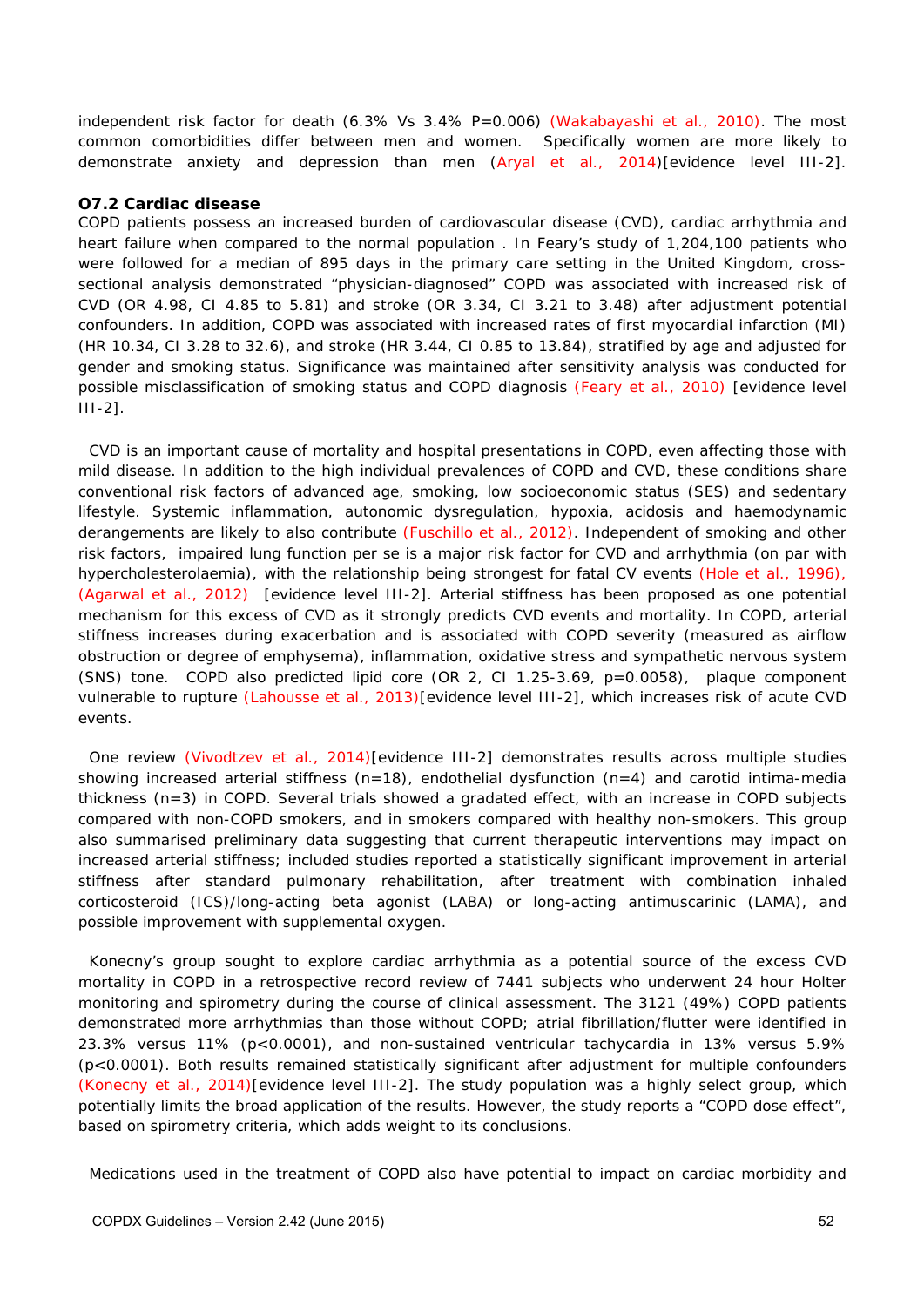mortality, due to intrinsic effects on chronotropy and muscle action potentials or due to side effects such as hypokalaemia. Medications implicated include beta-agonist and antimuscarinic bronchodilators and methylxanthines. More recently, macrolide antibiotics, which in chronic dosing have been shown to reduce respiratory exacerbations, have been added to the list, due to an association with QT prolongation and bradycardia. Randomised controlled trials (RCT) of chronically dosed azithromycin have not demonstrated adverse cardiac effects in the clinical setting, particularly when known drug interactions are avoided. Likewise, for most inhaled bronchodilators, when used at therapeutic dose in stable COPD, there are no proven adverse effects on safety. Despite being common clinical practice, there is less evidence about the safety of high dose, combined bronchodilator therapy in the setting of acute exacerbation of COPD (AECOPD). Markers of cardiac involvement during acute exacerbation of COPD (AECOPD) may be an important determinant of short-term prognosis. In a study of 250 consecutive admissions with AECOPD and no evidence of acute cardiac disease over 12 months, elevated NT-pro BNP >220 pmol/L and troponin T >0.03 were present in 27% and 16.7% subjects and predicted 30 day mortality (OR 9, CI 3.1-26.2) and (OR 6.3, CI 2.4 – 16.5), respectively, after adjustment for other mortality predictors. Elevated troponin T level lost significance with both cardiac biomarkers included in the model, although the mortality association was additive for subjects in whom both biomarker levels were elevated (Chang et al., 2011) [evidence level III-2].

Another prospective cohort study (Hoiseth et al., 2012)[evidence level III-2] reported results for 99 COPD patients with 217 exacerbations and a median follow up duration of 1.9 years and found NT-pro BNP to be an independent risk factor for mortality after AECOPD. Dividing NT-pro BNP levels into tertiles, mortality rates were 8.6, 35 and 62 per 100 patient years (age-adjusted log-rank p<0.0001) and, compared to the lowest tertile, adjusted HR for death were 2.4(CI 0.95-6.0) and 3.2 (CI 1.3-8.1) in the intermediate and highest tertiles, respectively.

Preliminary research suggests that cardiac pathology contributes to a proportion of AECOPDs. A small study (Bhatt et al., 2012) [evidence level III-2] investigated a potential role for arrhythmia in AECOPD; comparing ECG indices during AECOPD with stable state. They reported that P wave duration was more variable during exacerbation. Moreover, "frequent exacerbator patients" (defined as two or more AECOPDs within 12 months) had increases in ECG PR interval during stable state compared with "infrequent exacerbators". Although methodology was not robust, the results probably justify further research into this issue. In addition, Abusaid's group (Abusaid et al., 2009)[evidence level III-2] proposed a contributory role for diastolic dysfunction (DD) in AECOPD. Their retrospective single centre cohort study reported that DD was associated with prolonged length of hospital stay (4.02 versus 3.24 days, p= 0.005) and increased frequency of hospitalisation for AECOPD (1.28 versus 0.67 per patient year, p=0.0067) in the absence of traditional precipitating factors.

Donaldson et al (Donaldson et al., 2010) sought to quantify the increased risk of cardiac adverse events (CAE) associated with AECOPD. Using self-controlled case series methodology, they identified 25,857 COPD patients and their CAEs (524 myocardial infarctions (MI) in 426 patients and 633 ischaemic strokes in 482 patients) using health care database diagnostic codes and defining AECOPD by receipt of systemic corticosteroid course (at minimum daily dose) and/or specified antibiotics. Comparing CAE incidence during the period immediately after AECOPD with that in stable state and adjusting for seasonality, they demonstrated increased risk for MI (RR 2.27, CI 1.1 to 4.7) in the five days following AECOPD onset, if combined antibiotics and steroids were required and increased risk for stroke (RR 1.26, CI 1.0 to 1.6) for 49 days, for AECOPD requiring antibiotics only [evidence level III-2].

 Two studies have attempted to evaluate the extra morbidity burden conferred by heart disease in COPD [evidence level III-2]. De Miguel Diez (de Miguel-Diez et al., 2010) recruited patients meeting diagnostic criteria for stable COPD from the Spanish primary health care setting and assessed chronic morbidity and health resource utilisation according to the presence of ICD-9 codes for heart disease.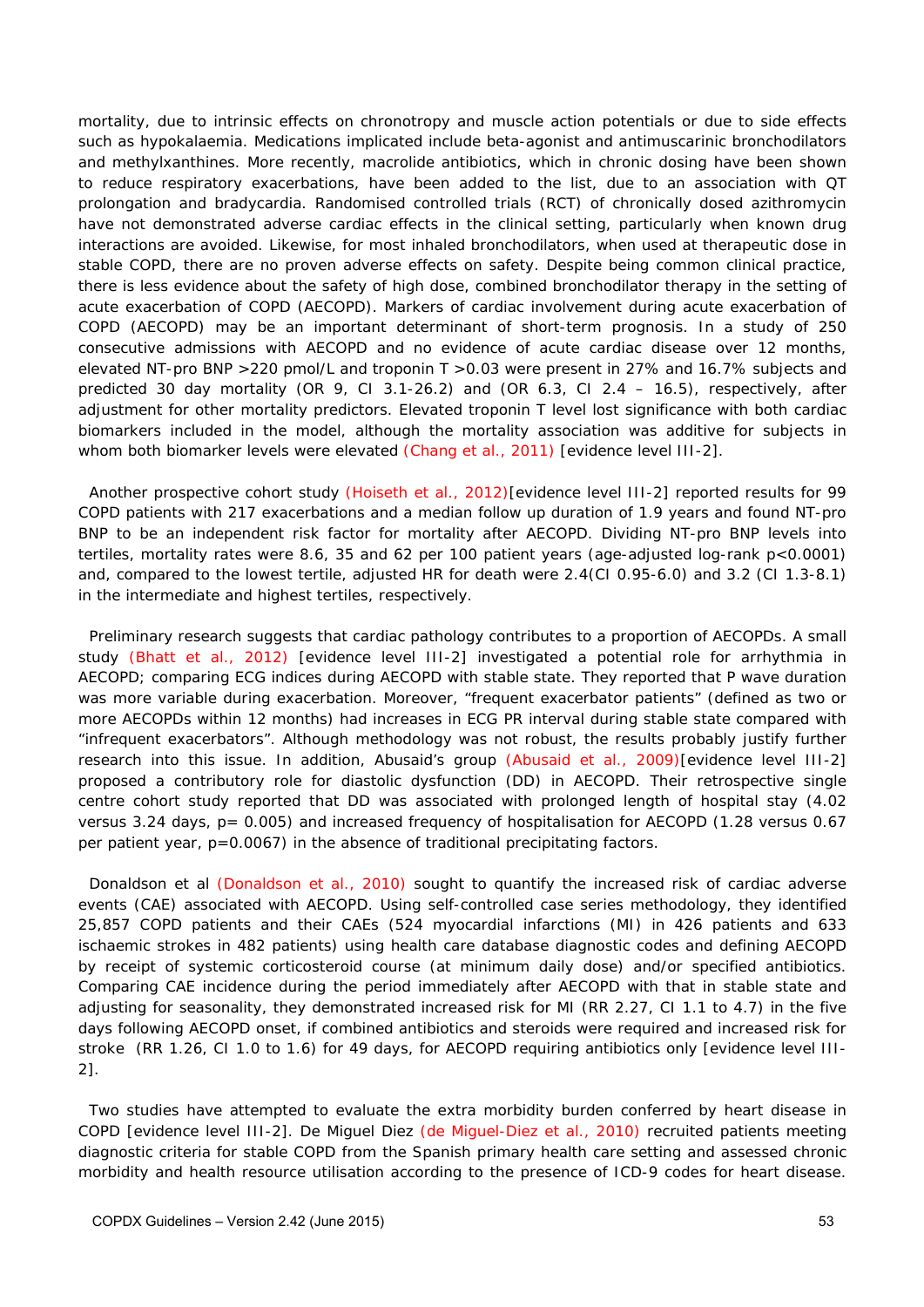Of 9,390 COPD patients, 18.8% had documented heart disease. Compared to patients without heart disease this group had worse lung function, worse quality of life (QoL), required more respiratory medications, consumed more health resources and generated greater expenses - differences which were all statistically significant. The authors identified admission duration as a major contributor to increased costs in these patients [evidence level III-2]. In the study by Patel's group (Patel et al., 2012), data from the London Cohort (1995 – 2009), comprising prospectively collected exacerbation data via symptom diaries from 386 subjects with COPD (as defined by spirometry) and at least 12 months' diary data. Health status assessment occurred whilst in stable phase and comparison was made regarding frequency and duration of AECOPD between patients with and without ischaemic heart disease (IHD). The 16% of the cohort with IHD scored worse on QOL assessment (St George Respiratory questionnaire), MRC dyspnoea scale and six minute walk distance. There was no difference in frequency of respiratory exacerbations or the need for antibiotics and systemic corticosteroid therapy. However, subjects with IHD recovered more slowly and so endured more days with increased levels of symptoms. The subjects did not differ in COPD treatments received, but the authors provided no information on treatments received for IHD [evidence III–2].

Conversely, two studies have looked at the impact of COPD on outcomes after first MI (Bursi et al., 2010), (Andell et al., 2014) [evidence level III–2]. Prevalence of clinically diagnosed COPD in these studies was 12% and 6%, respectively. In Bursi's American cohort, COPD prevalence increased significantly over time, and was associated with increased mortality (adjusted HR 1.3, CI 1.1 to 1.54), independent of age, traditional indicators of poor prognosis and comorbidities. Likewise, Andell's group reported worse outcomes for COPD patients in their Swedish cohort: one year mortality 1.14 (1.07 - 1.21), and development of heart failure 1.35 (1.24 - 1.47). Bursi's group found that the association of COPD with survival remained unchanged over time, despite an overall decline in mortality after MI (seen with improvements in medical care). The difference in clinical presentation and therapeutic interventions received reported by Andell's group, may partially explain the discrepant outcomes seen in COPD patients (COPD patients were more likely to present with atypical symptoms, less likely to undergo percutaneous revascularisation procedures or to receive secondary prevention medications).

### **O7.2.1 Heart failure**

The diagnosis of heart failure coexisting with COPD is complicated by symptom overlap and the technical challenges of echocardiography in COPD. The natriuretic peptides, including BNP and NT-pro BNP, can assist in identifying heart failure in the setting of acute breathlessness, but do not exclude comorbid COPD, and currently have an unclear diagnostic role in stable disease. The prevalence of heart failure in COPD patients is estimated at 20-32%. For the converse situation in heart failure, COPD prevalence has been previously quoted as 10-33%. A prospective multicentre substudy of patients admitted with heart failure (Iversen et al., 2008) [evidence level III-2] confirmed COPD in 35% of subjects using spirometry. Self-reported COPD diagnosis had poor sensitivity to identify these individuals. Prevalence of COPD was higher in those heart failure patients with preserved left ventricular ejection fraction (LVEF), but was also substantial in those with reduced LVEF (41% versus  $31\%$ ,  $p = 0.03$ ). Potential mechanisms contributing to the high rates of heart failure in COPD include coronary artery disease (CAD), hyperinflation, sympathetic nervous system and renin-angiotensin system activation, pulmonary hypertension and right heart dysfunction.

 Barr and colleagues investigated a subgroup from the Multi-ethnic Study of Atherosclerosis (MESA): a multi-centre, prospective, cross-sectional study of CVD. The group initially reported a linear relationship between extent of emphysema and impairment of LV filling, reduction of stroke volume and of cardiac output, without a threshold effect, in "healthy" subjects prospectively assessed for cardiac disease with magnetic resonance imaging (MRI) (Barr et al.) [evidence level III-2]. The same association was not present for left ventricular ejection fraction. Smoking status was an effect modifier, with a greater effect seen for current smokers. Similar relationships were obtained for measures of airflow obstruction. Subsequently, the group has explored mechanisms in a smaller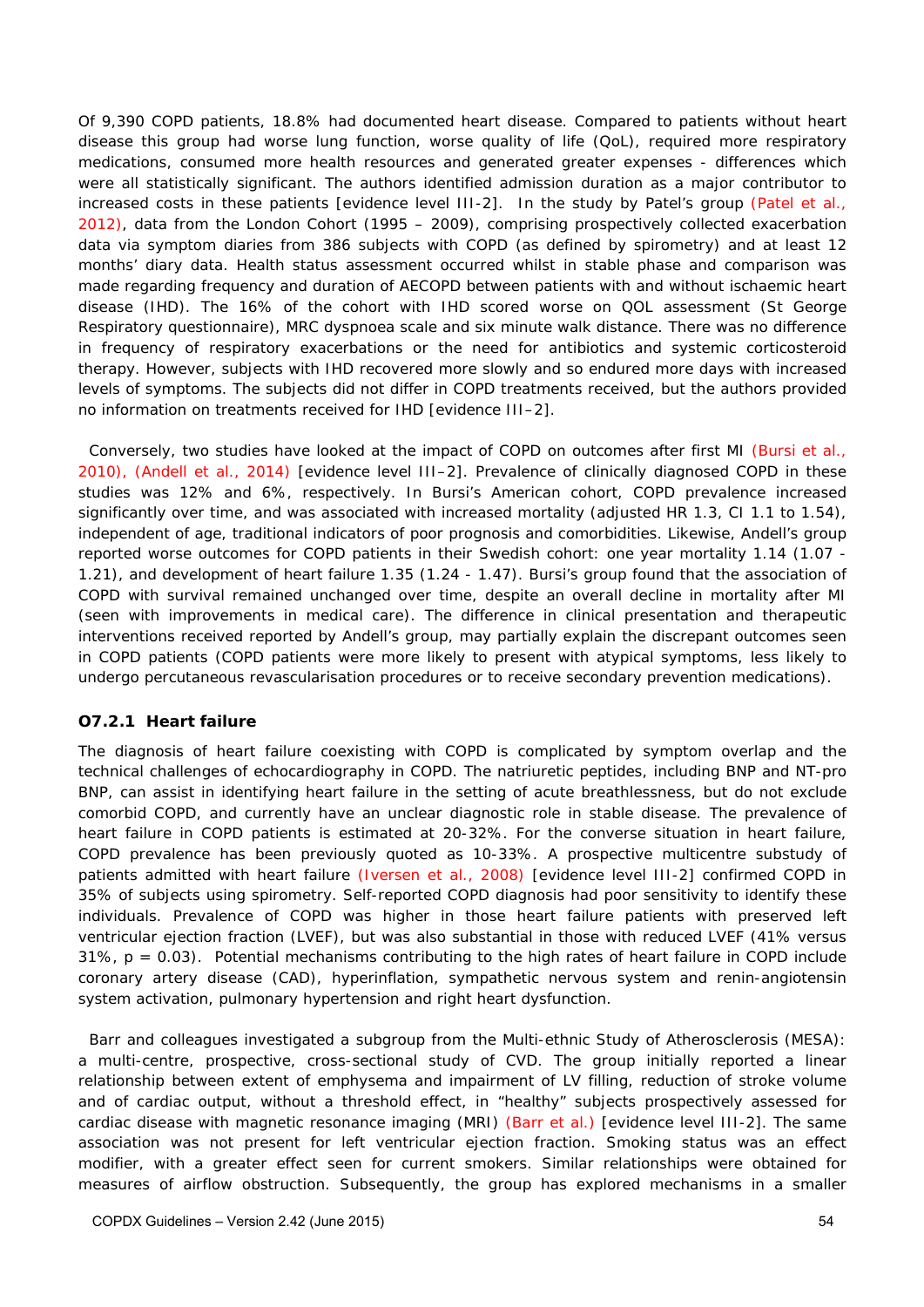subset of the MESA population, reporting that pulmonary vein area, assessed via cardiac MRI, was significantly less in COPD subjects than in non-COPD controls and inversely associated with percentage emphysema on CT chest (Smith et al., 2013) [evidence level III-2]. These results implicate upstream pulmonary factors, rather than intrinsic cardiac dysfunction, as the source of impaired left ventricular filling and diastolic dysfunction in COPD. In COPD, heart failure adversely impacts on morbidity and prognosis. A prospective cohort study (Boudestein et al., 2009)[ evidence level III-2] further clarifies this relationship; Boudestein's group sought to quantify heart failure and its prognostic implications in 405 Dutch general practice patients identified as having COPD. Extensive diagnostic testing revealed occult heart failure in 20.5%; half of which half was systolic, half diastolic and none was cor pulmonale. Similar proportions were found in the subset of 244 patients meeting GOLD criteria for COPD. Not unexpectedly, comorbid heart failure proved a strong predictor of all cause mortality over the mean follow up duration of 4.2 years for the whole cohort (adjusted HR 2.1, CI 1.2-3.6,  $p=0.01$ ) and for "GOLD COPD subjects" (adjusted HR 2.0, CI 1.0-3.7,  $p=0.04$ ).

Since COPD and heart failure present with similar symptoms and frequently do coexist, the clinical implication is that the opportunity for intervention will be missed unless both diagnoses are specifically sought using careful clinical assessment in conjunction with appropriately directed investigations.

## **O7.2.2 Safety of beta-blockers**

Beta-blockers have well established survival benefits in heart failure and after myocardial infarction and have been long used in coronary artery disease and hypertension, but have been considered contra-indicated in patients with COPD. A Cochrane systematic review identified 20 RCTs of cardioselective beta-blockers which examined lung function and respiratory symptoms in 278 patients with COPD (Salpeter et al., 2005, Salpeter et al., 2002) [evidence level I]. Eleven studies were of single dose and nine were of prolonged treatment (mean 3.7 weeks, range two days to 12 weeks).The beta blockers included atenolol, metoprolol, bisoprolol, practolol, celiprolol and acebutolol and were used at therapeutic doses. There was no significant overall change in  $FEV<sub>1</sub>$ , increase in respiratory symptoms or change in the response to inhaled beta<sub>2</sub> agonists. The authors concluded that cardio-selective betablockers were safe and should not be withheld, even in patients with severe airflow limitation. However, even with pooled data the absolute subject numbers were small, and failed to represent minority groups such as females and the elderly. The longest duration included trial was 12 weeks, and so the meta-analysis provides little guidance about long-term safety and potential morbidity of prolonged beta-blocker use in COPD. COPD symptoms are more pronounced during exertion and hence a recent study (Mainguy et al., 2012)[evidence level II] has investigated dynamic lung function in GOLD stage II-III COPD patients during cardioselective beta-blocker treatment. This randomised, double blinded, placebo-controlled cross over trial compared inspiratory capacity (IC) at peak isotime exercise during endurance exercise testing as a measure of dynamic hyperinflation for treatment arms with bisoprolol (titrated to 10 mg) and titrated placebo. Included patients had no recognised indication for beta-blocker treatment and were randomised to treatment sequence. As expected, IC reduced with exercise; this effect was more pronounced in the bisoprolol arm -0.50 versus -0.41 (p<0.01). Exercise duration was non-significantly reduced in the bisoprolol arm, and the change was strongly correlated with the change in IC. However, the absolute difference was modest and of arguable clinical significance and so the group recommended that cardioselective beta-blockers not be withheld on this basis. Beta-blockers have duration-dependent effects, including effects on beta-receptor regulation, which are important in their efficacy for heart failure and may also be relevant in the airways. The 14 day beta-blocker treatment duration in this study was likely insufficient to fully demonstrate these effects.

 A number of observational studies also lend confidence to beta-blocker prescribing in COPD patients. Six of these report increased survival (Dransfield et al., 2007, van Gestel et al., 2008, Olenchock et al., 2009, Rutten et al., 2010, Short et al., 2011, Quint et al., 2013) [evidence level III-2]. Betablocker prescription rates for COPD subjects ranged from 17% - 77%. All studies reported significant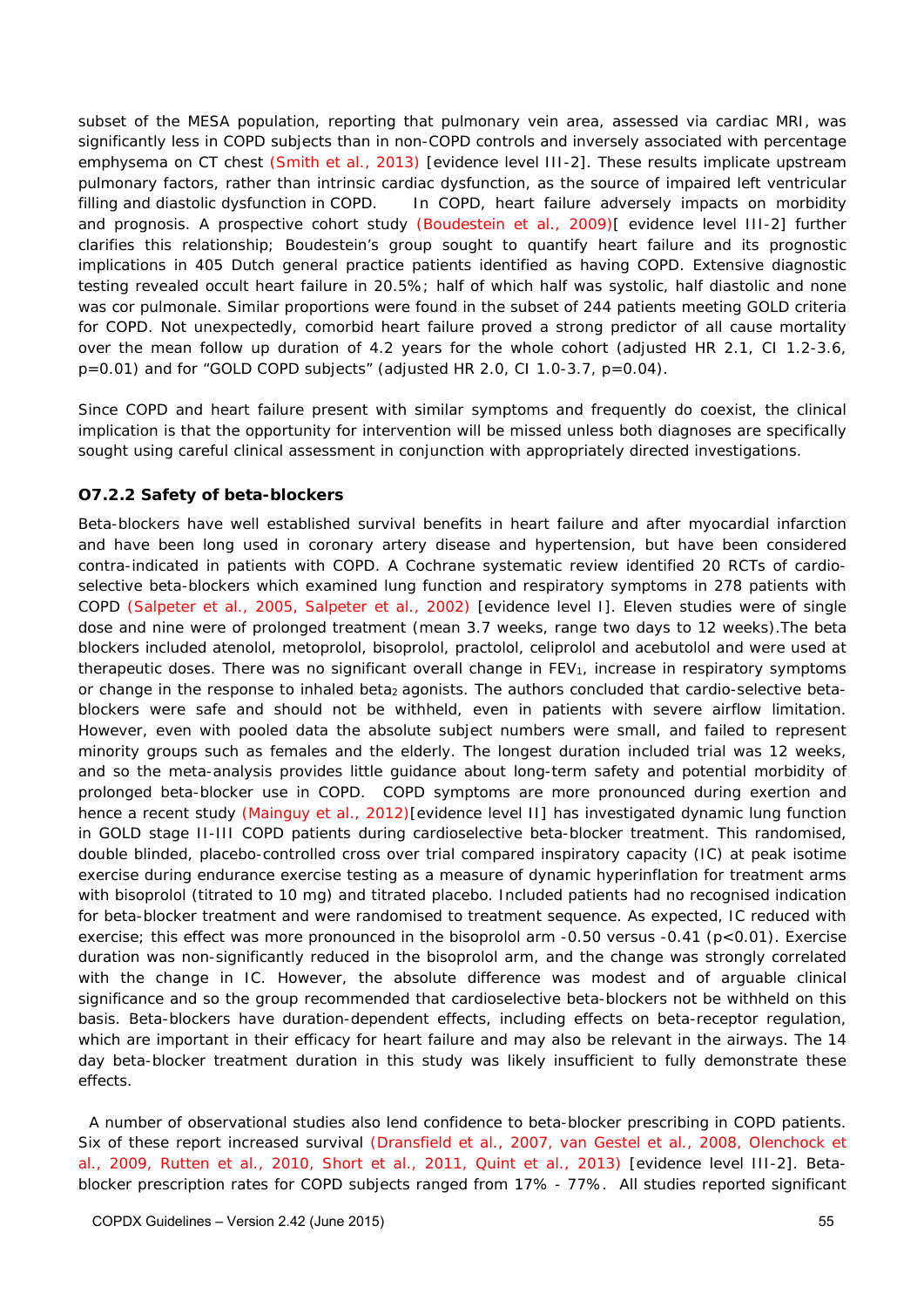reduction in mortality associated with beta-blocker use and adjusted potential confounders. Only Olenchock's group did not attempt additional adjustment for beta-blocker prescribing propensity. Rutten's group in addition reported reduced AECOPD (HR 0.71, 95% CI 0.6 to 0.83). Importantly, in Short's study, beta-blockers did not worsen lung function decline in the 2712 subjects for who serial measures were available. In fact, beta-blockers were associated with reduced risk of oral corticosteroid courses and respiratory-related hospital admissions.

 Quint's population-based cohort study utilised detailed hospital MI data linked to longitudinal primary care records to investigate MI mortality outcomes in COPD patients between 2003 and 2008. Of 39% prescribed beta-blocker medication during the index hospital admission, 79% remained on betablocker treatment for one year. Beta-blocker treatment was associated with survival benefit, whether prior treatment was continued (HR 0.59 (CI 0.44 - 0.79)) or newly commenced (HR 0.5 (CI 0.36 - 0.69)) during the index admission. However, 52% of 2209 eligible subjects were coded to beta-blocker status categories other than "yes" or "no" and excluded, with 59% of these allocated to the category "beta-blocker contraindicated" (for reasons not specified). This is a concern in terms of potential bias, despite the authors' efforts to address this.

 Acknowledging that, beyond improving survival, treatments used in COPD patients must not impair QOL. van Gestel's 2009 study (van Gestel et al., 2009) [evidence level III-2] sought reasons for suboptimal beta-blocker prescription in terms of QOL. The surviving 469 COPD patients of their vascular surgery cohort were subsequently assessed via health-related QOL questionnaire (SF-36) at median follow up of 6.4 (2.9 to 9.3) years. A 70% response rate was achieved. Although 71% of patients were receiving beta-blockers at follow up, compared to 59% at baseline, neither beta-blocker treatment at baseline, nor at follow up, impacted significantly on QOL scores.

### **O7.2.3 Statins**

Interest in a potential disease-modifying role for HMG CoA reductase inhibitors (statins) in COPD is based upon established survival benefit in CVD as effective lipid-lowering drugs in combination with anti-inflammatory and antioxidant effects. Systematic reviews and meta-analysis have suggested beneficial effects of statin treatment in COPD (Dobler et al., 2009, Janda et al., 2009, Horita et al., 2014) Horita's group performed meta-analysis for mortality outcomes in 10 cohort studies and reported a protective effect: HR 0.81 (0.75 – 0.86). Sensitivity analyses using subgroups and alternative modelling remained statistically significant, although the included studies were heterogeneous and publication bias was likely.

A prospective multicentre RCT explored the role of long-term simvastatin treatment (40mg/day) in AECOPD prevention in moderately severe COPD patients, who did not have any conventional indication for statin treatment (Criner et al., 2014) [evidence level II]. The study was stopped prematurely, prior to attaining recruitment targets, due to futility. Whilst simvastatin treatment resulted in the expected improvements in dyslipidaemia, two consecutive interim analyses showed no beneficial effect on exacerbation rates or time to exacerbation in the study population as a whole, or in any subgroup.

## **O7.2.4 Coronary revascularisation procedures**

Patients with COPD are at increased risk of death and complications following cardiac surgery [evidence level III-2]. A study identified 1169 patients undergoing coronary artery bypass grafts and/ or valve replacement at one US centre who had preoperative lung function tests (Adabag et al., 2010). Operative mortality was 2% in those with no or mild airflow limitation, compared to 6.7% among those with moderate or severe airflow limitation (FEV<sub>1</sub>/FVC < 70% and FEV<sub>1</sub> < 80% predicted). Postoperative mortality was 3.2 (95%CI 1.6-6.2) fold higher among those with moderate or severe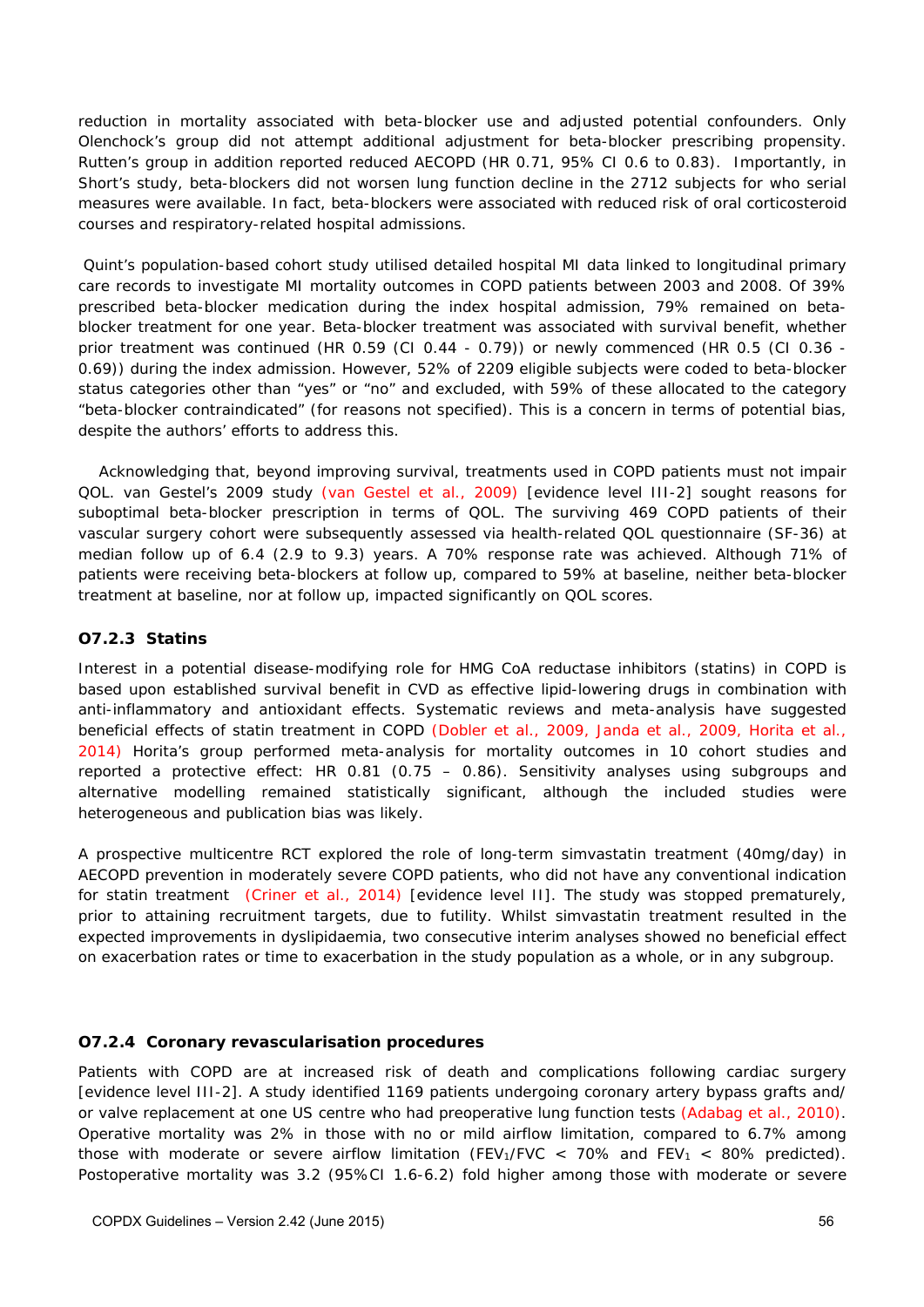airflow limitation and 4.9 (2.3-10.8) fold higher among those with diffusing capacity < 50% predicted. These patients were also more likely to require mechanical ventilation for  $> 48$  hours and stayed longer in intensive care and hospital than those with normal lung function.

COPD and COPD severity as defined by spirometry were also associated with increased mortality (OR 1.79, CI 1.63 to 1.96), cardiac mortality (OR 1.57, CI 1.35 to 1.81) and post-discharge MI (OR 1.3, CI 1.14 to 1.47) after percutaneous coronary intervention in multivariate analysis, despite equivalent procedural success and complication rates (Konecny et al., 2010) [evidence level III-2]. In this study, data prospectively collected for 14,346 patients (2001 COPD and 12345 non-COPD) from a single centre between January 1995 and August 2008 were subjected to retrospective cross-sectional analysis. COPD patients were identified by ICD - 9 diagnostic codes and did possess significantly more manifestations of CVD, including heart failure, than the control group. Unfortunately preoperative lung function data was only available in 60% of the COPD group.

#### **O7.3 Osteoporosis**

#### Prevent or treat osteoporosis

Patients with COPD are at increased risk for fracture due to the disease itself, the use of high dose corticosteroids and coexisting risk factors such as hypogonadism (induced by corticosteroid therapy itself in high doses in men and women), immobilisation reduced muscle mass and other factors. These patients may have reduced bone mineral density (BMD) due to a reduction in bone formation and perhaps increased bone resorption, the latter being primarily due to the underlying disease itself. A systematic review by Graat-Verboom (Graat-Verboom et al., 2009) described an overall mean prevalence of osteoporosis of 35.1% (range 9-69%) with increasing odds ratios for osteoporosis associated with FEV<sub>1</sub>, lower BMI and lower fat-free mass index.

Although, there is little evidence of a deleterious effect of inhaled corticosteroid at conventional doses (<2, 200 mcg/day) on fracture risk, triamcinolone was associated with reduced BMD in the Lung Health Study (Lung Health Study Research Group, 2000) [evidence level II]. In a large study by Ferguson et al (Ferguson et al., 2009) comparing the effects of salmeterol, fluticasone 1000 micrograms daily, the combination, or placebo, there was no increase in decline in bone mineral density over three years in active arms compared with placebo in the subgroup of patients whose bone density was measured [evidence level II]. Australian Guidelines on the prevention and treatment of osteoporosis, including corticosteroid-induced osteoporosis have been published (Sambrook et al., 2002). Information on the current subsidies relevant to these drugs can be found at http://www.osteoporosis.org.au/treatment-options or on the website of the Pharmaeceutical Benefits Scheme (www.pbs.gov.au) Higher doses of inhaled corticosteroids are associated with suppressed biochemical markers of remodelling but data on BMD and fractures at these doses are not available (Jones et al., 2002) [evidence level I].

Despite the lack of evidence, management strategies in individuals taking long term corticosteroid therapy should include investigation of fracture risk including bone densitometry, assessment of vitamin D status, and other risk factors such as coexisting illnesses that may influence the skeleton (e.g. primary hyperparathyroidism). In individuals with low BMD at onset and in those taking more than 10-15mg of prednisolone per day or who have several risk factors for osteoporosis and whose BMD is <1.5 standard deviations below the young adult mean, treatment should be considered.

Evidence for fracture risk reduction is available for alendronate, risedronate, etidronate and parathyroid hormone. There is no evidence that calcitriol reduces fracture risk and some evidence to the contrary, so that the use of this drug is not recommended (Homik et al., 2000). However, most patients in these studies did not have respiratory disease. Although calcium supplementation has not been demonstrated to reduce the risk of fracture in osteoporosis, a reduction in remodelling rate with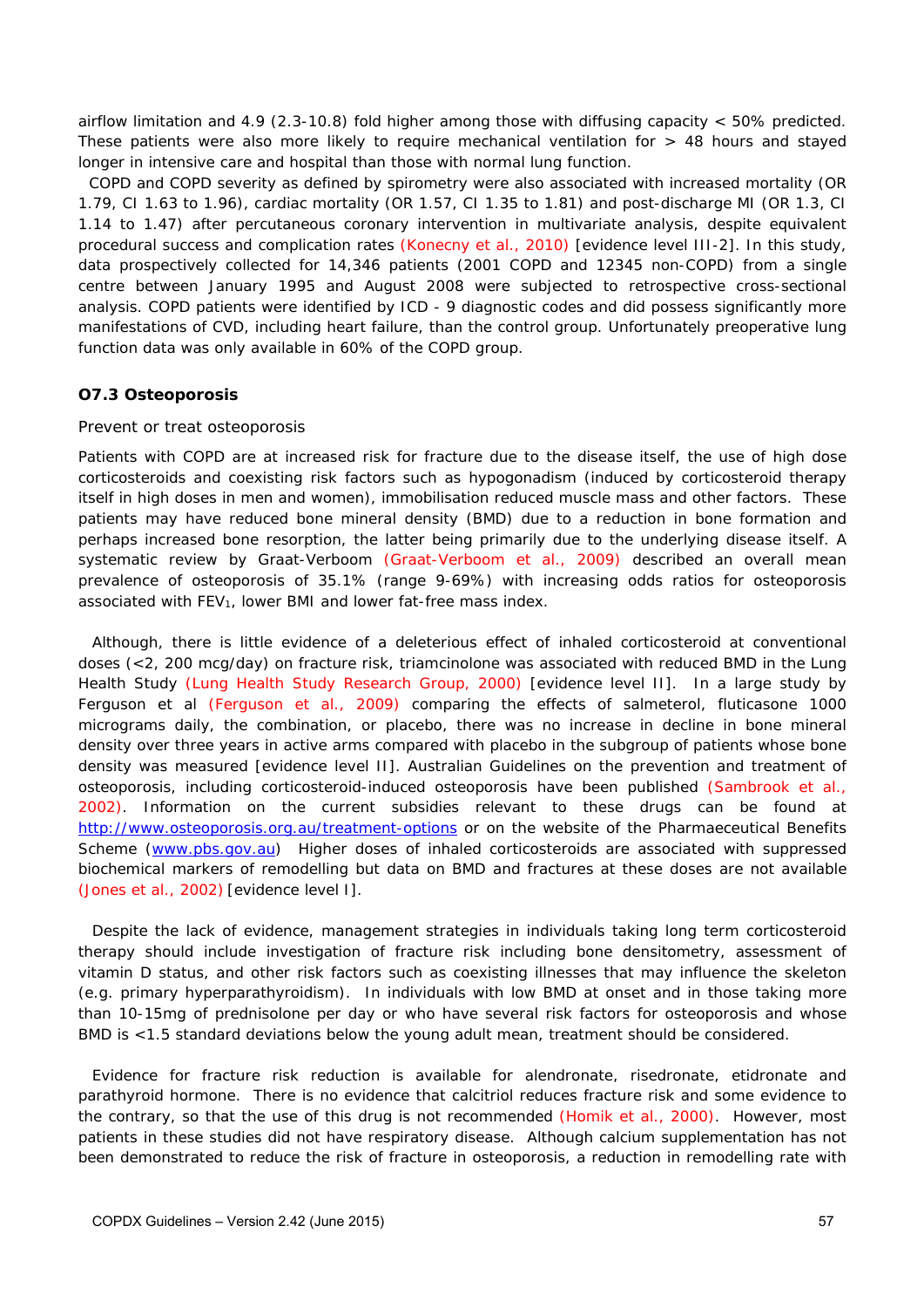some possible benefit in slowing bone loss is possible so calcium supplements are appropriate. Any deficiency of vitamin D should be corrected with supplements.

#### **O7.4 Sleep related breathing disorders**

COPD has adverse effects on sleep quality, resulting in poor sleep efficiency, delayed sleep onset, multiple wakenings with fragmentation of sleep architecture, and a high arousal index. Arousals are caused by hypoxia, hypercapnia, nocturnal cough and the pharmacological effects of methylxanthines and b-adrenergic agents (Phillipson and Bowes, 1986). Intranasal oxygen administration has been shown to improve sleep architecture and efficiency, as well as oxygen saturation during sleep (Meecham Jones et al., 1995).

Indications for full diagnostic polysomnography in patients with COPD include persistent snoring, witnessed apnoeas, choking episodes and excessive daytime sleepiness. In subjects with daytime hypercapnia, monitoring of nocturnal transcutaneous carbon dioxide levels should be considered to assess nocturnal hypoventilation. Patients with COPD with a stable wakeful PaO<sub>2</sub>of more than 55mmHg (7.3kPa) who have pulmonary hypertension, right heart failure or polycythaemia should also be studied. Overnight pulse oximetry is also useful in patients with COPD in whom long-term domiciliary oxygen therapy is indicated (stable PaO<sub>2</sub> <55mmHg, or 7.3kPa) to determine an appropriate oxygen flow rate during sleep.

**The overlap syndrome:** The combination of COPD and obstructive sleep apnoea (OSA) is known as the "overlap syndrome" (McNicholas, 2009) [evidence level III-2]. The prevalence of COPD in unselected patients with OSA is about 10%, while about 20% of patients with COPD also have OSA (Chaouat et al., 1995). Patients with COPD who also have OSA have a higher prevalence of pulmonary hypertension and right ventricular failure than those without OSA (Chaouat et al., 1995). Results of a longitudinal observational study suggest that COPD patients with overlapping OSA have higher mortality and more frequent exacerbations of their disease than COPD patients without OSA [evidence level III-2]. CPAP treatment reduced mortality and exacerbation rates (Marin et al., 2010) [evidence level III-2]. While oxygen administration may diminish the degree of oxygen desaturation, it may increase the frequency and severity of hypoventilation and lead to carbon dioxide retention.

As in other patients with OSA, weight reduction, alcohol avoidance and improvement of nasal patency are useful in those with COPD. Nasal continuous positive airway pressure (CPAP) is the best method for maintaining patency of the upper airway and may obviate the need for nocturnal oxygen. If nasal CPAP is not effective, then nocturnal bi-level positive airway pressure ventilation should be considered, although the benefits of this in chronic stable COPD remain to be established. The role of other OSA treatments, such as mandibular advancement splinting, remains to be evaluated in the overlap syndrome.

#### **O7.5 Aspiration**

Aspiration of food and liquid is common in COPD and may be the cause of recurrent exacerbations and complications, such as pneumonia and patchy pulmonary fibrosis. Some patients with COPD experience disrupted breathing-swallowing co-ordination and may be at risk of aspiration which may also contribute to exacerbations (Gross et al., 2009). One hospital based case-control study performed swallowing provocation tests by instillation of distilled water into the nasopharynx. Abnormal swallow reflex was associated with more frequent exacerbations of COPD (Terada et al., 2010) [evidence level III-2].

Diagnosis is usually easy with an adequate history from patients and their partners or carers. Dry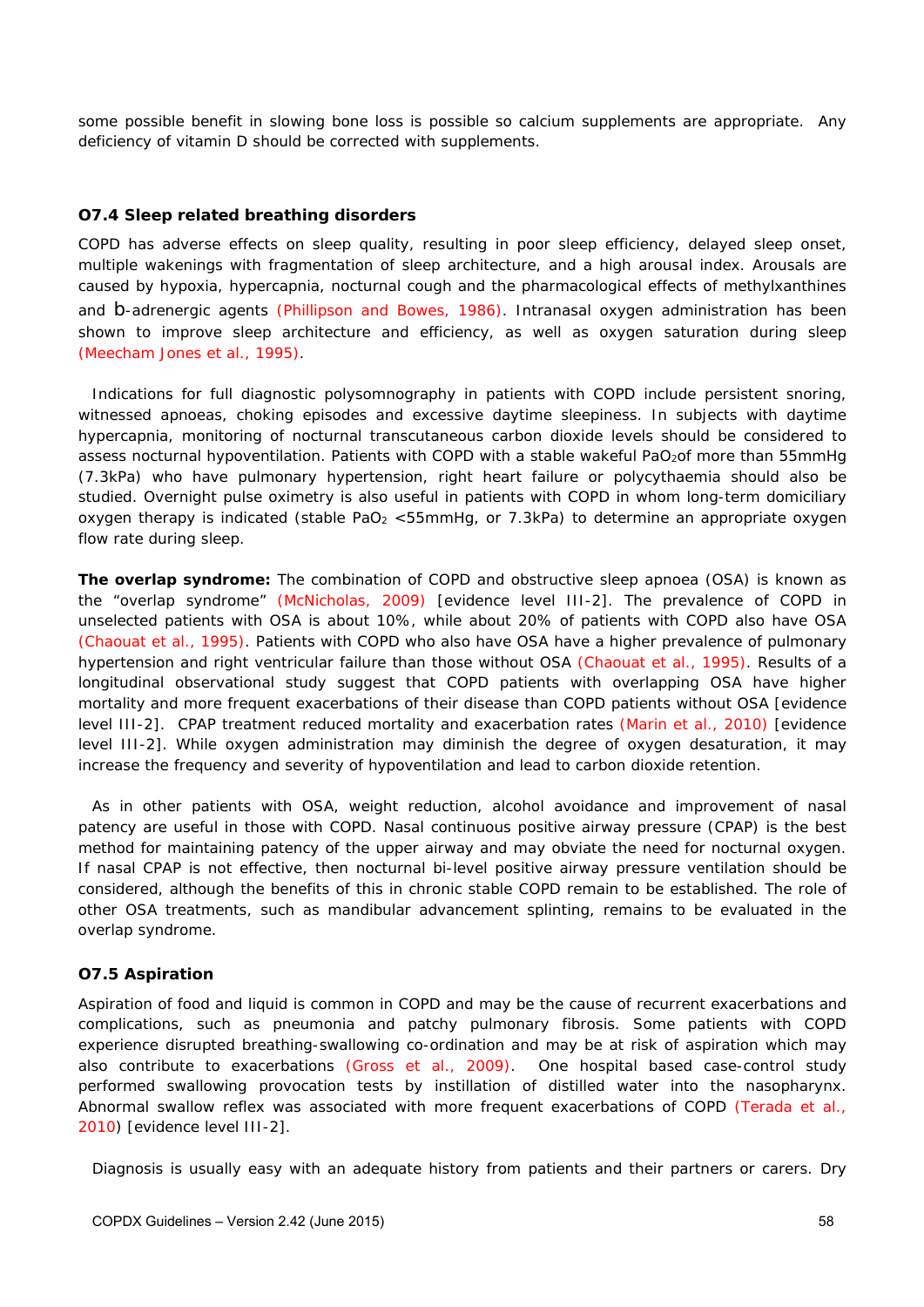biscuits and thin fluids cause the most difficulty. Confirmation rests with assessment by a speech therapist/ pathologist and videofluoroscopy.

Treatment involves retraining in safe swallowing techniques, which may include:

- avoiding talking when eating;
- sitting upright:
- taking small mouthfuls;
- chewing adequately;
- drinking with dry foods;
- using a straw; and
- drinking thickened fluids.

#### **O7.6 Gastro-oesophageal reflux disease (GORD)**

In patients with COPD, hyperinflation, coughing and the increased negative intrathoracic pressures of inspiration may predispose to reflux, especially during recumbency and sleep. Microaspiration of oesophageal secretions (possible including refluxed gastric content) is a risk, especially with coexistent snoring or OSA. Reflux and microaspiration exacerbate cough, bronchial inflammation and airway narrowing. A nested case control study performed on a large primary care dataset found a modest increased risk of gastro-oesophageal reflux in patients with a pre-existing diagnosis of COPD ((RR 1.46 CI 1.19-1.78)(Garcia Rodriguez et al., 2008)although higher relative risks have been reported in other studies and Sakae et al reported a RR of 13.06 (95% CI 3.64-46.87) in their systematic review and meta-analysis of exacerbations of COPD and symptoms of GORD. In a large cross-sectional study of patients with a wide range of COPD severity, forming part of the US COPD Gene Study, 29% of patients reported a diagnosis of physician-diagnosed GORD (Martinez et al., 2014). In this study, GORD symptoms were associated with worse health related quality of life ( HRQOL) (SGRQ), increased dyspnoea and more frequent exacerbations. Two of these three associations persisted after adjusting for the use of proton pump inhibitors (PPI) ( although the latter was associated with an improvement in HRQOL). It is noted that PPI use in the general population is associated with a higher frequency of pneumonia ((Gulmez et al., 2007, Eurich et al., 2010)). Nonetheless, other studies have suggested PPI use is associated with a reduction in exacerbations in GORD-sufferers (Sakae et al., 2013, Sasaki et al., 2009) . In the study by Martinez et al, subjects with GORD were more likely to be female, to have symptoms of chronic bronchitis and to have a higher prevalence of cardiovascular disease. Over two years of follow-up the presence of GORD symptoms was associated with more frequent exacerbations which was not altered by PPI use. In another prospective cohort study, gastro-oesophageal reflux symptoms were associated with an increased risk of excerbation (Terada et al., 2008).

Further large prospective studies would seem to be required to clarify the relationships between GORD, its treatment and COPD exacerbations. Diagnosis may be confirmed by 24-hour monitoring of oesophageal pH, modified barium swallow or gastroscopy. However, a therapeutic trial of therapy with H2-receptor antagonists or a proton-pump inhibitor may obviate the need for invasive investigations. Lifestyle changes, including stopping smoking, limiting food intake within 4 hours of bed-time, reduced intake of caffeine and alcohol, weight loss and exercise, will also help. Elevation of the head of the bed is also recommended.

### **O7.7 Lung cancer**

Lung cancer is a serious health problem in Australia (Cancer Council Australia, 2004). In 2007, in Australia, lung cancer was the fourth most commonly diagnosed cancer in both males and females (excluding basal and squamous cell carcinoma of the skin), with a total of 9.703 diagnosed (AIHW & Cancer Australia, 2011). Lung cancer is the leading cause of cancer deaths for both sexes. The occurrence of lung cancer was strongly related to age, with 84% of new lung cancers in males and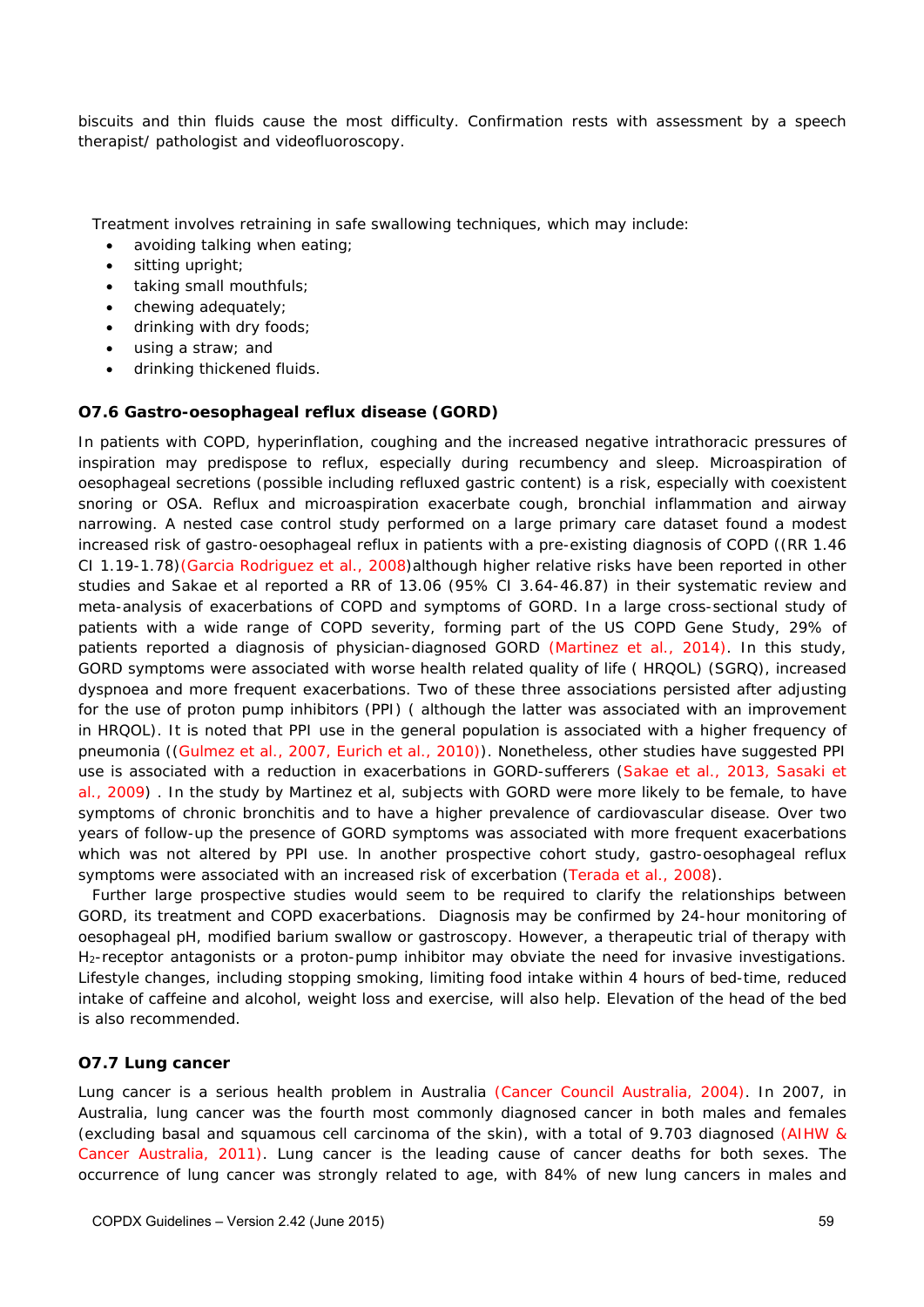80% in females diagnosed in those aged 60 and over. Smoking is the largest single cause of lung cancer, responsible for 90% of lung cancers in males and 65% of lung cancers in females in Australia. Between 1982 and 2007, the incidence rate of lung cancer decreased in males by 32%, but increased in females by 72%, reflecting historical differences in smoking behaviour.

The risk of lung cancer in people who have pre-existing lung disease has been studied using casecontrol studies, which found an increased risk of lung cancer in people with bronchitis and emphysema, even after correcting for the smoking history. A cohort study of 2,507 patients with COPD followed for 60 months found an incidence of lung cancer of 16.7 per 1000 patient years. The most frequent histological type was squamous cell (44%) followed by adenocarcinoma (38%) and small cell (12%). A diagnosis of lung cancer was associated with less severe GOLD stage, older age, lower BMI and DLCO <80% predicted (de Torres et al., 2011).

A much larger cohort study performed record linkage of Danish national hospital and cancer registries. The investigators identified 236,494 patients admitted for COPD between 1980 and 2008, who were followed for median of 3.5 years. During the first year of followup, the Standardised Incidence Ratio (SIR) for any cancer was 3.1 (95%CI 3.0-3.2), and lung cancer 8.5 (95%CI 8.2-8.8). The cumulative risks for lung cancer in this COPD cohort after 1, 5 and 10 years were 1.8% (95%CI 1.7-1.9%), 3.6% (95% CI 3.6-3.7%) and 4.9% (4.9%-5.0) respectively (Kornum et al., 2012) [evidence level III-2].

 Research has suggested a mechanism for the association, through identification of single-nucleotide polymorphisms (SNPs) on chromosome 15 in the nicotinic acetylcholine receptor subunit genes (CHRNA3 and CHRNA5) that are associated with smoking behaviour and with an increased risk of lung cancer and COPD (Bierut, 2010). The SNPs on chromosome 15 appear to have an independent effect on disease risk, as if you incorporate the smoking history into the statistical analyses, the genetic variants continue to contribute to lung cancer risk above and beyond the smoking behaviour (Bierut, 2010).

#### **O7.8 Alcohol and sedatives**

Patients with COPD have impaired gas exchange and an exaggerated fall in Po<sub>2</sub> with recumbency and sleep onset (Meecham Jones et al., 1995),(Chaouat et al., 1995). Excessive use of alcohol and sedatives exacerbates this and predisposes to sleep-disordered breathing.

Heavy cigarette smoking is associated with misuse of other substances in many individuals. Nicotine, caffeine and alcohol also predispose to gastro-oesophageal reflux.

### **O7.9 Testosterone deficiencies and supplementation**

Observational studies in COPD patients have revealed reduced total testosterone levels compared with matched controls [WMD-3.21nmol/L (95%CI -5.18 to -1.23)] (Atlantis et al., 2013). The clinical significance of this finding is unclear. Although testosterone supplementation therapy has been shown to increase peak muscle strength and peak work load achieved in patients with COPD (not necessarily with testosterone deficiency) maximal oxygen uptake and health related quality of life were not improved. More data are awaited to determine whether screening patients with COPD for testosterone deficiency is clinically necessary and whether supplementation in deficient patients can induce any clinically relevant benefits.

### **O7.10 Cognitive impairment**

Cognitive dysfunction has been described in people with COPD as in other chronic diseases such as cardiac failure and diabetes. The frequency of cognitive dysfunction varies depending upon the battery of neuropsychological tests used, with the domains most influenced being memory and attention. In a population cohort of community dwelling elderly (age 70-89) with normal cognition, those who had a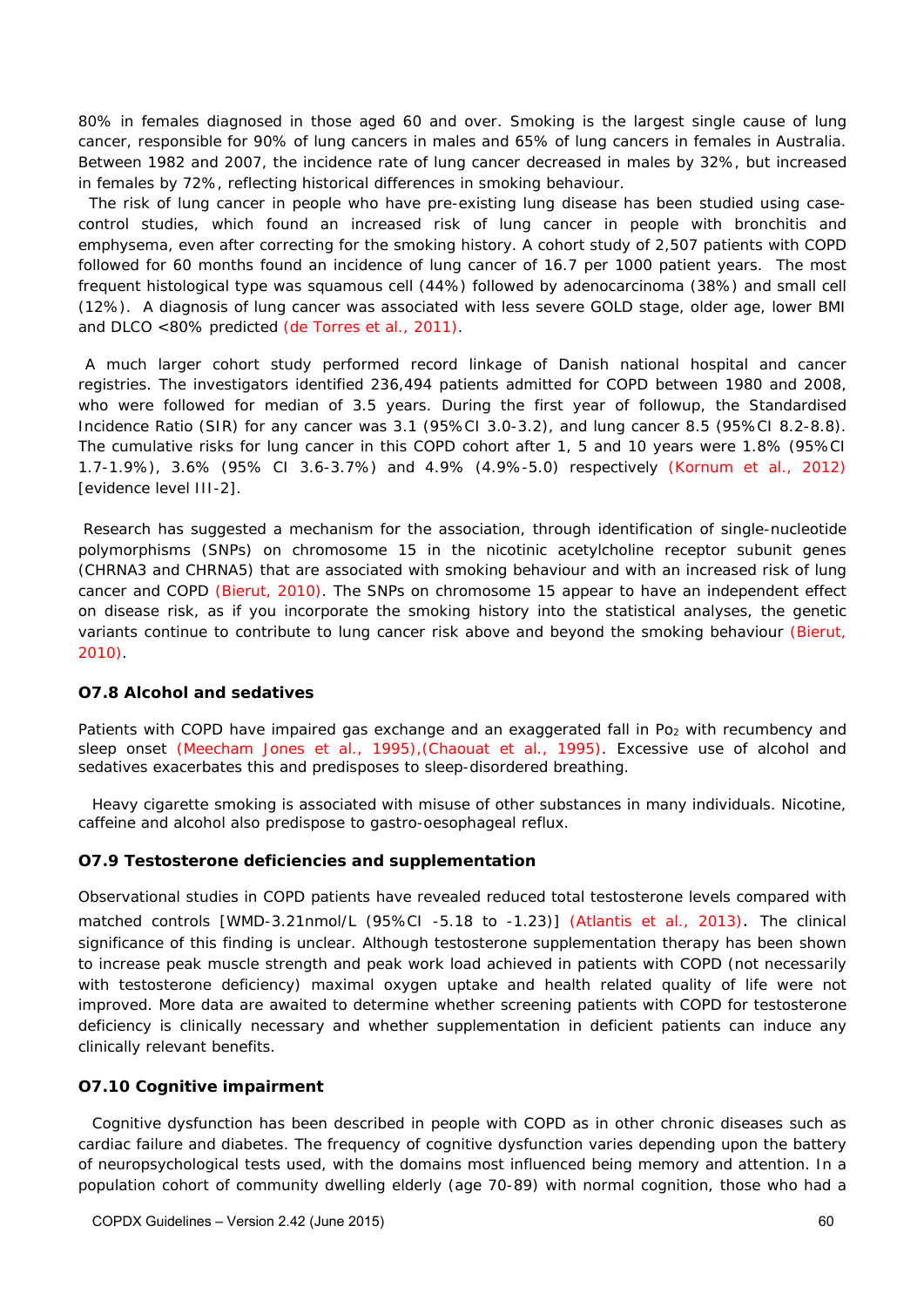diagnosis of COPD at baseline (based on medical record data), had an 83% increased risk of incident non-amnesic mild cognitive impairment (hazard ratio 1.83, 95%CI 1.04-3.23) over 5 years (Singh et al., 2014). Cognitive function in patients admitted to hospital with acute exacerbation of COPD was more impaired than in patients with stable COPD which in turn was worse than in a matched control group (Dodd et al., 2013) [evidence level III-2].

In a meta-analysis of 655 patients with stable COPD and 394 control subjects, cognitive function was associated with severity of COPD only in those with severe to very severe disease (Schou et al., 2012). It is unclear how detected deficits in cognitive function relate to clinical disability in performing selfmanagement and self-care, nor is it clear which tests are most appropriate for assessing cognitive dysfunction in these patients. As memory and attention, as well as speed, co-ordination and learning ability were shown to be reduced, it may be important to consider level of cognitive impairment when assessing capacity for self-management, although this has not been clearly demonstrated.

Potential aggregate anticholinergic effects of concurrent oral and inhaled medications should be considered in patients with cognitive impairment.

### **O7.11 Anaemia**

Anaemia is a relatively uncommon comorbidity of COPD (Schnell et al., 2012, Barnes and Celli, 2009, Yohannes and Ershler, 2011, Almagro et al., 2012), either attributable to erythropoietin resistance(Markoulaki et al., 2011) or inflammation (Markoulaki et al., 2011, Rutten et al., 2013, Boutou et al., 2012), which may impair functional performance (Cote et al., 2007, Krishnan et al., 2006, Boutou et al., 2011) and health status (Krishnan et al., 2006, Boutou et al., 2011), contribute to worse survival (Haja Mydin et al., 2013, Kollert et al., 2013, Martinez-Rivera et al., 2012, Boutou et al., 2013, Cui et al., 2012, Chambellan et al., 2005), and be associated with increased health care utilization costs (Shorr et al., 2008, Halpern et al., 2006). Red cell transfusion appears to be a reasonable strategy for those with severe anaemia (Schonhofer et al., 1998), though there is no evidence of benefit from RCTs.

### **O8. Hypoxaemia and pulmonary hypertension**

Identify and treat hypoxaemia and pulmonary hypertension (Cranston et al., 2005)[evidence level I]

#### **Hypoxaemia**

Hypoxaemia in COPD patients should be identified and corrected with long term oxygen therapy as this has been shown to improve survival and quality of life (Nocturnal Oxygen Therapy Trial Group, 1980),(Medical Research Council Working Party, 1981) (see O8.1). Hypoxaemia is best screened for using pulse oximetry, however should be confirmed using arterial blood gas (ABG) measurement. Use of ABGs also allows for the detection of hypercapnia which may complicate long term oxygen use. The indication for long term oxygen use are:

- Arterial PaO2 less than or equal to 55mmHg or
- Arterial PaO2less than or equal to 59mmHg in the presence of pulmonary hypertension, right heart failure or polycythaemia

#### **Pulmonary Hypertension**

The definition of pulmonary hypertension (PHT) was revised in 2009. PHT is now defined as a mean Pulmonary Artery Pressure (PAP) > 25mmHg at rest measured by right heart catheterization (Simonneau et al., 2009). PAP assessed during exercise is no longer part of the definition. PHT was seen in approximately 50% of patients with severe emphysema (FEV<sub>1</sub> 27% of predicted) studied as part of the National Emphysema Treatment Trial (NETT)(Scharf et al., 2002) but only 5% of these patients had moderate to severe PHT (mean PAP > 35mmHg). In these patients, no correlation was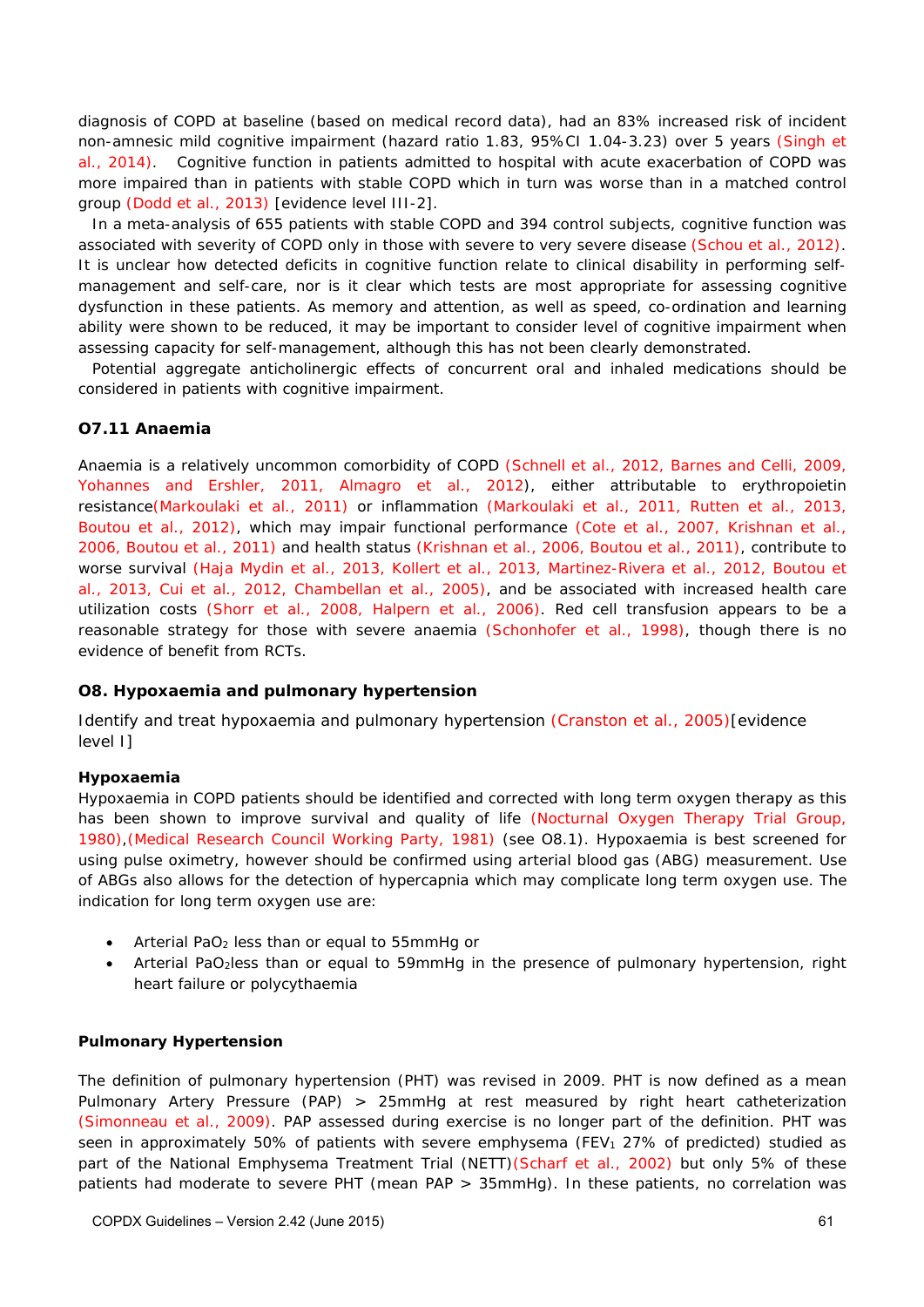found between PaO<sub>2</sub> and mean PAP although FEV<sub>1</sub>, Pulmonary Capillary Wedge Pressure and D<sub>L</sub>CO were correlated in a multiple regression model. In those COPD patients with severe PHT, hypoxaemia, reduced DLCO and PAP are often more impaired than would be expected for their degree of airflow obstruction (Chaouat et al., 2005). There are several postulated mechanisms for PHT in COPD (Chaouat et al., 2008). The presence of PHT is associated with a worse prognosis(Chaouat et al., 2008) and increased hospitalisation (Kessler et al., 1999). This has resulted in several small studies of non selective and selective vasodilators.

No pharmacological therapies have shown to be effective to date. An early study of the non selective dihydropyrodine calcium antagonist vasodilator felodipine in COPD showed improved haemodynamics (Sajkov et al., 1993). However, the low efficacy and high adverse effect profile make such drugs an unattractive option. The first report of a selective pulmonary vasodilator, nitric oxide (NO) in stable COPD (Barbera et al., 1996) was disappointing in that hypoxia was exacerbated, presumably through the mechanism of worsening ventilation/perfusion (V/Q) mismatching. A subsequent 40 patient randomised trial assessed "pulsed" (a burst at the start of inspiration) NO and demonstrated that improved haemodynamics without exacerbation of hypoxia (Vonbank et al., 2003) was possible. No further randomised controlled trials of selective pulmonary vasodilators in COPD patients have yet been published. Although endothelin-1 receptor antagonists and other agents have been used to treat non-COPD-related PHT, a trial of bosentan in COPD (Stolz et al., 2008) once again induced adverse effects on gas exchange and quality of life. Similarly, two randomised controlled trials of the phosphodiesterase-5 inhibitor sildenafil failed to demonstrate improvements in cardiac output, 6MWT or maximal workload on cardiopulmonary exercise testing in COPD patients (Holverda et al., 2008, Rietema et al., 2008). Well-designed trials of agents which selectively dilate the pulmonary vascular bed without worsening V/Q mismatching are urgently needed.

PHT and right heart failure may be complications of acute exacerbations of COPD. Therapy in these patients has generally been directed at reversing hypoxia and hypercapnia with bronchodilators, corticosteroids, antibiotics as well as supplemental oxygen and ventilatory support. A 16 patient randomised placebo controlled trial of IV prostacycline showed no benefit, but exacerbated hypoxia in patients receiving conventional therapy including mechanical ventilation for an acute exacerbation of COPD (Archer et al., 1996).

Thus, there are no data at present that clearly support the use of vasodilators generally in COPD patients with PHT. However severe PHT is uncommon in patients with even advanced emphysema. As such, where appropriate, a careful search for other potential causes of PHT should be undertaken and an alternative diagnosis considered.

Chest x-rays may show enlargement of proximal pulmonary arteries, but right ventricular enlargement is difficult to detect because of hyperinflation. Right axis deviation and P pulmonale on ECG may be difficult to detect because of low voltage traces (also a result of hyperinflation). Multifocal atrial tachycardia and atrial fibrillation are common. A pulmonary artery to aorta ratio of greater than one as measured on CT chest has been used as a marker of possible pulmonary hypertension. Wells et al used this measure in over 1,000 subjects and prospectively found its presence lead to an significantly increased risk of future exacerbations odds ratio, 3.44; 95% CI, 2.78 to 4.25; P<0.001 (Wells et al., 2012) [evidence level III-2].

Retrospective data from 60 patients with severe COPD who had undergone CT chest, transthoracic echocardiography and right heart catheterisation showed that a CT chest pulmonary artery to aorta ratio greater than one was 73% sensitive and 84% specific for pulmonary hypertension with right heart catheter as the gold standard. This was significantly more sensitive and specific than transthoracic echocardiography, (Iyer et al., 2014)[evidence level IV].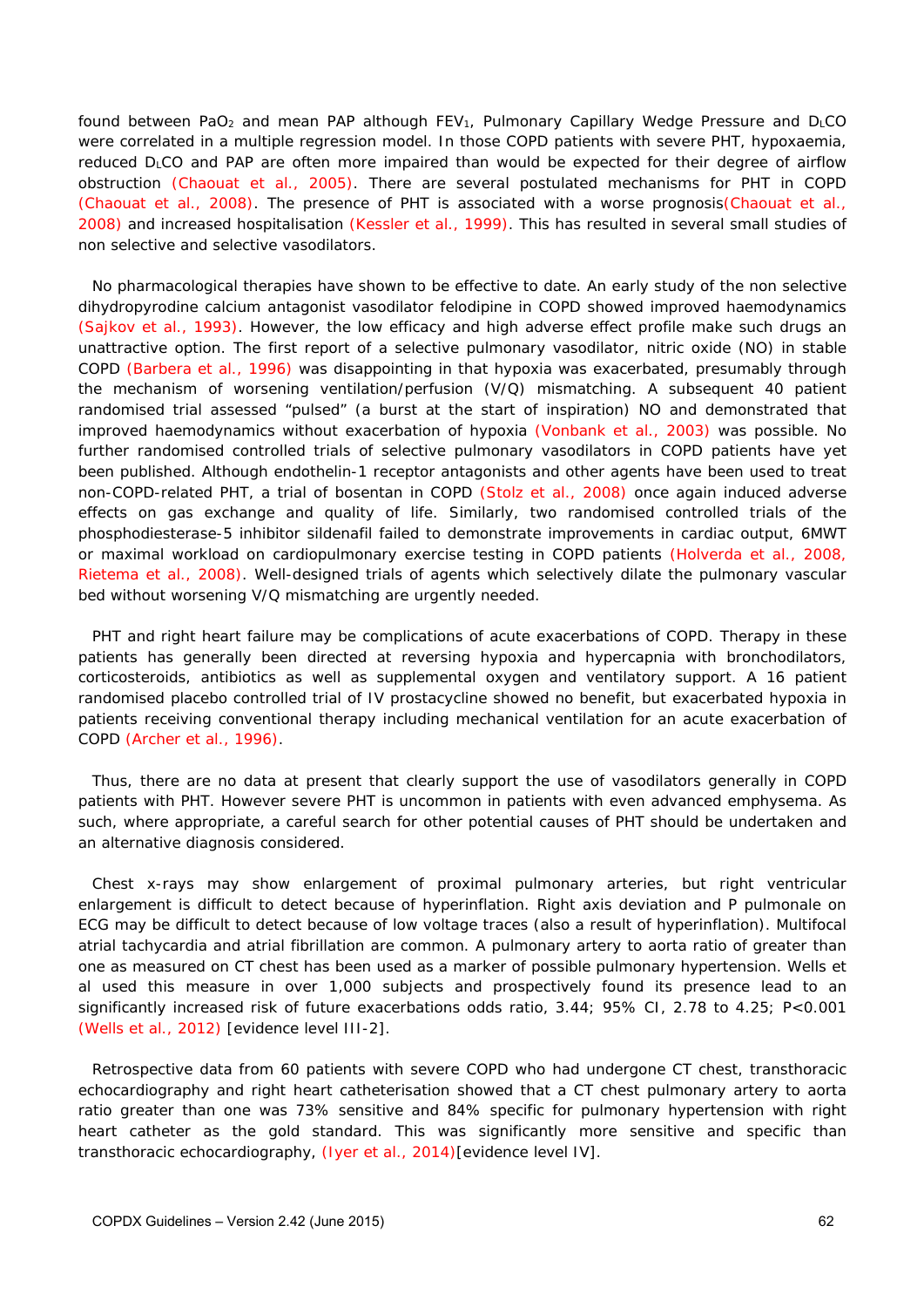Echocardiography is the best non-invasive method of assessing pulmonary hypertension but image quality is reduced by hyperinflation. This can be clarified using the more invasive procedure of transoesophageal echocardiography. Patients with COPD may have poor quality images on transthoracic examination and transoesophageal echocardiography may be frequently needed. Echocardiography is indicated in patients with severe disease, or when symptoms seem out of proportion to the severity of airflow limitation. Estimation of pressure relies on at least some tricuspid regurgitation. Other findings include mid-systolic closure of the pulmonic valve and increased right ventricular wall thickness.

### **O8.1 Treatment**

*Treat underlying lung disease:* The logical first step is to optimise lung function and treat all potential aggravating conditions.

**Oxygen therapy:** Long term, continuous (>15h/day) oxygen therapy to treat chronic hypoxaemia prolongs survival of patients with COPD, presumably by reducing pulmonary hypertension (Medical Research Council Working Party, 1981),(Nocturnal Oxygen Therapy Trial Group, 1980, Weitzenblum et al., 1985, Gorecka et al., 1997, Zielinski et al., 1998). (For a detailed description of oxygen therapy in COPD, see Section P).

*Ventilatory support:* For patients with COPD who also have sleep apnoea or hypoventilation, ventilatory support with continuous positive airway pressure (CPAP) or non- invasive positive pressure ventilation (NIPPV) may be more appropriate than oxygen therapy (for more details see Section X.3.2). A 2013 Cochrane meta-analysis comparing nocturnal NIV to standard care alone in patients with stable COPD and hypercapnia found no benefit. There was no significant change to gas exchange, exercise tolerance, quality of life, lung function, respiratory muscle strength or sleep efficiency (Struik et al., 2013). The authors concluded that there is insufficient evidence to support widespread NIV use in stable COPD [evidence level I]. This meta-analysis included data from an Australian trial of hypoxaemic COPD patients with hypercapnia (n=144) randomised to long term oxygen therapy alone or with added non-invasive ventilation (NIV). McEvoy et al found a small mortality benefit in the NIV group, at the expense of worse quality of life (McEvoy et al., 2009)[evidence level II]. Mean pressures used were IPAP 13cmH<sub>2</sub>O, EPAP5cmH<sub>2</sub>O. No significant reduction in PaCO<sub>2</sub> was observed.

In 2014 two further randomised controlled trials of long term NIV in patients with COPD were published. A major difference from the McEvoy trial is the significantly higher inspiratory positive pressures used. Kohnlein et al (Kohnlein et al., 2014) randomised 195 patients with clinically stable, severe COPD and hypercapnia to NIV or usual care. Both groups were admitted to hospital every 3 months for 1 year for 'treatment optimisation'. NIV was titrated to target a reduction in PaCO<sub>2</sub> by 20% or achieve PaCO<sub>2</sub> of less than 48mmHg. There was a significant reduction in 1-year mortality. 12% mortality in the intervention group and 33% in the control group was reported; hazard ratio 0·24 (95% CI 0·11–0·49; p=0·0004) [evidence level II]. Mean pressures used were IPAP 22cmH2O, EPAP 5cmH<sub>2</sub>O. Mean reduction in PaCO<sub>2</sub> was 7mmHg. In direct contrast to this finding, Struik et al 2014 found no mortality or exacerbation rate difference in a 12 month randomised controlled trial (n =201) of NIV and usual care in patients with severe COPD who had been admitted to hospital with an exacerbation of COPD and hypercapnia (Struik et al., 2014). Mean pressures used were IPAP 19cmH2O, EPAP 5cmH2O. Mean reduction in PaCO2 was 3.8mmHg.

Comparison between the three trials above is difficult as they have used different treatment algorithms and NIV pressure settings. Furthermore, inclusion criteria and patient characteristics also differed significantly. For example, McEvoy et al performed a baseline diagnostic sleep study and excluded patients with OSA. A baseline PSG was not performed in the other trials. It is also unclear if the results from the Kohnlein trial are generalizable to an Australasian patient population given that all subjects were electively admitted 3 monthly. With such significant heterogeneity of results, patient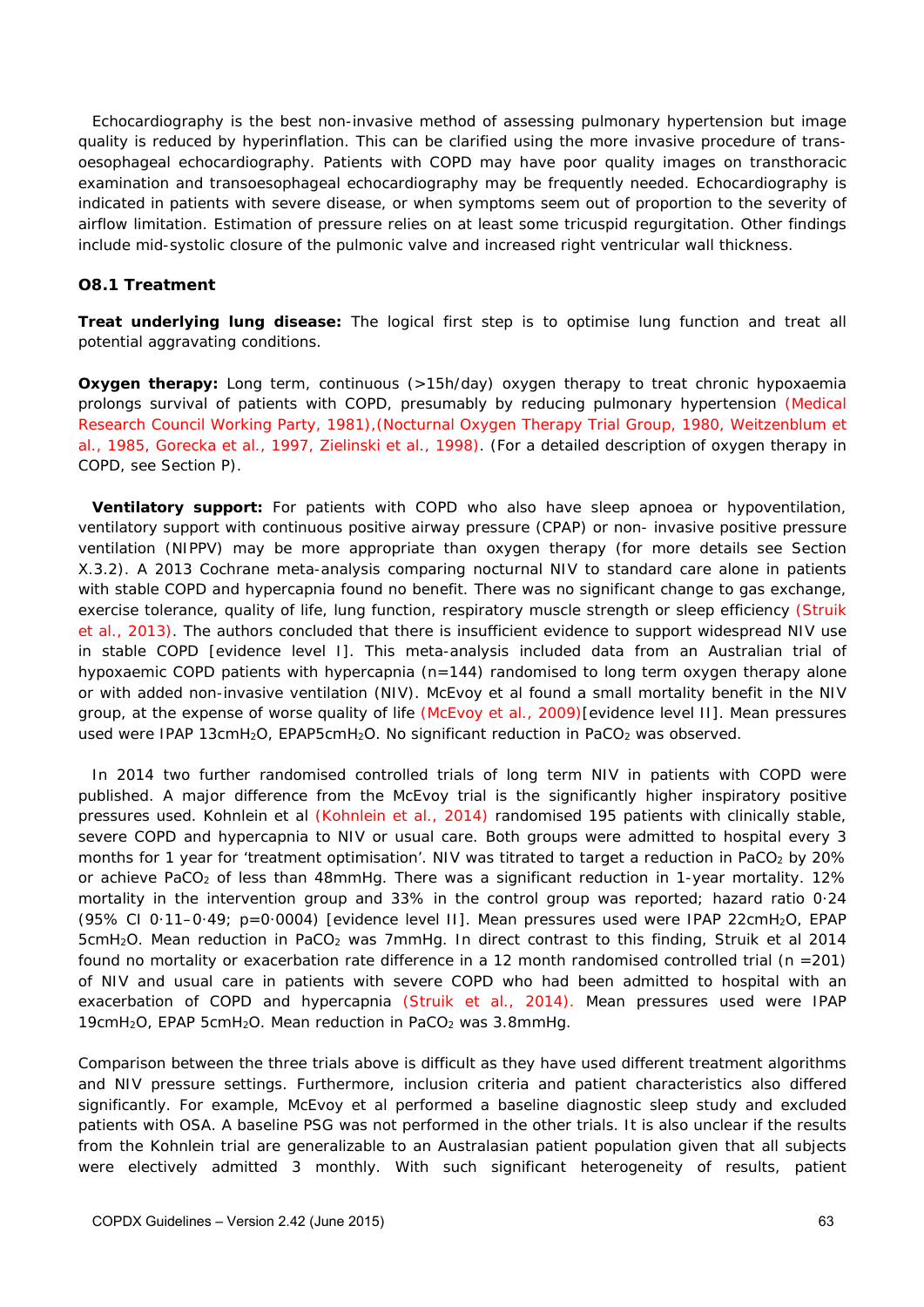characteristics and methodology, it remains unclear if long term NIV should be recommended for patients with severe stable COPD and hypercapnia. Referral for specialist opinion at an institution with expertise in this area should be sought.

**Diuretics:** Diuretics may reduce right ventricular filling pressure and oedema, but excessive volume depletion must be avoided. Volume status can be monitored by measuring serum creatinine and urea levels. Diuretics may cause metabolic alkalosis resulting in suppression of ventilatory drive.

**Digoxin:** Digoxin is not indicated in the treatment of cor pulmonale and may increase the risk of arrhythmia when hypoxaemia is present (NHLBI/WHO Workshop Report, April 2001). It may be used to control the rate of atrial fibrillation.

*Vasodilators:* Vasodilators (hydralazine, nitrates, nifedipine, verapamil, diltiazem, angiotensinconverting enzyme [ACE] inhibitors) do not produce sustained relief of pulmonary hypertension in patients with COPD (Barbera et al., 1996),(Jones and Evans, 1997). They can worsen oxygenation (by increasing blood flow through poorly ventilated lung) and result in systemic hypotension. However, a cautious trial may be used in patients with severe or persistent pulmonary hypertension not responsive to oxygen therapy. Some vasodilators (e.g., dihydropyrodine calcium antagonists) have been shown to reduce right ventricular pressure with minimal adverse effects and increased wellbeing, at least in the short term (Sajkov et al., 1993),(Sajkov et al., 1997). Nitric oxide worsens V/Q mismatching and is therefore contraindicated in patients with COPD (Barbera et al., 1996),(Jones and Evans, 1997).

### **O9. Surgery**

In selected patients, a surgical approach may be considered for symptom relief (Benditt and Albert, 1997, Mehran and Deslauriers, 1995, Cooper et al., 1995, Geddes et al., 2000, Fishman et al., 2003) [evidence level III-2]

None of the current surgical approaches in patients with COPD provides a survival advantage (NHLBI/WHO Workshop Report, April 2001),(Benditt and Albert, 1997). In view of the potential for serious morbidity and mortality, all surgical treatments require careful assessment by an experienced thoracic medical and surgical team.

## **O9.1 Bullectomy**

This operation involves resection of large bullae (larger than 5cm). The procedure is most successful where there are very large cysts compressing adjacent apparently normal lung (Mehran and Deslauriers, 1995). Giant bullae can be defined as occupying more than 50% of the hemithorax with definite displacement of adjacent lung tissue (Laros et al., 1986).

### **O9.2 Lung volume reduction surgery and other techniques**

Lung volume reduction surgery (LVRS) involves resection of the most severely affected areas of emphysematous, non-bullous lung (Cooper et al., 1995). This can improve lung elastic recoil and diaphragmatic function (Geddes et al., 2000). LVRS is still an experimental, palliative, surgical procedure. The National Emphysema Treatment Trial was a large randomised multicentre study which investigated the effectiveness and cost-benefit of this procedure (NETT, 1999). A total of 1,218 patients with severe emphysema underwent pulmonary rehabilitation and were then randomised to LVRS or continued medical therapy. Pulmonary rehabilitation plays an important role in preparing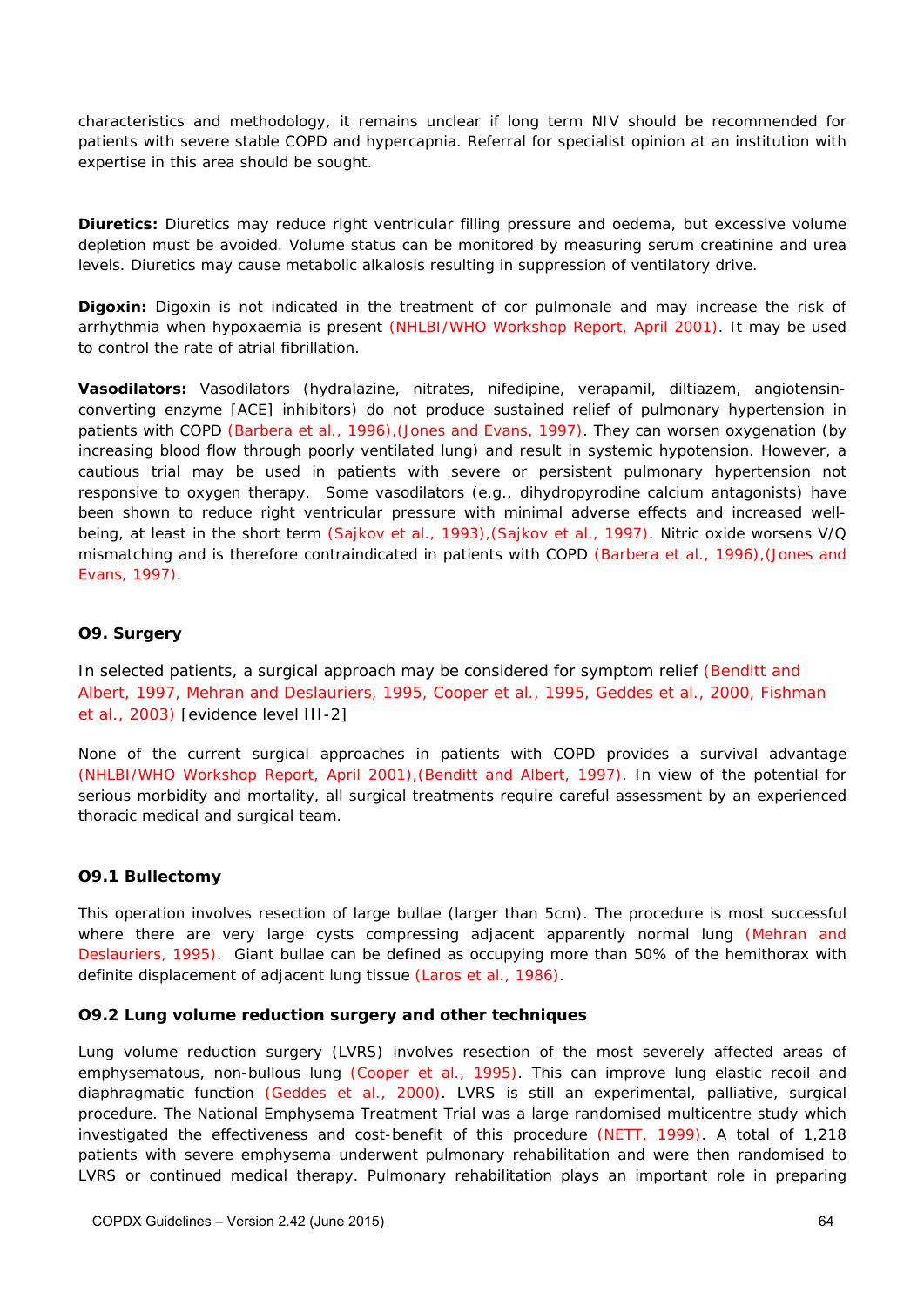patients for interventions such as lung volume reduction (Ries et al., 2005). There was no overall survival advantage of surgery, but after 24 months there was significant improvement in exercise capacity in the surgical group. Patients allocated to LVRS took significantly longer (median 2 v 1 year) than those who continued medical therapy to reach a composite endpoint of death or meaningful deterioration in disease related quality of life (Benzo et al., 2009). Among patients with predominantly upper lobe emphysema and impaired exercise capacity, mortality was significantly lower in the surgical than the medical group. However, high risk patients with diffuse emphysema and well preserved exercise capacity are poor candidates for surgery because of increased mortality and negligible functional gain (Fishman et al., 2003) [evidence level II]. Longer term follow up from NETT has now been published (Criner et al., 2011). In a subgroup of patients who underwent right heart catheterisation, there was no evidence for an increase in pulmonary artery pressures. Nonetheless, surgical lung volume reduction is now rarely performed either in the US or Australia. A variety of nonsurgical techniques are currently under investigation. These include endobronchial one-way valves, self-activating coils, targeted destruction of emphysematous tissue, bypass tract airway stenting and transpleural ventilation. Two randomised controlled trials examining Zephyr endobronchial valves have been reported (Sciurba et al., 2010, Herth et al., 2012). Both trials recruited highly selected COPD patients with severe obstruction and gas trapping and excluded patients with significant hypercapnia (PaCO<sub>2</sub> > 50mmHg) and poor mobility (6MWD < 140m). Patients underwent pulmonary rehabilitation prior to randomisation. Neither trial had a sham placebo procedure and the Herth trial used technically more advanced valves. Both trials reported very small improvements in FEV1 and quality of life. Data on improvement in 6MWD was conflicting. Data on adverse events were also conflicting with the Sciurba trial reporting high hospital admissions for COPD exacerbations. In summary, endobronchial valves may provide a small benefit to highly selective patients but should only be considered in specialised centres (Shah and Herth, 2014). Deslee reported on a multicentre cohort study of 60 highly selected severe COPD patients receiving bronchoscopic lung volume reduction with nitinol coil deployment. Six month follow up data showed modest benefits in quality of life, dyspnoea and lung function (Deslee et al., 2014). A small non blinded randomised controlled trial comparing lung volume reduction coils to standard care showed significant improvement in quality of life, lung function and six minute walk distance at 90 days. Of the 23 patients receiving the intervention, two sustained a pneumothorax. The results of larger longer duration clinical trials are required before this treatment can be considered for use in routine clinical practice. (Shah et al., 2013) Patients with homogeneous emphysema or collateral ventilation may be better suited to coils than valves.

## **O9.3 Lung Transplantation**

Lung transplantation is indicated for selected patients with chronic end stage lung disease who are failing maximal medical therapy. However a survival benefit has not been demonstrated in emphysema. For most patients, transplantation is a palliative rather than a curative treatment. The International Society for Heart and Lung Transplantation has listed a number of contraindications. The absolute contraindications include malignancy and untreatable advanced dysfunction of another major organ system. Relative contraindications include age older than 65 years, severely limited functional status and other medical conditions that have not resulted in end stage organ damage. consensus guidelines (Orens et al., 2006) recommend transplantation be considered in COPD patients with:

- BODE index of 7 10 or at least one of the following:
- History of hospitalisation for exacerbations associated with acute hypercapnia
- Pulmonary hypertension or cor pulmonale or both, despite oxygen therapy
- $FEV_1 < 20\%$  and either  $D_LCO < 20\%$  or homogeneous emphysema(Fishman et al., 2003)

The experience of one Australian lung transplantation centre has been reviewed (Gunes et al., 2006). Over a 14 year period, 173 single lung, bilateral lung and heart lung transplants were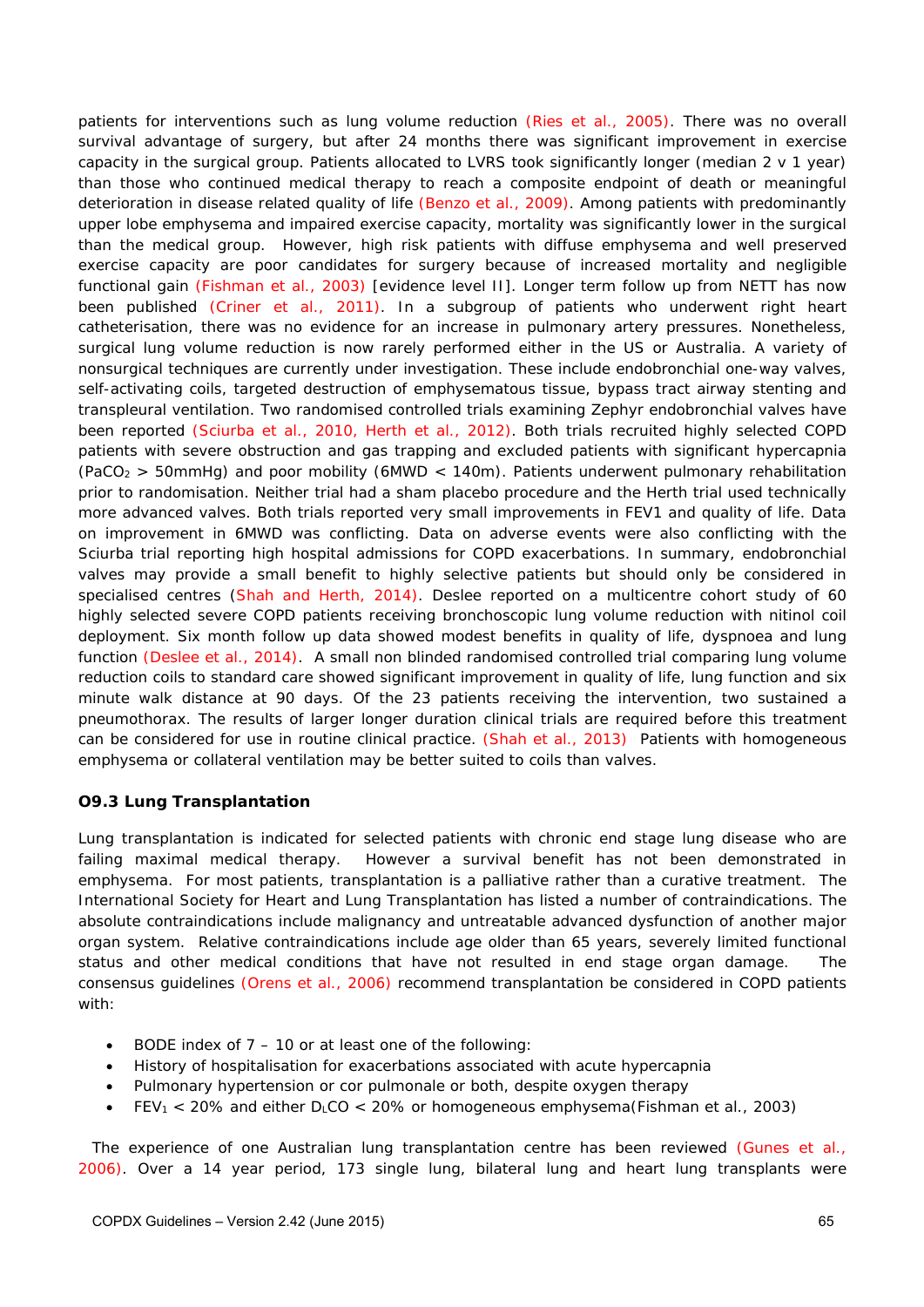performed for COPD. Perioperative survival (30 days) was 95% with deaths from infection, cerebrovascular accidents and multiorgan failure. The one, five and ten year survival rates were similar for patients with smoking related emphysema and  $\alpha$ 1 antitrypsin deficiency at 86%, 57% and 31% respectively. Survival in smoking related emphysema was better following bilateral than single lung transplantation. The commonest cause of late mortality was chronic rejection manifest as the bronchiolitis obliterans syndrome. Overall survival was comparable to international experience and similar to other forms of solid organ transplantation.

### **O10. Palliation and end of life issues**

The World Health Organisation defines palliative care as an approach that improves the quality of life of patients and their families facing the problem associated with life-threatening illness, through the prevention and relief of suffering by means of early identification and impeccable assessment and treatment of pain and other problems, physical, psychosocial and spiritual.

The goals of palliation are the elimination or attenuation of symptoms where the underlying cause remains irreversible or resistant to therapy. The risks and benefits of each treatment must be reviewed for individual patients so as to maximise comfort and function. One of the most concise and comprehensive resources for symptom control is the therapeutic guidelines for palliative care www.tg.com.au/index.php?sectionid=47

Despite appropriate treatment, the trajectory of COPD is one of increasing disability and morbidity with time. As the severity of the disease increases quality of life is reduced, more frequent complications require treatment and increasing dependency impacts on carers. Unlike the cancer trajectory, the intermittent and potentially reversible acute exacerbations of COPD make palliative referral and discussion about end of life care difficult to initiate (Dean, 2008). Palliative care services have evolved into integrated systems of multidisciplinary care focussing on symptom control and support in hospital, community or hospice.

Compared to cancer patients:

- COPD patients were more likely to have poor symptom control (Claessens et al., 2000)
- COPD patients were more likely to die in hospital (Gore et al., 2000)
- COPD patients were less likely to receive palliative support (Gore et al., 2000)

The Gold standards framework suggests three triggers for supportive or palliative care (Gold Standards Framework Programme, 2005):

- Would you be surprised if this patient were to die in the next 6-12 months?
- Has the patient made a choice for comfort care only, treatment limitations (maintenance therapy) or do they have a special need for supportive or palliative care?
- Specific clinical indicators of severe COPD

### **O10.1 Opioids**

Opioids may have a role for patients with severe intractable dyspnoea (Jennings et al., 2002) [evidence level I]. Opioids have a small but statistically significant benefit in reducing dyspnoea [evidence level I]. In one study, the most significant adverse effect was constipation and there was no significant increase in respiratory depression, sedation or nausea and vomiting (Abernethy et al., 2003). Nonetheless, opioids should be used with care in COPD. There is little evidence to support nebulised opioids in the treatment of breathlessness (Jennings et al., 2002). The opioid dose required for symptom control should be established by titration, starting at a low dose and increasing until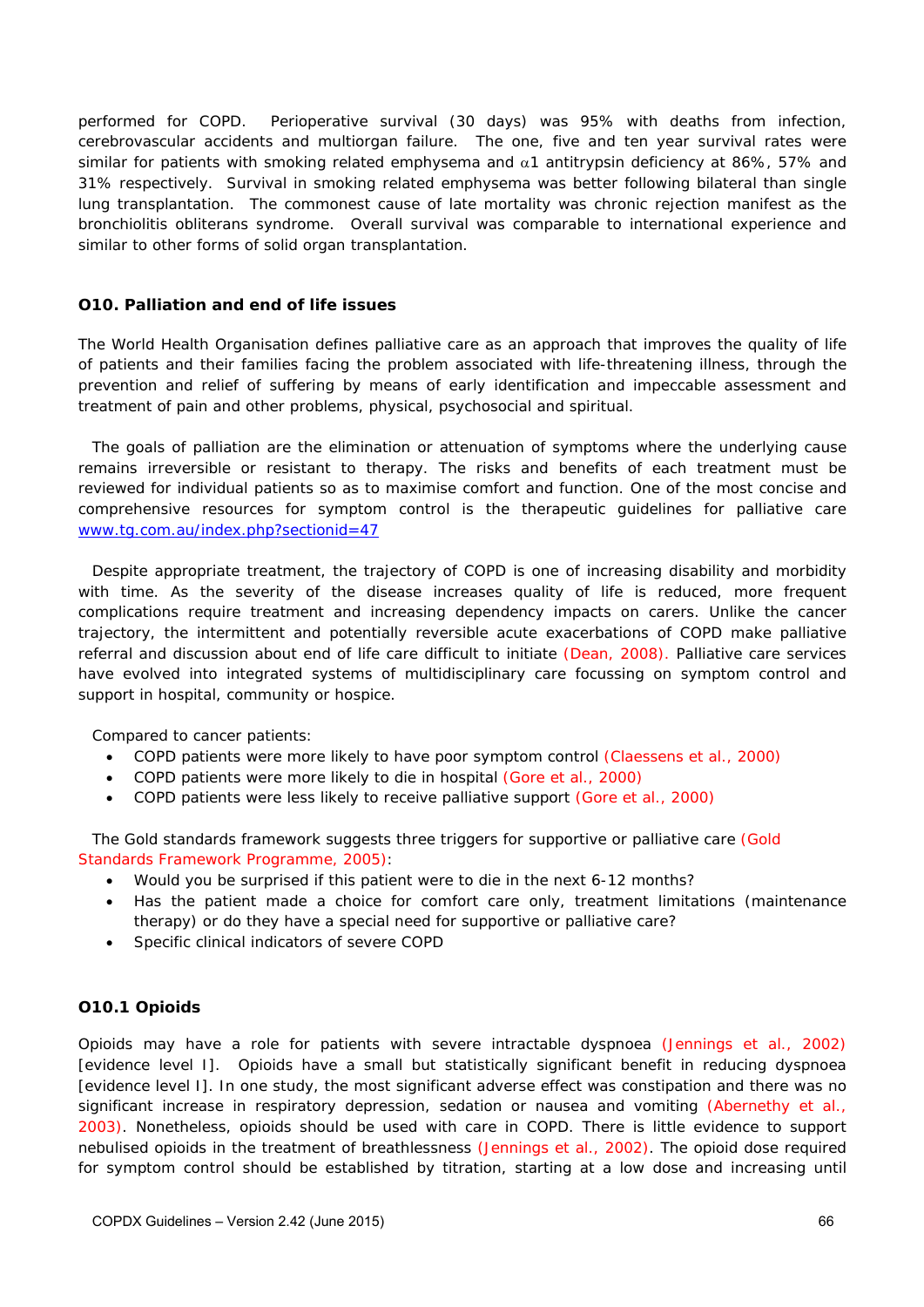efficacy is achieved. There is little comprehensive evidence to guide clinicians on the use of opioids in COPD symptom control.

### **O10.2 Advanced Care Plans**

General practitioners could begin the discussion with patients about the course of their disease. Consideration should be given to appointing an Enduring Power of Attorney (EPOA) for financial matters, as well as an EPOA for medical management. There are multiple online resources, e.g. from the Office of the Public Advocate in Victoria: http://www.publicadvocate.vic.gov.au/, but these are also available through any solicitor or legal service and may vary between States and Territories of Australia. Over time, physicians may need to introduce topics of choices regarding intubation, admission (or not) to ICU and patients' views on "not for resuscitation" or medical treatment orders. This may involve a discussion regarding quality of life and choices they may wish to consider.

Issue for discussion could include Advanced Health Care Directives. It is crucially important that next of kin, medical carers and their family solicitors are aware of the existence of these legal documents. They are of course useless residing in a drawer at the patient's home unknown to those who can enact their directives. The discussion about pros and cons of intubation and easy vs. difficult weaning from intubation (including the concept of tracheostomy) may need input from a respiratory physician, but it is ultimately up to the patient's general practitioner to begin the discussion and not leave it too late in the patient's disease course.

A useful resource to guide patients in making these choices is www.respectingpatientchoices.org.au/

### **O10.3 Palliative oxygen therapy for dyspnoea**

There is little evidence to support the use of oxygen therapy in patients with dyspnoea and mild hypoxaemia (Abernethy et al., 2010) [evidence level II]. The prescription of oxygen in these clinical situations should be made on an individual basis. Oxygen therapy should perhaps be considered following a trial of opioid or anxiolytic agent to control dyspnoea.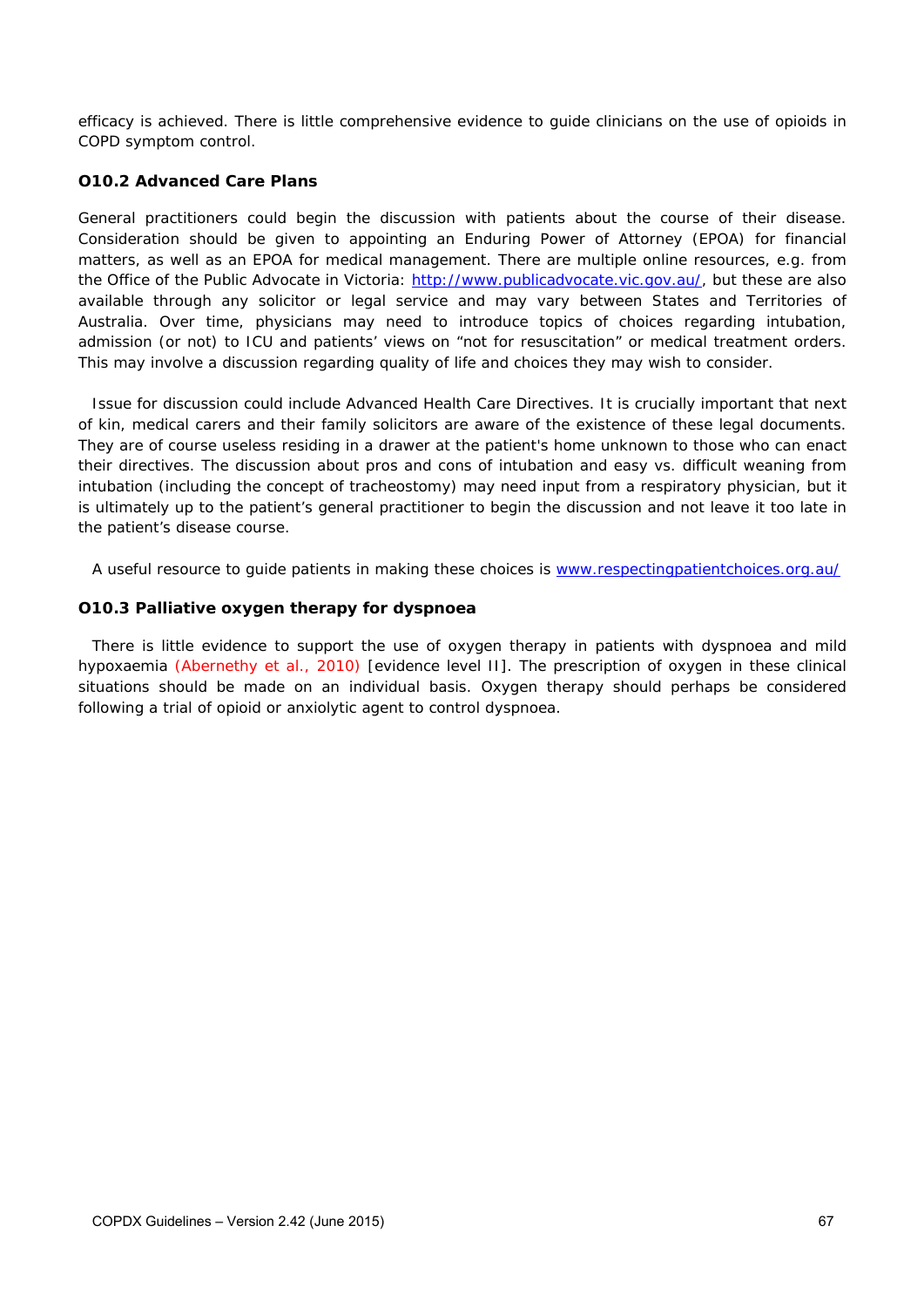# *P: Prevent deterioration*

REDUCING RISK FACTORS for COPD is a priority, and smoking is the most important of these. A systematic review of 47 studies with an average follow-up of 11 years found a significantly higher decline in FEV<sub>1</sub> in people who continued to smoke compared to those who ceased (Lee and Fry, 2010) [evidence level I]. The annual decline in  $FEV<sub>1</sub>$  for those who stopped at the beginning of follow-up was 12.4 ml/yr (95%CI 10.1 to 14.7) and for those who stopped during the period of follow-up 8.5 ml/yr (95% CI 5.6 to 11.4), both less than people who continued to smoke. While there were limitations to the data, the review clearly found that in people who continue to smoke the annual decline in  $FEV<sub>1</sub>$  is >10 ml/yr greater than in people who have never smoked or stopped smoking. Reduction of exposure to occupational dust, fumes and gases and to indoor and outdoor air pollutants is also recommended (NHLBI/WHO Workshop Report, April 2001). Influenza immunisation reduces the risk of exacerbations and death [evidence level I], while long term oxygen therapy reduces mortality [evidence level I].

## **P1. Risk factor reduction**

### **P1.1 Smoking cessation**

Smoking cessation reduces the rate of decline of lung function (Fletcher and Peto, 1977),(Tashkin et al., 1996),(Anthonisen et al., 2002) [evidence level I]

A comprehensive review of smoking cessation in patients with respiratory diseases has been published by the European Respiratory Society (www.ersnet.org/ers/lr/browse/viewPDF.aspx?id\_attach=17030) (Tonnesen et al., 2007) A successful tobacco control strategy involves integration of public policy, information dissemination programs and health education through the media and schools (NHLBI/WHO Workshop Report, April 2001). Smoking prevention and cessation programs should be implemented and be made readily available (NHLBI/WHO Workshop Report, April 2001),(World Health Organization, 1999) [evidence level I]. Pharmacotherapies double the success of quit attempts (Cahill et al., 2013). Behavioural techniques further increase the quit rate (Eisenberg et al., 2008, Hartmann-Boyce et al., 2014, Stead et al., 2013c) (Civljak et al., 2013) (Stead et al., 2013a) (Whittaker et al., 2012, Cahill et al., 2010), (Stead and Lancaster, 2005), (Lancaster and Stead, 2005) [evidence level I].

People who continue to smoke despite having pulmonary disease are highly nicotine dependent and may require treatment with pharmacological agents to help them quit (US Public Health Service, 2000),(Peters and Morgan, 2002).

Smoking cessation has been shown to be effective in both sexes, in all racial and ethnic groups tested and in pregnant women (NHLBI/WHO Workshop Report, April 2001) International data show that smoking cessation strategies are cost effective but with a 10-fold range in cost per life-year gained depending on the intensity of the program and the use of pharmacological therapies (NHLBI/WHO Workshop Report, April 2001).A range of health professionals can help smokers quit (Rice et al., 2013), (Stead et al., 2013a), (Carr and Ebbert, 2012), (Sinclair et al., 2004) but relapse is common [evidence level I].

Brief counselling is effective [evidence level I] and every smoker should be offered at least this intervention at every visit (NHLBI/WHO Workshop Report, April 2001). Comprehensive treatment of tobacco dependence involves providing both behavioural support and pharmacotherapy (Zwar et al., 2014). A systematic review of behavior change techniques to support smoking cessation in patients with COPD found that four techniques were associated with higher rates of cessation. The behaviour change techniques found to be effective (usually in comparison to usual care) were; facilitate action planning/develop treatment plan, prompt self-recording, advise on methods of weight control, and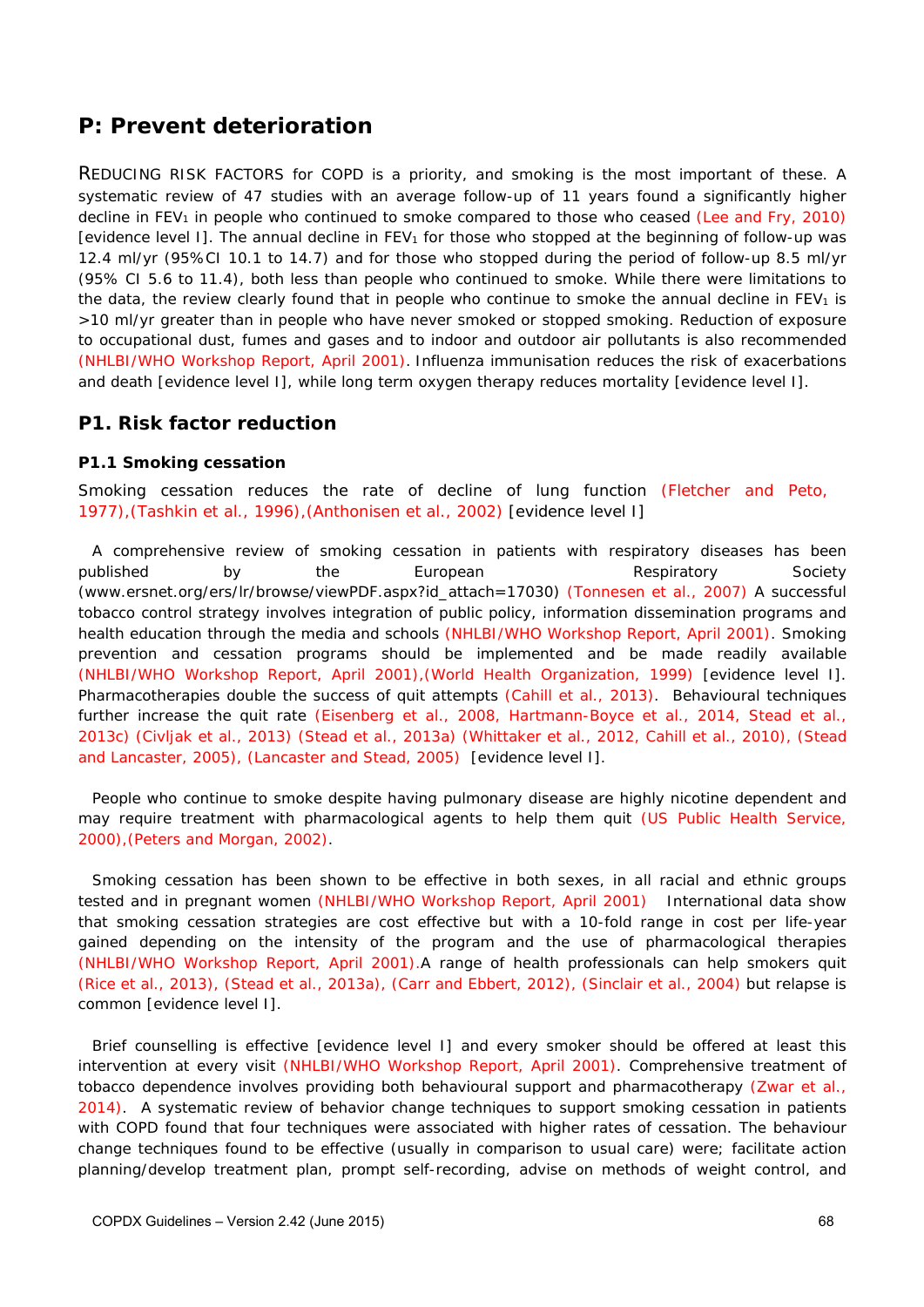advise on/facilitate use of social support. In addition linking COPD and smoking was found to result in significantly larger effect sizes (Bartlett et al., 2014) [evidence level I]. Personalising smoking cessation advice based on lung function results increase cessation rates (Parkes et al., 2008) [evidence level I]. Currently accepted best practice is summarised in the 5-A strategy: (Zwar et al., 2014)

- **A**sk and identify smokers. Document smoking status in the medical record.
- **A**ssess the degree of nicotine dependence and motivation or readiness to quit
- **A**dvise smokers about the risks of smoking and benefits of quitting and discuss options
- **A**ssist cessation this may include specific advice about pharmacological interventions or referral to a formal cessation program such as the Quitline
- **A**rrange follow-up to reinforce messages

Cessation of smoking is a process rather than a single event, and smokers move between various stages of being *not ready (pre-contemplation), unsure (contemplation), ready (preparation), quitting (action)* and *possibly relapsing (maintenance)* before achieving long-term success. People at all stages can be offered assistance but advice tailored on the basis of the patient's readiness to quit (Zwar N, 2004). Brief interventions for smoking cessation involve opportunistic advice, encouragement and referral. Referral options are the Quitline (13 7848) and an accredited tobacco treatment specialist (aascp.org.au). Cessation rates increase with the amount of support and intervention, including practical counselling and social support arranged outside of treatment.

Smoking tobacco can alter the metabolism of a number of medicines. This is primarily due to substances in tobacco smoke, such as hydrocarbons or tar-like products that cause induction of some liver enzymes (CYP 1A2, in particular). When a person stops smoking, the enzyme activity returns to normal, which may result in increased levels of these medicines in the blood. Monitoring and dosage reduction may often be required. For information on medicines affected by smoking see appendix 3 of the RACGP smoking cessation guidelines (http://www.racgp.org.au/your-practice/guidelines/smokingcessation/).

## **P1.2 Treatment of nicotine dependence**

Treatment of nicotine dependence is effective and should be offered to smokers in addition to counselling (Lancaster et al., 2000)[evidence level I].

Pharmacotherapies for nicotine dependence are effective and should be offered to all nicotine dependent smokers who express an interest in quitting, except when contraindicated NHLBI/WHO Workshop Report (April 2001), (Fiore, 2008)[evidence level I]. Caution is recommended in people with medical contraindications, pregnant women and adolescent smokers (NHLBI/WHO Workshop Report, April 2001). Nicotine patches, varenicline and bupropion sustained release are all PBS listed for smoking cessation. Details of PBS listing are available are available in the RACGP smoking cessation guidelines (http://www.racgp.org.au/your-practice/guidelines/smoking-cessation/) and the Australian Medicines Handbook (https://shop.amh.net.au/).

A Cochrane network analysis concluded that combination NRT (nicotine patch combined with a quickacting oral form) and varenicline (used as monotherapy) are the most effective forms of drug treatment and work equally well. It has been shown that varenicline is more effective than bupropion in a number of studies. Head to head comparisons between bupropion and NRT monotherapy have shown these medicines are equivalent to each other in efficacy (Cahill et al., 2013).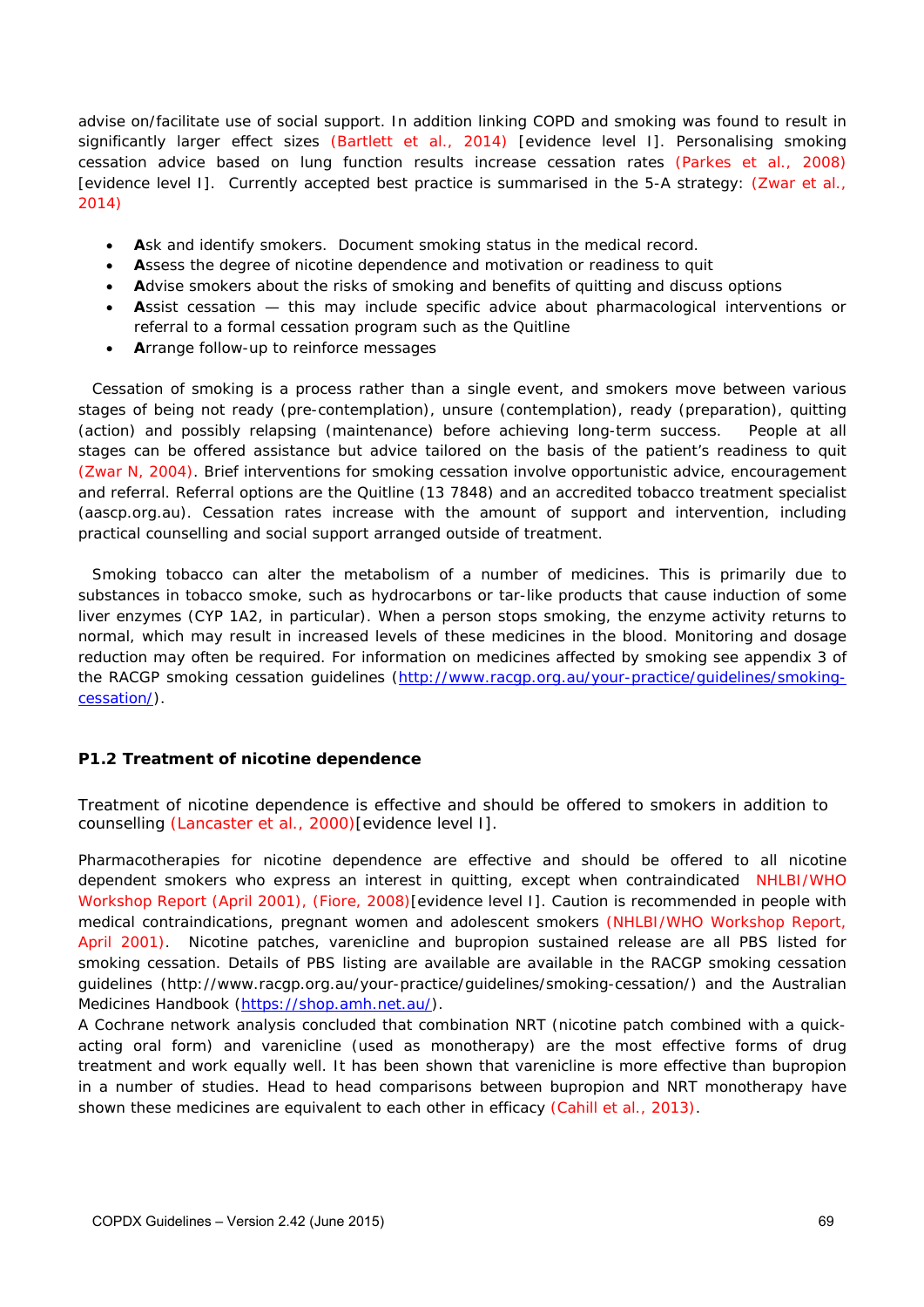#### **P1.2.1 Nicotine replacement therapy**

All forms of nicotine replacement therapy (NRT) appear to be useful in aiding smoking cessation and increase the rate of quitting by 50-70% (Stead et al., 2008) [evidence level I]. NRT is most suitable for nicotine dependent smokers who are motivated to quit. All forms of NRT (at equivalent doses) are similarly effective in aiding long-term cessation. Evidence for efficacy of NRT is strongest in in those who smoke more than 15 cigarettes daily but there is also evidence of benefit in lighter smokers who choose to use pharmacotherapy (Shiffman, 2005) [evidence level II). There are a range of forms available in Australia (transdermal patch, gum, inhaler, inhalator, lozenge, mouth spray and oral strip). The choice of type of NRT depends on patient preference, needs and tolerance. NRT is more effective when combined with counselling and behavioural therapy (Schwartz, 1987). All forms of NRT should be used for at least eight weeks. Up to date information on the forms of NRT available, PBS listing and initial dosing guidelines are available in the RACGP smoking cessation guidelines (http://www.racgp.org.au/your-practice/guidelines/smoking-cessation/) and the Australian Medicines Handbook (https://shop.amh.net.au/).

NRT is safe in patients with stable cardiac disease such as angina pectoris (Joseph et al., 1996, Mahmarian et al., 1997, Nitenberg and Antony, 1999) [evidence level II]. NRT should be used with caution in people with recent myocardial infarction, unstable angina, severe arrhythmias and recent cerebrovascular events (Meine et al., 2005) [evidence level III-2]. NRT produces lower peak levels of nicotine than active smoking, so theoretically, should be safer than smoking, even in patients with unstable disease.

**Combination NRT.** Combining two forms of NRT (patch plus oral form, such as gum or lozenge) has been shown to be more efficacious than a single form of nicotine replacement. The patch provides a steady background nicotine level and the oral forms provide relief for breakthrough cravings as needed. There is evidence from nine trials that this type of combination NRT is more effective than a single type (Stead et al., 2012) [evidence level I]. Health professionals should encourage smokers to use combined NRT if they are unable to quit using one NRT product alone, or experience cravings using only one form of NRT. Combination NRT can also be recommended as first line treatment.

**Pre-cessation nicotine patch.** There is evidence to support use of the nicotine patch prior to smoking cessation. A meta-analysis found that the nicotine patch used prior to quit day increased success rates compared to standard therapy (Shiffman and Ferguson, 2008)[evidence level I].

Reduce to quit. There is also evidence for use of NRT to help smokers who are not willing to quit immediately to reduce their tobacco and then progress to quitting. A meta-analysis found that reducing cigarettes smoked before quit day versus quitting abruptly, with no prior reduction, produced comparable quit rates (Lindson et al., 2010).

### **P1.2.2 Antidepressants**

Antidepressants for smoking cessation have been shown to be effective in a number of trials which have been pooled in a Cochrane systematic review (Hughes et al., 2014). This review included a total of 90 trials, 44 of which assessed the effect of bupropion and ten nortriptyline. Pooling six available trials using nortriptyline as the only pharmacotherapy showed evidence of a significant benefit for over placebo in achieving cessation in the longer  $(6-12 \text{ months})$  term (NNT = 10, 95% CI 6 to 21)). Nortriptyline has the potential for serious adverse effects, but it was not possible to pool adverse effects from the few small trials for smoking cessation. While none of the included trial reported major adverse effects, individual studies did report an increased incidence of antimuscarinic adverse effects such as dry mouth and constipation.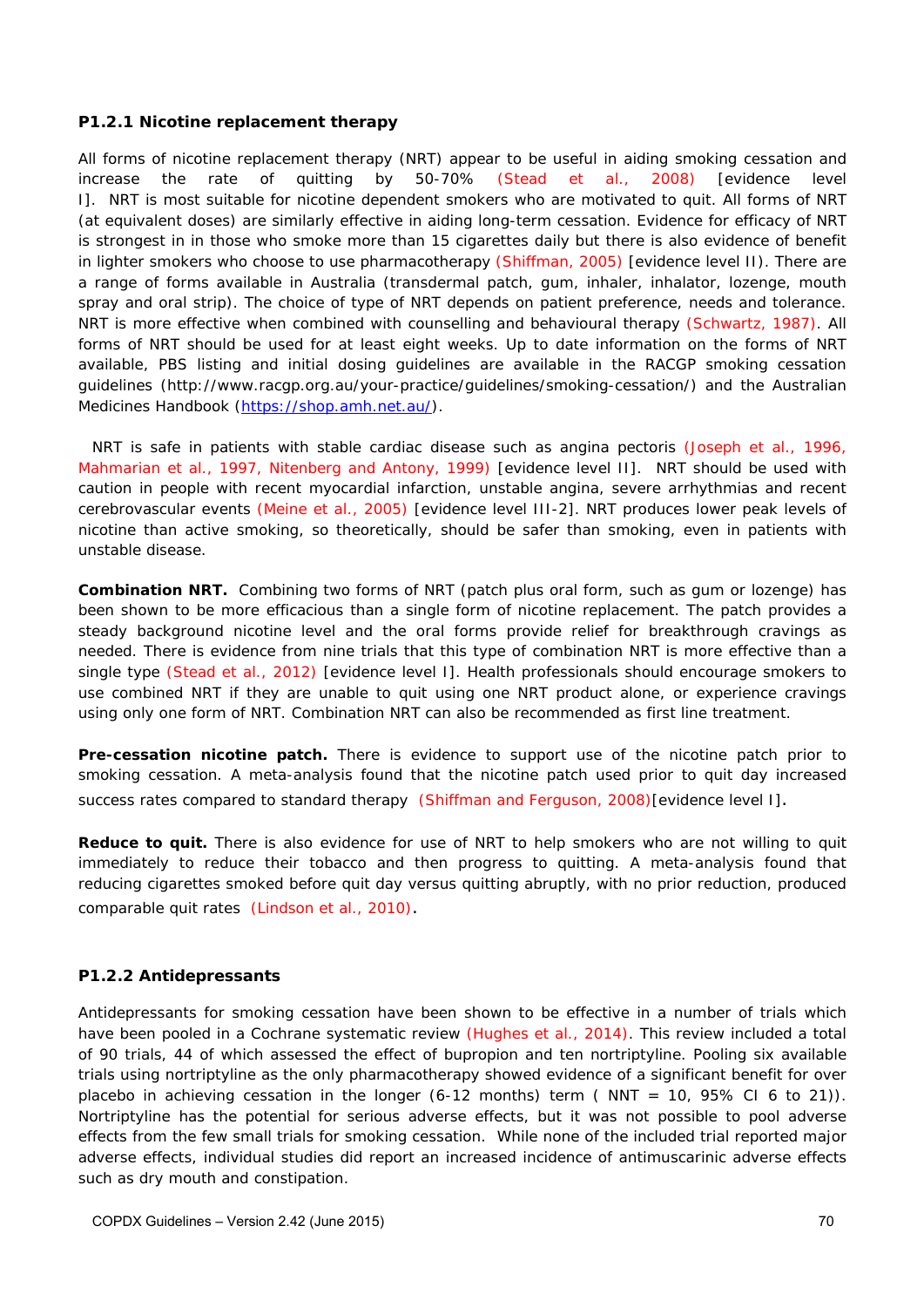Bupropion, when used as the sole pharmacotherapy, doubled the odds of smoking cessation compared to placebo at  $\geq$ 6 months (44 trials, NNT = 16, 95% CI 13 to 20).). There were few serious adverse effects reported, although it is known there is a risk of about 1 in 1000 of seizures associated with bupropion use. As a result it is contraindicated in patients with past seizures, known CNS tumours, bulimia, alcohol abuse or a history of head trauma. Bupropion may interact with other antidepressants, especially monoamine oxidase inhibitors, which require a 14-day washout. While minor adverse effects could not be pooled, individual trials frequently reported insomnia, dizziness and headache to be more common with bupropion than placebo. Initial concerns that bupropion may increase suicide risk are currently unproven. It is recommended as first-line pharmacotherapy for smoking cessation alongside NRT [evidence level I].,(NHLBI/WHO Workshop Report, April 2001) and is of similar efficacy as NRT monotherapy (Cahill et al., 2013). The recommended dose is 150 mg orally once daily for three days, then 150 mg twice daily (at least eight hours apart) for between seven and nine weeks, in combination with counselling. A quit date should be set (e.g. Day 5–10). The drug works equally well in smokers with and without a past history of depression. It is also effective in people who have relapsed and are motivated to quit again. There is insufficient evidence that adding bupropion or nortriptyline to nicotine replacement therapy provides an additional long-term benefit. Pooled results from four trials comparing bupropion to varenicline showed significantly lower quitting with bupropion than with varenicline (RR 0.68, 95% CI 0.56 to 0.83).Three trials of extended therapy with bupropion to prevent relapse after initial cessation did not find evidence of a significant long-term benefit.

The Cochrane systematic review included four trials of selective serotonin reuptake inhibitors or their own (two of fluoxetine, one of sertraline and one of paroxetine) and two trials of fluoxetine as an adjunct to NRT. None of these detected significant long-term effects, and there was no evidence of a significant benefit when results were pooled. There was one trial of the monoamine oxidase inhibitor moclobemide, and one of the atypical antidepressant venlafaxine, neither of which detected a significant long-term benefit. Two trials of the herbal therapy St John's Wort also showed no benefit.

Based on a Cochrane meta-analysis of six trials, the tricyclic antidepressant nortriptyline doubles cessation rates compared with placebo treatment at six months when used as sole pharmacotherapy (RR 2.03, 95% CI 1.48 to 2.78) (Hughes et al., 2014). All studies included in the Cochrane review were placebo-controlled and used doses of 75 to 100 mg/day or titrated doses to serum levels recommended for depression during the week prior to the quit date. Side effects include dry mouth, constipation, nausea, sedation, and headaches. Nortriptyline is not licensed for smoking cessation. It is dangerous in overdose and can increase the risk of arrhythmia in patients with cardiovascular disease.

### **P1.2.3 Nicotine receptor partial agonists**

The addictive properties of nicotine are considered to be mediated through its action as an agonist at alpha4beta<sub>2</sub> nAnti-Cholinergic Receptors (α4β2 nAChR), which stimulate the release of dopamine (Coe et al., 2005). Varenicline was developed to counteract the effects of nicotine on the nAChRs, and its efficacy in smoking cessation has been assessed in a Cochrane systematic review (Cahill et al., 2008). In five trials of varenicline compared to placebo for smoking cessation, it was found to be significantly more effective for continuous abstinence at 12 months than placebo (n = 2023, OR 3.22, 95% CI 2.43 to 4.27, NNT = 8, 95% CI 6 to 11). A 12-week course of treatment is recommended, starting  $1-2$ weeks before the quit date and titrating the dose as follows: days  $1-3$ : 0.5 mg daily: days  $4-7$ : increase to 0.5 mg twice daily; and continue with 1 mg twice daily from day 8 to the end of a 12-week treatment course. Efficacy has also been demonstrated in people with COPD in a double-blind, multinational study of 504 patients with mild to moderate COPD (Tashkin et al., 2011a). The primary end point of carbon monoxide-confirmed continuous abstinence rate (CAR) for weeks 9 to 12 was significantly higher for patients in the varenicline group (42.3%) than for those in the placebo group (8.8%) (OR, 8.40; 95% CI, 5-14; P<.0001) [evidence level II]. Although adverse effects could not be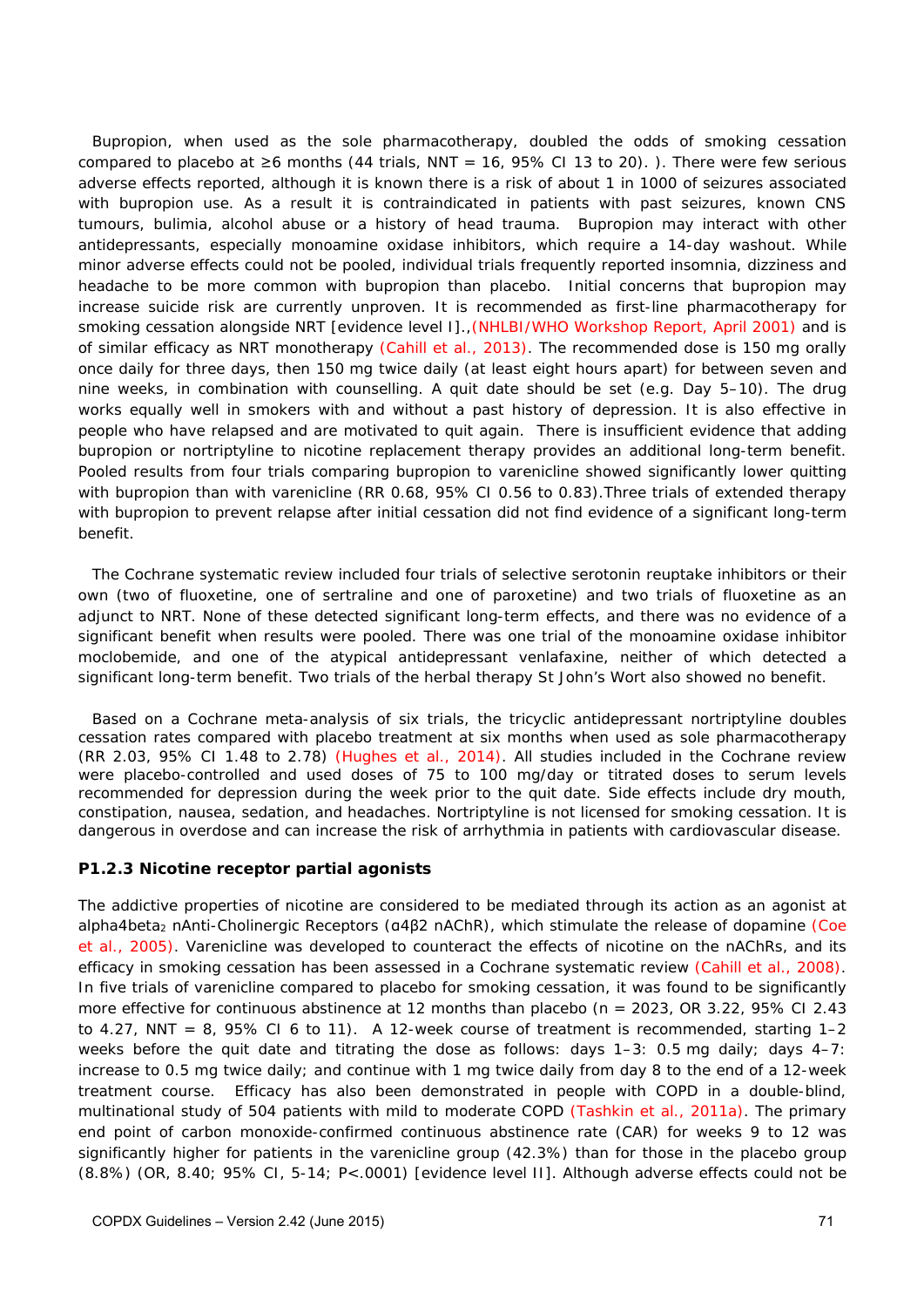pooled for analysis in the systematic review, multiple trials reported an increased incidence of minor effects, particularly nausea, which was mostly at mild to moderate levels and usually subsided over time, but also insomnia and abnormal dreams. People planning to use the drug should set a date to stop smoking and be warned that varenicline frequently causes nausea which may settle over time and taking it with food and a full glass of water may help reduce nausea. Varenicline has no known clinically meaningful interactions with other drugs. Two trials have tested the use of varenicline beyond the 12-week standard regimen and found the drug to be well-tolerated and effective during long-term use. Three studies comparing varenicline with bupropion found it to be significantly more effective in achieving continuous abstinence at one year ( $n = 1,622$ , NNT = 14, 95% CI 9 to 32). An open-label study comparing varenicline with NRT did not find any difference in one-year cessation rates, despite higher abstinence at the end of treatment (Aubin et al., 2008).

Cytisine, a naturally occurring substance chemically related to varenicline, has been used for smoking cessation for decades in parts of Eastern Europe. In the Cochrane meta-analysis of trials comparing cytisine with placebo, the risk ratio for cessation was 3.98 (95% confidence interval 2.01 to 7.87). Cytisine is not currently registered for use in Australia or New Zealand.

### **P1.2.4 Other agents**

A number of other agents have been shown to be effective in smoking cessation, but are not commonly used in clinical practice. Clonidine, an antihypertensive agent, increased smoking cessation 12 weeks following the end of treatment compared to placebo, although abstinence was not objectively confirmed in all studies (NNT =  $12$ ,  $95\%$  CI 6 to 32). There was a high incidence of dosedependent adverse effects, particularly dry mouth and sedation (Gourlay et al., 2004). Anxiolytics have not been shown to be effective in smoking cessation. A Cochrane systematic review including one trial each of diazepam, meprobamate, metoprolol and oxprenolol and two trials of buspirone concluded there was no strong evidence of an effect for any of these drugs, but confidence intervals were wide, and an effect of anxiolytics cannot be ruled out on current evidence (Hughes et al., 2000).

### **P1.2.5 Electronic cigarettes (e-cigarettes)**

E-cigarettes are battery-powered devices that may deliver nicotine in a vapour without tobacco or smoke. Before these products can be recommended for consumers, further research must be conducted on their safety and efficacy for smoking cessation. E-cigarettes can relieve cravings and symptoms of nicotine withdrawal as well as simulating the behavioural and sensory aspects of smoking. A small number of randomised controlled trials have suggested that e-cigarettes could have a role in cessation and harm reduction. A study in New Zealand found they had similar effects on six month cessation rates to nicotine patch among smokers wanting to quit (7.3% for e-cigarettes compared to 5.8% for patch) and rates were higher than for the participants randomised to nonnicotine containing e-cigarettes (3.6%). With such a large variety of e-cigarette products on the market and little data on their nicotine delivery, it is not known if their results can be generalised and further research is needed before recommendations for their use can be confidently made (Bullen et al., 2013) (Caponnetto et al., 2013). Concerns about e-cigarettes include a lack of evidence for shortterm efficacy and short-and long-term safety, particularly in patients with current chronic disease. Rather than cessation, concurrent use with smoking may continue. A third of the participants allocated to e-cigarettes in a clinical trial reported continued product use at 6 months, suggesting that they might have become long-term e-cigarette users (Bullen et al., 2013). There are also concerns that ecigarettes may potentially act as a gateway to smoking (Pepper and Brewer, 2014). As stated in the ecigarettes position paper from the Forum of Respiratory Societies, since electronic cigarettes generate less tar and carcinogens than combustible cigarettes, use of electronic cigarettes may cause less disease related to these components. However, the health risks of electronic cigarettes have not been adequately studied.

Refer to the following web links for further information: http://www.firsnet.org/news-andactions/30-firs-position-statement-on-e-cigarettes-launched-in-new-york-in-association-with-the-un-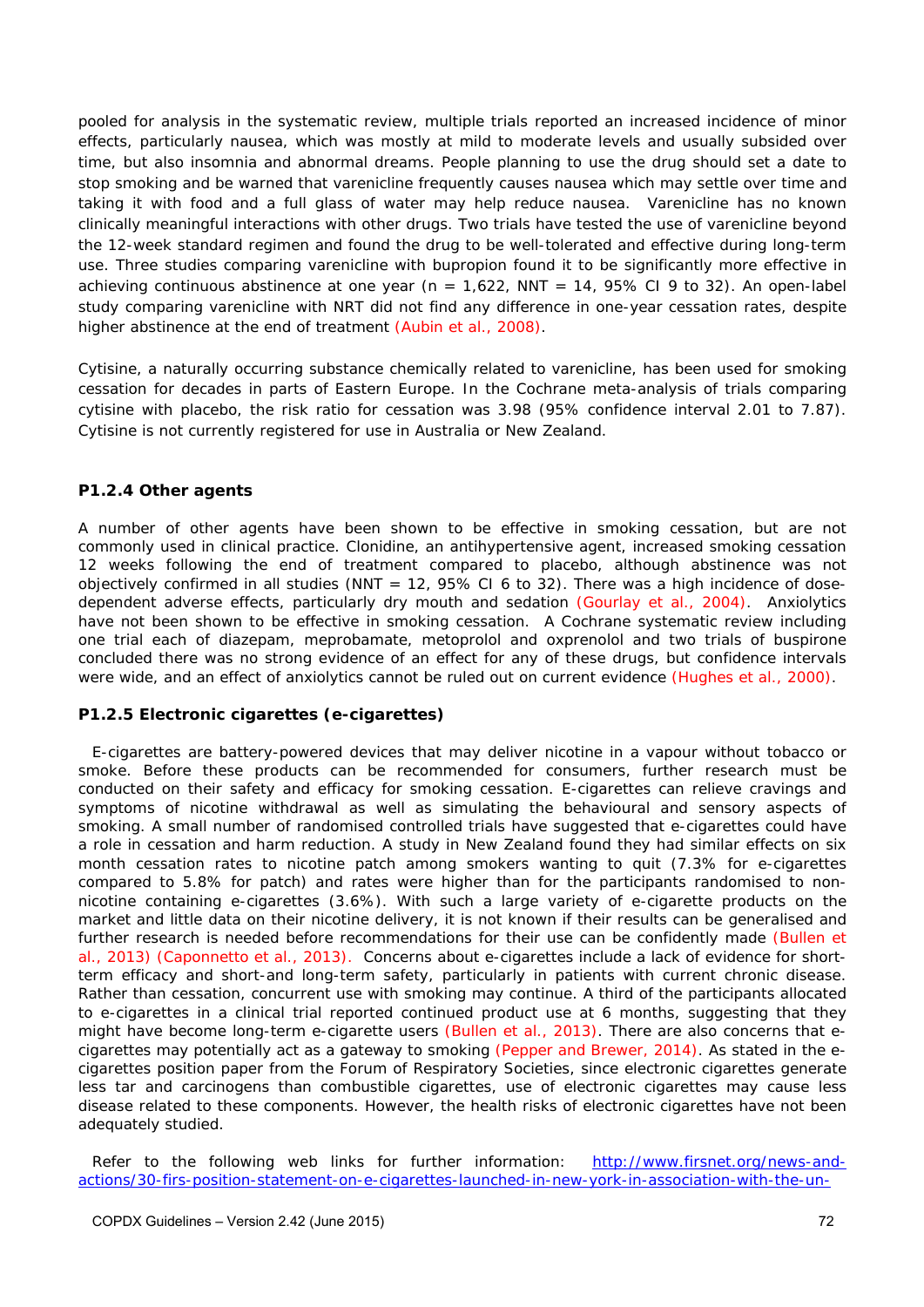meeting-on-noncommunicable-diseases

Therapeutic Goods Administration provides information: https://www.tga.gov.au/communityqa/electronic-cigarettes

Lung Foundation Australia has a position statement about electronic cigarettes: http://lungfoundation.com.au/wp-content/uploads/2014/05/Lung-Foundation-Australia-E-Cigarettes-Position-Statement-18-June-2014.pdf

#### **P1.3 Prevent smoking relapse**

Family, friends and workmates should be advised of the intention to quit and asked to provide understanding and support. The relapse rate is increased if there are other smokers in the household. Success is more likely if all the smokers agree to quit together. Suggest the patient ring the Quit Line or other local services (Australia, 131 848; NZ, 0800 778 778).

Ex-smokers who attend for follow-up are more likely to be successful in the long term. Support is most needed in the first few weeks, so regular follow-up visits then and over the first three months should be encouraged.

#### **P2. Immunisations**

#### **P2.1 Influenza immunisation**

Influenza immunisation reduces the risk of exacerbations, hospitalisation and death (Nichol et al., 1994),(Poole et al., 2006) [evidence level I]

Annual influenza immunisation reduces by about 50% the development of severe respiratory complications and hospitalisation or death from both respiratory disease and all causes (Nichol et al., 1994),(Poole et al., 2006) [evidence level I]. The vaccine used in Australia does not contain a live virus and cannot cause an infection. Adverse effects include a sore arm the following day and possibly a mild fever and arthralgia at five to eight days caused by the immune response. The vaccine usually contains three strains (2A and 1B), which are adjusted annually based on epidemiological data. It should be given in early autumn to all patients with moderate to severe COPD (Nichol et al., 1994),(Poole et al., 2006). A second immunisation in winter increases antibody levels (NHLBI/WHO Workshop Report, April 2001).

#### **P2.2 Pneumococcal immunisation**

Pneumococcal immunisation is known to be highly effective in preventing invasive bacteraemic pneumococcal pneumonia, but may be less effective in elderly or immunosuppressed patients (Simberkoff et al., 1986). There is no direct evidence of its efficacy in preventing pneumococcal exacerbations of COPD (Walters et al., 2011a) [evidence level I], but prevention of pneumonia in these patients with already reduced respiratory reserve is a worthy goal in its own right,(Simberkoff et al., 1986, Williams and Moser, 1986, Davis et al., 1987) so pneumococcal immunisation (polyvalent covering 23 virulent serotypes) is recommended in this group [evidence level II] (NHLBI/WHO Workshop Report, April 2001). There is no evidence or rationale for immunising more frequently in COPD. Please see the link to The Australian Immunisation Handbook on the NHMRC's website for further details:

http://www.immunise.health.gov.au/internet/immunise/publishing.nsf/Content/immunisepneumococcal

The additive effect of pneumococcal immunisation to annual influenza immunisation has been studied in a randomised, controlled trial over two years in Japanese patients with chronic lung disease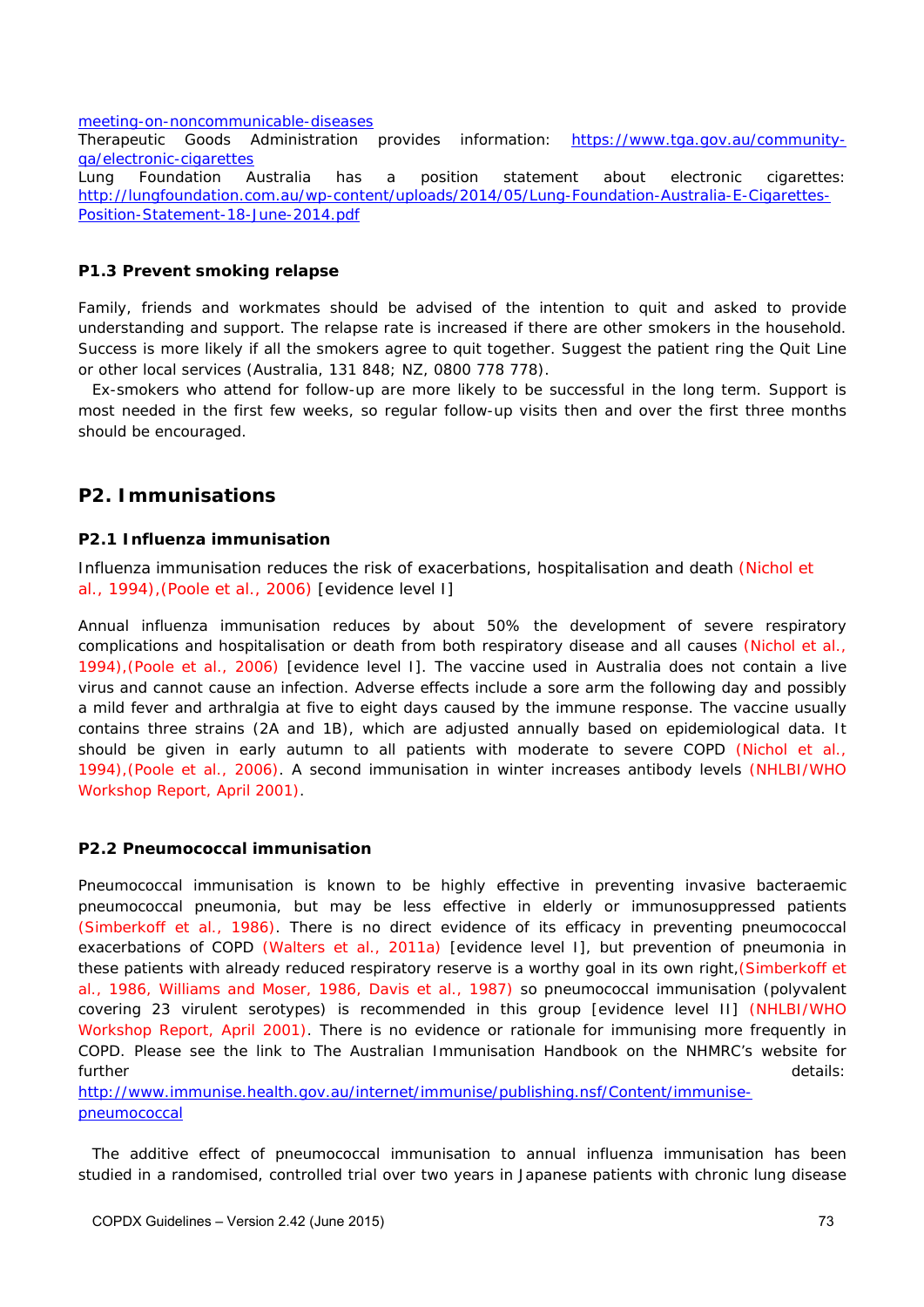(Furumoto et al., 2008). They found a significant additive effect of receiving both vaccines on exacerbations in patients with COPD (influenza vaccine alone =  $26\%$  vs. both vaccines = 10.3%, p = 0.037), supporting current recommendations for dual immunisation.

#### **P2.3 Haemophilus influenzae immunisation**

A Cochrane review/meta-analysis of six placebo-controlled RCTs evaluating 557 patients, conducted to test the efficacy of enteric-coated, killed preparations of H. influenzae in populations prone to recurrent acute exacerbations of chronic bronchitis or COPD, concluded that there was a small, nonsignificant 2.048% decrease in exacerbations in the vaccinated group when compared to the placebo group (risk ratio (RR) 0.97, 95% confidence interval (CI) 0.84 to 1.12, P value = 0.68) (Teo et al., 2014)[evidence level I].

### **P3. Immuno-modulatory agents**

The available evidence suggests that the putative immuno-modulatory agent OM-85 BV is well tolerated (Sprenkle et al., 2004) [evidence level I]. However, consistent results across important clinical outcomes, such as exacerbation and hospitalisation rates, are lacking to determine whether it is effective. Further randomised, controlled trials enrolling large numbers of persons with well-defined COPD are necessary to confirm the effectiveness of this agent.

# **P4. Antibiotics**

Current evidence does not support routine long-term antibiotic use to prevent exacerbations in patients with COPD (Isada CM and Stoller JK, 1994),(Siafakas NM and Bouros D, 1998) [evidence level I]. However, antibiotics should be used in exacerbations with clinical signs of infection (increased sputum purulence in addition to increased breathlessness, cough and/or increased sputum volume (see Section X2.2.3).

For patients with moderate-severe COPD and recurrent exacerbations, recent trials have found that long-term low-dose oral macrolides reduce the number of patients experiencing an exacerbation and the frequency of exacerbations. The number needed to treat to prevent one exacerbation (NNT) was 8 (95% CI 5 to 18) (Herath and Poole, 2013). A 12 month randomised controlled trial of erythromycin 250mg bd in patients with moderate COPD found a significantly reduced risk of exacerbation with a rate ratio of 0.65 (95%CI 0.49-0.86) (Seemungal et al., 2008) [evidence level II].

A 12 month randomised controlled trial of azithromycin 250 mg daily vs. placebo was undertaken in patients with COPD who were using supplemental oxygen, or had received a course of systemic corticosteroids for respiratory problems in the past year, or had visited an Emergency Department for a COPD exacerbation within the past year, or had been hospitalised for a COPD exacerbation within the past year (Albert et al., 2011). The study found that azithromycin significantly increased the median time to the first exacerbation, reduced exacerbation rates, and improved quality of life in some patients [evidence level II]. However, hearing loss was more common in a small proportion of patients, and more macrolide-resistant organisms were seen. Patients had been excluded from the study if they had resting tachycardia, prolonged corrected QT interval or use of medications that could prolong this, or hearing impairment. It was not clear from the study to what extent participants had other treatment for their COPD maximised. However, prudence would suggest this treatment should be reserved for patients who have severe disease with recurrent exacerbations, in whom other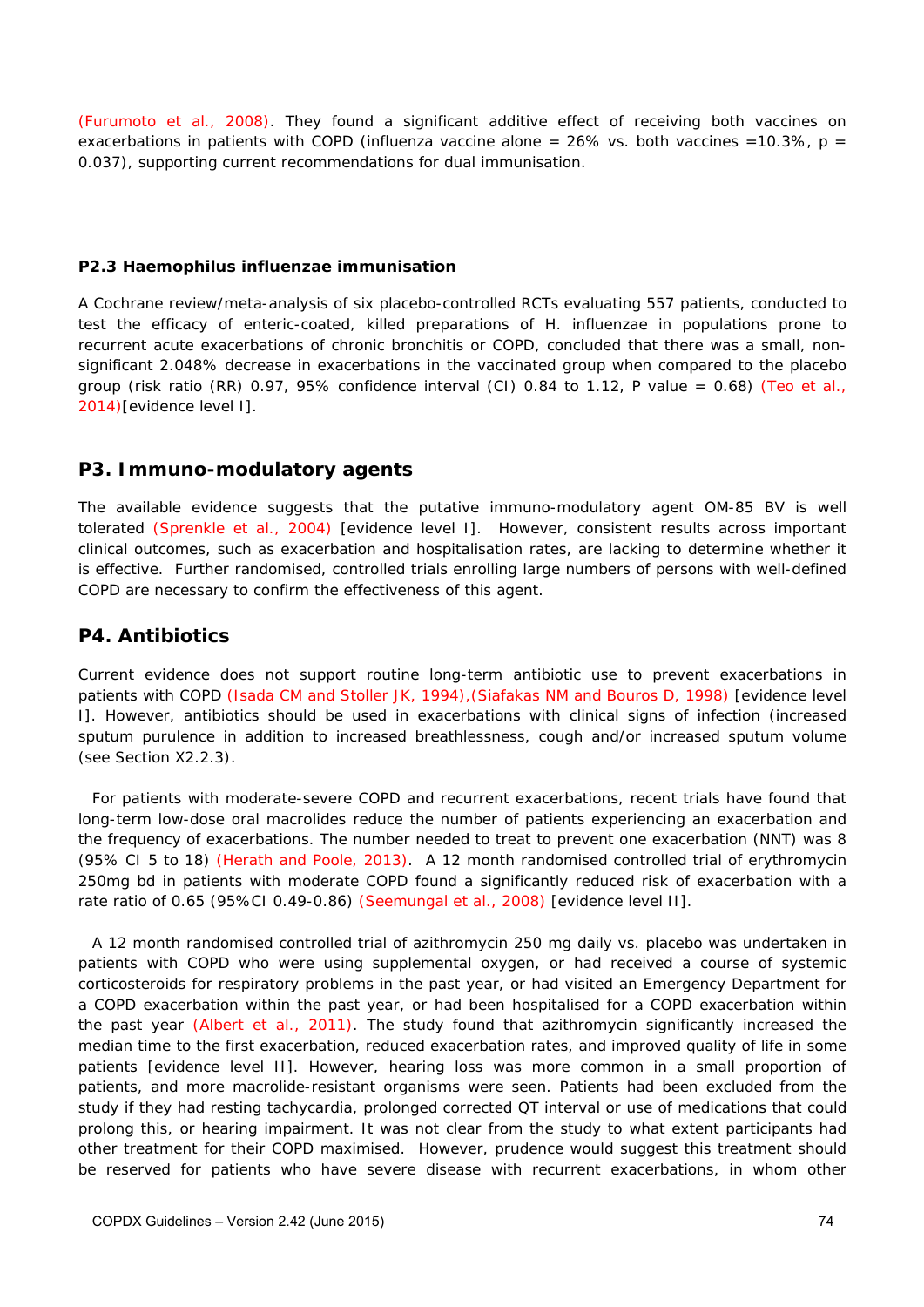treatments (for example: smoking cessation, pulmonary rehabilitation, vaccination and optimal use of other preventive pharmacotherapy known to reduce exacerbations) have been optimised. Retrospective analysis of the trial by Albert et al found no evidence of treatment benefit among current smokers, with the greatest benefit seen in milder COPD and older subjects (Han et al., 2014). Prospective data in predefined groups is required before any sub-group treatment recommendations can be made.

Azithromycin 500 mg, three times per week, over 12 months, was associated with an almost halving of exacerbations (RR 0.58, 95%CI 0.42-0.79) in severe COPD patients, with CT chest being performed to exclude bronchiectasis. Subjects had at least 3 admissions in the preceding 12 months. While on azithromycin, 1 in 5 experienced diarrhoea. Macrolide resistance assessment was limited by small numbers of sputum samples, and no oral flora assessment, but with an unexplained greater resistance in the placebo group rather than the azithromycin group. No audiometry was included in the study (Uzun et al., 2014)[evidence level II].

Given the potential significant adverse effects of such regimens (including cardiac toxicity, ototoxicity, diarrhoea, and the development of antibiotic resistance which affects both the individual and the community), expert advice is recommended before starting long-term antibiotic therapy. It should be noted that azithromycin is not available on the PBS for long term use.

### **P5. Long-acting bronchodilators**

#### **P5.1 Anticholinergics (Antimuscarinics)**

A Cochrane review of nine RCTs (6,584 patients) found that tiotropium reduced the odds of a COPD exacerbation (OR 0.74, 95% CI 0.66 to 0.83) and related hospitalisations (OR 0.64, 95% CI 0.51 to 0.82) compared to placebo or ipratropium. The number of patients who would need to be treated with tiotropium for one year was 14 (95% CI 11 to 22) to prevent one exacerbation and 30 (95% CI 22 to 61) to prevent one hospitalisation (Barr et al., 2005) [evidence level I]. Another systematic review of 22 trials with 15,276 participants found that anticholinergic (antimuscarinic) use also significantly reduced respiratory deaths (RR 0.27, 95% CI 0.09 to 0.81) compared with placebo. It would be necessary to treat 278 patients with antimuscarinic agents to prevent one death (Salpeter et al., 2006) [evidence level I].

 A randomised double blind placebo controlled trial of four years duration found that tiotropium was associated with a reduced risk of death at end of treatment (Hazard Ratio 0.84, 95% CI 0.73-0.97) (Celli et al., 2009). It would be necessary to treat at least 53 patients to prevent one death. The precise statistical significance varied with the period of analysis. The hazard ratio for tiotropium compared to placebo varied from 0.87 (95%CI 0.76-0.99, p=0.034) for the full 4 years to 0.89 (0.79- 1.02, p=0.086) for 4 years+ 30 days [evidence level II]. A pre-specified subgroup analysis of this four year trial (Decramer et al., 2009) found that tiotropium reduced the rate of decline of postbronchodilator FEV<sub>1</sub> in patients with GOLD II COPD (43mls/year versus 49ml/year,  $p=0.024$ ). However, the of pre-bronchodilator FEV<sub>1</sub> decline was not different between the groups.

#### **P5.2 Comparison of Inhaled Medications**

A systematic review examined the relative effectiveness of inhaled medications to reduce the risk of exacerbations of COPD (Puhan et al 2009). The authors identified 35 randomised controlled trials of at least 4 weeks duration that enrolled 26,786 patients with COPD of whom 27% had one or more exacerbations. All regimes significantly reduced the odds of exacerbation compared with placebo - no single inhaled medication was more effective than another. If FEV<sub>1</sub> was  $\leq$  40% predicted, long acting antimuscarinics, inhaled corticosteroids and combination treatment reduced exacerbations significantly compared with long-acting beta agonists alone. However the authors did not have  $FEV<sub>1</sub>$  data for individual patients.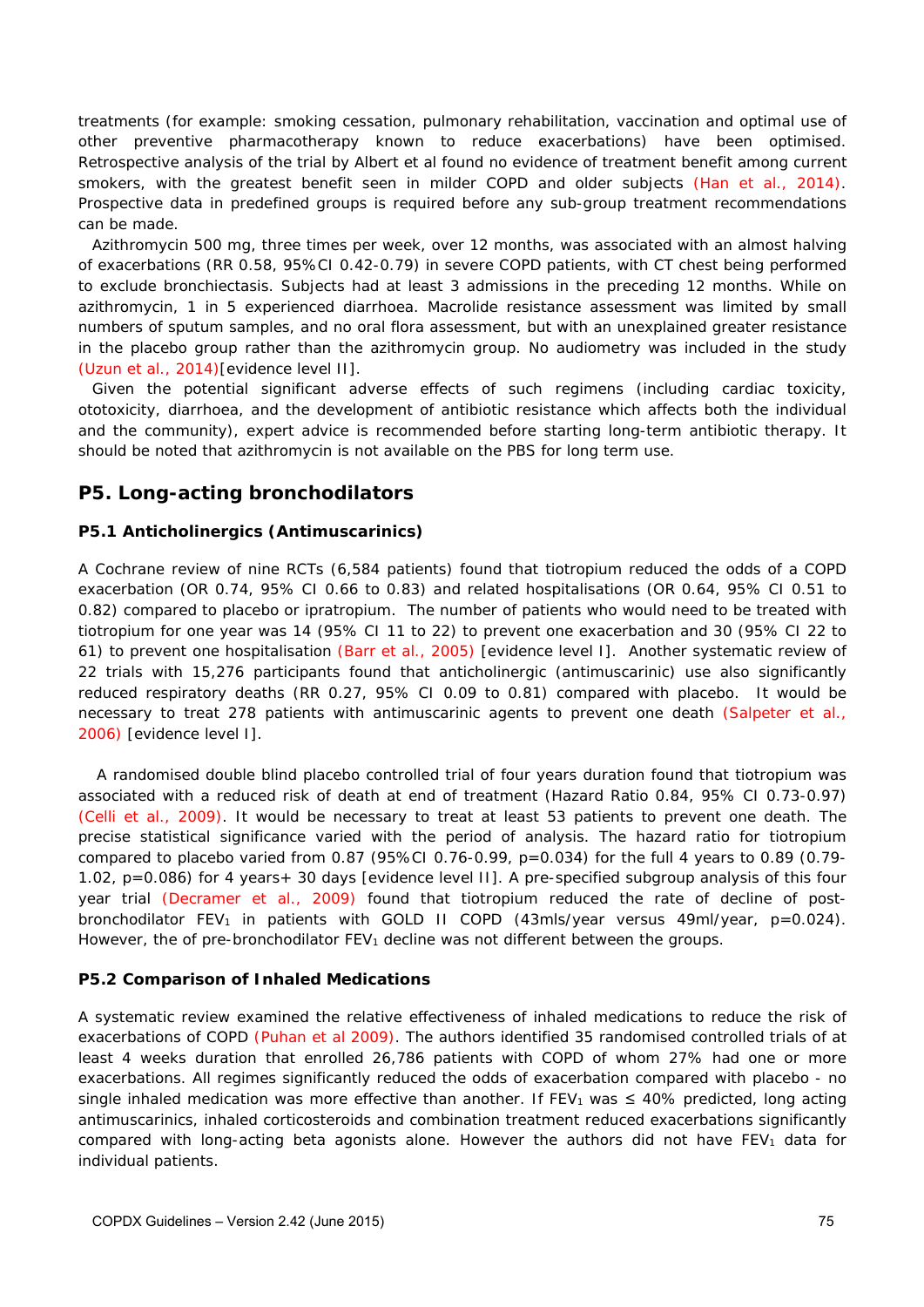In 2012, Chong et al (Chong et al., 2012) performed a meta-analysis that compared tiotropium to a range a long acting beta-agonists, data from over 11,000 patients were included and trials were at least 3 months long. Chong reported that tiotropium was more effective in preventing COPD exacerbations leading to hospitalisation (odds ratio 0.86; 95% CI 0.79 to 0.93). There was no difference in mortality, all-cause hospitalisations, quality of life and lung function. There were fewer serious adverse events with tiotropium (OR 0.88; 95% CI 0.78 to 0.99).

# **P6. Corticosteroids**

The effect of inhaled corticosteroids on the disease progression in COPD has been the subject of a series of controlled trials and systematic reviews and the effect remains unclear. A Cochrane systematic review found benefits of inhaled corticosteroids in reducing exacerbations and reducing decline in quality of life, but no consistent benefit on rate of decline in lung function or mortality (Yang et al., 2012) [evidence level I]; see Section **O3.2 Inhaled corticosteroids** for details). While these data do not support the use of inhaled corticosteroids in all people with COPD, they are indicated for those with more severe disease (FEV1 <50% predicted) and a history of frequent exacerbations.

# **P7. Mucolytic agents**

Mucolytics may reduce the frequency and duration of exacerbations (Poole and Black, 2010) [evidence level II]

Mucolytics, including N-acetylcysteine (NAC), ambroxol (3), sobrerol, carbocysteine, sobrerol, letosteine, cithiolone, iodinated glycerol, N-isobutyrylcysteine (NIC), myrtol and erdosteine have multiple possible actions in COPD including decreasing sputum viscosity, and antioxidant, antiinflammatory or antibacterial activity. A 2010 Cochrane review (Poole and Black, 2010) included 9 studies in COPD and 19 studies in chronic bronchitis. The authors found treatment with mucolytics was associated with a small reduction in acute exacerbations, WMD -0.04 per month (95% CI -0.05 to -0.03) and a reduction in total number of days of disability WMD -0.56 (95% CI -0.77 to -0.35). This equated to a NNT of 6 to prevent one exacerbation over winter months, and they concluded mucolytics should be considered for use through the winter months at least, in patients with moderate or severe COPD in whom inhaled corticosteroids are not prescribed. The caveat on the use of inhaled corticosteroids was their belief that this was the cause of the decline in the observed effect of mucolytics over time. This is in keeping with a trial of 709 subjects with COPD randomised to carbocisteine or placebo (Zheng et al., 2008), which found a significant decrease in exacerbations (risk ratio 0.75, 95% CI 0.62 to 0.92, p=0.004) in subjects where the use of inhaled corticosteroids was only 15% in the placebo and 18% in the carbocisteine arms (Zheng et al., 2008) [evidence level II]. A placebo controlled trial of N-acetylcysteine in patients with stable COPD found significant improvement in small airway function and reduction in the frequency of exacerbations (Tse et al., 2013) [evidence level II].

There is evidence to support the use of high dose oral N-Acetylcysteine in the reduction of COPD exacerbations and improvements in lung function. A large RCT involving 1006 Chinese patients with moderate to severe COPD evaluated the effect of high dose (600mg bd) N-acetylcystine for a one year duration on acute exacerbations of COPD. They reported a significant reduction in acute exacerbations in the intervention group (1.16 exacerbations per patient-year ) compared to placebo ( 1·49 exacerbations per patient-year; risk ratio 0·78, 95% CI 0·67–0·90; p=0·0011)(Zheng et al., 2014) [evidence level II]. In another RCT evaluating high dose N-Acetylcysteine (600mg bd) compared to placebo in 120 Chinese patients, there were significant improvements in the primary outcomes of FEF25-75 and in forced oscillation technique parameters at one year (Tse et al., 2013)[evidence level II].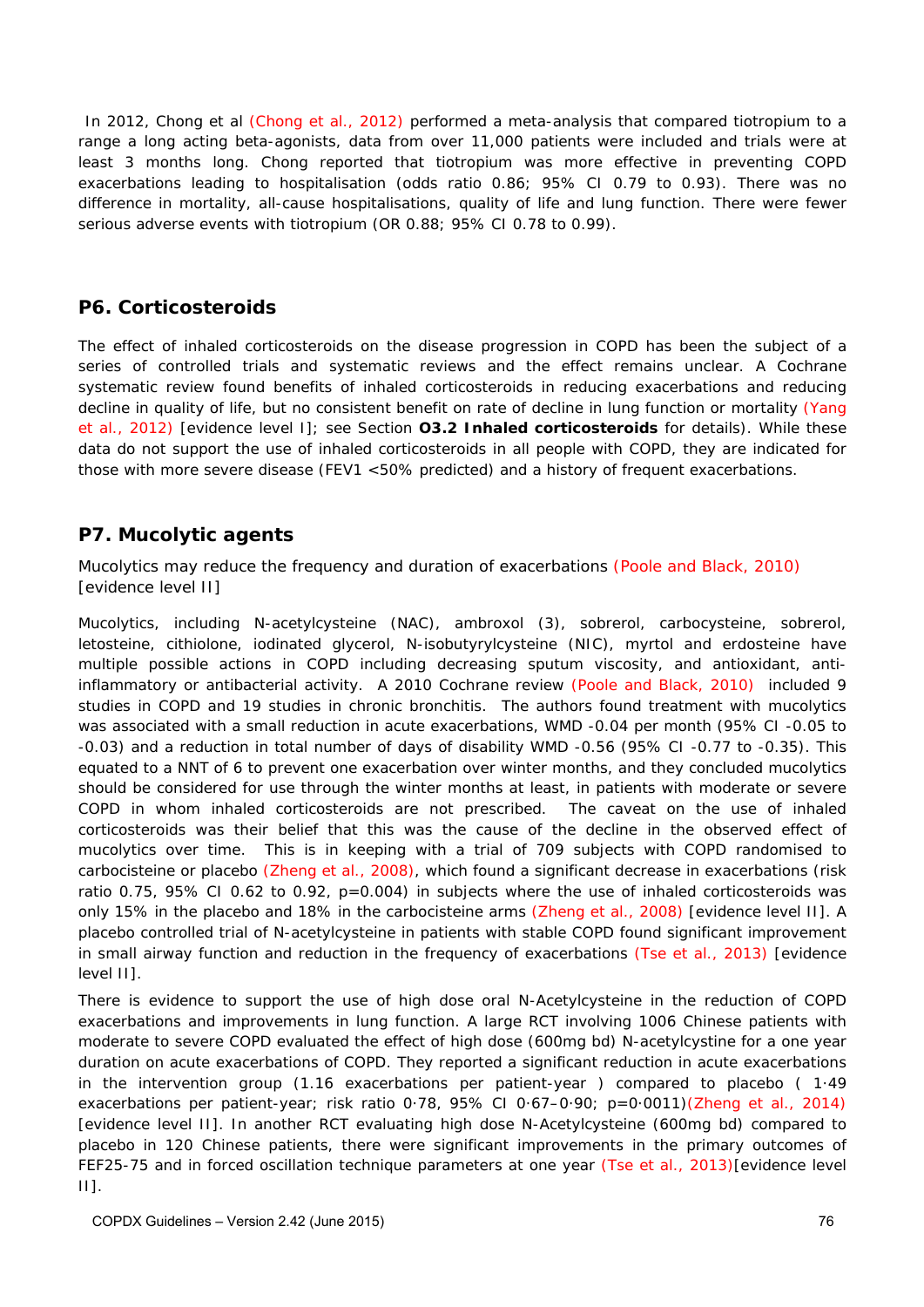Shen and colleagues undertook a systematic review and a meta analysis to examine the difference of effect between high and low dose oral N-Acetylcysteine on COPD exacerbations (Shen et al., 2014). The results of the analysis support the use of high dose oral N-Acetylcysteine (>600mg daily) in reducing acute exacerbations (RR 0.59, 95%CI 0.47-0.74) but not low dose. In the meta analysis neither high or low dose N-Acetylcysteine had any effect on FEV<sub>1</sub>. The largest of the randomised controlled trials (Zheng et al., 2014) recruited patients with moderate to severe COPD with at least two exacerbations in the previous two years.

#### **P8. Humidification therapy**

A study by Rea et al (Rea et al., 2010) found that high flow humidified air delivered via nasal cannulae for up to 2 hours daily reduced annual exacerbation days and days to first exacerbation but not exacerbation frequency compared with usual care in a group of 108 patients, with COPD/bronchiectasis. Quality of life and lung function also improved. No sham treatment was given. No cost evaluation data were provided in this study.

### **P9. Regular review**

Regular review, with objective measures of function and medication review, is recommended in the hope that this may reduce complications and the frequency or the severity (or both) of exacerbations and admissions to hospital (NHLBI/WHO Workshop Report, April 2001). Please see comments in section D. A prospective trial in the primary care setting (Abramson et al., 2010) randomised patients who had been prescribed inhaled medication to a) three monthly review and spirometry, b) usual care and spirometry before and after trial and c) usual care. This study did not show any significant improvement in quality of life or other health outcomes. Possible explanations for the negative results include limited power, few events and inclusion of doctor diagnosed obstructive lung disease as opposed to spirometry defined patients. Spirometry remains the gold standard for establishing the diagnosis of COPD.

# **P10. Oxygen therapy**

Long-term oxygen therapy (>15 h/day) prolongs life in hypoxaemic patients (PaO<sub>2</sub>< 55 mmHg, or 7.3 kPa) (Medical Research Council Working Party, 1981),(Nocturnal Oxygen Therapy Trial Group, 1980),(Weitzenblum et al., 1985, Gorecka et al., 1997, Zielinski et al., 1998),(American Thoracic Society, 1995),(Siafakas et al., 1995, Tarpy and Celli, 1995) [evidence level I]

Long term oxygen therapy reduces mortality in COPD (Medical Research Council Working Party, 1981),(Nocturnal Oxygen Therapy Trial Group, 1980),(Gorecka et al., 1997, Zielinski et al., 1998),(American Thoracic Society, 1995),(Siafakas et al., 1995, Tarpy and Celli, 1995). It may also have a beneficial impact on haemodynamics, haematological status, exercise capacity, lung mechanics and mental state (Weitzenblum et al., 1985),(Zielinski et al., 1998),(Tarpy and Celli, 1995). Although effective, it is a potentially expensive therapy that should only be prescribed for those in whom there is evidence of benefit (see below). Information on prescribing oxygen therapy is given in Appendix 3.

**Long-term continuous oxygen therapy** (at least 15 hours a day) is appropriate for patients who have PaO<sub>2</sub> consistently < 55 mmHg (7.3 kPa; SpO<sub>2</sub> 88%)(Medical Research Council Working Party, 1981),(Nocturnal Oxygen Therapy Trial Group, 1980) when breathing air, at rest and awake [evidence level I]. If oxygen is prescribed when the patient's condition is unstable (e.g., during an exacerbation), then the requirement for it should be reviewed four to eight weeks after initiation. At assessment for ongoing therapy, the patient's condition must be stable, all potentially reversible factors must have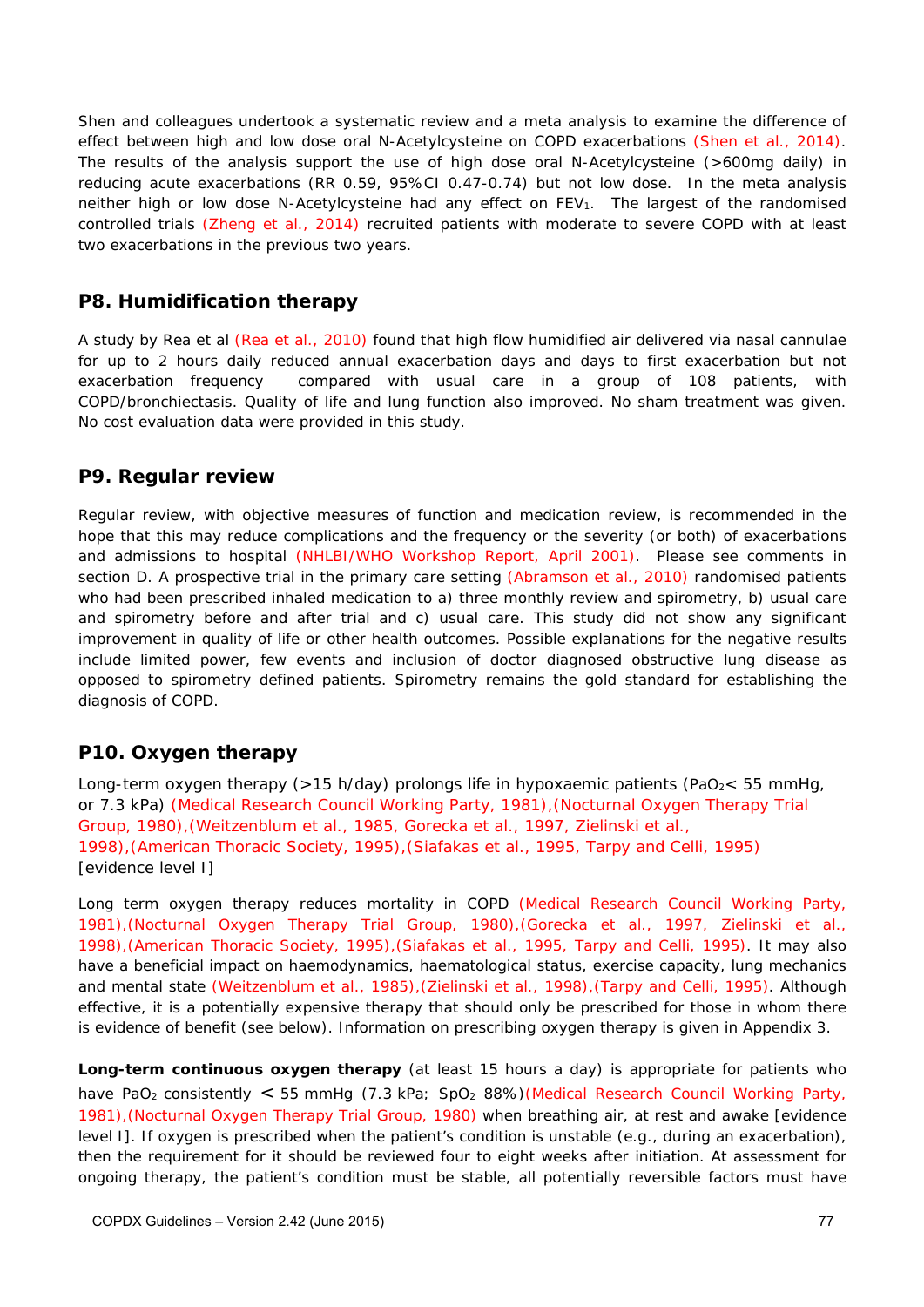been treated and the patient must have stopped smoking at least one month previously.

Polycythaemia (haemoglobin level > 170 g/L), clinical or electrocardiographic evidence of pulmonary hypertension, as well as episodes of right heart failure, are consistent with the systemic effects of chronic hypoxaemia, and continuous oxygen should be supplied if the stable PaO<sub>2</sub>is 55– 59 mmHg (7.3–7.9 kPa; SpO2 < 90%) (Siafakas et al., 1995),(American Thoracic Society, 1995). Continuous oxygen therapy is of most benefit for patients with increased arterial PaCO<sub>2</sub> ( $> 45$  mmHg, or 6 kPa) (Nocturnal Oxygen Therapy Trial Group, 1980).

Government funding is available on the basis that the prescribing doctor is an approved prescriber (usually a respiratory physician). Oxygen is usually supplied to patients meeting specific criteria and means testing by state or regional health departments in Australia and New Zealand (Serginson et al., 2009).

**Intermittent oxygen therapy:** Available evidence does not allow any firm conclusions to be made about the effectiveness of long-term intermittent ambulatory domiciliary oxygen therapy in patients with COPD.

#### (Ram and Wedzicha, 2002)

However, use of intermittent oxygen therapy may be considered for:

 People who experience oxygen desaturation on exertion (Ram and Wedzicha, 2002). A Cochrane review of 31 studies found that ambulatory oxygen was efficacious in single assessment studies when comparing an exercise test performed breathing oxygen or air in patients with moderate to severe COPD. Benefits were shown in endurance exercise capacity, dyspnoea at isotime and oxygen saturation (Bradley and O'Neill, 2005). However, the minimum clinically important difference in these variables with oxygen therapy is unknown, Because of the heterogeneity of the studies, subgroup analyses were not possible to determine which patients were more likely to benefit. Benefit cannot be predicted by a resting test. Acute benefit may be established by comparing exercise endurance, oxygen saturation and dyspnoea severity on a walking test (e.g. six-minute walk test [6MWT], incremental shuttle walk test [ISWT], endurance shuttle walk test [ESWT] or treadmill test) when breathing oxygen and when breathing room air. It is important to consider that most patients will walk further on a repeat test. Therefore, when assessing the impact supplemental oxygen has on functional exercise capacity, it is important that the patient has completed a practise walk test and that the best 6MWD is used to determine response (Chandra et al., 2012). Without a practise test, the effect of test repetition (i.e. the learning effect) could be mistaken for an increase in exercise capacity due to supplemental oxygen. Most of the learning effect for the 6MWT and ISWT occurs between the first and second tests with little further improvement on a third test (Eiser et al., 2003). Studies of large numbers of patients with COPD have shown that over 80% of patients walk further on a second 6MWT performed on the same day (n=245; mean, 95% CI increase of  $37m$ ,  $(33, 41m)(Jenkins, 2011)$  or on consecutive days  $(n=1,514)$ ; mean increase 27m (-37, 107m) (Hernandes et al., 2011). A learning effect has also been demonstrated for the externally paced ISWT with patients walking 24m (standard deviation 47m) further on a second test (n=392), (Dyer et al., 2011). The ESWT requires prior performance of the ISWT in order to derive the workload (i.e. walking speed) for the ESWT. It would appear that a practice ESWT may not be necessary providing patients have previously performed two ISWTs (Revill et al., 2009, McKeough et al., 2011). Nevertheless, for any given individual, the distance walked during these tests varies both within and between days (Bansal et al., 2008) (Dolmage et al., 2011) and therefore the prescription of supplemental oxygen should not be based solely on an improvement in the distance achieved on a walking test. Factors such as a reduction in dyspnoea and agreement to use oxygen in the home setting should also be considered. The oxygen system used in the assessment should be the same as the system the patient would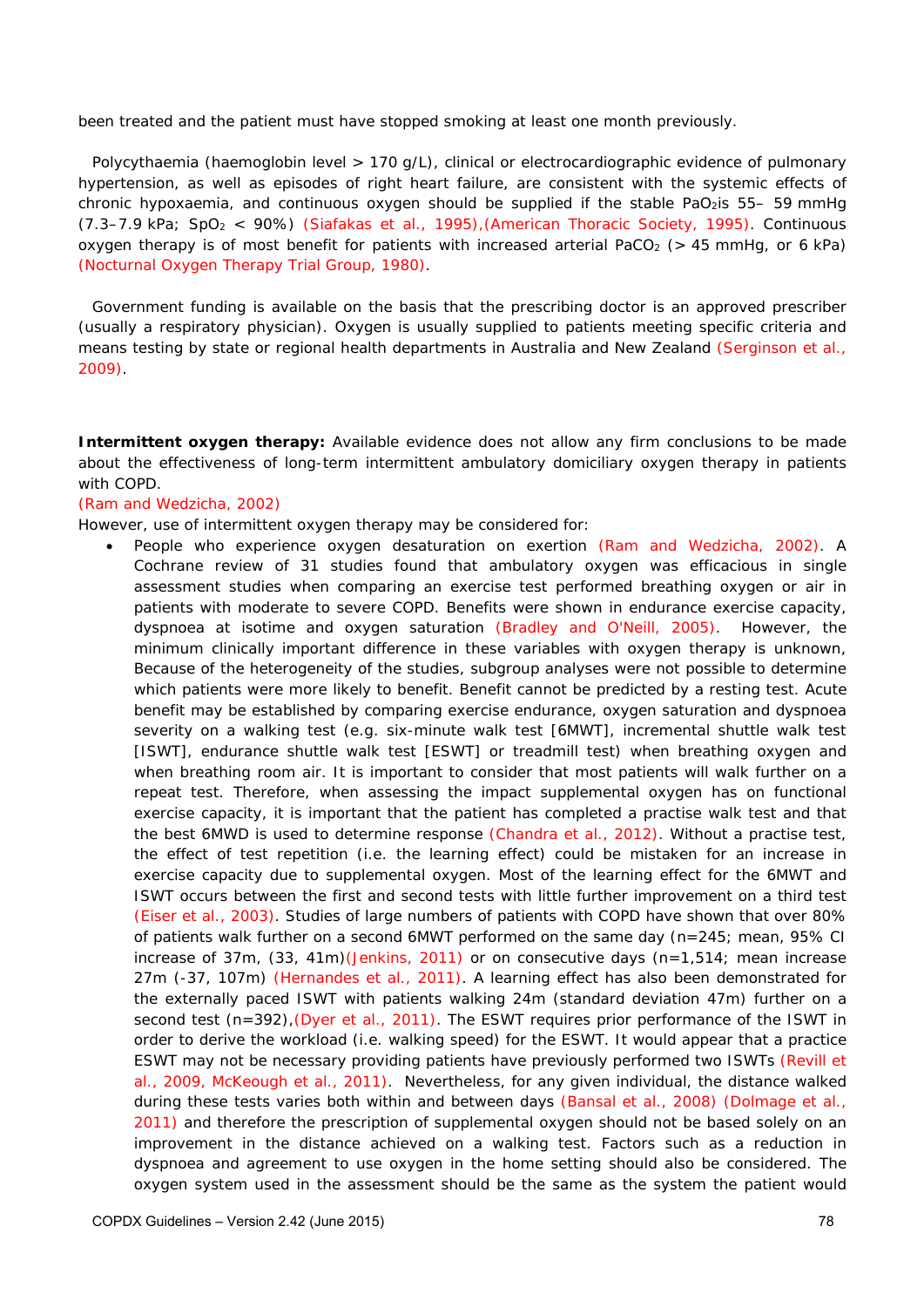use if oxygen were prescribed (e.g. trolley or shoulder bag to transport the cylinder). A stationary bicycle should not generally be used for the test as oxygen desaturation is significantly greater in COPD patients when walking as compared to cycling (Turner et al., 2004),(Cockcroft et al., 1985),(Poulain et al., 2003). Although oxygen may be used during exercise training with a similar aim, a systematic review of the small number of suitable studies reported to date does not allow a conclusion to be drawn about the use of oxygen in this circumstance (Nonoyama et al., 2007). As the relationship between single assessments and long-term benefits is unclear, the acute assessment should form only part of the determination and benefit of ongoing ambulatory oxygen therapy. Long-term review and determination of oxygen usage are also important (Bradley et al., 2007);

- Breathless patients, including those who destaurate on exercise, who are not shown to be hypoxic at rest do not benefit in terms of dyspnoea, quality of life and function from ambulatory oxygen therapy (Moore et al., 2011) [evidence level II];
- Patients living in isolated areas or prone to sudden life- threatening episodes while they are awaiting medical attention or evacuation by ambulance;
- Patients travelling by air. Flying is generally safe for patients with chronic respiratory failure who are on long- term oxygen therapy, but the flow rate should be increased by 1–2 L/minute during the flight (see also below).

It is to be noted that short-burst oxygen i.e. oxygen inhaled immediately prior and/or following exertion with the aim of relieving breathlessness or improving exercise tolerance is not effective (O'Neill et al., 2006) [evidence level I] (O'Driscoll, 2008).

*Nocturnal oxygen therapy:* Patients with hypoxaemia during sleep may require nocturnal oxygen therapy. Nocturnal hypoxaemia should be considered in patients whose arterial gas tensions are satisfactory when awake, but who have daytime somnolence, polycythaemia or right heart failure. Oxygen is indicated for patients whose nocturnal arterial oxygen saturation repeatedly falls below 88%. Sleep apnoea should be excluded.

#### **P10.1 Fitness to fly**

Commercial aircraft operate at altitudes of up to 12 500 metres, with the plane's interior pressurised to 2100–2400 metres. At this "altitude" the alveolar PaO<sub>2</sub>for healthy individuals decreases from 103 mmHg (13.7 kPa) to 64 mmHg (8.5 kPa) and oxygen saturation declines from 97% to 93%.

As a general rule, supplemental oxygen is unlikely to be required if the resting oxygen saturation is 95% or higher, and likely to be required if oxygen saturation is 88% or lower. Patients with oxygen saturation values between these levels might require specialist assessment.

Before flying, patients should ideally be clinically stable. Patients recovering from an acute exacerbation are particularly at risk. Those already on long-term oxygen therapy need an increase in flow rate of 1–2 L per minute during flight. Careful consideration should be given to any comorbidity that may impair delivery of oxygen to the tissues (e.g., cardiac impairment, anaemia). Exertion during flight will exacerbate hypoxaemia.

The American Thoracic Society currently recommends that PaO<sub>2</sub>during air travel should be maintained at more than 50 mmHg (6.7 kPa). At altitude, PaO<sub>2</sub>can be estimated from PaO<sub>2</sub>at sea level by means of published nomograms. If the PaO<sub>2</sub>at sea level is less than 70 mmHg (9.3 kPa), PaO<sub>2</sub> at 2300 metres is less than 50 mmHg (6.7 kPa). The natural conclusion is that all patients with a PaO<sub>2</sub> less than 70 mmHg (9.3 kPa) at rest at ground level should receive supplemental oxygen (American Thoracic Society, 1995, Ahmedzai et al., 2011).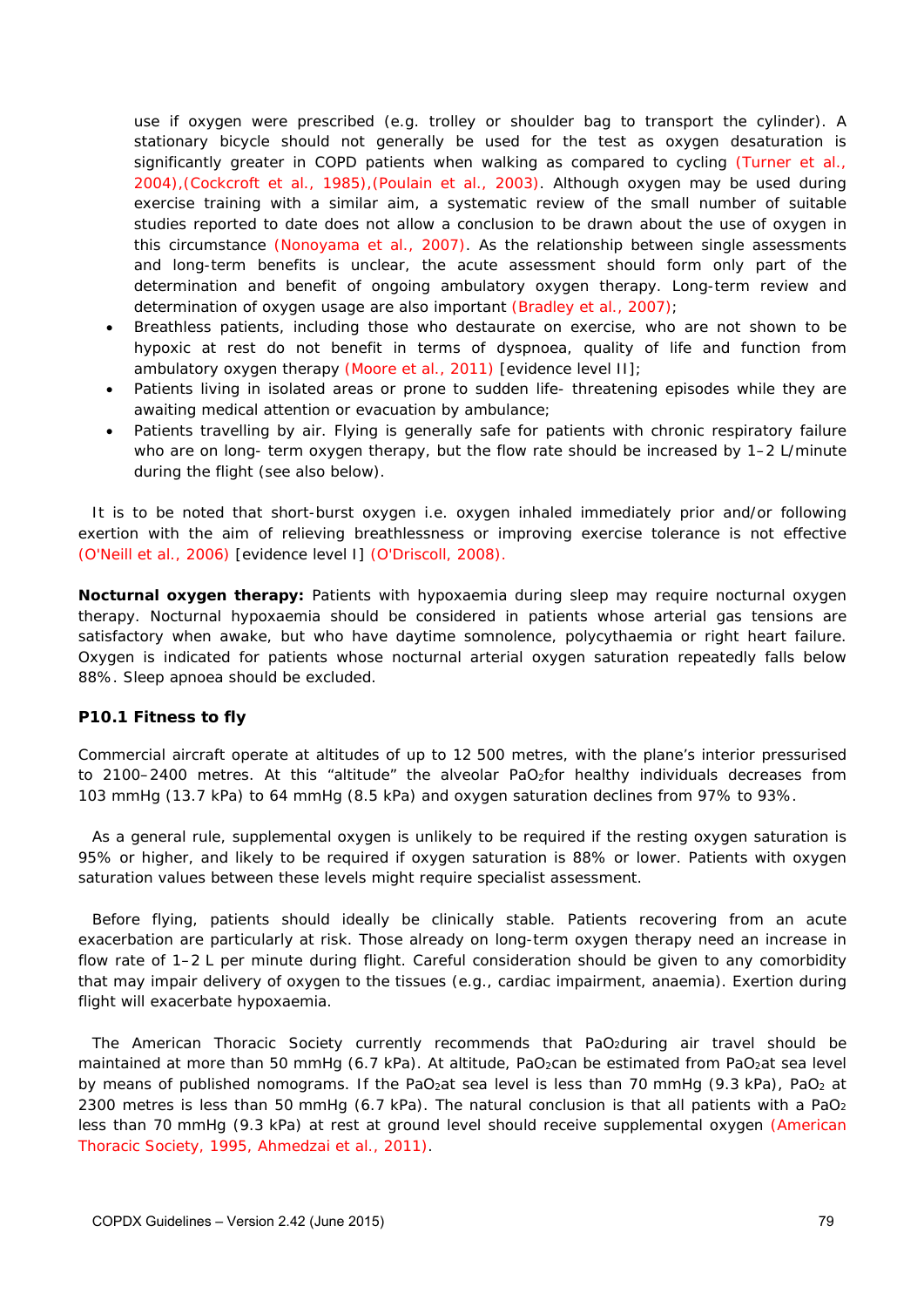Many lung function laboratories perform high altitude simulation tests (HAST) to assess fitness to fly. These measure arterial blood gas levels or transcutaneous oxygen saturation while breathing a mixture of 15% oxygen and 85% nitrogen, mimicking conditions at 2800 metres. A study suggested that if a portable oxygen concentrator was used, a pulse setting of >2 litres was likely to be necessary in order to achieve  $SpO_2 \ge 90\%$  in most patients requiring oxygen during flight (Akero et al., 2011).

# **P11 Alpha1-antitrypsin deficiency**

A systematic review of two small randomised controlled trials concluded that there was lack of evidence of clinical benefit from alpha-1 antitrypsin augmentation therapy (Gotzsche and Johansen, 2010) [evidence level I]. Alpha-1 antitrypsin augmentation therapy is not routinely available in Australia.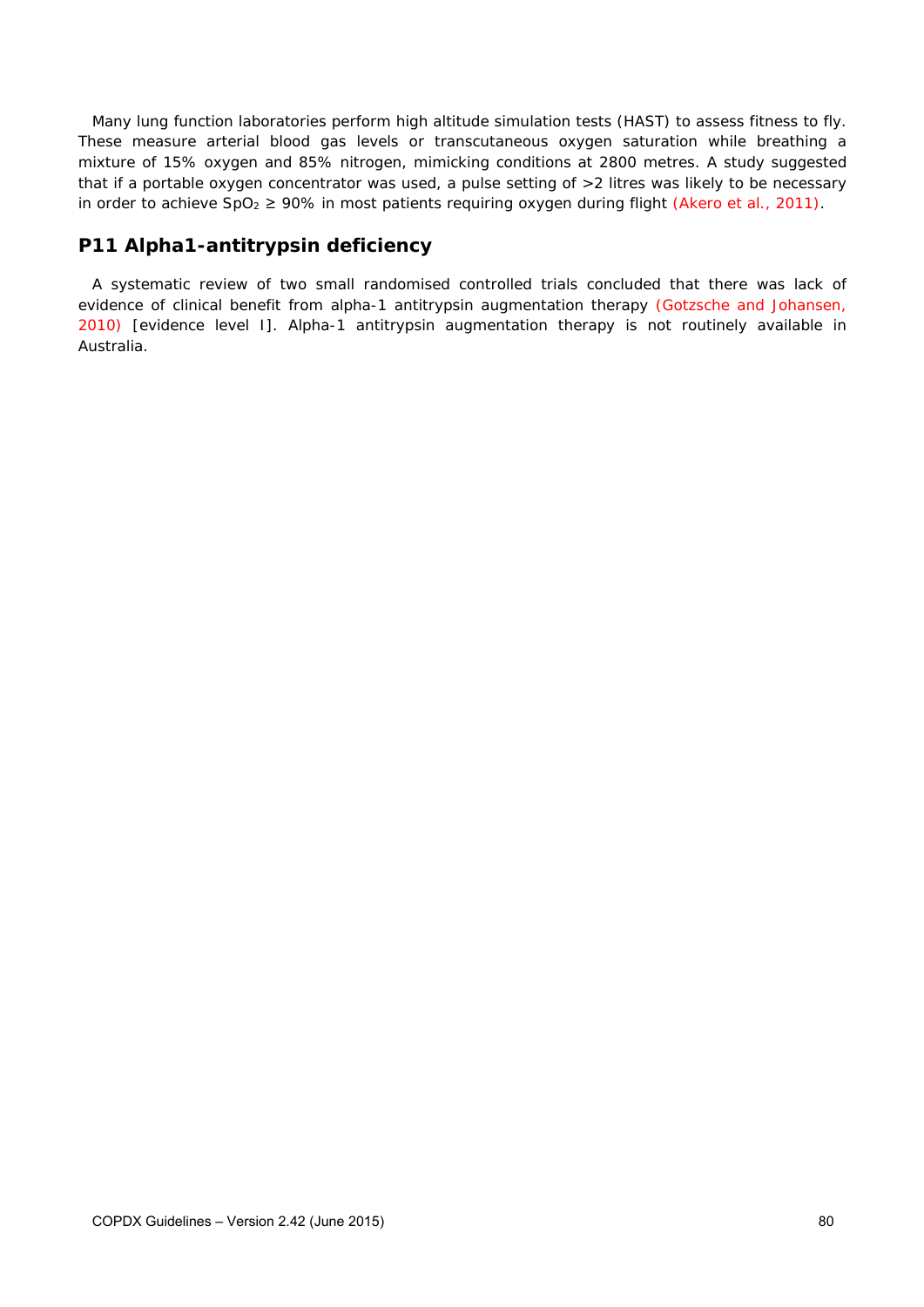# *D: Develop a plan of care*

COPD imposes handicaps which affect both patients and carers (Celli, 1995, Fishman, 1994),(Spruit et al., 2013) (Morgan et al., 2001) [evidence level II]

IN THE EARLY STAGES OF DISEASE, patients with COPD will often ignore mild symptoms, and this contributes to delay in diagnosis. As the disease progresses, impairment and disability increase. As a health state, severe COPD has the third-highest perceived "severity" rating, on a par with paraplegia and first-stage AIDS (Mathers et al., 1999). Depression, anxiety, panic disorder, and social isolation add to the burden of disease as complications and comorbidities accumulate. Patients with severe COPD often have neuropsychological deficits suggestive of cerebral dysfunction. The deficits are with verbal (Incalzi et al., 1997) and visual short-term memory (Crews et al., 2001), simple motor skills (Roehrs et al., 1995), visuomotor speed and abstract thought processing (Grant et al., 1982). Severe COPD is also associated with lower cognitive performance over time (Hung et al., 2009) [evidence level III-2].

People with chronic conditions are often cared for by partners or family members. Significant psychological and physical consequences occur in carers of patients with chronic diseases. In populations where the patient's chronic disease is non-respiratory, there is evidence (Jones and Peters, 1992) that the psychological health status of carers and patients is linked. One of the most effective means of improving the patient's functional and psychological state is pulmonary rehabilitation.

Health systems around the world are reorienting health care delivery in ways that continue to provide services for people with acute and episodic care needs while at the same time meeting the proactive and anticipatory care needs of people with chronic diseases and multiple morbidities. Wagner and colleagues have articulated domains for system reform in their Chronic Care Model (Wagner et al., 1996). These include Delivery System Design (e.g. multi-professional teams, clear division of labour, acute vs. planned care); Self-Management Support (e.g. systematic support for patients / families to acquire skills and confidence to manage their condition); Decision Support (e.g. evidence-based guidelines, continuing professional development programs) and Clinical Information Systems (e.g. recall reminder systems and registries for planning care)(Adams et al., 2007). Although these domains are not specifically addressed in the following sections, they are directly relevant to each.

Disease management approaches in COPD include a number of the Chronic Care Model domains. A systematic review by Peytremann-Bridevaux (Peytremann-Bridevaux et al., 2008) assessed the impact of COPD management programs attended by patients, which they defined as interventions with two or more different components (e.g. physical exercise, self-management, structured follow-up), at least one of which continued for 12 months, were delivered by two or more health care professionals and incorporated patient education. It found such programs improved exercise capacity and health related quality of life, and reduced hospitalisation [evidence level I]. However, it is unclear from this review which specific components of the disease management programs contribute the most benefit to patients. A Cochrane Review (Kruis et al., 2013) examined 26 trials of integrated disease management programs defined as "a group of coherent interventions designed to prevent or manage one or more chronic conditions using a systematic, multidisciplinary approach and potentially employing multiple treatment modalities." The review found positive effects on disease-specific QoL measured by the Chronic Respiratory Questionnaire (all domains) and on the impact domain of the St George Respiratory Questionnaire. There were also positive effects on exercise tolerance, hospital admissions and hospital days per person [evidence level I].

In a similar approach, a large multicentre randomised controlled trial (Rice et al., 2010) involving veterans who received a single education session, an action plan for self-treatment of exacerbations and monthly follow-up calls from a case manager, found that, when compared to usual care, the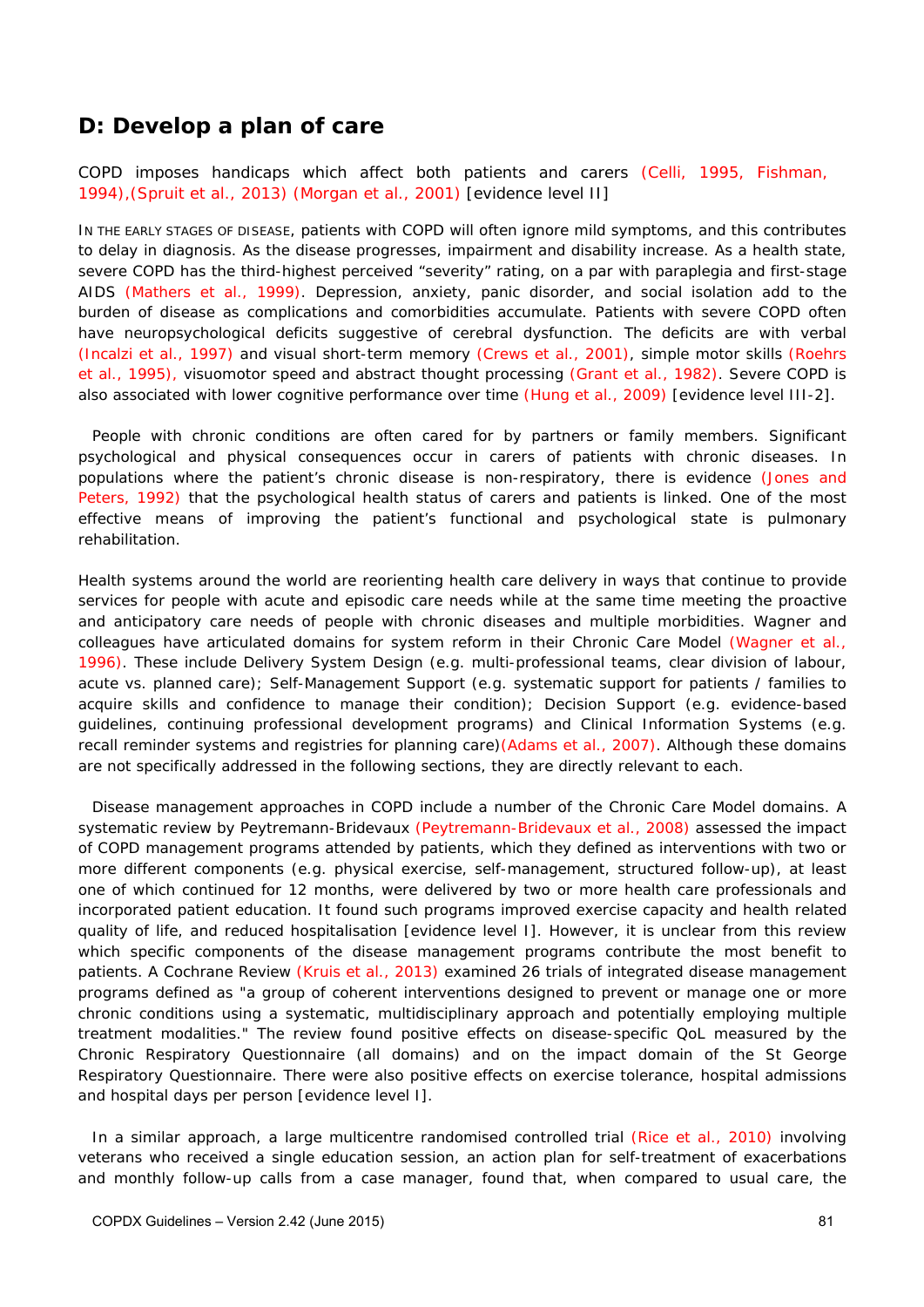intervention group had a significant reduction in hospitalisation and ED visits for COPD, mortality and quality of life, measured with the Chronic Respiratory Questionnaire [evidence level II]. An alternative approach of home care outreach nursing was studied in a systematic review by Wong (Wong et al., 2012), in which the intervention included home visits to provide education and social support, identify exacerbations and reinforce correct inhaler technique. They also found a significant benefit in quality of life, measured by the St George's Respiratory Questionnaire, but no significant effect on mortality or hospitalisations [evidence level I]. In all these studies, it remains unclear which specific components contribute the most benefit to patients, are the most cost effective or should be combined to provide optimal benefit on the many different outcomes.

| Study/Outcome    | <b>Mortality</b>          | Hospitalisation           | QOL                     | <b>Exercise</b>          |
|------------------|---------------------------|---------------------------|-------------------------|--------------------------|
| Peytremann-      | $OR = 0.85$               | Benefit in 7/10           | Not reported            | $WMD = 32.2$             |
| <b>Bridevaux</b> | (0.54 to 1.36)            | studies                   |                         | $(4.1 \text{ to } 60.3)$ |
| <b>Rice</b>      | $#MD = 3.7$               | *MD = $0.34$              | $MD = 5.1$              | Not reported             |
|                  | (-1.4 to 8.8)             | $(0.15 \text{ to } 0.52)$ | $(2.5 \text{ to } 7.6)$ |                          |
| Wong             | $OR = 0.72$               | $OR = 1.01$               | $WMD = -2.60$           | $WMD = 5.05$             |
|                  | $(0.45 \text{ to } 1.15)$ | $(0.71 \text{ to } 1.44)$ | $(-4.81$ to -           | $(-15.08)$ to            |
|                  |                           |                           | 0.39)                   | 25.18                    |
| McLean           | $OR = 1.05$               | $OR = 0.46$               | $WMD = -6.57$           | Not reported             |
|                  | $(0.63 \text{ to } 1.75)$ | $(0.33 \text{ to } 0.65)$ | $(-13.62)$ to           |                          |
|                  |                           |                           | 0.48)                   |                          |

**Box 7: Comparison of outcomes for COPD management programs** 

Outcome presented as OR = odds ratio or (W)MD = (weighted) mean difference, with 95% confidence intervals in brackets. \*Hospitalisation and ED visits. # difference per 100 patient years.

# **D1. Support team**

Enhancing quality of life and reducing handicap requires a support team (American Thoracic Society, 1995)

Patients and their family/friends should be actively involved in a therapeutic partnership with a range of health professionals (Celli, 1995),(Spruit et al., 2013),(Ries et al., 1995, Lorig et al., 1999)[evidence level II]

In advanced disease, the many comorbidities, social isolation and disability mean that a multidisciplinary approach to coordinated care may be appropriate. The general practitioner plays a key role in the delivery and coordination of care for people with chronic disease including COPD and can access a range of Medicare items to support the delivery of multi-disciplinary care. The multidisciplinary team, depending on local resources, may include the members listed below. The role of respiratory specialists is outlined in Section C.

#### **D1.1 General Practitioner**

As the primary healthcare provider, the GP is uniquely placed to identify smokers and help them quit, diagnose COPD in its early stages and coordinate care as the disease progresses.

**Smoking cessation:** A doctor's advice is an important motivator for smoking cessation, especially if the doctor is the family physician. The GP can help initiate the cycle of change by repeated brief interventions. Since relapse to smoking is common, GPs should make enquiries about smoking status routinely at each visit. There are several smoking cessation programs that have been developed for use in general practice. The GP is also the appropriate health professional to recommend or prescribe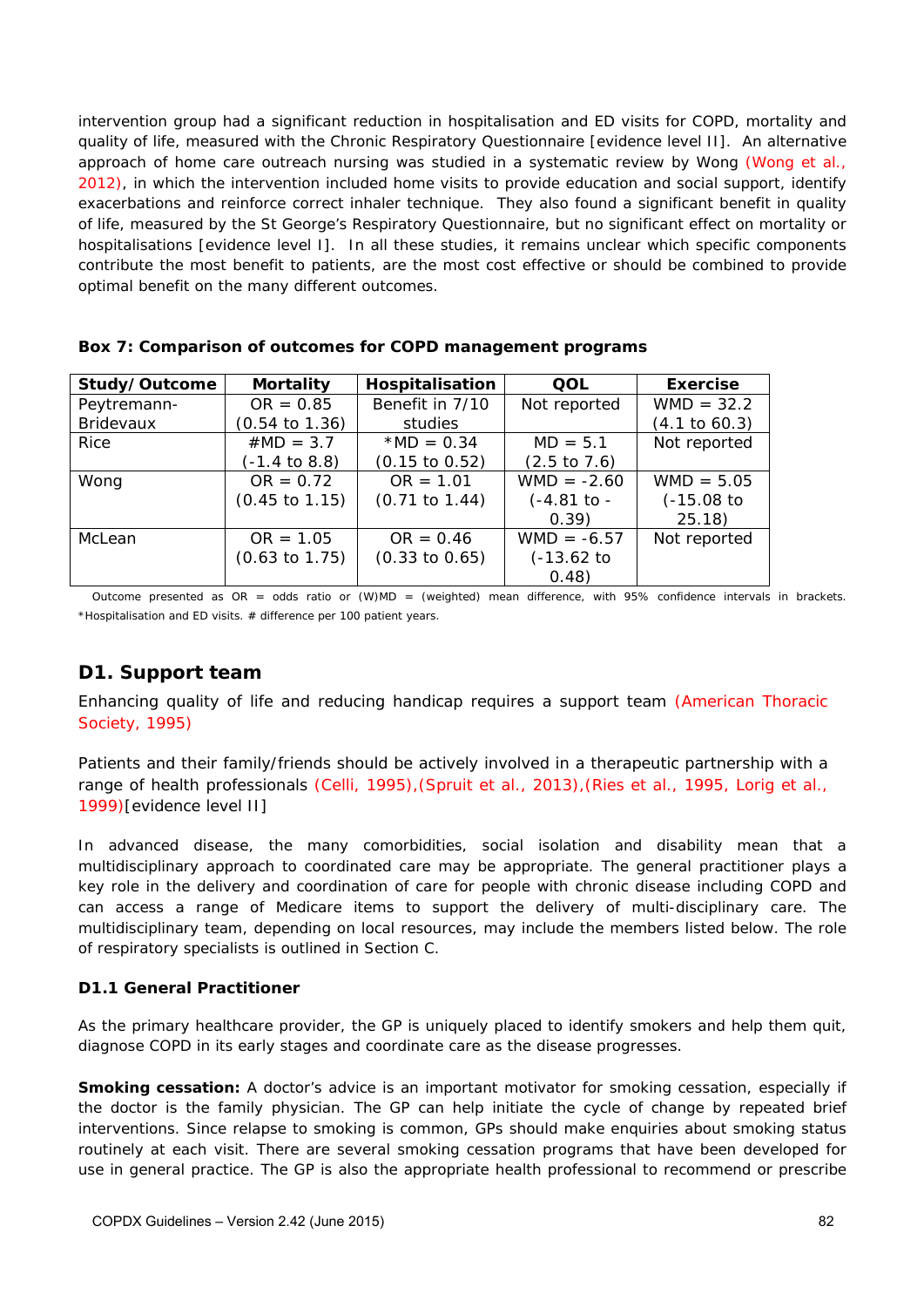nicotine replacement therapy and pharmacological treatment of nicotine addiction (for a detailed discussion of smoking cessation interventions, see Section P).

*Early diagnosis:* Most people visit a GP about once a year. Simple questions relating to smoking history, daily cough and degree of breathlessness should lead to lung function testing.

*Coordinate investigation and management:* GPs will manage patients with mild to moderate COPD. Referral to a respiratory physician may be indicated to confirm the diagnosis, exclude complications and aggravating factors, and to help develop a self-management plan (**Section C**, **Box 6**).

*Coordinate care in advanced disease:* GPs play a crucial role coordinating services provided by a range of healthcare professionals and care agencies (the "multidisciplinary team").

#### **D1.2 Other specialist physicians**

COPD is an important co-morbidity in older people which impacts on comprehensive medical management and quality of life, It is important to note that the support team involved in the management of COPD patients may include a geriatrician, cardiologist, endocrinologist and psychiatrist amongst others.

#### **D1.3 GP practice nurse/ nurse practitioner/ respiratory educator/ respiratory nurse**

Specific aspects of care provided by these health professionals in COPD may include:

- respiratory assessment, including spirometry and pulse oximetry;
- implementation of, or referral for, interventions such as smoking cessation, sputum clearance strategies, oxygen therapy;
- skills training with inhalation devices;
- education to promote better self-management (e.g., medications and response to worsening of symptoms);
- organisation of multidisciplinary case conferences and participation in care-plan development; and
- assessment of the home environment.

#### **D1.4 Physiotherapist**

Physiotherapists are involved in a broad range of areas, including exercise testing and training, assessment for oxygen therapy, patient education, sputum clearance, breathing retraining, mobility, non-invasive positive pressure ventilation, postoperative respiratory care (e.g., after LVRS), and assessment and treatment of musculoskeletal disorders commonly associated with COPD.

#### **D1.5 Occupational therapist**

Occupational therapists provide specific skills in task optimisation and prescription for those with severe disease of adaptive equipment and home modifications. Some therapists also teach energy conservation for activities of daily living and can help in the set-up of home and portable oxygen.

#### **D1.6 Social worker**

Social workers can provide counselling for patients and their carers, organisation of support services, respite and long- term care.

#### **D1.7 Clinical psychologist/psychiatrist**

Anxiety and depression are common disorders in patients with COPD (Di Marco et al., 2006,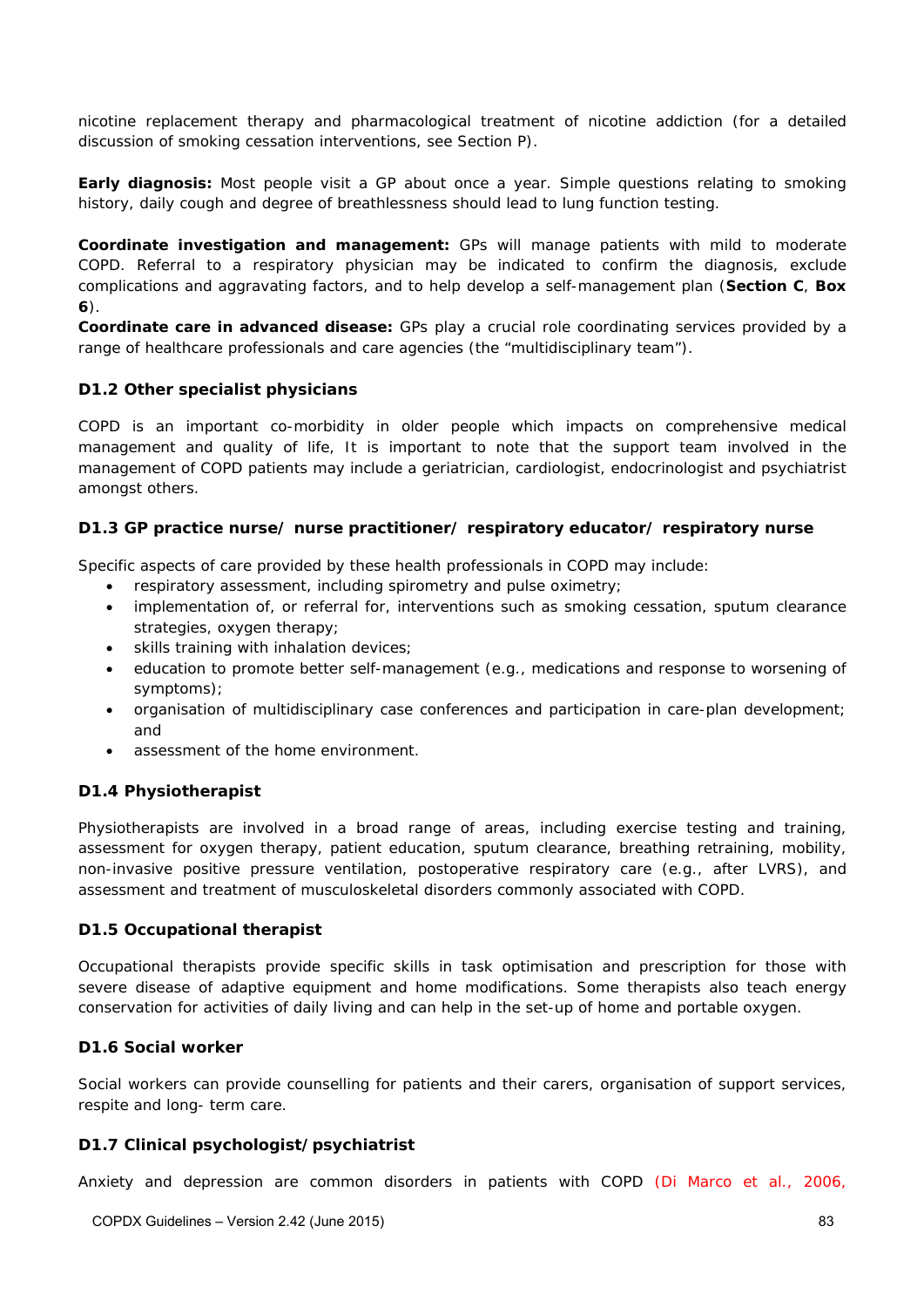Gudmundsson et al., 2006, Kunik et al., 2005, Laurin et al., 2007, Schane et al., 2008), which worsen quality of life and add to disability (Gudmundsson et al., 2005, Ng et al., 2007, Xu et al., 2008, Laurin et al., 2009, Giardino et al., 2010, Eisner et al., 2010c). The prevalence of panic attacks and panic disorder in COPD are particularly high (Yellowlees et al., 1987, Pollack et al., 1996, Kunik et al., 2005, Laurin et al., 2007). There is promising evidence that anxiety and depression can be treated by clinical psychologists and psychiatrists using approaches such as cognitive behaviour therapy (Kunik et al., 2001, de Godoy and de Godoy, 2003, Livermore et al., 2010, Hynninen et al., 2010)[evidence level II]. Psychiatrists can also advise whether pharmacological treatment may be appropriate.

#### **D1.8 Speech pathologist/therapist**

Speech pathologists can be involved in the assessment and management of recurrent aspiration, swallowing and eating difficulties caused by shortness of breath, and dry mouth associated with some pharmaceuticals, age and mouth breathing.

#### **D1.9 Pharmacist**

Pharmacists are involved in education about medications and supply of medications. They can help smokers quit by advising about nicotine replacement and can counsel patients requesting over-thecounter salbutamol. They are well placed to monitor for medication problems and complications and suggest solutions (e.g., individual dosing dispensers) (Beney et al., 2000). This is particularly important where multiple comorbid conditions require treatment with multiple medications that have potential interactions, or when confusion exists about timing of medication administration.

#### **D1.10 Dietitian/Nutritionist**

Excessive weight-loss is a common problem in patients with end-stage COPD. Conversely, obesity in patients with COPD is associated with sleep apnoea, CO<sub>2</sub> retention and cor pulmonale. Dietitians play a central role in managing these problems.

#### **D1.11 Exercise physiologist**

Exercise physiologists are predominantly involved in exercise testing, exercise prescription and supervision of exercise rehabilitative programs. They also provide patient education on the importance of regular exercise and on activity/behavioural modification. They may also play a role in the assessment of exertional oxygen and the exercise rehabilitation of associated co morbidities.

#### **D1.12 Non-medical care agencies**

Many patients with COPD have difficulties with activities of daily living and may require a range of nonmedical support services, including governmental and non-governmental organisations. Availability of services varies between states and between areas within states (e.g., urban, rural, remote). Some examples include:

- financial support and organisation of oxygen, CPAP machines, nebulisers, etc.;
- Homecare;
- Government-supported assistance with activities of daily living (showering, cleaning, shopping, etc.);
- home maintenance;
- Meals on Wheels;
- exercise programs; and
- support groups.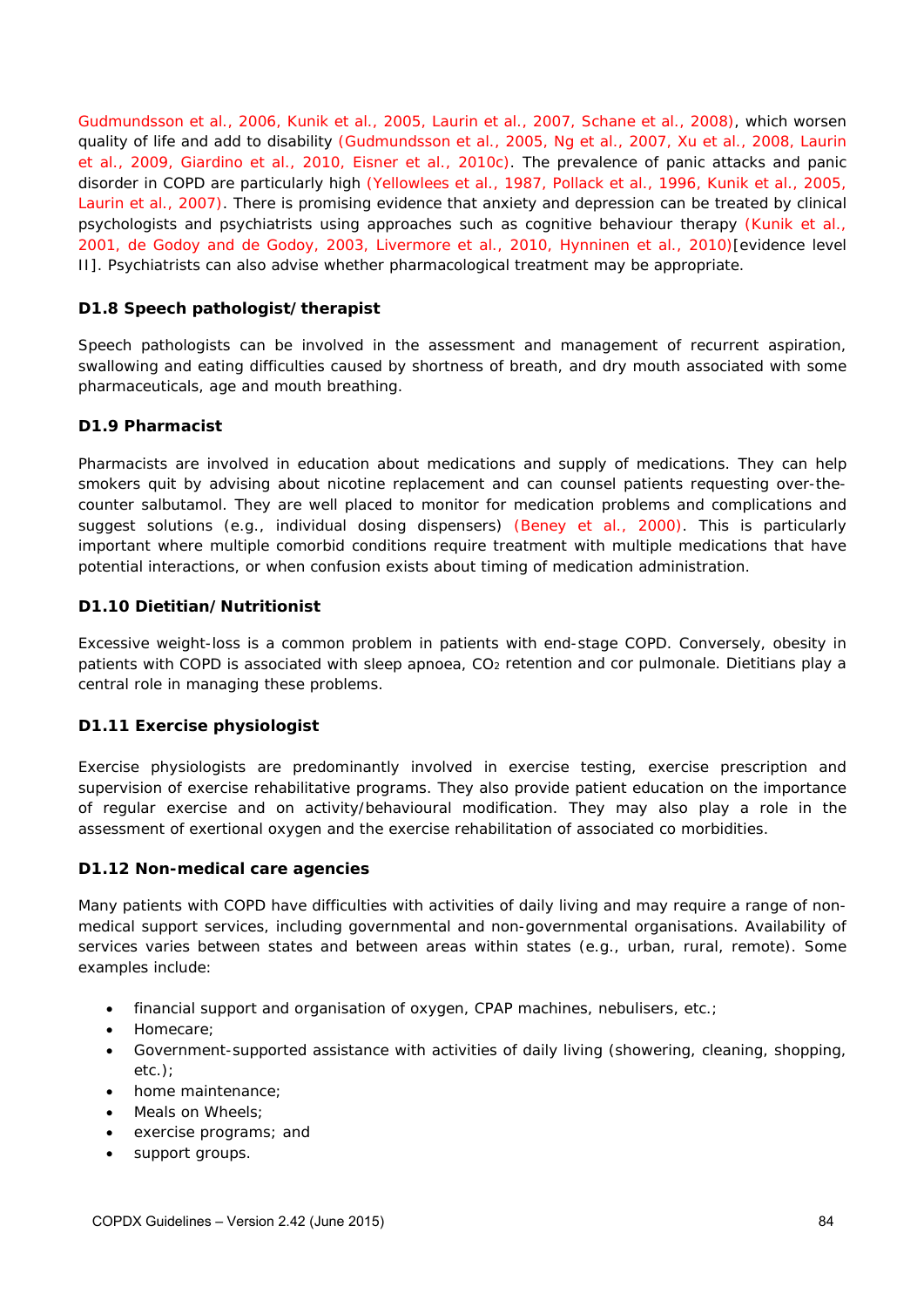### **D2. Multidisciplinary care plans**

Multidisciplinary care plans and individual self-management plans may help to prevent or manage crises (Lorig et al., 1999) [evidence level III-2]

A multidisciplinary care plan involves documentation of the various medical, paramedical and nonmedical services required to keep a patient functioning in the community. Various generic and diseasespecific proformas are available (see http://lungfoundation.com.au/health-professionals/clinicalresources/copd/copd-action-plan/</u> for examples). The care plan may be initiated in the context of a multidisciplinary case conference involving the GP and at least two other health professionals (one of whom is not a doctor).

GPs are remunerated for their involvement in case conferences. This is supported by Extended Primary Care (EPC) item numbers, which vary according to the level of involvement of the GP and the location of the patient. The GP may participate by telephone. A consultant physician is also entitled to claim rebates for organising or participating in case conferences. Further information about item numbers is available at http://www.health.gov.au/mbsprimarycareitems.

The multidisciplinary care plan may include a component of self-management with appropriate support.

### **D3. Self-management**

Patients who take appropriate responsibility for their own management may have improved outcomes (Effing et al., 2007, Trappenburg et al., 2011)[evidence level II]

A distinction can be made between 'self-management' and 'self-management support'. 'Selfmanagement' is a normal part of daily living, and involves the actions individuals take for themselves and their families to stay healthy and to care for minor, acute and long-term conditions. 'Selfmanagement support' is the facility that healthcare and social-care services provide to enable individuals to take better care of themselves. The onus is on delivering training for self-management skills to individuals through a range of interventions (Osborne et al., 2008).

Patients with chronic illness who participate in self-management have better outcomes, including reduced healthcare costs, than those who do not (Lorig et al., 1999). This study included some people with COPD. Studies of self-management support in COPD have shown mixed results. Some studies have found reductions in hospital and emergency department attendances (Bourbeau et al., 2003) (Rice et al., 2010). A Cochrane Review (Zwerink et al., 2014) of trials published between 1995 and August 2011 found a benefit for self-management interventions on health related quality of life and lower probability of respiratory-related hospitalisation but there was no effect on all-cause hospitalisation or mortality. This review does not include more recent studies while others have shown no benefit (Bucknall et al., 2012),(Bischoff et al., 2012). One study found excess mortality in the selfmanagement group (Fan et al., 2012). The differences may be related to differences in the study populations, study context and extent of self-management support provided. In COPD, behavioural education alone is effective, although less effective than integrated pulmonary rehabilitation programs that include an exercise component (Ries et al., 1995). An additional systematic review evaluated a suite of complex interventions including self-management and their effect on reduction of urgent health care utilisation. Complex interventions were associated with a 32% reduction in urgent health care utilisation (OR 0.68, 95%CI 0.57-0.87). However in a meta regression the authors could not identify the components that contributed to the additional effect (Dickens et al., 2014) [evidence level I]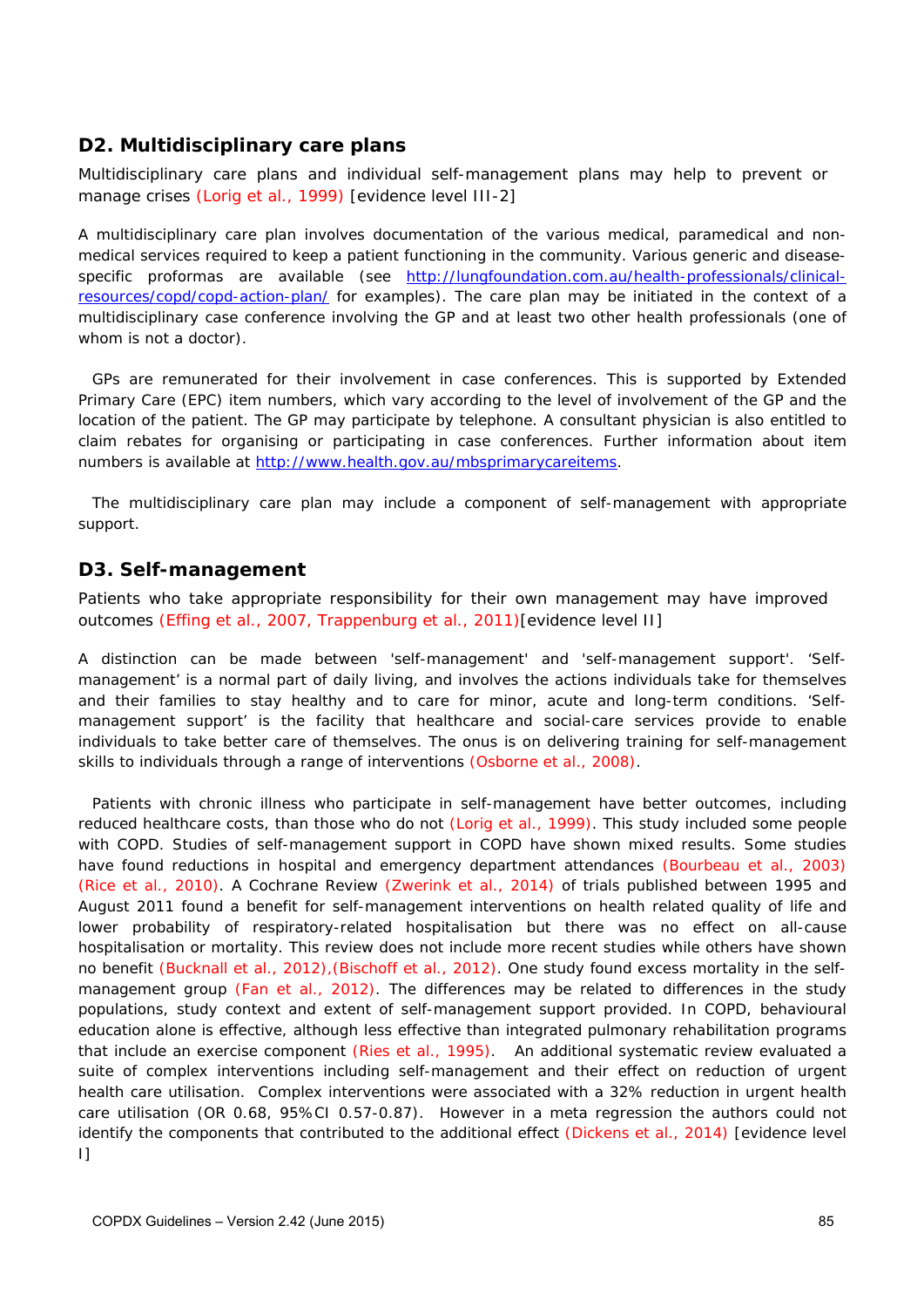The concept of written action plans for patients with COPD is derived from their success in asthma management indicating doses and medications to take for maintenance therapy and for exacerbations. Instructions for crises are often also included. A systematic review by Walters et al (Walters et al., 2010) found that the use of action plans results in an increased ability to recognise and react appropriately to an exacerbation by individuals. However this review found that there was no reduction in healthcare resources utilisation or improved health-related quality of life. A 2011 randomised controlled trial showed that an individualised action plan, including ongoing support by a case manager, decreased the impact of exacerbations on health status. Action plans can be considered a key component of self-management programs in patients with COPD (Trappenburg et al., 2011)[evidence level II]. However, there is no evidence these behavioural changes alter health-care utilisation.

#### **D3.1 Maintenance therapy**

Detailed discussion of the maintenance therapy for COPD appears in Section O. In general, the use of drugs in COPD does not involve back-titration, which is a core principle in asthma management. The exception is when oral corticosteroids have been given for an acute exacerbation. There is at present no evidence for back titration and further clinical trials are required.

#### **D3.2 Exacerbations and crises**

Detailed discussion of the management of exacerbations is found in Section X.

For severe exacerbations there is evidence for the use of bronchodilators, antibiotics, systemic corticosteroids and supplemental oxygen (if patients are hypoxaemic). Selected patients may benefit from early intervention with these agents according to a predetermined plan developed by a GP or respiratory specialist. Some patients can be instructed to start using a "crisis medication pack" while awaiting medical review. They may also be instructed to contact a particular member of the multidisciplinary care team as part of their overall care plan.

Controlled trials are required to document the efficacy of self-management plans in patients with stable COPD, but, drawing on the success of asthma action plans, education of patients with COPD in self-management is recommended. Written plans are usually required to complement such interventions (see examples at http://lungfoundation.com.au/health-professionals/clinicalresources/copd/copd-action-plan/

# **D4. Telehealth**

Telemonitoring interventions ranging from simple telephone follow-up to daily telemonitoring of physiological or symptom scores, to more complex telemonitoring interventions with greatly enhanced clinical support; have been evaluated in patients with COPD. A Cochrane Review found that telehealth may have an impact on quality of life and emergency attendances in COPD, however, further research is needed to clarify its precise roles, as to date trials have included telecare as part of more complex packages (McLean et al., 2011)[evidence level I]. The positive effect of telemonitoring seen in some trials could thus be due to enhancement of the underpinning clinical service rather than to the telemonitoring communication.

Pinnock et al separated the effects of telemonitoring from the effects of existing services by adding telemonitoring alone to background self-management and clinical support in the usual care group. Adults registered with general practices in Scotland who had been admitted to hospital with an exacerbation of COPD in the previous year and who were thus at risk of future admissions were randomised to telemonitoring or usual care. All participants received self-management advice education on self-management of exacerbations reinforced with a booklet, a written management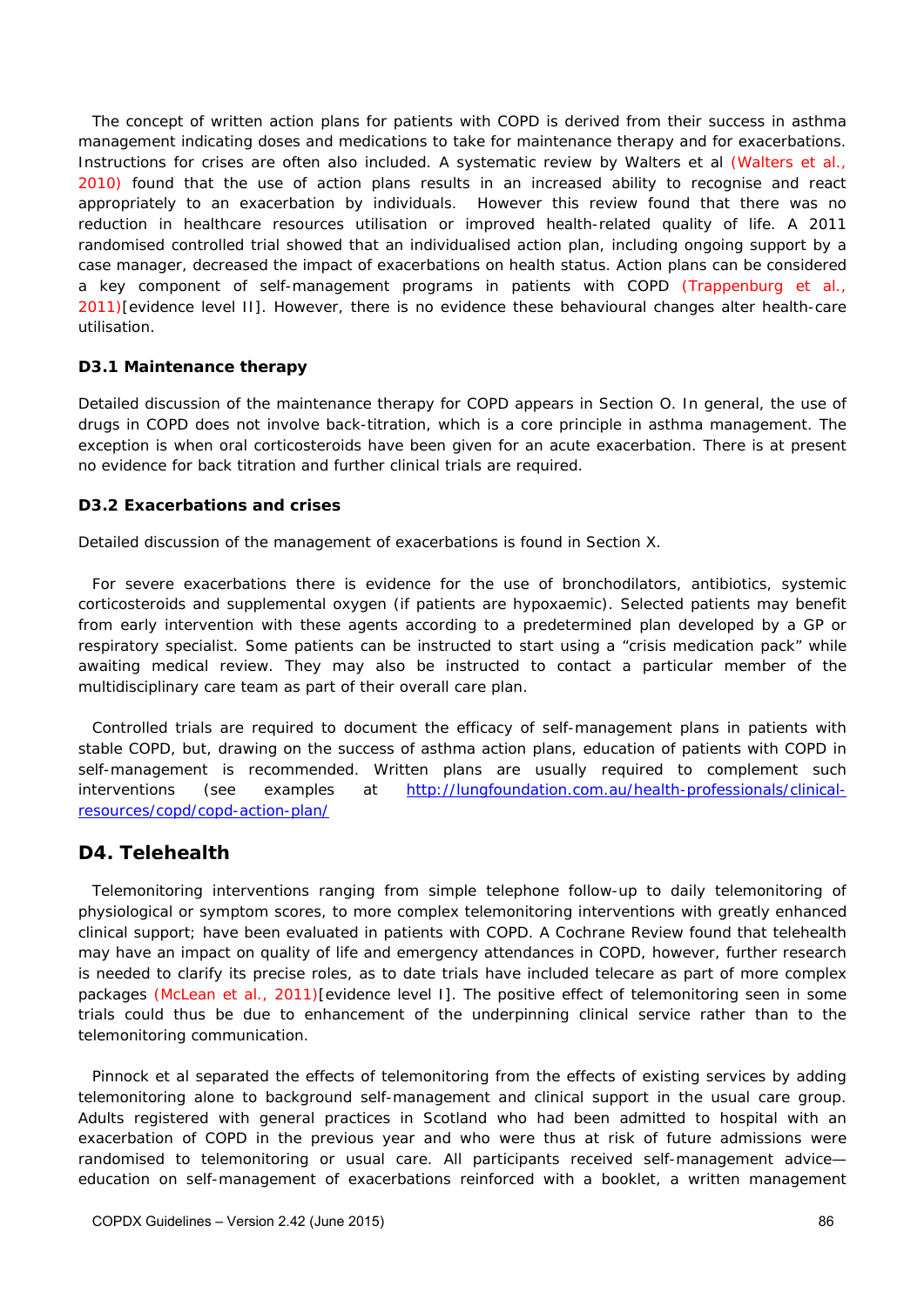plan, and an emergency supply of antibiotics and steroids, integrated within the standard clinical care service for the region. The telemonitoring package consisted of touch screen operated daily questionnaires about symptoms and drug use, with an instrument to measure oxygen saturation. Data were transmitted daily by an internet connection to the clinical monitoring team, which contacted patients whose score reached a validated threshold. Algorithms, based on the symptom score, alerted the clinical monitoring team if daily readings had not been submitted or if a high symptom score had been recorded. Clinicians responded by advising rescue drugs, a home visit, admission to hospital, or further review. Intervention fidelity was high. After 12 months, no difference was seen in hospital admissions for COPD between the two groups (hazard ratio 0.98, 95% confidence interval 0.66 to 1.44). Furthermore, no differences were seen in health related quality of life, anxiety or depression, self-efficacy, knowledge, or adherence to drugs. This trial suggested that the addition of telemonitoring to the management of high risk patients, over and above the backdrop of selfmanagement education and a good clinical service, is costly and ineffective (Pinnock et al., 2013) [evidence level II). These findings are in agreement with a 2011 systematic review of telemonitoring, which suggested that in the absence of other care packages the benefit of telemonitoring is not yet proven and that further work is required before its wide-scale implementation (Bolton et al., 2011).

In contrast to the above studies, Segrelles et al., demonstrated that telehealth monitoring with daily tele- transmission of indices from home, including self-recorded oxygen saturation and peak expiratory flow rate (PEFR), by subjects with severe LTOT dependent COPD, with monitoring for pre-determined 'red flag' deteriorations in indices by nurses, was associated with an approximate halving of emergency room visits, admissions, and hospital bed days (Segrelles Calvo et al., 2014) [evidence level II].

# **D5. Treat anxiety and depression**

Anxious and depressive symptoms and disorders are common comorbidities in people with COPD (Yellowlees et al., 1987, Kunik et al., 2005, Ng et al., 2007, Xu et al., 2008, Eisner et al., 2010c) and have a range of negative impacts [evidence level I]

Anxiety symptoms in COPD are associated with worse quality of life (Giardino et al., 2010, Blakemore et al., 2014), self-management (Dowson et al., 2004) and exercise performance (Eisner et al., 2010c), and with increased medical symptom reporting (Katon et al., 2007), exacerbations (Laurin et al., 2012), hospitalisations (Yellowlees et al., 1987, Gudmundsson et al., 2005, Livermore et al., 2010), length of hospitalisations (Xu et al., 2008), medical costs (Katon et al., 2007, Livermore et al., 2010), and mortality (Celli et al., 2008). The prevalence of one anxiety disorder in particular, panic disorder, is approximately 10 times greater in COPD than the population prevalence of 1.5 – 3.5%, and panic attacks are commonly experienced (American Psychiatric Association, 2004, Smoller et al., 1996). Cognitive behaviour therapy has been shown to be an effective treatment for panic disorder in the physically healthy (Mitte, 2005) [evidence level I]. There is promising evidence from a number of small randomised controlled trials that cognitive behaviour therapy can treat anxiety symptoms in COPD (de Godoy and de Godoy, 2003, Hynninen et al., 2010, Livermore et al., 2010), and prevent the development of panic attacks and panic disorders (Livermore et al., 2010). A record linkage study in Canada found that elderly COPD patients prescribed benzodiazepines were at increased risk of an outpatient exacerbation (NNH 66, 95% CI 57–79) or an emergency department visit for COPD or pneumonia (NNH 147, 95% CI 123–181). There was also a slightly elevated albeit not significant risk of hospital admission (Vozoris et al., 2014) [evidence Level III-2].Caution is warranted in using these medications, due to their potential depressive effects on respiratory drive (Shanmugam et al., 2007), and their inherent risks in the elderly of dependence, cognitive impairment, and falls (Uchida et al., 2009).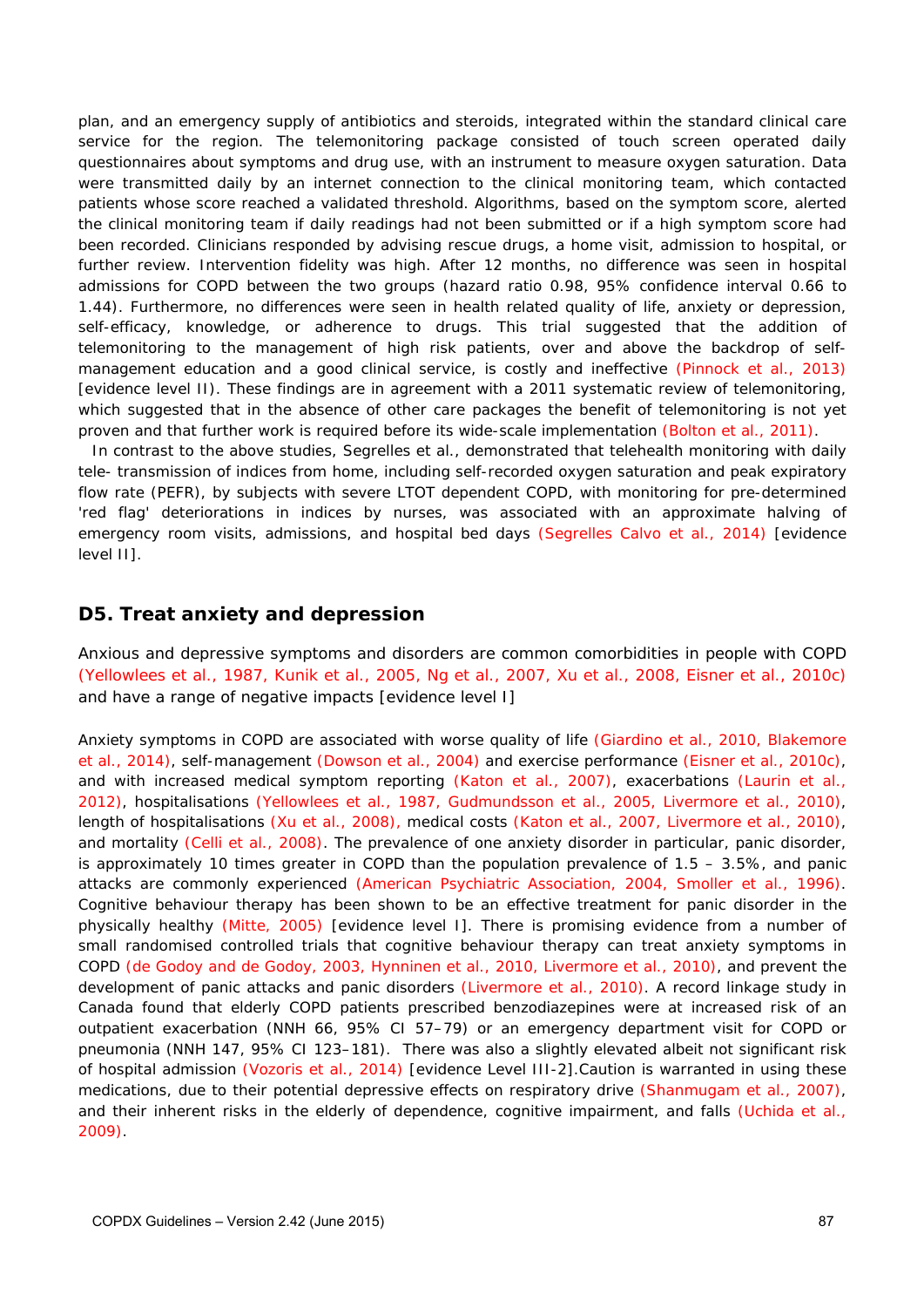SSRI's (such as sertraline) have been recommended as better first line pharmacological therapies for anxiety in COPD. Psychiatrists can advise on the most appropriate medications for particular patients (Shanmugam et al., 2007).

People with COPD are not only at high risk of depressive symptoms and mood disorders, but are at higher risk than people with other chronic conditions (Ng et al., 2007, Omachi et al., 2009). When depressive symptoms are comorbid with COPD they are associated with worse health related quality of life (Ng et al., 2007, Omachi et al., 2009, Hanania et al., 2011, Blakemore et al., 2014) and difficulty with smoking cessation(Ng et al., 2007), and with increased exacerbations (Laurin et al., 2012), hospitalisations (Bula et al., 2001, Xu et al., 2008, Hanania et al., 2011), length of hospitalisations (Ng et al., 2007), medical costs (Bula et al., 2001), and mortality (Bula et al., 2001, Ng et al., 2007). Depression may also influence decisions about end of life issues (Stapleton et al., 2005). As is the case for anxiety symptoms in COPD, there is evidence from small, randomised controlled trials that depressive symptoms can be decreased by cognitive behaviour therapy (de Godoy and de Godoy, 2003, Hynninen et al., 2010). Evidence for the effectiveness of particular antidepressant medications for mood disorders in COPD is still limited, with a few small, randomised controlled trials conducted (Argyropoulou et al., 1993, Lacasse et al., 2004, Eiser et al., 2005). Treatment with antidepressants can be complicated by poor tolerance of side effects such as sedation, which may cause respiratory depression(Evans et al., 1997). As with anxiety symptoms, psychiatrists can advise on which pharmacological treatments may be most appropriate for patients.

Larger randomised controlled trials evaluating the effectiveness of both psychological and pharmacological therapies for psychiatric disorders in COPD are clearly required (Baraniak and Sheffield, 2011)[evidence level I]. However, the existing evidence still warrants the referral of anxious and depressed people with COPD to clinical psychologists and psychiatrists for assessment and treatment. Depressed COPD patients referred to mental health specialists have lower odds of two year mortality than those treated in primary care settings (Jordan et al., 2009). Screening for clinically significant anxiety and depression, given their serious impacts, should therefore be part of routine care. The Hospital Anxiety Depression Scale is an example of an easily administered, widely used screening questionnaire, developed for use with medical patients (Zigmond and Snaith, 1983), and utilised in numerous studies of people with COPD (Gudmundsson et al., 2005, Ng et al., 2007, Xu et al., 2008, Livermore et al., 2010, Eisner et al., 2010c).

# **D6. Referral to a support group**

Greater improvements in exercise performance and self-efficacy for exercise have been shown for people with COPD who received education and psychosocial support than for those who received education without support (Ries et al., 1995). Patient support groups aim to empower participants to take a more active role in the management of their healthcare, and thus reduce the psychosocial impact of their disease. Benefits of support groups on quality of life and psychological outcomes in people with COPD have not yet been demonstrated, although studies of other chronically ill patient groups indicate that positive effects can be expected (Kennedy et al., 2007). One pathway to initiate attendance of support groups is through pulmonary rehabilitation programs. The likely benefits of support groups for people with COPD are summarised in **Box 8**.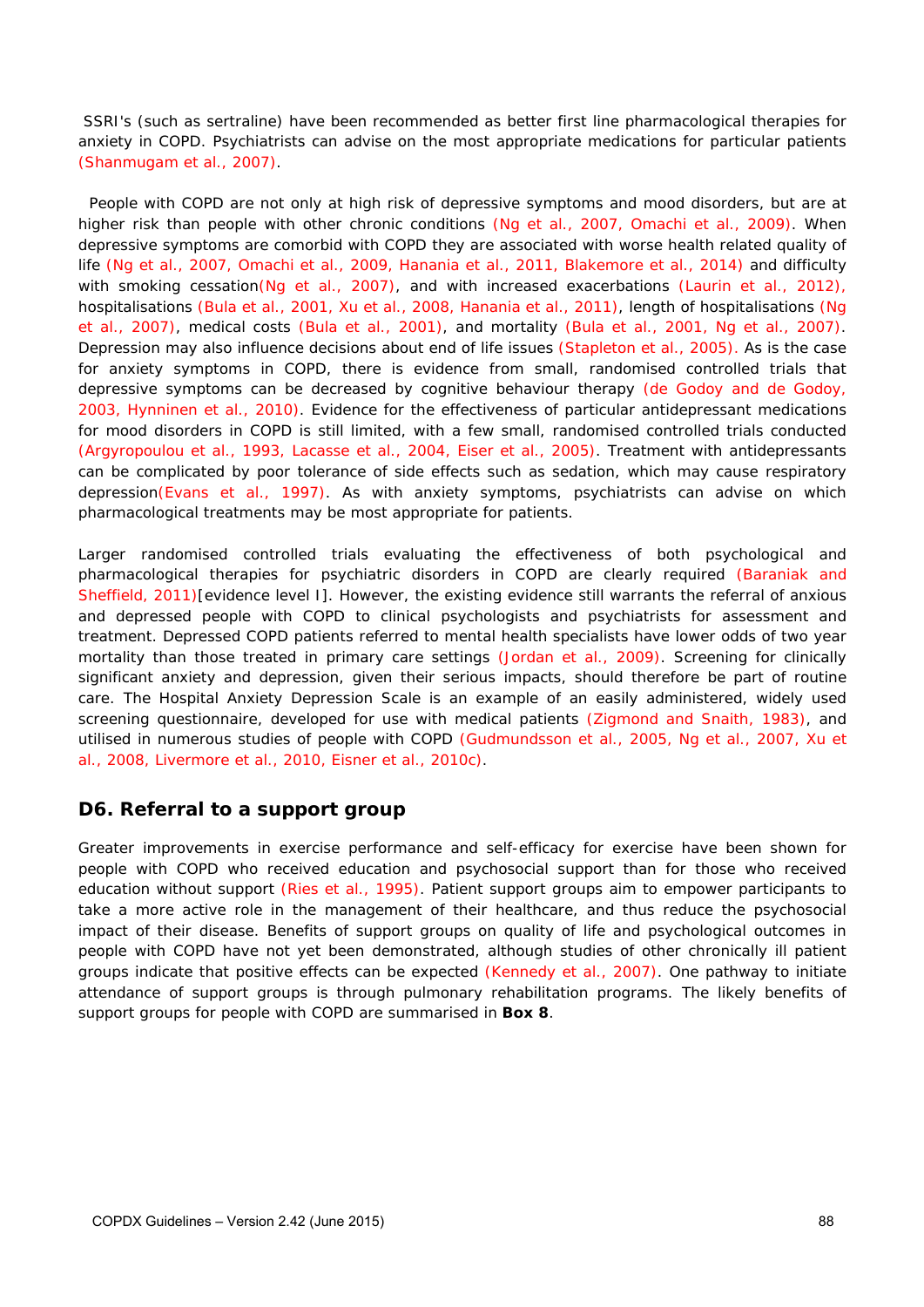#### **Box 8: Patient support groups**

#### Typical support group activities

- Regular meetings
- Guest speakers providing information on a range of topics
- Receiving and distributing lung health education information
- Education and information days
- Exercise programs
- Social or recreational activities
- Group newsletters
- Member to member support (through telephone calls, hospital and home visits)

#### Benefits of support groups

- Reinforce and clarify information learnt from health professionals
- Provide access to new information on lung health
- Share experiences in a caring environment
- Empower patients to be more actively involved in their healthcare through self-management techniques
- Participate in social activities and exercise programs
- Encourage patients to think more positively about their lung disease
- Help carers understand lung disease

A list of Patient Support Group names and locations can be accessed via Lung Foundation Australia's website at http://lungfoundation.com.au/patient-area/patient-support/patient-support-groups/ Contact details can be obtained from Lung Foundation Australia's Information and Support Centre (free-call 1800 654 301). In New Zealand, contact the Asthma and Respiratory Foundation of New Zealand (phone +64 4 499 4592; Internet address, http://www.asthmanz.co.nz).

# **D7. End-of-life issues**

Terminally ill patients with COPD are usually elderly and have already experienced one or more decades of increasingly frustrating functional restriction. Their course is likely to have been punctuated by hospital admissions. They often have several comorbidities and are frequently dependent on the care of others.

Determining prognosis in end-stage COPD is difficult, although guides to shortened survival include an FEV<sub>1</sub> < 25% predicted, weight loss (body mass index below 18), respiratory failure (PaCO<sub>2</sub> > 50mmHg, or 6.7 kPa), and right heart failure.

The major ethical issues are deciding whether to offer invasive or non-invasive ventilatory support, or, alternatively, to withhold, limit or withdraw such support. These decisions are often complex, but, as in other areas of medicine, they are ultimately constrained by the standard ethical principles of respect for patient autonomy, and ensuring that good and not harm is achieved. Most patients with end-stage COPD wish to participate in end-of-life management decisions and would prefer to do so in a non- acute setting. A study by Janssen et al (Janssen et al., 2012) in a group of 265 patients with stable severe or very severe COPD, heart failure or chronic renal failure, found that more than a third of patients changed their preferences regarding life supporting measures at least once over a period of twelve months, reinforcing the importance of regular re-evaluation of advanced care planning and advanced directives.

In some states the patient's wishes can be given legal force through the use of an enduring power of attorney or advance health directive. Although difficult for the health professional and potentially distressing for the patient, a frank discussion about these often unspoken issues can be beneficial.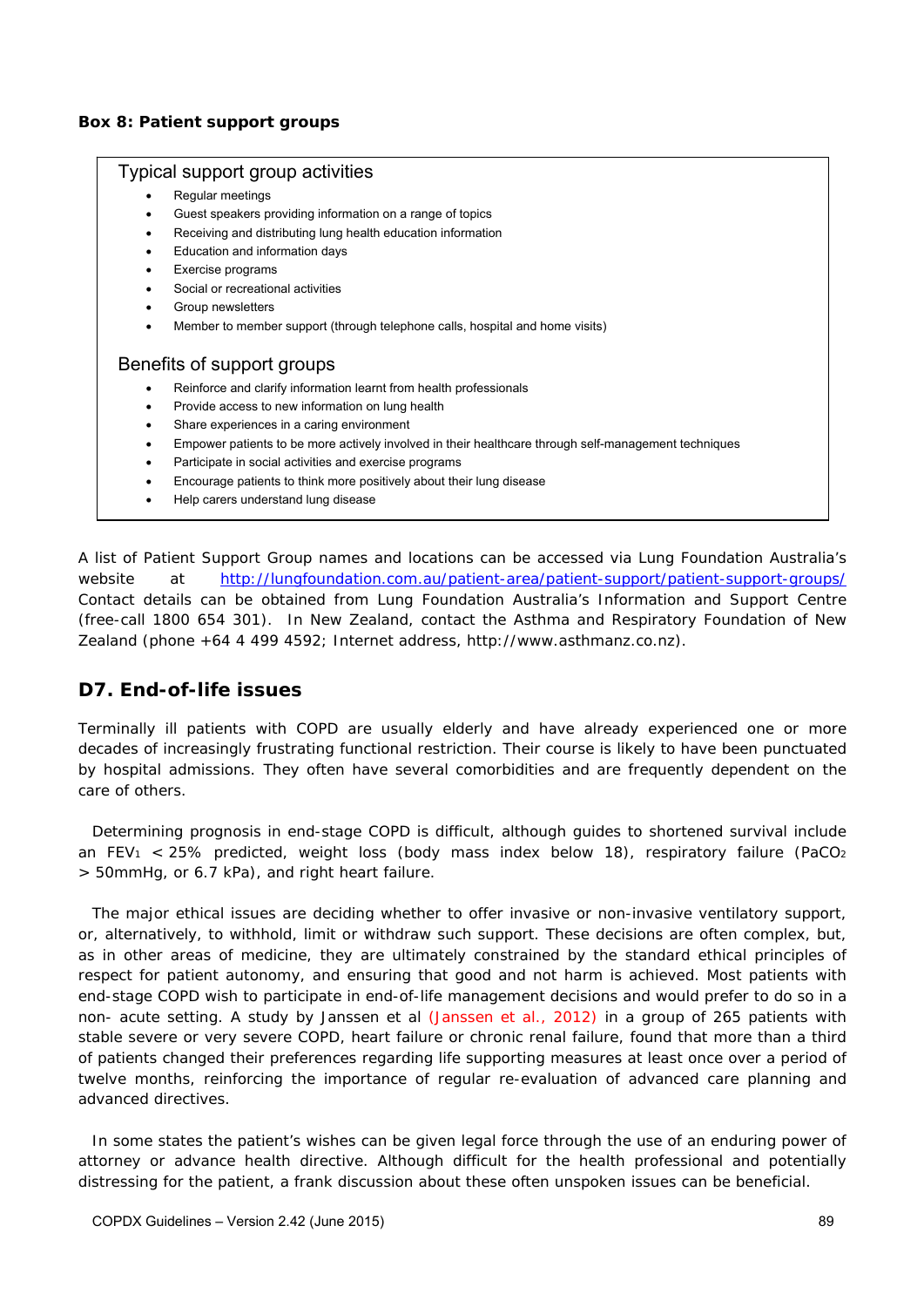Opioids and many anxiolytics depress ventilatory drive and are contraindicated in most patients with COPD. When palliation is warranted, however, their use for the short term relief of dyspnoea could be considered. [evidence level II] (Jennings et al., 2002),(Abernethy et al., 2003)

#### **D7.1 Palliative care services**

Palliative care services provide symptom control and support for patients facing life threatening illness in hospice, hospital and community. Palliative care is not synonymous with terminal care as many patients have uncontrolled symptoms well before their terminal phase. Palliative care is concerned about how patients are living their lives facing terminal illness:

- Symptom control
- Maintenance of independence, physical function and activity
- Support with psychosocial problems
- Support for carers
- Inter-professional communication

The unit of care includes the family or carers and continues into bereavement. Most services operate on a consultancy basis in hospitals and in the community with direct care in a specialised palliative care unit or hospice. The service is available on consultation to support clinicians, carers and patients receiving a palliative approach. Specialist palliative care may be needed to augment or takeover care in complex situations.

# *X: Manage eXacerbations*

An exacerbation is an event in the natural course of the disease characterised by a change in the patient's baseline dyspnoea, cough, and/or sputum that is beyond normal day-to-day variations, is acute in onset, and may warrant a change in regular medication in a patient with underlying COPD (Global Initiative for Chronic Obstructive Lung Disease (GOLD), 2006)

ACUTE EXACERBATIONS of COPD which are more frequent in the winter months in temperate climates (Jenkins et al., 2012) [evidence level II] often require hospital admission for treatment of respiratory failure. A record linkage study in WA (Geelhoed et al., 2007) demonstrated that the rate of hospital admission for COPD has been declining. The risk of readmission was highest within three months of discharge and more than half of all patients were readmitted within 12 months. About 10% of patients with a primary diagnosis of COPD died either during admission or within the same year. Median survival from first admission was five years in men and eight years in women. The poorest survival was among older patients with recognised emphysema. In one study of more than 1000 patients admitted to several hospitals with an acute exacerbation of severe COPD, about 50% were admitted with a respiratory infection, 25% with congestive cardiac failure, and 30% with no known cause for the exacerbation (Connors et al., 1996). A study of 173 patients with COPD reported an average of 1.3 (range 0–9.6) exacerbations annually. An ecological study of hospital admissions for COPD in Victoria found higher rates of admission in rural and remote areas with greater socioeconomic disadvantage and higher rates of smoking (Ansari et al., 2007).

Exacerbations become more frequent as severity of COPD worsens (Hoogendoorn et al., 2010a). In the study by the ECLIPSE investigators, exacerbation rate increased with increasing GOLD stage, such that 22% of patients with GOLD stage 2 disease had two or more exacerbations during one year of follow-up, whereas 47% of patients with GOLD stage 4 disease had frequent exacerbations over the same period. The single best predictor of exacerbations across all GOLD stages was prior exacerbations. Other predictors included a history of heartburn, poorer quality of life and elevated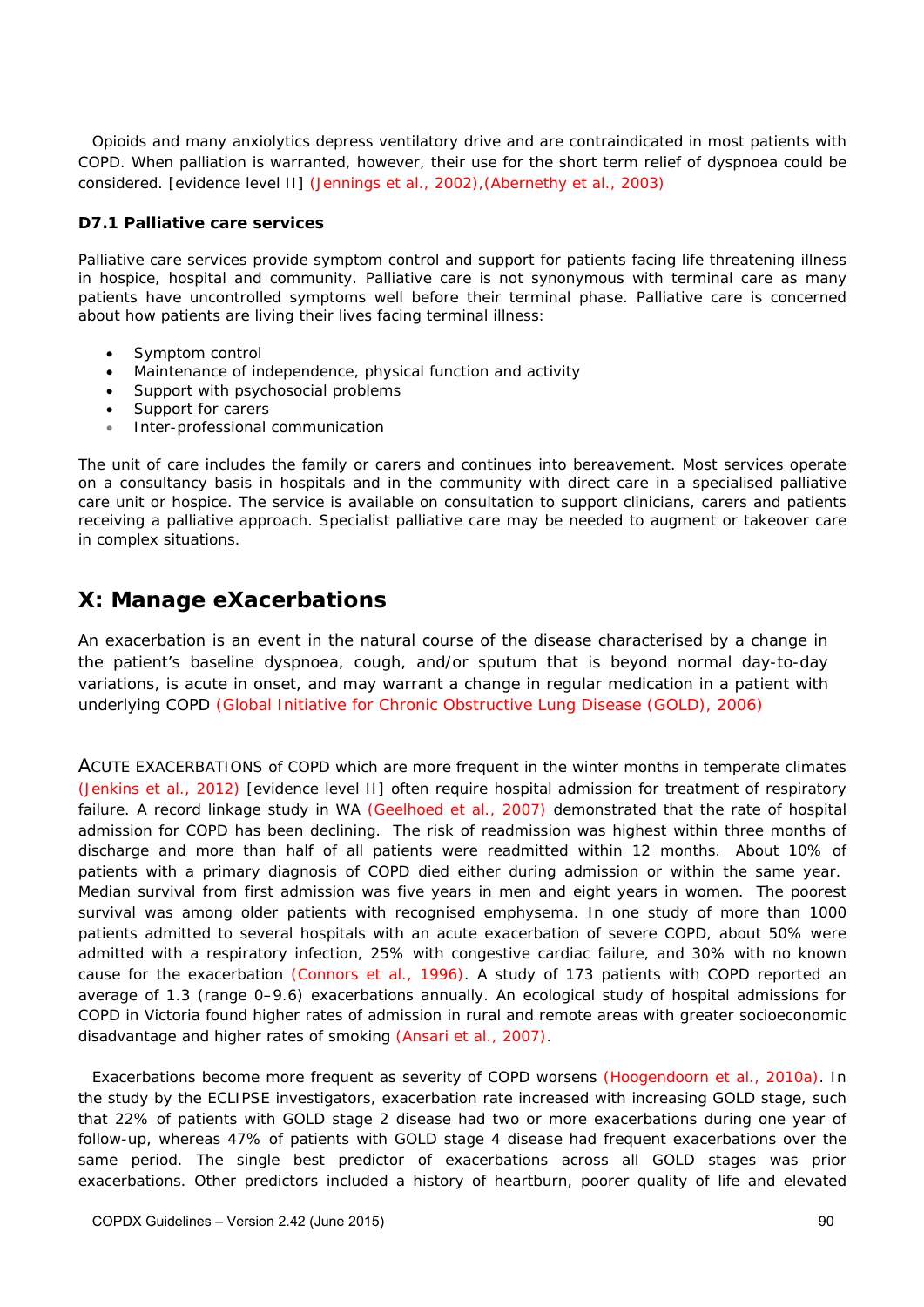white cell count (Hurst et al., 2010). Studies have confirmed that although the prognosis of exacerbations is poor, it is improving. Hoogendoorn et al (Hoogendoorn et al., 2010b) identified six cohort studies that followed the survival of COPD patients for at least 1.5 years after a severe exacerbation resulting in hospitalisation. A meta-analysis resulted in a weighted average case-fatality rate of 15.6% (95%CI 10.9-20.3). The excess risk of mortality continued after discharge from hospital. Almagro et al (Almagro et al., 2010) prospectively examined three year mortality after a severe exacerbation resulting in hospitalisation in two well matched cohorts seven years apart (1996/97 and 2003/04). The 1996/97 three year survival rate was 53% and the 2003/4 three year survival rate was significantly improved at  $61\%$  (log rank  $p = 0.017$ ). The 2003/4 cohort had increased usage of tiotropium, long acting beta<sub>2</sub> agonists, angiotensin receptor blockers, statins and anti-platelet therapy. The authors speculated that the increased survival may be due to improved treatment options for COPD and co-morbidities including cardiac disease [evidence level III-2].

In patients with COPD the normally sterile lower airway is frequently colonised by *Haemophilus influenzae, Streptococcus pneumoniae* and *Moraxella catarrhalis*. While the number of organisms may increase during exacerbations of COPD, the role of bacterial infection is controversial (Macfarlane et al., 1993, Smith et al., 1980, Soler et al., 1998, Wilson, 1998, Stockley et al., 2000, Walsh et al., 1999, Mogulkoc et al., 1999, Murphy et al., 1999, Miravitlles et al., 1999). Exacerbations can also be caused by viral infection (Seemungal et al., 2001). Other causes include left ventricular failure and pulmonary embolus. A panel study of patients with moderate to severe COPD demonstrated that exacerbations could also be triggered by urban air pollutants such as PM10, black smoke and NO<sub>2</sub> (Peacock et al., 2011)[evidence level II]. Chest trauma and inappropriate use of sedatives can lead to sputum retention and hypoventilation. A diagnosis of pulmonary embolism should be considered in patients with an intermediate to high pretest probability of pulmonary embolism. A systematic review found one of four COPD patients who require hospitalisation for an acute exacerbation may have pulmonary embolism (Rizkallah et al., 2009) [evidence level I].

Early diagnosis and treatment may prevent admission (Wilkinson et al., 2004) [evidence level III-2].

Early diagnosis and prompt management of exacerbations of COPD may prevent progressive functional deterioration and reduce hospital admissions (Lorig et al., 1999), (Shepperd et al., 1998). Education of the patient, carers, other support people and family may aid in the early detection of exacerbations. A self-management plan developed in conjunction with the patient's GP and specialist to indicate how to step-up treatment may be useful (see examples at http://lungfoundation.com.au/healthprofessionals/clinical-resources/copd/copd-action-plan/). This plan might indicate which medications to take, including antibiotics and oral corticosteroids. The plan should also require patients to contact their GPs or community nurses to allow rapid assessment (see section D).

Statins have been shown to reduce rates of hospitalization (for COPD or any other reason), lungfunction decline, the need for mechanical ventilation, and all-cause mortality in observational studies of COPD patients. The Prospective Randomized Placebo-Controlled Trial of Simvastatin in the Prevention of COPD Exacerbations (STATCOPE) examined the effect of daily treatment with simvastatin in patients with moderate-to-severe COPD who were at high risk for exacerbations and had no other indications for statin treatment. Simvastatin at a daily dose of 40 mg for at least 12 months did not affect exacerbation rates or the time to a first exacerbation (Criner et al., 2014)[evidence level II].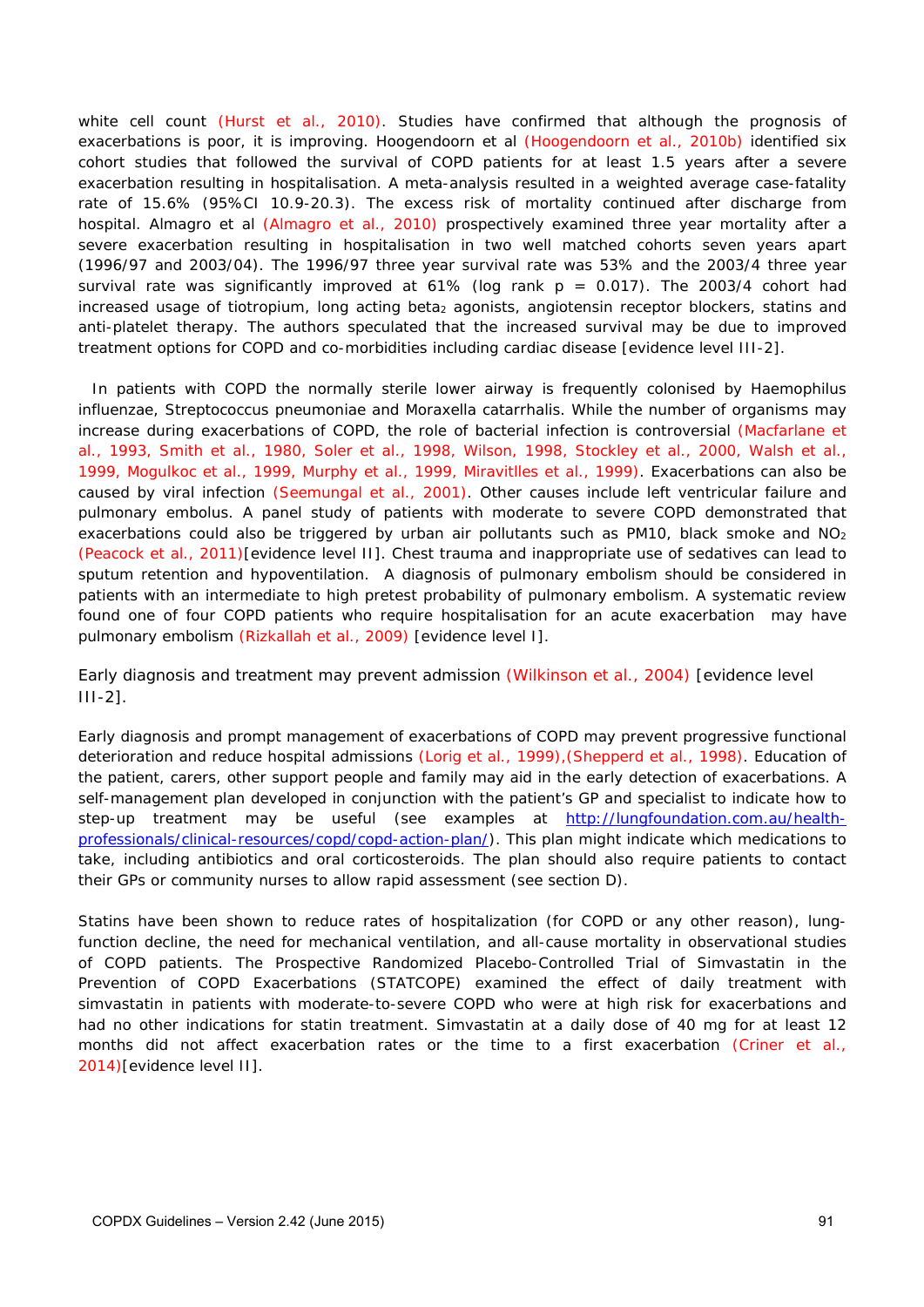# **X1. Home management**

Multidisciplinary care may assist home management (Lorig et al., 1999), (Shepperd et al., 1998),(Skwarska et al., 2000),(Kong et al., 1997) [evidence level II].

The shortage of hospital beds, especially in winter, has prompted interest in home care for management of COPD exacerbations, with involvement of multidisciplinary teams assisting GPs. Such "Hospital in the Home" schemes were studied in a systematic review by Jeppesen (Jeppesen et al., 2012) that included 8 randomised controlled trials which entered patients into a hospital in the home scheme within 72 hours of presenting to hospital. The review found that compared to standard care, participants allocated to hospital in the home were significantly less likely to be readmitted to hospital within the next 1 to 6 months (risk ratio = 0.76, 85% confidence interval 0.59 to 0.99) [evidence level I]. There was no significant difference in mortality (risk ratio = 0.65, 95% confidence interval 0.40 to 1.04), and while there was no difference in satisfaction levels for patients or carers, these comparisons were based on small numbers. Economic studies of such programs have shown mixed results.

# **X2. COPD acute exacerbation management**

#### **X2.1 Confirm exacerbation and categorise severity**

Assessment of severity of the exacerbation includes a medical history, examination, spirometry and, in severe cases (FEV<sub>1</sub> < 40% predicted), blood gas measurements, chest x- rays and electrocardiography.

Patients should be provided with and bring a summary of their medical problems and treatment (e.g., a personal health record). If available, results of previous stable lung function tests and arterial blood gas measurements are invaluable for comparison.

**Spirometry:** Unless confused or comatose, even the sickest of patients can perform an FEV<sub>1</sub> manoeuvre. An FEV<sub>1</sub> less than 1.0 L (or < 40% predicted) is usually indicative of a severe exacerbation in patients with moderate COPD. For patients with stable levels below these values (i.e. severe COPD), the most important signs of a severe exacerbation will be worsening hypoxaemia, acute respiratory acidosis (carbon dioxide retention) or both.

Arterial blood gases: Arterial blood gas levels should be measured if the FEV<sub>1</sub> is less than 1.0 L or less than 40% predicted, or if percutaneous oxygen saturation is less than 90% in the presence of adequate peripheral perfusion or cor pulmonale. Values obtained while breathing room air are the most useful for assessing ventilation–perfusion inequality. A PaO<sub>2</sub>less than 60 mmHg (8 kPa) indicates respiratory failure, while a PaCO<sub>2</sub> greater than 45 mmHg indicates ventilatory failure. Respiratory acidosis indicates acute respiratory failure warranting consideration for assisted ventilation.

*Chest x-ray and electrocardiogram:* These help to identify alternative diagnoses and complications, such as pulmonary oedema, pneumothorax, pneumonia, empyema, arrhythmias, myocardial ischaemia and others.

 Studies have identified a simple clinical prediction score, the BAP-65, based on age, basal urea nitrogen, acute mental status change and pulse, which predict in-hospital mortality (Tabak et al., 2009, Shorr et al., 2011). In-hospital mortality in both studies increased as patient classification escalated from 1 (no risk factors, age <65 yrs) to 5 (3 risk factors present), the highest class being associated with an in-hospital mortality between 14.1% and >25%.

A 2012 prospective single centre study of 920 patients admitted with an acute exacerbation of COPD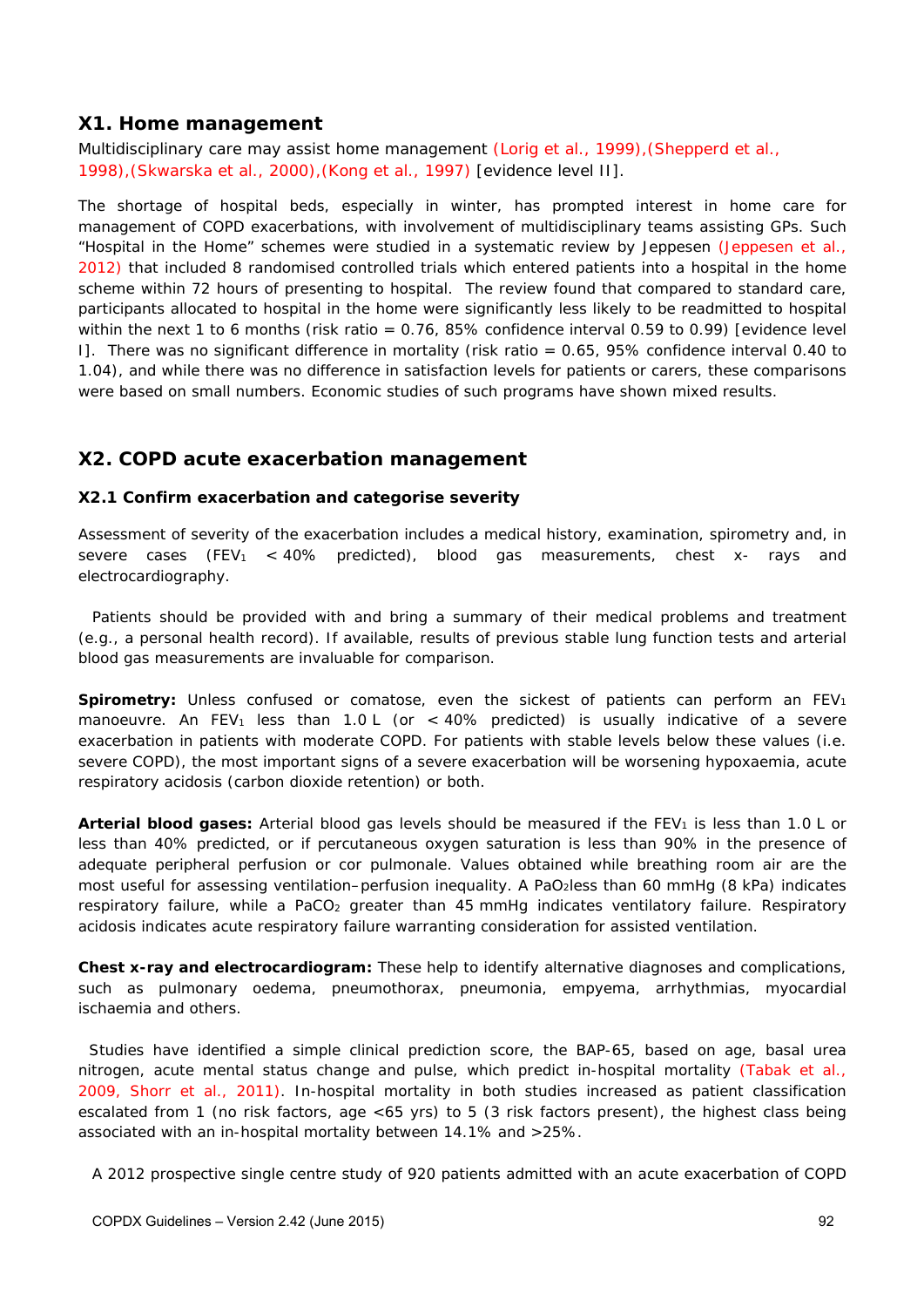found that those with CXR confirmed pneumonia had a far higher mortality (20.1% vs 5.8%, p<0.001). Severity of dypsnoea in the stable state was strongly associated with both in-hospital mortality and early re-admission (Steer et al., 2012) [evidence level III-2].

#### **X2.2 Optimise treatment**

An acute exacerbation of COPD may involve an increase in airflow limitation, excess sputum production, airway inflammation, infection, hypoxia, hypercarbia and acidosis. Treatment is directed at each of these problems.

- *Bronchodilators:* Inhaled beta-agonist (e.g., salbutamol, 400–800mcg; terbutaline, 500– 100mcg) and antimuscarinic agent (ipratropium, 80mcg) can be given by pressurised metered dose inhaler and spacer, or by jet nebulisation (salbutamol, 2.5–5 mg; terbutaline, 5 mg; ipratropium, 500mcg). The dose interval is titrated to the response and can range from hourly to six-hourly.
- *Corticosteroids:* Oral corticosteroids hasten resolution and reduce the likelihood of relapse. Up to two weeks' therapy with prednisolone (40–50 mg daily) is adequate. Longer courses add no further benefit and have a higher risk of adverse effects.
- *Antibiotics:* Antibiotics are given for purulent sputum to cover for typical and atypical organisms.
- *Controlled oxygen therapy:* This is indicated in patients with hypoxia, with the aim of improving oxygen saturation to 88-92%. Use nasal prongs at 0.5–2.0 L/minute or a Venturi mask at 24% or 28%. Minimise excessive oxygen administration, which can worsen hypercapnia.
- *Ventilatory assistance:* This is indicated for increasing hypercapnia and acidosis. Noninvasive positive pressure ventilation by means of a mask is the preferred method.

#### **X2.2.1 Inhaled bronchodilators for treatment of exacerbations**

Inhaled bronchodilators are effective treatments for acute exacerbations (NHLBI/WHO Workshop Report, April 2001),(Siafakas et al., 1995),(American Thoracic Society, 1995),(British Thoracic Society, 1997, Moayyedi et al., 1995, Fernandez et al., 1994) [evidence level I]

In exacerbations of COPD, the immediate bronchodilator effect is small, but may result in significant improvement in clinical symptoms in patients with severe obstruction.

Studies of acute airflow limitation in asthma indicate that beta-agonists are as effectively delivered by metered dose inhaler and spacer as by nebuliser (Cates et al., 2006). The applicability of this evidence to patients with COPD is unknown. There is evidence in patients with a COPD exacerbation that a dry powder inhaler delivering eformoterol is as effective in improving lung function as a metered dose inhaler delivering salbutamol, with or without a spacer device (Selroos et al., 2009) [evidence level II]. An adequate dose should be used. The dose equivalent to 5 mg of salbutamol delivered by nebuliser is 8–10 puffs of 100mcg salbutamol by metered dose inhaler and spacer. Limited evidence indicates dry powder inhalers are as effective as other delivery devices for the administration of shortacting bronchodilators in the setting of acute exacerbations of COPD (Selroos et al., 2009) [evidence level II]. Airflow in the nebuliser should be 6 L per minute or higher to achieve an appropriate aerosol, but using high- flow oxygen should be avoided as this may worsen carbon dioxide retention. High doses of beta-agonists may induce hypokalaemia and predispose to cardiac arrhythmias.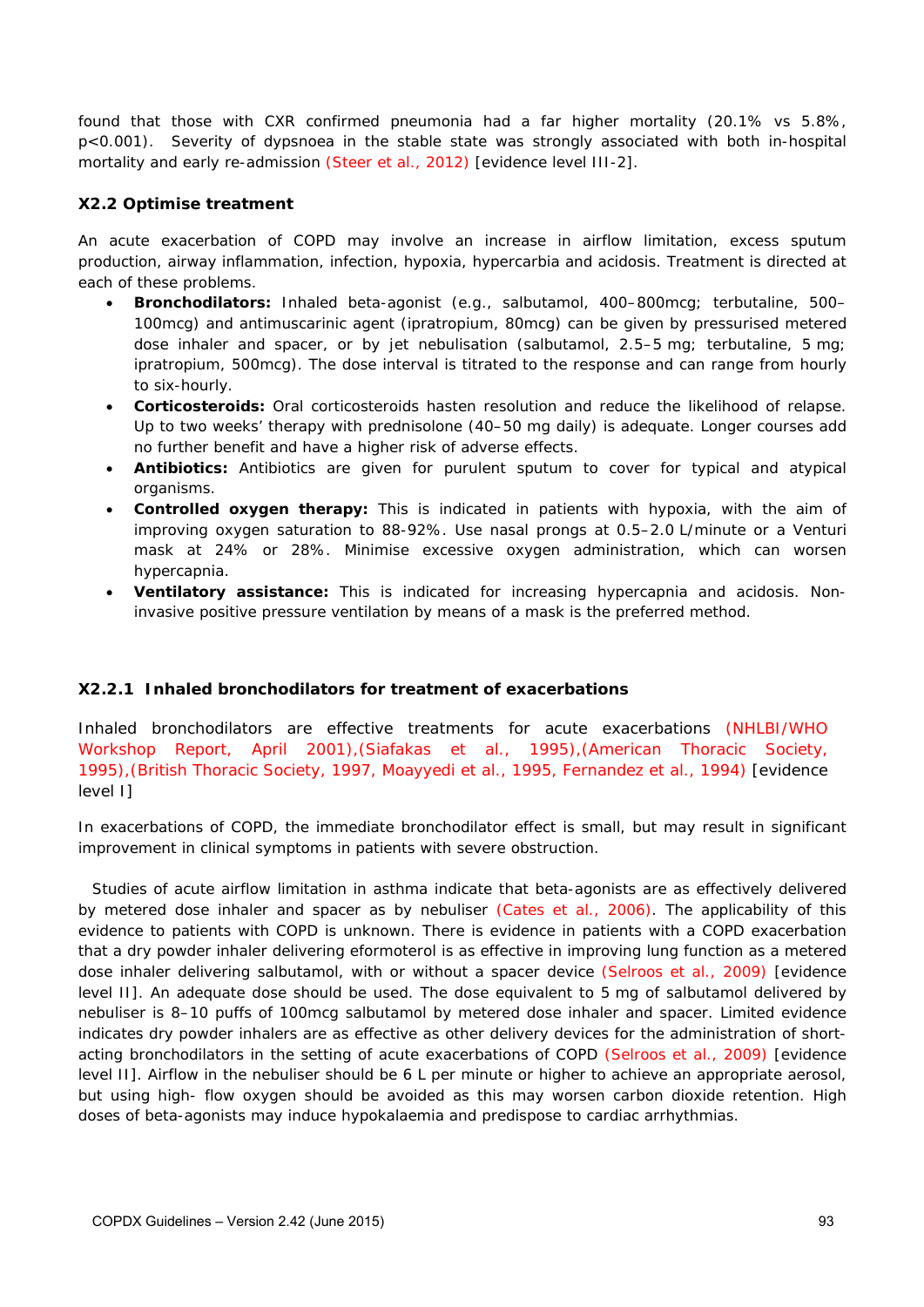#### **X2.2.2 Systemic corticosteroids for treatment of exacerbations**

Walters et al report that there is high-quality evidence that systemic corticosteroids reduce treatment failure (defined as additional treatment, hospital admission/re-admission for index episode, return to emergency department, unscheduled physician visit for the index episode), improve lung function, shorten recovery and reduce the severity of acute exacerbations of COPD (Walters et al., 2014a)[evidence level I ]. Systemic corticosteroids reduced the risk of treatment failure by over half compared with placebo in nine studies ( $n = 917$ ) with median treatment duration 14 days, odds ratio (OR) 0.48 (95% confidence interval (CI) 0.35 to 0.67. The number needed to treat to avoid one treatment failure is 9. There is no evidence that treatment with corticosteroids alters mortality.

Unlike earlier reviews this review included four papers that compared intravenous corticosteroids with oral corticosteroids and two papers with ventilated patients in ICU. In patients requiring ventilation in ICU, pooled data did not show a reduction in length of stay, duration of ventilation or mortality in those receiving corticosteroids compared with placebo (Walters et al., 2014a). Walters et al concluded that there is no evidence of benefit for intravenous treatment compared with oral treatment with corticosteroids on treatment failure, relapse or mortality. Hyperglycaemia rates were higher with intravenous corticosteroids.

With regards to duration of treatment, a meta-analysis by Walters et al (Walters et al., 2014c) concluded that a shorter course of corticosteroids (around 5 days) is unlikely to lead to worse outcomes compared with a longer course. In 2013, Leuppi et al (Leuppi et al., 2013) reported on the largest randomised controlled trial in this area. The authors found that a five day course of corticosteroids (one 40mg dose of intravenous methylprednisolone followed by four days of prednisolone 40mg) was non-inferior to treatment for 14 days (one IV dose plus 13 days of 40 mg prednisolone) regarding subsequent exacerbations and mortality over six months of follow-up.

In light of the evidence above, it would appear that a 5 day course of oral prednisolone of 30mg to 50mg is adequate. In patients who have been on oral corticosteroids for longer than 14 days, tapering may be necessary. Patients on long-term oral corticosteroid therapy (> 7.5 mg prednisolone daily for more than 6 months) are at risk of developing osteoporosis. Prevention and treatment of corticosteroid-induced osteoporosis should be considered.

There is emerging evidence that blood eosinophil levels can be used as a biomarker to determine which patients require oral corticosteroids for exacerbations of COPD. A small, single centre, double blind randomised controlled trial used blood eosinophils as a biomarker to determine if prednisolone would be given for an acute exacerbation of COPD. In the intervention arm only patients with blood eosinophils above 0.2% received prednisolone. In the standard arm all patients received prednisolone. The prednisolone dose was 30mg for 14 days and both groups received oral antibiotics. There was no difference in treatment failure or health status between the biomarker and standard groups. Further, larger studies with long term follow up are required before any firm recommendations can be made (Bafadhel et al., 2012).

#### **X2.2.3 Antibiotics for treatment of exacerbations**

Exacerbations with clinical signs of infection (increased volume and change in colour of sputum and/or fever, leukocytosis) benefit from antibiotic therapy (Isada CM and Stoller JK, 1994),(Siafakas NM and Bouros D, 1998),(Anthonisen et al., 1987, Patel et al., 2002, Seemungal et al., 2001) [evidence level II].

Bacterial infection may have either a primary or secondary role in about 50% of exacerbations of COPD (Macfarlane et al., 1993),(Wilson, 1998),(Miravitlles et al., 1999),(Patel et al., 2002). *Haemophilus influenzae, Streptococcous pneumoniae* and *Moraxella catarrhalis* are most commonly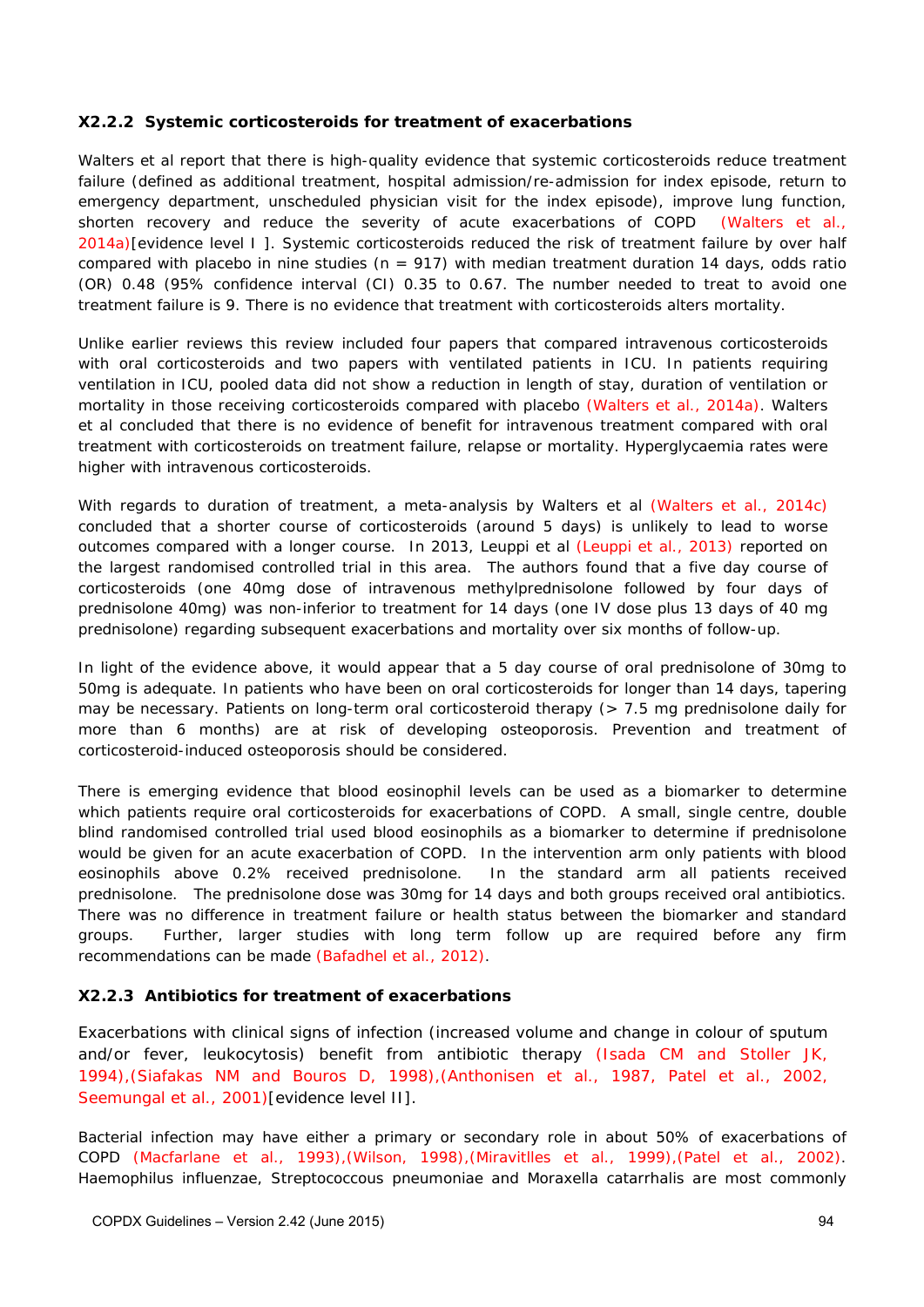involved (Macfarlane et al., 1993),(Soler et al., 1998),(Murphy et al., 1999). *Mycoplasma pneumoniae* and *Chlamydia pneumoniae* have also been reported (Macfarlane et al., 1993),(Mogulkoc et al., 1999). As lung function deteriorates (FEV1 < 35%), *Pseudomonas aeruginosa* and *Staphylococcus aureus* are often encountered (Macfarlane et al., 1993),(Soler et al., 1998),(Miravitlles et al., 1999). Multi drug resistant Ps. aeruginosa is associated with 6 fold increased risk of death (Montero et al., 2009) [evidence level III-2].

A 2012 Cochrane systematic review (Vollenweider et al., 2012) found a reduction in treatment failure in patients with severe exacerbations who were treated with antibiotics (RR 0.77; 95% CI 0.65 to 0.91; I2 = 47%). Treatment failure was defined as lack of improvement in symptoms, deterioration, need for further antibiotics or death due to exacerbation. A reduction in mortality (data from one trial only) and a reduced length of stay was only seen in patients admitted to ICU. Patients treated with antibiotics experienced higher rates of diarrhoea (OR 2.62; 95% CI 1.11 to 6.17). No significant benefit for treatment failure in outpatients was found when analysis was restricted to currently available antibiotics (RR 0.80; 95% CI 0.63 to 1.01;  $I2 = 33%$ ). A re-examination of data from the placebo arm of a Spanish antibiotic trial that recruited patients with mild to moderate COPD from primary care confirmed that sputum purulence increased the likelihood of treatment failure 6 fold. A CRP elevated greater than 40 mg/L was also independently associated with a 13 fold increase in the risk of treatment failure (Miravitlles et al., 2013)[evidence level III-2].

El Moussaoui et al (El Moussaoui et al., 2008) conducted a systematic review of 21 randomised controlled trials of antibiotics in acute exacerbations of chronic bronchitis and COPD. There were similar rates of clinical or bacteriological cure with short courses (≤ 5 days) and longer courses of antibiotics [evidence level I]. A related systematic review (Falagas et al., 2008) found that patients receiving short courses experienced fewer adverse effects than those receiving longer courses. It would be necessary to treat 26 (95%CI 15 to 134) patients with short course antibiotics to prevent one adverse effect. However the antibiotics evaluated were late generation cephalosporins, macrolides and fluoroquinolones, which are not those recommended in Australia.

*Therapeutic guidelines: antibiotic* (Antibiotic Expert Group, 2010) recommend the use of oral agents such as doxycycline or amoxycillin (alternatively, erythromycin or roxithromycin). If patients do not respond, or if resistant organisms are suspected, amoxycillin–clavulanate should be prescribed. If pneumonia, pseudomonas or staphylococci is suspected, appropriate antibiotics should be used.

Typically, a course of treatment should be over seven to 10 days. A response is usually seen within three to five days, and a change of antibiotic should be considered if the response is unsatisfactory. If parenteral administration was commenced, oral treatment should be substituted within 72 hours. An historical population-based cohort study (Roede et al., 2008)[evidence level III-2] found that cotreatment of an acute exacerbation with oral corticosteroids and oral antibiotics significantly increased the time to subsequent exacerbations (median 312 versus 418 days, p<0.001 to next compared to oral corticosteroids alone).

Radiologically proven pneumonia in patients with COPD, especially in those who have been frequently hospitalised, may not be restricted to the above organisms. Gram- negative organisms, *Legionella* spp. and even anaerobic organisms may be responsible. Initial empiric antibiotic therapy should be tailored according to clinical and radiographic criteria.

#### **X2.2.4 Combined systemic corticosteroids and antibiotics for treatment of exacerbation**

A randomized placebo controlled trial (Daniels et al., 2010) has provided evidence to support the traditional practice of treating acute exacerbations with a combination of systemic corticosteroids and antibiotics. In this study, hospitalised patients were commenced on a tapering dose of prednisolone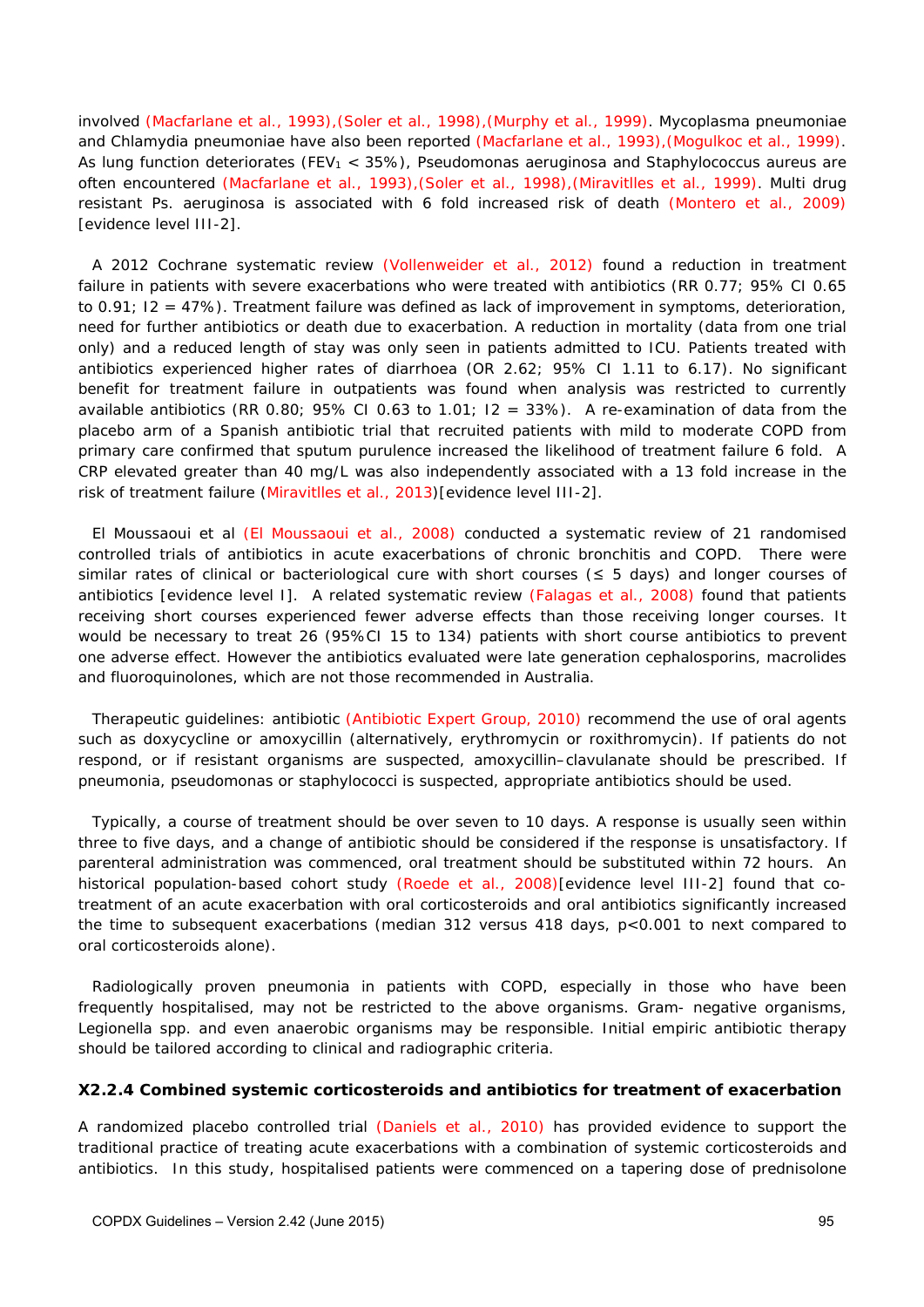and randomised to receive doxycycline 200mg daily or placebo for 7 days. Clinical cure, defined as complete resolution of signs and symptoms, at day 10 was significantly higher in the antibiotic treated group compared to placebo (OR 1.9, 95% CI 1.2 to 3.2, NNT = 7, 95% CI 4 to 523). By day 30, the primary end point, there was no significant difference in clinical cure. Serious adverse effects occurred in 9% of the doxycycline group (7 deaths) and 5% of the placebo group (3 deaths). Medication adverse events were similar between groups, 3% in the doxycycline group and 4% in the placebo.

# **X3. Refer appropriately to prevent further deterioration ('P')**

The risk of death from exacerbations of COPD increases with acute carbon dioxide retention (respiratory acidosis), the presence of significant comorbid conditions (e.g., ischaemic heart disease) and complications (e.g., pneumonia and empyema). Depending on the nature and severity of the exacerbation, the patient may require urgent specialist review, hospital assessment or admission to a high-dependency or intensive care facility for ventilatory support and appropriate monitoring (see **Boxes 6 and 10.** 

#### **Box 9: Indications for hospitalisation of patients with chronic obstructive pulmonary disease**

Marked increase in intensity of symptoms

Patient has acute exacerbation characterised by increased dyspnoea, cough or sputum production, plus one or more of the following:

- Inadequate response to ambulatory management
- Inability to walk between rooms when previously mobile
- Inability to eat or sleep because of dyspnoea
- Cannot manage at home even with home-care resources
- High risk comorbidity condition pulmonary (e.g., pneumonia) or non-pulmonary
- Altered mental status suggestive of hypercapnia
- Worsening hypoxaemia or cor pulmonale
- Newly occurring arrhythmia

#### **Box 10: Indications for non-invasive or invasive ventilation**

- Severe dyspnoea that responds inadequately to initial emergency therapy
- Confusion, lethargy or evidence of hypoventilation
- Persistent or worsening hypoxaemia despite supplemental oxygen, worsening hypercapnia (PaCO<sub>2</sub> > 70 mmHg), or severe or worsening respiratory acidosis (blood pH < 7.3)
- Assisted mechanical ventilation is required.

#### **X3.1 Controlled oxygen delivery**

Controlled oxygen delivery (28%, or 0.5–2.0 L/min) is indicated for hypoxaemia (Young et al., 1998, McDonald et al., 2005)

Correction of hypoxaemia to achieve a PaO<sub>2</sub> of at least 55 mmHg (7.3 kPa) and an oxygen saturation of 88%–92% is the immediate priority (NHLBI/WHO Workshop Report, April 2001). Where there is evidence of acute respiratory acidosis (or a rise in PaCO<sub>2</sub>), together with signs of increasing respiratory fatigue and/or obtunded conscious state, assisted ventilation should be considered. Early non- invasive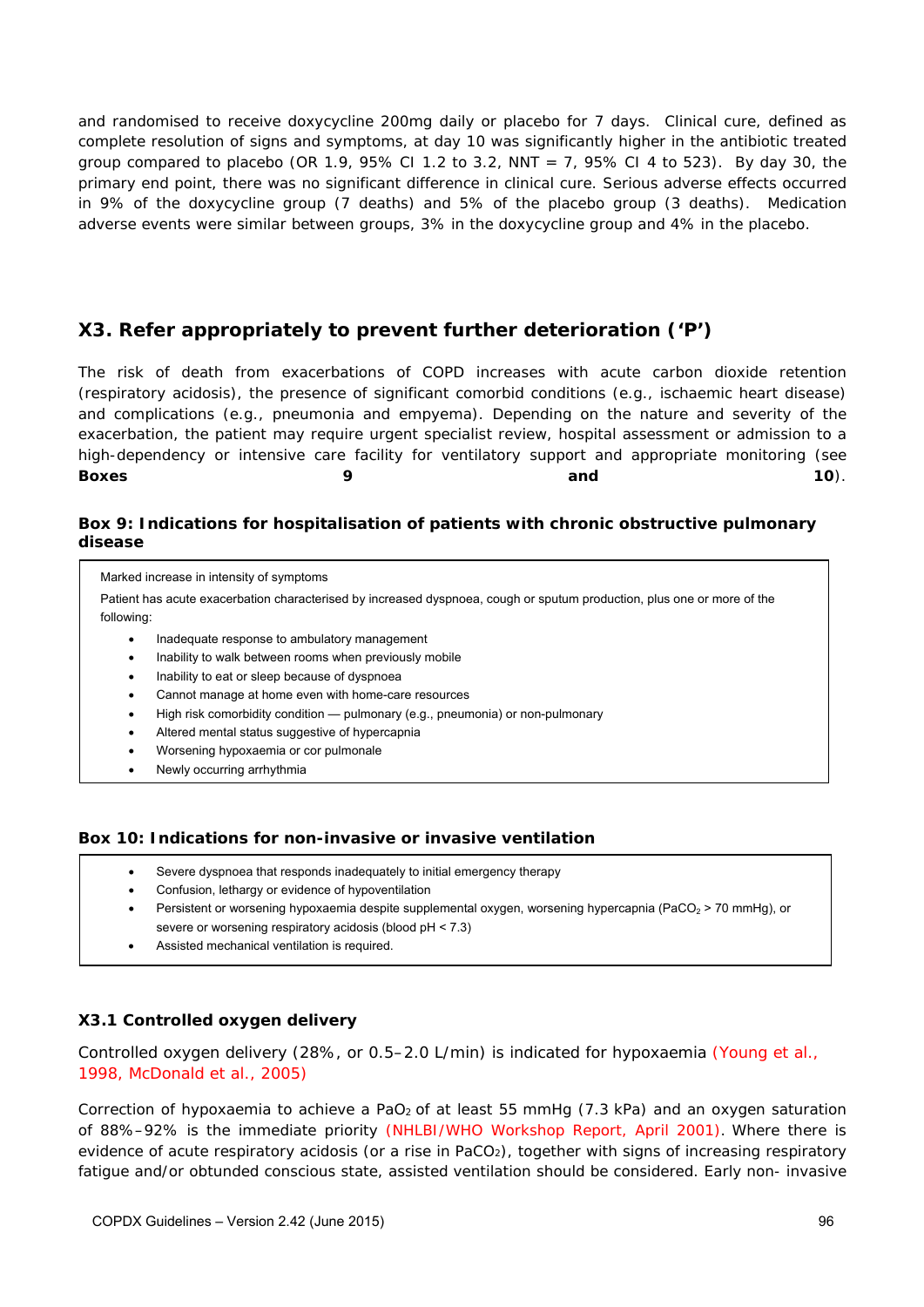positive pressure ventilation (NIPPV) may reduce the need for endotracheal intubation (see below for more detail).

In the emergency setting, oxygen flow should be carefully titrated to achieve arterial oxygen saturations between 88 and 92%. Nasal cannulas, deliver a variable concentration of oxygen, but a flow of 0.5–2.0 L per minute is usually sufficient.

High flow oxygen via a Hudson mask or non-rebreather mask should be avoided, as it is rarely necessary and may lead to hypoventilation and worsening respiratory acidosis and increased mortality. A randomised study has demonstrated that in the pre-hospital emergency setting titrated oxygen via nasal cannula compared with high flow oxygen reduced mortality by 78% in COPD patients (NNH=14)(Austin et al., 2010)[evidence level II]. There is currently insufficient evidence to treat acute exacerbations of COPD with Heliox mixture.

#### **X3.2 Non-invasive positive pressure ventilation**

Non-invasive positive pressure ventilation is effective for acute hypercapnic ventilatory failure (Ram et al., 2004)[evidence level I]

Ventilatory support with intermittent positive pressure ventilation (IPPV) should be considered in patients with rising PaCO<sub>2</sub> levels who are unable to ventilate adequately (i.e., acute or acute-onchronic respiratory acidosis) (Meyer and Hill, 1994, Bott et al., 1993, Brochard et al., 1995, Kramer et al., 1995, Plant et al., 2000). This can be achieved non-invasively (by means of a face mask, NIPPV) or invasively through an endotracheal tube (Rossi et al., 1985),(Esteban et al., 2000).

NIPPV is an effective and safe means of treatment of ventilatory failure. Its use allows preservation of cough, physiological air warming and humidification, and normal swallowing, feeding and speech. Early intervention with NIPPV is suggested when the respiratory rate is more than 30 per minute and blood pH is less than 7.35. An improvement in respiratory rate and pH usually occurs within one hour of starting NIPPV (Meyer and Hill, 1994, Bott et al., 1993, Brochard et al., 1995, Kramer et al., 1995, Plant et al., 2000). Failure to respond or further deterioration would indicate a need to consider intensive care unit admission (see **Box 10** above).

Applying non-invasive ventilation in addition to conventional therapy reduces mortality (Relative Risk 0.5), and the need for intubation (RR 0.4) and its potential complications. NIPPV results in more rapid improvements in respiratory rate, dyspnoea score and blood gas abnormalities than conventional therapy alone. Some studies have also shown an improvement in survival and a reduced length of stay in hospital (Weighted Mean Difference 3.24 days)(Ram et al., 2004) [evidence level I].

#### **X3.3 Invasive ventilation (intubation)**

NIPPV is contraindicated in patients who are unable to protect their airways, are not spontaneously breathing or who have severe facial injury or burns (Esteban et al., 2000). Relative contraindications (situations where NIPPV may be less effective) include life-threatening refractory hypoxaemia (PaO<sub>2</sub>) < 60 mmHg, or 8 kPa on 100% inspired oxygen), bronchiectasis with copious secretions, severe pneumonia, and haemodynamic instability. These patients may require intubation. Patients who need mechanical ventilation have an inpatient mortality of up to 39% (Wildman et al., 2009). A multi-centre Spanish study (Rivera-Fernandez et al., 2006) that followed surviving patients for 6 years found that subsequent mortality was related to age, Acute Physiology And Chronic Health Evaluation (APACHE) score and quality of life. Although quality of life deteriorated over time, 72% of the survivors remained self-sufficient [evidence level III-2]. A multi-centre UK study (Wildman et al., 2009) that followed surviving patients up to 180 days found that 80% rated their quality of life unchanged compared to pre-admission and 96% would elect to receive the same treatment again under similar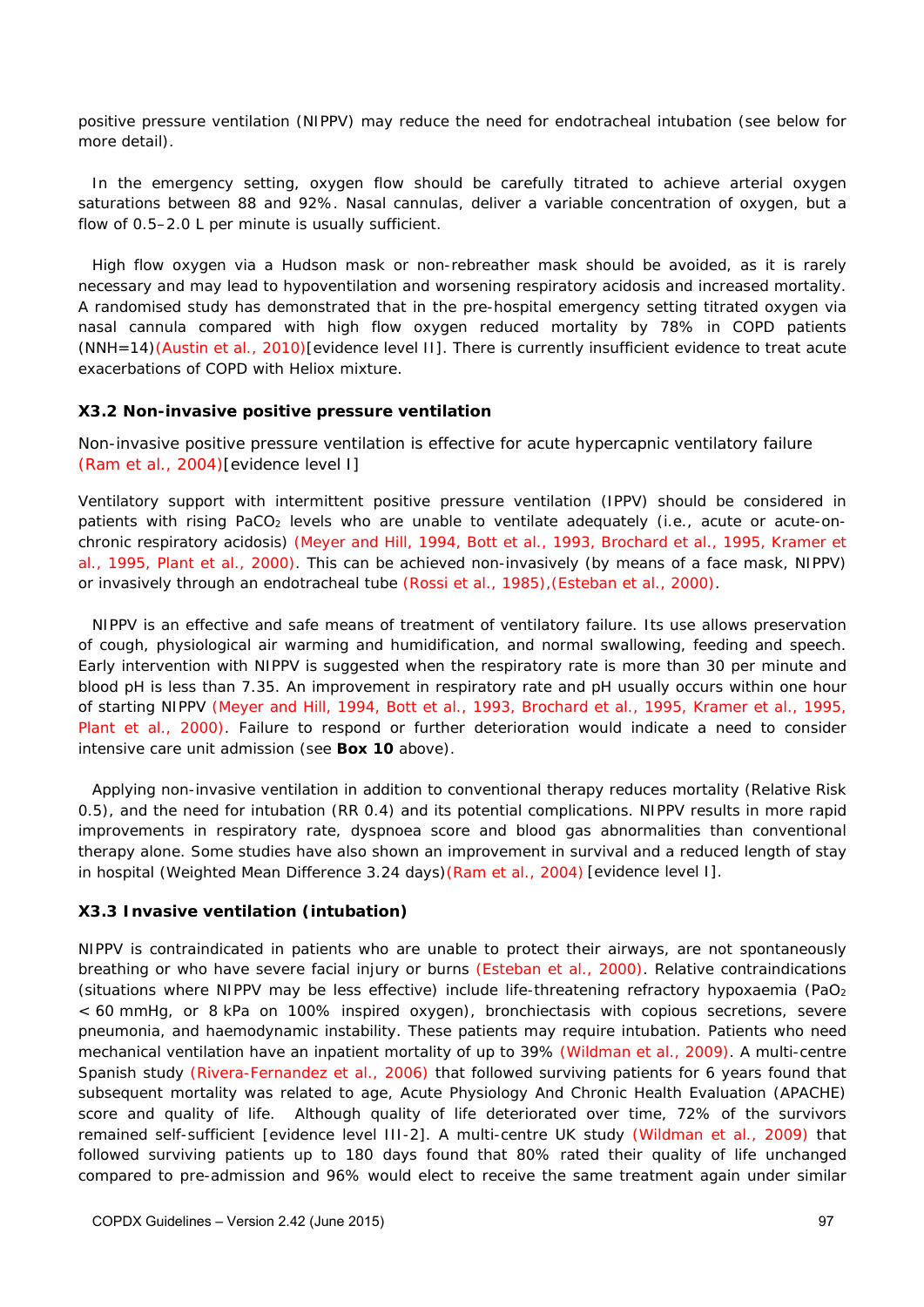circumstances. Overall patients' functional capacity was slightly reduced at 180 days, but broadly predicted by, pre-admission function. Doctors' prediction of survivors' quality of life was pessimistic and agreed poorly with their patients rating.

Weaning from invasive ventilation can be facilitated by the use of non-invasive positive pressure ventilation. In a Cochrane meta-analysis of patients with predominantly COPD, the use of non-invasive ventilation for weaning resulted in decreased mortality (RR 0.55, 95% CI 0.38 to 0.79), reduced ventilator-assisted pneumonia (RR 0.29, 95% CI 0.19 to 0.45), reduced length of stay in ICU (WMD - 6.27 days, 95% CI -8.77 to -3.78) and reduced hospital length of stay (WMD -7.19 days, 95% CI - 10.8 to -3.58)(Burns et al., 2010).

The patient's wishes regarding intubation and resuscitation should ideally be documented before an admission for management of respiratory failure. Patients who require ventilatory support during exacerbations of COPD may have impaired control of breathing or apnoeas during sleep, even when well. Therefore, performing a diagnostic sleep study when the patient's condition is stable should be considered. Narcotic analgesics and sedatives should be avoided, as these may worsen ventilatory failure and hasten the need for positive pressure ventilation.

#### **X3.4 Clearance of secretions**

Patients who regularly expectorate sputum or those with tenacious sputum may benefit from airway clearance techniques (ACTs) during an exacerbation. However, the choice of ACTs during acute exacerbations requires careful consideration as these episodes result in worsening of airflow limitation and lung hyperinflation, which lead to acute increases in dyspnoea. Patients are also likely to experience significant physical fatigue during an acute exacerbation and this impacts on the choice of ACT.

 A Cochrane Systematic Review of 9 trials examined the efficacy of ACTs in patients experiencing an AECOPD (Osadnik et al., 2012). The use of ACTs was associated with a significant short-term reduction in the need for increased ventilatory assistance (odds ratio 0.21, 95% CI 0.05 to 0.85, data from 4 studies involving 171 patients) NNT 12, 95% CI 10-66 [evidence level I], the duration of ventilatory assistance (mean difference of -2.05 days, 95% CI -2.60 to -1.51 compared to control, data from 2 studies of 54 patients) [evidence level I] and hospital length of stay (mean difference -0.75 days, 95% CI -1.38 to -0.11 compared to control, data from one study of 35 patients) [evidence level II]. Airway clearance techniques that utilised positive expiratory pressure (PEP) tended to be associated with a greater reduction in the need for increased ventilatory assistance and hospital length of stay compared to non-PEP based ACTs however the difference was not significant.

With the exception of chest wall percussion, which has been associated with a decrease in FEV<sub>1</sub>and one report of vomiting during treatment involving a head-down tilt position ACTs were not associated with serious adverse effects (Hill et al., 2010, Tang et al., 2010), (Osadnik et al., 2012) [evidence level I]. Airway clearance techniques applied during an exacerbation do not appear to improve measures of resting lung function or produce any consistent changes in gas exchange (Osadnik et al., 2012) [evidence level I]. However, the limitations of the studies included in the systematic reviews (i.e. considerable diversity in patients' characteristics and application of specific techniques, small sample sizes in some of the studies, large variety of outcome measures) limited the ability to pool data for meta-analysis. A multicentre RCT that involved 90 patients hospitalised with an AECOPD investigated whether the addition of PEP therapy to usual medical care that included a standardized physical exercise training regimen improved symptoms, QoL and incidence of future exacerbations (Osadnik et al., 2014). Individuals in this study were characterized by evidence of sputum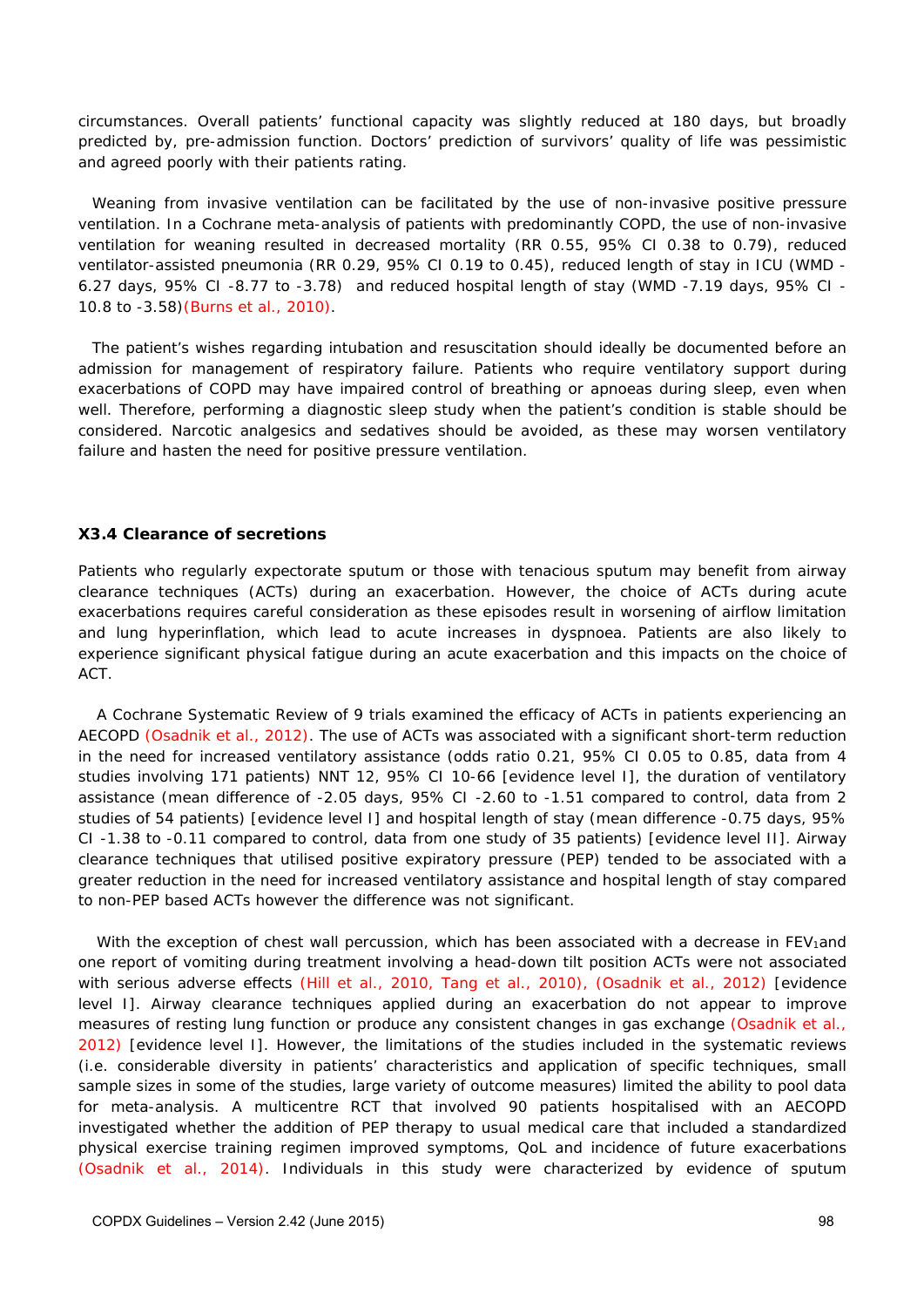expectoration or a history of chronic sputum production with over 50% of those recruited expectorating purulent sputum. The authors found no significant between group differences in symptoms or quality of life assessed over a 6-month period following hospital discharge. The incidence of exacerbations during the follow-up period was low and similar in both groups. The findings of this study do not support a routine role for PEP therapy even in patients with purulent sputum who are hospitalized for an AECOPD.

#### **X3.5 Develop post-discharge plan and follow-up**

The aim is to relieve hypoxaemia and obtain improvement in clinical signs and symptoms.

- *Clinical examination:* Reduction in wheeze, accessory muscle use, respiratory rate, distress.
- *Gas exchange:* Arterial blood gas levels and/or pulse oximetry levels should be monitored until the patient's condition is stable  $(SpO<sub>2</sub> 88% - 92%)$ .
- **Respiratory function testing:** FEV<sub>1</sub> should be recorded in all patients after recovery from an acute exacerbation.
- *Discharge planning:* Discharge planning should be commenced within 24–48 hours of admission.

#### **X3.6 Pulmonary rehabilitation**

A pulmonary rehabilitation program initiated following hospitalisation for AECOPD is clinically effective, safe and is associated with a reduction in subsequent hospital admissions (Spruit et al., 2013). Therefore every effort should be made to ensure patients are referred to and can access a pulmonary rehabilitation program upon discharge from hospital for an AECOPD.

A list of pulmonary rehabilitation programs known to Lung Foundation Australia can be accessed at http://lungfoundation.com.au/patient-area/resources/pulmonary-rehabilitation/pulmonary-

rehabilitation-programs-2/. The individual contact details can be obtained by calling the Lung Foundation's Information and Support Centre (free-call 1800 654 301).

#### **X3.7 Discharge planning**

Involving the patient's general practitioner in a case conference and developing a care plan may facilitate early discharge

Discharge planning involves the patient, external lay and professional carers, the multidisciplinary hospital and community team and the patient's regular GP. It should commence on admission and be documented within 24–48 hours (see **Box 10**). Appropriate patient education and attention to preventive management are likely to reduce the frequency of further acute exacerbations. Assessment of social supports and domestic arrangements are critical in discharge planning. Medicare items support aspects of discharge planning. See http://www.health.gov.au/internet/main/publishing.nsf/Content/mbsprimarycarechronicdiseasemanagement-qanda

A discharge pack, which includes general information about COPD, advice on medication use and written instructions on use of inhalation and oxygen devices, if appropriate, as well as a plan for management of worsening symptoms, should be provided. The GP (and respiratory outreach program, if available) should be notified during the patient's admission. A case conference involving the multidisciplinary team and GP may assist successful transition to the community. Medicare Benefits Schedule Enhanced Primary Care item numbers may be claimed for "participation in a case conference" and "contribution to a care plan" (see Section D).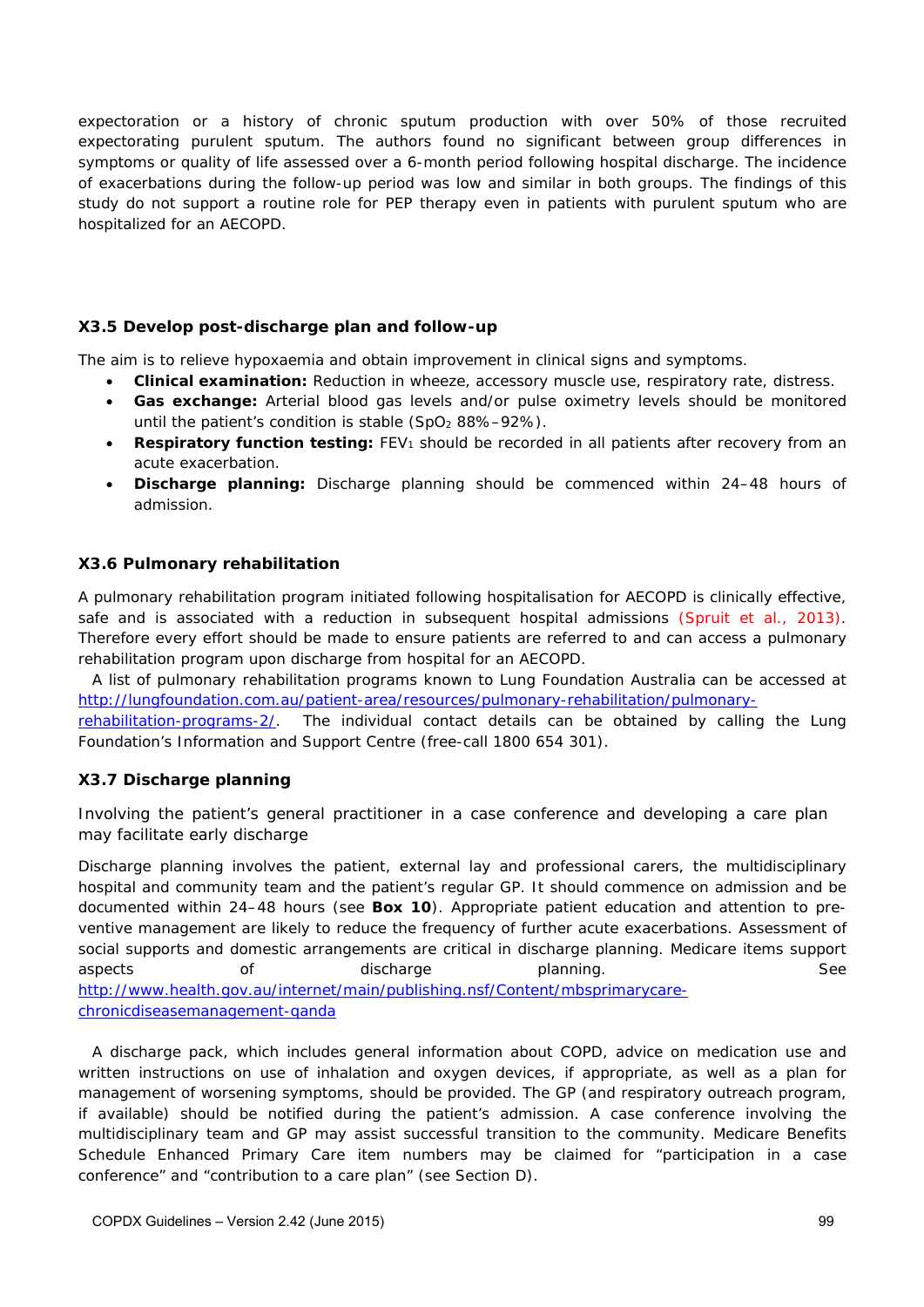Before discharge, referral to a comprehensive pulmonary rehabilitation program should be considered.

#### **Box 11: Criteria for discharge**

Suggested criteria for a patient's readiness for discharge include:

- The patient should be in a clinically stable condition and have had no parenteral therapy for 24 hours
- Inhaled bronchodilators are required less than four-hourly
- Oxygen delivery has ceased for 24 hours (unless home oxygen is indicated)
- If previously able, the patient is ambulating safely and independently, and performing activities of daily living
- The patient is able to eat and sleep without significant episodes of dyspnoea
- The patient or caregiver understands and is able to administer medications

Follow-up and home care arrangements (e.g., home oxygen, home-care, Meals on Wheels, community nurse, allied health, GP, specialist) have been completed

#### **X3.8 Support after discharge**

Follow-up at home after discharge from hospital may extend the continuum-of-care process begun within the acute environment and supported discharge programs are now well established. Such programs are generally short term in nature and have clear criteria for which patients are suitable. Compared to more traditional in-patient management, supported discharge programs are associated with shorter length of stay and lower 90-day mortality, with little difference in readmission rate (Kastelik et al., 2012), confirming the safety of such an approach. Over the longer term, an integrated approach involving a discharge plan shared with the primary care team together with access to a case manager through a web-based call centre has been shown to reduce re-admissions for COPD exacerbations compared to usual care (Casas et al., 2006) (evidence level II). However, a study of supported self-management following discharge, which combined home visits to empower participants to manage their COPD independently and case management to facilitate prompt and appropriate access to care, did not find any significant benefit on COPD admissions or death when compared to usual care (hazard ratio = 1.05, 95% confidence interval 0.08 to 1.38) (Bucknall et al., 2012). Not only do these studies have different outcomes, they were conducted in Europe and their applicability to the Australasian setting is not known. Telephone follow-up may be a way of systematically extending support to patients and increasing their coping strategies at home, but the outcomes of this intervention have not been studied systematically.

#### **X3.9 Clinical review and follow-up**

There are no randomised clinical trials that have addressed the best method for follow-up (Sin et al., 2002). It is recommended that the first review after a hospital admission should be by the GP and within seven days of discharge (**Box 12**). Chronic cough and sputum production is associated with an increased risk of further exacerbation (Burgel et al., 2009) [evidence level III-2] and these patients may warrant closer monitoring. A decision about the requirement for specialist review should be made at the time of discharge. Follow-up care allows further discussion of self-management plans and future monitoring (Sin et al., 2002).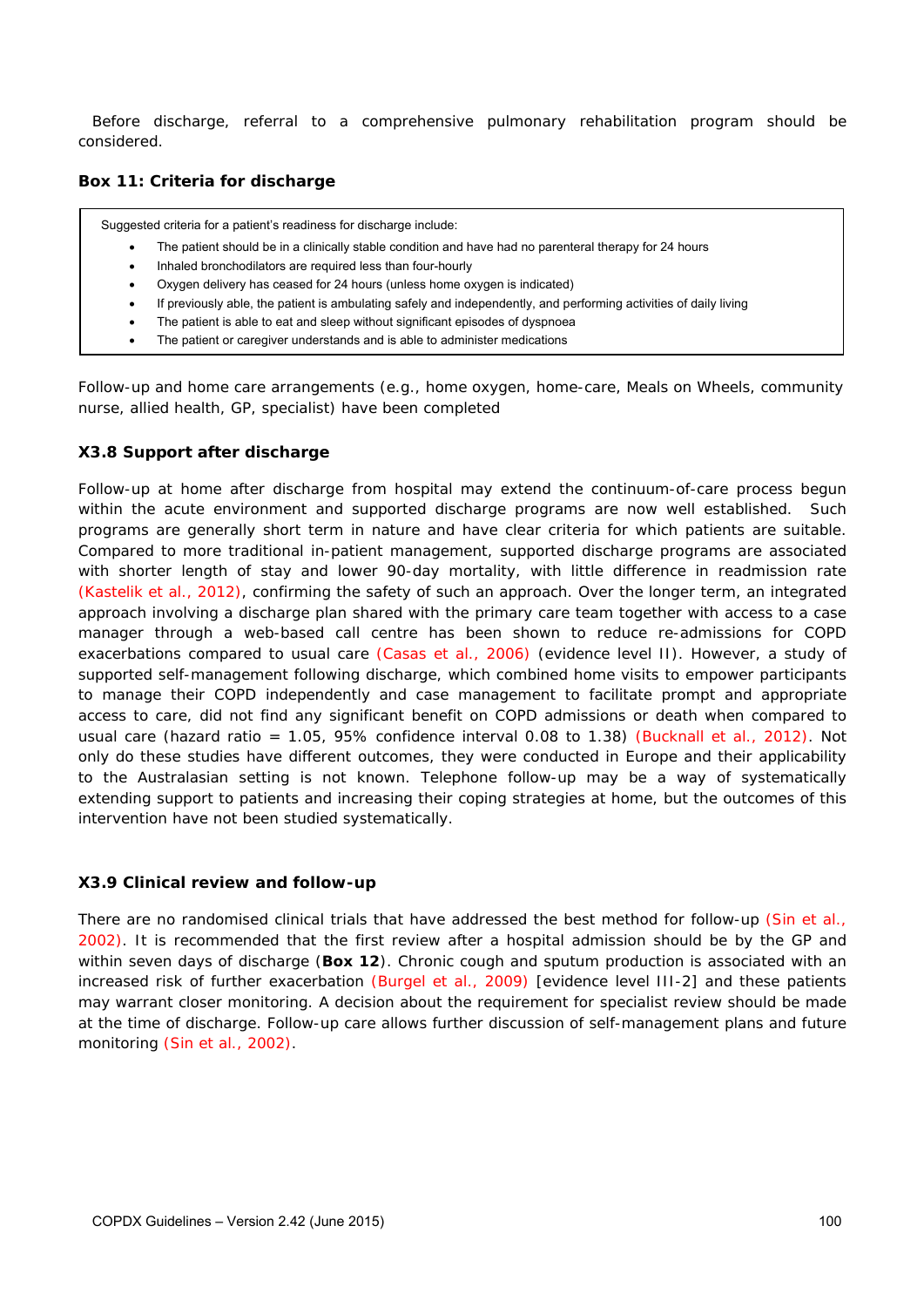#### **Box 12: Follow-up – initial and subsequent**

- Assessment of the patient's coping ability and strategies
- $\bullet$  Measurement of FEV<sub>1</sub> and performance status
- Reassessment of medication adherence and techniques with inhalation devices
- Review of immunisation status (influenza and pneumococcal)
- Assessment for long-term oxygen therapy (may require reference to specialist facility)
- Consideration of referral for pulmonary rehabilitation
- Assessment of risk of osteoporosis and management
- Smoking cessation counsel and/or refer
- Assess nutritional status (frequent small meals reduce dyspnoea)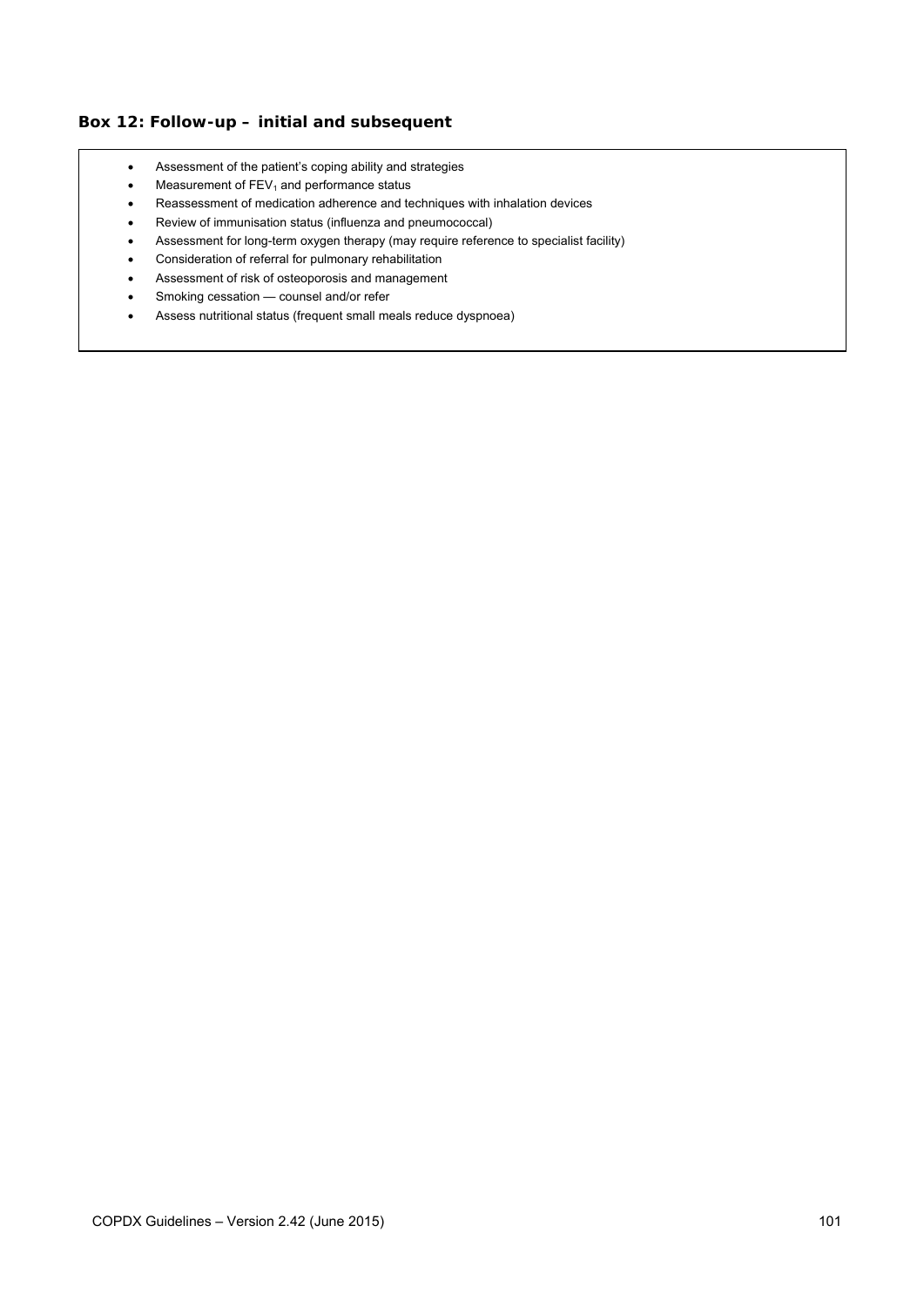#### **Appendices**

# **Appendix 1. Use and doses of long-term inhaled bronchodilator and corticosteroids determined in response trials**

| Response                                                                                                  | Drug                                              | Dose (mcg)        | Frequency  | <b>Delivery</b> |
|-----------------------------------------------------------------------------------------------------------|---------------------------------------------------|-------------------|------------|-----------------|
| Improved airway function Improved exercise<br>capacity Reduced breathlessness Improved<br>quality of life | beta-agonist                                      |                   |            |                 |
|                                                                                                           | Salbutamol                                        | 200mcg            | 4-6-hourly | MDI/spacer      |
|                                                                                                           | Terbutaline                                       | 500mcg            | 6-8-hourly | DPI             |
|                                                                                                           | Salmeterol                                        | 50 <sub>mcq</sub> | 12-hourly  | MDI/DPI         |
|                                                                                                           | Formoterol                                        | 12 <sub>mcq</sub> | 12-hourly  | MDI/DPI         |
|                                                                                                           | Antimuscarinic<br>(Anticholinergic)               |                   |            |                 |
|                                                                                                           | Ipratropium                                       | 40-80mcg          | 6-8-hourly | MDI/spacer      |
|                                                                                                           | Tiotropium                                        | 18 <sub>mcq</sub> | 24-hourly  | <b>DPI</b>      |
|                                                                                                           | Corticosteroid                                    |                   |            | Inhaled         |
|                                                                                                           | Beclomethasone (small 400-800mcg/day<br>particle) |                   |            | MDI/spacer      |
|                                                                                                           | Budesonide                                        | 800-1600mcg/day   |            | <b>DPI</b>      |
|                                                                                                           | Fluticasone                                       | 500-1000mcg/day   |            | MDI/DPI         |
|                                                                                                           | Ciclesonide                                       | 80-320mcg/day     |            | $MDI - spacer$  |
|                                                                                                           |                                                   |                   |            | not             |
|                                                                                                           |                                                   |                   |            | recommended     |

MDI=metered dose inhaler. DPI=dry powder inhaler.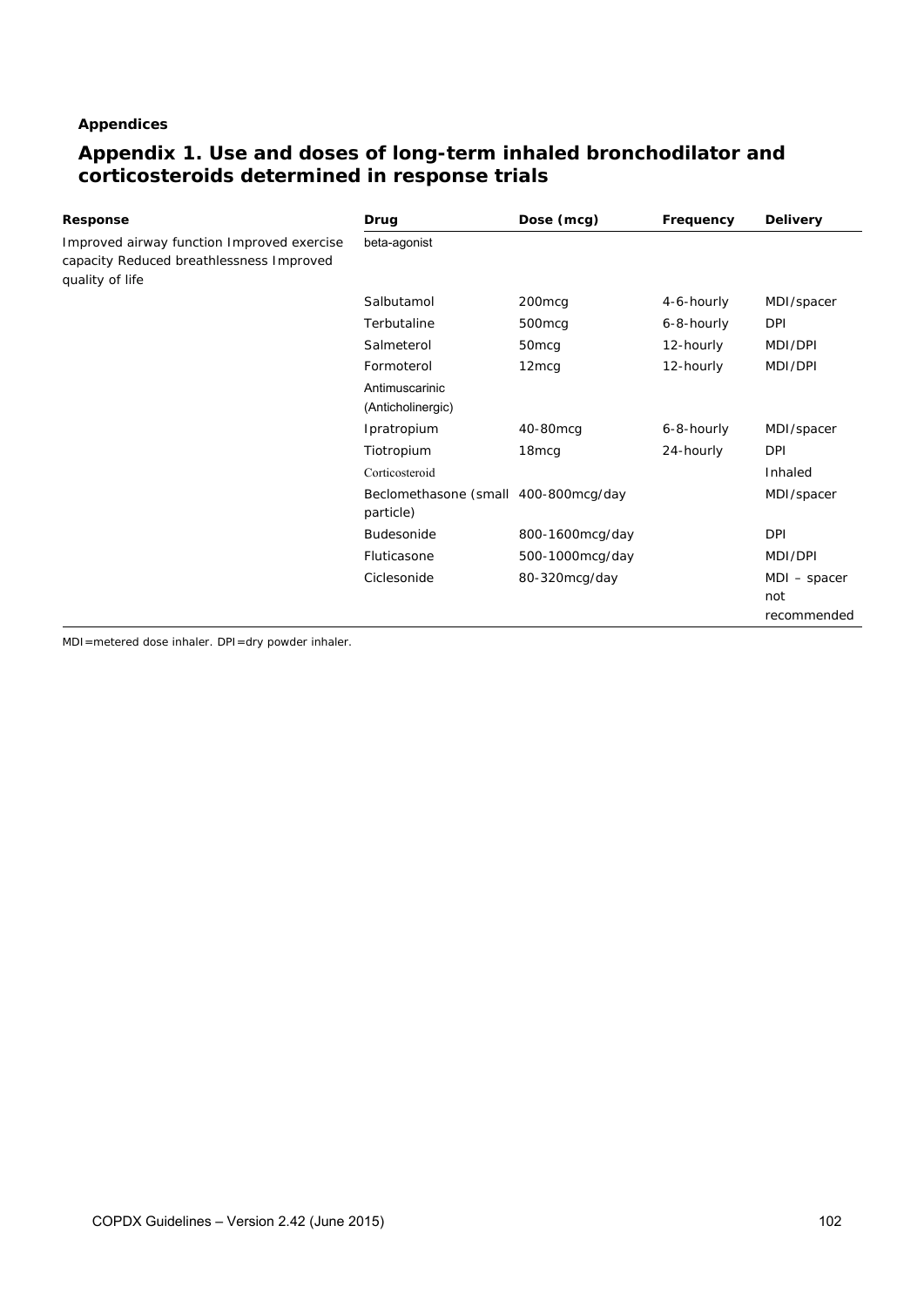| <b>Delivery</b><br>system                 | <b>Available products</b>                                                                                                                                                                                                                                                                                                                                                                                                                                                               | Considerations                                                                                                                                                                                                                                                                                                                                                                                                                                                                                                                                                                                                                                                                                                                                                                  |
|-------------------------------------------|-----------------------------------------------------------------------------------------------------------------------------------------------------------------------------------------------------------------------------------------------------------------------------------------------------------------------------------------------------------------------------------------------------------------------------------------------------------------------------------------|---------------------------------------------------------------------------------------------------------------------------------------------------------------------------------------------------------------------------------------------------------------------------------------------------------------------------------------------------------------------------------------------------------------------------------------------------------------------------------------------------------------------------------------------------------------------------------------------------------------------------------------------------------------------------------------------------------------------------------------------------------------------------------|
| <b>Metered</b><br>dose<br>inhaler<br>[MDI | Ventolin, Asmol, Airomir, Epaq<br>(salbutamol 100mcg); Atrovent<br>(ipratropium bromide 21mcg); Qvar<br>(beclomethasone 50mcg, 100mcg);<br>Alvesco (ciclesonide 80mcg, 160mcg);<br>Flixotide (fluticasone 50mcg, 125mcg,<br>250mcg); Serevent (salmeterol 25mcg);<br>Seretide (salmeterol 25mcg and<br>fluticasone 50mcg, salmeterol 25mcg and<br>fluticasone 125mcg, salmeterol 25mcg<br>and fluticasone 250mcg); Symbicort<br>Rapihaler (budesonide 200 mcg and<br>eformoterol 6 mcg) | MDIs should be used with a spacer device, as some people<br>$\bullet$<br>have difficulty coordinating the release of medication with<br>inhalation.                                                                                                                                                                                                                                                                                                                                                                                                                                                                                                                                                                                                                             |
| <b>Spacers</b>                            | Aerochamber Breath-A-Tech Fisonair<br>Nebuhaler Volumatic                                                                                                                                                                                                                                                                                                                                                                                                                               | The spacer chamber acts as a reservoir for the aerosol released<br>from an MDI. The patient can then inhale from this chamber<br>without having to coordinate the release of the medication.<br>Use of spacers with inhaled corticosteroids reduces adverse<br>effects of oral candidiasis and hoarseness, as well as optimising<br>medication delivery.<br>MDI with spacer is as effective as a nebuliser if an equivalent<br>dose is taken; 10-15 puffs of 100mcg salbutamol MDI via a<br>spacer is therapeutically equivalent to a 5mg salbutamol nebule.<br>Spacers are cheap, portable, easily cleaned and maintained, do<br>not require electricity and are simple and quick to use.<br>A small volume spacer is preferable when the vital capacity is<br>less than 1.5L. |
| <b>Autohaler</b>                          | Airomir (salbutamol 100mcg); Qvar<br>(beclomethasone 50mcg, 100mcg)                                                                                                                                                                                                                                                                                                                                                                                                                     | Breath-activated MDI containing 200 doses of medication.<br>$\bullet$<br>Use can improve lung deposition in patients with poor MDI<br>inhaler technique. As the patient starts a slow, deep breath<br>through the mouthpiece, a flap valve is triggered and the dose<br>automatically releases.                                                                                                                                                                                                                                                                                                                                                                                                                                                                                 |
| Dry<br>powder<br>inhalers<br>(DPI)        |                                                                                                                                                                                                                                                                                                                                                                                                                                                                                         |                                                                                                                                                                                                                                                                                                                                                                                                                                                                                                                                                                                                                                                                                                                                                                                 |
| <b>Accuhaler</b>                          | Serevent (salmeterol 50mcg); Flixotide<br>(fluticasone 100mcg, 250mcg, 500mcg);<br>Seretide (salmeterol 50mcg and<br>fluticasone 100mcg, salmeterol 50mcg<br>and fluticasone 250mcg, salmeterol<br>50mcg and fluticasone 500mcg)                                                                                                                                                                                                                                                        | Breath-activated multi-dose DPI containing 60 individually<br>sealed doses. A dose counter shows the number of doses<br>remaining. It gives accurate and consistent drug delivery over a<br>range of inspiratory flow rates (30-120L/minute).<br>Lactose powder is combined with the active medication for<br>٠<br>patients to taste and reassure them that they have inhaled a<br>dose.                                                                                                                                                                                                                                                                                                                                                                                        |
| Aerolizer                                 | Foradile (formoterol 12mcg)                                                                                                                                                                                                                                                                                                                                                                                                                                                             | Breath-activated single-dose powder inhaler that comes with a<br>sheet of 60 capsules in push-out foil sheet. One capsule is loaded<br>into the inhaler and pierced before inhaling.<br>Gives consistent drug delivery over a range of inspiratory flow<br>rates.                                                                                                                                                                                                                                                                                                                                                                                                                                                                                                               |
| Turbuhaler                                | Bricanyl (terbutaline 500mcg); Pulmicort •<br>(budesonide 100mcg, 200mcg, 400mcg);<br>Oxis (formoterol 6mcg, 12mcg);                                                                                                                                                                                                                                                                                                                                                                    | Breath-activated multi-dose inhaler, containing 60 (Oxis,<br>Symbicort) or 200 (Pulmicort, Bricanyl) doses; ensures delivery<br>without the need to coordinate inspiration with drug release.                                                                                                                                                                                                                                                                                                                                                                                                                                                                                                                                                                                   |

# **Appendix 2. Explanation of inhaler devices**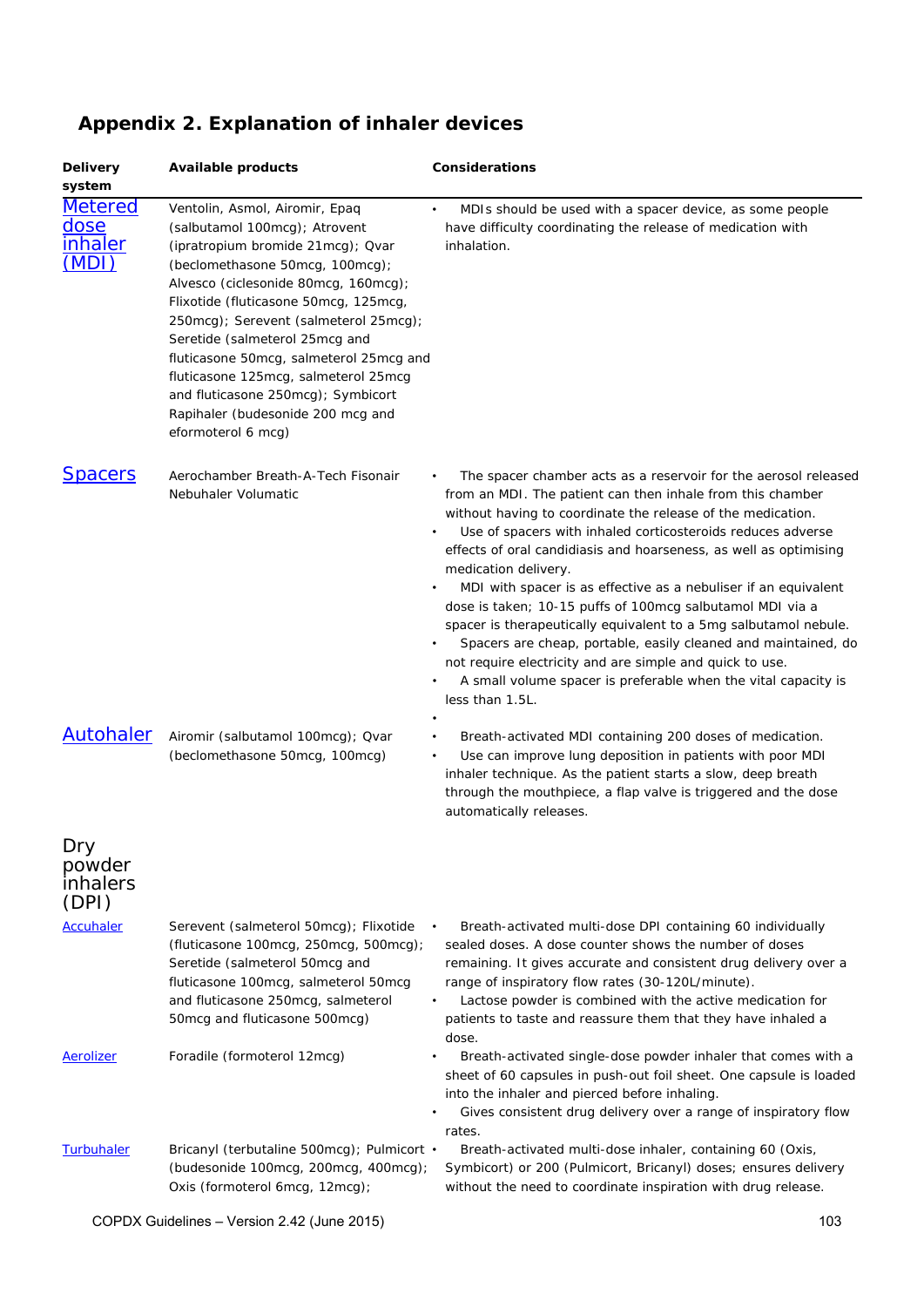| HandiHaler        | Symbicort (formoterol 6mcg and<br>budesonide 100mcg, formoterol 6mcg<br>and budesonide 200mcg, formoterol<br>12mcg and budesonide 400mcg)<br>Spiriva (tiotropium 18mcg)                                                                                                                                                   | Dose delivery is halved if the patient cannot produce inspiratory<br>flow above 30L/min. Very few patients with COPD cannot produce<br>a rate of >60L/min.<br>Produces very fine powder, so patients often don't taste<br>$\bullet$<br>anything.<br>Dose indicator shows when there are 20 doses remaining, and<br>$\bullet$<br>then when the inhaler is empty (it contains a drying agent that<br>can be heard when the inhaler is shaken, which can be<br>misinterpreted as available medication).<br>Breath-activated dry powder inhaler. A capsule containing<br>tiotropium is dropped into the HandiHaler, and pierced by<br>pressing a button. The patient then inhales through the<br>mouthpiece for effective drug delivery. Studies have shown that<br>patients with a wide range of disease severity are able to<br>generate sufficient inspiratory airflow (as low as 20L/min) to<br>evacuate the powder from the capsule. |
|-------------------|---------------------------------------------------------------------------------------------------------------------------------------------------------------------------------------------------------------------------------------------------------------------------------------------------------------------------|---------------------------------------------------------------------------------------------------------------------------------------------------------------------------------------------------------------------------------------------------------------------------------------------------------------------------------------------------------------------------------------------------------------------------------------------------------------------------------------------------------------------------------------------------------------------------------------------------------------------------------------------------------------------------------------------------------------------------------------------------------------------------------------------------------------------------------------------------------------------------------------------------------------------------------------|
| <b>Breezhaler</b> | Onbrez (indacaterol 150mcg, 300 mcg)                                                                                                                                                                                                                                                                                      | Breath-activated single-dose powder inhaler<br>$\bullet$<br>Capsules come in foil packs containing 30 capsules in a<br>$\bullet$<br>cardboard carton<br>Breezhaler inhalation device allows oral inhalation of the<br>$\bullet$<br>content of the capsule shell. One capsule is loaded into the<br>inhaler and pierced before inhaling.<br>Gives consistent drug delivery over a range of inspiratory flow<br>$\bullet$<br>rates.                                                                                                                                                                                                                                                                                                                                                                                                                                                                                                     |
| Genuair           | Bretaris (aclidinium 322 microgram/<br>dose)                                                                                                                                                                                                                                                                              | Breath activated multi-dose DPI (containing 30 or 60 doses)<br>٠<br>with an integral dose indicator, a green dosage button and a<br>coloured control window. Before inhaling the dose the green<br>button should be pressed all the way down and then released.<br>The coloured control window changes to green suggesting the<br>dose is ready for inhalation. If the full dose is inhaled correctly,<br>the control window turns red. Genuair is equipped with a dose<br>indicator, displaying intervals of 10 (60, 50, 40, 30, 20, 10, 0).<br>When a red striped band appears in the dose indicator, only a<br>few doses are left in the device. Bretaris Genuair also contains<br>lactose.                                                                                                                                                                                                                                        |
| Ellipta           | Breo (Fluticasone furoate 100 or 200<br>micrograms and vilanterol trifenatate 25<br>micrograms/dose)                                                                                                                                                                                                                      | Breath activated multi-dose DPI containing 14 or 30 doses. The<br>active substances are in separate blisters in powder form inside<br>the device. It has a dose counter; when fewer than 10 doses<br>are left, half of the dose counter shows red.                                                                                                                                                                                                                                                                                                                                                                                                                                                                                                                                                                                                                                                                                    |
|                   | Nebulisers Most nebulisers are electric. Some<br>ultrasonic nebulisers are battery<br>operated. These models are not heavy<br>duty, but are ideal for travelling. There<br>are also 12-volt pumps that plug into a<br>car cigarette lighter. Use of inhaled<br>corticosteroids requires a high-flow,<br>heavy- duty pump. | Corticosteroid or ipratropium bromide aerosol should not be<br>allowed to enter the eyes to avoid the risk of adverse effects such<br>as glaucoma or urinary outlet obstruction. Patients should be<br>advised to wipe their face dry after using the nebuliser to remove<br>medication from the skin.<br>Ipratropium can be combined with beta-agonist, but not with<br>corticosteroid.                                                                                                                                                                                                                                                                                                                                                                                                                                                                                                                                              |

The products listed may not all be subsidised under the Pharmaceutical Benefits Scheme for use in COPD.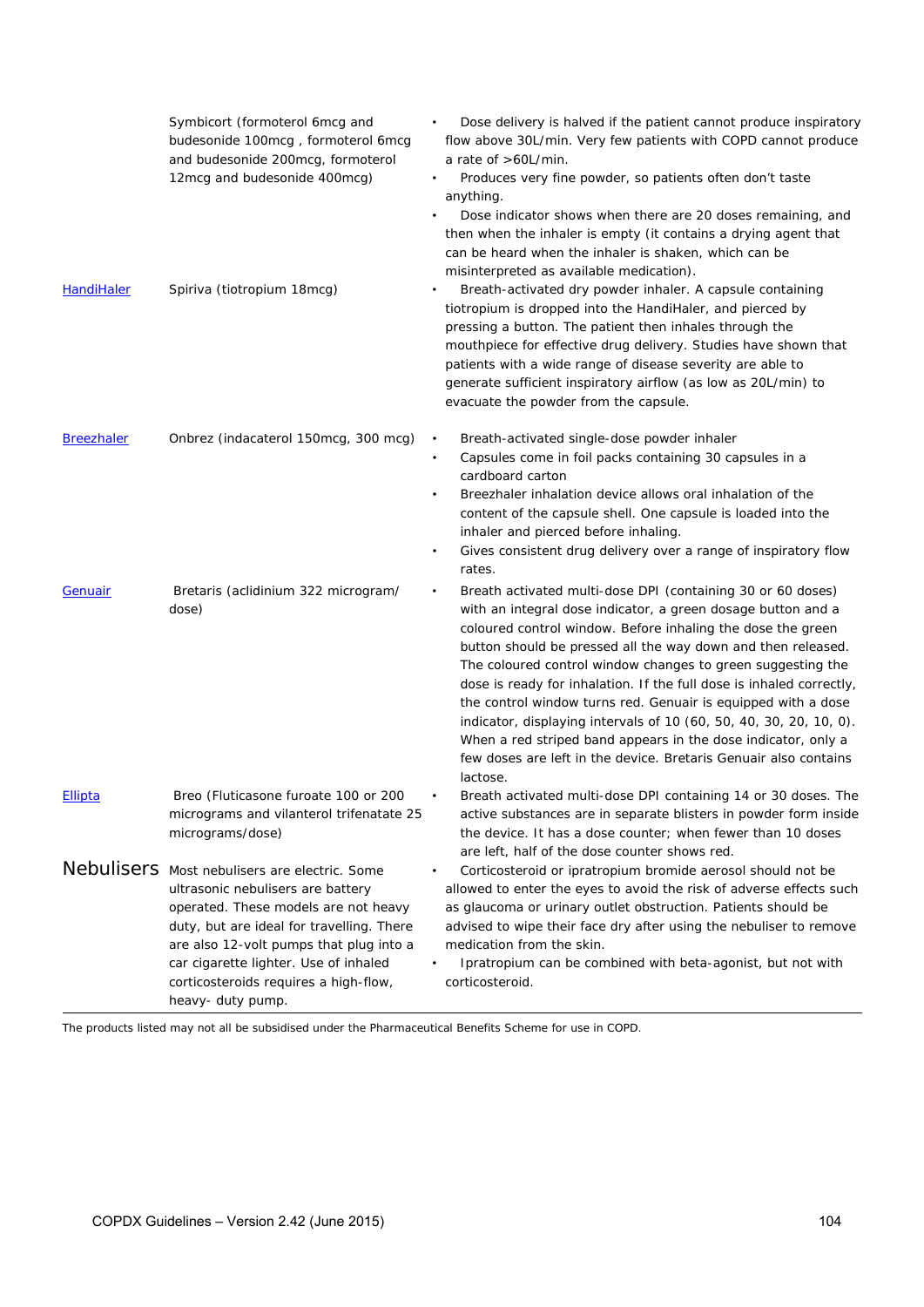# **Appendix 3. Long term oxygen therapy** (McDonald et al., 2005)

#### **Initiating oxygen therapy**

- Before introducing oxygen therapy, ensure optimal treatment of the pulmonary disorder while monitoring improvement with objective tests such as  $FEV<sub>1</sub>$  and FVC. Treatment may include maximum therapy for airway obstruction, attention to nutrition and bodyweight, an exercise rehabilitation program, control of infection, and treatment of cor pulmonale.
- In patients selected for oxygen therapy, assess the adequacy of relief of hypoxaemia (PaO<sub>2</sub>)  $> 60$  mmHg, or 8 kPa; SpO<sub>2</sub>  $> 90\%$ ) and/or improvement in exercise capacity or nocturnal arterial oxygen saturation while using a practical oxygen delivery system.

#### **What the patient needs to know**

- Patients receiving oxygen therapy in the home, and their carers, should have the use clearly explained. That is, hours of use and flow rate, and any need to vary flow rates at given times. The equipment and its care, including how to obtain servicing or replacements, needs to be explained. The dangers of open flames (especially cigarettes, gas heaters and cookers) need to be emphasised.
- Flow should be set at the lowest rate needed to maintain a resting PaO2of 60 mmHg (8kPa) or  $SpO<sub>2</sub> > 88$ %. For patients with COPD, 0.5–2.0 L/min is usually sufficient. Flow rate should be increased by 1 L/min during exercise.
- Humidifiers are generally not needed at oxygen flow rates below 4 L/min.
- Extrasoft nasal prongs are recommended for continuous oxygen use, but may become uncomfortable at flow rates over 2–3 L/min and in the long term. Facemasks may be preferred for at least some of the time, although there are dangers of rebreathing exhaled CO2 at flow rates below 4 L/min.
- In some patients needing 24-hour oxygen therapy, transtracheal delivery systems may have advantages.

#### **Review**

- Reassess 4–8 weeks after starting continuous or nocturnal oxygen therapy, both clinically and by measurement of PaO<sub>2</sub> and PaCO<sub>2</sub>, with and without supplementary oxygen. A decision can then be made as to whether the treatment has been properly applied and whether it should be continued or abandoned.
- Patients on intermittent oxygen therapy should also be reassessed periodically. The review can be undertaken by appropriately trained staff using a pulse oximeter to confirm hypoxaemia  $(SpO<sub>2</sub> < 88%)$  at rest or during daily activities. They should also check compliance with therapy and smoking status.
- Review at least annually or more often according to the clinical situation.

#### **Dangers**

- Supplementary oxygen in patients with increased arterial PaCO<sub>2</sub> may depress ventilation, increase physiological dead space, and further increase arterial PaCO2. This is suggested by the development of somnolence, headache and disorientation.
- In long-term oxygen therapy, the increase in arterial PaCO<sub>2</sub> is usually small and well tolerated. However, serious hypercapnia may occasionally develop, making continued oxygen therapy impractical. Risk appears greater during acute exacerbations of disease or if the flow of oxygen is increased inappropriately.
- Sedatives (particularly benzodiazepines), narcotics, alcohol and other drugs that impair the central regulation of breathing should not be used in patients with hypercapnia receiving oxygen therapy.

#### **Choosing the right method**

Domiciliary oxygen therapy can be delivered by three systems:

 *Cylinders:* These contain compressed oxygen gas and deliver 100% oxygen at the outlet. Portable lightweight cylinders are available. Electronic conservation devices trigger oxygen supply on demand, resulting in up to fourfold reduction in oxygen consumption. Reservoir-style conservers are a cost-effective alternative.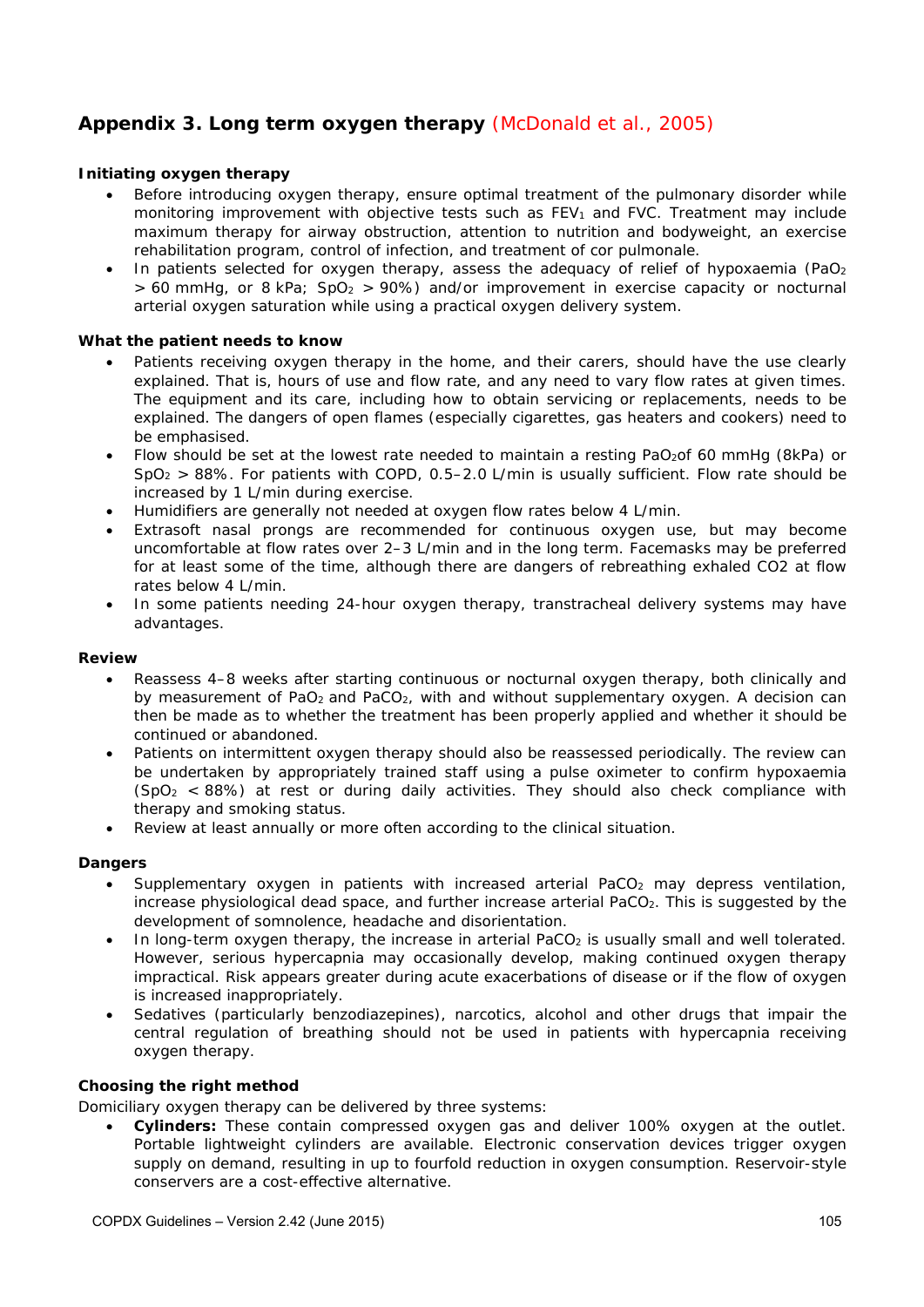- **Oxygen concentrators:** These extract the nitrogen from room air by means of molecular sieves, delivering 90%–95% oxygen at a flow rate of 2 L/min. The percentage falls to about 78% oxygen at a flow of 5 L/min, depending on the model. All units currently available in Australia are imported. A back-up standard D-size oxygen cylinder may be added in case of concentrator breakdown or power failure, but adds to the cost and is rarely necessary. Users may claim a rebate on their electricity account.
- *Liquid oxygen systems:* These systems conserve space by storing oxygen in liquid form. The oxygen is delivered through coils, where it vaporises. Two tanks are needed: a large storage tank, which is filled by the supplier as required (e.g., one unit has a 25 800 L gaseous capacity, equivalent to seven E-size cylinders), and a portable unit is filled from the larger tank for ambulatory use.

The prescription should always specify:

- the source of supplemental oxygen (gas or liquid);
- method of delivery;
- duration of use; and
- flow rate at rest, during exercise and during sleep.

There is no significant difference in the quality of oxygen delivery among the above methods. However:

- Concentrators are cheaper than cylinders if use is equivalent to or more than three E-size cylinders per month.
- Concentrators can be wheeled around the home but are heavy (about 21–26 kg) and are difficult to move up stairs and in and out of cars.
- Concentrators cannot be used for nebulisation, as the pressure delivered is too low (35– 63 kPa, compared with 140 kPa for nebuliser pumps).
- If the anticipated need is for longer than three years, it is cheaper to buy than to rent a unit. The units usually have a five-year guarantee. However, public funding is available for pensioners and Health Care Card holders, subject to means testing.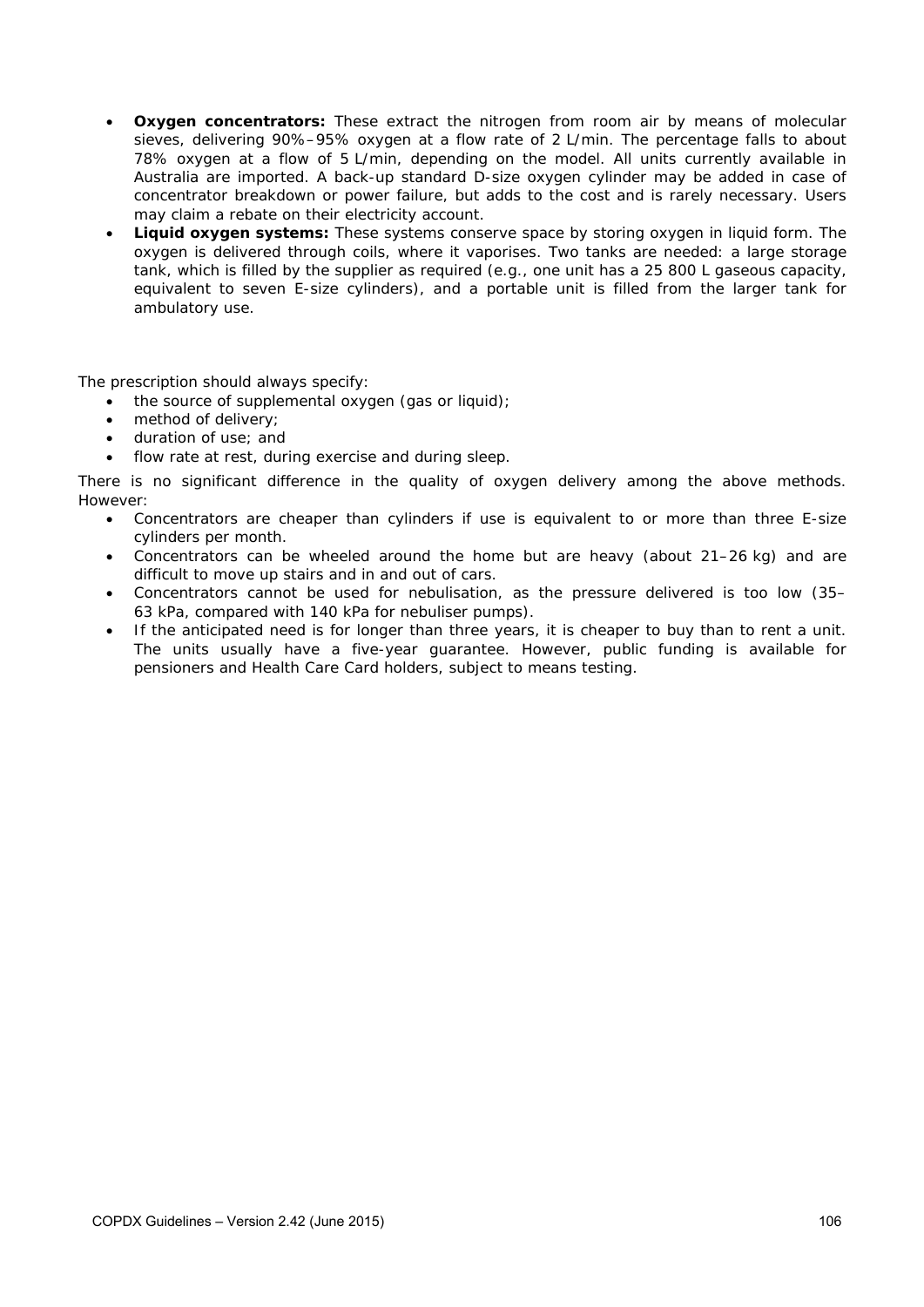# **List of Figures**

| Figure 2: Time-course of chronic obstructive pulmonary disease (COPD) (Fletcher and Peto, 1977) 16 |  |
|----------------------------------------------------------------------------------------------------|--|
|                                                                                                    |  |
| Figure 4: Maximal expiratory flow-volume curves in severe chronic obstructive pulmonary disease    |  |
|                                                                                                    |  |

# **List of Boxes**

| Box 2: Risk Factors for COPD (Global Initative for Chronic Obstructive Lung Disease, 2009)  18    |  |
|---------------------------------------------------------------------------------------------------|--|
| Box 3: Modified Medical Research Council (mMRC) Dyspnoea Scale for grading the severity of        |  |
|                                                                                                   |  |
| Box 4: Classification of severity of chronic obstructive pulmonary disease (COPD)  24             |  |
|                                                                                                   |  |
|                                                                                                   |  |
|                                                                                                   |  |
|                                                                                                   |  |
| Box 9: Indications for hospitalisation of patients with chronic obstructive pulmonary disease  96 |  |
|                                                                                                   |  |
|                                                                                                   |  |
|                                                                                                   |  |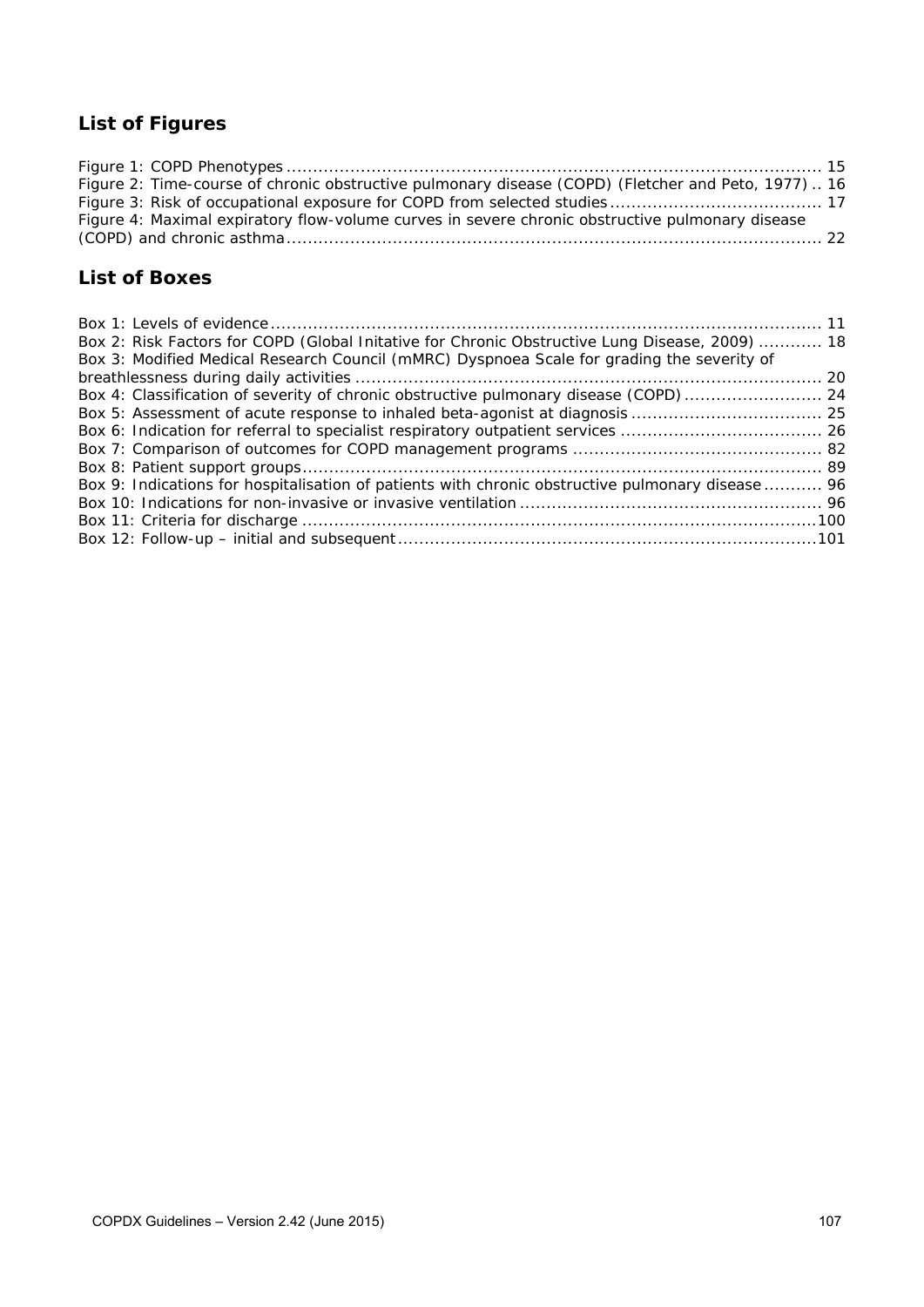# **References**

- (GOLD), G. I. F. C. O. L. D. 2014. *Global Strategy for the Diagnosis, Management and Prevention of COPD* [Online]. Available: http://www.goldcopd.org/guidelines-global-strategy-for-diagnosismanagement.html.
- AARON, S. D., VANDEMHEEN, K. L., FERGUSSON, D., MALTAIS, F., BOURBEAU, J., GOLDSTEIN, R., BALTER, M., O'DONNELL, D., MCIVOR, A., SHARMA, S., BISHOP, G., ANTHONY, J., COWIE, R., FIELD, S., HIRSCH, A., HERNANDEZ, P., RIVINGTON, R., ROAD, J., HOFFSTEIN, V., HODDER, R., MARCINIUK, D., MCCORMACK, D., FOX, G., COX, G., PRINS, H. B., FORD, G., BLESKIE, D., DOUCETTE, S., MAYERS, I., CHAPMAN, K., ZAMEL, N. & FITZGERALD, M. 2007. Tiotropium in combination with placebo, salmeterol, or fluticasone-salmeterol for treatment of chronic obstructive pulmonary disease: a randomized trial. *Ann Intern Med,* 146**,** 545-55.
- ABERNETHY, A. P., CURROW, D. C., FRITH, P., FAZEKAS, B. S., MCHUGH, A. & BUI, C. 2003. Randomised, double blind, placebo controlled crossover trial of sustained release morphine for the management of refractory dyspnoea. *BMJ,* 327**,** 523-8.
- ABERNETHY, A. P., MCDONALD, C. F., FRITH, P. A., CLARK, K., HERNDON, J. E., 2ND, MARCELLO, J., YOUNG, I. H., BULL, J., WILCOCK, A., BOOTH, S., WHEELER, J. L., TULSKY, J. A., CROCKETT, A. J. & CURROW, D. C. 2010. Effect of palliative oxygen versus room air in relief of breathlessness in patients with refractory dyspnoea: a double-blind, randomised controlled trial. *Lancet,* 376**,** 784-93.
- ABRAMSON, M. J., SCHATTNER, R. L., SULAIMAN, N. D., BIRCH, K. E., SIMPSON, P. P., DEL COLLE, E. A., ARONI, R. A., WOLFE, R. & THIEN, F. C. 2010. Do spirometry and regular follow-up improve health outcomes in general practice patients with asthma or COPD? A cluster randomised controlled trial. *Med J Aust,* 193**,** 104-9.
- ABUSAID, G. H., BARBAGELATA, A., TUERO, E., MAHMOOD, A. & SHARMA, G. 2009. Diastolic dysfunction and COPD exacerbation. *Postgrad Med,* 121**,** 76-81.
- ACCESS ECONOMICS PTY LIMITED FOR THE AUSTRALIAN LUNG FOUNDATION 2008. Economic impact of COPD and cost-effective solutions.
- ADABAG, A. S., WASSIF, H. S., RICE, K., MITHANI, S., JOHNSON, D., BONAWITZ-CONLIN, J., WARD, H. B., MCFALLS, E. O., KUSKOWSKI, M. A. & KELLY, R. F. 2010. Preoperative pulmonary function and mortality after cardiac surgery. *Am Heart J,* 159**,** 691-7.
- ADAMS, S. G., SMITH, P. K., ALLAN, P. F., ANZUETO, A., PUGH, J. A. & CORNELL, J. E. 2007. Systematic review of the chronic care model in chronic obstructive pulmonary disease prevention and management. *Arch Intern Med,* 167**,** 551-61.
- AGARWAL, S. K., HEISS, G., BARR, R. G., CHANG, P. P., LOEHR, L. R., CHAMBLESS, L. E., SHAHAR, E., KITZMAN, D. W. & ROSAMOND, W. D. 2012. Airflow obstruction, lung function, and risk of incident heart failure: the Atherosclerosis Risk in Communities (ARIC) study. *Eur J Heart Fail,* 14**,** 414-22.
- AGUSTI, A., DE TERESA, L., DE BACKER, W., ZVARICH, M. T., LOCANTORE, N., BARNES, N., BOURBEAU, J. & CRIM, C. 2014. A comparison of the efficacy and safety of once-daily fluticasone furoate/vilanterol with twice-daily fluticasone propionate/salmeterol in moderate to very severe COPD. *Eur Respir J,* 43**,** 763-72.
- AHMEDZAI, S., BALFOUR-LYNN, I. M., BEWICK, T., BUCHDAHL, R., COKER, R. K., CUMMIN, A. R., GRADWELL, D. P., HOWARD, L., INNES, J. A., JOHNSON, A. O., LIM, E., LIM, W. S., MCKINLAY, K. P., PARTRIDGE, M. R., POPPLESTONE, M., POZNIAK, A., ROBSON, A., SHOVLIN, C. L., SHRIKRISHNA, D., SIMONDS, A., TAIT, P. & THOMAS, M. 2011. Managing passengers with stable respiratory disease planning air travel: British Thoracic Society recommendations. *Thorax,* 66 Suppl 1**,** i1-30.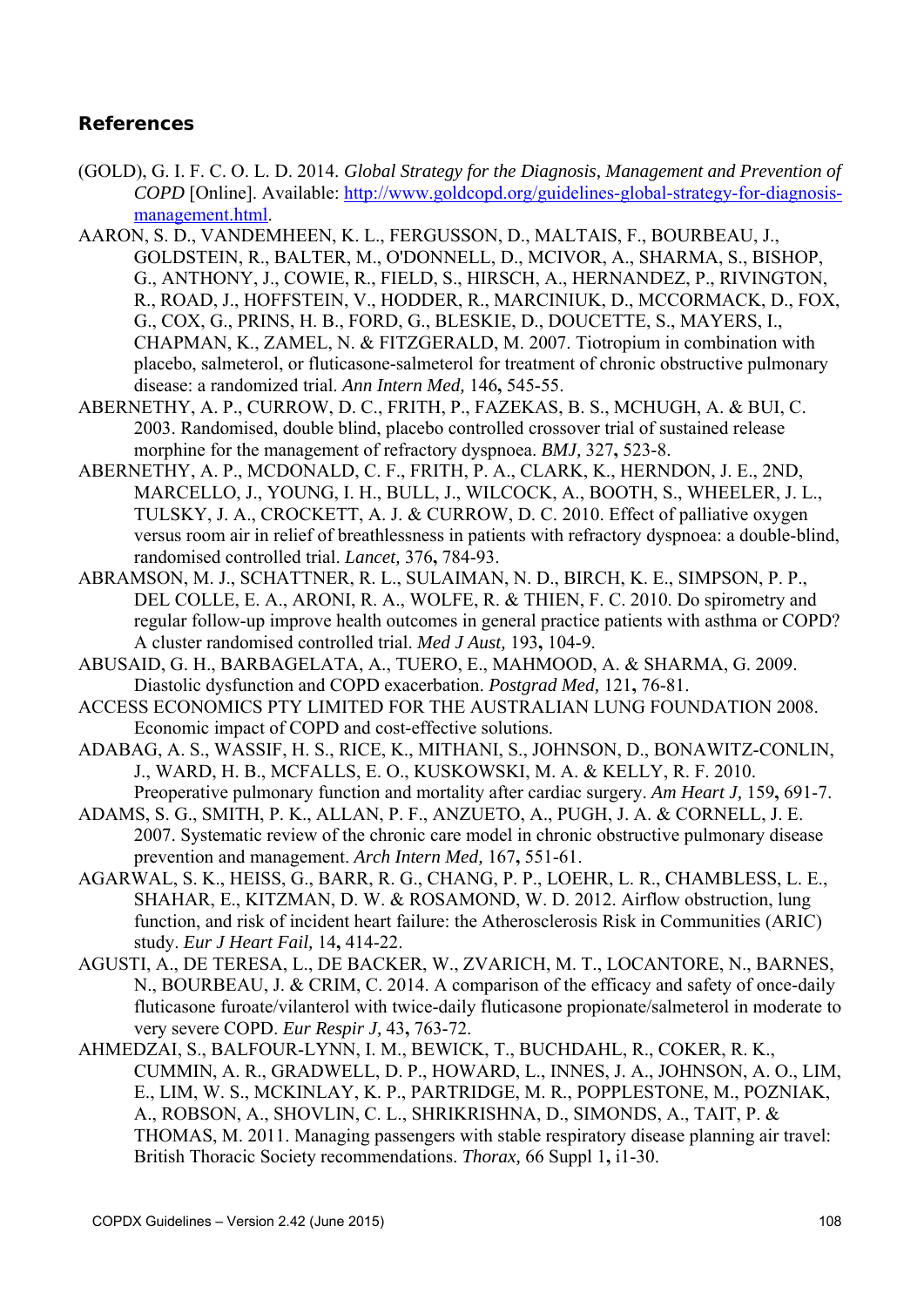- AIHW & CANCER AUSTRALIA 2011. Lung cancer in Australia: an overview. *Cancer series no. 64. Cat. no. CAN 58.* Canberra: AIHW.
- AKERO, A., EDVARDSEN, A., CHRISTENSEN, C. C., OWE, J. O., RYG, M. & SKJONSBERG, O. H. 2011. COPD and air travel: oxygen equipment and preflight titration of supplemental oxygen. *Chest,* 140**,** 84-90.
- AL-GHIMLAS, F. & TODD, D. C. 2010. Creatine supplementation for patients with COPD receiving pulmonary rehabilitation: a systematic review and meta-analysis. *Respirology,* 15**,** 785-95.
- ALBERT, R. K., CONNETT, J., BAILEY, W. C., CASABURI, R., COOPER, J. A., JR., CRINER, G. J., CURTIS, J. L., DRANSFIELD, M. T., HAN, M. K., LAZARUS, S. C., MAKE, B., MARCHETTI, N., MARTINEZ, F. J., MADINGER, N. E., MCEVOY, C., NIEWOEHNER, D. E., PORSASZ, J., PRICE, C. S., REILLY, J., SCANLON, P. D., SCIURBA, F. C., SCHARF, S. M., WASHKO, G. R., WOODRUFF, P. G. & ANTHONISEN, N. R. 2011. Azithromycin for prevention of exacerbations of COPD. *N Engl J Med,* 365**,** 689-98.
- ALMAGRO, P., CABRERA, F. J., DIEZ, J., BOIXEDA, R., ALONSO ORTIZ, M. B., MURIO, C., SORIANO, J. B. & WORKING GROUP ON COPD, S. S. O. I. M. 2012. Comorbidities and short-term prognosis in patients hospitalized for acute exacerbation of COPD: the EPOC en Servicios de medicina interna (ESMI) study. *Chest,* 142**,** 1126-33.
- ALMAGRO, P., SALVADO, M., GARCIA-VIDAL, C., RODRIGUEZ-CARBALLEIRA, M., DELGADO, M., BARREIRO, B., HEREDIA, J. L. & SORIANO, J. B. 2010. Recent improvement in long-term survival after a COPD hospitalisation. *Thorax,* 65**,** 298-302.
- ALTENBURG, W. A., DE GREEF, M. H., TEN HACKEN, N. H. & WEMPE, J. B. 2012. A better response in exercise capacity after pulmonary rehabilitation in more severe COPD patients. *Respir Med,* 106**,** 694-700.
- AMERICAN PSYCHIATRIC ASSOCIATION 2004. *Diagnostic and Statistical Manual of Mental Disorders (DSM IV)*, American Psychiatric Association.
- AMERICAN THORACIC SOCIETY 1995. Standards for the diagnosis and care of patients with chronic obstructive pulmonary disease. American Thoracic Society. *Am J Respir Crit Care Med,* 152**,** S77-121.
- AMERICAN THORACIC SOCIETY/EUROPEAN RESPIRATORY SOCIETY 2003. American Thoracic Society/European Respiratory Society statement: standards for the diagnosis and management of individuals with alpha-1 antitrypsin deficiency. *Am J Respir Crit Care Med,* 168**,** 818-900.
- ANDELL, P., KOUL, S., MARTINSSON, A., SUNDSTROM, J., JERNBERG, T., SMITH, J. G., JAMES, S., LINDAHL, B. & ERLINGE, D. 2014. Impact of chronic obstructive pulmonary disease on morbidity and mortality after myocardial infarction. *Open Heart,* 1**,** e000002.
- ANSARI, Z., DUNT, D. & DHARMAGE, S. C. 2007. Variations in hospitalizations for chronic obstructive pulmonary disease in rural and urban Victoria, Australia. *Respirology,* 12**,** 874-80.
- ANTHONISEN, N. R., CONNETT, J. E. & MURRAY, R. P. 2002. Smoking and lung function of Lung Health Study participants after 11 years. *Am J Respir Crit Care Med,* 166**,** 675-9.
- ANTHONISEN, N. R., MANFREDA, J., WARREN, C. P., HERSHFIELD, E. S., HARDING, G. K. & NELSON, N. A. 1987. Antibiotic therapy in exacerbations of chronic obstructive pulmonary disease. *Ann Intern Med,* 106**,** 196-204.
- ANTIBIOTIC EXPERT GROUP. 2010. *Therapeutic guidelines: antibiotic. Version 14* [Online]. Melbourne: Therapeutic Guidelines Limited. Available: http://www.tg.org.au/index.php?sectionid=41.
- APPLETON, S., JONES, T., POOLE, P., PILOTTO, L., ADAMS, R., LASSERSON, T. J., SMITH, B. & MUHAMMAD, J. 2006a. Ipratropium bromide versus long-acting beta-2 agonists for stable chronic obstructive pulmonary disease. *Cochrane Database Syst Rev,* 3**,** CD006101.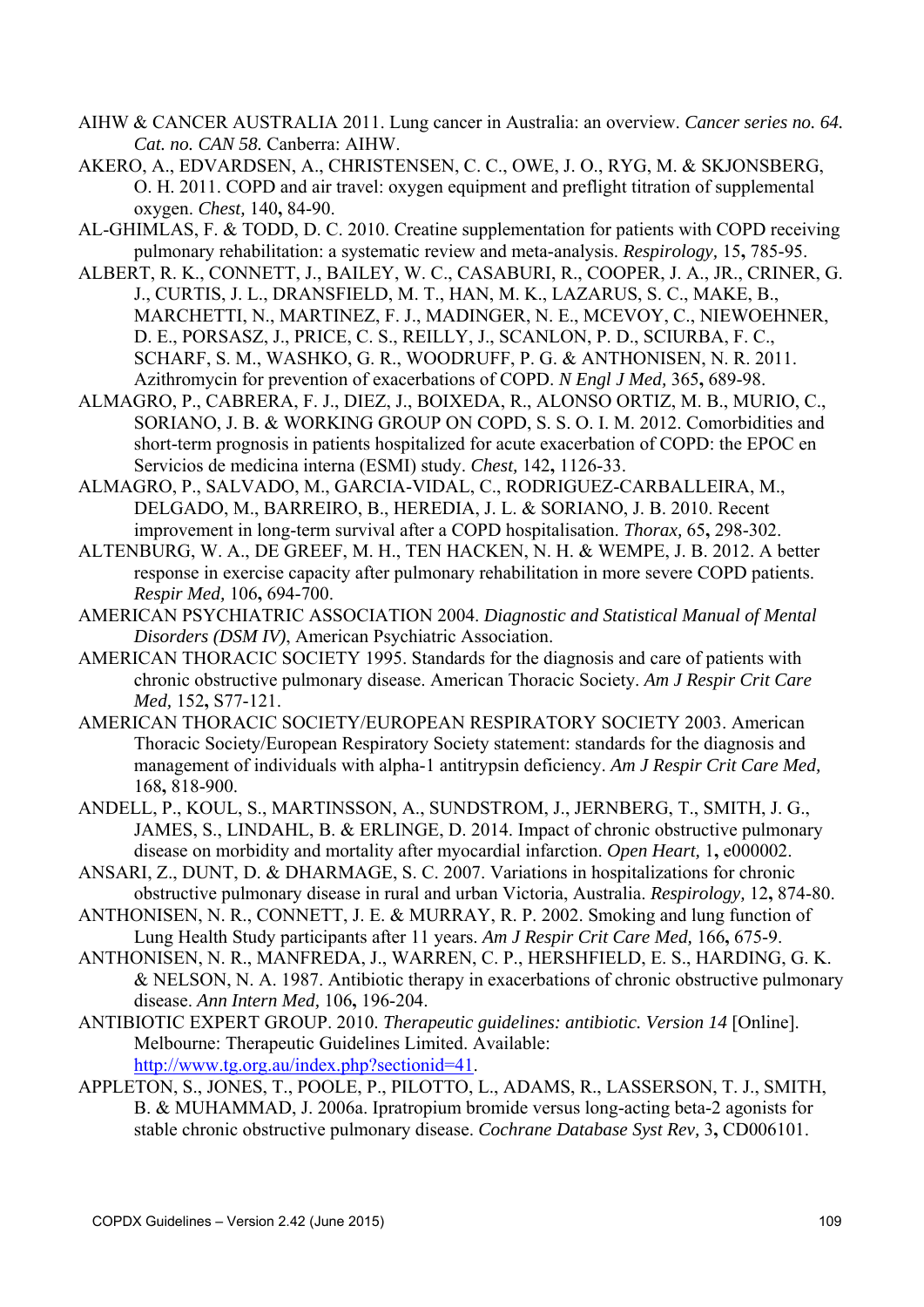- APPLETON, S., POOLE, P., SMITH, B., VEALE, A., LASSERSON, T. J. & CHAN, M. M. 2006d. Long-acting beta2-agonists for poorly reversible chronic obstructive pulmonary disease. *Cochrane Database Syst Rev,* 3**,** CD001104.
- ARCHER, S. L., MIKE, D., CROW, J., LONG, W. & WEIR, E. K. 1996. A placebo-controlled trial of prostacyclin in acute respiratory failure in COPD. *Chest,* 109**,** 750-5.
- ARGYROPOULOU, P., PATAKAS, D., KOUKOU, A., VASILIADIS, P. & GEORGOPOULOS, D. 1993. Buspirone effect on breathlessness and exercise performance in patients with chronic obstructive pulmonary disease. *Respiration,* 60**,** 216-20.
- ARYAL, S., DIAZ-GUZMAN, E. & MANNINO, D. M. 2014. Influence of sex on chronic obstructive pulmonary disease risk and treatment outcomes. *Int J Chron Obstruct Pulmon Dis,* 9**,** 1145- 1154.
- ATLANTIS, E., FAHEY, P., COCHRANE, B., WITTERT, G. & SMITH, S. 2013. Endogenous testosterone level and testosterone supplementation therapy in chronic obstructive pulmonary disease (COPD): a systematic review and meta-analysis. *BMJ Open,* 3.
- AUBIER, M. 1988. Pharmacotherapy of respiratory muscles. *Clin Chest Med,* 9**,** 311-24.
- AUBIN, H. J., BOBAK, A., BRITTON, J. R., ONCKEN, C., BILLING, C. B., JR., GONG, J., WILLIAMS, K. E. & REEVES, K. R. 2008. Varenicline versus transdermal nicotine patch for smoking cessation: results from a randomised open-label trial. *Thorax,* 63**,** 717-24.
- AUSTIN, M. A., WILLS, K. E., BLIZZARD, L., WALTERS, E. H. & WOOD-BAKER, R. 2010. Effect of high flow oxygen on mortality in chronic obstructive pulmonary disease patients in prehospital setting: randomised controlled trial. *BMJ,* 341**,** c5462.
- AUSTRALIAN BUREAU OF STATISTICS 2012. Australian Health Survey: First Results, 2011-12
- AUSTRALIAN INSTITUTE OF HEALTH AND WELFARE 2008. Australia's Health: : The eleventh biennial health report of the Australian Institute of Health and Welfare. 11th ed. Canberra: Australian Institute of Health and Welfare.
- BADGETT, R. G., TANAKA, D. J., HUNT, D. K., JELLEY, M. J., FEINBERG, L. E., STEINER, J. F. & PETTY, T. L. 1993. Can moderate chronic obstructive pulmonary disease be diagnosed by historical and physical findings alone? *Am J Med,* 94**,** 188-96.
- BAFADHEL, M., MCKENNA, S., TERRY, S., MISTRY, V., PANCHOLI, M., VENGE, P., LOMAS, D. A., BARER, M. R., JOHNSTON, S. L., PAVORD, I. D. & BRIGHTLING, C. E. 2012. Blood eosinophils to direct corticosteroid treatment of exacerbations of chronic obstructive pulmonary disease: a randomized placebo-controlled trial. *Am J Respir Crit Care Med,* 186**,** 48-55.
- BALDI, S., AQUILANI, R., PINNA, G. D., POGGI, P., DE MARTINI, A. & BRUSCHI, C. 2010. Fat-free mass change after nutritional rehabilitation in weight losing COPD: role of insulin, Creactive protein and tissue hypoxia. *Int J Chron Obstruct Pulmon Dis,* 5**,** 29-39.
- BALDRICK, F. R., ELBORN, J. S., WOODSIDE, J. V., TREACY, K., BRADLEY, J. M., PATTERSON, C. C., SCHOCK, B. C., ENNIS, M., YOUNG, I. S. & MCKINLEY, M. C. 2012. Effect of fruit and vegetable intake on oxidative stress and inflammation in COPD: a randomised controlled trial. *Eur Respir J,* 39**,** 1377-84.
- BANSAL, V., HILL, K., DOLMAGE, T. E., BROOKS, D., WOON, L. J. & GOLDSTEIN, R. S. 2008. Modifying track layout from straight to circular has a modest effect on the 6-min walk distance. *Chest,* 133**,** 1155-60.
- BARANIAK, A. & SHEFFIELD, D. 2011. The efficacy of psychologically based interventions to improve anxiety, depression and quality of life in COPD: a systematic review and metaanalysis. *Patient Educ Couns,* 83**,** 29-36.
- BARBERA, J. A., ROGER, N., ROCA, J., ROVIRA, I., HIGENBOTTAM, T. W. & RODRIGUEZ-ROISIN, R. 1996. Worsening of pulmonary gas exchange with nitric oxide inhalation in chronic obstructive pulmonary disease. *Lancet,* 347**,** 436-40.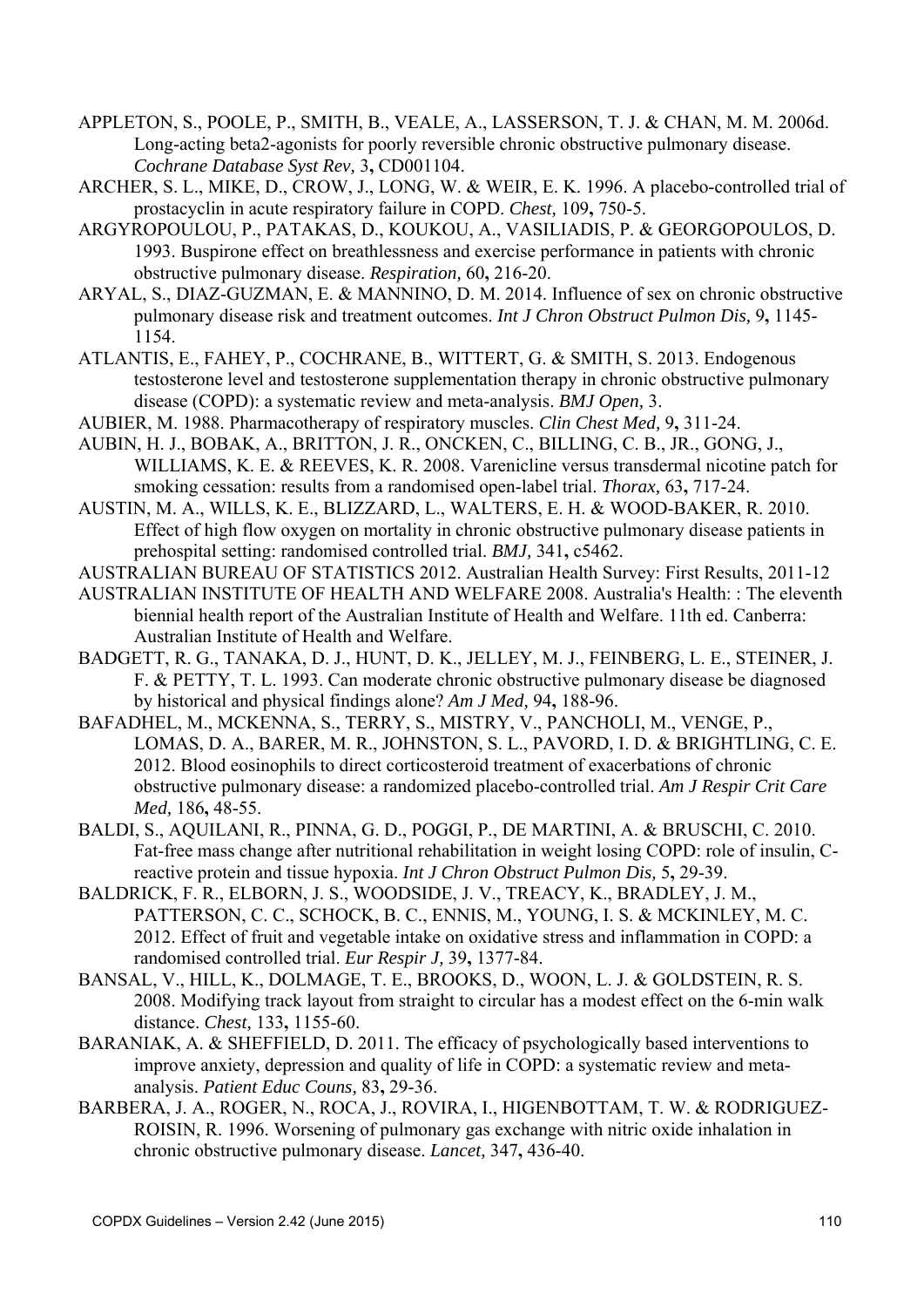- BARNES, P. J. 2003. Theophylline: new perspectives for an old drug. *Am J Respir Crit Care Med,* 167**,** 813-8.
- BARNES, P. J. & CELLI, B. R. 2009. Systemic manifestations and comorbidities of COPD. *Eur Respir J,* 33**,** 1165-85.
- BARR, R. G., BLUEMKE, D. A., AHMED, F. S., CARR, J. J., ENRIGHT, P. L., HOFFMAN, E. A., JIANG, R., KAWUT, S. M., KRONMAL, R. A., LIMA, J. A., SHAHAR, E., SMITH, L. J. & WATSON, K. E. 2010. Percent emphysema, airflow obstruction, and impaired left ventricular filling. *N Engl J Med,* 362**,** 217-27.
- BARR, R. G., BOURBEAU, J., CAMARGO, C. A. & RAM, F. S. 2005. Tiotropium for stable chronic obstructive pulmonary disease. *Cochrane Database Syst Rev***,** CD002876.
- BARR, R. G., BOURBEAU, J., CAMARGO, C. A. & RAM, F. S. 2006. Tiotropium for stable chronic obstructive pulmonary disease: A meta-analysis. *Thorax,* 61**,** 854-62.
- BARTLETT, Y. K., SHEERAN, P. & HAWLEY, M. S. 2014. Effective behaviour change techniques in smoking cessation interventions for people with chronic obstructive pulmonary disease: a meta-analysis. *Br J Health Psychol,* 19**,** 181-203.
- BATEMAN, E. D., FERGUSON, G. T., BARNES, N., GALLAGHER, N., GREEN, Y., HENLEY, M. & BANERJI, D. 2013. Dual bronchodilation with QVA149 versus single bronchodilator therapy: the SHINE study. *Eur Respir J,* 42**,** 1484-94.
- BELMAN, M. J., BOTNICK, W. C. & SHIN, J. W. 1996. Inhaled bronchodilators reduce dynamic hyperinflation during exercise in patients with chronic obstructive pulmonary disease. *Am J Respir Crit Care Med,* 153**,** 967-75.
- BENDITT, J. O. & ALBERT, R. K. 1997. Surgical options for patients with advanced emphysema. *Clin Chest Med,* 18**,** 577-93.
- BENEY, J., BERO, L. A. & BOND, C. 2000. Expanding the roles of outpatient pharmacists: effects on health services utilisation, costs, and patient outcomes. *Cochrane Database Syst Rev***,** CD000336.
- BENZO, R., FARRELL, M. H., CHANG, C. C., MARTINEZ, F. J., KAPLAN, R., REILLY, J., CRINER, G., WISE, R., MAKE, B., LUKETICH, J., FISHMAN, A. P. & SCIURBA, F. C. 2009. Integrating health status and survival data: the palliative effect of lung volume reduction surgery. *Am J Respir Crit Care Med,* 180**,** 239-46.
- BERGER, R. & SMITH, D. 1988. Effect of inhaled metaproterenol on exercise performance in patients with stable "fixed" airway obstruction. *Am Rev Respir Dis,* 138**,** 624-9.
- BHATT, S. P., KIM, Y. I., WELLS, J. M., BAILEY, W. C., RAMSDELL, J. W., FOREMAN, M. G., JENSEN, R. L., STINSON, D. S., WILSON, C. G., LYNCH, D. A., MAKE, B. J. & DRANSFIELD, M. T. 2014a. FEV(1)/FEV(6) to diagnose airflow obstruction. Comparisons with computed tomography and morbidity indices. *Ann Am Thorac Soc,* 11**,** 335-41.
- BHATT, S. P., NANDA, S. & KINTZER, J. S. 2012. Arrhythmias as trigger for acute exacerbations of chronic obstructive pulmonary disease. *Respir Med,* 106**,** 1134-8.
- BHATT, S. P., SIEREN, J. C., DRANSFIELD, M. T., WASHKO, G. R., NEWELL, J. D., JR., STINSON, D. S., ZAMBA, G. K. & HOFFMAN, E. A. 2014b. Comparison of spirometric thresholds in diagnosing smoking-related airflow obstruction. *Thorax,* 69**,** 409-14.
- BIERUT, L. J. 2010. Convergence of genetic findings for nicotine dependence and smoking related diseases with chromosome 15q24-25. *Trends Pharmacol Sci,* 31**,** 46-51.
- BISCHOFF, E. W., AKKERMANS, R., BOURBEAU, J., VAN WEEL, C., VERCOULEN, J. H. & SCHERMER, T. R. 2012. Comprehensive self management and routine monitoring in chronic obstructive pulmonary disease patients in general practice: randomised controlled trial. *BMJ,* 345**,** e7642.
- BLACKSTOCK, F. & WEBSTER, K. 2007. Disease-specific health education for COPD: a systematic review of changes in health outcomes. *Health Educ Res,* 22**,** 703-17.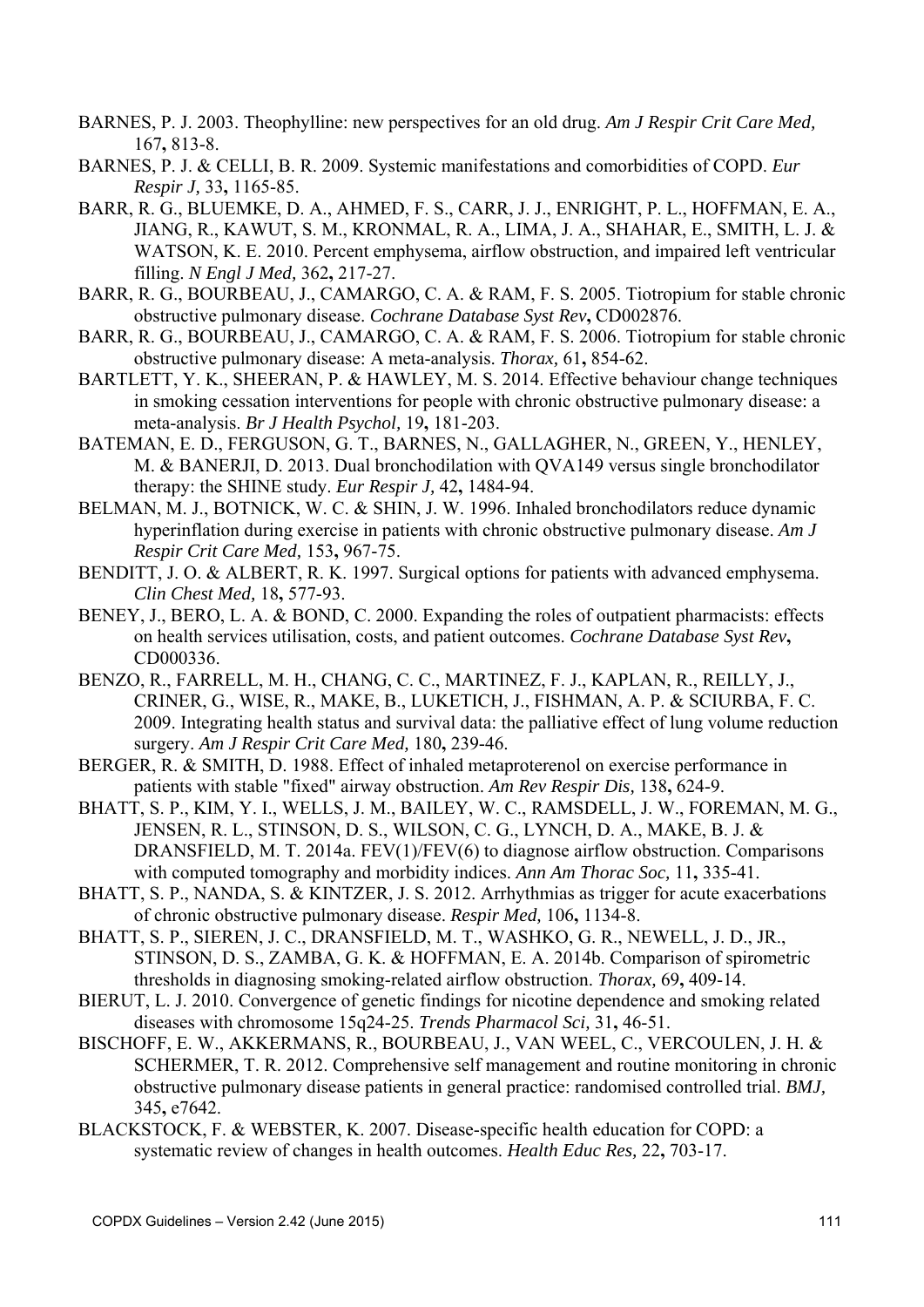- BLACKSTOCK, F. C., WEBSTER, K. E., MCDONALD, C. F. & HILL, C. J. 2014. Comparable improvements achieved in chronic obstructive pulmonary disease through pulmonary rehabilitation with and without a structured educational intervention: a randomized controlled trial. *Respirology,* 19**,** 193-202.
- BLAKEMORE, A., DICKENS, C., GUTHRIE, E., BOWER, P., KONTOPANTELIS, E., AFZAL, C. & COVENTRY, P. A. 2014. Depression and anxiety predict health-related quality of life in chronic obstructive pulmonary disease: systematic review and meta-analysis. *Int J Chron Obstruct Pulmon Dis,* 9**,** 501-12.
- BLANC, P. D., IRIBARREN, C., TRUPIN, L., EARNEST, G., KATZ, P. P., BALMES, J., SIDNEY, S. & EISNER, M. D. 2009. Occupational exposures and the risk of COPD: dusty trades revisited. *Thorax,* 64**,** 6-12.
- BLANCO, I., DE SERRES, F. J., FERNANDEZ-BUSTILLO, E., LARA, B. & MIRAVITLLES, M. 2006. Estimated numbers and prevalence of PI\*S and PI\*Z alleles of alpha1-antitrypsin deficiency in European countries. *Eur Respir J,* 27**,** 77-84.
- BOLTON, C. E., WATERS, C. S., PEIRCE, S. & ELWYN, G. 2011. Insufficient evidence of benefit: a systematic review of home telemonitoring for COPD. *J Eval Clin Pract,* 17**,** 1216-22.
- BORGHI-SILVA, A., BALDISSERA, V., SAMPAIO, L. M., PIRES-DILORENZO, V. A., JAMAMI, M., DEMONTE, A., MARCHINI, J. S. & COSTA, D. 2006. L-carnitine as an ergogenic aid for patients with chronic obstructive pulmonary disease submitted to whole-body and respiratory muscle training programs. *Braz J Med Biol Res,* 39**,** 465-74.
- BORRILL, Z., HOUGHTON, C., SULLIVAN, P. J. & SESTINI, P. 2003. Retrospective analysis of evidence base for tests used in diagnosis and monitoring of disease in respiratory medicine. *BMJ,* 327**,** 1136-8.
- BOTT, J., CARROLL, M. P., CONWAY, J. H., KEILTY, S. E., WARD, E. M., BROWN, A. M., PAUL, E. A., ELLIOTT, M. W., GODFREY, R. C., WEDZICHA, J. A. & ET AL. 1993. Randomised controlled trial of nasal ventilation in acute ventilatory failure due to chronic obstructive airways disease. *Lancet,* 341**,** 1555-7.
- BOUDESTEIN, L. C., RUTTEN, F. H., CRAMER, M. J., LAMMERS, J. W. & HOES, A. W. 2009. The impact of concurrent heart failure on prognosis in patients with chronic obstructive pulmonary disease. *Eur J Heart Fail,* 11**,** 1182-8.
- BOURBEAU, J., JULIEN, M., MALTAIS, F., ROULEAU, M., BEAUPRE, A., BEGIN, R., RENZI, P., NAULT, D., BORYCKI, E., SCHWARTZMAN, K., SINGH, R. & COLLET, J. P. 2003. Reduction of hospital utilization in patients with chronic obstructive pulmonary disease: a disease-specific self-management intervention. *Arch Intern Med,* 163**,** 585-91.
- BOUTOU, A. K., KARRAR, S., HOPKINSON, N. S. & POLKEY, M. I. 2013. Anemia and survival in chronic obstructive pulmonary disease: a dichotomous rather than a continuous predictor. *Respiration,* 85**,** 126-31.
- BOUTOU, A. K., PITSIOU, G. G., STANOPOULOS, I., KONTAKIOTIS, T., KYRIAZIS, G. & ARGYROPOULOU, P. 2012. Levels of inflammatory mediators in chronic obstructive pulmonary disease patients with anemia of chronic disease: a case-control study. *QJM,* 105**,** 657-63.
- BOUTOU, A. K., STANOPOULOS, I., PITSIOU, G. G., KONTAKIOTIS, T., KYRIAZIS, G., SICHLETIDIS, L. & ARGYROPOULOU, P. 2011. Anemia of chronic disease in chronic obstructive pulmonary disease: a case-control study of cardiopulmonary exercise responses. *Respiration,* 82**,** 237-45.
- BRADLEY, J. M., LASSERSON, T., ELBORN, S., MACMAHON, J. & O'NEILL, B. 2007. A systematic review of randomized controlled trials examining the short-term benefit of ambulatory oxygen in COPD. *Chest,* 131**,** 278-85.
- BRADLEY, J. M. & O'NEILL, B. 2005. Short term ambulatory oxygen for chronic obstructive pulmonary disease. *Cochrane Database Syst Rev***,** CD004356.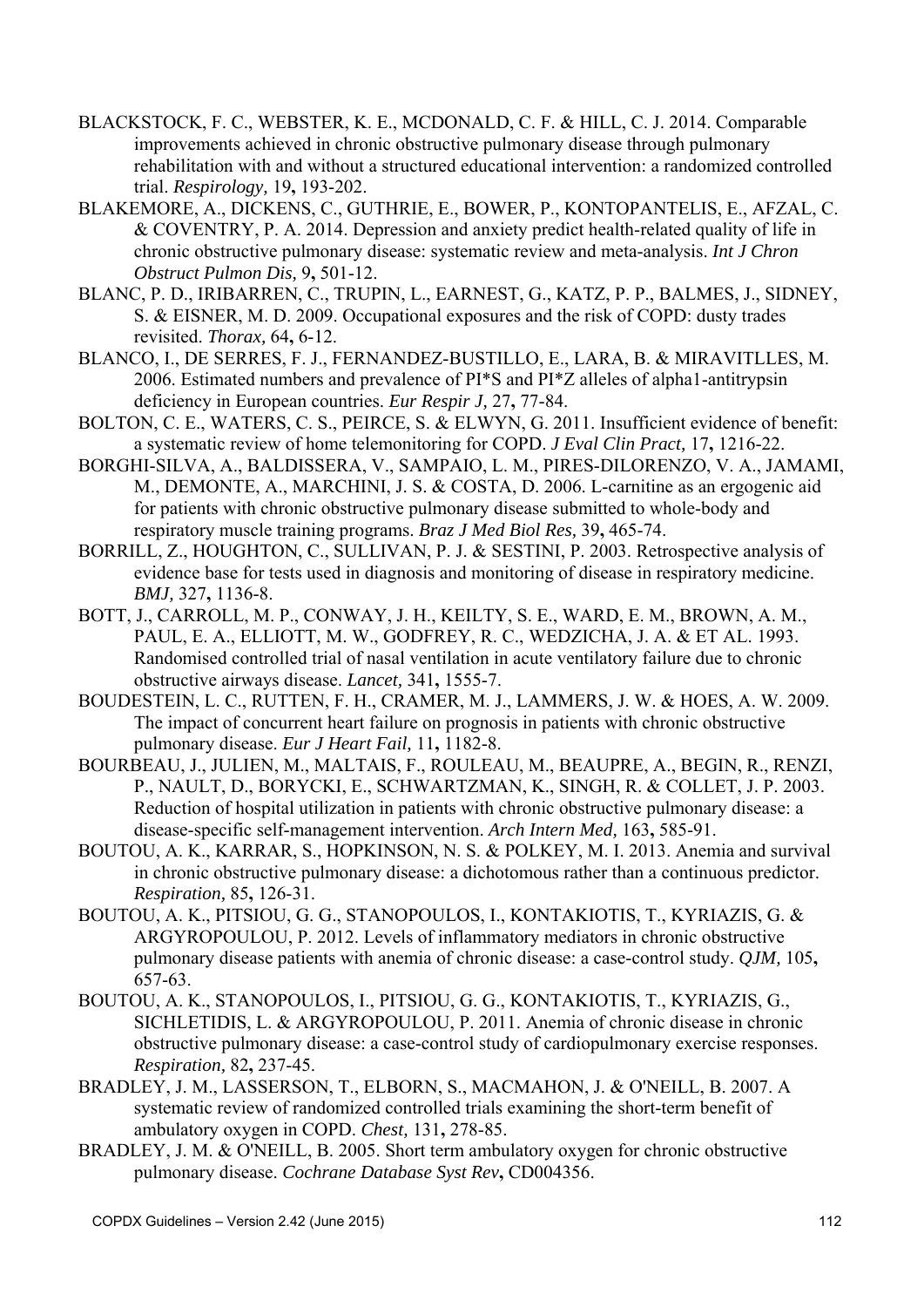- BRAIDO, F., BAIARDINI, I., CAZZOLA, M., BRUSSELLE, G., MARUGO, F. & CANONICA, G. W. 2013. Long-acting bronchodilators improve health related quality of life in patients with COPD. *Respir Med,* 107**,** 1465-80.
- BRITISH THORACIC SOCIETY 1997. BTS guidelines for the management of chronic obstructive pulmonary disease. *Thorax,* 52**,** S1-S28.
- BRITISH THORACIC SOCIETY 2008a. British Guideline on the Management of Asthma. *Thorax,* 63 Suppl 4**,** iv1-121.
- BRITISH THORACIC SOCIETY 2008b. BTS statement on criteria for specialist referral, admission, discharge and follow-up for adults with respiratory disease. *Thorax,* 63 Suppl 1**,** i1-i16.
- BROCHARD, L., MANCEBO, J., WYSOCKI, M., LOFASO, F., CONTI, G., RAUSS, A., SIMONNEAU, G., BENITO, S., GASPARETTO, A., LEMAIRE, F. & ET AL. 1995. Noninvasive ventilation for acute exacerbations of chronic obstructive pulmonary disease. *N Engl J Med,* 333**,** 817-22.
- BROEKHUIZEN, R., WOUTERS, E. F., CREUTZBERG, E. C., WELING-SCHEEPERS, C. A. & SCHOLS, A. M. 2005. Polyunsaturated fatty acids improve exercise capacity in chronic obstructive pulmonary disease. *Thorax,* 60**,** 376-82.
- BROOKS, D., KRIP, B., MANGOVSKI-ALZAMORA, S. & GOLDSTEIN, R. S. 2002. The effect of postrehabilitation programmes among individuals with chronic obstructive pulmonary disease. *Eur Respir J,* 20**,** 20-9.
- BRUSKE, I., THIERING, E., HEINRICH, J., HUSTER, K. M. & NOWAK, D. 2014. Respirable quartz dust exposure and airway obstruction: a systematic review and meta-analysis. *Occup Environ Med,* 71**,** 583-9.
- BRYANT, J., MCDONALD, V. M., BOYES, A., SANSON-FISHER, R., PAUL, C. & MELVILLE, J. 2013. Improving medication adherence in chronic obstructive pulmonary disease: a systematic review. *Respir Res,* 14**,** 109.
- BUCKNALL, C. E., MILLER, G., LLOYD, S. M., CLELAND, J., MCCLUSKEY, S., COTTON, M., STEVENSON, R. D., COTTON, P. & MCCONNACHIE, A. 2012. Glasgow supported selfmanagement trial (GSuST) for patients with moderate to severe COPD: randomised controlled trial. *BMJ,* 344**,** e1060.
- BULA, C. J., WIETLISBACH, V., BURNAND, B. & YERSIN, B. 2001. Depressive symptoms as a predictor of 6-month outcomes and services utilization in elderly medical inpatients. *Arch Intern Med,* 161**,** 2609-15.
- BULLEN, C., HOWE, C., LAUGESEN, M., MCROBBIE, H., PARAG, V., WILLIMAN, J. & WALKER, N. 2013. Electronic cigarettes for smoking cessation: a randomised controlled trial. *Lancet,* 382**,** 1629-37.
- BURGEL, P. R., NESME-MEYER, P., CHANEZ, P., CAILLAUD, D., CARRE, P., PEREZ, T. & ROCHE, N. 2009. Cough and sputum production are associated with frequent exacerbations and hospitalizations in COPD subjects. *Chest,* 135**,** 975-82.
- BURNS, K. E., ADHIKARI, N. K., KEENAN, S. P. & MEADE, M. O. 2010. Noninvasive positive pressure ventilation as a weaning strategy for intubated adults with respiratory failure. *Cochrane Database Syst Rev***,** CD004127.
- BURROWS, B., KNUDSON, R., CLINE, M. & LEBOWITZ, M. 1977. Quantitative relationships between cigarette smoking and ventilatory function. *American Rev Respir Dis,* 115**,** 195-205.
- BURSI, F., VASSALLO, R., WESTON, S. A., KILLIAN, J. M. & ROGER, V. L. 2010. Chronic obstructive pulmonary disease after myocardial infarction in the community. *Am Heart J,* 160**,** 95-101.
- CAHILL, K., LANCASTER, T. & GREEN, N. 2010. Stage-based interventions for smoking cessation. *Cochrane Database Syst Rev***,** CD004492.
- CAHILL, K., STEAD, L. F. & LANCASTER, T. 2008. Nicotine receptor partial agonists for smoking cessation. *Cochrane Database Syst Rev***,** CD006103.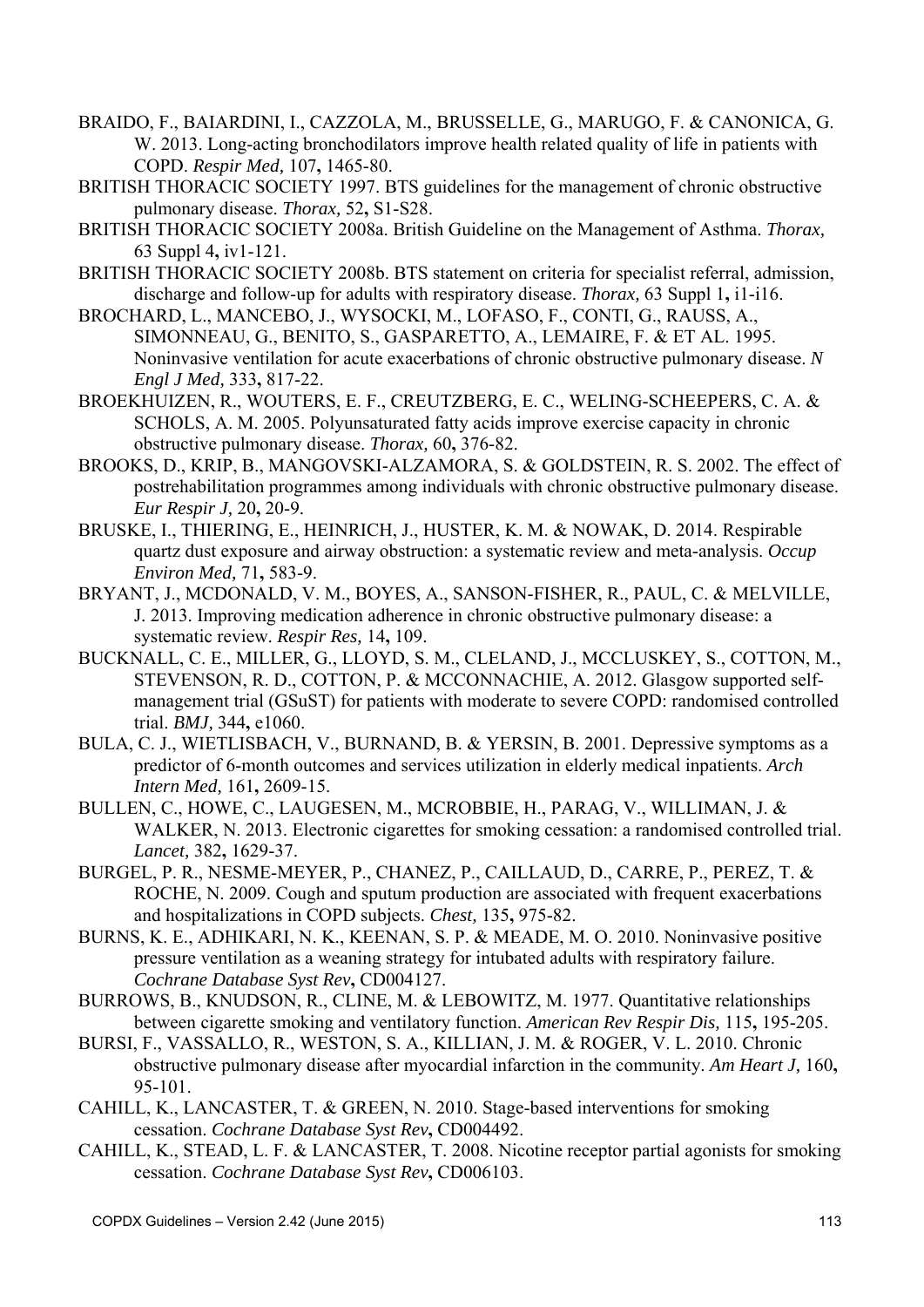- CAHILL, K., STEVENS, S., PERERA, R. & LANCASTER, T. 2013. Pharmacological interventions for smoking cessation: an overview and network meta-analysis. *Cochrane Database Syst Rev,* 5**,** CD009329.
- CALVERLEY, P. M., ANDERSON, J. A., CELLI, B., FERGUSON, G. T., JENKINS, C., JONES, P. W., YATES, J. C. & VESTBO, J. 2007. Salmeterol and fluticasone propionate and survival in chronic obstructive pulmonary disease. *N Engl J Med,* 356**,** 775-89.
- CALVERLEY, P. M., RABE, K. F., GOEHRING, U. M., KRISTIANSEN, S., FABBRI, L. M. & MARTINEZ, F. J. 2009. Roflumilast in symptomatic chronic obstructive pulmonary disease: two randomised clinical trials. *Lancet,* 374**,** 685-94.
- CALVERLEY, P. M., STOCKLEY, R. A., SEEMUNGAL, T. A., HAGAN, G., WILLITS, L. R., RILEY, J. H. & WEDZICHA, J. A. 2011. Reported pneumonia in patients with COPD: findings from the INSPIRE study. *Chest,* 139**,** 505-12.
- CAMP, P. G., COXSON, H. O., LEVY, R. D., PILLAI, S. G., ANDERSON, W., VESTBO, J., KENNEDY, S. M., SILVERMAN, E. K., LOMAS, D. A. & PARE, P. D. 2009. Sex differences in emphysema and airway disease in smokers. *Chest,* 136**,** 1480-8.
- CANCER COUNCIL AUSTRALIA 2004. Clinical Practice Guidelines for the Prevention, Diagnosis and Management of Lung Cancer. Sydney.
- CAPONNETTO, P., CAMPAGNA, D., CIBELLA, F., MORJARIA, J. B., CARUSO, M., RUSSO, C. & POLOSA, R. 2013. EffiCiency and Safety of an eLectronic cigAreTte (ECLAT) as tobacco cigarettes substitute: a prospective 12-month randomized control design study. *PLoS One,* 8**,** e66317.
- CARR, A. B. & EBBERT, J. 2012. Interventions for tobacco cessation in the dental setting. *Cochrane Database Syst Rev,* 6**,** CD005084.
- CASANOVA, C., COTE, C., DE TORRES, J. P., AGUIRRE-JAIME, A., MARIN, J. M., PINTO-PLATA, V. & CELLI, B. R. 2005. Inspiratory-to-total lung capacity ratio predicts mortality in patients with chronic obstructive pulmonary disease. *Am J Respir Crit Care Med,* 171**,** 591-7.
- CASAS, A., TROOSTERS, T., GARCIA-AYMERICH, J., ROCA, J., HERNANDEZ, C., ALONSO, A., DEL POZO, F., DE TOLEDO, P., ANTO, J. M., RODRIGUEZ-ROISIN, R. & DECRAMER, M. 2006. Integrated care prevents hospitalisations for exacerbations in COPD patients. *Eur Respir J,* 28**,** 123-30.
- CATES, C. J., CRILLY, J. A. & ROWE, B. H. 2006. Holding chambers (spacers) versus nebulisers for beta-agonist treatment of acute asthma. *Cochrane Database Syst Rev***,** CD000052.
- CECERE, L. M., LITTMAN, A. J., SLATORE, C. G., UDRIS, E. M., BRYSON, C. L., BOYKO, E. J., PIERSON, D. J. & AU, D. H. 2011. Obesity and COPD: associated symptoms, healthrelated quality of life, and medication use. *COPD,* 8**,** 275-84.
- CELLI, B., DECRAMER, M., KESTEN, S., LIU, D., MEHRA, S. & TASHKIN, D. P. 2009. Mortality in the 4-year trial of tiotropium (UPLIFT) in patients with chronic obstructive pulmonary disease. *Am J Respir Crit Care Med,* 180**,** 948-55.
- CELLI, B. R. 1995. Pulmonary rehabilitation in patients with COPD. *Am J Respir Crit Care Med,* 152**,** 861-4.
- CELLI, B. R., COTE, C. G., LAREAU, S. C. & MEEK, P. M. 2008. Predictors of Survival in COPD: more than just the FEV1. *Respir Med,* 102 Suppl 1**,** S27-35.
- CELLI, B. R., COTE, C. G., MARIN, J. M., CASANOVA, C., MONTES DE OCA, M., MENDEZ, R. A., PINTO PLATA, V. & CABRAL, H. J. 2004. The body-mass index, airflow obstruction, dyspnea, and exercise capacity index in chronic obstructive pulmonary disease. *N Engl J Med,* 350**,** 1005-12.
- CERVERI, I., CORSICO, A. G., ACCORDINI, S., NINIANO, R., ANSALDO, E., ANTO, J. M., KUNZLI, N., JANSON, C., SUNYER, J., JARVIS, D., SVANES, C., GISLASON, T., HEINRICH, J., SCHOUTEN, J. P., WJST, M., BURNEY, P. & DE MARCO, R. 2008.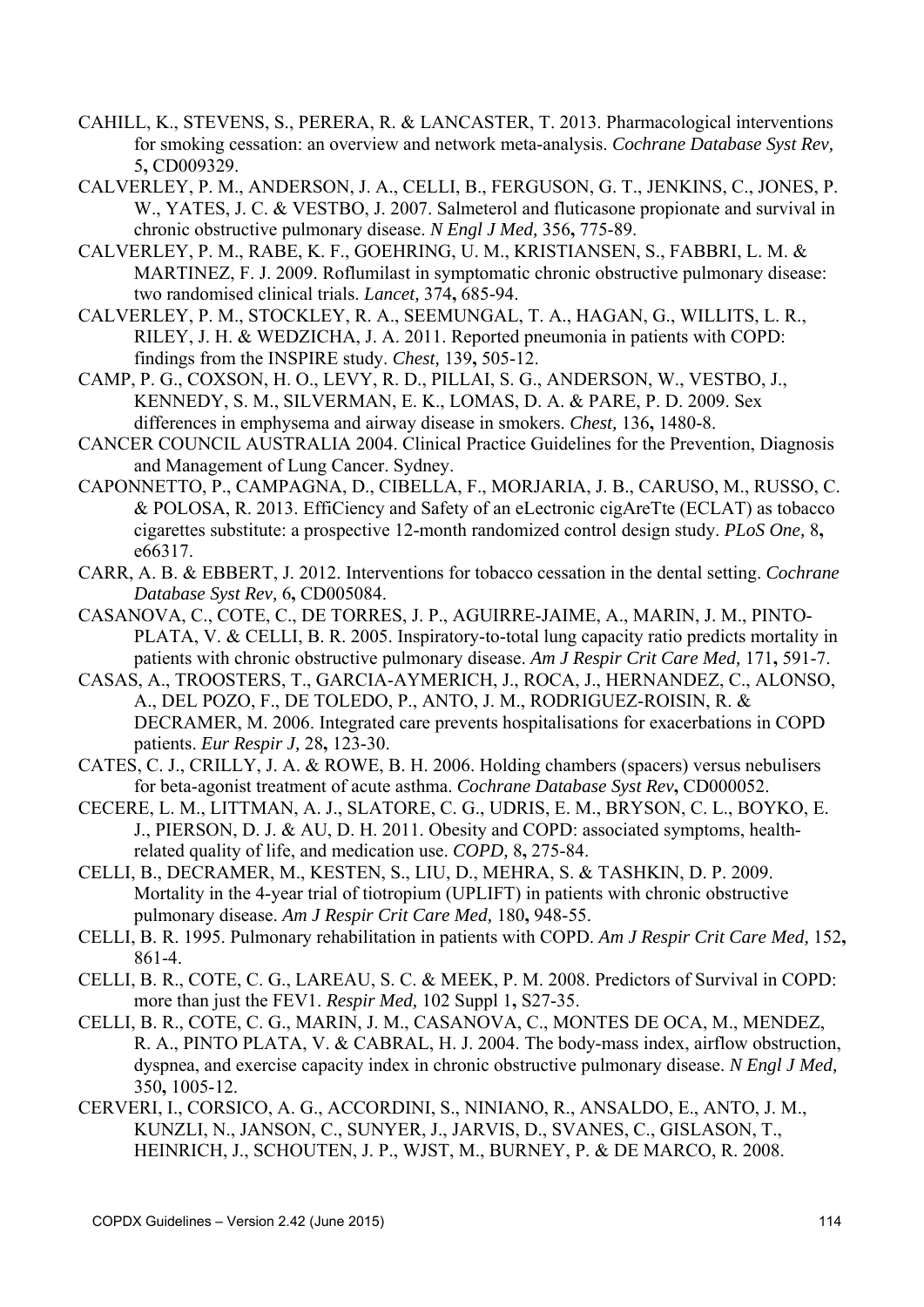Underestimation of airflow obstruction among young adults using FEV1/FVC <70% as a fixed cut-off: a longitudinal evaluation of clinical and functional outcomes. *Thorax,* 63**,** 1040-5.

- CHAMBELLAN, A., CHAILLEUX, E., SIMILOWSKI, T. & GROUP, A. O. 2005. Prognostic value of the hematocrit in patients with severe COPD receiving long-term oxygen therapy. *Chest,* 128**,** 1201-8.
- CHANDRA, D., WISE, R. A., KULKARNI, H. S., BENZO, R. P., CRINER, G., MAKE, B., SLIVKA, W. A., RIES, A. L., REILLY, J. J., MARTINEZ, F. J. & SCIURBA, F. C. 2012. Optimizing the 6-min walk test as a measure of exercise capacity in COPD. *Chest,* 142**,** 1545- 52.
- CHANG, C. L., ROBINSON, S. C., MILLS, G. D., SULLIVAN, G. D., KARALUS, N. C., MCLACHLAN, J. D. & HANCOX, R. J. 2011. Biochemical markers of cardiac dysfunction predict mortality in acute exacerbations of COPD. *Thorax,* 66**,** 764-8.
- CHAOUAT, A., BUGNET, A. S., KADAOUI, N., SCHOTT, R., ENACHE, I., DUCOLONE, A., EHRHART, M., KESSLER, R. & WEITZENBLUM, E. 2005. Severe pulmonary hypertension and chronic obstructive pulmonary disease. *Am J Respir Crit Care Med,* 172**,** 189-94.
- CHAOUAT, A., NAEIJE, R. & WEITZENBLUM, E. 2008. Pulmonary hypertension in COPD. *Eur Respir J,* 32**,** 1371-85.
- CHAOUAT, A., WEITZENBLUM, E., KRIEGER, J., IFOUNDZA, T., OSWALD, M. & KESSLER, R. 1995. Association of chronic obstructive pulmonary disease and sleep apnea syndrome. *Am J Respir Crit Care Med,* 151**,** 82-6.
- CHAPMAN, K. R., BEEH, K. M., BEIER, J., BATEMAN, E. D., D'URZO, A., NUTBROWN, R., HENLEY, M., CHEN, H., OVEREND, T. & D'ANDREA, P. 2014. A blinded evaluation of the efficacy and safety of glycopyrronium, a once-daily long-acting muscarinic antagonist, versus tiotropium, in patients with COPD: the GLOW5 study. *BMC Pulm Med,* 14**,** 4.
- CHAPMAN, K. R., RENNARD, S. I., DOGRA, A., OWEN, R., LASSEN, C. & KRAMER, B. 2011. Long-term safety and efficacy of indacaterol, a long-acting beta-agonist, in subjects with COPD: a randomized, placebo-controlled study. *Chest,* 140**,** 68-75.
- CHAVANNES, N., VOLLENBERG, J. J., VAN SCHAYCK, C. P. & WOUTERS, E. F. 2002. Effects of physical activity in mild to moderate COPD: a systematic review. *Br J Gen Pract,* 52**,** 574-8.
- CHEN, D., RESTREPO, M. I., FINE, M. J., PUGH, M. J., ANZUETO, A., METERSKY, M. L., NAKASHIMA, B., GOOD, C. & MORTENSEN, E. M. 2011. Observational study of inhaled corticosteroids on outcomes for COPD patients with pneumonia. *Am J Respir Crit Care Med,* 184**,** 312-6.
- CHEYNE, L., IRVIN-SELLERS, M. J. & WHITE, J. 2013. Tiotropium versus ipratropium bromide for chronic obstructive pulmonary disease. *Cochrane Database Syst Rev,* 9**,** CD009552.
- CHONG, J., KARNER, C. & POOLE, P. 2012. Tiotropium versus long-acting beta-agonists for stable chronic obstructive pulmonary disease. *Cochrane Database Syst Rev,* 9**,** CD009157.
- CHONG, J., LEUNG, B. & POOLE, P. 2013. Phosphodiesterase 4 inhibitors for chronic obstructive pulmonary disease. *Cochrane Database Syst Rev,* 11**,** CD002309.
- CHRYSTYN, H., MULLEY, B. A. & PEAKE, M. D. 1988. Dose response relation to oral theophylline in severe chronic obstructive airways disease. *BMJ,* 297**,** 1506-10.
- CINDY NG, L. W., MACKNEY, J., JENKINS, S. & HILL, K. 2012. Does exercise training change physical activity in people with COPD? A systematic review and meta-analysis. *Chron Respir Dis,* 9**,** 17-26.
- CIVLJAK, M., STEAD, L. F., HARTMANN-BOYCE, J., SHEIKH, A. & CAR, J. 2013. Internetbased interventions for smoking cessation. *Cochrane Database Syst Rev,* 7**,** CD007078.
- CLAESSENS, M. T., LYNN, J., ZHONG, Z., DESBIENS, N. A., PHILLIPS, R. S., WU, A. W., HARRELL, F. E., JR. & CONNORS, A. F., JR. 2000. Dying with lung cancer or chronic obstructive pulmonary disease: insights from SUPPORT. Study to Understand Prognoses and Preferences for Outcomes and Risks of Treatments. *J Am Geriatr Soc,* 48**,** S146-53.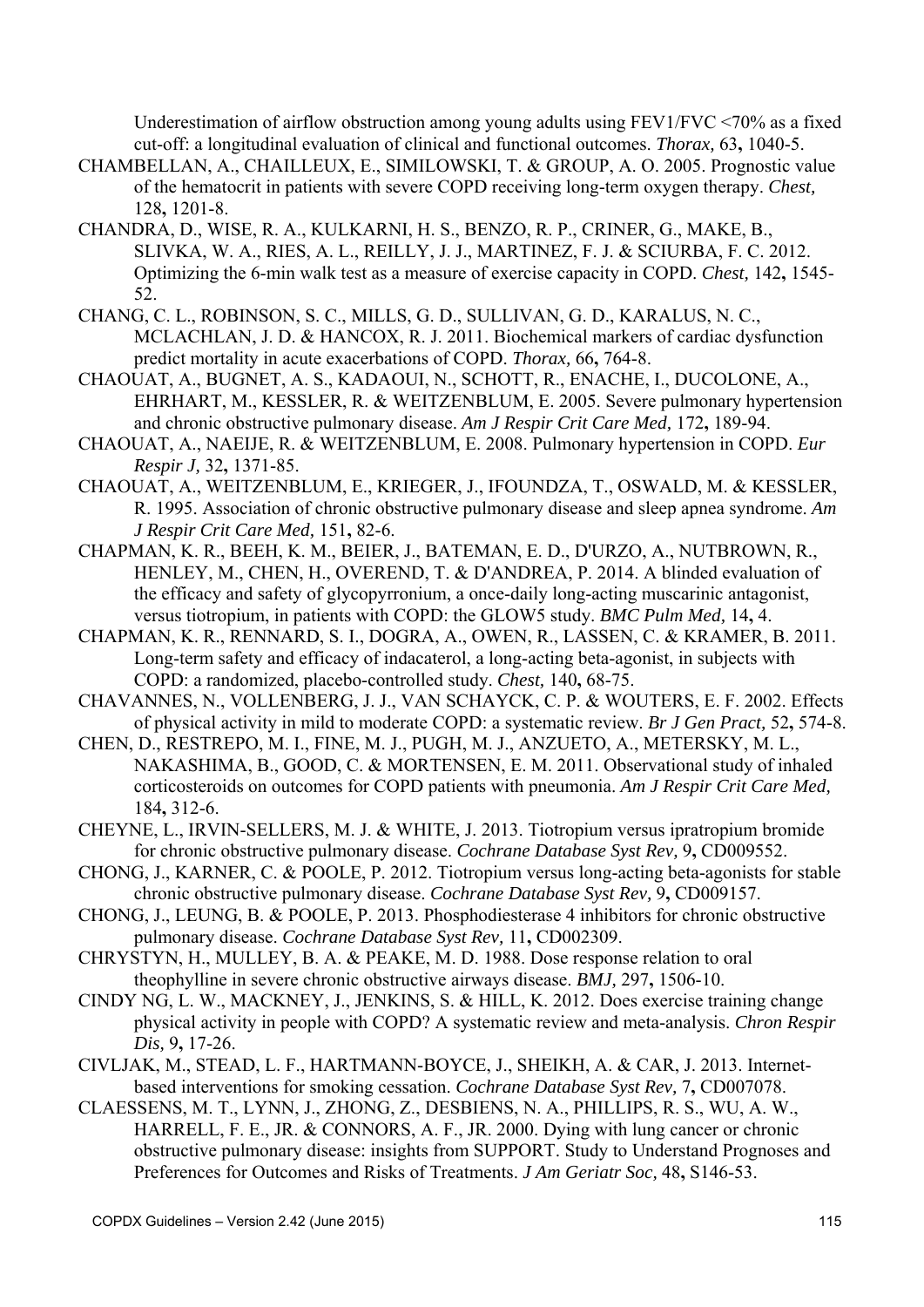- COCKCROFT, A., BEAUMONT, A., ADAMS, L. & GUZ, A. 1985. Arterial oxygen desaturation during treadmill and bicycle exercise in patients with chronic obstructive airways disease. *Clin Sci (Lond),* 68**,** 327-32.
- COE, J. W., BROOKS, P. R., VETELINO, M. G., WIRTZ, M. C., ARNOLD, E. P., HUANG, J., SANDS, S. B., DAVIS, T. I., LEBEL, L. A., FOX, C. B., SHRIKHANDE, A., HEYM, J. H., SCHAEFFER, E., ROLLEMA, H., LU, Y., MANSBACH, R. S., CHAMBERS, L. K., ROVETTI, C. C., SCHULZ, D. W., TINGLEY, F. D., 3RD & O'NEILL, B. T. 2005. Varenicline: an alpha4beta2 nicotinic receptor partial agonist for smoking cessation. *J Med Chem,* 48**,** 3474-7.
- COLLINS, P. F., STRATTON, R. J. & ELIA, M. 2012. Nutritional support in chronic obstructive pulmonary disease: a systematic review and meta-analysis. *Am J Clin Nutr,* 95**,** 1385-95.
- CONNORS, A. F., JR., DAWSON, N. V., THOMAS, C., HARRELL, F. E., JR., DESBIENS, N., FULKERSON, W. J., KUSSIN, P., BELLAMY, P., GOLDMAN, L. & KNAUS, W. A. 1996. Outcomes following acute exacerbation of severe chronic obstructive lung disease. The SUPPORT investigators (Study to Understand Prognoses and Preferences for Outcomes and Risks of Treatments) [published erratum appears in Am J Respir Crit Care Med 1997;155:386]. *Am J Respir Crit Care Med,* 154**,** 959-67.
- COOPER, J. D., TRULOCK, E. P., TRIANTAFILLOU, A. N., PATTERSON, G. A., POHL, M. S., DELONEY, P. A., SUNDARESAN, R. S. & ROPER, C. L. 1995. Bilateral pneumectomy (volume reduction) for chronic obstructive pulmonary disease. *J Thorac Cardiovasc Surg,* 109**,** 106-16; discussion 116-9.
- COPE, S., DONOHUE, J. F., JANSEN, J. P., KRAEMER, M., CAPKUN-NIGGLI, G., BALDWIN, M., BUCKLEY, F., ELLIS, A. & JONES, P. 2013. Comparative efficacy of long-acting bronchodilators for COPD: a network meta-analysis. *Respir Res,* 14**,** 100.
- COSIO, B. G., IGLESIAS, A., RIOS, A., NOGUERA, A., SALA, E., ITO, K., BARNES, P. J. & AGUSTI, A. 2009. Low-dose theophylline enhances the anti-inflammatory effects of steroids during exacerbations of COPD. *Thorax,* 64**,** 424-9.
- COTE, C., ZILBERBERG, M. D., MODY, S. H., DORDELLY, L. J. & CELLI, B. 2007. Haemoglobin level and its clinical impact in a cohort of patients with COPD. *Eur Respir J,* 29**,** 923-9.
- COVENTRY, P. A., BOWER, P., KEYWORTH, C., KENNING, C., KNOPP, J., GARRETT, C., HIND, D., MALPASS, A. & DICKENS, C. 2013. The effect of complex interventions on depression and anxiety in chronic obstructive pulmonary disease: systematic review and metaanalysis. *PLoS One,* 8**,** e60532.
- COVENTRY, P. A. & HIND, D. 2007. Comprehensive pulmonary rehabilitation for anxiety and depression in adults with chronic obstructive pulmonary disease: Systematic review and metaanalysis. *J Psychosom Res,* 63**,** 551-65.
- CRANSTON, J. M., CROCKETT, A. J., MOSS, J. R. & ALPERS, J. H. 2005. Domiciliary oxygen for chronic obstructive pulmonary disease. *Cochrane Database Syst Rev***,** CD001744.
- CREWS, W. D., JEFFERSON, A. L., BOLDUC, T., ELLIOTT, J. B., FERRO, N. M., BROSHEK, D. K., BARTH, J. T. & ROBBINS, M. K. 2001. Neuropsychological dysfunction in patients suffering from end-stage chronic obstructive pulmonary disease. *Arch Clin Neuropsychol,* 16**,** 643-52.
- CRINER, G. J., CONNETT, J. E., AARON, S. D., ALBERT, R. K., BAILEY, W. C., CASABURI, R., COOPER, J. A., JR., CURTIS, J. L., DRANSFIELD, M. T., HAN, M. K., MAKE, B., MARCHETTI, N., MARTINEZ, F. J., NIEWOEHNER, D. E., SCANLON, P. D., SCIURBA, F. C., SCHARF, S. M., SIN, D. D., VOELKER, H., WASHKO, G. R., WOODRUFF, P. G. & LAZARUS, S. C. 2014. Simvastatin for the prevention of exacerbations in moderate-to-severe COPD. *N Engl J Med,* 370**,** 2201-10.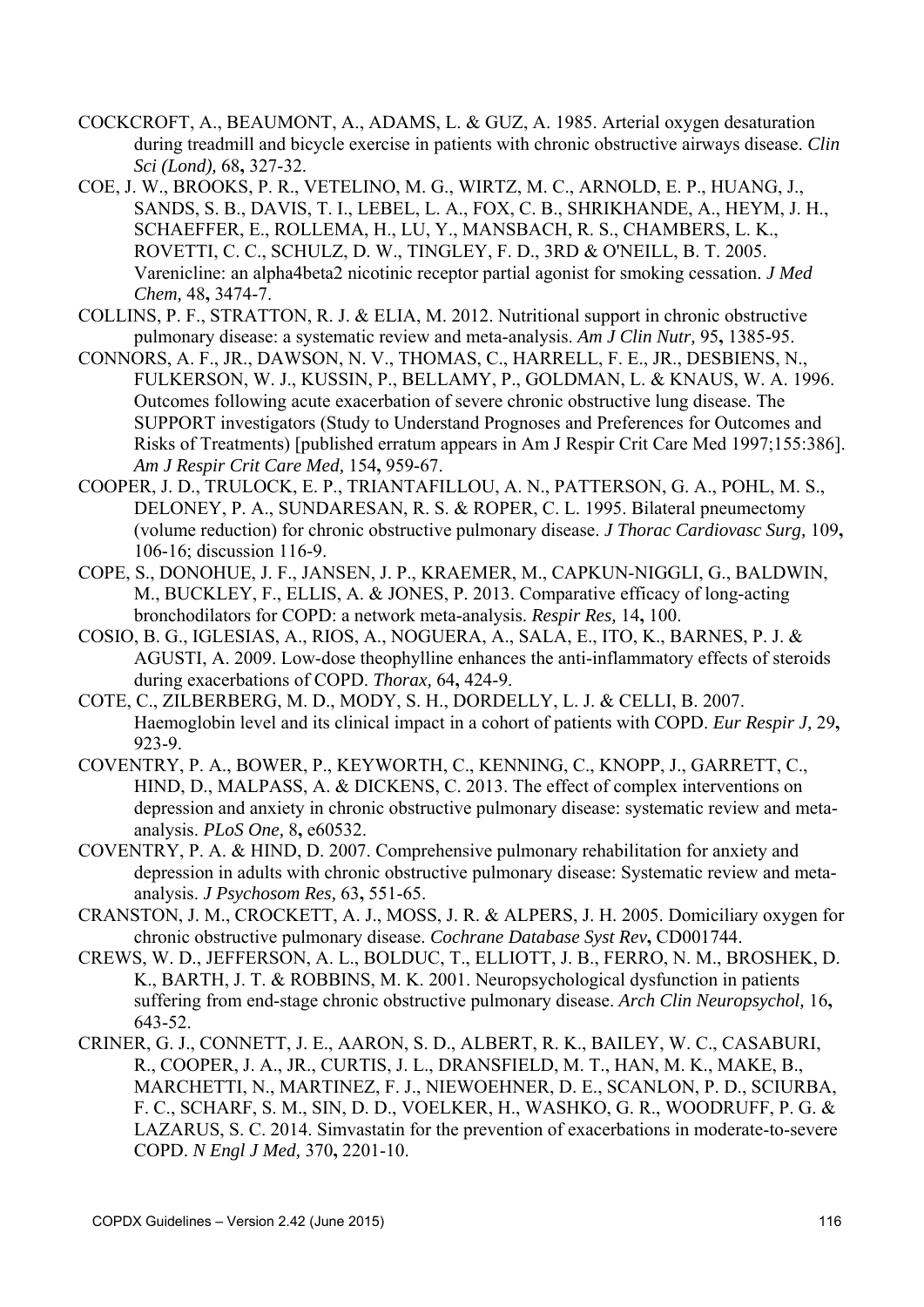- CRINER, G. J., CORDOVA, F., STERNBERG, A. L. & MARTINEZ, F. J. 2011. The National Emphysema Treatment Trial (NETT) Part II: Lessons learned about lung volume reduction surgery. *Am J Respir Crit Care Med,* 184**,** 881-93.
- CUI, H., WEI, Z. M., FAN, L., ZHANG, M., LIU, L. & HU, Y. X. 2012. [Clinical predictive value of hemoglobin level in mortality of hospitalized COPD patients]. *Zhongguo Ying Yong Sheng Li Xue Za Zhi,* 28**,** 394-7.
- CUI, L., GALLAGHER, L. G., RAY, R. M., LI, W., GAO, D., ZHANG, Y., VEDAL, S., THOMAS, D. B. & CHECKOWAY, H. 2011. Unexpected excessive chronic obstructive pulmonary disease mortality among female silk textile workers in Shanghai, China. *Occup Environ Med,* 68**,** 883-7.
- D'URZO, A., FERGUSON, G. T., VAN NOORD, J. A., HIRATA, K., MARTIN, C., HORTON, R., LU, Y., BANERJI, D. & OVEREND, T. 2011. Efficacy and safety of once-daily NVA237 in patients with moderate-to-severe COPD: the GLOW1 trial. *Respir Res,* 12**,** 156.
- DAGA, M. K., CHHABRA, R., SHARMA, B. & MISHRA, T. K. 2003. Effects of exogenous vitamin E supplementation on the levels of oxidants and antioxidants in chronic obstructive pulmonary disease. *J Biosci,* 28**,** 7-11.
- DAHL, R., CHAPMAN, K. R., RUDOLF, M., MEHTA, R., KHO, P., ALAGAPPAN, V. K., CHEN, H. & BANERJI, D. 2013. Safety and efficacy of dual bronchodilation with QVA149 in COPD patients: the ENLIGHTEN study. *Respir Med,* 107**,** 1558-67.
- DAHL, R., CHUNG, K. F., BUHL, R., MAGNUSSEN, H., NONIKOV, V., JACK, D., BLEASDALE, P., OWEN, R., HIGGINS, M. & KRAMER, B. 2010. Efficacy of a new oncedaily long-acting inhaled beta2-agonist indacaterol versus twice-daily formoterol in COPD. *Thorax,* 65**,** 473-9.
- DAL NEGRO, R. W., AQUILANI, R., BERTACCO, S., BOSCHI, F., MICHELETTO, C. & TOGNELLA, S. 2010. Comprehensive effects of supplemented essential amino acids in patients with severe COPD and sarcopenia. *Monaldi Arch Chest Dis,* 73**,** 25-33.
- DANIELS, J. M., SNIJDERS, D., DE GRAAFF, C. S., VLASPOLDER, F., JANSEN, H. M. & BOERSMA, W. G. 2010. Antibiotics in addition to systemic corticosteroids for acute exacerbations of chronic obstructive pulmonary disease. *Am J Respir Crit Care Med,* 181**,** 150- 7.
- DAVIS, A. L., ARANDA, C. P., SCHIFFMAN, G. & CHRISTIANSON, L. C. 1987. Pneumococcal infection and immunologic response to pneumococcal vaccine in chronic obstructive pulmonary disease. A pilot study. *Chest,* 92**,** 204-12.
- DE GODOY, D. V. & DE GODOY, R. F. 2003. A randomized controlled trial of the effect of psychotherapy on anxiety and depression in chronic obstructive pulmonary disease. *Arch Phys Med Rehabil,* 84**,** 1154-7.
- DE MIGUEL-DIEZ, J., CARRASCO-GARRIDO, P., REJAS-GUTIERREZ, J., MARTIN-CENTENO, A., GOBARTT-VAZQUEZ, E., HERNANDEZ-BARRERA, V., DE MIGUEL, A. G. & JIMENEZ-GARCIA, R. 2010. The influence of heart disease on characteristics, quality of life, use of health resources, and costs of COPD in primary care settings. *BMC Cardiovasc Disord,* 10**,** 8.
- DE SERRES, F. J. 2002. Worldwide racial and ethnic distribution of alpha1-antitrypsin deficiency: summary of an analysis of published genetic epidemiologic surveys. *Chest,* 122**,** 1818-29.
- DE TORRES, J. P., MARIN, J. M., CASANOVA, C., COTE, C., CARRIZO, S., CORDOBA-LANUS, E., BAZ-DAVILA, R., ZULUETA, J. J., AGUIRRE-JAIME, A., SAETTA, M., COSIO, M. G. & CELLI, B. R. 2011. Lung cancer in patients with chronic obstructive pulmonary disease-- incidence and predicting factors. *Am J Respir Crit Care Med,* 184**,** 913-9.
- DEAN, M. M. 2008. End-of-life care for COPD patients. *Prim Care Respir J,* 17**,** 46-50.
- DECRAMER, M., ANZUETO, A., KERWIN, E., KAELIN, T., RICHARD, N., CRATER, G., TABBERER, M., HARRIS, S. & CHURCH, A. 2014. Efficacy and safety of umeclidinium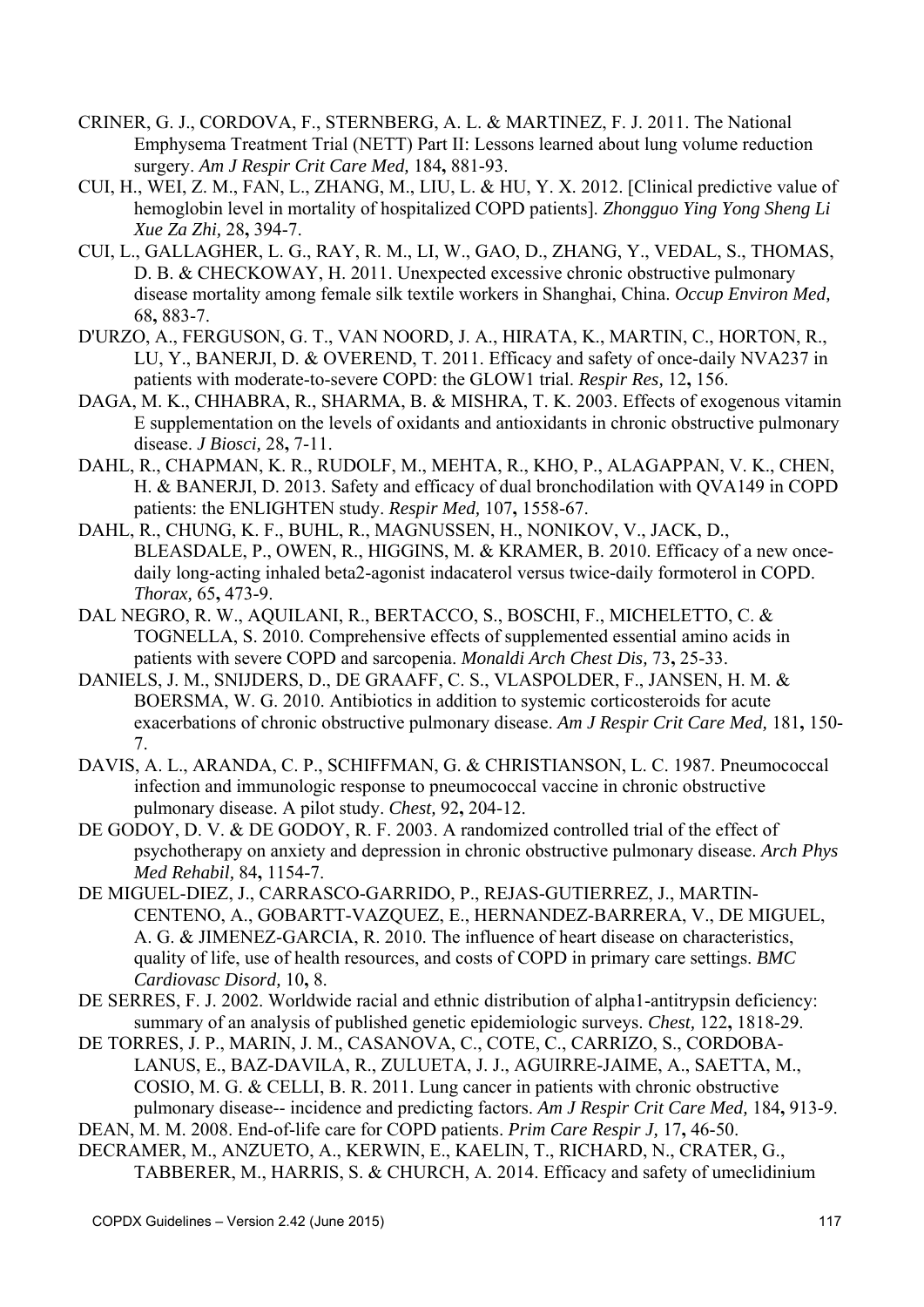plus vilanterol versus tiotropium, vilanterol, or umeclidinium monotherapies over 24 weeks in patients with chronic obstructive pulmonary disease: results from two multicentre, blinded, randomised controlled trials. *Lancet Respir Med,* 2**,** 472-86.

- DECRAMER, M., CELLI, B., KESTEN, S., LYSTIG, T., MEHRA, S. & TASHKIN, D. P. 2009. Effect of tiotropium on outcomes in patients with moderate chronic obstructive pulmonary disease (UPLIFT): a prespecified subgroup analysis of a randomised controlled trial. *Lancet,* 374**,** 1171-8.
- DECRAMER, M., DE BENEDETTO, F., DEL PONTE, A. & MARINARI, S. 2005. Systemic effects of COPD. *Respir Med,* 99 Suppl B**,** S3-10.
- DECRAMER, M., DE BOCK, V. & DOM, R. 1996. Functional and histologic picture of steroidinduced myopathy in chronic obstructive pulmonary disease. *Am J Respir Crit Care Med,* 153**,** 1958-64.
- DECRAMER, M., LACQUET, L. M., FAGARD, R. & ROGIERS, P. 1994. Corticosteroids contribute to muscle weakness in chronic airflow obstruction. *Am J Respir Crit Care Med,* 150**,** 11-6.
- DECRAMER, M. & STAS, K. J. 1992. Corticosteroid-induced myopathy involving respiratory muscles in patients with chronic obstructive pulmonary disease or asthma. *Am Rev Respir Dis,* 146**,** 800-2.
- DESLEE, G., KLOOSTER, K., HETZEL, M., STANZEL, F., KESSLER, R., MARQUETTE, C. H., WITT, C., BLAAS, S., GESIERICH, W., HERTH, F. J., HETZEL, J., VAN RIKXOORT, E. M. & SLEBOS, D. J. 2014. Lung volume reduction coil treatment for patients with severe emphysema: a European multicentre trial. *Thorax,* 69**,** 980-6.
- DI MARCO, F., VERGA, M., REGGENTE, M., MARIA CASANOVA, F., SANTUS, P., BLASI, F., ALLEGRA, L. & CENTANNI, S. 2006. Anxiety and depression in COPD patients: The roles of gender and disease severity. *Respir Med,* 100**,** 1767-74.
- DIAZ-GUZMAN, E., ARYAL, S. & MANNINO, D. M. 2012. Occupational chronic obstructive pulmonary disease: an update. *Clin Chest Med,* 33**,** 625-36.
- DICKENS, C., KATON, W., BLAKEMORE, A., KHARA, A., TOMENSON, B., WOODCOCK, A., FRYER, A. & GUTHRIE, E. 2014. Complex interventions that reduce urgent care use in COPD: a systematic review with meta-regression. *Respir Med,* 108**,** 426-37.
- DIJK, W. D., BEMT, L., HAAK-RONGEN, S., BISCHOFF, E., WEEL, C., VEEN, J. C. & SCHERMER, T. R. 2011. Multidimensional prognostic indices for use in COPD patient care. A systematic review. *Respir Res,* 12**,** 151.
- DISANTOSTEFANO, R. L., LI, H., HINDS, D., GALKIN, D. V. & RUBIN, D. B. 2014. Risk of pneumonia with inhaled corticosteroid/long-acting beta2 agonist therapy in chronic obstructive pulmonary disease: a cluster analysis. *Int J Chron Obstruct Pulmon Dis,* 9**,** 457-68.
- DOBLER, C. C., WONG, K. K. & MARKS, G. B. 2009. Associations between statins and COPD: a systematic review. *BMC Pulm Med,* 9**,** 32.
- DODD, J. W., CHARLTON, R. A., VAN DEN BROEK, M. D. & JONES, P. W. 2013. Cognitive dysfunction in patients hospitalized with acute exacerbation of COPD. *Chest,* 144**,** 119-27.
- DOLMAGE, T. E., HILL, K., EVANS, R. A. & GOLDSTEIN, R. S. 2011. Has my patient responded? Interpreting clinical measurements such as the 6-minute-walk test. *Am J Respir Crit Care Med,* 184**,** 642-6.
- DONALDSON, G. C., HURST, J. R., SMITH, C. J., HUBBARD, R. B. & WEDZICHA, J. A. 2010. Increased risk of myocardial infarction and stroke following exacerbation of COPD. *Chest,* 137**,** 1091-7.
- DONG, Y. H., CHANG, C. H., LIN WU, F. L., SHEN, L. J., CALVERLEY, P. M., LOFDAHL, C. G., LAI, M. S. & MAHLER, D. A. 2014. Use of inhaled corticosteroids in patients with COPD and the risk of TB and influenza: A systematic review and meta-analysis of randomized controlled trials. a systematic review and meta-analysis of randomized controlled trials. *Chest,* 145**,** 1286-97.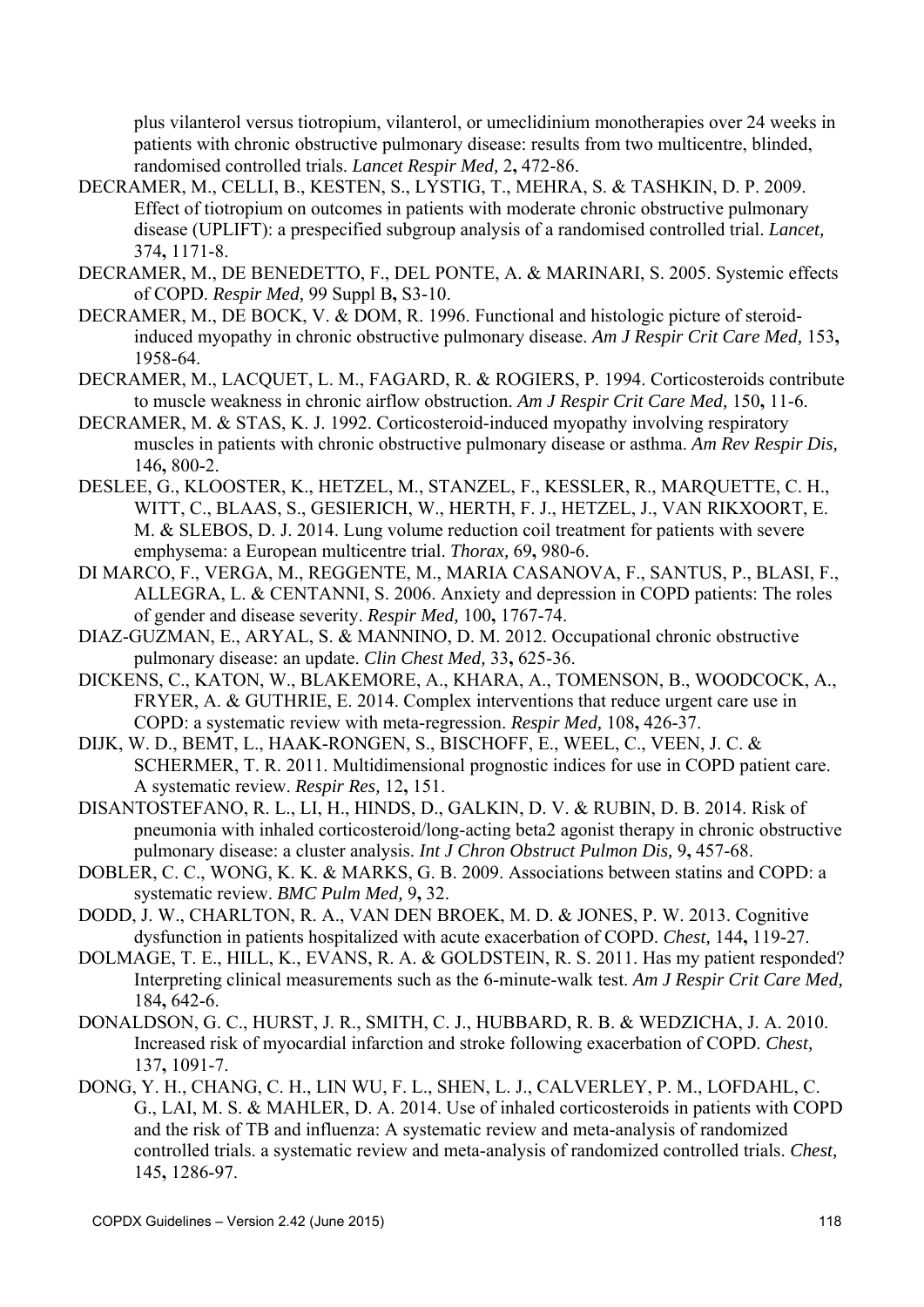- DONG, Y. H., LIN, H. H., SHAU, W. Y., WU, Y. C., CHANG, C. H. & LAI, M. S. 2013. Comparative safety of inhaled medications in patients with chronic obstructive pulmonary disease: systematic review and mixed treatment comparison meta-analysis of randomised controlled trials. *Thorax,* 68**,** 48-56.
- DONOHUE, J. F., FOGARTY, C., LOTVALL, J., MAHLER, D. A., WORTH, H., YORGANCIOGLU, A., IQBAL, A., SWALES, J., OWEN, R., HIGGINS, M. & KRAMER, B. 2010. Once-daily bronchodilators for chronic obstructive pulmonary disease: indacaterol versus tiotropium. *Am J Respir Crit Care Med,* 182**,** 155-62.
- DONOHUE, J. F., MALEKI-YAZDI, M. R., KILBRIDE, S., MEHTA, R., KALBERG, C. & CHURCH, A. 2013. Efficacy and safety of once-daily umeclidinium/vilanterol 62.5/25 mcg in COPD. *Respir Med,* 107**,** 1538-46.
- DONOHUE, J. F., NIEWOEHNER, D., BROOKS, J., O'DELL, D. & CHURCH, A. 2014. Safety and tolerability of once-daily umeclidinium/vilanterol 125/25 mcg and umeclidinium 125 mcg in patients with chronic obstructive pulmonary disease: results from a 52-week, randomized, double-blind, placebo-controlled study. *Respir Res,* 15**,** 78.
- DOWSON, C. A., TOWN, G. I., FRAMPTON, C. & MULDER, R. T. 2004. Psychopathology and illness beliefs influence COPD self-management. *J Psychosom Res,* 56**,** 333-40.
- DRANSFIELD, M. T., BOURBEAU, J., JONES, P. W., HANANIA, N. A., MAHLER, D. A., VESTBO, J., WACHTEL, A., MARTINEZ, F. J., BARNHART, F., SANFORD, L., LETTIS, S., CRIM, C. & CALVERLEY, P. M. 2013. Once-daily inhaled fluticasone furoate and vilanterol versus vilanterol only for prevention of exacerbations of COPD: two replicate double-blind, parallel-group, randomised controlled trials. *Lancet Respir Med,* 1**,** 210-23.
- DRANSFIELD, M. T., FELDMAN, G., KORENBLAT, P., LAFORCE, C. F., LOCANTORE, N., PISTOLESI, M., WATKINS, M. L., CRIM, C. & MARTINEZ, F. J. 2014. Efficacy and safety of once-daily fluticasone furoate/vilanterol (100/25 mcg) versus twice-daily fluticasone propionate/salmeterol (250/50 mcg) in COPD patients. *Respir Med,* 108**,** 1171-9.
- DRANSFIELD, M. T., ROWE, S. M., JOHNSON, J. E., BAILEY, W. C. & GERALD, L. B. 2007. Beta-blocker use and the risk of death in hospitalized patients with acute exacerbations of COPD. *Thorax***,** thx.2007.081893.
- DYER, F., MARRINER, P., CHEEMA, K. & BOTT, J. 2011. Is a practice incremental shuttle walk test really necessary? *Chron Respir Dis,* 8**,** 201-5.
- EFFING, T., MONNINKHOF, E. M., VAN DER VALK, P. D., VAN DER PALEN, J., VAN HERWAARDEN, C. L., PARTIDGE, M. R., WALTERS, E. H. & ZIELHUIS, G. A. 2007. Self-management education for patients with chronic obstructive pulmonary disease. *Cochrane Database Syst Rev***,** CD002990.
- EISENBERG, M. J., FILION, K. B., YAVIN, D., BELISLE, P., MOTTILLO, S., JOSEPH, L., GERVAIS, A., O'LOUGHLIN, J., PARADIS, G., RINFRET, S. & PILOTE, L. 2008. Pharmacotherapies for smoking cessation: a meta-analysis of randomized controlled trials. *CMAJ,* 179**,** 135-44.
- EISER, N., HARTE, R., SPIROS, K., PHILLIPS, C. & ISAAC, M. T. 2005. Effect of treating depression on quality-of-life and exercise tolerance in severe COPD. *COPD,* 2**,** 233-41.
- EISER, N., WILLSHER, D. & DORE, C. J. 2003. Reliability, repeatability and sensitivity to change of externally and self-paced walking tests in COPD patients. *Respir Med,* 97**,** 407-14.
- EISNER, M. D., ANTHONISEN, N., COULTAS, D., KUENZLI, N., PEREZ-PADILLA, R., POSTMA, D., ROMIEU, I., SILVERMAN, E. K. & BALMES, J. R. 2010a. An official American Thoracic Society public policy statement: Novel risk factors and the global burden of chronic obstructive pulmonary disease. *Am J Respir Crit Care Med,* 182**,** 693-718.
- EISNER, M. D., BLANC, P. D., YELIN, E. H., KATZ, P. P., SANCHEZ, G., IRIBARREN, C. & OMACHI, T. A. 2010c. Influence of anxiety on health outcomes in COPD. *Thorax,* 65**,** 229- 34.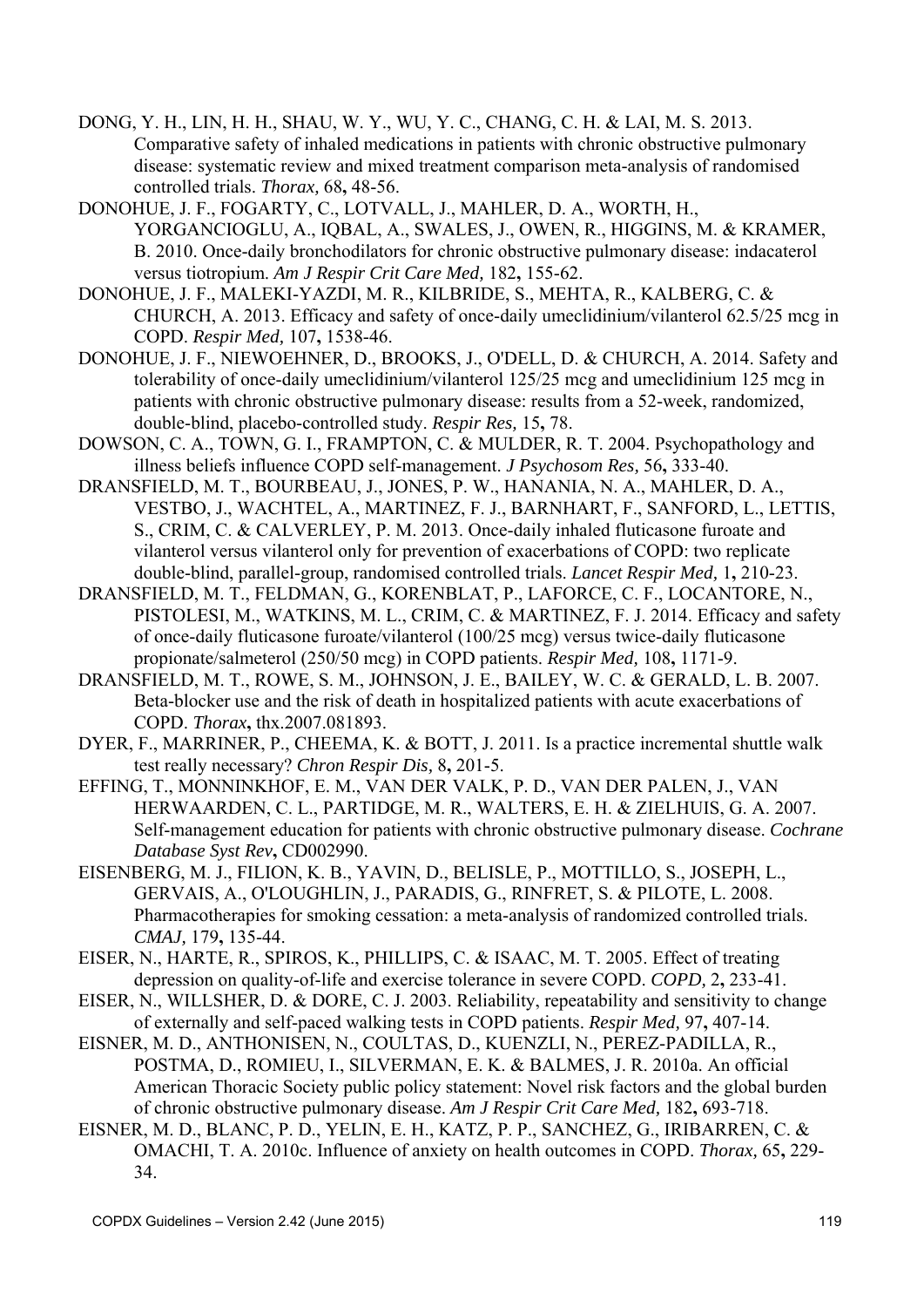- EKSTROM, M., FRANKLIN, K. A. & STROM, K. E. Increased relative mortality in women with severe oxygen-dependent COPD. *Chest,* 137**,** 31-6.
- EL MOUSSAOUI, R., ROEDE, B. M., SPEELMAN, P., BRESSER, P., PRINS, J. M. & BOSSUYT, P. M. 2008. Short-course antibiotic treatment in acute exacerbations of chronic bronchitis and COPD: a meta-analysis of double-blind studies. *Thorax,* 63**,** 415-22.
- ERNST, P., GONZALEZ, A. V., BRASSARD, P. & SUISSA, S. 2007. Inhaled corticosteroid use in chronic obstructive pulmonary disease and the risk of hospitalization for pneumonia. *Am J Respir Crit Care Med,* 176**,** 162-6.
- ESTEBAN, A., ANZUETO, A., ALIA, I., GORDO, F., APEZTEGUIA, C., PALIZAS, F., CIDE, D., GOLDWASER, R., SOTO, L., BUGEDO, G., RODRIGO, C., PIMENTEL, J., RAIMONDI, G. & TOBIN, M. J. 2000. How is mechanical ventilation employed in the intensive care unit? An international utilization review. *Am J Respir Crit Care Med,* 161**,** 1450-8.
- ESTEBAN, C., QUINTANA, J. M., EGURROLA, M., MORAZA, J., ABURTO, M., PEREZ-IZQUIERDO, J., BASUALDO, L. V. & CAPELASTEGUI, A. 2009. Classifying the severity of COPD: are the new severity scales better than the old? *Int J Tuberc Lung Dis,* 13**,** 783-90.
- EURICH, D. T., SADOWSKI, C. A., SIMPSON, S. H., MARRIE, T. J. & MAJUMDAR, S. R. 2010. Recurrent community-acquired pneumonia in patients starting acid-suppressing drugs. *Am J Med,* 123**,** 47-53.
- EVANS, M., HAMMOND, M., WILSON, K., LYE, M. & COPELAND, J. 1997. Placebo-controlled treatment trial of depression in elderly physically ill patients. *Int J Geriatr Psychiatry,* 12**,** 817- 24.
- EVANS, R. A., SINGH, S. J., COLLIER, R., WILLIAMS, J. E. & MORGAN, M. D. 2009. Pulmonary rehabilitation is successful for COPD irrespective of MRC dyspnoea grade. *Respir Med,* 103**,** 1070-5.
- FABBRI, L. M., CALVERLEY, P. M., IZQUIERDO-ALONSO, J. L., BUNDSCHUH, D. S., BROSE, M., MARTINEZ, F. J. & RABE, K. F. 2009. Roflumilast in moderate-to-severe chronic obstructive pulmonary disease treated with longacting bronchodilators: two randomised clinical trials. *Lancet,* 374**,** 695-703.
- FALAGAS, M. E., AVGERI, S. G., MATTHAIOU, D. K., DIMOPOULOS, G. & SIEMPOS, II 2008. Short- versus long-duration antimicrobial treatment for exacerbations of chronic bronchitis: a meta-analysis. *J Antimicrob Chemother,* 62**,** 442-50.
- FAN, V. S., GAZIANO, J. M., LEW, R., BOURBEAU, J., ADAMS, S. G., LEATHERMAN, S., THWIN, S. S., HUANG, G. D., ROBBINS, R., SRIRAM, P. S., SHARAFKHANEH, A., MADOR, M. J., SAROSI, G., PANOS, R. J., RASTOGI, P., WAGNER, T. H., MAZZUCA, S. A., SHANNON, C., COLLING, C., LIANG, M. H., STOLLER, J. K., FIORE, L. & NIEWOEHNER, D. E. 2012. A comprehensive care management program to prevent chronic obstructive pulmonary disease hospitalizations: a randomized, controlled trial. *Ann Intern Med,* 156**,** 673-83.
- FEARY, J. R., RODRIGUES, L. C., SMITH, C. J., HUBBARD, R. B. & GIBSON, J. E. 2010. Prevalence of major comorbidities in subjects with COPD and incidence of myocardial infarction and stroke: a comprehensive analysis using data from primary care. *Thorax,* 65**,** 956- 62.
- FERGUSON, G. T., CALVERLEY, P. M., ANDERSON, J. A., JENKINS, C. R., JONES, P. W., WILLITS, L. R., YATES, J. C., VESTBO, J. & CELLI, B. 2009. Prevalence and progression of osteoporosis in patients with COPD: results from the TOwards a Revolution in COPD Health study. *Chest,* 136**,** 1456-65.
- FERGUSON, G. T., FELDMAN, G. J., HOFBAUER, P., HAMILTON, A., ALLEN, L., KORDUCKI, L. & SACHS, P. 2014. Efficacy and safety of olodaterol once daily delivered via Respimat(R) in patients with GOLD 2-4 COPD: results from two replicate 48-week studies. *Int J Chron Obstruct Pulmon Dis,* 9**,** 629-45.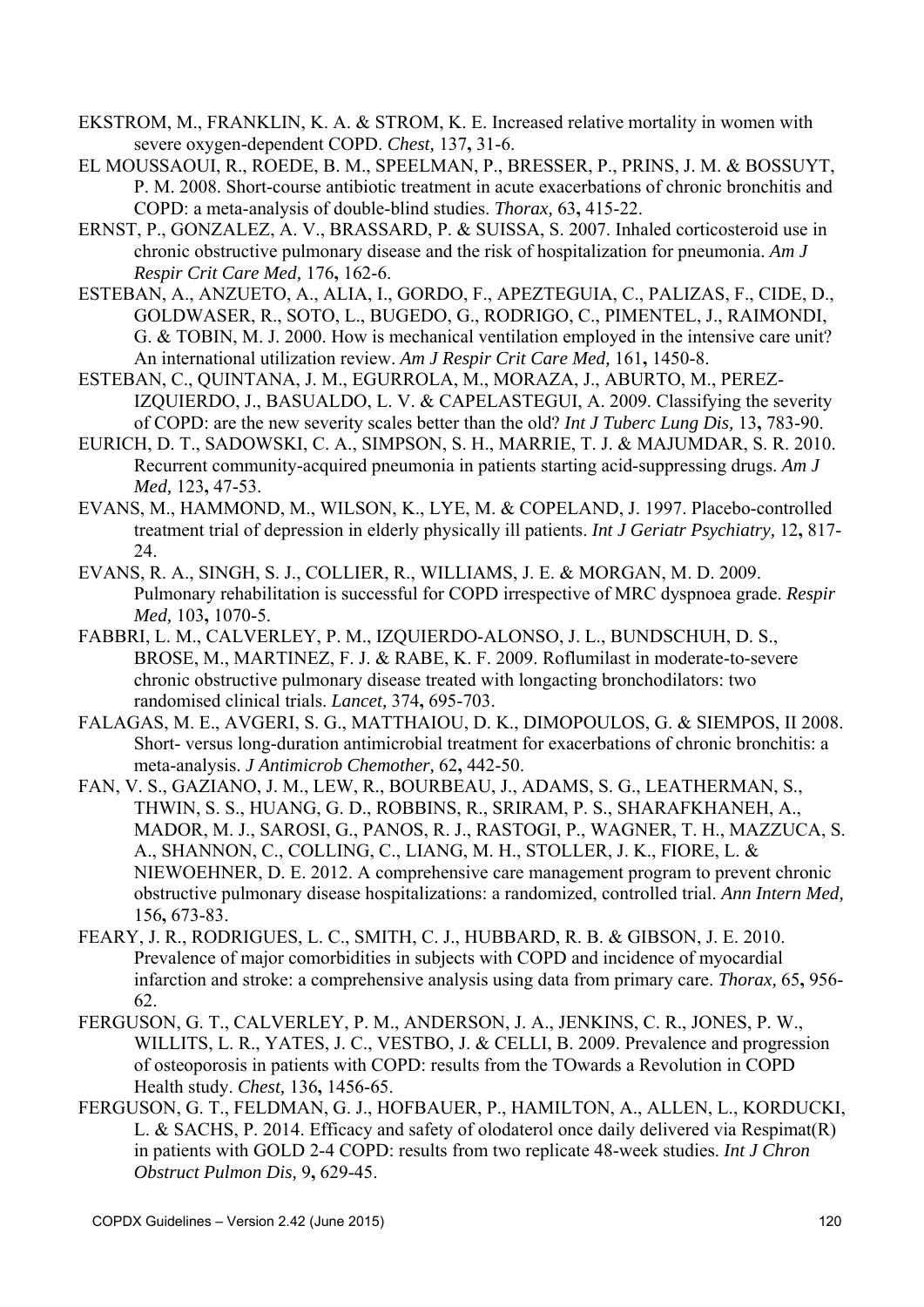- FERNANDEZ, A., MUNOZ, J., DE LA CALLE, B., ALIA, I., EZPELETA, A., DE LA CAL, M. A. & REYES, A. 1994. Comparison of one versus two bronchodilators in ventilated COPD patients. *Intensive Care Med,* 20**,** 199-202.
- FERREIRA, I. M., BROOKS, D., WHITE, J. & GOLDSTEIN, R. 2012. Nutritional supplementation for stable chronic obstructive pulmonary disease. *Cochrane Database Syst Rev,* 12**,** CD000998.
- FIORE, M. C., BAKER, T.B., BAILEY, W.C., BENOWITZ, N.L., CURRY, S.J., FOR THE GUIDELINE UPDATE PANEL 2008. Treating tobacco use and dependence: 2008 update U.S. Public Health Service Clinical Practice Guideline executive summary. *Respir Care,* 53**,** 1217- 22.
- FISHMAN, A., MARTINEZ, F., NAUNHEIM, K., PIANTADOSI, S., WISE, R., RIES, A., WEINMANN, G. & WOOD, D. E. 2003. A randomized trial comparing lung-volumereduction surgery with medical therapy for severe emphysema. *N Engl J Med,* 348**,** 2059-73.
- FISHMAN, A. P. 1994. Pulmonary rehabilitation research. *Am J Respir Crit Care Med,* 149**,** 825-33.
- FLETCHER, C. & PETO, R. 1977. The natural history of chronic airflow obstruction. *Br Med J,* 1**,** 1645-8.
- FLETCHER, C. M., CLIFTON M., FAIRBAIRN AS., FRY J., GILSON JC., HIGGINS ITT., MAIR A., PEMBERTON J., ROGAN JM., SMITH DH. & WOOD CH. 1960. Standardized questionnaires on respiratory symptoms. *Br Med J,* 2**,** 1665.
- FURUMOTO, A., OHKUSA, Y., CHEN, M., KAWAKAMI, K., MASAKI, H., SUEYASU, Y., IWANAGA, T., AIZAWA, H., NAGATAKE, T. & OISHI, K. 2008. Additive effect of pneumococcal vaccine and influenza vaccine on acute exacerbation in patients with chronic lung disease. *Vaccine,* 26**,** 4284-9.
- FUSCHILLO, S., MARTUCCI, M., DONNER, C. F. & BALZANO, G. 2012. Airway bacterial colonization: the missing link between COPD and cardiovascular events? *Respir Med,* 106**,** 915-23.
- GAN, W. Q., MAN, S. F., POSTMA, D. S., CAMP, P. & SIN, D. D. 2006. Female smokers beyond the perimenopausal period are at increased risk of chronic obstructive pulmonary disease: a systematic review and meta-analysis. *Respir Res,* 7**,** 52.
- GARCIA-AYMERICH, J., LANGE, P., BENET, M., SCHNOHR, P. & ANTO, J. M. 2006. Regular physical activity reduces hospital admission and mortality in chronic obstructive pulmonary disease: a population based cohort study. *Thorax,* 61**,** 772-8.
- GARCIA-AYMERICH, J., SERRA, I., GOMEZ, F. P., FARRERO, E., BALCELLS, E., RODRIGUEZ, D. A., DE BATLLE, J., GIMENO, E., DONAIRE-GONZALEZ, D., OROZCO-LEVI, M., SAULEDA, J., GEA, J., RODRIGUEZ-ROISIN, R., ROCA, J., AGUSTI, A. G. & ANTO, J. M. 2009. Physical activity and clinical and functional status in COPD. *Chest,* 136**,** 62-70.
- GARCIA RODRIGUEZ, L. A., RUIGOMEZ, A., MARTIN-MERINO, E., JOHANSSON, S. & WALLANDER, M. A. 2008. Relationship between gastroesophageal reflux disease and COPD in UK primary care. *Chest,* 134**,** 1223-30.
- GEDDES, D., DAVIES, M., KOYAMA, H., HANSELL, D., PASTORINO, U., PEPPER, J., AGENT, P., CULLINAN, P., MACNEILL, S. J. & GOLDSTRAW, P. 2000. Effect of lung-volumereduction surgery in patients with severe emphysema. *N Engl J Med,* 343**,** 239-45.
- GEELHOED, E. A., BRAMELD, K. J., HOLMAN, C. D. & THOMPSON, P. J. 2007. Readmission and survival following hospitalization for chronic obstructive pulmonary disease: long-term trends. *Intern Med J,* 37**,** 87-94.
- GIARDINO, N. D., CURTIS, J. L., ANDREI, A. C., FAN, V. S., BENDITT, J. O., LYUBKIN, M., NAUNHEIM, K., CRINER, G., MAKE, B., WISE, R. A., MURRAY, S. K., FISHMAN, A. P., SCIURBA, F. C., LIBERZON, I. & MARTINEZ, F. J. 2010. Anxiety is associated with diminished exercise performance and quality of life in severe emphysema: a cross-sectional study. *Respir Res,* 11**,** 29.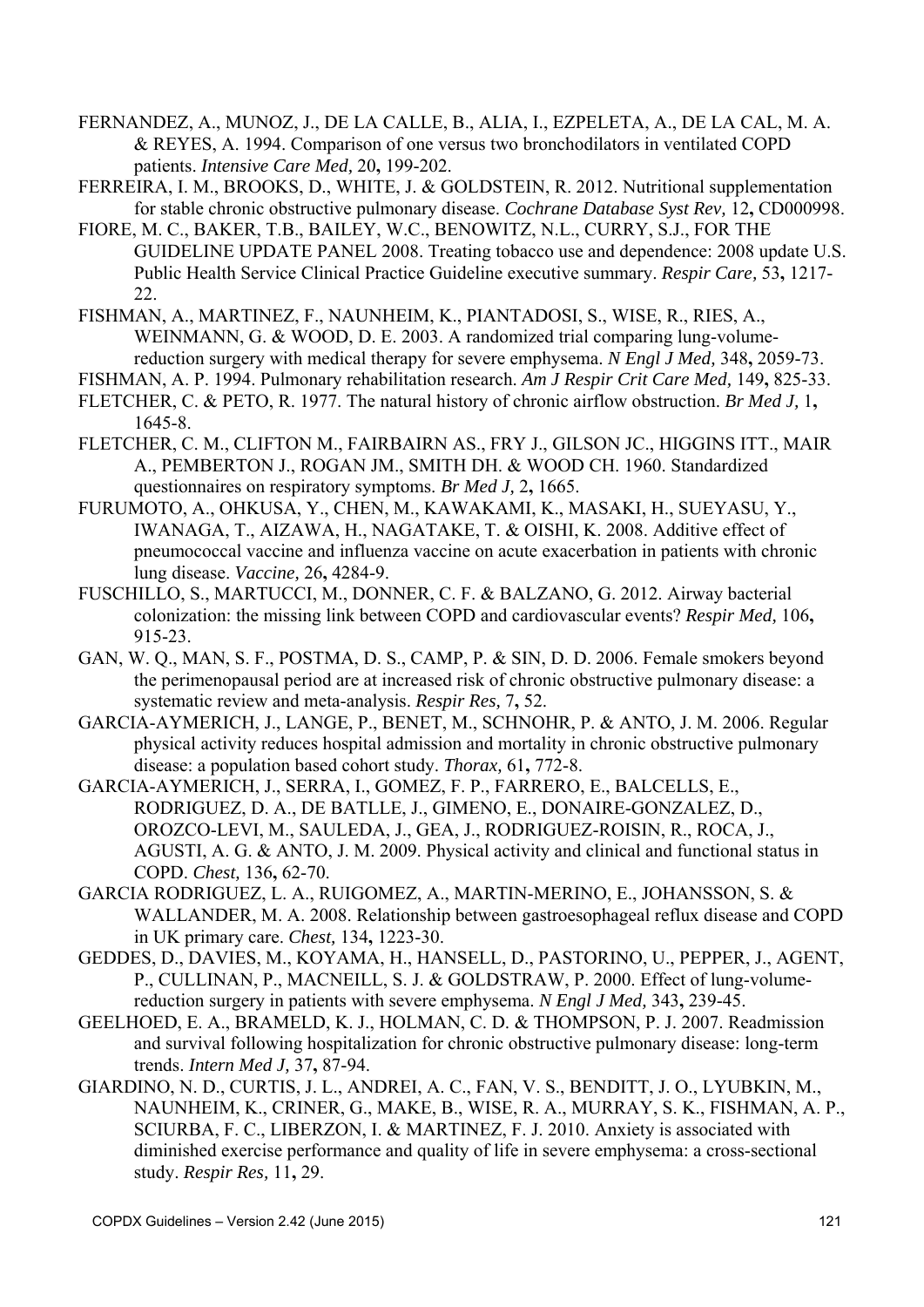- GIMENO-SANTOS, E., FREI, A., STEURER-STEY, C., DE BATLLE, J., RABINOVICH, R. A., RASTE, Y., HOPKINSON, N. S., POLKEY, M. I., VAN REMOORTEL, H., TROOSTERS, T., KULICH, K., KARLSSON, N., PUHAN, M. A. & GARCIA-AYMERICH, J. 2014. Determinants and outcomes of physical activity in patients with COPD: a systematic review. *Thorax,* 69**,** 731-9.
- GLOBAL INITATIVE FOR CHRONIC OBSTRUCTIVE LUNG DISEASE 2007. Global Strategy for the Diagnosis, Management, and Prevention of Chronic Obstructive Pulmonary Disease (Updated 2007).
- GLOBAL INITATIVE FOR CHRONIC OBSTRUCTIVE LUNG DISEASE 2009. Global Strategy for the Diagnosis, Management, and Prevention of Chronic Obstructive Pulmonary Disease (Updated 2009).
- GLOBAL INITIATIVE FOR CHRONIC OBSTRUCTIVE LUNG DISEASE (GOLD) 2006. Global Strategy for the Diagnosis, Management and Prevention of COPD.
- GOLD STANDARDS FRAMEWORK PROGRAMME 2005. Prognostic Indicator Paper Vs 2.25.
- GORE, J. M., BROPHY, C. J. & GREENSTONE, M. A. 2000. How well do we care for patients with end stage chronic obstructive pulmonary disease (COPD)? A comparison of palliative care and quality of life in COPD and lung cancer. *Thorax,* 55**,** 1000-6.
- GORECKA, D., GORZELAK, K., SLIWINSKI, P., TOBIASZ, M. & ZIELINSKI, J. 1997. Effect of long-term oxygen therapy on survival in patients with chronic obstructive pulmonary disease with moderate hypoxaemia. *Thorax,* 52**,** 674-9.
- GOSSELINK, R., DE VOS, J., VAN DEN HEUVEL, S. P., SEGERS, J., DECRAMER, M. & KWAKKEL, G. 2011. Impact of inspiratory muscle training in patients with COPD: what is the evidence? *Eur Respir J,* 37**,** 416-25.
- GOTZSCHE, P. C. & JOHANSEN, H. K. 2010. Intravenous alpha-1 antitrypsin augmentation therapy for treating patients with alpha-1 antitrypsin deficiency and lung disease. *Cochrane Database Syst Rev***,** CD007851.
- GOURLAY, S. G., STEAD, L. F. & BENOWITZ, N. L. 2004. Clonidine for smoking cessation. *Cochrane Database Syst Rev***,** CD000058.
- GRAAT-VERBOOM, L., WOUTERS, E. F., SMEENK, F. W., VAN DEN BORNE, B. E., LUNDE, R. & SPRUIT, M. A. 2009. Current status of research on osteoporosis in COPD: a systematic review. *Eur Respir J,* 34**,** 209-18.
- GRANT, I., HEATON, R. K., MCSWEENY, A. J., ADAMS, K. M. & TIMMS, R. M. 1982. Neuropsychologic findings in hypoxemic chronic obstructive pulmonary disease. *Arch Intern Med,* 142**,** 1470-6.
- GRIFFITHS, T. L., BURR, M. L., CAMPBELL, I. A., LEWIS-JENKINS, V., MULLINS, J., SHIELS, K., TURNER-LAWLOR, P. J., PAYNE, N., NEWCOMBE, R. G., IONESCU, A. A., THOMAS, J. & TUNBRIDGE, J. 2000. Results at 1 year of outpatient multidisciplinary pulmonary rehabilitation: a randomised controlled trial. *Lancet,* 355**,** 362-8.
- GRIFFITHS, T. L., PHILLIPS, C. J., DAVIES, S., BURR, M. L. & CAMPBELL, I. A. 2001. Cost effectiveness of an outpatient multidisciplinary pulmonary rehabilitation programme. *Thorax,* 56**,** 779-84.
- GROSS, N. J., PETTY, T. L., FRIEDMAN, M., SKORODIN, M. S., SILVERS, G. W. & DONOHUE, J. F. 1989. Dose response to ipratropium as a nebulized solution in patients with chronic obstructive pulmonary disease. A three-center study. *Am Rev Respir Dis,* 139**,** 1188-91.
- GROSS, R. D., ATWOOD, C. W., JR., ROSS, S. B., OLSZEWSKI, J. W. & EICHHORN, K. A. 2009. The coordination of breathing and swallowing in chronic obstructive pulmonary disease. *Am J Respir Crit Care Med,* 179**,** 559-65.
- GROSSMAN, J. M., GORDON, R., RANGANATH, V. K., DEAL, C., CAPLAN, L., CHEN, W., CURTIS, J. R., FURST, D. E., MCMAHON, M., PATKAR, N. M., VOLKMANN, E. & SAAG, K. G. 2010. American College of Rheumatology 2010 recommendations for the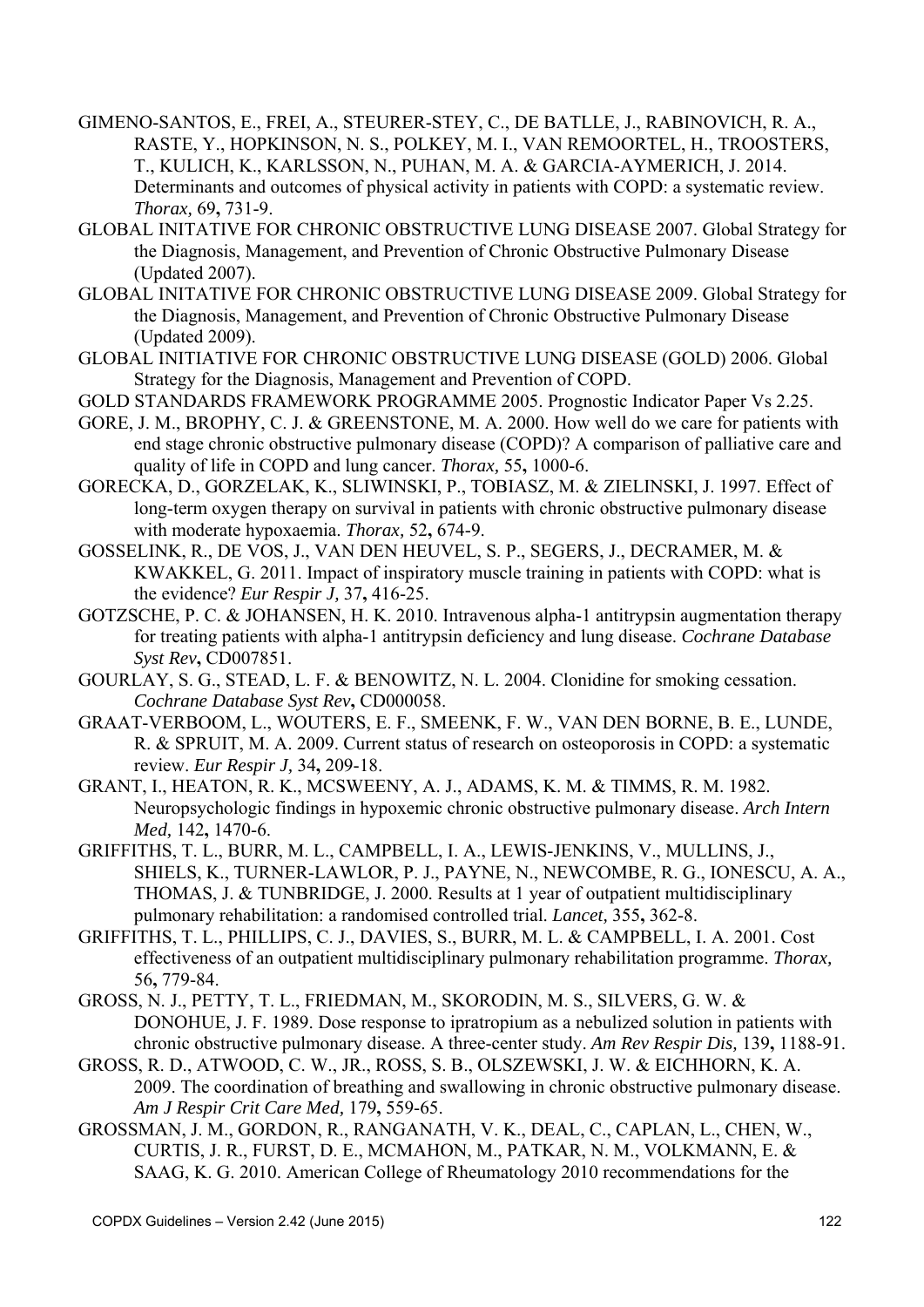prevention and treatment of glucocorticoid-induced osteoporosis. *Arthritis Care Res (Hoboken),* 62**,** 1515-26.

- GUDMUNDSSON, G., GISLASON, T., JANSON, C., LINDBERG, E., HALLIN, R., ULRIK, C. S., BRONDUM, E., NIEMINEN, M. M., AINE, T. & BAKKE, P. 2005. Risk factors for rehospitalisation in COPD: role of health status, anxiety and depression. *Eur Respir J,* 26**,** 414- 9.
- GUDMUNDSSON, G., GISLASON, T., JANSON, C., LINDBERG, E., ULRIK, C. S., BRONDUM, E., NIEMINEN, M. M., AINE, T., HALLIN, R. & BAKKE, P. 2006. Depression, anxiety and health status after hospitalisation for COPD: A multicentre study in the Nordic countries. *Respiratory Medicine,* 100**,** 87-93.
- GUERRA, S. 2009. Asthma and chronic obstructive pulmonary disease. *Curr Opin Allergy Clin Immunol,* 9**,** 409-16.
- GULMEZ, S. E., HOLM, A., FREDERIKSEN, H., JENSEN, T. G., PEDERSEN, C. & HALLAS, J. 2007. Use of proton pump inhibitors and the risk of community-acquired pneumonia: a population-based case-control study. *Arch Intern Med,* 167**,** 950-5.
- GUNES, A., ABOYOUN, C. L., MORTON, J. M., PLIT, M., MALOUF, M. A. & GLANVILLE, A. R. 2006. Lung transplantation for chronic obstructive pulmonary disease at St Vincent's Hospital. *Intern Med J,* 36**,** 5-11.
- GUO, R., PITTLER, M. H. & ERNST, E. 2006. Herbal medicines for the treatment of COPD: a systematic review. *Eur Respir J,* 28**,** 330-8.
- GUPTA, D., AGARWAL, R., AGGARWAL, A. N., MATURU, V. N., DHOORIA, S., PRASAD, K. T., SEHGAL, I. S., YENGE, L. B., JINDAL, A., SINGH, N., GHOSHAL, A. G., KHILNANI, G. C., SAMARIA, J. K., GAUR, S. N., BEHERA, D. & JINDAL, S. K. 2014. Guidelines for diagnosis and management of chronic obstructive pulmonary disease: joint recommendations of Indian Chest Society and National College of Chest Physicians (India). *Indian J Chest Dis Allied Sci,* 56 Spec No**,** 5-54.
- GUYATT, G. H., TOWNSEND, M., PUGSLEY, S. O., KELLER, J. L., SHORT, H. D., TAYLOR, D. W. & NEWHOUSE, M. T. 1987. Bronchodilators in chronic air-flow limitation. Effects on airway function, exercise capacity, and quality of life. *Am Rev Respir Dis,* 135**,** 1069-74.
- HAJA MYDIN, H., MURPHY, S., CLAGUE, H., SRIDHARAN, K. & TAYLOR, I. K. 2013. Anemia and performance status as prognostic markers in acute hypercapnic respiratory failure due to chronic obstructive pulmonary disease. *Int J Chron Obstruct Pulmon Dis,* 8**,** 151-7.
- HALPERN, M. T., ZILBERBERG, M. D., SCHMIER, J. K., LAU, E. C. & SHORR, A. F. 2006. Anemia, costs and mortality in chronic obstructive pulmonary disease. *Cost Eff Resour Alloc,* 4**,** 17.
- HAN, J., DAI, L. & ZHONG, N. 2013. Indacaterol on dyspnea in chronic obstructive pulmonary disease: a systematic review and meta-analysis of randomized placebo-controlled trials. *BMC Pulm Med,* 13**,** 26.
- HAN, M. K., TAYOB, N., MURRAY, S., DRANSFIELD, M. T., WASHKO, G., SCANLON, P. D., CRINER, G. J., CASABURI, R., CONNETT, J., LAZARUS, S. C., ALBERT, R., WOODRUFF, P. & MARTINEZ, F. J. 2014. Predictors of chronic obstructive pulmonary disease exacerbation reduction in response to daily azithromycin therapy. *Am J Respir Crit Care Med,* 189**,** 1503-8.
- HANANIA, N. A., CRATER, G. D., MORRIS, A. N., EMMETT, A. H., O'DELL, D. M. & NIEWOEHNER, D. E. 2012. Benefits of adding fluticasone propionate/salmeterol to tiotropium in moderate to severe COPD. *Respir Med,* 106**,** 91-101.
- HANANIA, N. A., MULLEROVA, H., LOCANTORE, N. W., VESTBO, J., WATKINS, M. L., WOUTERS, E. F., RENNARD, S. I. & SHARAFKHANEH, A. 2011. Determinants of Depression in the ECLIPSE Chronic Obstructive Pulmonary Disease Cohort. *Am J Respir Crit Care Med,* 183**,** 604-611.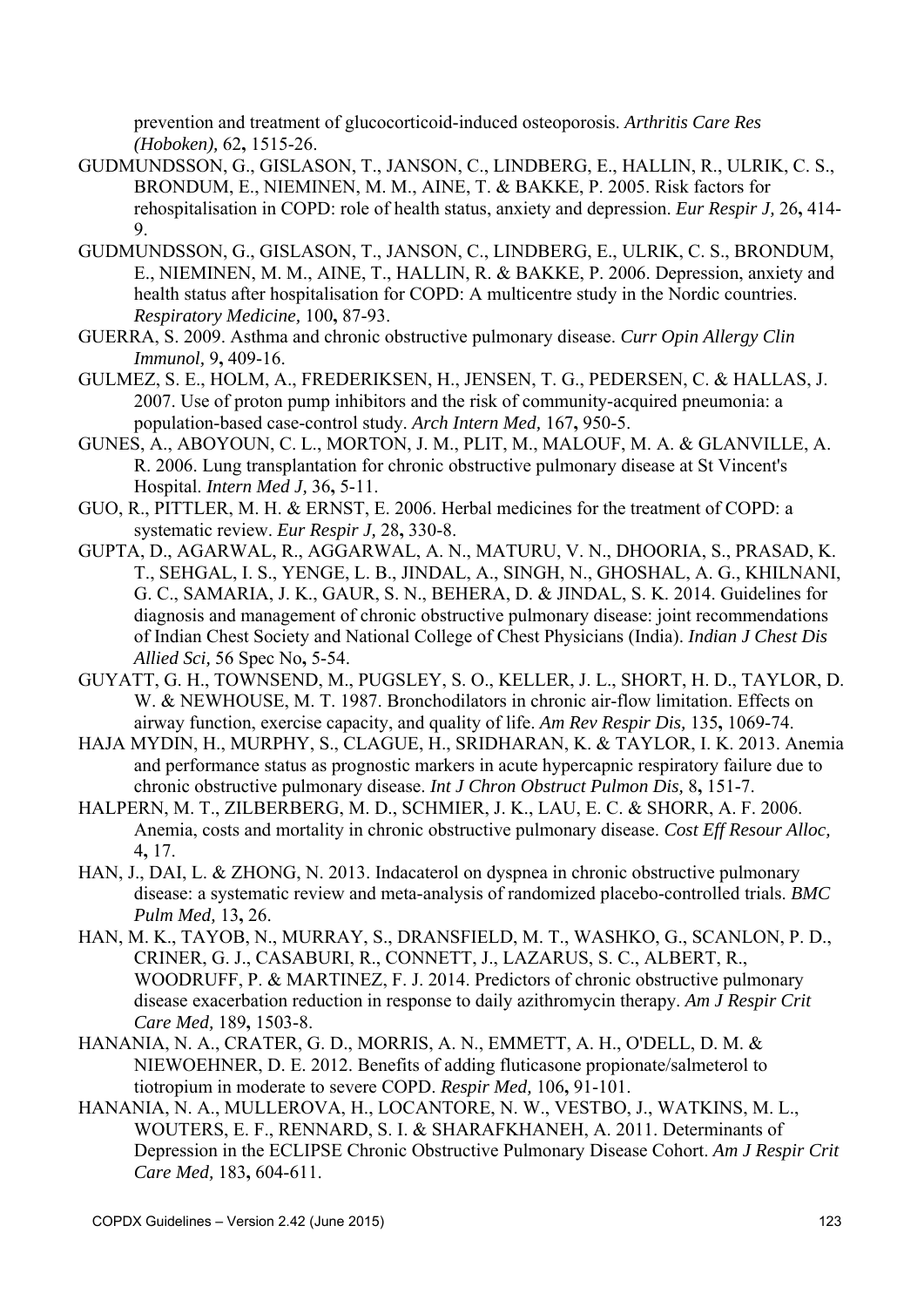- HANSEL, N. N., MCCORMACK, M. C., BELLI, A. J., MATSUI, E. C., PENG, R. D., ALOE, C., PAULIN, L., WILLIAMS, D. L., DIETTE, G. B. & BREYSSE, P. N. 2013. In-home air pollution is linked to respiratory morbidity in former smokers with chronic obstructive pulmonary disease. *Am J Respir Crit Care Med,* 187**,** 1085-90.
- HARRISON, M. T., SHORT, P., WILLIAMSON, P. A., SINGANAYAGAM, A., CHALMERS, J. D. & SCHEMBRI, S. 2014. Thrombocytosis is associated with increased short and long term mortality after exacerbation of chronic obstructive pulmonary disease: a role for antiplatelet therapy? *Thorax,* 69**,** 609-15.
- HARRISON, S. L., GREENING, N. J., WILLIAMS, J. E., MORGAN, M. D., STEINER, M. C. & SINGH, S. J. 2012. Have we underestimated the efficacy of pulmonary rehabilitation in improving mood? *Respir Med,* 106**,** 838-44.
- HART, J. E., LADEN, F., EISEN, E. A., SMITH, T. J. & GARSHICK, E. 2009. Chronic obstructive pulmonary disease mortality in railroad workers. *Occup Environ Med,* 66**,** 221-6.
- HARTMANN-BOYCE, J., LANCASTER, T. & STEAD, L. F. 2014. Print-based self-help interventions for smoking cessation. *Cochrane Database Syst Rev,* 6**,** CD001118.
- HAY, J. G., STONE, P., CARTER, J., CHURCH, S., EYRE-BROOK, A., PEARSON, M. G., WOODCOCK, A. A. & CALVERLEY, P. M. 1992. Bronchodilator reversibility, exercise performance and breathlessness in stable chronic obstructive pulmonary disease. *Eur Respir J,* 5**,** 659-64.
- HERATH, S. C. & POOLE, P. 2013. Prophylactic antibiotic therapy for chronic obstructive pulmonary disease (COPD). *Cochrane Database Syst Rev,* 11**,** CD009764.
- HERNANDES, N. A., WOUTERS, E. F., MEIJER, K., ANNEGARN, J., PITTA, F. & SPRUIT, M. A. 2011. Reproducibility of 6-minute walking test in patients with COPD. *Eur Respir J,* 38**,** 261-7.
- HERTH, F. J., NOPPEN, M., VALIPOUR, A., LEROY, S., VERGNON, J. M., FICKER, J. H., EGAN, J. J., GASPARINI, S., AGUSTI, C., HOLMES-HIGGIN, D. & ERNST, A. 2012. Efficacy predictors of lung volume reduction with Zephyr valves in a European cohort. *Eur Respir J,* 39**,** 1334-42.
- HIGGINS, B. G., POWELL, R. M., COOPER, S. & TATTERSFIELD, A. E. 1991. Effect of salbutamol and ipratropium bromide on airway calibre and bronchial reactivity in asthma and chronic bronchitis. *Eur Respir J,* 4**,** 415-20.
- HILL, K., PATMAN, S. & BROOKS, D. 2010. Effect of airway clearance techniques in patients experiencing an acute exacerbation of chronic obstructive pulmonary disease: a systematic review. *Chron Respir Dis,* 7**,** 9-17.
- HOISETH, A. D., OMLAND, T., HAGVE, T. A., BREKKE, P. H. & SOYSETH, V. 2012. NTproBNP independently predicts long term mortality after acute exacerbation of COPD - a prospective cohort study. *Respir Res,* 13**,** 97.
- HOLE, D. J., WATT, G. C., DAVEY-SMITH, G., HART, C. L., GILLIS, C. R. & HAWTHORNE, V. M. 1996. Impaired lung function and mortality risk in men and women: findings from the Renfrew and Paisley prospective population study. *BMJ,* 313**,** 711-5; discussion 715-6.
- HOLGUIN, F., FOLCH, E., REDD, S. C. & MANNINO, D. M. 2005. Comorbidity and mortality in COPD-related hospitalizations in the United States, 1979 to 2001. *Chest,* 128**,** 2005-11.
- HOLLAND, A. E. & BUTTON, B. M. 2006. Is there a role for airway clearance techniques in chronic obstructive pulmonary disease? *Chron Respir Dis,* 3**,** 83-91.
- HOLLAND, A. E., HILL, C. J., JONES, A. Y. & MCDONALD, C. F. 2012. Breathing exercises for chronic obstructive pulmonary disease. *Cochrane Database Syst Rev,* 10**,** CD008250.
- HOLVERDA, S., RIETEMA, H., BOGAARD, H. J., WESTERHOF, N., POSTMUS, P. E., BOONSTRA, A. & VONK-NOORDEGRAAF, A. 2008. Acute effects of sildenafil on exercise pulmonary hemodynamics and capacity in patients with COPD. *Pulm Pharmacol Ther,* 21**,** 558-64.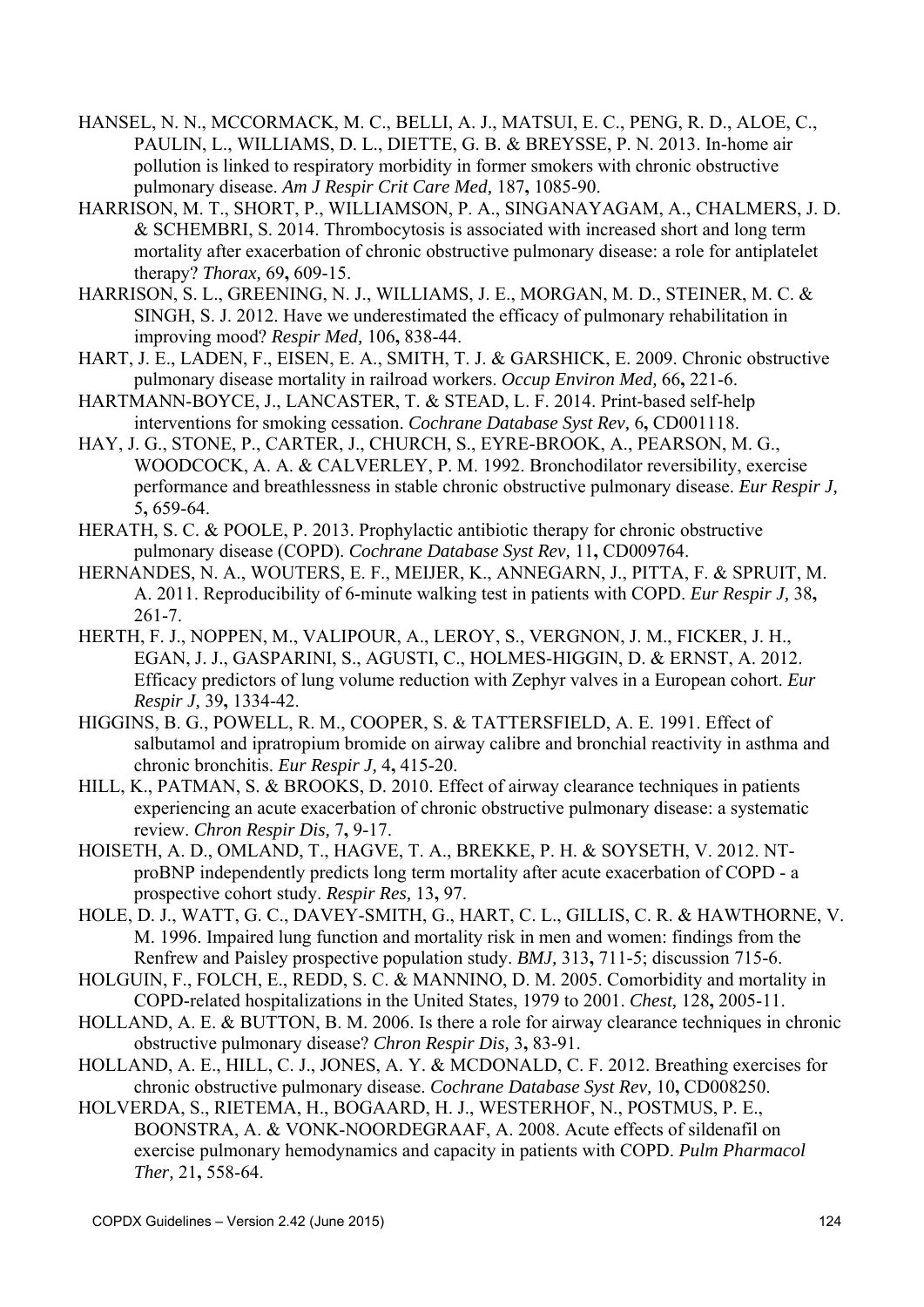- HOMIK, J., CRANNEY, A., SHEA, B., TUGWELL, P., WELLS, G., ADACHI, R. & SUAREZ-ALMAZOR, M. 2000. Bisphosphonates for steroid induced osteoporosis. *Cochrane Database Syst Rev***,** CD001347.
- HOOGENDOORN, M., FEENSTRA, T. L., HOOGENVEEN, R. T., AL, M. & MOLKEN, M. R. 2010a. Association between lung function and exacerbation frequency in patients with COPD. *Int J Chron Obstruct Pulmon Dis,* 5**,** 435-44.
- HOOGENDOORN, M., HOOGENVEEN, R. T., RUTTEN-VAN MOLKEN, M. P., VESTBO, J. & FEENSTRA, T. L. 2010b. Case fatality of COPD exacerbations: a meta-analysis and statistical modelling approach. *Eur Respir J,* 37**,** 508-15.
- HORITA, N., MIYAZAWA, N., KOJIMA, R., INOUE, M., ISHIGATSUBO, Y., UEDA, A. & KANEKO, T. 2014. Statins reduce all-cause mortality in chronic obstructive pulmonary disease: a systematic review and meta-analysis of observational studies. *Respir Res,* 15**,** 80.
- HORNIKX, M., VAN REMOORTEL, H., LEHOUCK, A., MATHIEU, C., MAES, K., GAYAN-RAMIREZ, G., DECRAMER, M., TROOSTERS, T. & JANSSENS, W. 2012. Vitamin D supplementation during rehabilitation in COPD: a secondary analysis of a randomized trial. *Respir Res,* 13**,** 84.
- HU, G., ZHOU, Y., TIAN, J., YAO, W., LI, J., LI, B. & RAN, P. 2010. Risk of COPD from exposure to biomass smoke: a metaanalysis. *Chest,* 138**,** 20-31.
- HUGHES, J. R., STEAD, L. F., HARTMANN-BOYCE, J., CAHILL, K. & LANCASTER, T. 2014. Antidepressants for smoking cessation. *Cochrane Database Syst Rev,* 1**,** CD000031.
- HUGHES, J. R., STEAD, L. F. & LANCASTER, T. 2000. Anxiolytics for smoking cessation. *Cochrane Database Syst Rev***,** CD002849.
- HUNG, W. W., WISNIVESKY, J. P., SIU, A. L. & ROSS, J. S. 2009. Cognitive decline among patients with chronic obstructive pulmonary disease. *Am J Respir Crit Care Med,* 180**,** 134-7.
- HUNTER, C. J., BRIGHTLING, C. E., WOLTMANN, G., WARDLAW, A. J. & PAVORD, I. D. 2002. A comparison of the validity of different diagnostic tests in adults with asthma. *Chest,* 121**,** 1051-7.
- HURST, J. R., VESTBO, J., ANZUETO, A., LOCANTORE, N., MULLEROVA, H., TAL-SINGER, R., MILLER, B., LOMAS, D. A., AGUSTI, A., MACNEE, W., CALVERLEY, P., RENNARD, S., WOUTERS, E. F. & WEDZICHA, J. A. 2010. Susceptibility to exacerbation in chronic obstructive pulmonary disease. *N Engl J Med,* 363**,** 1128-38.
- HYNNINEN, M. J., BJERKE, N., PALLESEN, S., BAKKE, P. S. & NORDHUS, I. H. 2010. A randomized controlled trial of cognitive behavioral therapy for anxiety and depression in COPD. *Respir Med,* 104**,** 986-94.
- INCALZI, R. A., GEMMA, A., MARRA, C., CAPPARELLA, O., FUSO, L. & CARBONIN, P. 1997. Verbal memory impairment in COPD: its mechanisms and clinical relevance. *Chest,* 112**,** 1506-13.
- ISADA CM & STOLLER JK 1994. Chronic bronchitis: the role of antibiotics. *In:* NIEDERMAN MS, SAROSI GA & GLASSROTH J (eds.) *Respiratory Infections: a Scientific Basis for Management.* London: WB Saunders.
- IVERSEN, K. K., KJAERGAARD, J., AKKAN, D., KOBER, L., TORP-PEDERSEN, C., HASSAGER, C., VESTBO, J. & KJOLLER, E. 2008. Chronic obstructive pulmonary disease in patients admitted with heart failure. *J Intern Med,* 264**,** 361-9.
- IYER, A. S., WELLS, J. M., VISHIN, S., BHATT, S. P., WILLE, K. M. & DRANSFIELD, M. T. 2014. CT scan-measured pulmonary artery to aorta ratio and echocardiography for detecting pulmonary hypertension in severe COPD. *Chest,* 145**,** 824-32.
- JANDA, S., PARK, K., FITZGERALD, J. M., ETMINAN, M. & SWISTON, J. 2009. Statins in COPD: a systematic review. *Chest,* 136**,** 734-43.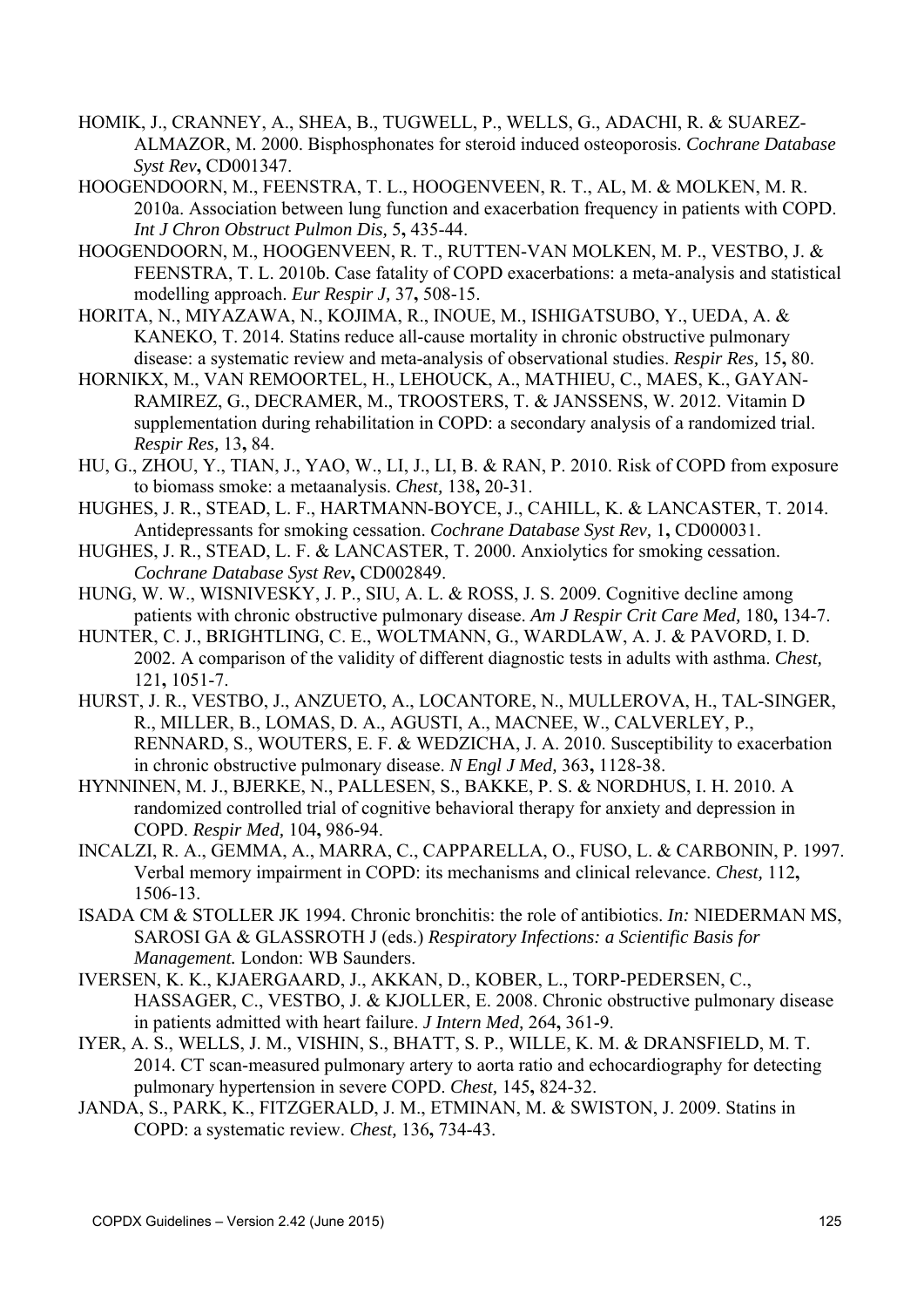- JANSSEN, D. J., SPRUIT, M. A., SCHOLS, J. M., COX, B., NAWROT, T. S., CURTIS, J. R. & WOUTERS, E. F. 2012. Predicting changes in preferences for life-sustaining treatment among patients with advanced chronic organ failure. *Chest,* 141**,** 1251-9.
- JENKINS, C. R., CELLI, B., ANDERSON, J. A., FERGUSON, G. T., JONES, P. W., VESTBO, J., YATES, J. C. & CALVERLEY, P. M. 2012. Seasonality and determinants of moderate and severe COPD exacerbations in the TORCH study. *Eur Respir J,* 39**,** 38-45.
- JENKINS, S. A. C., N 2011. Do all patients with COPD attending pulmonary rehabilitation need a practice 6-minute walk test (6MWT)? *Respirology,* 16**,** 37-86.
- JENKINS, S. C., HEATON, R. W., FULTON, T. J. & MOXHAM, J. 1987. Comparison of domiciliary nebulized salbutamol and salbutamol from a metered-dose inhaler in stable chronic airflow limitation. *Chest,* 91**,** 804-7.
- JENNINGS, A. L., DAVIES, A. N., HIGGINS, J. P., GIBBS, J. S. & BROADLEY, K. E. 2002. A systematic review of the use of opioids in the management of dyspnoea. *Thorax,* 57**,** 939-44.
- JEPPESEN, E., BRURBERG, K. G., VIST, G. E., WEDZICHA, J. A., WRIGHT, J. J., GREENSTONE, M. & WALTERS, J. A. 2012. Hospital at home for acute exacerbations of chronic obstructive pulmonary disease. *Cochrane Database Syst Rev,* 5**,** CD003573.
- JIANG, F. M., LIANG, Z. A., ZHENG, Q. L., WANG, R. C., LUO, J. & LI, C. T. 2013. Safety and efficacy of 12-week or longer indacaterol treatment in moderate-to-severe COPD patients: a systematic review. *Lung,* 191**,** 135-46.
- JONES, A., FAY, J. K., BURR, M., STONE, M., HOOD, K. & ROBERTS, G. 2002. Inhaled corticosteroid effects on bone metabolism in asthma and mild chronic obstructive pulmonary disease. *Cochrane Database Syst Rev***,** CD003537.
- JONES, A. T. & EVANS, T. W. 1997. NO: COPD and beyond. *Thorax,* 52 Suppl 3**,** S16-21.
- JONES, D. A. & PETERS, T. J. 1992. Caring for elderly dependents: effects on the carers' quality of life. *Age Ageing,* 21**,** 421-8.
- JONES, P. W., ANDERSON, J. A., CALVERLEY, P. M., CELLI, B. R., FERGUSON, G. T., JENKINS, C., YATES, J. C., VESTBO, J. & SPENCER, M. D. 2011a. Health status in the TORCH study of COPD: treatment efficacy and other determinants of change. *Respir Res,* 12**,** 71.
- JONES, P. W., HARDING, G., BERRY, P., WIKLUND, I., CHEN, W. H. & KLINE LEIDY, N. 2009. Development and first validation of the COPD Assessment Test. *Eur Respir J,* 34**,** 648- 54.
- JONES, P. W., MAHLER, D. A., GALE, R., OWEN, R. & KRAMER, B. 2011b. Profiling the effects of indacaterol on dyspnoea and health status in patients with COPD. *Respir Med,* 105**,** 892-9.
- JONES, P. W., SINGH, D., BATEMAN, E. D., AGUSTI, A., LAMARCA, R., DE MIQUEL, G., SEGARRA, R., CARACTA, C. & GARCIA GIL, E. 2012. Efficacy and safety of twice-daily aclidinium bromide in COPD patients: the ATTAIN study. *Eur Respir J,* 40**,** 830-6.
- JORDAN, N., LEE, T. A., VALENSTEIN, M., PIRRAGLIA, P. A. & WEISS, K. B. 2009. Effect of depression care on outcomes in COPD patients with depression. *Chest,* 135**,** 626-32.
- JOSEPH, A. M., NORMAN, S. M., FERRY, L. H., PROCHAZKA, A. V., WESTMAN, E. C., STEELE, B. G., SHERMAN, S. E., CLEVELAND, M., ANTONUCCIO, D. O., HARTMAN, N. & MCGOVERN, P. G. 1996. The safety of transdermal nicotine as an aid to smoking cessation in patients with cardiac disease. *N Engl J Med,* 335**,** 1792-8.
- JUNG, K. S., PARK, H. Y., PARK, S. Y., KIM, S. K., KIM, Y. K., SHIM, J. J., MOON, H. S., LEE, K. H., YOO, J. H. & LEE, S. D. 2012. Comparison of tiotropium plus fluticasone propionate/salmeterol with tiotropium in COPD: a randomized controlled study. *Respir Med,* 106**,** 382-9.
- KARABIS, A., LINDNER, L., MOCARSKI, M., HUISMAN, E. & GREENING, A. 2013. Comparative efficacy of aclidinium versus glycopyrronium and tiotropium, as maintenance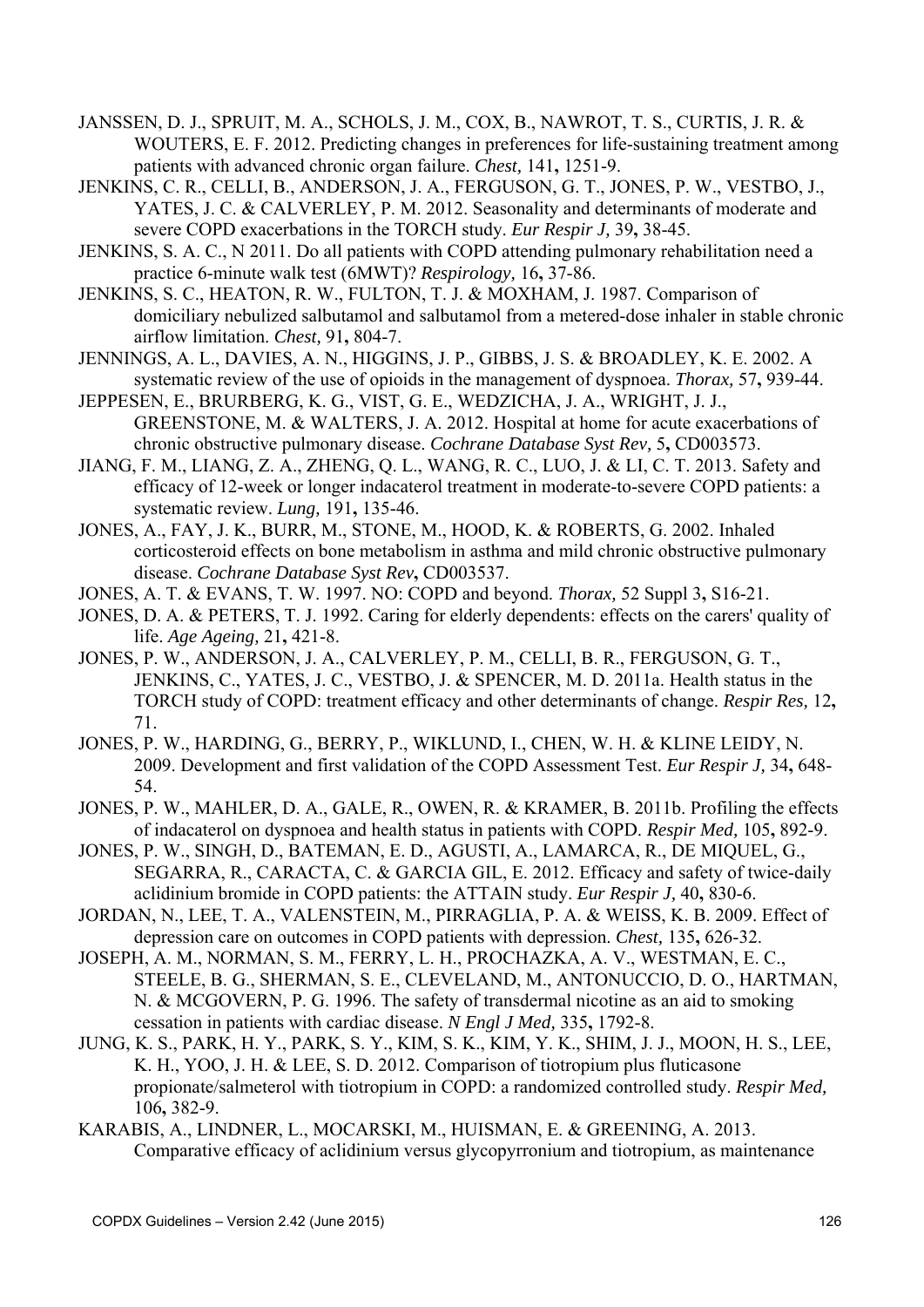treatment of moderate to severe COPD patients: a systematic review and network metaanalysis. *Int J Chron Obstruct Pulmon Dis,* 8**,** 405-23.

- KARDOS, P., WENCKER, M., GLAAB, T. & VOGELMEIER, C. 2007. Impact of salmeterol/fluticasone propionate versus salmeterol on exacerbations in severe chronic obstructive pulmonary disease. *Am J Respir Crit Care Med,* 175**,** 144-9.
- KARNER, C. & CATES, C. J. 2011. Combination inhaled steroid and long-acting beta(2)-agonist in addition to tiotropium versus tiotropium or combination alone for chronic obstructive pulmonary disease. *Cochrane Database Syst Rev***,** CD008532.
- KARNER, C. & CATES, C. J. 2012. Long-acting beta(2)-agonist in addition to tiotropium versus either tiotropium or long-acting beta(2)-agonist alone for chronic obstructive pulmonary disease. *Cochrane Database Syst Rev,* 4**,** CD008989.
- KARNER, C., CHONG, J. & POOLE, P. 2014. Tiotropium versus placebo for chronic obstructive pulmonary disease. *Cochrane Database Syst Rev,* 7**,** CD009285.
- KASTELIK, J. A., LOWE, D., STONE, R. A., BUCKINGHAM, R. J. & ROBERTS, C. M. 2012. National audit of supported discharge programmes for management of acute exacerbations of chronic obstructive pulmonary disease 2008. *Thorax,* 67**,** 371-3.
- KATON, W., LIN, E. H. & KROENKE, K. 2007. The association of depression and anxiety with medical symptom burden in patients with chronic medical illness. *Gen Hosp Psychiatry,* 29**,** 147-55.
- KELLY, C. A. & GIBSON, G. J. 1988. Relation between FEV1 and peak expiratory flow in patients with chronic airflow obstruction. *Thorax,* 43**,** 335-6.
- KENNEDY, A., REEVES, D., BOWER, P., LEE, V., MIDDLETON, E., RICHARDSON, G., GARDNER, C., GATELY, C. & ROGERS, A. 2007. The effectiveness and cost effectiveness of a national lay-led self care support programme for patients with long-term conditions: a pragmatic randomised controlled trial. *J Epidemiol Community Health,* 61**,** 254-61.
- KERANIS, E., MAKRIS, D., RODOPOULOU, P., MARTINOU, H., PAPAMAKARIOS, G., DANIIL, Z., ZINTZARAS, E. & GOURGOULIANIS, K. I. 2010. Impact of dietary shift to higher-antioxidant foods in COPD: a randomised trial. *Eur Respir J,* 36**,** 774-80.
- KERWIN, E., HEBERT, J., GALLAGHER, N., MARTIN, C., OVEREND, T., ALAGAPPAN, V. K., LU, Y. & BANERJI, D. 2012. Efficacy and safety of NVA237 versus placebo and tiotropium in patients with COPD: the GLOW2 study. *Eur Respir J,* 40**,** 1106-14.
- KERWIN, E. M., SCOTT-WILSON, C., SANFORD, L., RENNARD, S., AGUSTI, A., BARNES, N. & CRIM, C. 2013. A randomised trial of fluticasone furoate/vilanterol (50/25 mug; 100/25 mug) on lung function in COPD. *Respir Med,* 107**,** 560-9.
- KESSLER, R., FALLER, M., FOURGAUT, G., MENNECIER, B. & WEITZENBLUM, E. 1999. Predictive factors of hospitalization for acute exacerbation in a series of 64 patients with chronic obstructive pulmonary disease. *Am J Respir Crit Care Med,* 159**,** 158-64.
- KESTEN, S., JARA, M., WENTWORTH, C. & LANES, S. 2006. Pooled clinical trial analysis of tiotropium safety. *Chest,* 130**,** 1695-703.
- KEW, K. M., DIAS, S. & CATES, C. J. 2014. Long-acting inhaled therapy (beta-agonists, anticholinergics and steroids) for COPD: a network meta-analysis. *Cochrane Database Syst Rev,* 3**,** CD010844.
- KEW, K. M., MAVERGAMES, C. & WALTERS, J. A. 2013. Long-acting beta2-agonists for chronic obstructive pulmonary disease. *Cochrane Database Syst Rev,* 10**,** CD010177.
- KEW, K. M. & SENIUKOVICH, A. 2014. Inhaled steroids and risk of pneumonia for chronic obstructive pulmonary disease. *Cochrane Database Syst Rev,* 3**,** CD010115.
- KLIBER, A., LYND, L. D. & SIN, D. D. 2010. The effects of long-acting bronchodilators on total mortality in patients with stable chronic obstructive pulmonary disease. *Respir Res,* 11**,** 56.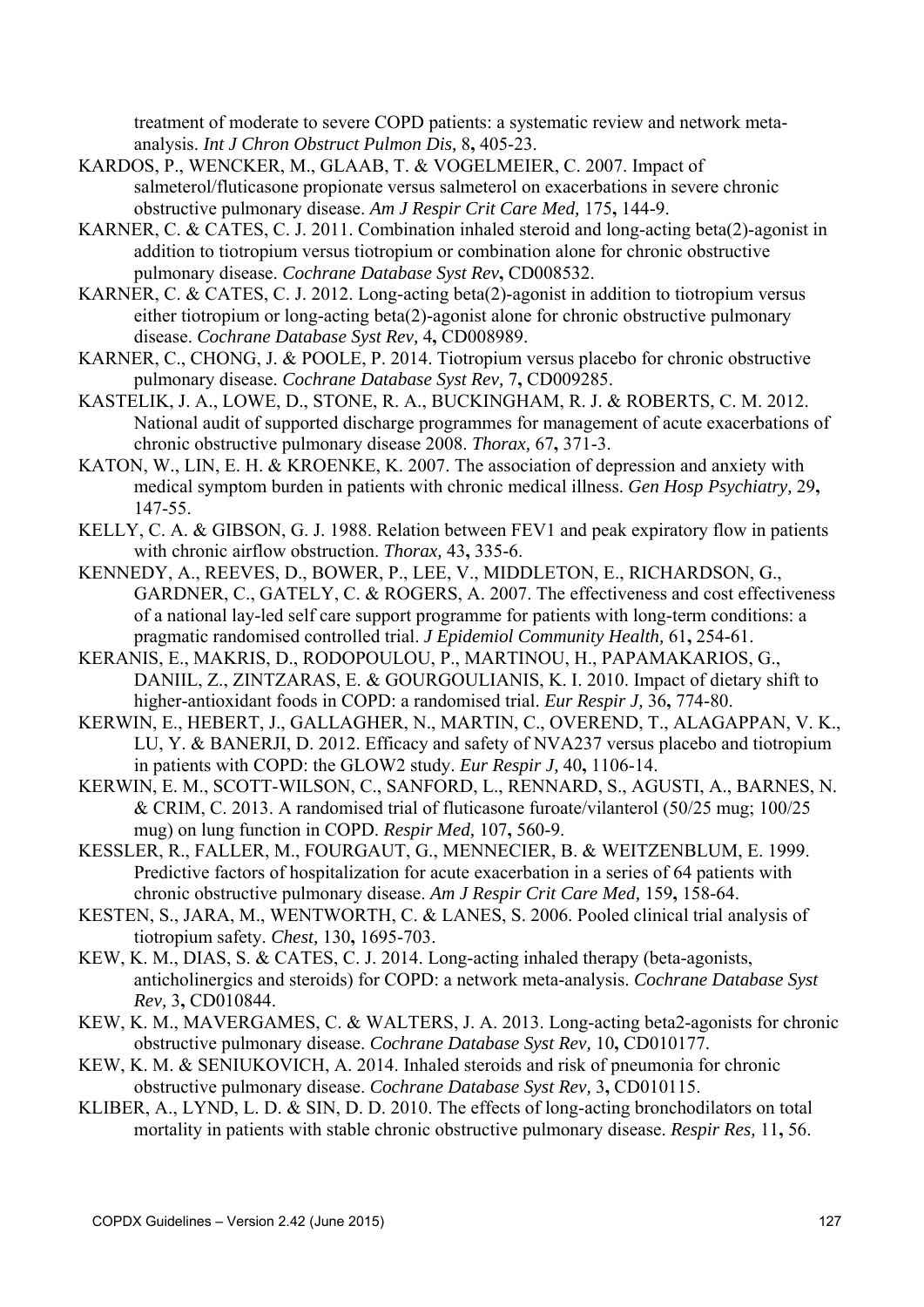- KOBAYASHI, M., NASUHARA, Y., BETSUYAKU, T., SHIBUYA, E., TANINO, Y., TANINO, M., TAKAMURA, K., NAGAI, K., HOSOKAWA, T. & NISHIMURA, M. 2004. Effect of low-dose theophylline on airway inflammation in COPD. *Respirology,* 9**,** 249-54.
- KOCH, A., PIZZICHINI, E., HAMILTON, A., HART, L., KORDUCKI, L., DE SALVO, M. C. & PAGGIARO, P. 2014. Lung function efficacy and symptomatic benefit of olodaterol once daily delivered via Respimat(R) versus placebo and formoterol twice daily in patients with GOLD 2-4 COPD: results from two replicate 48-week studies. *Int J Chron Obstruct Pulmon Dis,* 9**,** 697-714.
- KOHNLEIN, T., WINDISCH, W., KOHLER, D., DRABIK, A., GEISELER, J., HARTL, S., KARG, O., LAIER-GROENEVELD, G., NAVA, S., SCHONHOFER, B., SCHUCHER, B., WEGSCHEIDER, K., CRIEE, C. P. & WELTE, T. 2014. Non-invasive positive pressure ventilation for the treatment of severe stable chronic obstructive pulmonary disease: a prospective, multicentre, randomised, controlled clinical trial. *Lancet Respir Med,* 2**,** 698-705.
- KOLLERT, F., TIPPELT, A., MULLER, C., JORRES, R. A., PORZELIUS, C., PFEIFER, M. & BUDWEISER, S. 2013. Hemoglobin levels above anemia thresholds are maximally predictive for long-term survival in COPD with chronic respiratory failure. *Respir Care,* 58**,** 1204-12.
- KONECNY, T., PARK, J. Y., SOMERS, K. R., KONECNY, D., ORBAN, M., SOUCEK, F., PARKER, K. O., SCANLON, P. D., ASIRVATHAM, S. J., BRADY, P. A. & RIHAL, C. S. 2014. Relation of chronic obstructive pulmonary disease to atrial and ventricular arrhythmias. *Am J Cardiol,* 114**,** 272-7.
- KONECNY, T., SOMERS, K., ORBAN, M., KOSHINO, Y., LENNON, R. J., SCANLON, P. D. & RIHAL, C. S. 2010. Interactions between COPD and outcomes after percutaneous coronary intervention. *Chest,* 138**,** 621-7.
- KONG, G. K., BELMAN, M. J. & WEINGARTEN, S. 1997. Reducing length of stay for patients hospitalized with exacerbation of COPD by using a practice guideline. *Chest,* 111**,** 89-94.
- KORNMANN, O., DAHL, R., CENTANNI, S., DOGRA, A., OWEN, R., LASSEN, C. & KRAMER, B. 2011. Once-daily indacaterol versus twice-daily salmeterol for COPD: a placebo-controlled comparison. *Eur Respir J,* 37**,** 273-9.
- KORNUM, J. B., SVAERKE, C., THOMSEN, R. W., LANGE, P. & SORENSEN, H. T. 2012. Chronic obstructive pulmonary disease and cancer risk: a Danish nationwide cohort study. *Respir Med,* 106**,** 845-52.
- KRAMER, N., MEYER, T. J., MEHARG, J., CECE, R. D. & HILL, N. S. 1995. Randomized, prospective trial of noninvasive positive pressure ventilation in acute respiratory failure. *Am J Respir Crit Care Med,* 151**,** 1799-806.
- KRISHNAN, G., GRANT, B. J., MUTI, P. C., MISHRA, A., OCHS-BALCOM, H. M., FREUDENHEIM, J. L., TREVISAN, M. & SCHUNEMANN, H. J. 2006. Association between anemia and quality of life in a population sample of individuals with chronic obstructive pulmonary disease. *BMC Pulm Med,* 6**,** 23.
- KRUIS, A. L., SMIDT, N., ASSENDELFT, W. J., GUSSEKLOO, J., BOLAND, M. R., RUTTEN-VAN MOLKEN, M. & CHAVANNES, N. H. 2013. Integrated disease management interventions for patients with chronic obstructive pulmonary disease. *Cochrane Database Syst Rev,* 10**,** CD009437.
- KUNIK, M. E., BRAUN, U., STANLEY, M. A., WRISTERS, K., MOLINARI, V., STOEBNER, D. & ORENGO, C. A. 2001. One session cognitive behavioural therapy for elderly patients with chronic obstructive pulmonary disease. *Psychol Med,* 31**,** 717-23.
- KUNIK, M. E., ROUNDY, K., VEAZEY, C., SOUCHEK, J., RICHARDSON, P., WRAY, N. P. & STANLEY, M. A. 2005. Surprisingly high prevalence of anxiety and depression in chronic breathing disorders. *Chest,* 127**,** 1205-11.
- LACASSE, Y., BEAUDOIN, L., ROUSSEAU, L. & MALTAIS, F. 2004. Randomized trial of paroxetine in end-stage COPD. *Monaldi Arch Chest Dis,* 61**,** 140-7.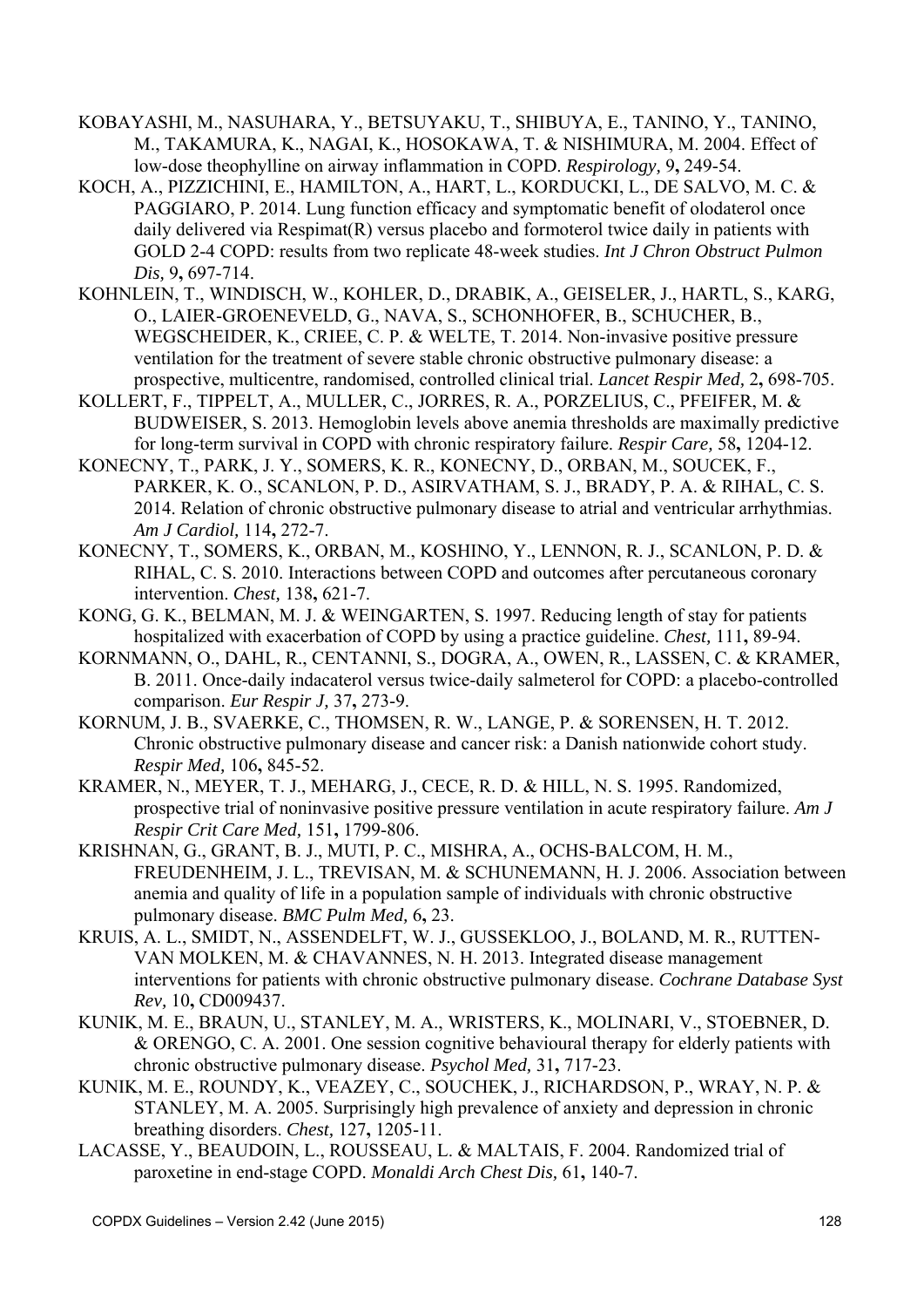- LACASSE, Y., GOLDSTEIN, R., LASSERSON, T. J. & MARTIN, S. 2006. Pulmonary rehabilitation for chronic obstructive pulmonary disease. *Cochrane Database Syst Rev***,** CD003793.
- LAHOUSSE, L., VAN DEN BOUWHUIJSEN, Q. J., LOTH, D. W., JOOS, G. F., HOFMAN, A., WITTEMAN, J. C., VAN DER LUGT, A., BRUSSELLE, G. G. & STRICKER, B. H. 2013. Chronic obstructive pulmonary disease and lipid core carotid artery plaques in the elderly: the Rotterdam Study. *Am J Respir Crit Care Med,* 187**,** 58-64.
- LANCASTER, T., STEAD, L., SILAGY, C. & SOWDEN, A. 2000. Effectiveness of interventions to help people stop smoking: findings from the Cochrane Library. *BMJ,* 321**,** 355-8.
- LANCASTER, T. & STEAD, L. F. 2005. Individual behavioural counselling for smoking cessation. *Cochrane Database Syst Rev***,** CD001292.
- LANDBO, C., PRESCOTT, E., LANGE, P., VESTBO, J. & ALMDAL, T. P. 1999. Prognostic value of nutritional status in chronic obstructive pulmonary disease. *Am J Respir Crit Care Med,* 160**,** 1856-61.
- LANGE, N. E., SPARROW, D., VOKONAS, P. & LITONJUA, A. A. 2012. Vitamin D deficiency, smoking, and lung function in the Normative Aging Study. *Am J Respir Crit Care Med,* 186**,** 616-21.
- LAROS, C. D., GELISSEN, H. J., BERGSTEIN, P. G., VAN DEN BOSCH, J. M., VANDERSCHUEREN, R. G., WESTERMANN, C. J. & KNAEPEN, P. J. 1986. Bullectomy for giant bullae in emphysema. *J Thorac Cardiovasc Surg,* 91**,** 63-70.
- LAURIN, C., LABRECQUE, M., DUPUIS, G., BACON, S. L., CARTIER, A. & LAVOIE, K. L. 2009. Chronic obstructive pulmonary disease patients with psychiatric disorders are at greater risk of exacerbations. *Psychosom Med,* 71**,** 667-74.
- LAURIN, C., LAVOIE, K. L., BACON, S. L., DUPUIS, G., LACOSTE, G., CARTIER, A. & LABRECQUE, M. 2007. Sex differences in the prevalence of psychiatric disorders and psychological distress in patients with COPD. *Chest,* 132**,** 148-55.
- LAURIN, C., MOULLEC, G., BACON, S. L. & LAVOIE, K. L. 2012. Impact of anxiety and depression on chronic obstructive pulmonary disease exacerbation risk. *Am J Respir Crit Care Med,* 185**,** 918-23.
- LAVIOLETTE, L., LANDS, L. C., DAULETBAEV, N., SAEY, D., MILOT, J., PROVENCHER, S., LEBLANC, P. & MALTAIS, F. 2010. Combined effect of dietary supplementation with pressurized whey and exercise training in chronic obstructive pulmonary disease: a randomized, controlled, double-blind pilot study. *J Med Food,* 13**,** 589-98.
- LEE, P. N. & FRY, J. S. 2010. Systematic review of the evidence relating FEV1 decline to giving up smoking. *BMC Med,* 8**,** 84.
- LEE, T. A., PICKARD, A. S., AU, D. H., BARTLE, B. & WEISS, K. B. 2008. Risk for death associated with medications for recently diagnosed chronic obstructive pulmonary disease. *Ann Intern Med,* 149**,** 380-90.
- LEE, T. A., WILKE, C., JOO, M., STROUPE, K. T., KRISHNAN, J. A., SCHUMOCK, G. T. & PICKARD, A. S. 2009. Outcomes associated with tiotropium use in patients with chronic obstructive pulmonary disease. *Arch Intern Med,* 169**,** 1403-10.
- LEHOUCK, A., MATHIEU, C., CARREMANS, C., BAEKE, F., VERHAEGEN, J., VAN ELDERE, J., DECALLONNE, B., BOUILLON, R., DECRAMER, M. & JANSSENS, W. 2012. High doses of vitamin D to reduce exacerbations in chronic obstructive pulmonary disease: a randomized trial. *Ann Intern Med,* 156**,** 105-14.
- LEUPPI, J. D., SCHUETZ, P., BINGISSER, R., BODMER, M., BRIEL, M., DRESCHER, T., DUERRING, U., HENZEN, C., LEIBBRANDT, Y., MAIER, S., MIEDINGER, D., MULLER, B., SCHERR, A., SCHINDLER, C., STOECKLI, R., VIATTE, S., VON GARNIER, C., TAMM, M. & RUTISHAUSER, J. 2013. Short-term vs conventional glucocorticoid therapy in acute exacerbations of chronic obstructive pulmonary disease: the REDUCE randomized clinical trial. *JAMA,* 309**,** 2223-31.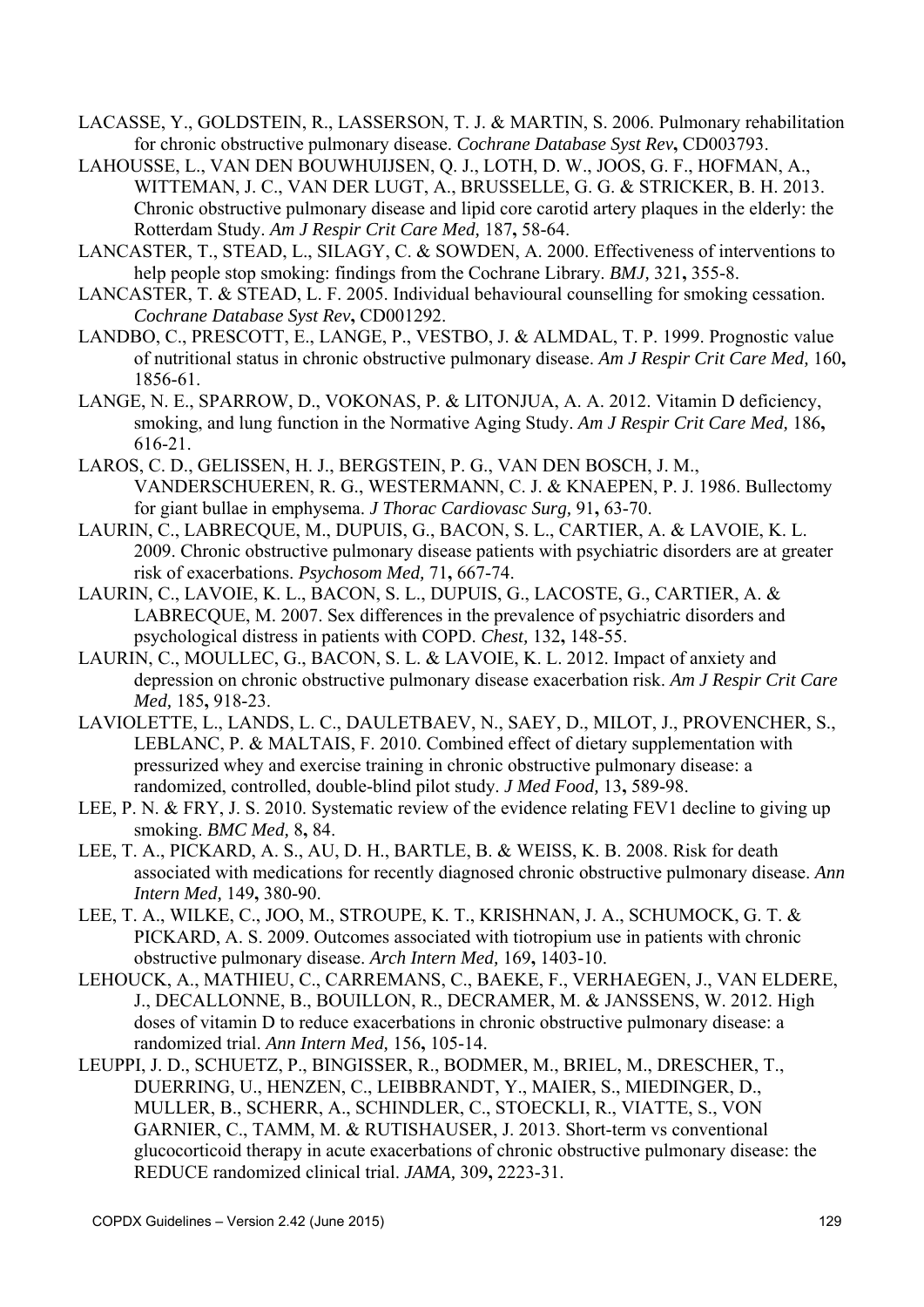- LI, L. S., CAUGHEY, G. E. & JOHNSTON, K. N. 2014. The association between co-morbidities and physical performance in people with chronic obstructive pulmonary disease: a systematic review. *Chron Respir Dis,* 11**,** 3-13.
- LINDSON, N., AVEYARD, P. & HUGHES, J. R. 2010. Reduction versus abrupt cessation in smokers who want to quit. *Cochrane Database Syst Rev***,** CD008033.
- LIVERMORE, N., SHARPE, L. & MCKENZIE, D. 2010. Prevention of panic attacks and panic disorder in COPD. *Eur Respir J,* 35**,** 557-63.
- LORIG, K. R., SOBEL, D. S., STEWART, A. L., BROWN, B. W., JR., BANDURA, A., RITTER, P., GONZALEZ, V. M., LAURENT, D. D. & HOLMAN, H. R. 1999. Evidence suggesting that a chronic disease self-management program can improve health status while reducing hospitalization: a randomized trial. *Med Care,* 37**,** 5-14.
- LUCAS, A. E., SMEENK, F. J., SMEELE, I. J. & VAN SCHAYCK, O. P. 2012. Diagnostic accuracy of primary care asthma/COPD working hypotheses, a real life study. *Respir Med,* 106**,** 1158- 63.
- LUNG HEALTH STUDY RESEARCH GROUP 2000. Effect of inhaled triamcinolone on the decline in pulmonary function in chronic obstructive pulmonary disease. *N Engl J Med,* 343**,** 1902-9.
- MACFARLANE, J. T., COLVILLE, A., GUION, A., MACFARLANE, R. M. & ROSE, D. H. 1993. Prospective study of aetiology and outcome of adult lower-respiratory-tract infections in the community. *Lancet,* 341**,** 511-4.
- MAGNUSSEN, H., WATZ, H., KIRSTEN, A., DECRAMER, M., DAHL, R., CALVERLEY, P. M., TOWSE, L., FINNIGAN, H., TETZLAFF, K. & DISSE, B. 2014. Stepwise withdrawal of inhaled corticosteroids in COPD patients receiving dual bronchodilation: WISDOM study design and rationale. *Respir Med,* 108**,** 593-9.
- MAHMARIAN, J. J., MOYE, L. A., NASSER, G. A., NAGUEH, S. F., BLOOM, M. F., BENOWITZ, N. L., VERANI, M. S., BYRD, W. G. & PRATT, C. M. 1997. Nicotine patch therapy in smoking cessation reduces the extent of exercise-induced myocardial ischemia. *J Am Coll Cardiol,* 30**,** 125-30.
- MAINGUY, V., GIRARD, D., MALTAIS, F., SAEY, D., MILOT, J., SENECHAL, M., POIRIER, P. & PROVENCHER, S. 2012. Effect of bisoprolol on respiratory function and exercise capacity in chronic obstructive pulmonary disease. *Am J Cardiol,* 110**,** 258-63.
- MALTAIS, F., CELLI, B., CASABURI, R., PORSZASZ, J., JARRETA, D., SEOANE, B. & CARACTA, C. 2011. Aclidinium bromide improves exercise endurance and lung hyperinflation in patients with moderate to severe COPD. *Respir Med,* 105**,** 580-7.
- MARCHETTI, N., GARSHICK, E., KINNEY, G. L., MCKENZIE, A., STINSON, D., LUTZ, S. M., LYNCH, D. A., CRINER, G. J., SILVERMAN, E. K. & CRAPO, J. D. 2014. Association between occupational exposure and lung function, respiratory symptoms, and high-resolution computed tomography imaging in COPDGene. *Am J Respir Crit Care Med,* 190**,** 756-62.
- MARIN, J. M., SORIANO, J. B., CARRIZO, S. J., BOLDOVA, A. & CELLI, B. R. 2010. Outcomes in patients with chronic obstructive pulmonary disease and obstructive sleep apnea: the overlap syndrome. *Am J Respir Crit Care Med,* 182**,** 325-31.
- MARKOULAKI, D., KOSTIKAS, K., PAPATHEODOROU, G., KOUTSOKERA, A., ALCHANATIS, M., BAKAKOS, P., GOURGOULIANIS, K. I., ROUSSOS, C., KOULOURIS, N. G. & LOUKIDES, S. 2011. Hemoglobin, erythropoietin and systemic inflammation in exacerbations of chronic obstructive pulmonary disease. *Eur J Intern Med,* 22**,** 103-7.
- MARSH, S. E., TRAVERS, J., WEATHERALL, M., WILLIAMS, M. V., ALDINGTON, S., SHIRTCLIFFE, P. M., HANSELL, A. L., NOWITZ, M. R., MCNAUGHTON, A. A., SORIANO, J. B. & BEASLEY, R. W. 2008. Proportional classifications of COPD phenotypes. *Thorax,* 63**,** 761-7.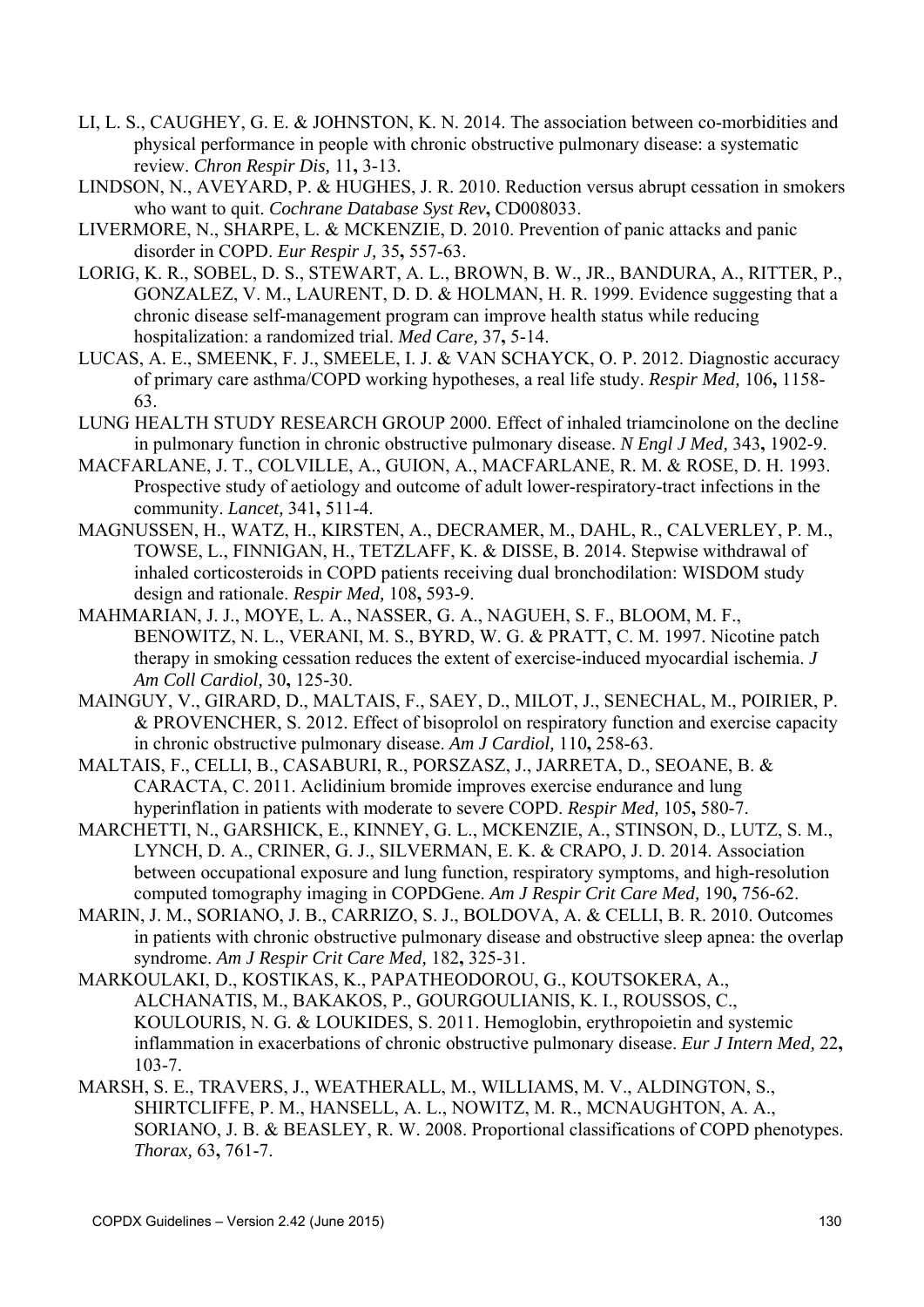- MARTINEZ-RIVERA, C., PORTILLO, K., MUNOZ-FERRER, A., MARTINEZ-ORTIZ, M. L., MOLINS, E., SERRA, P., RUIZ-MANZANO, J. & MORERA, J. 2012. Anemia is a mortality predictor in hospitalized patients for COPD exacerbation. *COPD,* 9**,** 243-50.
- MARTINEZ, C. H., OKAJIMA, Y., MURRAY, S., WASHKO, G. R., MARTINEZ, F. J., SILVERMAN, E. K., LEE, J. H., REGAN, E. A., CRAPO, J. D., CURTIS, J. L., HATABU, H. & HAN, M. K. 2014. Impact of self-reported gastroesophageal reflux disease in subjects from COPDGene cohort. *Respir Res,* 15**,** 62.
- MARTINEZ, F. J., BOSCIA, J., FELDMAN, G., SCOTT-WILSON, C., KILBRIDE, S., FABBRI, L., CRIM, C. & CALVERLEY, P. M. 2013. Fluticasone furoate/vilanterol (100/25; 200/25 mug) improves lung function in COPD: a randomised trial. *Respir Med,* 107**,** 550-9.
- MATHERS, C., VOS, T. & STEVENSON, C. 1999. *The Burden of Disease and Injury in Australia,*  Canberra, Australian Institute of Health and Welfare.
- MATHESON, M. C., BENKE, G., RAVEN, J., SIM, M. R., KROMHOUT, H., VERMEULEN, R., JOHNS, D. P., WALTERS, E. H. & ABRAMSON, M. J. 2005. Biological dust exposure in the workplace is a risk factor for chronic obstructive pulmonary disease. *Thorax,* 60**,** 645-51.
- MCCORD, J. & BORZAK, S. 1998. Multifocal atrial tachycardia. *Chest,* 113**,** 203-9.
- MCDONALD, C. F., CROCKETT, A. J. & YOUNG, I. H. 2005. Adult domiciliary oxygen therapy. Position statement of the Thoracic Society of Australia and New Zealand. *Med J Aust,* 182**,** 621-6.
- MCEVOY, R. D., PIERCE, R. J., HILLMAN, D., ESTERMAN, A., ELLIS, E. E., CATCHESIDE, P. G., O'DONOGHUE, F. J., BARNES, D. J. & GRUNSTEIN, R. R. 2009. Nocturnal noninvasive nasal ventilation in stable hypercapnic COPD: a randomised controlled trial. *Thorax,* 64**,** 561-6.
- MCKAY, S. E., HOWIE, C. A., THOMSON, A. H., WHITING, B. & ADDIS, G. J. 1993. Value of theophylline treatment in patients handicapped by chronic obstructive lung disease. *Thorax,* 48**,** 227-32.
- MCKEOUGH, Z. J., LEUNG, R. W. & ALISON, J. A. 2011. Shuttle walk tests as outcome measures: Are two incremental shuttle walk tests and two endurance shuttle walk tests necessary? *Am J Phys Med Rehabil,* 90**,** 35-9.
- MCLEAN, S., NURMATOV, U., LIU, J. L., PAGLIARI, C., CAR, J. & SHEIKH, A. 2011. Telehealthcare for chronic obstructive pulmonary disease. *Cochrane Database Syst Rev***,** CD007718.
- MCNAMARA, R. J., MCKEOUGH, Z. J., MCKENZIE, D. K. & ALISON, J. A. 2013. Water-based exercise training for chronic obstructive pulmonary disease. *Cochrane Database Syst Rev,* 12**,** CD008290.
- MCNICHOLAS, W. T. 2009. Chronic obstructive pulmonary disease and obstructive sleep apnea: overlaps in pathophysiology, systemic inflammation, and cardiovascular disease. *Am J Respir Crit Care Med,* 180**,** 692-700.
- MEDICAL RESEARCH COUNCIL WORKING PARTY 1981. Long term domiciliary oxygen therapy in chronic hypoxic cor pulmonale complicating chronic bronchitis and emphysema. Report of the Medical Research Council Working Party. *Lancet,* 1**,** 681-6.
- MEECHAM JONES, D. J., PAUL, E. A., JONES, P. W. & WEDZICHA, J. A. 1995. Nasal pressure support ventilation plus oxygen compared with oxygen therapy alone in hypercapnic COPD. *Am J Respir Crit Care Med,* 152**,** 538-44.
- MEHRAN, R. J. & DESLAURIERS, J. 1995. Indications for surgery and patient work-up for bullectomy. *Chest Surg Clin N Am,* 5**,** 717-34.
- MEHTA, A. J., MIEDINGER, D., KEIDEL, D., BETTSCHART, R., BIRCHER, A., BRIDEVAUX, P. O., CURJURIC, I., KROMHOUT, H., ROCHAT, T., ROTHE, T., RUSSI, E. W., SCHIKOWSKI, T., SCHINDLER, C., SCHWARTZ, J., TURK, A., VERMEULEN, R., PROBST-HENSCH, N. & KUNZLI, N. 2012. Occupational exposure to dusts, gases, and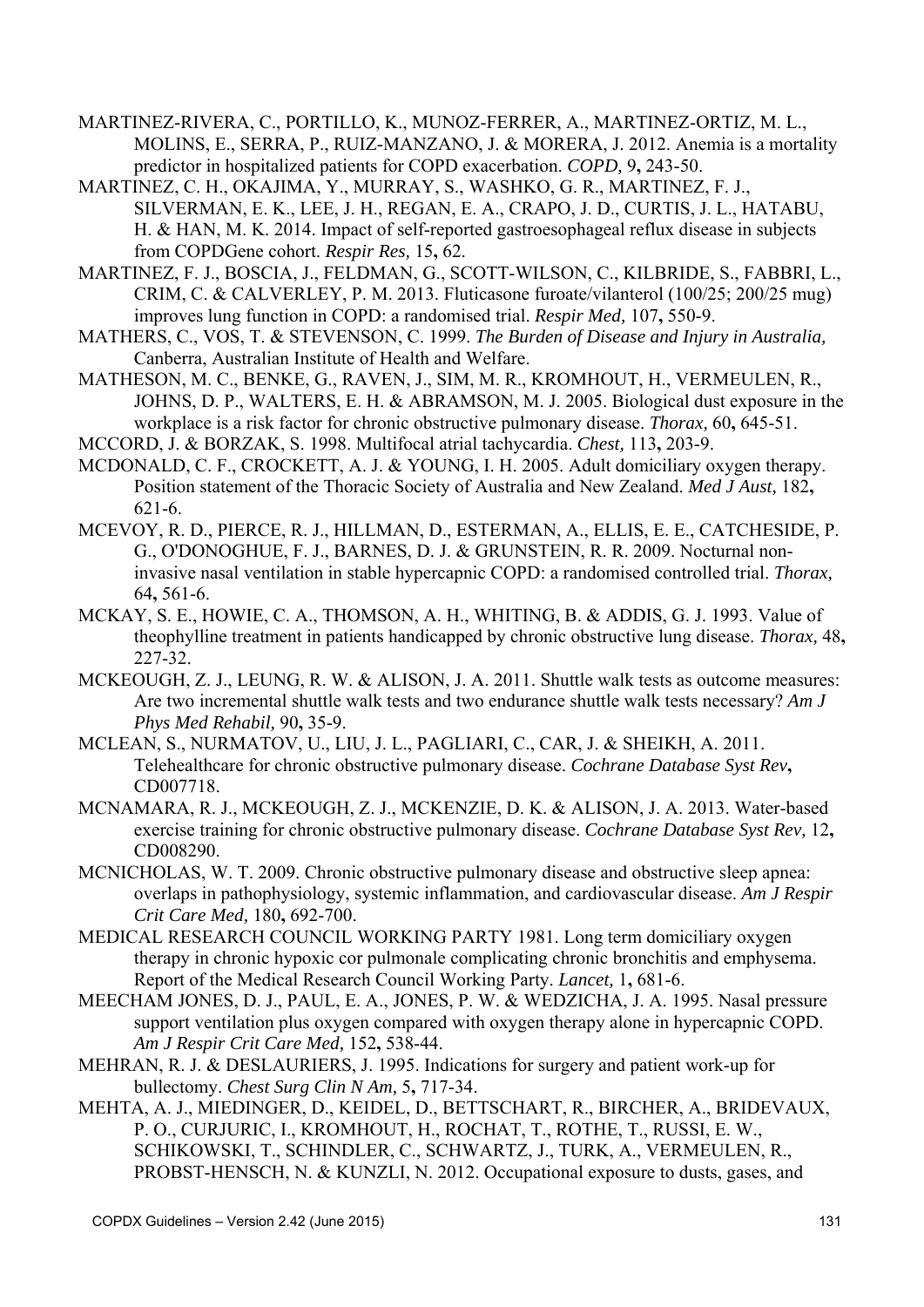fumes and incidence of chronic obstructive pulmonary disease in the Swiss Cohort Study on Air Pollution and Lung and Heart Diseases in Adults. *Am J Respir Crit Care Med,* 185**,** 1292- 300.

- MEINE, T. J., PATEL, M. R., WASHAM, J. B., PAPPAS, P. A. & JOLLIS, J. G. 2005. Safety and effectiveness of transdermal nicotine patch in smokers admitted with acute coronary syndromes. *Am J Cardiol,* 95**,** 976-8.
- MELANI, A. S., BONAVIA, M., CILENTI, V., CINTI, C., LODI, M., MARTUCCI, P., SERRA, M., SCICHILONE, N., SESTINI, P., ALIANI, M. & NERI, M. 2011. Inhaler mishandling remains common in real life and is associated with reduced disease control. *Respir Med,* 105**,** 930-8.
- MERCER, S. W., SMITH, S. M., WYKE, S., O'DOWD, T. & WATT, G. C. 2009. Multimorbidity in primary care: developing the research agenda. *Fam Pract,* 26**,** 79-80.
- MEYER, T. J. & HILL, N. S. 1994. Noninvasive positive pressure ventilation to treat respiratory failure. *Ann Intern Med,* 120**,** 760-70.
- MILLER, M. R., HANKINSON, J., BRUSASCO, V., BURGOS, F., CASABURI, R., COATES, A., CRAPO, R., ENRIGHT, P., VAN DER GRINTEN, C. P., GUSTAFSSON, P., JENSEN, R., JOHNSON, D. C., MACINTYRE, N., MCKAY, R., NAVAJAS, D., PEDERSEN, O. F., PELLEGRINO, R., VIEGI, G. & WANGER, J. 2005. Standardisation of spirometry. *Eur Respir J,* 26**,** 319-38.
- MIMS AUSTRALIA PTY LTD. 2008. *MIMS Online* [Online]. Sydney: Health Communication Network. Available: http://www.mims.com.au.
- MINISTRY OF HEALTH 2010. Mortality and Demographic Data 2007. Wellington: Ministry of **Health**
- MIRAVITLLES, M., ESPINOSA, C., FERNANDEZ-LASO, E., MARTOS, J. A., MALDONADO, J. A. & GALLEGO, M. 1999. Relationship between bacterial flora in sputum and functional impairment in patients with acute exacerbations of COPD. Study Group of Bacterial Infection in COPD. *Chest,* 116**,** 40-6.
- MIRAVITLLES, M., FERRER, M., PONT, A., ZALACAIN, R., ALVAREZ-SALA, J. L., MASA, F., VEREA, H., MURIO, C., ROS, F. & VIDAL, R. 2004. Effect of exacerbations on quality of life in patients with chronic obstructive pulmonary disease: a 2 year follow up study. *Thorax,* 59**,** 387-95.
- MIRAVITLLES, M., MORAGAS, A., HERNANDEZ, S., BAYONA, C. & LLOR, C. 2013. Is it possible to identify exacerbations of mild to moderate COPD that do not require antibiotic treatment? *Chest,* 144**,** 1571-7.
- MITTE, K. 2005. A meta-analysis of the efficacy of psycho- and pharmacotherapy in panic disorder with and without agoraphobia. *J Affect Disord,* 88**,** 27-45.
- MOAYYEDI, P., CONGLETON, J., PAGE, R. L., PEARSON, S. B. & MUERS, M. F. 1995. Comparison of nebulised salbutamol and ipratropium bromide with salbutamol alone in the treatment of chronic obstructive pulmonary disease. *Thorax,* 50**,** 834-7.
- MOGULKOC, N., KARAKURT, S., ISALSKA, B., BAYINDIR, U., CELIKEL, T., KORTEN, V. & COLPAN, N. 1999. Acute purulent exacerbation of chronic obstructive pulmonary disease and Chlamydia pneumoniae infection. *Am J Respir Crit Care Med,* 160**,** 349-53.
- MOLFINO, N. A. & ZHANG, P. 2006. A meta-analysis on the efficacy of oral theophylline in patients with stable COPD. *Int J Chron Obstruct Pulmon Dis,* 1**,** 261-6.
- MONTASTRUC, J. L., DURRIEU, G., SOMMET, A., DAMASE-MICHEL, C. & LAPEYRE-MESTRE, M. 2010. Anticholinergics, antimuscarinics or atropinics? About the words in pharmacology. *Br J Clin Pharmacol,* 69**,** 561-2.
- MONTERO, M., DOMINGUEZ, M., OROZCO-LEVI, M., SALVADO, M. & KNOBEL, H. 2009. Mortality of COPD patients infected with multi-resistant Pseudomonas aeruginosa: a case and control study. *Infection,* 37**,** 16-9.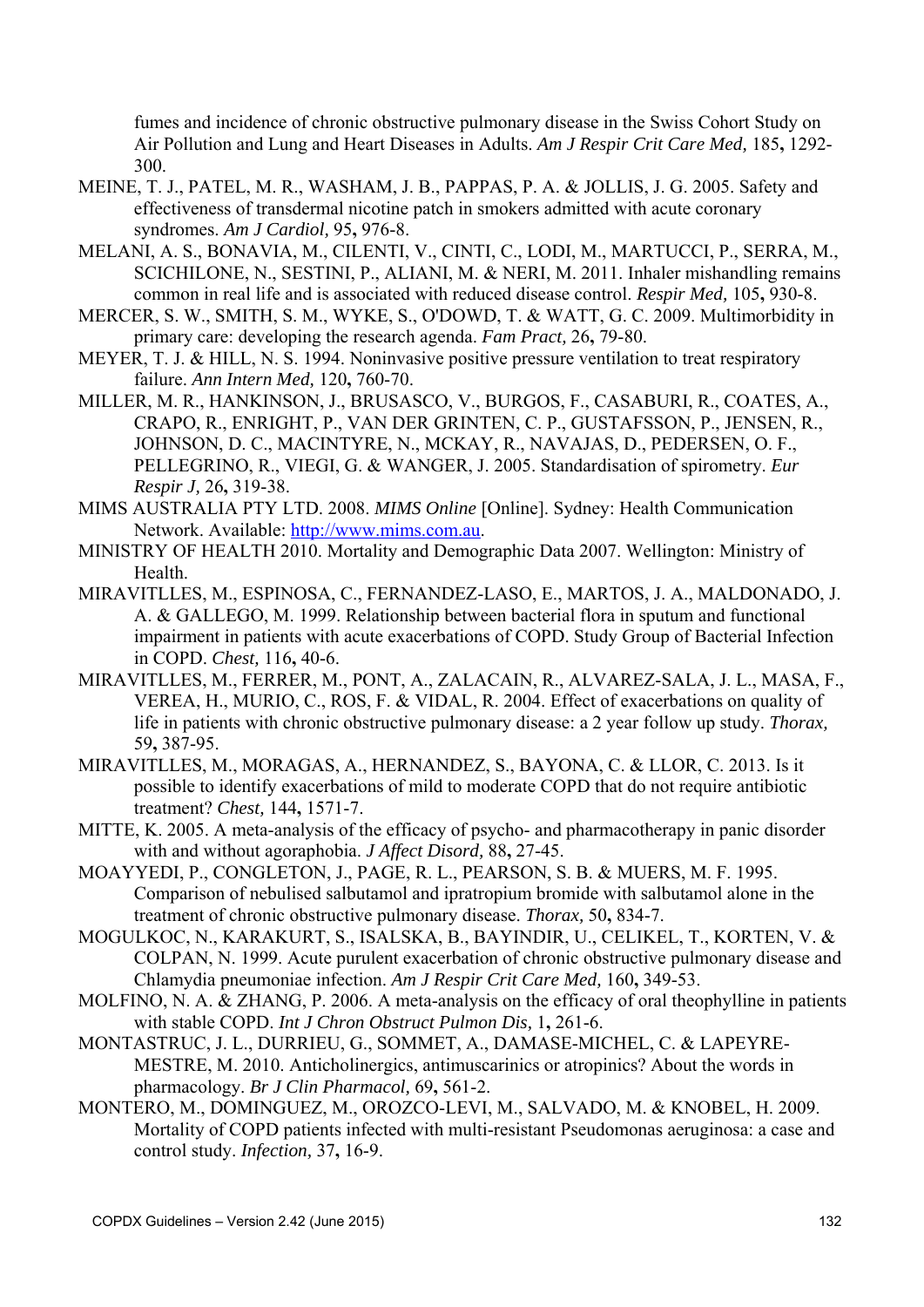- MOORE, R. P., BERLOWITZ, D. J., DENEHY, L., PRETTO, J. J., BRAZZALE, D. J., SHARPE, K., JACKSON, B. & MCDONALD, C. F. 2011. A randomised trial of domiciliary, ambulatory oxygen in patients with COPD and dyspnoea but without resting hypoxaemia. *Thorax,* 66**,** 32- 7.
- MORGAN, M. D. L., CALVERLEY, P. M. A. & CLARK, C. J. 2001. Pulmonary rehabilitation. British Thoracic Society Standards of Care Subcommittee on Pulmonary Rehabilitation. *Thorax,* 56**,** 827-34.
- MOXHAM, J. 1988. Aminophylline and the respiratory muscles: an alternative view. *Clin Chest Med,* 9**,** 325-36.
- MURCIANO, D., AUCLAIR, M. H., PARIENTE, R. & AUBIER, M. 1989. A randomized, controlled trial of theophylline in patients with severe chronic obstructive pulmonary disease. *N Engl J Med,* 320**,** 1521-5.
- MURPHY, T. F., SETHI, S., KLINGMAN, K. L., BRUEGGEMANN, A. B. & DOERN, G. V. 1999. Simultaneous respiratory tract colonization by multiple strains of nontypeable haemophilus influenzae in chronic obstructive pulmonary disease: implications for antibiotic therapy. *J Infect Dis,* 180**,** 404-9.
- NADEEM, N. J., TAYLOR, S. J. & ELDRIDGE, S. M. 2011. Withdrawal of inhaled corticosteroids in individuals with COPD--a systematic review and comment on trial methodology. *Respir Res,* 12**,** 107.
- NANNINI, L. J., LASSERSON, T. J. & POOLE, P. 2012. Combined corticosteroid and long-acting beta(2)-agonist in one inhaler versus long-acting beta(2)-agonists for chronic obstructive pulmonary disease. *Cochrane Database Syst Rev,* 9**,** CD006829.
- NANNINI, L. J., POOLE, P., MILAN, S. J., HOLMES, R. & NORMANSELL, R. 2013a. Combined corticosteroid and long-acting beta(2)-agonist in one inhaler versus placebo for chronic obstructive pulmonary disease. *Cochrane Database Syst Rev,* 11**,** CD003794.
- NANNINI, L. J., POOLE, P., MILAN, S. J. & KESTERTON, A. 2013b. Combined corticosteroid and long-acting beta(2)-agonist in one inhaler versus inhaled corticosteroids alone for chronic obstructive pulmonary disease. *Cochrane Database Syst Rev,* 8**,** CD006826.
- NATIONAL EMPHYSEMA TREATMENT TRIAL RESEARCH, G. 2001. Patients at High Risk of Death after Lung-Volume-Reduction Surgery. *N Engl J Med,* 345**,** 1075-1083.
- NATIONAL HEALTH AND MEDICAL RESEARCH COUNCIL 1998. A guide to the Development, Implementation and Evaluation of Clinical Practice Guidelines. Canberra: NHMRC.
- NATIONAL HEART LUNG AND BLOOD INSTITUTE 1998. Morbidity and Mortality: Chartbook on Cardiovascular, Lung, and Blood Diseases [2004 edition available http://www.nhlbi.nih.gov/resources/docs/cht-book.htm]. Bethesda, MD: US Department of Health and Institutes of Health.
- NETT 1999. Rationale and design of the National Emphysema Treatment Trial (NETT): A prospective randomized trial of lung volume reduction surgery. *J Thorac Cardiovasc Surg,* 118**,** 518-28.
- NG, T. P., NITI, M., TAN, W. C., CAO, Z., ONG, K. C. & ENG, P. 2007. Depressive symptoms and chronic obstructive pulmonary disease: effect on mortality, hospital readmission, symptom burden, functional status, and quality of life. *Arch Intern Med,* 167**,** 60-7.
- NHLBI/WHO WORKSHOP REPORT April 2001. Global Initiative for Chronic Obstructive Pulmonary Disease (GOLD): Global strategy for the diagnosis, management and prevention of chronic obstructive pulmonary disease. Bethesda, MD: National Institutes of Health - National Heart, Lung and Blood Institute.
- NHS CENTRE FOR REVIEWS AND DISSEMINATION 2003. Inhaler devices for the management of asthma and COPD. *Effective Healthcare: Bulletin on the Effectiveness of Health Service Interventions for Decision Makers,* 8**,** 1-12.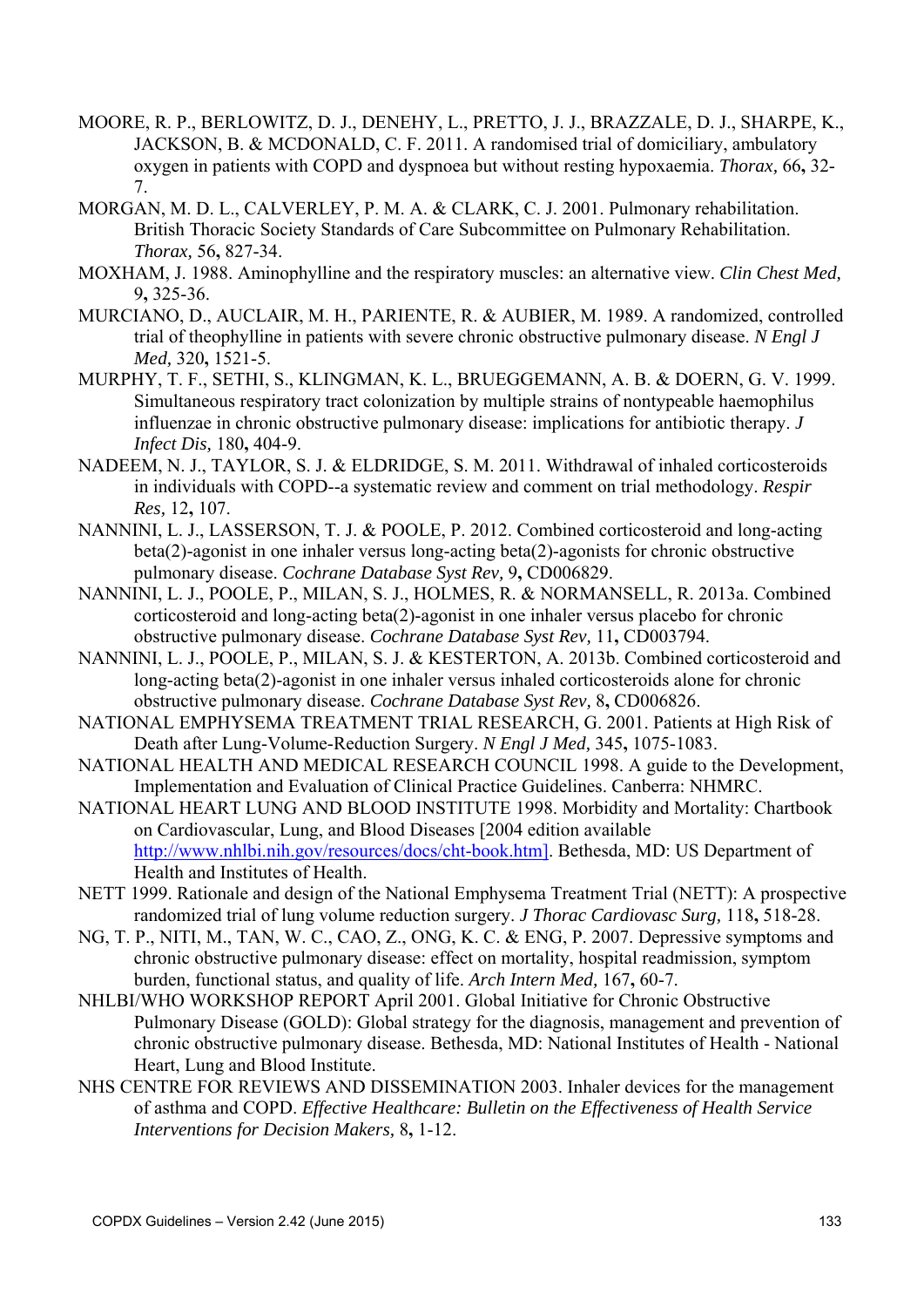- NICHOL, K. L., MARGOLIS, K. L., WUORENMA, J. & VON STERNBERG, T. 1994. The efficacy and cost effectiveness of vaccination against influenza among elderly persons living in the community. *N Engl J Med,* 331**,** 778-84.
- NITENBERG, A. & ANTONY, I. 1999. Effects of nicotine gum on coronary vasomotor responses during sympathetic stimulation in patients with coronary artery stenosis. *J Cardiovasc Pharmacol,* 34**,** 694-9.
- NOCTURNAL OXYGEN THERAPY TRIAL GROUP 1980. Continuous or nocturnal oxygen therapy in hypoxemic chronic obstructive lung disease: a clinical trial. *Ann Intern Med,* 93**,** 391-8.
- NONOYAMA, M. L., BROOKS, D., LACASSE, Y., GUYATT, G. H. & GOLDSTEIN, R. S. 2007. Oxygen therapy during exercise training in chronic obstructive pulmonary disease. *Cochrane Database Syst Rev***,** CD005372.
- O'DONNELL, D. E., REVILL, S. M. & WEBB, K. A. 2001. Dynamic hyperinflation and exercise intolerance in chronic obstructive pulmonary disease. *Am J Respir Crit Care Med,* 164**,** 770-7.
- O'DRISCOLL, B. R. 2008. Short burst oxygen therapy in patients with COPD. *Monaldi Arch Chest Dis,* 69**,** 70-4.
- O'NEILL, B., MAHON, J. M. & BRADLEY, J. 2006. Short-burst oxygen therapy in chronic obstructive pulmonary disease. *Respir Med,* 100**,** 1129-38.
- OBA, Y. & LONE, N. A. 2014. Comparative efficacy of inhaled corticosteroid and long-acting beta agonist combinations in preventing COPD exacerbations: a Bayesian network meta-analysis. *Int J Chron Obstruct Pulmon Dis,* 9**,** 469-79.
- OGALE, S. S., LEE, T. A., AU, D. H., BOUDREAU, D. M. & SULLIVAN, S. D. 2010. Cardiovascular events associated with ipratropium bromide in COPD. *Chest,* 137**,** 13-9.
- OLENCHOCK, B. A., FONAROW, G. G., PAN, W., HERNANDEZ, A. & CANNON, C. P. 2009. Current use of beta blockers in patients with reactive airway disease who are hospitalized with acute coronary syndromes. *Am J Cardiol,* 103**,** 295-300.
- OMACHI, T. A., KATZ, P. P., YELIN, E. H., GREGORICH, S. E., IRIBARREN, C., BLANC, P. D. & EISNER, M. D. 2009. Depression and health-related quality of life in chronic obstructive pulmonary disease. *Am J Med,* 122**,** 778 e9-15.
- OMLAND, O., WURTZ, E. T., AASEN, T. B., BLANC, P., BRISMAN, J. B., MILLER, M. R., PEDERSEN, O. F., SCHLUNSSEN, V., SIGSGAARD, T., ULRIK, C. S. & VISKUM, S. 2014. Occupational chronic obstructive pulmonary disease: a systematic literature review. *Scand J Work Environ Health,* 40**,** 19-35.
- ORA, J., LAVENEZIANA, P., OFIR, D., DEESOMCHOK, A., WEBB, K. A. & O'DONNELL, D. E. 2009. Combined effects of obesity and chronic obstructive pulmonary disease on dyspnea and exercise tolerance. *Am J Respir Crit Care Med,* 180**,** 964-71.
- ORENS, J. B., ESTENNE, M., ARCASOY, S., CONTE, J. V., CORRIS, P., EGAN, J. J., EGAN, T., KESHAVJEE, S., KNOOP, C., KOTLOFF, R., MARTINEZ, F. J., NATHAN, S., PALMER, S., PATTERSON, A., SINGER, L., SNELL, G., STUDER, S., VACHIERY, J. L. & GLANVILLE, A. R. 2006. International guidelines for the selection of lung transplant candidates: 2006 update--a consensus report from the Pulmonary Scientific Council of the International Society for Heart and Lung Transplantation. *J Heart Lung Transplant,* 25**,** 745- 55.
- OSADNIK, C. R., MCDONALD, C. F., JONES, A. P. & HOLLAND, A. E. 2012. Airway clearance techniques for chronic obstructive pulmonary disease. *Cochrane Database Syst Rev,* 3**,** CD008328.
- OSADNIK, C. R., MCDONALD, C. F., MILLER, B. R., HILL, C. J., TARRANT, B., STEWARD, R., CHAO, C., STODDEN, N., OLIVEIRA, C. C., GAGLIARDI, N. & HOLLAND, A. E. 2014. The effect of positive expiratory pressure (PEP) therapy on symptoms, quality of life and incidence of re-exacerbation in patients with acute exacerbations of chronic obstructive pulmonary disease: a multicentre, randomised controlled trial. *Thorax,* 69**,** 137-43.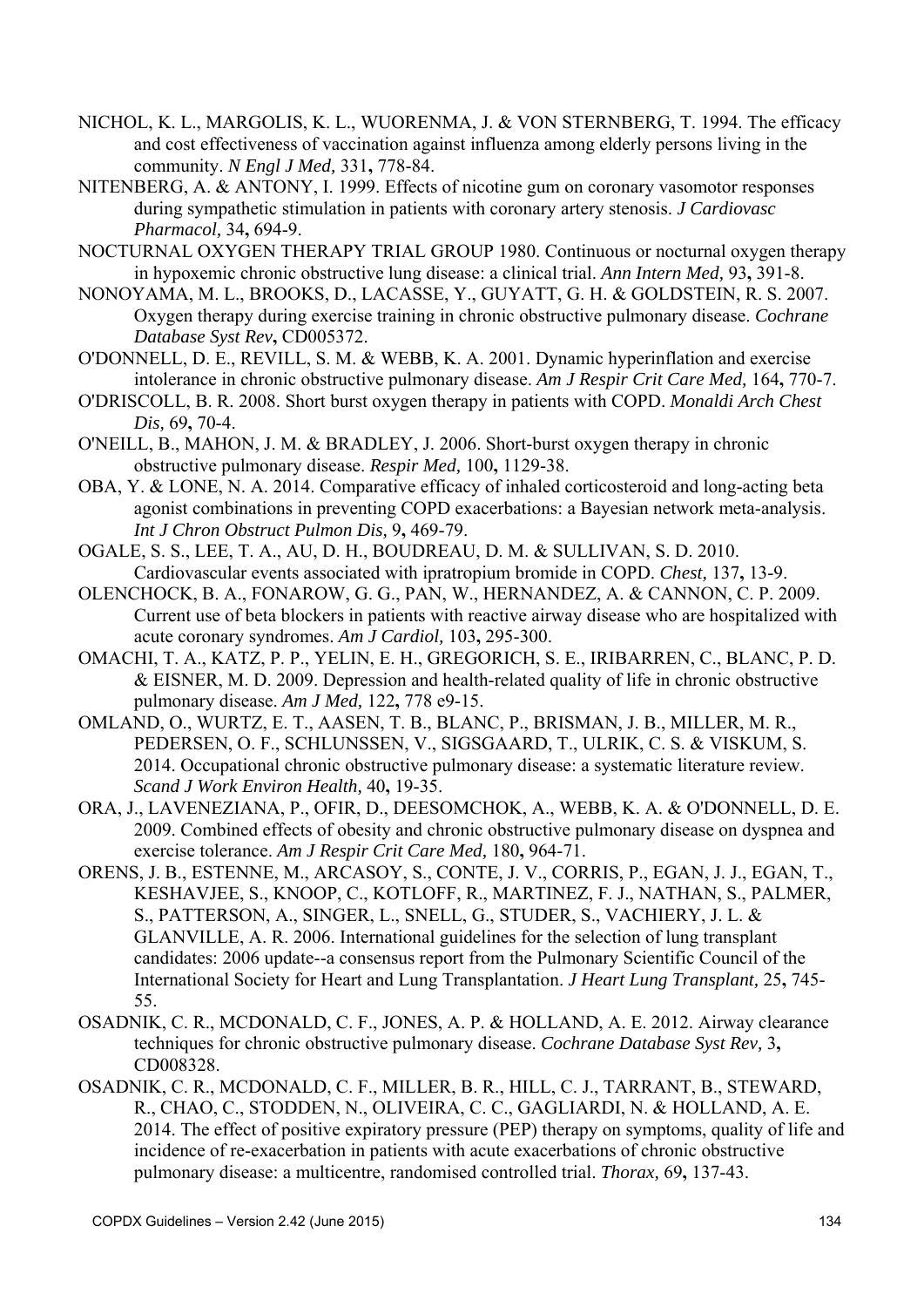- OSBORNE, R. H., JORDAN, J. E. & ROGERS, A. 2008. A critical look at the role of selfmanagement for people with arthritis and other chronic diseases. *Nat Clin Pract Rheumatol,* 4**,** 224-5.
- PARKES, G., GREENHALGH, T., GRIFFIN, M. & DENT, R. 2008. Effect on smoking quit rate of telling patients their lung age: the Step2quit randomised controlled trial. *BMJ,* 336**,** 598-600.
- PATEL, A. R., DONALDSON, G. C., MACKAY, A. J., WEDZICHA, J. A. & HURST, J. R. 2012. The impact of ischemic heart disease on symptoms, health status, and exacerbations in patients with COPD. *Chest,* 141**,** 851-7.
- PATEL, I. S., SEEMUNGAL, T. A., WILKS, M., LLOYD-OWEN, S. J., DONALDSON, G. C. & WEDZICHA, J. A. 2002. Relationship between bacterial colonisation and the frequency, character, and severity of COPD exacerbations. *Thorax,* 57**,** 759-64.
- PEACOCK, J. L., ANDERSON, H. R., BREMNER, S. A., MARSTON, L., SEEMUNGAL, T. A., STRACHAN, D. P. & WEDZICHA, J. A. 2011. Outdoor air pollution and respiratory health in patients with COPD. *Thorax,* 66**,** 591-6.
- PELLEGRINO, R., VIEGI, G., BRUSASCO, V., CRAPO, R. O., BURGOS, F., CASABURI, R., COATES, A., VAN DER GRINTEN, C. P., GUSTAFSSON, P., HANKINSON, J., JENSEN, R., JOHNSON, D. C., MACINTYRE, N., MCKAY, R., MILLER, M. R., NAVAJAS, D., PEDERSEN, O. F. & WANGER, J. 2005. Interpretative strategies for lung function tests. *Eur Respir J,* 26**,** 948-68.
- PEPIN, V., BRODEUR, J., LACASSE, Y., MILOT, J., LEBLANC, P., WHITTOM, F. & MALTAIS, F. 2007. Six-minute walking versus shuttle walking: responsiveness to bronchodilation in chronic obstructive pulmonary disease. *Thorax,* 62**,** 291-8.
- PEPIN, V., SAEY, D., WHITTOM, F., LEBLANC, P. & MALTAIS, F. 2005. Walking versus cycling: sensitivity to bronchodilation in chronic obstructive pulmonary disease. *Am J Respir Crit Care Med,* 172**,** 1517-22.
- PEPPER, J. K. & BREWER, N. T. 2014. Electronic nicotine delivery system (electronic cigarette) awareness, use, reactions and beliefs: a systematic review. *Tob Control,* 23**,** 375-84.
- PETERS, M. J. & MORGAN, L. C. 2002. The pharmacotherapy of smoking cessation. *Med J Aust,* 176**,** 486-90.
- PETO, R., SPEIZER, F. E., COCHRANE, A. L., MOORE, F., FLETCHER, C. M., TINKER, C. M., HIGGINS, I. T., GRAY, R. G., RICHARDS, S. M., GILLILAND, J. & NORMAN-SMITH, B. 1983. The relevance in adults of air-flow obstruction, but not of mucus hypersecretion, to mortality from chronic lung disease. Results from 20 years of prospective observation. *Am Rev Respir Dis,* 128**,** 491-500.
- PEYTREMANN-BRIDEVAUX, I., STAEGER, P., BRIDEVAUX, P. O., GHALI, W. A. & BURNAND, B. 2008. Effectiveness of chronic obstructive pulmonary disease-management programs: systematic review and meta-analysis. *Am J Med,* 121**,** 433-443 e4.
- PHILLIPSON, E. A. & BOWES, G. 1986. Control of breathing during sleep. *In:* CHERNIACK, N. S. & WIDDICOMBE, J. G. (eds.) *Handbook of Physiology. The Respiratory System. Vol II. Control of Breathing.* Bethesda, MD: American Physiological Society.
- PINNOCK, H., HANLEY, J., MCCLOUGHAN, L., TODD, A., KRISHAN, A., LEWIS, S., STODDART, A., VAN DER POL, M., MACNEE, W., SHEIKH, A., PAGLIARI, C. & MCKINSTRY, B. 2013. Effectiveness of telemonitoring integrated into existing clinical services on hospital admission for exacerbation of chronic obstructive pulmonary disease: researcher blind, multicentre, randomised controlled trial. *BMJ,* 347**,** f6070.
- PITTA, F., TROOSTERS, T., SPRUIT, M. A., PROBST, V. S., DECRAMER, M. & GOSSELINK, R. 2005. Characteristics of physical activities in daily life in chronic obstructive pulmonary disease. *Am J Respir Crit Care Med,* 171**,** 972-7.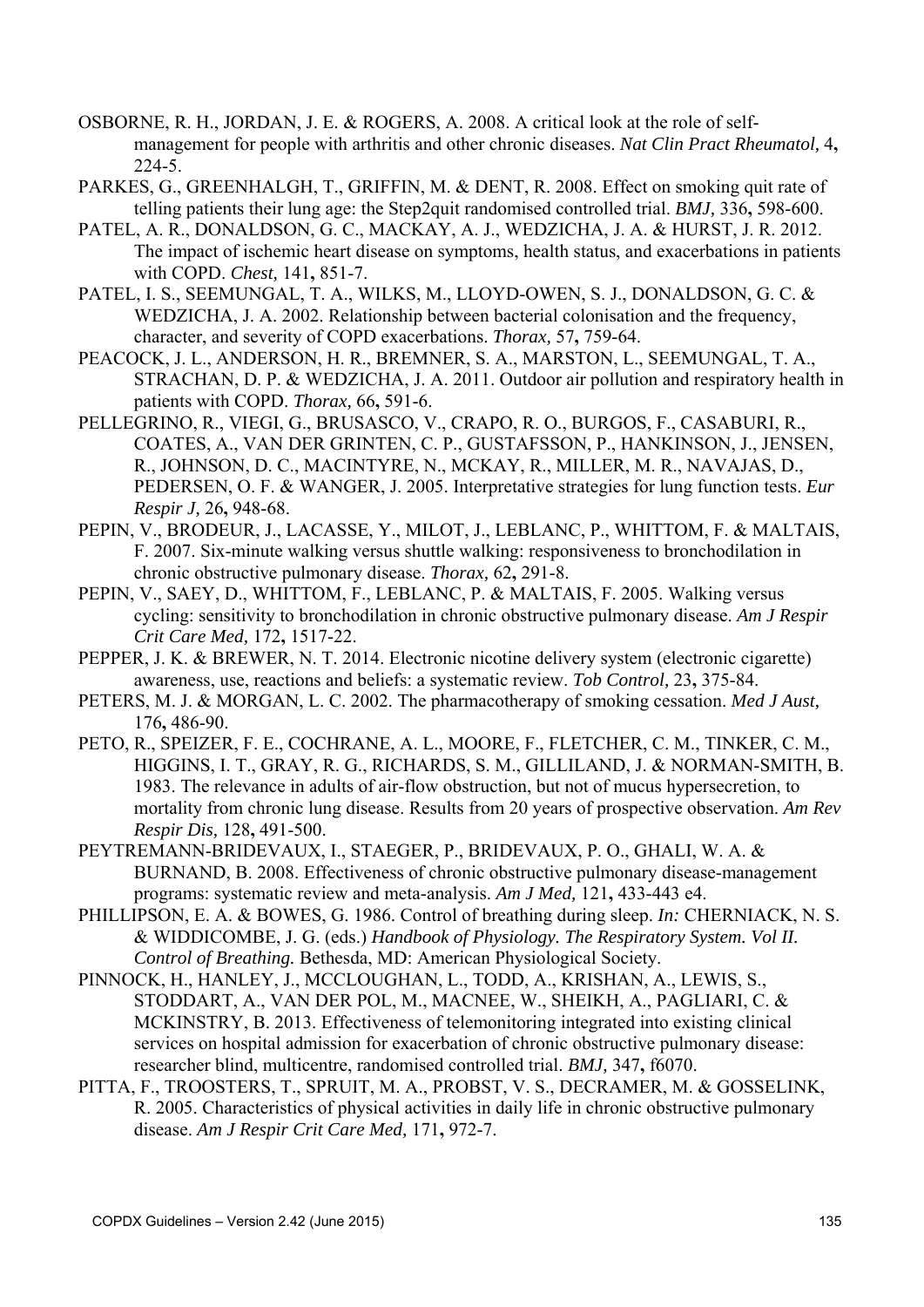- PLANT, P. K., OWEN, J. L. & ELLIOTT, M. W. 2000. Early use of non-invasive ventilation for acute exacerbations of chronic obstructive pulmonary disease on general respiratory wards: a multicentre randomised controlled trial. *Lancet,* 355**,** 1931-5.
- POLLACK, M. H., KRADIN, R., OTTO, M. W., WORTHINGTON, J., GOULD, R., SABATINO, S. A. & ROSENBAUM, J. F. 1996. Prevalence of panic in patients referred for pulmonary function testing at a major medical center. *Am J Psychiatry,* 153**,** 110-3.
- POOLE, P. & BLACK, P. N. 2010. Mucolytic agents for chronic bronchitis or chronic obstructive pulmonary disease. *Cochrane Database Syst Rev***,** CD001287.
- POOLE, P. J., CHACKO, E., WOOD-BAKER, R. W. & CATES, C. J. 2006. Influenza vaccine for patients with chronic obstructive pulmonary disease. *Cochrane Database Syst Rev***,** CD002733.
- POSTMA, D. S., PETERS, I., STEENHUIS, E. J. & SLUITER, H. J. 1988. Moderately severe chronic airflow obstruction. Can corticosteroids slow down obstruction? *Eur Respir J,* 1**,** 22-6.
- POSTMA, D. S., STEENHUIS, E. J., VAN DER WEELE, L. T. & SLUITER, H. J. 1985. Severe chronic airflow obstruction: can corticosteroids slow down progression? *Eur J Respir Dis,* 67**,** 56-64.
- POULAIN, M., DOUCET, M., DRAPEAU, V., FOURNIER, G., TREMBLAY, A., POIRIER, P. & MALTAIS, F. 2008. Metabolic and inflammatory profile in obese patients with chronic obstructive pulmonary disease. *Chron Respir Dis,* 5**,** 35-41.
- POULAIN, M., DURAND, F., PALOMBA, B., CEUGNIET, F., DESPLAN, J., VARRAY, A. & PREFAUT, C. 2003. 6-minute walk testing is more sensitive than maximal incremental cycle testing for detecting oxygen desaturation in patients with COPD. *Chest,* 123**,** 1401-7.
- PUHAN, M., SCHARPLATZ, M., TROOSTERS, T., WALTERS, E. H. & STEURER, J. 2009a. Pulmonary rehabilitation following exacerbations of chronic obstructive pulmonary disease. *Cochrane Database Syst Rev***,** CD005305.
- PUHAN, M. A., GARCIA-AYMERICH, J., FREY, M., TER RIET, G., ANTO, J. M., AGUSTI, A. G., GOMEZ, F. P., RODRIGUEZ-ROISIN, R., MOONS, K. G., KESSELS, A. G. & HELD, U. 2009c. Expansion of the prognostic assessment of patients with chronic obstructive pulmonary disease: the updated BODE index and the ADO index. *Lancet,* 374**,** 704-11.
- PUHAN, M. A., GIMENO-SANTOS, E., SCHARPLATZ, M., TROOSTERS, T., WALTERS, E. H. & STEURER, J. 2011. Pulmonary rehabilitation following exacerbations of chronic obstructive pulmonary disease. *Cochrane Database Syst Rev***,** CD005305.
- QUINT, J. K., HERRETT, E., BHASKARAN, K., TIMMIS, A., HEMINGWAY, H., WEDZICHA, J. A. & SMEETH, L. 2013. Effect of beta blockers on mortality after myocardial infarction in adults with COPD: population based cohort study of UK electronic healthcare records. *BMJ,* 347**,** f6650.
- RABE, K. F., BATEMAN, E. D., O'DONNELL, D., WITTE, S., BREDENBROKER, D. & BETHKE, T. D. 2005. Roflumilast--an oral anti-inflammatory treatment for chronic obstructive pulmonary disease: a randomised controlled trial. *Lancet,* 366**,** 563-71.
- RAM, F. S., JONES, P. W., CASTRO, A. A., DE BRITO, J. A., ATALLAH, A. N., LACASSE, Y., MAZZINI, R., GOLDSTEIN, R. & CENDON, S. 2002. Oral theophylline for chronic obstructive pulmonary disease. *Cochrane Database Syst Rev***,** CD003902.
- RAM, F. S., PICOT, J., LIGHTOWLER, J. & WEDZICHA, J. A. 2004. Non-invasive positive pressure ventilation for treatment of respiratory failure due to exacerbations of chronic obstructive pulmonary disease. *Cochrane Database Syst Rev***,** CD004104.
- RAM, F. S. & SESTINI, P. 2003. Regular inhaled short acting beta2 agonists for the management of stable chronic obstructive pulmonary disease: Cochrane systematic review and meta-analysis. *Thorax,* 58**,** 580-4.
- RAM, F. S. & WEDZICHA, J. A. 2002. Ambulatory oxygen for chronic obstructive pulmonary disease. *Cochrane Database Syst Rev***,** CD000238.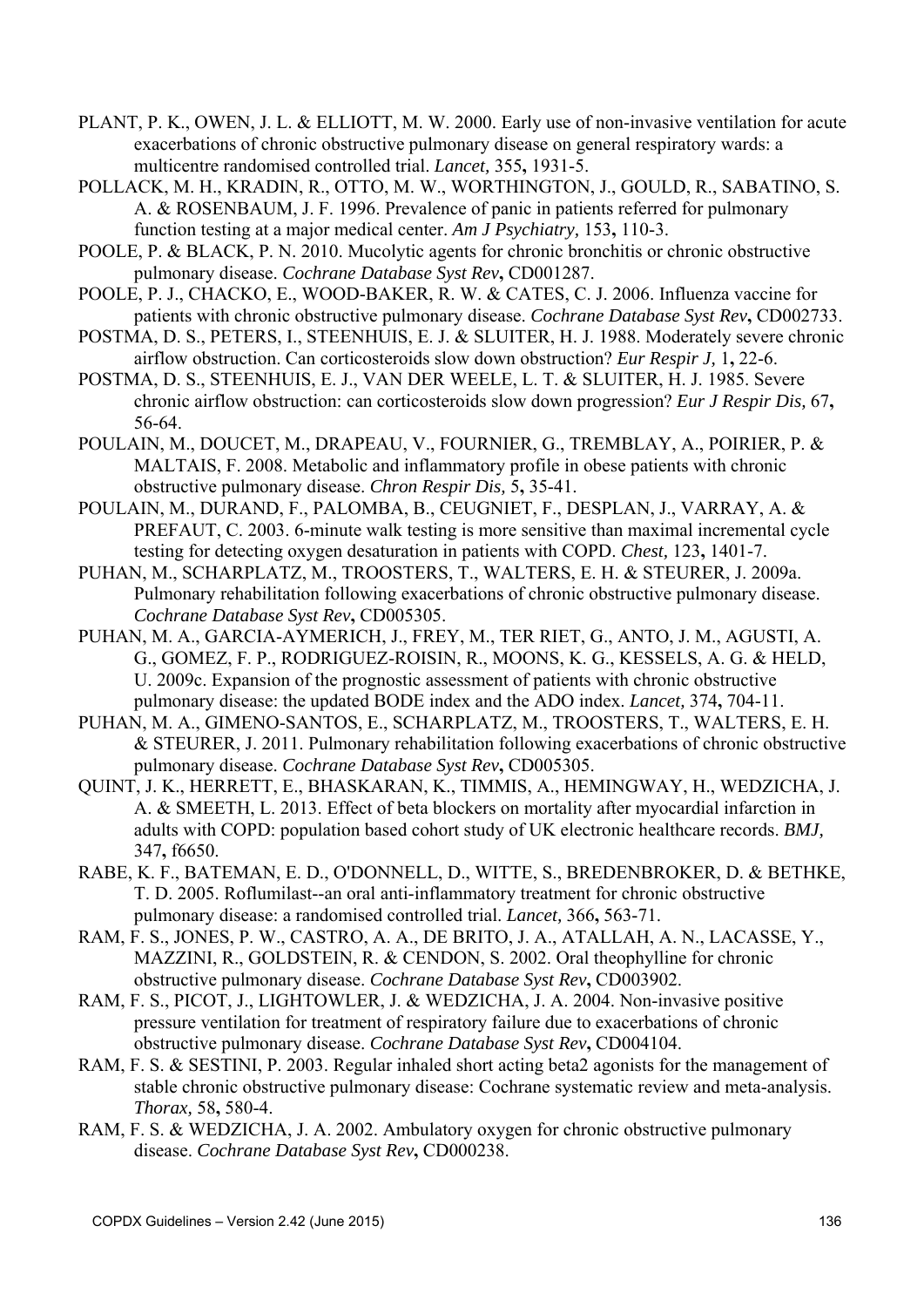- RAMACHANDRAN, K., MCCUSKER, C., CONNORS, M., ZUWALLACK, R. & LAHIRI, B. 2008. The influence of obesity on pulmonary rehabilitation outcomes in patients with COPD. *Chron Respir Dis,* 5**,** 205-9.
- REA, H., KENEALY, T., ADAIR, J., ROBINSON, E. & SHERIDAN, N. 2011. Spirometry for patients in hospital and one month after admission with an acute exacerbation of COPD. *Int J Chron Obstruct Pulmon Dis,* 6**,** 527-32.
- REA, H., MCAULEY, S., JAYARAM, L., GARRETT, J., HOCKEY, H., STOREY, L., O'DONNELL, G., HARU, L., PAYTON, M. & O'DONNELL, K. 2010. The clinical utility of long-term humidification therapy in chronic airway disease. *Respir Med,* 104**,** 525-33.
- RENNARD, S. I., SCHACHTER, N., STREK, M., RICKARD, K. & AMIT, O. 2006. Cilomilast for COPD: results of a 6-month, placebo-controlled study of a potent, selective inhibitor of phosphodiesterase 4. *Chest,* 129**,** 56-66.
- REVILL, S. M., WILLIAMS, J., SEWELL, L., COLLIER, R. & SINGH, S. J. 2009. Within-day repeatability of the endurance shuttle walk test. *Physiotherapy,* 95**,** 140-3.
- RICE, K. L., DEWAN, N., BLOOMFIELD, H. E., GRILL, J., SCHULT, T. M., NELSON, D. B., KUMARI, S., THOMAS, M., GEIST, L. J., BEANER, C., CALDWELL, M. & NIEWOEHNER, D. E. 2010. Disease management program for chronic obstructive pulmonary disease: a randomized controlled trial. *Am J Respir Crit Care Med,* 182**,** 890-6.
- RICE, V. H., HARTMANN-BOYCE, J. & STEAD, L. F. 2013. Nursing interventions for smoking cessation. *Cochrane Database Syst Rev,* 8**,** CD001188.
- RIES, A. L., BAULDOFF, G. S., CARLIN, B. W., CASABURI, R., EMERY, C. F., MAHLER, D. A., MAKE, B., ROCHESTER, C. L., ZUWALLACK, R. & HERRERIAS, C. 2007. Pulmonary Rehabilitation: Joint ACCP/AACVPR Evidence-Based Clinical Practice Guidelines. *Chest,* 131**,** 4S-42S.
- RIES, A. L., KAPLAN, R. M., LIMBERG, T. M. & PREWITT, L. M. 1995. Effects of pulmonary rehabilitation on physiologic and psychosocial outcomes in patients with chronic obstructive pulmonary disease. *Ann Intern Med,* 122**,** 823-32.
- RIES, A. L., MAKE, B. J., LEE, S. M., KRASNA, M. J., BARTELS, M., CROUCH, R. & FISHMAN, A. P. 2005. The effects of pulmonary rehabilitation in the national emphysema treatment trial. *Chest,* 128**,** 3799-809.
- RIETEMA, H., HOLVERDA, S., BOGAARD, H. J., MARCUS, J. T., SMIT, H. J., WESTERHOF, N., POSTMUS, P. E., BOONSTRA, A. & VONK-NOORDEGRAAF, A. 2008. Sildenafil treatment in COPD does not affect stroke volume or exercise capacity. *Eur Respir J,* 31**,** 759- 64.
- RIVERA-FERNANDEZ, R., NAVARRETE-NAVARRO, P., FERNANDEZ-MONDEJAR, E., RODRIGUEZ-ELVIRA, M., GUERRERO-LOPEZ, F. & VAZQUEZ-MATA, G. 2006. Sixyear mortality and quality of life in critically ill patients with chronic obstructive pulmonary disease. *Crit Care Med,* 34**,** 2317-24.
- RIZKALLAH, J., MAN, S. F. & SIN, D. D. 2009. Prevalence of pulmonary embolism in acute exacerbations of COPD: a systematic review and metaanalysis. *Chest,* 135**,** 786-93.
- RODRIGO, G. J., CASTRO-RODRIGUEZ, J. A. & PLAZA, V. 2009. Safety and efficacy of combined long-acting beta-agonists and inhaled corticosteroids vs long-acting beta-agonists monotherapy for stable COPD: a systematic review. *Chest,* 136**,** 1029-38.
- RODRIGO, G. J. & PLAZA, V. 2014. Efficacy and safety of a fixed-dose combination of indacaterol and Glycopyrronium for the treatment of COPD: a systematic review. *Chest,* 146**,** 309-17.
- RODRIGUEZ, E., FERRER, J., MARTI, S., ZOCK, J. P., PLANA, E. & MORELL, F. 2008. Impact of occupational exposure on severity of COPD. *Chest,* 134**,** 1237-43.
- ROEDE, B. M., BRESSER, P., BINDELS, P. J., KOK, A., PRINS, M., TER RIET, G., GESKUS, R. B., HERINGS, R. M. & PRINS, J. M. 2008. Antibiotic treatment is associated with reduced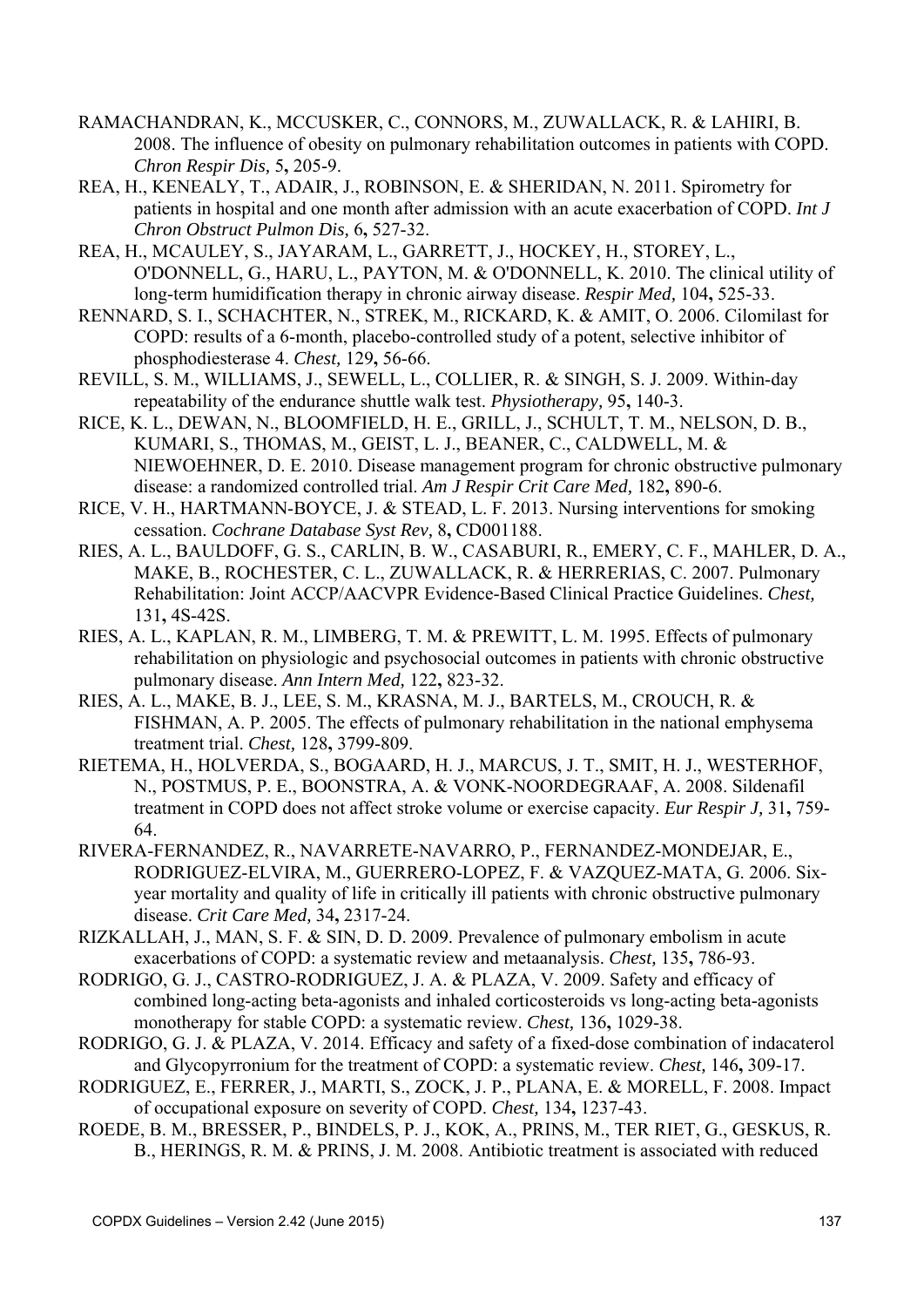risk of a subsequent exacerbation in obstructive lung disease: an historical population based cohort study. *Thorax,* 63**,** 968-73.

- ROEHRS, T., MERRION, M., PEDROSI, B., STEPANSKI, E., ZORICK, F. & ROTH, T. 1995. Neuropsychological function in obstructive sleep apnea syndrome (OSAS) compared to chronic obstructive pulmonary disease (COPD). *Sleep,* 18**,** 382-8.
- ROSKELL, N. S., ANZUETO, A., HAMILTON, A., DISSE, B. & BECKER, K. 2014. Once-daily long-acting beta-agonists for chronic obstructive pulmonary disease: an indirect comparison of olodaterol and indacaterol. *Int J Chron Obstruct Pulmon Dis,* 9**,** 813-24.
- ROSSI, A., GOTTFRIED, S. B., HIGGS, B. D., ZOCCHI, L., GRASSINO, A. & MILIC-EMILI, J. 1985. Respiratory mechanics in mechanically ventilated patients with respiratory failure. *J Appl Physiol,* 58**,** 1849-58.
- RUTTEN, E. P., FRANSSEN, F. M., SPRUIT, M. A. & WOUTERS, E. F. 2013. Anemia is associated with bone mineral density in chronic obstructive pulmonary disease. *COPD,* 10**,** 286-92.
- RUTTEN, F. H., ZUITHOFF, N. P., HAK, E., GROBBEE, D. E. & HOES, A. W. 2010. Beta-blockers may reduce mortality and risk of exacerbations in patients with chronic obstructive pulmonary disease. *Arch Intern Med,* 170**,** 880-7.
- SABIT, R., GRIFFITHS, T. L., WATKINS, A. J., EVANS, W., BOLTON, C. E., SHALE, D. J. & LEWIS, K. E. 2008. Predictors of poor attendance at an outpatient pulmonary rehabilitation programme. *Respir Med,* 102**,** 819-24.
- SAJKOV, D., MCEVOY, R. D., COWIE, R. J., BRADLEY, J. A., ANTIC, R., MORRIS, R. G. & FRITH, P. A. 1993. Felodipine improves pulmonary hemodynamics in chronic obstructive pulmonary disease. *Chest,* 103**,** 1354-61.
- SAJKOV, D., WANG, T., FRITH, P. A., BUNE, A. J., ALPERS, J. A. & MCEVOY, R. D. 1997. A comparison of two long-acting vasoselective calcium antagonists in pulmonary hypertension secondary to COPD. *Chest,* 111**,** 1622-30.
- SAKAE, T. M., PIZZICHINI, M. M., TEIXEIRA, P. J., SILVA, R. M., TREVISOL, D. J. & PIZZICHINI, E. 2013. Exacerbations of COPD and symptoms of gastroesophageal reflux: a systematic review and meta-analysis. *J Bras Pneumol,* 39**,** 259-71.
- SALPETER, S., ORMISTON, T. & SALPETER, E. 2002. Cardioselective beta-blockers for reversible airway disease. *Cochrane Database Syst Rev***,** CD002992.
- SALPETER, S., ORMISTON, T. & SALPETER, E. 2005. Cardioselective beta-blockers for chronic obstructive pulmonary disease. *Cochrane Database Syst Rev***,** CD003566.
- SALPETER, S. R., BUCKLEY, N. S. & SALPETER, E. E. 2006. Meta-analysis: anticholinergics, but not beta-agonists, reduce severe exacerbations and respiratory mortality in COPD. *J Gen Intern Med,* 21**,** 1011-9.
- SAMBROOK, P. N., SEEMAN, E., PHILLIPS, S. R. & EBELING, P. R. 2002. Preventing osteoporosis: outcomes of the Australian Fracture Prevention Summit. *Med J Aust,* 176 Suppl**,** S1-16.
- SANTO TOMAS, L. H. 2011. Emphysema and chronic obstructive pulmonary disease in coal miners. *Curr Opin Pulm Med,* 17**,** 123-5.
- SASAKI, T., NAKAYAMA, K., YASUDA, H., YOSHIDA, M., ASAMURA, T., OHRUI, T., ARAI, H., ARAYA, J., KUWANO, K. & YAMAYA, M. 2009. A randomized, single-blind study of lansoprazole for the prevention of exacerbations of chronic obstructive pulmonary disease in older patients. *J Am Geriatr Soc,* 57**,** 1453-7.
- SCHANE, R. E., WALTER, L. C., DINNO, A., COVINSKY, K. E. & WOODRUFF, P. G. 2008. Prevalence and risk factors for depressive symptoms in persons with chronic obstructive pulmonary disease. *J Gen Intern Med,* 23**,** 1757-62.
- SCHARF, S. M., IQBAL, M., KELLER, C., CRINER, G., LEE, S. & FESSLER, H. E. 2002. Hemodynamic characterization of patients with severe emphysema. *Am J Respir Crit Care Med,* 166**,** 314-22.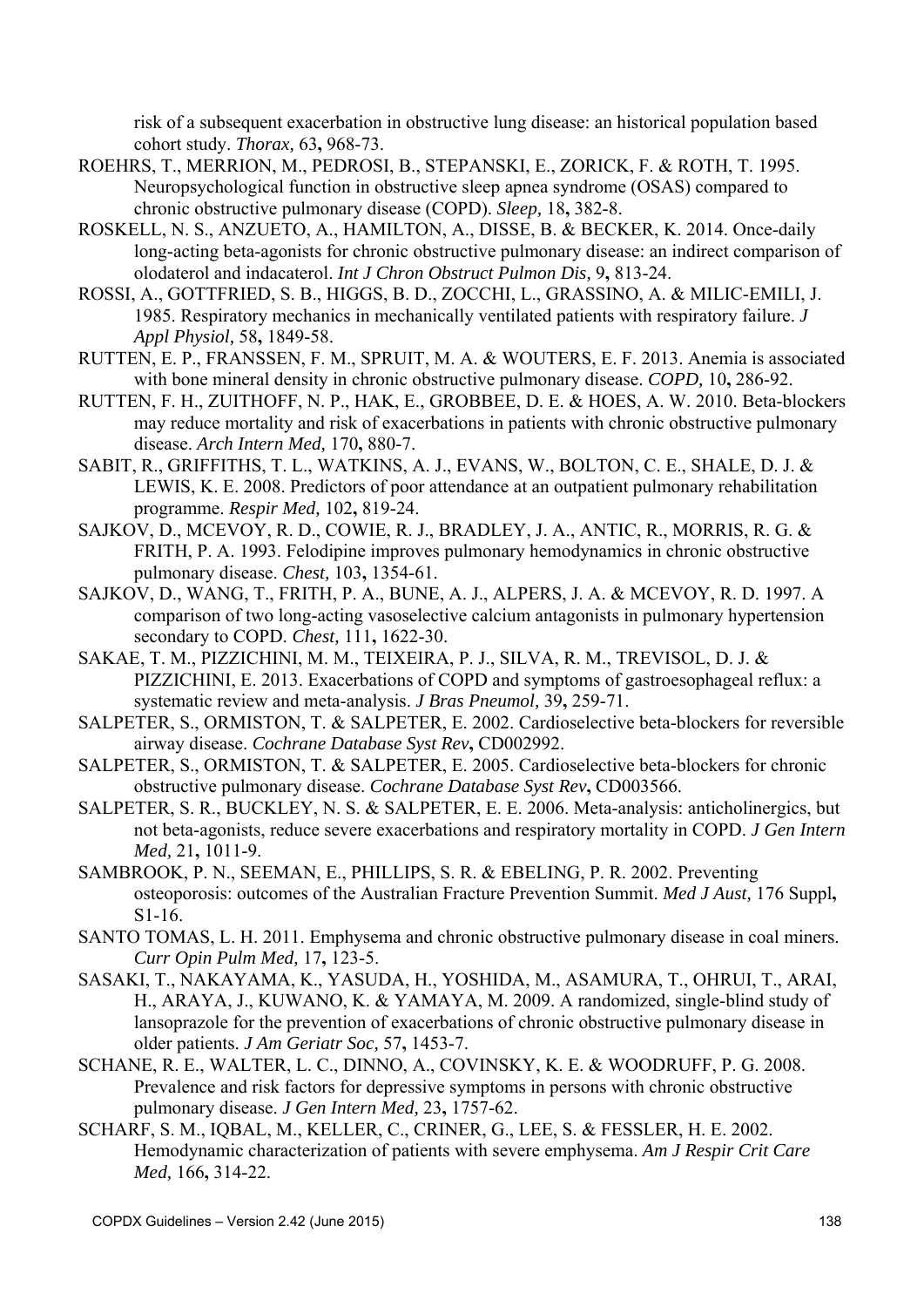- SCHNELL, K., WEISS, C. O., LEE, T., KRISHNAN, J. A., LEFF, B., WOLFF, J. L. & BOYD, C. 2012. The prevalence of clinically-relevant comorbid conditions in patients with physiciandiagnosed COPD: a cross-sectional study using data from NHANES 1999-2008. *BMC Pulm Med,* 12**,** 26.
- SCHOLS, A. M., BROEKHUIZEN, R., WELING-SCHEEPERS, C. A. & WOUTERS, E. F. 2005. Body composition and mortality in chronic obstructive pulmonary disease. *Am J Clin Nutr,* 82**,** 53-9.
- SCHONHOFER, B., WENZEL, M., GEIBEL, M. & KOHLER, D. 1998. Blood transfusion and lung function in chronically anemic patients with severe chronic obstructive pulmonary disease. *Crit Care Med,* 26**,** 1824-8.
- SCHOU, L., OSTERGAARD, B., RASMUSSEN, L. S., RYDAHL-HANSEN, S. & PHANARETH, K. 2012. Cognitive dysfunction in patients with chronic obstructive pulmonary disease--a systematic review. *Respir Med,* 106**,** 1071-81.
- SCHWARTZ, J. L. 1987. Review and Evaluation of Smoking Cessation Methods: The United States and Canada, 1978-1985 (NIH Publication No.87-2940). Bethesda, MD.: National Cancer Institute, National Institutes of Health.
- SCIURBA, F. C., ERNST, A., HERTH, F. J., STRANGE, C., CRINER, G. J., MARQUETTE, C. H., KOVITZ, K. L., CHIACCHIERINI, R. P., GOLDIN, J. & MCLENNAN, G. 2010. A randomized study of endobronchial valves for advanced emphysema. *N Engl J Med,* 363**,** 1233-44.
- SEEMUNGAL, T., HARPER-OWEN, R., BHOWMIK, A., MORIC, I., SANDERSON, G., MESSAGE, S., MACCALLUM, P., MEADE, T. W., JEFFRIES, D. J., JOHNSTON, S. L. & WEDZICHA, J. A. 2001. Respiratory viruses, symptoms, and inflammatory markers in acute exacerbations and stable chronic obstructive pulmonary disease. *Am J Respir Crit Care Med,* 164**,** 1618-23.
- SEEMUNGAL, T. A., WILKINSON, T. M., HURST, J. R., PERERA, W. R., SAPSFORD, R. J. & WEDZICHA, J. A. 2008. Long-term erythromycin therapy is associated with decreased chronic obstructive pulmonary disease exacerbations. *Am J Respir Crit Care Med,* 178**,** 1139- 47.
- SEGRELLES CALVO, G., GOMEZ-SUAREZ, C., SORIANO, J. B., ZAMORA, E., GONZALEZ-GAMARRA, A., GONZALEZ-BEJAR, M., JORDAN, A., TADEO, E., SEBASTIAN, A., FERNANDEZ, G. & ANCOCHEA, J. 2014. A home telehealth program for patients with severe COPD: the PROMETE study. *Respir Med,* 108**,** 453-62.
- SELROOS, O., BORGSTROM, L. & INGELF, J. 2009. Use of dry powder inhalers in acute exacerbations of asthma and COPD. *Ther Adv Respir Dis,* 3**,** 81-91.
- SENDEROVITZ, T., VESTBO, J., FRANDSEN, J., MALTBAEK, N., NORGAARD, M., NIELSEN, C. & KAMPMANN, J. P. 1999. Steroid reversibility test followed by inhaled budesonide or placebo in outpatients with stable chronic obstructive pulmonary disease. The Danish Society of Respiratory Medicine. *Respir Med,* 93**,** 715-8.
- SERGINSON, J. G., YANG, I. A., ARMSTRONG, J. G., COOPER, D. M., MATTHIESSON, A. M., MORRISON, S. C., GAIR, J. M., COOPER, B. & ZIMMERMAN, P. V. 2009. Variability in the rate of prescription and cost of domiciliary oxygen therapy in Australia. *Med J Aust,* 191**,** 549-53.
- SHAH, P. L. & HERTH, F. J. 2014. Current status of bronchoscopic lung volume reduction with endobronchial valves. *Thorax,* 69**,** 280-6.
- SHAH, P. L., ZOUMOT, Z., SINGH, S., BICKNELL, S. R., ROSS, E. T., QUIRING, J., HOPKINSON, N. S. & KEMP, S. V. 2013. Endobronchial coils for the treatment of severe emphysema with hyperinflation (RESET): a randomised controlled trial. *Lancet Respir Med,* 1**,** 233-40.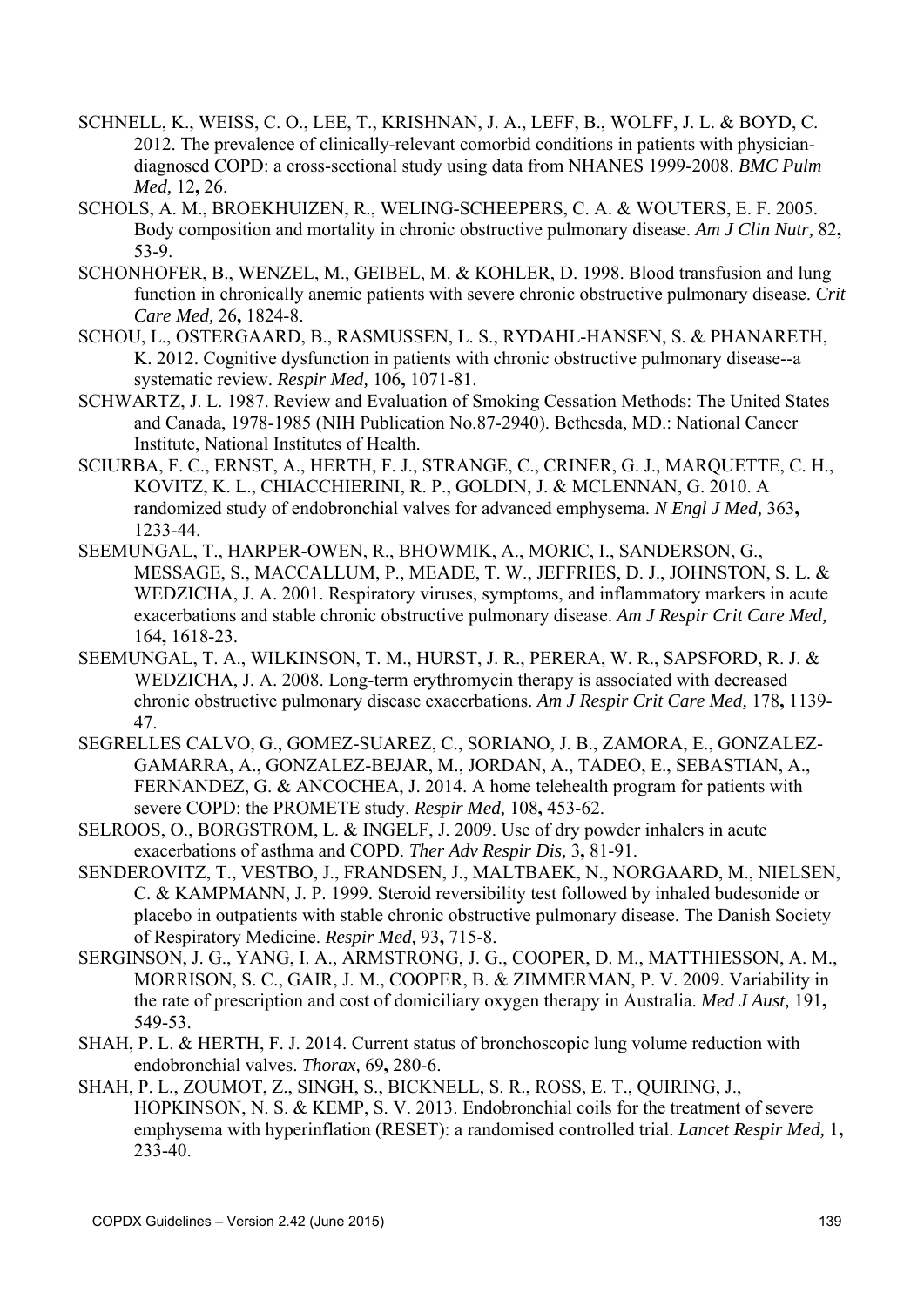- SHANMUGAM, G., BHUTANI, S., KHAN, D. A. & BROWN, E. S. 2007. Psychiatric considerations in pulmonary disease. *Psychiatr Clin North Am,* 30**,** 761-80.
- SHARAFKHANEH, A., SOUTHARD, J. G., GOLDMAN, M., URYNIAK, T. & MARTIN, U. J. 2013. Effect of budesonide/formoterol pMDI on COPD exacerbations: a double-blind, randomized study. *Respir Med,* 106**,** 257-68.
- SHEN, Y., CAI, W., LEI, S. & ZHANG, Z. 2014. Effect of high/low dose N-acetylcysteine on chronic obstructive pulmonary disease: a systematic review and meta-analysis. *COPD,* 11**,** 351-8.
- SHEPPERD, S., HARWOOD, D., JENKINSON, C., GRAY, A., VESSEY, M. & MORGAN, P. 1998. Randomised controlled trial comparing hospital at home care with inpatient hospital care. I: three month follow up of health outcomes. *BMJ,* 316**,** 1786-91.
- SHIFFMAN, S. 2005. Nicotine lozenge efficacy in light smokers. *Drug Alcohol Depend,* 77**,** 311-4.
- SHIFFMAN, S. & FERGUSON, S. G. 2008. Nicotine patch therapy prior to quitting smoking: a metaanalysis. *Addiction,* 103**,** 557-63.
- SHIRTCLIFFE, P., MARSH, S., TRAVERS, J., WEATHERALL, M. & BEASLEY, R. 2012. Childhood asthma and GOLD-defined chronic obstructive pulmonary disease. *Intern Med J,* 42**,** 83-88.
- SHIRTCLIFFE, P., WEATHERALL, M., MARSH, S., TRAVERS, J., HANSELL, A., MCNAUGHTON, A., ALDINGTON, S., MUELLEROVA, H. & BEASLEY, R. 2007. COPD prevalence in a random population survey: a matter of definition. *European Respiratory Journal,* 30**,** 232-239.
- SHORR, A. F., DOYLE, J., STERN, L., DOLGITSER, M. & ZILBERBERG, M. D. 2008. Anemia in chronic obstructive pulmonary disease: epidemiology and economic implications. *Curr Med Res Opin,* 24**,** 1123-30.
- SHORR, A. F., SUN, X., JOHANNES, R. S., YAITANES, A. & TABAK, Y. P. 2011. Validation of a novel risk score for severity of illness in acute exacerbations of COPD. *Chest,* 140**,** 1177-83.
- SHORT, P. M., LIPWORTH, S. I., ELDER, D. H., SCHEMBRI, S. & LIPWORTH, B. J. 2011. Effect of beta blockers in treatment of chronic obstructive pulmonary disease: a retrospective cohort study. *BMJ,* 342**,** d2549.
- SIAFAKAS NM & BOUROS D 1998. Management of acute exacerbation of chronic obstructive pulmonary disease. *In:* POSTMA, D. & SIAFAKAS NM (eds.) *Management of Chronic Obstructive Pulmonary Disease.* Sheffield: ERS Monograph.
- SIAFAKAS, N. M., VERMEIRE, P., PRIDE, N. B., PAOLETTI, P., GIBSON, J., HOWARD, P., YERNAULT, J. C., DECRAMER, M., HIGENBOTTAM, T., POSTMA, D. S. & ET AL. 1995. Optimal assessment and management of chronic obstructive pulmonary disease (COPD). The European Respiratory Society Task Force. *Eur Respir J,* 8**,** 1398-420.
- SIMBERKOFF, M. S., CROSS, A. P., AL-IBRAHIM, M., BALTCH, A. L., GEISELER, P. J., NADLER, J., RICHMOND, A. S., SMITH, R. P., SCHIFFMAN, G., SHEPARD, D. S. & ET AL. 1986. Efficacy of pneumococcal vaccine in high-risk patients. Results of a Veterans Administration Cooperative Study. *N Engl J Med,* 315**,** 1318-27.
- SIMONNEAU, G., ROBBINS, I. M., BEGHETTI, M., CHANNICK, R. N., DELCROIX, M., DENTON, C. P., ELLIOTT, C. G., GAINE, S. P., GLADWIN, M. T., JING, Z. C., KROWKA, M. J., LANGLEBEN, D., NAKANISHI, N. & SOUZA, R. 2009. Updated clinical classification of pulmonary hypertension. *J Am Coll Cardiol,* 54**,** S43-54.
- SIN, D. D., BELL, N. R., SVENSON, L. W. & MAN, S. F. 2002. The impact of follow-up physician visits on emergency readmissions for patients with asthma and chronic obstructive pulmonary disease: a population-based study. *Am J Med,* 112**,** 120-5.
- SINCLAIR, H. K., BOND, C. M. & STEAD, L. F. 2004. Community pharmacy personnel interventions for smoking cessation. *Cochrane Database Syst Rev***,** CD003698.
- SINGH, B., MIELKE, M. M., PARSAIK, A. K., CHA, R. H., ROBERTS, R. O., SCANLON, P. D., GEDA, Y. E., CHRISTIANSON, T. J., PANKRATZ, V. S. & PETERSEN, R. C. 2014. A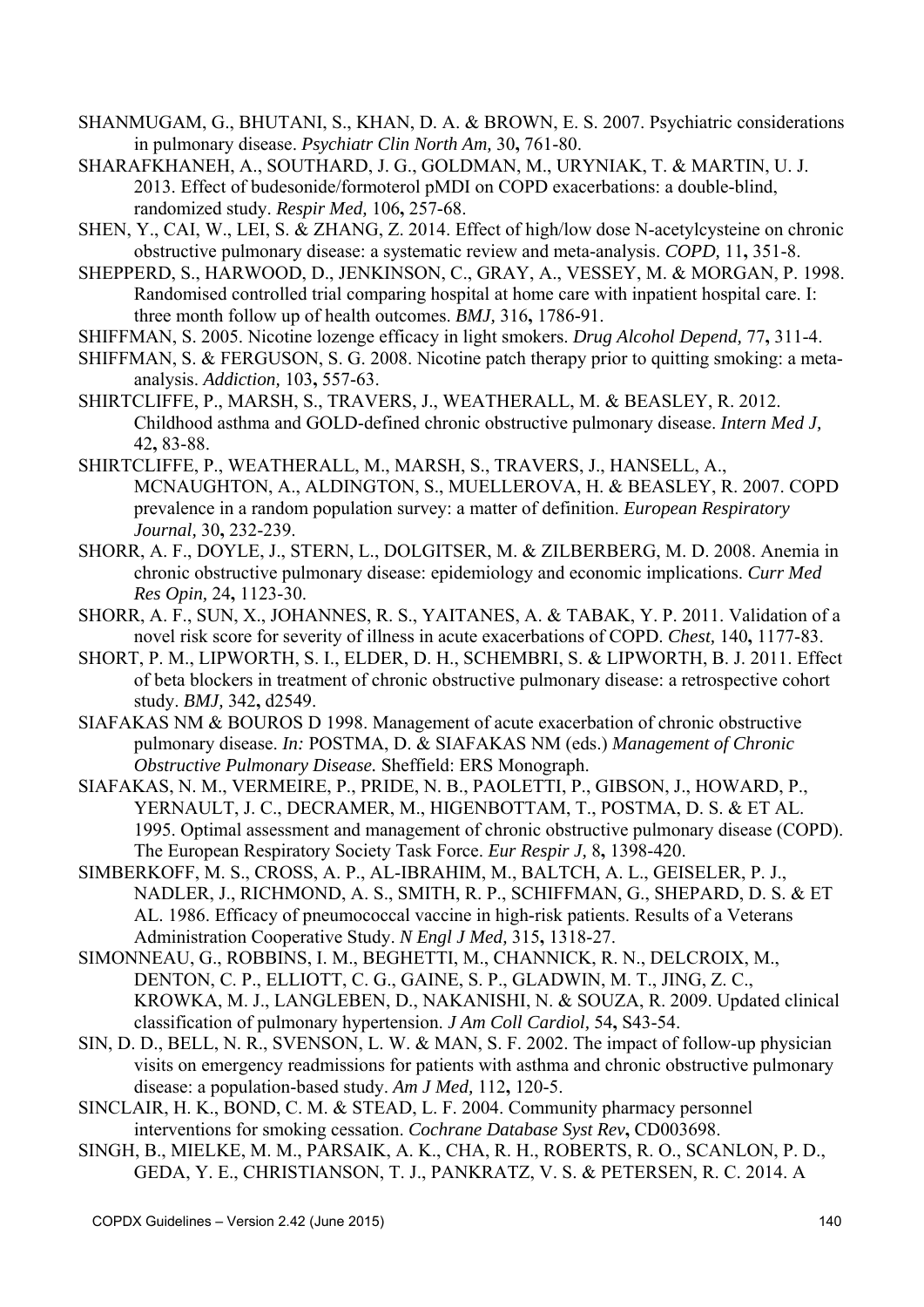prospective study of chronic obstructive pulmonary disease and the risk for mild cognitive impairment. *JAMA Neurol,* 71**,** 581-8.

- SINGH, S., LOKE, Y. K., ENRIGHT, P. & FURBERG, C. D. 2013. Pro-arrhythmic and proischaemic effects of inhaled anticholinergic medications. *Thorax,* 68**,** 114-6.
- SINGH, S., LOKE, Y. K. & FURBERG, C. D. 2008. Inhaled anticholinergics and risk of major adverse cardiovascular events in patients with chronic obstructive pulmonary disease: a systematic review and meta-analysis. *Jama,* 300**,** 1439-50.
- SKWARSKA, E., COHEN, G., SKWARSKI, K. M., LAMB, C., BUSHELL, D., PARKER, S. & MACNEE, W. 2000. Randomized controlled trial of supported discharge in patients with exacerbations of chronic obstructive pulmonary disease. *Thorax,* 55**,** 907-12.
- SLATORE, C. G., BRYSON, C. L. & AU, D. H. 2009. The association of inhaled corticosteroid use with serum glucose concentration in a large cohort. *Am J Med,* 122**,** 472-8.
- SMITH, B. M., PRINCE, M. R., HOFFMAN, E. A., BLUEMKE, D. A., LIU, C. Y., RABINOWITZ, D., HUEPER, K., PARIKH, M. A., GOMES, A. S., MICHOS, E. D., LIMA, J. A. & BARR, R. G. 2013. Impaired left ventricular filling in COPD and emphysema: is it the heart or the lungs? The Multi-Ethnic Study of Atherosclerosis COPD Study. *Chest,* 144**,** 1143-51.
- SMITH, C. B., KANNER, R. E., GOLDEN, C. A., KLAUBER, M. R. & RENZETTI, A. D., JR. 1980. Effect of viral infections on pulmonary function in patients with chronic obstructive pulmonary diseases. *J Infect Dis,* 141**,** 271-80.
- SMOLLER, J. W., POLLACK, M. H., OTTO, M. W., ROSENBAUM, J. F. & KRADIN, R. L. 1996. Panic anxiety, dyspnea, and respiratory disease. Theoretical and clinical considerations. *Am J Respir Crit Care Med,* 154**,** 6-17.
- SOLER, N., TORRES, A., EWIG, S., GONZALEZ, J., CELIS, R., EL-EBIARY, M., HERNANDEZ, C. & RODRIGUEZ-ROISIN, R. 1998. Bronchial microbial patterns in severe exacerbations of chronic obstructive pulmonary disease (COPD) requiring mechanical ventilation. *Am J Respir Crit Care Med,* 157**,** 1498-505.
- SOURK, R. L. & NUGENT, K. M. 1983. Bronchodilator testing: confidence intervals derived from placebo inhalations. *Am Rev Respir Dis,* 128**,** 153-7.
- SPENCER, S., KARNER, C., CATES, C. J. & EVANS, D. J. 2011. Inhaled corticosteroids versus long-acting beta(2)-agonists for chronic obstructive pulmonary disease. *Cochrane Database Syst Rev***,** CD007033.
- SPRENKLE, M. D., NIEWOEHNER, D. E., MACDONALD, R., RUTKS, I. & WILT, T. J. 2004. Clinical Efficacy of OM-85 BV in COPD and Chronic Bronchitis: A Systematic Review. *COPD: Journal of Chronic Obstructive Pulmonary Disease,* 2**,** 167 - 175.
- SPRUIT, M. A., SINGH, S. J., GARVEY, C., ZUWALLACK, R., NICI, L., ROCHESTER, C., HILL, K., HOLLAND, A. E., LAREAU, S. C., MAN, W. D., PITTA, F., SEWELL, L., RASKIN, J., BOURBEAU, J., CROUCH, R., FRANSSEN, F. M., CASABURI, R., VERCOULEN, J. H., VOGIATZIS, I., GOSSELINK, R., CLINI, E. M., EFFING, T. W., MALTAIS, F., VAN DER PALEN, J., TROOSTERS, T., JANSSEN, D. J., COLLINS, E., GARCIA-AYMERICH, J., BROOKS, D., FAHY, B. F., PUHAN, M. A., HOOGENDOORN, M., GARROD, R., SCHOLS, A. M., CARLIN, B., BENZO, R., MEEK, P., MORGAN, M., RUTTEN-VAN MOLKEN, M. P., RIES, A. L., MAKE, B., GOLDSTEIN, R. S., DOWSON, C. A., BROZEK, J. L., DONNER, C. F. & WOUTERS, E. F. 2013. An official American Thoracic Society/European Respiratory Society statement: key concepts and advances in pulmonary rehabilitation. *Am J Respir Crit Care Med,* 188**,** e13-64.
- SRIDHAR MK, L. M. 2006. Nutritional consequences of disease. *Medicine,* 34**,** 530-532.
- STAPLETON, R. D., NIELSEN, E. L., ENGELBERG, R. A., PATRICK, D. L. & CURTIS, J. R. 2005. Association of depression and life-sustaining treatment preferences in patients with COPD. *Chest,* 127**,** 328-34.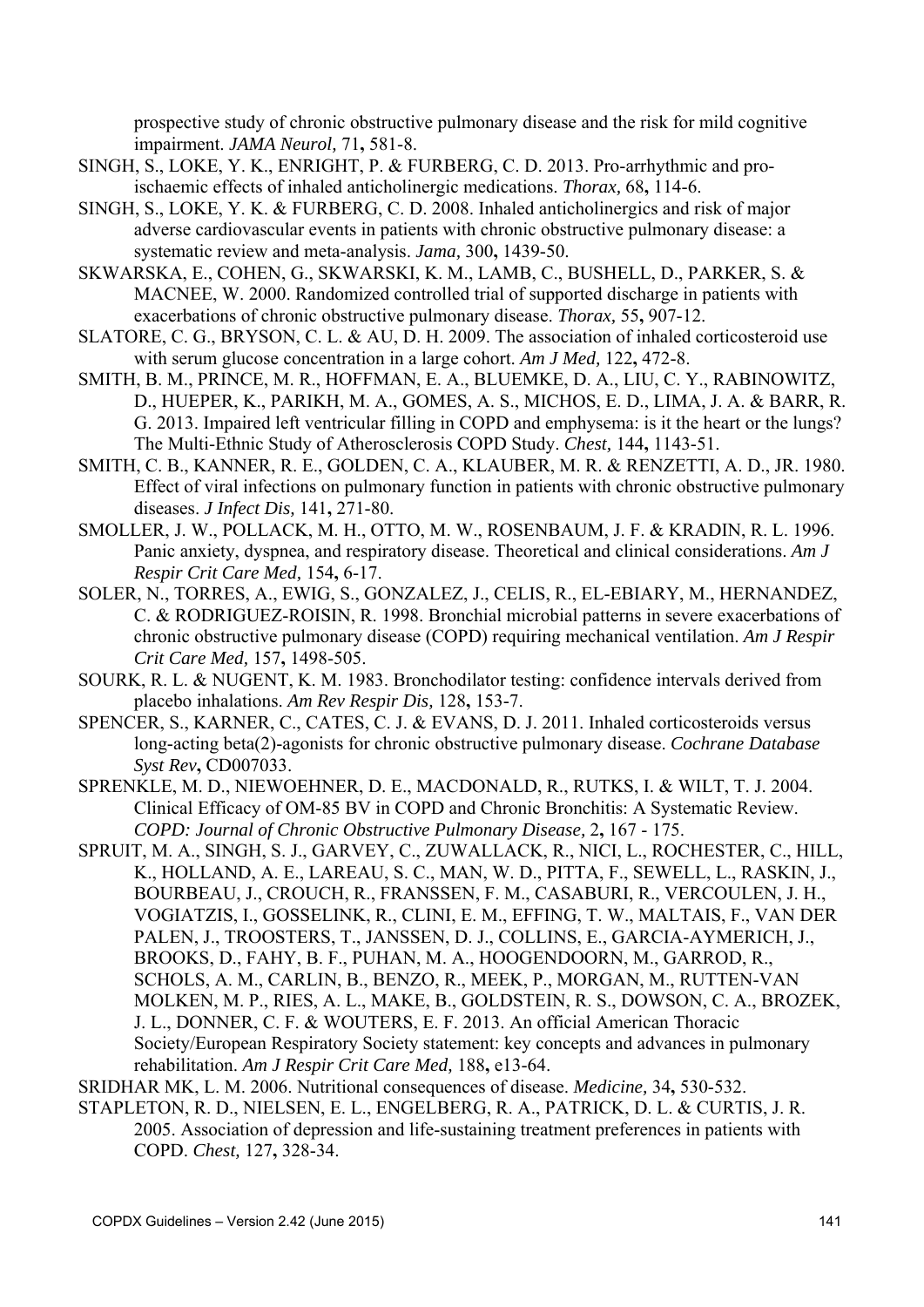- STEAD, L. F., BUITRAGO, D., PRECIADO, N., SANCHEZ, G., HARTMANN-BOYCE, J. & LANCASTER, T. 2013a. Physician advice for smoking cessation. *Cochrane Database Syst Rev,* 5**,** CD000165.
- STEAD, L. F., HARTMANN-BOYCE, J., PERERA, R. & LANCASTER, T. 2013c. Telephone counselling for smoking cessation. *Cochrane Database Syst Rev,* 8**,** CD002850.
- STEAD, L. F. & LANCASTER, T. 2005. Group behaviour therapy programmes for smoking cessation. *Cochrane Database Syst Rev***,** CD001007.
- STEAD, L. F., PERERA, R., BULLEN, C., MANT, D., HARTMANN-BOYCE, J., CAHILL, K. & LANCASTER, T. 2012. Nicotine replacement therapy for smoking cessation. *Cochrane Database Syst Rev,* 11**,** CD000146.
- STEAD, L. F., PERERA, R., BULLEN, C., MANT, D. & LANCASTER, T. 2008. Nicotine replacement therapy for smoking cessation. *Cochrane Database Syst Rev***,** CD000146.
- STEER, J., NORMAN, E. M., AFOLABI, O. A., GIBSON, G. J. & BOURKE, S. C. 2012. Dyspnoea severity and pneumonia as predictors of in-hospital mortality and early readmission in acute exacerbations of COPD. *Thorax,* 67**,** 117-21.
- STEPHENSON, A., SEITZ, D., BELL, C. M., GRUNEIR, A., GERSHON, A. S., AUSTIN, P. C., FU, L., ANDERSON, G. M., ROCHON, P. A. & GILL, S. S. 2011. Inhaled anticholinergic drug therapy and the risk of acute urinary retention in chronic obstructive pulmonary disease: a population-based study. *Arch Intern Med,* 171**,** 914-20.
- STOCKLEY, R. A., O'BRIEN, C., PYE, A. & HILL, S. L. 2000. Relationship of sputum color to nature and outpatient management of acute exacerbations of COPD. *Chest,* 117**,** 1638-45.
- STOLZ, D., RASCH, H., LINKA, A., DI VALENTINO, M., MEYER, A., BRUTSCHE, M. & TAMM, M. 2008. A randomised, controlled trial of bosentan in severe COPD. *Eur Respir J,* 32**,** 619-28.
- STRUIK, F. M., LACASSE, Y., GOLDSTEIN, R., KERSTJENS, H. M. & WIJKSTRA, P. J. 2013. Nocturnal non-invasive positive pressure ventilation for stable chronic obstructive pulmonary disease. *Cochrane Database Syst Rev,* 6**,** CD002878.
- STRUIK, F. M., LACASSE, Y., GOLDSTEIN, R. S., KERSTJENS, H. A. & WIJKSTRA, P. J. 2014. Nocturnal noninvasive positive pressure ventilation in stable COPD: a systematic review and individual patient data meta-analysis. *Respir Med,* 108**,** 329-37.
- SUGAWARA, K., TAKAHASHI, H., KASAI, C., KIYOKAWA, N., WATANABE, T., FUJII, S., KASHIWAGURA, T., HONMA, M., SATAKE, M. & SHIOYA, T. 2010. Effects of nutritional supplementation combined with low-intensity exercise in malnourished patients with COPD. *Respir Med,* 104**,** 1883-9.
- SUZUKI, M., MURO, S., ANDO, Y., OMORI, T., SHIOTA, T., ENDO, K., SATO, S., AIHARA, K., MATSUMOTO, M., SUZUKI, S., ITOTANI, R., ISHITOKO, M., HARA, Y., TAKEMURA, M., UEDA, T., KAGIOKA, H., HIRABAYASHI, M., FUKUI, M. & MISHIMA, M. 2012. A randomized, placebo-controlled trial of acupuncture in patients with chronic obstructive pulmonary disease (COPD): the COPD-acupuncture trial (CAT). *Arch Intern Med,* 172**,** 878- 86.
- SWANNEY, M. P., RUPPEL, G., ENRIGHT, P. L., PEDERSEN, O. F., CRAPO, R. O., MILLER, M. R., JENSEN, R. L., FALASCHETTI, E., SCHOUTEN, J. P., HANKINSON, J. L., STOCKS, J. & QUANJER, P. H. 2008. Using the lower limit of normal for the FEV1/FVC ratio reduces the misclassification of airway obstruction. *Thorax,* 63**,** 1046-51.
- TABAK, Y. P., SUN, X., JOHANNES, R. S., GUPTA, V. & SHORR, A. F. 2009. Mortality and need for mechanical ventilation in acute exacerbations of chronic obstructive pulmonary disease: development and validation of a simple risk score. *Arch Intern Med,* 169**,** 1595-602.
- TAN, W. C., VOLLMER, W. M., LAMPRECHT, B., MANNINO, D. M., JITHOO, A., NIZANKOWSKA-MOGILNICKA, E., MEJZA, F., GISLASON, T., BURNEY, P. G. &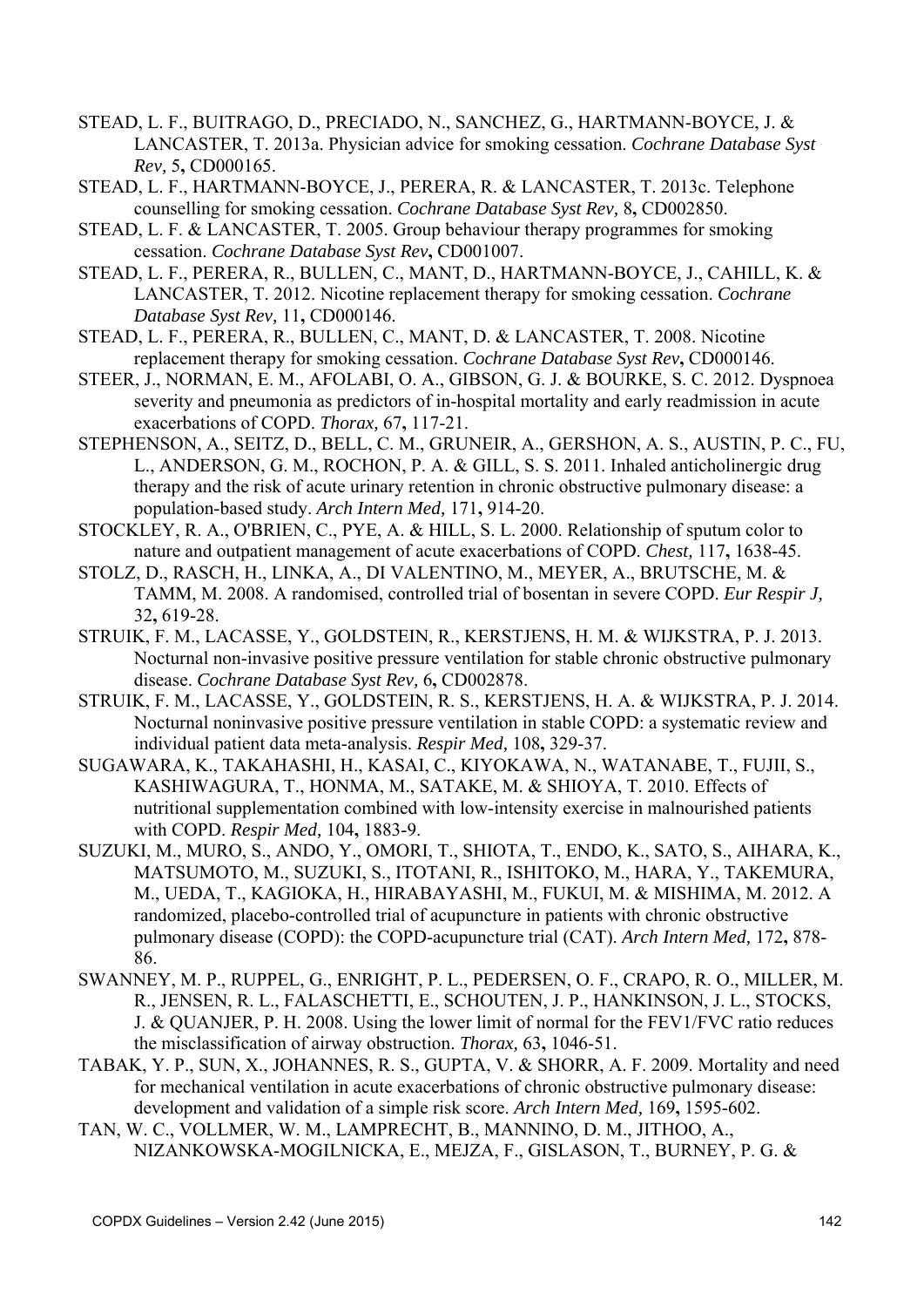BUIST, A. S. 2012. Worldwide patterns of bronchodilator responsiveness: results from the Burden of Obstructive Lung Disease study. *Thorax,* 67**,** 718-26.

- TANG, C. Y., TAYLOR, N. F. & BLACKSTOCK, F. C. 2010. Chest physiotherapy for patients admitted to hospital with an acute exacerbation of chronic obstructive pulmonary disease (COPD): a systematic review. *Physiotherapy,* 96**,** 1-13.
- TARPY, S. P. & CELLI, B. R. 1995. Long-term oxygen therapy. *N Engl J Med,* 333**,** 710-4.
- TASHKIN, D. P., ALTOSE, M. D., CONNETT, J. E., KANNER, R. E., LEE, W. W. & WISE, R. A. 1996. Methacholine reactivity predicts changes in lung function over time in smokers with early chronic obstructive pulmonary disease. The Lung Health Study Research Group. *Am J Respir Crit Care Med,* 153**,** 1802-11.
- TASHKIN, D. P., CELLI, B., SENN, S., BURKHART, D., KESTEN, S., MENJOGE, S. & DECRAMER, M. 2008. A 4-year trial of tiotropium in chronic obstructive pulmonary disease. *N Engl J Med,* 359**,** 1543-54.
- TASHKIN, D. P., LI, N., HALPIN, D., KLEERUP, E., DECRAMER, M., CELLI, B. & ELASHOFF, R. 2013. Annual rates of change in pre- vs. post-bronchodilator FEV1 and FVC over 4 years in moderate to very severe COPD. *Respir Med,* 107**,** 1904-11.
- TASHKIN, D. P., RENNARD, S., HAYS, J. T., MA, W., LAWRENCE, D. & LEE, T. C. 2011a. Effects of varenicline on smoking cessation in patients with mild to moderate COPD: a randomized controlled trial. *Chest,* 139**,** 591-9.
- TASHKIN, D. P., RENNARD, S., TAYLOR HAYS, J., LAWRENCE, D., MARTON, J. P. & LEE, T. C. 2011b. Lung function and respiratory symptoms in a 1-year randomized smoking cessation trial of varenicline in COPD patients. *Respir Med,* 105**,** 1682-90.
- TAYLOR, D. R., BUICK, B., KINNEY, C., LOWRY, R. C. & MCDEVITT, D. G. 1985. The efficacy of orally administered theophylline, inhaled salbutamol, and a combination of the two as chronic therapy in the management of chronic bronchitis with reversible air-flow obstruction. *Am Rev Respir Dis,* 131**,** 747-51.
- TEO, E., HOUSE, H., LOCKHART, K., PURCHURI, S. N., PUSHPARAJAH, J., CRIPPS, A. W. & VAN DRIEL, M. L. 2014. Haemophilus influenzae oral vaccination for preventing acute exacerbations of chronic bronchitis and chronic obstructive pulmonary disease. *Cochrane Database Syst Rev,* 9**,** CD010010.
- TERADA, K., MURO, S., OHARA, T., KUDO, M., OGAWA, E., HOSHINO, Y., HIRAI, T., NIIMI, A., CHIN, K. & MISHIMA, M. 2010. Abnormal swallowing reflex and COPD exacerbations. *Chest,* 137**,** 326-32.
- TERADA, K., MURO, S., SATO, S., OHARA, T., HARUNA, A., MARUMO, S., KINOSE, D., OGAWA, E., HOSHINO, Y., NIIMI, A., TERADA, T. & MISHIMA, M. 2008. Impact of gastro-oesophageal reflux disease symptoms on COPD exacerbation. *Thorax,* 63**,** 951-5.
- THAON, I., THIEBAUT, A., JOCHAULT, L., LEFEBVRE, A., LAPLANTE, J. J. & DALPHIN, J. C. 2011. Influence of hay and animal feed exposure on respiratory status: a longitudinal study. *Eur Respir J,* 37**,** 767-74.
- THOMPSON, A. B., MUELLER, M. B., HEIRES, A. J., BOHLING, T. L., DAUGHTON, D., YANCEY, S. W., SYKES, R. S. & RENNARD, S. I. 1992. Aerosolized beclomethasone in chronic bronchitis. Improved pulmonary function and diminished airway inflammation. *Am Rev Respir Dis,* 146**,** 389-95.
- TOELLE, B. G., XUAN, W., BIRD, T. E., ABRAMSON, M. J., ATKINSON, D. N., BURTON, D. L., JAMES, A. L., JENKINS, C. R., JOHNS, D. P., MAGUIRE, G. P., MUSK, A. W., WALTERS, E. H., WOOD-BAKER, R., HUNTER, M. L., GRAHAM, B. J., SOUTHWELL, P. J., VOLLMER, W. M., BUIST, A. S. & MARKS, G. B. 2013. Respiratory symptoms and illness in older Australians: the Burden of Obstructive Lung Disease (BOLD) study. *Med J Aust,* 198**,** 144-8.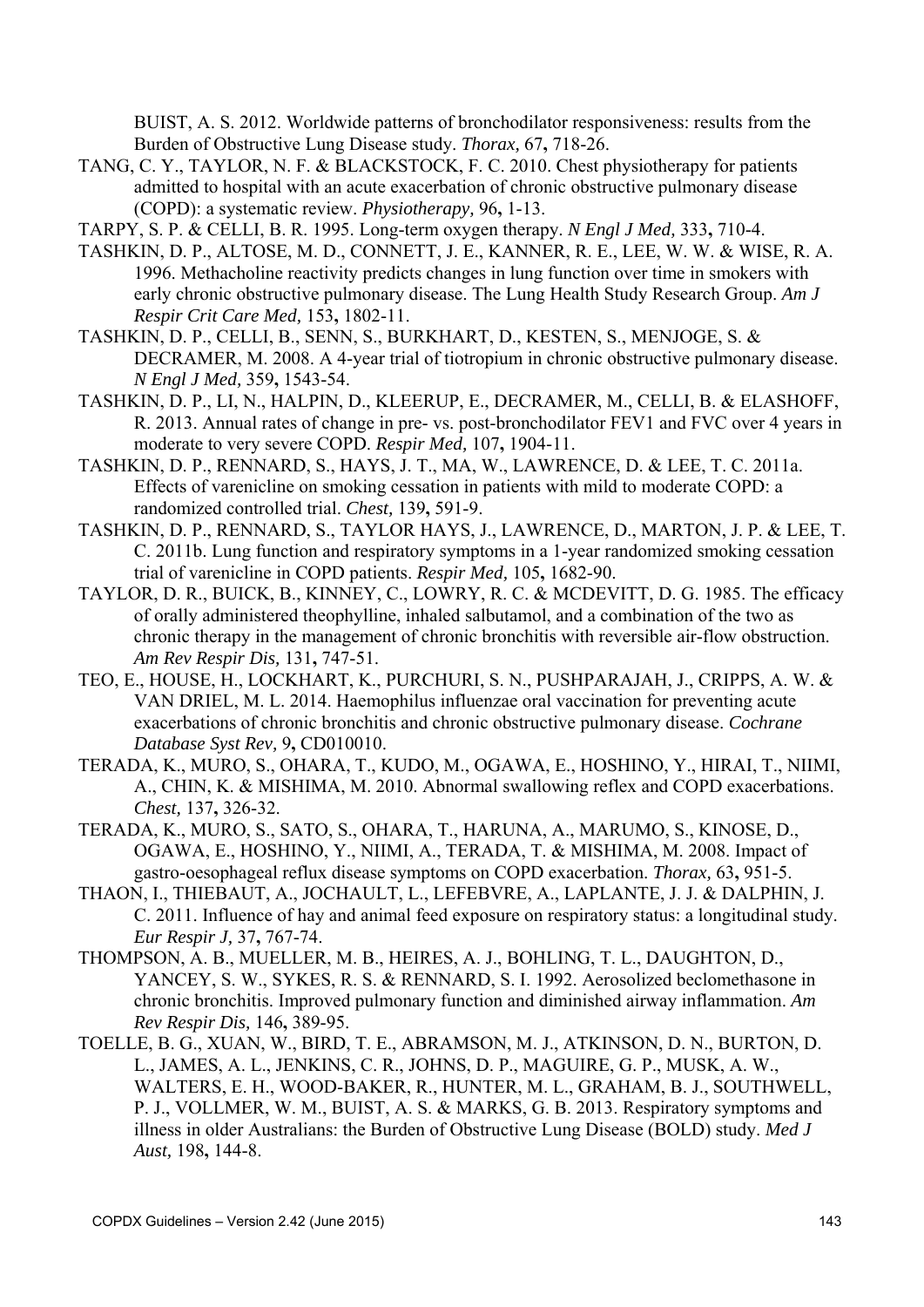- TOMMELEIN, E., MEHUYS, E., VAN HEES, T., ADRIAENS, E., VAN BORTEL, L., CHRISTIAENS, T., VAN TONGELEN, I., REMON, J. P., BOUSSERY, K. & BRUSSELLE, G. 2014. Effectiveness of pharmaceutical care for patients with chronic obstructive pulmonary disease (PHARMACOP): a randomized controlled trial. *Br J Clin Pharmacol,* 77**,** 756-66.
- TONNESEN, P., CARROZZI, L., FAGERSTROM, K. O., GRATZIOU, C., JIMENEZ-RUIZ, C., NARDINI, S., VIEGI, G., LAZZARO, C., CAMPELL, I. A., DAGLI, E. & WEST, R. 2007. Smoking cessation in patients with respiratory diseases: a high priority, integral component of therapy. *Eur Respir J,* 29**,** 390-417.
- TRAPPENBURG, J. C., MONNINKHOF, E. M., BOURBEAU, J., TROOSTERS, T., SCHRIJVERS, A. J., VERHEIJ, T. J. & LAMMERS, J. W. 2011. Effect of an action plan with ongoing support by a case manager on exacerbation-related outcome in patients with COPD: a multicentre randomised controlled trial. *Thorax,* 66**,** 977-84.
- TRIVEDI, R., RICHARD, N., MEHTA, R. & CHURCH, A. 2014. Umeclidinium in patients with COPD: a randomised, placebo-controlled study. *Eur Respir J,* 43**,** 72-81.
- TROOSTERS, T., CASABURI, R., GOSSELINK, R. & DECRAMER, M. 2005. Pulmonary rehabilitation in chronic obstructive pulmonary disease. *Am J Respir Crit Care Med,* 172**,** 19- 38.
- TROOSTERS, T., SCIURBA, F. C., DECRAMER, M., SIAFAKAS, N. M., KLIOZE, S. S., SUTRADHAR, S. C., WEISMAN, I. M. & YUNIS, C. 2014. Tiotropium in patients with moderate COPD naive to maintenance therapy: a randomised placebo-controlled trial. *NPJ Prim Care Respir Med,* 24**,** 14003.
- TSE, H. N., RAITERI, L., WONG, K. Y., YEE, K. S., NG, L. Y., WAI, K. Y., LOO, C. K. & CHAN, M. H. 2013. High-dose N-acetylcysteine in stable COPD: the 1-year, double-blind, randomized, placebo-controlled HIACE study. *Chest,* 144**,** 106-18.
- TURNER, S. E., EASTWOOD, P. R., CECINS, N. M., HILLMAN, D. R. & JENKINS, S. C. 2004. Physiologic responses to incremental and self-paced exercise in COPD: a comparison of three tests. *Chest,* 126**,** 766-73.
- UCHIDA, H., SUZUKI, T., MAMO, D. C., MULSANT, B. H., KIKUCHI, T., TAKEUCHI, H., TOMITA, M., WATANABE, K., YAGI, G. & KASHIMA, H. 2009. Benzodiazepine and antidepressant use in elderly patients with anxiety disorders: a survey of 796 outpatients in Japan. *J Anxiety Disord,* 23**,** 477-81.
- ULRIK, C. S. 2014. Clinical benefit of fixed-dose dual bronchodilation with glycopyrronium and indacaterol once daily in patients with chronic obstructive pulmonary disease: a systematic review. *Int J Chron Obstruct Pulmon Dis,* 9**,** 331-8.
- US PUBLIC HEALTH SERVICE 2000. A clinical practice guideline for treating tobacco use and dependence: A US Public Health Service report. The Tobacco Use and Dependence Clinical Practice Guideline Panel, Staff, and Consortium Representatives. *JAMA,* 283**,** 3244-54.
- UZUN, S., DJAMIN, R. S., KLUYTMANS, J. A., MULDER, P. G., VAN'T VEER, N. E., ERMENS, A. A., PELLE, A. J., HOOGSTEDEN, H. C., AERTS, J. G. & VAN DER EERDEN, M. M. 2014. Azithromycin maintenance treatment in patients with frequent exacerbations of chronic obstructive pulmonary disease (COLUMBUS): a randomised, double-blind, placebo-controlled trial. *Lancet Respir Med,* 2**,** 361-8.
- VAN BOVEN, J. F., CHAVANNES, N. H., VAN DER MOLEN, T., RUTTEN-VAN MOLKEN, M. P., POSTMA, M. J. & VEGTER, S. 2014. Clinical and economic impact of non-adherence in COPD: a systematic review. *Respir Med,* 108**,** 103-13.
- VAN DER PALEN, J., GINKO, T., KROKER, A., VAN DER VALK, P., GOOSENS, M., PADULLES, L., SEOANE, B., REKEDA, L. & GARCIA GIL, E. 2013. Preference, satisfaction and errors with two dry powder inhalers in patients with COPD. *Expert Opin Drug Deliv,* 10**,** 1023-31.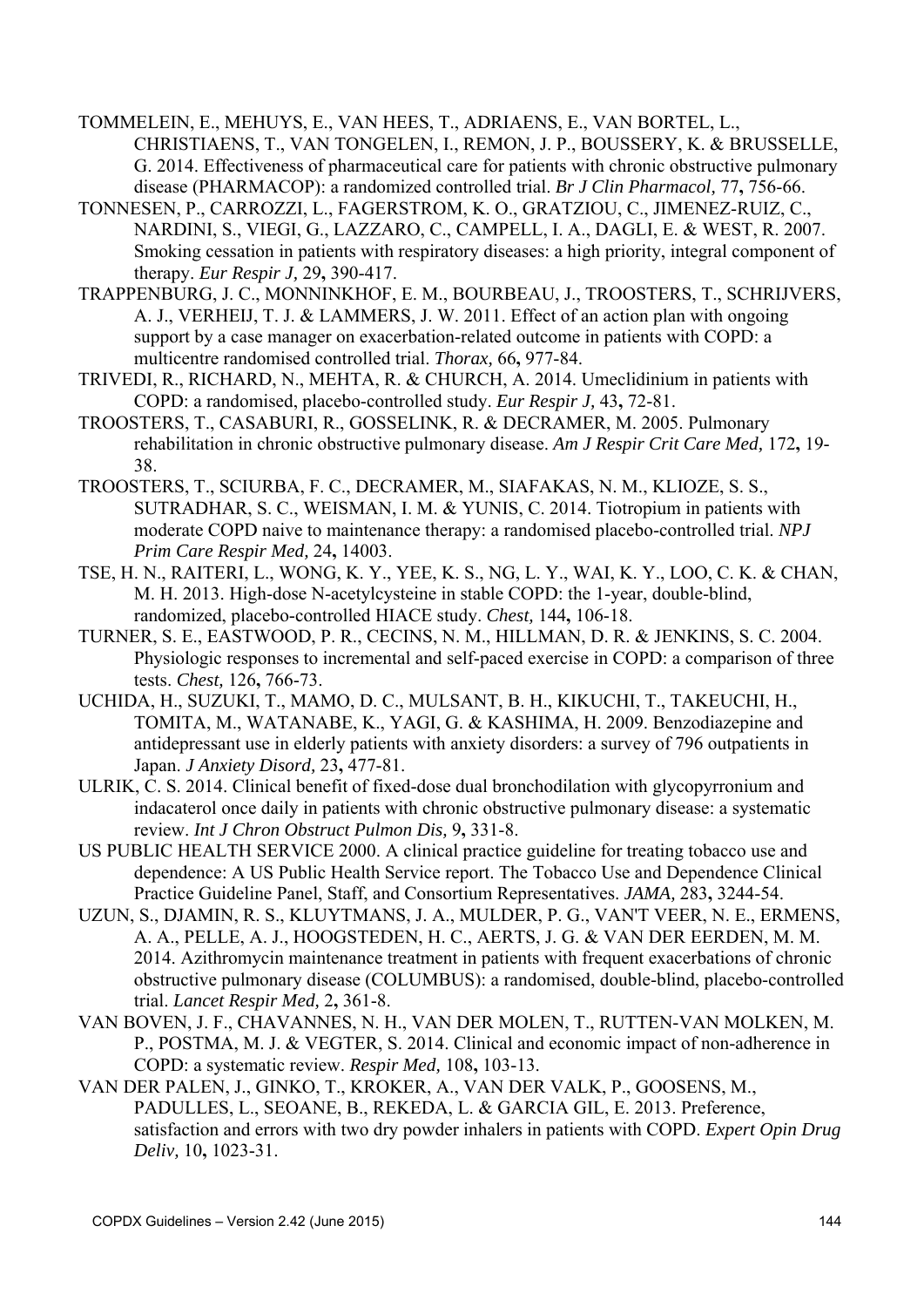- VAN DIJK, W. D., GUPTA, N., TAN, W. C. & BOURBEAU, J. 2014. Clinical relevance of diagnosing COPD by fixed ratio or lower limit of normal: a systematic review. *COPD,* 11**,** 113-20.
- VAN GESTEL, Y. R., HOEKS, S. E., SIN, D. D., STAM, H., MERTENS, F. W., BAX, J. J., VAN DOMBURG, R. T. & POLDERMANS, D. 2009. Beta-blockers and health-related quality of life in patients with peripheral arterial disease and COPD. *Int J Chron Obstruct Pulmon Dis,* 4**,** 177-83.
- VAN GESTEL, Y. R., HOEKS, S. E., SIN, D. D., WELTEN, G. M., SCHOUTEN, O., WITTEVEEN, H. J., SIMSEK, C., STAM, H., MERTENS, F. W., BAX, J. J., VAN DOMBURG, R. T. & POLDERMANS, D. 2008. Impact of cardioselective beta-blockers on mortality in patients with chronic obstructive pulmonary disease and atherosclerosis. *Am J Respir Crit Care Med,* 178**,** 695-700.
- VANFLETEREN, L. E., FRANSSEN, F. M., USZKO-LENCER, N. H., SPRUIT, M. A., CELIS, M., GORGELS, A. P. & WOUTERS, E. F. 2011. Frequency and relevance of ischemic electrocardiographic findings in patients with chronic obstructive pulmonary disease. *Am J Cardiol,* 108**,** 1669-74.
- VATHENEN, A. S., BRITTON, J. R., EBDEN, P., COOKSON, J. B., WHARRAD, H. J. & TATTERSFIELD, A. E. 1988. High-dose inhaled albuterol in severe chronic airflow limitation. *Am Rev Respir Dis,* 138**,** 850-5.
- VESTBO, J., ANDERSON, J. A., CALVERLEY, P. M., CELLI, B., FERGUSON, G. T., JENKINS, C., KNOBIL, K., WILLITS, L. R., YATES, J. C. & JONES, P. W. 2009. Adherence to inhaled therapy, mortality and hospital admission in COPD. *Thorax,* 64**,** 939-43.
- VESTBO, J., PRESCOTT, E., ALMDAL, T., DAHL, M., NORDESTGAARD, B. G., ANDERSEN, T., SORENSEN, T. I. & LANGE, P. 2006. Body mass, fat-free body mass, and prognosis in patients with chronic obstructive pulmonary disease from a random population sample: findings from the Copenhagen City Heart Study. *Am J Respir Crit Care Med,* 173**,** 79-83.
- VESTBO, J., SORENSEN, T., LANGE, P., BRIX, A., TORRE, P. & VISKUM, K. 1999. Long-term effect of inhaled budesonide in mild and moderate chronic obstructive pulmonary disease: a randomised controlled trial. *Lancet,* 353**,** 1819-23.
- VIVODTZEV, I., TAMISIER, R., BAGUET, J. P., BOREL, J. C., LEVY, P. & PEPIN, J. L. 2014. Arterial stiffness in COPD. *Chest,* 145**,** 861-75.
- VOGELMEIER, C., HEDERER, B., GLAAB, T., SCHMIDT, H., RUTTEN-VAN MOLKEN, M. P., BEEH, K. M., RABE, K. F. & FABBRI, L. M. 2011. Tiotropium versus salmeterol for the prevention of exacerbations of COPD. *N Engl J Med,* 364**,** 1093-1103.
- VOGELMEIER, C. F., BATEMAN, E. D., PALLANTE, J., ALAGAPPAN, V. K., D'ANDREA, P., CHEN, H. & BANERJI, D. 2013. Efficacy and safety of once-daily QVA149 compared with twice-daily salmeterol-fluticasone in patients with chronic obstructive pulmonary disease (ILLUMINATE): a randomised, double-blind, parallel group study. *Lancet Respir Med,* 1**,** 51- 60.
- VOLLENWEIDER, D. J., JARRETT, H., STEURER-STEY, C. A., GARCIA-AYMERICH, J. & PUHAN, M. A. 2012. Antibiotics for exacerbations of chronic obstructive pulmonary disease. *Cochrane Database Syst Rev,* 12**,** CD010257.
- VOLLMER, W. M., GISLASON, T., BURNEY, P., ENRIGHT, P. L., GULSVIK, A., KOCABAS, A. & BUIST, A. S. 2009. Comparison of spirometry criteria for the diagnosis of COPD: results from the BOLD study. *Eur Respir J,* 34**,** 588-97.
- VONBANK, K., ZIESCHE, R., HIGENBOTTAM, T. W., STIEBELLEHNER, L., PETKOV, V., SCHENK, P., GERMANN, P. & BLOCK, L. H. 2003. Controlled prospective randomised trial on the effects on pulmonary haemodynamics of the ambulatory long term use of nitric oxide and oxygen in patients with severe COPD. *Thorax,* 58**,** 289-93.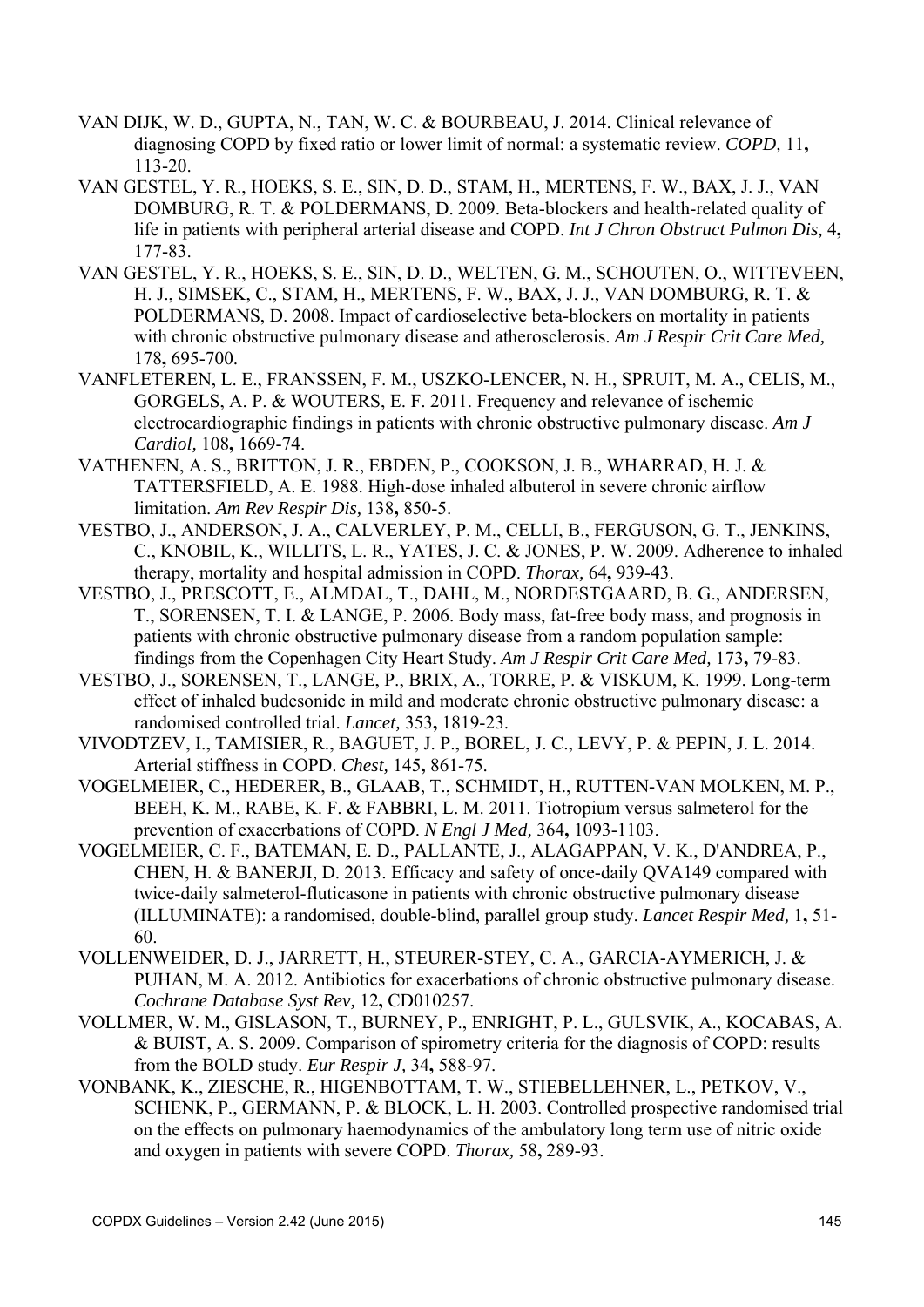- VOZORIS, N. T., FISCHER, H. D., WANG, X., STEPHENSON, A. L., GERSHON, A. S., GRUNEIR, A., AUSTIN, P. C., ANDERSON, G. M., BELL, C. M., GILL, S. S. & ROCHON, P. A. 2014. Benzodiazepine drug use and adverse respiratory outcomes among older adults with COPD. *Eur Respir J,* 44**,** 332-40.
- WAGNER, E. H., AUSTIN, B. T. & VON KORFF, M. 1996. Organizing care for patients with chronic illness. *Milbank Q,* 74**,** 511-44.
- WAKABAYASHI, K., GONZALEZ, M. A., DELHAYE, C., BEN-DOR, I., MALUENDA, G., COLLINS, S. D., SYED, A. I., GAGLIA, M. A., JR., TORGUSON, R., XUE, Z., SUDDATH, W. O., SATLER, L. F., KENT, K. M., LINDSAY, J., PICHARD, A. D. & WAKSMAN, R. 2010. Impact of chronic obstructive pulmonary disease on acute-phase outcome of myocardial infarction. *Am J Cardiol,* 106**,** 305-9.
- WALSH, E. E., FALSEY, A. R. & HENNESSEY, P. A. 1999. Respiratory syncytial and other virus infections in persons with chronic cardiopulmonary disease. *Am J Respir Crit Care Med,* 160**,** 791-5.
- WALTERS, J. A., SMITH, S., POOLE, P., GRANGER, R. H. & WOOD-BAKER, R. 2011a. Injectable vaccines for preventing pneumococcal infection in patients with chronic obstructive pulmonary disease. *Cochrane Database Syst Rev***,** CD001390.
- WALTERS, J. A., TAN, D. J., WHITE, C. J., GIBSON, P. G., WOOD-BAKER, R. & WALTERS, E. H. 2014a. Systemic corticosteroids for acute exacerbations of chronic obstructive pulmonary disease. *Cochrane Database Syst Rev,* 9**,** CD001288.
- WALTERS, J. A., TAN, D. J., WHITE, C. J. & WOOD-BAKER, R. 2014c. Different durations of corticosteroid therapy for exacerbations of chronic obstructive pulmonary disease. *Cochrane Database Syst Rev,* 12**,** CD006897.
- WALTERS, J. A., TURNOCK, A. C., WALTERS, E. H. & WOOD-BAKER, R. 2010. Action plans with limited patient education only for exacerbations of chronic obstructive pulmonary disease. *Cochrane Database Syst Rev***,** CD005074.
- WALTERS, J. A., WALTERS, E. H., NELSON, M., ROBINSON, A., SCOTT, J., TURNER, P. & WOOD-BAKER, R. 2011b. Factors associated with misdiagnosis of COPD in primary care. *Prim Care Respir J,* 20**,** 396-402.
- WEDZICHA, J. A., CALVERLEY, P. M., SEEMUNGAL, T. A., HAGAN, G., ANSARI, Z. & STOCKLEY, R. A. 2008. The prevention of chronic obstructive pulmonary disease exacerbations by salmeterol/fluticasone propionate or tiotropium bromide. *Am J Respir Crit Care Med,* 177**,** 19-26.
- WEDZICHA, J. A., DECRAMER, M., FICKER, J. H., NIEWOEHNER, D. E., SANDSTROM, T., TAYLOR, A. F., D'ANDREA, P., ARRASATE, C., CHEN, H. & BANERJI, D. 2013. Analysis of chronic obstructive pulmonary disease exacerbations with the dual bronchodilator QVA149 compared with glycopyrronium and tiotropium (SPARK): a randomised, doubleblind, parallel-group study. *Lancet Respir Med,* 1**,** 199-209.
- WEISBERG, J., WANGER, J., OLSON, J., STREIT, B., FOGARTY, C., MARTIN, T. & CASABURI, R. 2002. Megestrol acetate stimulates weight gain and ventilation in underweight COPD patients. *Chest,* 121**,** 1070-8.
- WEITZENBLUM, E., SAUTEGEAU, A., EHRHART, M., MAMMOSSER, M. & PELLETIER, A. 1985. Long-term oxygen therapy can reverse the progression of pulmonary hypertension in patients with chronic obstructive pulmonary disease. *Am Rev Respir Dis,* 131**,** 493-8.
- WELLS, J. M., WASHKO, G. R., HAN, M. K., ABBAS, N., NATH, H., MAMARY, A. J., REGAN, E., BAILEY, W. C., MARTINEZ, F. J., WESTFALL, E., BEATY, T. H., CURRAN-EVERETT, D., CURTIS, J. L., HOKANSON, J. E., LYNCH, D. A., MAKE, B. J., CRAPO, J. D., SILVERMAN, E. K., BOWLER, R. P. & DRANSFIELD, M. T. 2012. Pulmonary arterial enlargement and acute exacerbations of COPD. *N Engl J Med,* 367**,** 913-21.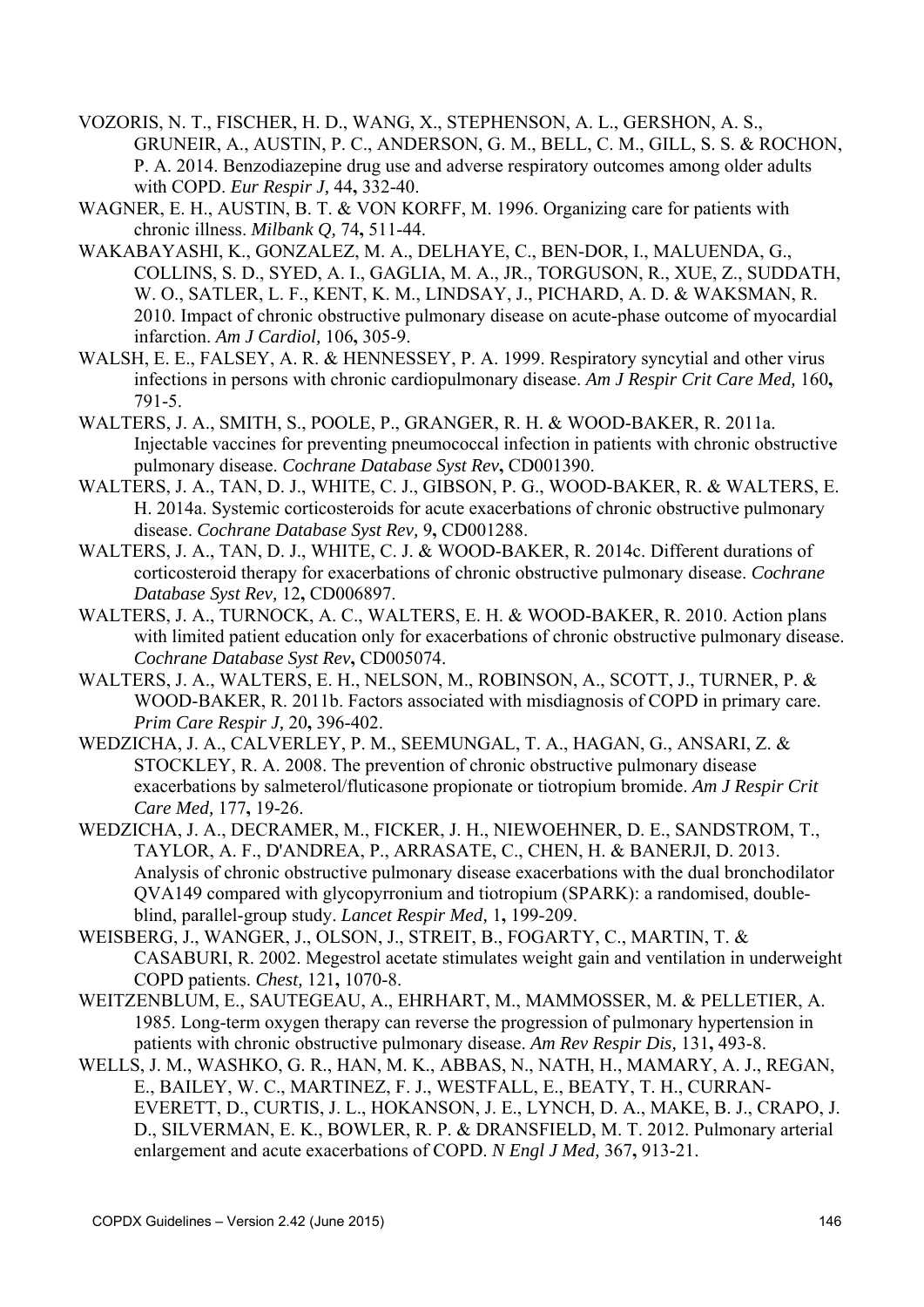- WELSH, E. J., CATES, C. J. & POOLE, P. 2013. Combination inhaled steroid and long-acting beta2 agonist versus tiotropium for chronic obstructive pulmonary disease. *Cochrane Database Syst Rev,* 5**,** CD007891.
- WELTE, T., MIRAVITLLES, M., HERNANDEZ, P., ERIKSSON, G., PETERSON, S., POLANOWSKI, T. & KESSLER, R. 2009. Efficacy and tolerability of budesonide/formoterol added to tiotropium in patients with chronic obstructive pulmonary disease. *Am J Respir Crit Care Med,* 180**,** 741-50.
- WHITTAKER, R., MCROBBIE, H., BULLEN, C., BORLAND, R., RODGERS, A. & GU, Y. 2012. Mobile phone-based interventions for smoking cessation. *Cochrane Database Syst Rev,* 11**,** CD006611.
- WILDMAN, M. J., SANDERSON, C. F., GROVES, J., REEVES, B. C., AYRES, J. G., HARRISON, D., YOUNG, D. & ROWAN, K. 2009. Survival and quality of life for patients with COPD or asthma admitted to intensive care in a UK multicentre cohort: the COPD and Asthma Outcome Study (CAOS). *Thorax,* 64**,** 128-32.
- WILKINSON, T. M., DONALDSON, G. C., HURST, J. R., SEEMUNGAL, T. A. & WEDZICHA, J. A. 2004. Early therapy improves outcomes of exacerbations of chronic obstructive pulmonary disease. *Am J Respir Crit Care Med,* 169**,** 1298-303.
- WILLIAMS, J. E., GREEN, R. H., WARRINGTON, V., STEINER, M. C., MORGAN, M. D. & SINGH, S. J. 2012. Development of the i-BODE: validation of the incremental shuttle walking test within the BODE index. *Respir Med,* 106**,** 390-6.
- WILLIAMS, J. H., JR. & MOSER, K. M. 1986. Pneumococcal vaccine and patients with chronic lung disease. *Ann Intern Med,* 104**,** 106-9.
- WILSON, R. 1998. The role of infection in COPD. *Chest,* 113**,** 242S-248S.
- WILT, T. J., NIEWOEHNER, D., KIM, C., KANE, R. L., LINABERY, A., TACKLIND, J., MACDONALD, R. & RUTKS, I. 2005. Use of spirometry for case finding, diagnosis, and management of chronic obstructive pulmonary disease (COPD). *Evid Rep Technol Assess (Summ)***,** 1-7.
- WISE, R. A., ANZUETO, A., COTTON, D., DAHL, R., DEVINS, T., DISSE, B., DUSSER, D., JOSEPH, E., KATTENBECK, S., KOENEN-BERGMANN, M., PLEDGER, G. & CALVERLEY, P. 2013. Tiotropium Respimat inhaler and the risk of death in COPD. *N Engl J Med,* 369**,** 1491-501.
- WONG, C. X., CARSON, K. V. & SMITH, B. J. 2012. Home care by outreach nursing for chronic obstructive pulmonary disease. *Cochrane Database Syst Rev,* 4**,** CD000994.
- WORLD HEALTH ORGANIZATION 1999. Tobacco Free Initiative: Policies for Public Health. Geneva: World Health Organization.
- WU, T. C., HUANG, Y. C., HSU, S. Y., WANG, Y. C. & YEH, S. L. 2007. Vitamin E and vitamin C supplementation in patients with chronic obstructive pulmonary disease. *Int J Vitam Nutr Res,* 77**,** 272-9.
- XU, W., COLLET, J. P., SHAPIRO, S., LIN, Y., YANG, T., PLATT, R. W., WANG, C. & BOURBEAU, J. 2008. Independent effect of depression and anxiety on chronic obstructive pulmonary disease exacerbations and hospitalizations. *Am J Respir Crit Care Med,* 178**,** 913- 20.
- YANG, I. A., CLARKE, M. S., SIM, E. H. & FONG, K. M. 2012. Inhaled corticosteroids for stable chronic obstructive pulmonary disease. *Cochrane Database Syst Rev,* 7**,** CD002991.
- YEH, S. S., DEGUZMAN, B. & KRAMER, T. 2002. Reversal of COPD-associated weight loss using the anabolic agent oxandrolone. *Chest,* 122**,** 421-8.
- YELLOWLEES, P. M., ALPERS, J. H., BOWDEN, J. J., BRYANT, G. D. & RUFFIN, R. E. 1987. Psychiatric morbidity in patients with chronic airflow obstruction. *Med J Aust,* 146**,** 305-7.
- YOHANNES, A. M. & ERSHLER, W. B. 2011. Anemia in COPD: a systematic review of the prevalence, quality of life, and mortality. *Respir Care,* 56**,** 644-52.